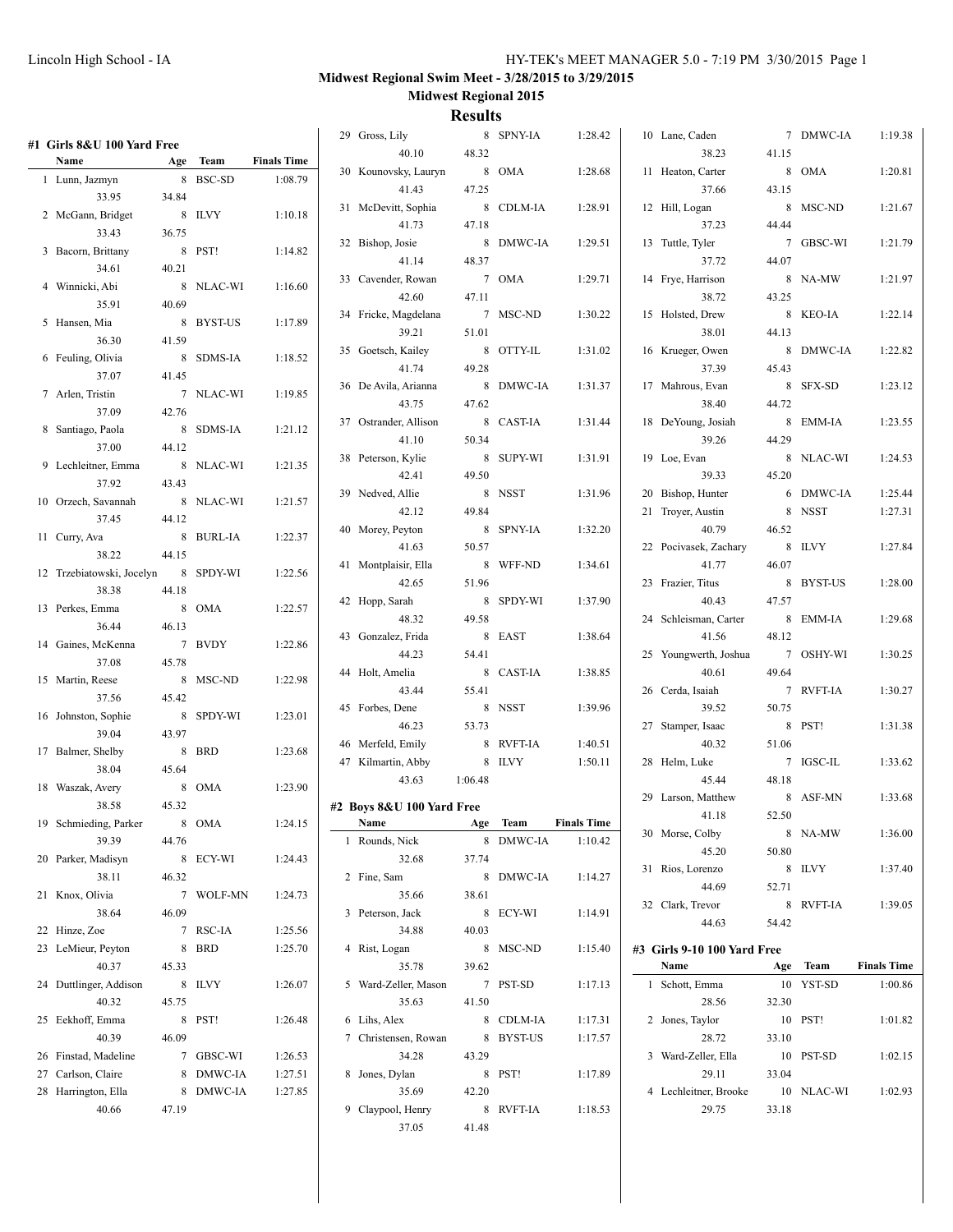| (#3 Girls 9-10 100 Yard Free) |       |            |         | 32 Ryan, Molly             |       | 9 RAYS-IL  | 1:10.89 | 60 Sweeney, Clare                |       | 10 RVFT-IA | 1:15.40            |
|-------------------------------|-------|------------|---------|----------------------------|-------|------------|---------|----------------------------------|-------|------------|--------------------|
| 5 Younge, Annika              |       | 10 MANY-MN | 1:03.28 | 33.58                      | 37.31 |            |         | 35.76                            | 39.64 |            |                    |
| 30.66                         | 32.62 |            |         | 33 Pierce, Katie           |       | 10 NLAC-WI | 1:10.97 | 61 Bedia, Grace                  |       | 9 DMWC-IA  | 1:15.74            |
| 6 Drechsel, Zoe               |       | 10 ECY-WI  | 1:04.98 | 33.30                      | 37.67 |            |         | 35.65                            | 40.09 |            |                    |
| 30.50                         | 34.48 |            |         | 34 Amato, Madeline         |       | 10 IGSC-IL | 1:11.08 | 62 Dolphin, McKenna              |       | 10 EAST    | 1:16.08            |
| 7 Sieber, Ella                |       | 10 GBSC-WI | 1:05.15 | 33.10                      | 37.98 |            |         | 36.06                            | 40.02 |            |                    |
| 31.88                         | 33.27 |            |         | 35 Heagy, Peyton           |       | 10 ILVY    | 1:11.10 | 63 Hamling, Emily                |       | 10 DMWC-IA | 1:16.09            |
| 8 Carleton, Madison           |       | 10 ANK-IA  | 1:05.18 | 34.14                      | 36.96 |            |         | 36.01                            | 40.08 |            |                    |
| 31.61                         | 33.57 |            |         | 36 Luzardo, Payton         |       | 10 MSC-ND  | 1:11.42 | 64 Gianola, Alexis               |       | 10 IGSC-IL | 1:16.14            |
| 9 Leonard, Sophia             |       | 10 MANY-MN | 1:05.29 | 34.60                      | 36.82 |            |         | 35.29                            | 40.85 |            |                    |
| 31.37                         | 33.92 |            |         | 37 Krings, Lucia           |       | 9 OMA      | 1:11.82 | 65 Borth, Carly                  |       | 10 SPNY-IA | 1:16.58            |
| 10 Wolsky, Jordn              |       | 10 MSC-ND  | 1:05.39 | 33.92                      | 37.90 |            |         | 66 Van Quathem, Erin             |       | 10 DMWC-IA | 1:16.60            |
| 31.17                         | 34.22 |            |         | 38 Culver, Jorja           |       | 10 KNOX-US | 1:11.95 | 35.93                            | 40.67 |            |                    |
| 11 Brugman, Emily             |       | 10 MSC-ND  | 1:05.55 | 33.55                      | 38.40 |            |         | 67 Woller, Ally                  |       | 10 NLAC-WI | 1:18.23            |
| 31.24                         | 34.31 |            |         | 39 Shoup, Kayla            |       | 10 BSC-SD  | 1:12.27 | 36.04                            | 42.19 |            |                    |
| 12 Hein, Sofia                |       | 10 SFX-SD  | 1:06.95 | 33.98                      | 38.29 |            |         | 68 Vald, Olivia                  |       | 10 RVFT-IA | 1:18.29            |
| 31.78                         | 35.17 |            |         | 40 Pasholk, Elise          |       | 9 OSHY-WI  | 1:12.46 | 36.81                            | 41.48 |            |                    |
| 13 Kiley, Bryn                |       | 10 RAYS-IL | 1:07.09 | 34.54                      | 37.92 |            |         | 69 Euler, Elle                   |       | 9 PEST-MV  | 1:18.54            |
| 32.35                         | 34.74 |            |         | 41 Pasley, Emeri           |       | 10 DIXN-IL | 1:12.47 | 36.87                            | 41.67 |            |                    |
| 14 Rist, MacKenzie            |       | 10 MSC-ND  | 1:07.31 | 36.02                      | 36.45 |            |         | 70 Berg, Ripley                  |       | 10 SDMS-IA | 1:18.57            |
| 32.49                         | 34.82 |            |         | 42 Machetta, Lauren        |       | 10 ILVY    | 1:12.53 | 35.02                            | 43.55 |            |                    |
| 15 Lefeber, Lillian           |       | 10 BYST-US | 1:07.52 | 34.75                      | 37.78 |            |         | 71 McClain, Sonya                |       | 9 BVDY     | 1:18.99            |
| 31.79                         | 35.73 |            |         | 43 Renzelmann, Julia       |       | 10 SCY-WI  | 1:12.86 | 37.81                            | 41.18 |            |                    |
| 16 Curry, Emma                |       | 10 BURL-IA | 1:07.76 | 34.25                      | 38.61 |            |         | 72 Rodriguez-Hild, Sophie 10 OMA |       |            | 1:19.26            |
| 32.04                         | 35.72 |            |         | 44 Vande Kop, Grace        |       | 10 BSC-SD  | 1:13.11 | 73 Groos, Hannah                 |       | 10 SDMS-IA | 1:19.33            |
| 17 Pearson, Mia               |       | 10 ANK-IA  | 1:07.81 | 34.81                      | 38.30 |            |         | 37.56                            | 41.77 |            |                    |
| 32.72                         | 35.09 |            |         | 45 Feucht, Tara            |       | 10 BSC-SD  | 1:13.19 | 74 Bobadilla, Diana              |       | 9 EAST     | 1:28.52            |
| 18 Rounds, Cassie             |       | 10 DMWC-IA | 1:07.93 | 35.10                      | 38.09 |            |         | 38.55                            | 49.97 |            |                    |
|                               |       |            |         |                            |       |            |         |                                  |       |            |                    |
| 32.70                         | 35.23 |            |         | 46 Birchmier, Ava          |       | 9 ANK-IA   | 1:13.23 | #4 Boys 9-10 100 Yard Free       |       |            |                    |
| 19 Taeger, Olivia             |       | 10 BURL-IA | 1:07.98 | 34.73                      | 38.50 |            |         | Name                             | Age   | Team       | <b>Finals Time</b> |
| 31.92                         | 36.06 |            |         | 47 Tautges, Olivia         |       | 10 BRD     | 1:13.26 | 1 Rist, Caleb                    |       | 10 MSC-ND  | 1:01.61            |
| 20 Blass, Maya                |       | 10 ANK-IA  | 1:08.17 | 34.68                      | 38.58 |            |         | 29.61                            | 32.00 |            |                    |
| 32.17                         | 36.00 |            |         | 48 Just, Elli              |       | 10 NA-MW   | 1:13.27 | 2 Zink, Kaden                    |       | 10 WASC-SD | 1:03.06            |
| 21 Lang, Cheyenne             |       | 10 MSC-ND  | 1:08.20 | 35.08                      | 38.19 |            |         | 29.63                            | 33.43 |            |                    |
| 32.20                         | 36.00 |            |         | 49 Zeinert, Melana         |       | 10 OSHY-WI | 1:13.28 | 3 Mertes, Luke                   |       | 10 ILVY    | 1:03.08            |
| 22 Peters, Erica              |       | 10 ANK-IA  | 1:08.21 | 34.86                      | 38.42 |            |         | 29.71                            | 33.37 |            |                    |
| 32.80                         | 35.41 |            |         | 50 Donahue, Courtney       |       | 10 MYST-WI | 1:13.52 | 4 Taylor, Camden                 |       | 9 RAYS-IL  | 1:03.61            |
| 23 Pardoe, Gabbi              |       | 10 NLAC-WI | 1:08.29 | 35.04                      | 38.48 |            |         | 30.51                            | 33.10 |            |                    |
| 32.51                         | 35.78 |            |         | 51 White, E                |       | 10 IGSC-IL | 1:13.65 | 5 Faley, Carson                  |       | 10 DIXN-IL | 1:03.70            |
| 24 Ryan, Hanna                |       | 10 WOLF-MN | 1:08.30 | 36.07                      | 37.58 |            |         | 30.04                            | 33.66 |            |                    |
| 32.40                         | 35.90 |            |         | 52 Neifert, Brianna        |       | 10 SDMS-IA | 1:13.69 | 6 Skelley, Boyd                  |       | 10 UNIA-IA | 1:04.23            |
| 25 Ulrich, Irelyn             |       | 10 OSHY-WI | 1:08.35 | 34.69                      | 39.00 |            |         | 30.48                            | 33.75 |            |                    |
| 32.31                         | 36.04 |            |         | 53 Schneider, Caitie       |       | 10 OSHY-WI | 1:14.20 | 7 DeVlaeminck, Cole              |       | 10 SPNY-IA | 1:04.46            |
| 26 Currier, Jenna             |       | 10 CAST-IA | 1:08.53 | 34.35                      | 39.85 |            |         | 29.76                            | 34.70 |            |                    |
| 31.16                         | 37.37 |            |         | 54 Lierman, Mikya          |       | 10 BARRA   | 1:14.53 | 8 Zima, Ryan                     |       | 10 NLAC-WI | 1:05.96            |
| 27 Fink, Zoe                  |       | 10 SPDY-WI | 1:08.72 | 33.83                      | 40.70 |            |         | 31.42                            | 34.54 |            |                    |
| 32.36                         | 36.36 |            |         | 55 Placeway, Brianna       |       | 10 SPDY-WI | 1:14.60 | 9 Ovanic, Joseph                 |       | 10 OTTY-IL | 1:06.08            |
| 28 Lohr, Ella                 |       | 10 BAM-WI  | 1:08.82 | 36.00                      | 38.60 |            |         | 31.65                            | 34.43 |            |                    |
| 32.59                         | 36.23 |            |         | 56 Hodapp, Sydney          |       | 10 ANK-IA  | 1:14.67 | 10 Keller, Daniel                |       | 10 OMA     | 1:06.54            |
| 29 Duffy, Lexi                |       | 10 SPNY-IA | 1:08.91 | 34.92                      | 39.75 |            |         | 31.95                            | 34.59 |            |                    |
| 32.45                         | 36.46 |            |         | 57 Redding, Kaitlyn        |       | 10 CBSC-MW | 1:14.74 | 11 Lane, Carson                  |       | 9 UNIA-IA  | 1:06.66            |
| 30 He, Kristin                |       | 10 DMWC-IA | 1:09.27 | 35.00                      | 39.74 |            |         | 31.62                            | 35.04 |            |                    |
| 33.20                         | 36.07 |            |         | 58 Yates, Hallie           |       | 10 RVFT-IA | 1:14.86 | 12 Rosenwald, Cade               |       | 10 BRD     | 1:06.83            |
| 31 Johnston, Anna             |       | 10 SPDY-WI | 1:09.73 | 34.65<br>59 Houwman, Chloe | 40.21 |            |         | 31.62                            | 35.21 |            |                    |
| 32.15                         | 37.58 |            |         | 36.59                      | 38.63 | 10 SFX-SD  | 1:15.22 | 13 Fleig, Isaac<br>31.94         | 35.40 | 9 LAXY-WI  | 1:07.34            |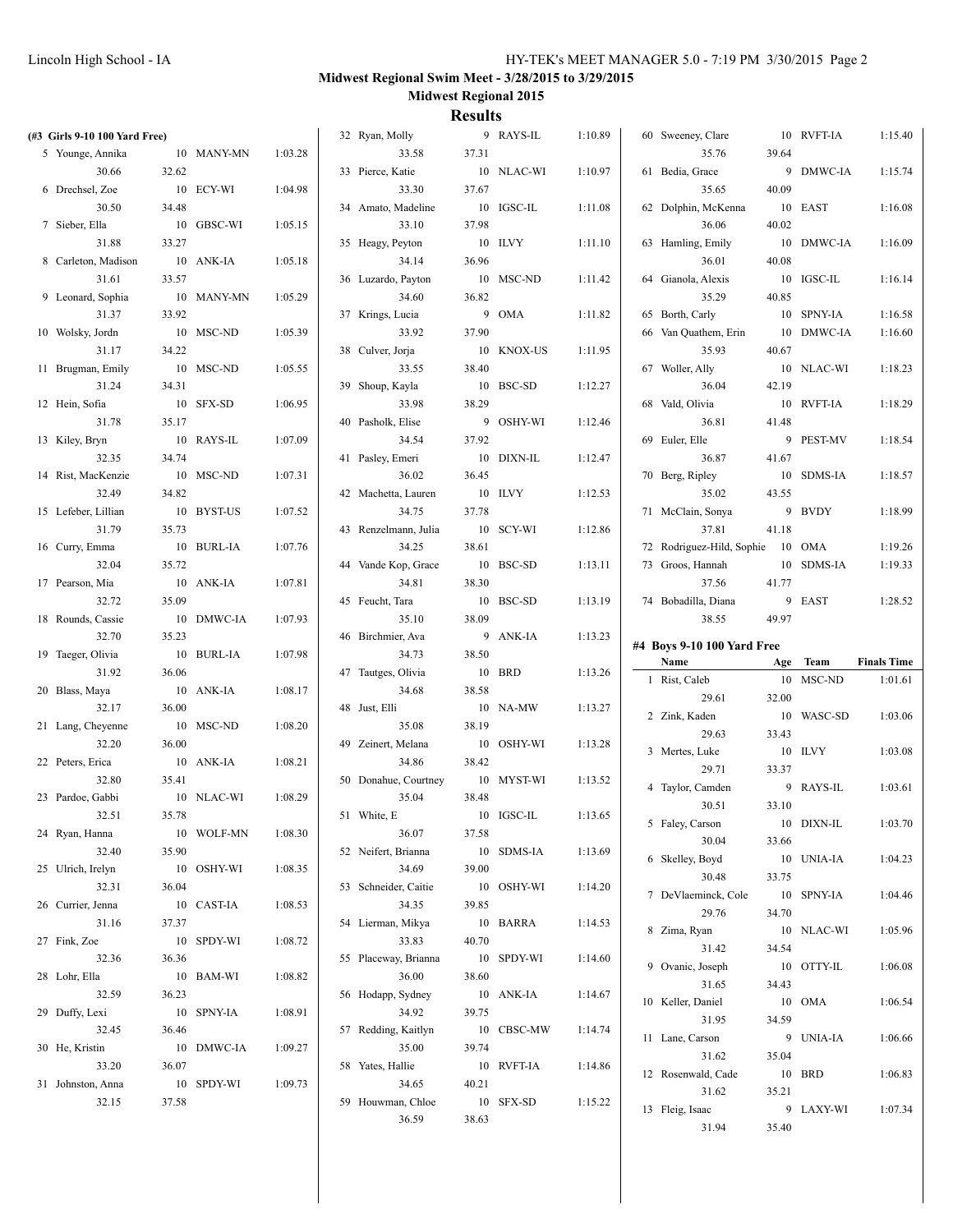| (#4 Boys 9-10 100 Yard Free) |       |            |         | 41 Bolibaugh, Waylon               |       | 10 OSKY-IA                | 1:15.74            | 10 NSST                           |       | A                        | 1:26.19            |
|------------------------------|-------|------------|---------|------------------------------------|-------|---------------------------|--------------------|-----------------------------------|-------|--------------------------|--------------------|
| 14 Lauseng, Burke            |       | 10 SFX-SD  | 1:07.81 | 36.55                              | 39.19 |                           |                    | Dean, Kenzie 8                    |       | Nedved, Allie 8          |                    |
| 32.13                        | 35.68 |            |         | 42 David, Austin                   |       | 9 PEST-MV                 | 1:15.77            | Forbes, Dene 8                    |       | Carmichael, Charli 7     |                    |
| 15 DeWitt, Riley             |       | 10 SPNY-IA | 1:08.68 | 36.08                              | 39.69 |                           |                    | 11 OTTY-IL                        |       | A                        | 1:26.22            |
| 32.90                        | 35.78 |            |         | 43 Devert, Jack                    |       | 10 ILVY                   | 1:15.81            | Mustered, Lily 7                  |       | Goetsch, Kailey 8        |                    |
| 16 Melick, Anthony           |       | 10 DMWC-IA | 1:09.48 | 35.63                              | 40.18 |                           |                    | Wessels, Lauren 7                 |       | Gamons, Jenna 8          |                    |
| 33.92                        | 35.56 |            |         | 44 Thornton, Devin                 |       | 10 ANK-IA                 | 1:15.93            | 47.20                             | 39.02 |                          |                    |
| 17 Lord, Anthony             |       | 10 NLAC-WI | 1:10.04 | 36.54                              | 39.39 |                           |                    | 12 ILVY                           |       | A                        | 1:28.83            |
| 33.47                        | 36.57 |            |         | 45 Malerk, Dillon                  |       | 10 ILVY                   | 1:16.08            | Martin, Ella 8                    |       | Duttlinger, Addison 8    |                    |
| 18 Mlinek, Kael              |       | 10 NA-MW   | 1:10.09 | 35.09                              | 40.99 |                           |                    | Kolczaski, Lauren 8               |       | Kilmartin, Abby 8        |                    |
| 32.64                        | 37.45 |            |         | 46 Smith, Carter                   |       | 10 ANK-IA                 | 1:16.16            | 44.83                             | 44.00 |                          |                    |
| 19 Huang, Ryan               |       | 10 RVFT-IA | 1:10.12 | 37.29                              | 38.87 |                           |                    | 13 NSST                           |       | B                        | 1:29.60            |
| 31.98                        | 38.14 |            |         | 47 DiCarlo, Talon                  |       | 10 WASC-SD                | 1:19.29            | Wright, Kamarra 8                 |       | Weisenhorn, Anna Grace 8 |                    |
| 20 Antonuk, Jack             |       | 10 NLAC-WI | 1:10.29 | 36.49                              | 42.80 |                           |                    | Marshall, Amya 8                  |       | Wakely, Zephie 7         |                    |
| 33.33                        | 36.96 |            |         | 48 Lucas, Jacob                    |       | 9 STRY                    | 1:19.48            | 47.80                             | 41.80 |                          |                    |
| 21 Mills, Ben                |       | 10 OMA     | 1:10.38 | 37.06                              | 42.42 |                           |                    | --- ANK-IA                        |       | A                        | DQ                 |
| 33.96                        | 36.42 |            |         | --- Kuepers, Mason                 |       | 9 BRD                     | DQ                 | Weibye, Claire 8                  |       | Hyland, Elizabeth 7      |                    |
|                              |       | 10 IGSC-IL | 1:10.39 | 32.18                              | 37.58 |                           |                    |                                   |       |                          |                    |
| 22 Arnett, Dylan<br>33.96    | 36.43 |            |         |                                    |       |                           |                    | Lindaman, Gracie 7<br>47.32       | 31.97 | Schafer, Leah 7          |                    |
|                              |       |            |         | #5 Girls 8&U 100 Yard Medley Relay |       |                           |                    |                                   |       |                          |                    |
| 23 Sorenson, Bridger         |       | 10 AQST-ND | 1:10.42 | Team                               | Relay |                           | <b>Finals Time</b> | --- EAST                          |       | A                        | DQ                 |
| 33.43                        | 36.99 |            |         | 1 DMWC-IA                          |       | A                         | 1:13.75            | Sarabia, Yalritzy 6               |       | Hernandez, Rocio 8       |                    |
| 24 Hill, Kalen               |       | 10 MSC-ND  | 1:11.31 | Van Quathem, Avery 8               |       | He, Allison 8             |                    | Coll, Jessika 8                   |       | Gonzalez, Frida 8        |                    |
| 33.58                        | 37.73 |            |         | Li, Adeline 8                      |       | Harrington, Ella 8        |                    | 1:05.45                           | 47.02 |                          |                    |
| 25 Konop, Owen               |       | 10 OSHY-WI | 1:12.14 | 41.39                              | 32.36 |                           |                    | #6 Boys 8&U 100 Yard Medley Relay |       |                          |                    |
| 33.94                        | 38.20 |            |         | 2 NLAC-WI                          |       | A                         | 1:18.46            | Team                              | Relay |                          | <b>Finals Time</b> |
| 26 Robinson, Jack            |       | 10 ASK-ND  | 1:12.19 | DeKiep, Paige 8                    |       | Beam, Jenna 8             |                    | 1 DMWC-IA                         |       | A                        | 1:10.56            |
| 34.62                        | 37.57 |            |         | Orzech, Caina 8                    |       | Winnicki, Abi 8           |                    | Fine, Sam 8                       |       | Bunn, Moses 8            |                    |
| 27 Bartell, Ethan            |       | 10 MANY-MN | 1:12.49 | 42.97                              | 35.49 |                           |                    | Rounds, Nick 8                    |       | Krueger, Owen 8          |                    |
| 34.40                        | 38.09 |            |         | 3 PST!                             |       | A                         | 1:18.87            | 44.91                             | 25.65 |                          |                    |
| 28 Perkes, James             |       | 10 OMA     | 1:12.52 | Smith, Faith 8                     |       | Bacorn, Brittany 8        |                    | 2 DMWC-IA                         |       | B                        | 1:20.24            |
| 33.97                        | 38.55 |            |         | Eekhoff, Emma 8                    |       | Andringa, Mia 8           |                    | Lane, Caden 7                     |       | Hunt, Nolan 8            |                    |
| 29 Zinn, Zachary             |       | 10 ANK-IA  | 1:12.80 | 40.42                              | 38.45 |                           |                    | Bishop, Hunter 6                  |       | Kenworthy, Graham 8      |                    |
| 35.18                        | 37.62 |            |         | 4 OMA                              |       | A                         | 1:20.17            | 47.78                             | 32.46 |                          |                    |
| 30 Vinz, Gabe                |       | 10 SFX-SD  | 1:12.93 | Waszak, Avery 8                    |       | Marvin, Lucy 8            |                    | 3 RVFT-IA                         |       | A                        | 1:24.69            |
| 35.91                        | 37.02 |            |         | Schmieding, Parker 8               |       | Perkes, Emma 8            |                    | Claypool, Henry 8                 |       | Clark, Trevor 8          |                    |
| 31 Doan, Phillip             |       | 10 NSST    | 1:13.07 | 55.47                              | 24.70 |                           |                    | Cerda, Isaiah 7                   |       | Yates, Conrad 7          |                    |
| 34.43                        | 38.64 |            |         | 5 SDMS-IA                          |       | A                         | 1:20.97            | 46.12                             | 38.57 |                          |                    |
| 32 Eekhoff, Eli              |       | 10 PST!    | 1:13.13 | Feuling, Olivia 8                  |       | Sizemore, Emma 8          |                    | 4 NSST                            |       | A                        | 1:29.53            |
| 33.73                        | 39.40 |            |         | Santiago, Paola 8                  |       | Douds, Samantha 8         |                    | Nelson, Dylan 8                   |       | Curtis, Liam 8           |                    |
| 33 Heesch, Jack              |       | 9 WASC-SD  | 1:13.43 | 44.81                              | 36.16 |                           |                    | Reves, Arturo 8                   |       | Troyer, Austin 8         |                    |
| 35.25                        | 38.18 |            |         | 6 DMWC-IA                          |       | B                         | 1:22.24            | 49.09                             | 40.44 |                          |                    |
| 34 McCormick, Connor         |       | 9 EAST     | 1:13.73 | Carlson, Claire 8                  |       | Van Zee, Kate 8           |                    | 5 ILVY                            |       | A                        | 1:29.73            |
| 34.46                        | 39.27 |            |         | Bishop, Josie 8                    |       | De Avila, Arianna 8       |                    | Rios, Lorenzo 8                   |       | Mertes, Will 8           |                    |
| 35 White, Jack               |       | 10 IGSC-IL | 1:13.96 | 43.38                              | 38.86 |                           |                    | Pocivasek, Zachary 8              |       | Williamson, Jack 7       |                    |
| 34.58                        | 39.38 |            |         | 7 SPNY-IA                          |       | A                         | 1:22.98            | 49.23                             | 40.50 |                          |                    |
| 36 Kolb, Aidin               |       | 9 BARRA    | 1:14.07 | Hoben, Addison 8                   |       | Gross, Lily 8             |                    | 6 OMA                             |       | A                        | 1:39.64            |
| 34.96                        | 39.11 |            |         | Morey, Peyton 8                    |       | VanGelder, Kamdyn 8       |                    | Haughawout, Jacob 8               |       | Brandenburg, Jackson 8   |                    |
|                              |       |            | 1:14.35 | 44.74                              | 38.24 |                           |                    | Heaton, Carter 8                  |       | Haberling, Carter 7      |                    |
| 37 Scheele, Ian              |       | 10 BARRA   |         |                                    |       |                           |                    |                                   |       |                          |                    |
| 34.78                        | 39.57 |            |         |                                    |       |                           |                    |                                   |       |                          |                    |
| 38 Chase, Will               |       | 9 SDMS-IA  | 1:15.44 | 8 BRD                              |       | $\boldsymbol{\mathsf{A}}$ | 1:23.13            | 59.52                             | 40.12 |                          |                    |
| 37.00                        | 38.44 |            |         | Lake, Libby 8                      |       | Hennies, Brook 8          |                    | --- EAST                          |       | A                        | DQ                 |
| 39 Youngwerth, Caleb         |       | 10 OSHY-WI | 1:15.49 | Tautges, Mya 8                     |       | Balmer, Shelby 8          |                    | Lowe, Tyler 8                     |       | Moreno, Aaron 8          |                    |
| 35.65                        | 39.84 |            |         | 50.15                              | 32.98 |                           |                    | Schaecher, Addison 8              |       | Roche, Roy 7             |                    |
| 40 Plumb, Jaxson             |       | 9 RVFT-IA  | 1:15.72 | 9 NLAC-WI                          |       | B                         | 1:23.50            | 59.63                             | 52.69 |                          |                    |
| 35.55                        | 40.17 |            |         | Arlen, Tristin 7                   |       | Lechleitner, Emma 8       |                    | --- PST!                          |       | A                        | DQ                 |
|                              |       |            |         | Orzech, Savannah 8                 |       | Weinberger, Zoey 8        |                    | DeJong, Brody 7                   |       | DeJong, Kolton 8         |                    |
|                              |       |            |         | 44.23                              | 39.27 |                           |                    | Stamper, Isaac 8<br>46.83         | 41.71 | Jones, Dylan 8           |                    |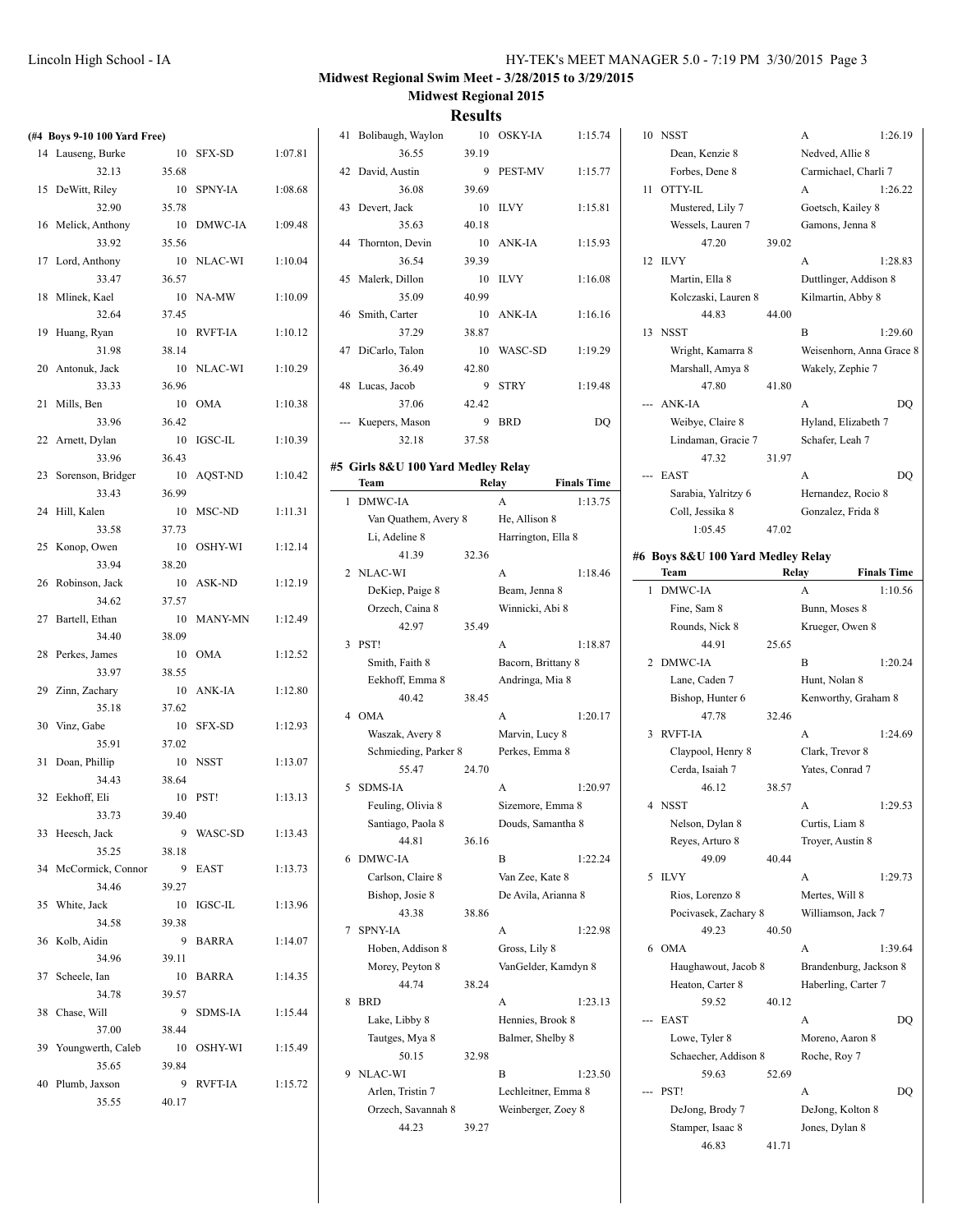| (#6 Boys 8&U 100 Yard Medley Relay) |       |                          |                    | 13 RAYS-IL                              |       | A                                     | 2:33.84 | 27 EAST                            |       | A                         | 2:49.86            |
|-------------------------------------|-------|--------------------------|--------------------|-----------------------------------------|-------|---------------------------------------|---------|------------------------------------|-------|---------------------------|--------------------|
| --- OTTY-IL                         |       | A                        | DO.                | Ryan, Molly 9                           |       | Ryan, Genevieve 10                    |         | Franken, Tori 10                   |       | Neppl, Arlene 10          |                    |
| Ditchfield, Tucker 7                |       | Swanson, Adam 6          |                    | Kiley, Bryn 10                          |       | Roxworthy, Ella 7                     |         | Dolphin, McKenna 10                |       | Roche, Ava 9              |                    |
| Farabaugh, Lucas 6                  |       | Bryson, Colt 6           |                    | 36.31                                   | 41.85 | 38.02                                 | 37.66   | 39.47                              | 47.72 | 43.78                     | 38.89              |
| 56.93                               | 45.26 |                          |                    | 14 IGSC-IL                              |       | A                                     | 2:35.04 | 28 OSHY-WI                         |       | B                         | 2:51.48            |
| #7 Girls 10&U 200 Yard Medley Relay |       |                          |                    | White, E 10                             |       | Gianola, Alexis 10                    |         | Dietschweiler, Kiersten 6          |       | Blaskowski, Emily 9       |                    |
| Team                                | Relay |                          | <b>Finals Time</b> | McGowan, Bella 10                       |       | Esperon, Jannie 10                    |         | Peterson, Molli 10                 |       | Schneider, Caitie 10      |                    |
| 1 MSC-ND                            |       | $\mathbf{A}$             | 2:18.64            | 39.20                                   | 41.77 | 38.56                                 | 35.51   | 1:00.60                            | 37.81 | 40.12                     | 32.95              |
| Wolsky, Jordn 10                    |       | Rist, MacKenzie 10       |                    | 15 DMWC-IA                              |       | B                                     | 2:37.07 | 29 CAST-IA                         |       | B                         | 3:01.38            |
| Brugman, Emily 10                   |       | Lang, Cheyenne 10        |                    | Hunt, Morgan 10                         |       | Block, Britney 10                     |         | Sinnard, Shay 10                   |       | Schable, Camryn 9         |                    |
| 35.51                               | 40.18 | 33.03                    | 29.92              | Carlson, Maggie 10                      |       | Bedia, Grace 9                        |         | Venturi, Bernadette 10             |       | Kasperbauer, Molly 10     |                    |
| 2 ANK-IA                            |       | A                        | 2:19.14            | 40.09                                   | 43.14 | 40.37                                 | 33.47   | 51.10                              | 47.28 | 50.62                     | 32.38              |
| Blass, Maya 10                      |       | Peters, Erica 10         |                    | 16 SPNY-IA                              |       | A                                     | 2:37.50 | 30 OTTY-IL                         |       | A                         | 3:02.90            |
| Carleton, Madison 10                |       | Pearson, Mia 10          |                    | Morey, Emma 10                          |       | Lowe, Matayah 10                      |         | Schueler, Hannah 9                 |       | Marks, Paige 10           |                    |
| 35.39                               | 39.96 | 32.97                    | 30.82              | Duffy, Lexi 10                          |       | Borth, Carly 10                       |         | Bryson, Peyton 9                   |       | Swanson, Emily 9          |                    |
| 3 DMWC-IA                           |       | A                        | 2:20.75            | 42.48                                   | 44.13 | 36.79                                 | 34.10   | 46.20                              | 46.15 | 49.40                     | 41.15              |
| He, Kristin 10                      |       | Hamling, Emily 10        |                    | 17 CAST-IA                              |       | A                                     | 2:37.54 | 31 SFX-SD                          |       | B                         | 3:03.20            |
| Rounds, Cassie 10                   |       | Van Quathem, Erin 10     |                    | Polking, Sophia 10                      |       | Ostrander, Hailey 10                  |         | Pardy, Ruth 8                      |       | Roux, Nadia 8             |                    |
| 35.63                               | 39.81 | 32.51                    | 32.80              | Venturi, Antonia 10                     |       | Currier, Jenna 10                     |         | Kafka, Alyssa 8                    |       | Adler, Grace 10           |                    |
| 4 ECY-WI                            |       | A                        | 2:23.85            | 42.58                                   | 44.41 | 38.95                                 | 31.60   | 49.99                              | 55.59 | 43.21                     | 34.41              |
| Peterson, Greta 10                  |       | Drechsel, Zoe 10         |                    | 18 SCY-WI                               |       | A                                     | 2:37.87 | 32 OMA                             |       | B                         | 3:08.26            |
| Secker, Callista 10                 |       | Beltz, Natalie 10        |                    | Magle, Madelynn 9                       |       | Walker, Abby 10                       |         | Kounovsky, Lauryn 8                |       | Rodriguez-Hild, Sophie 10 |                    |
| 35.28                               | 38.22 | 37.11                    | 33.24              | Juckem, Elizabeth 9                     |       | Renzelmann, Julia 10                  |         | Cavender, Rowan 7                  |       | Joyce, Kindsey 7          |                    |
| 5 NLAC-WI                           |       | A                        | 2:24.38            | 41.89                                   | 41.62 | 41.24                                 | 33.12   | 50.08                              | 58.81 | 55.13                     | 24.24              |
| Pierce, Katie 10                    |       | Pardoe, Gabbi 10         |                    | 19 BRD                                  |       | A                                     | 2:39.33 | --- SDMS-IA                        |       | A                         | DQ                 |
| Lechleitner, Brooke 10              |       | Cecil, Courtney 10       |                    | Chamberlain, Edie 10                    |       | Tautges, Emma 10                      |         | Neifert, Brianna 10                |       | Whitlatch, Sydney 10      |                    |
|                                     |       | 32.92                    | 31.12              | Wilhelm, Lori 10                        |       | Johnson, Brooke 10                    |         | Berg, Ripley 10                    |       | Groos, Hannah 10          |                    |
| 6 MANY-MN                           |       | A                        | 2:28.06            | 40.70                                   | 47.37 | 42.81                                 | 28.45   | 50.33                              | 38.61 | 41.72                     | 36.01              |
| Leonard, Sophia 10                  |       | Younge, Annika 10        |                    | 20 RVFT-IA                              |       | A                                     | 2:39.86 | --- PST!                           |       | A                         | DQ                 |
| Leafblad, Anna 10                   |       | Simmons, Claire 10       |                    | Yates, Hallie 10                        |       | Joyce, Margaret 10                    |         | Smith, Madison 10                  |       | Jones, Taylor 10          |                    |
| 35.21                               | 38.46 | 41.87                    | 32.52              | Sweeney, Clare 10                       |       | Vald, Olivia 10                       |         | Nedder, Hannah 10                  |       | Gaylor, Alexa 10          |                    |
| 7 OMA                               |       | A                        | 2:29.96            | 40.03                                   | 46.50 | 38.73                                 | 34.60   | 37.16                              | 35.87 | 37.34                     | 34.72              |
| Hamblin, Emilee 10                  |       | Roberg, Kailey 10        |                    | 21 CDLM-IA                              |       | A                                     | 2:41.12 | #8 Boys 10&U 200 Yard Medley Relay |       |                           |                    |
| Wilkins, Makenzie 10                |       | Krings, Lucia 9          |                    | Rohe, Kennedy 10                        |       | Chambers, Jocelyn 10                  |         | Team                               |       | Relay                     | <b>Finals Time</b> |
| 38.39                               | 45.26 | 38.01                    | 28.30              | Karolus, Jaylene 10                     |       | Bowker, Lauren 10                     |         | 1 DMWC-IA                          |       | A                         | 2:21.67            |
| 8 BSC-SD                            |       | A                        | 2:30.13            | 37.25                                   | 49.23 | 37.75                                 | 36.89   | Elmore, Cael 10                    |       | Hamling, Jake 9           |                    |
| Shoup, Kayla 10                     |       | Feucht, Tara 10          |                    | 22 SFX-SD                               |       | A                                     | 2:41.65 | Nadel, Finn 9                      |       | Melick, Anthony 10        |                    |
| Lunn, Jazmyn 8                      |       | Vande Kop, Grace 10      |                    | Anel, Sydney 9                          |       | Lloyd, Justice 10                     |         | 32.24                              | 43.62 | 35.72                     | 30.09              |
| 36.96                               | 46.23 | 35.43                    | 31.51              | Houwman, Chloe 10                       |       | Hein, Sofia 10                        |         | 2 SPNY-IA                          |       | A                         | 2:22.09            |
| 9 OSHY-WI                           |       | A                        | 2:31.23            | 38.49                                   | 44.32 | 47.79                                 | 31.05   | Sand, Sawyer 10                    |       | Tigges, Reid 9            |                    |
| Zeinert, Melana 10                  |       | Downs, Anna 10           |                    | 23 ILVY                                 |       | A                                     | 2:41.87 | DeVlaeminck, Cole 10               |       | DeWitt, Riley 10          |                    |
| Pasholk, Elise 9                    |       | Ulrich, Irelyn 10        |                    | Machetta, Lauren 10                     |       | Mudge, Ariella 9                      |         |                                    |       | 31.29                     | 30.31              |
| 38.35                               | 44.12 | 37.36                    | 31.40              | Sanchez, Marissa 9                      |       | Mallery, Delaney 10                   |         | 3 OMA                              |       | A                         | 2:28.81            |
| 10 BAM-WI                           |       | A                        | 2:31.25            | 40.55                                   | 47.07 | 39.79                                 | 34.46   | Galles, Jonathon 10                |       | Mills, Ben 10             |                    |
| Ewig, Madchen 8                     |       | Gneiser, Natalie 10      |                    | 24 NSST                                 |       | $\boldsymbol{\mathsf{A}}$             | 2:43.49 | Keller, Daniel 10                  |       | Perkes, James 10          |                    |
| Lohr, Ella 10                       |       | Laux, Rachel 10          |                    | Troyer, Amanda 10                       |       | Montgomery-Logue, Kayla               |         | 38.71                              | 44.13 | 33.35                     | 32.62              |
| 45.42                               | 39.05 | 34.00                    | 32.78              | Sheets, Faith 10                        |       | Carmichael, Lilly 9                   |         | 4 MSC-ND                           |       | A                         | 2:29.90            |
| 11 NLAC-WI                          |       | B                        | 2:31.97            | 47.06                                   | 44.24 | 35.76<br>$\, {\bf B}$                 | 36.43   | Reinke, Jaxon 9                    |       | Hill, Kalen 10            |                    |
| Woller, Ally 10                     |       | Moreno, Amelia 9         |                    | 25 ANK-IA<br>Hodapp, Sydney 10          |       |                                       | 2:47.00 | Rist, Caleb 10                     |       | Hill, Logan 8             |                    |
| Tingo, Emma 10                      |       | Winter, Amber 9          |                    |                                         |       | Parton, Mariah 10                     |         | 38.66                              |       |                           |                    |
| 39.86                               | 42.46 | 36.79                    | 32.86              | Birchmier, Ava 9                        |       | Parton, Josie 8                       |         | 34.99                              |       |                           |                    |
| 12 SPDY-WI                          |       | A                        | 2:33.25            | 42.38<br>26 MSC-ND                      | 49.67 | 38.50                                 | 36.45   | 5 BRD                              |       | A                         | 2:30.48            |
| Placeway, Brianna 10                |       | Johnston, Anna 10        |                    |                                         |       | B                                     | 2:48.59 | Ruhl, Thomas 10                    |       | Rosenwald, Cade 10        |                    |
| Fink, Zoe 10                        |       | Trzebiatowski, Jocelyn 8 |                    | Fricke, Magdelana 7<br>Kerzmann, Erin 9 |       | Martin, Reese 8<br>Luzardo, Payton 10 |         | Zemke, Lance 10                    |       | Kuepers, Mason 9          |                    |
| 47.45                               | 31.51 | 36.61                    | 37.68              | 48.91                                   | 45.74 | 42.51                                 | 31.43   | 37.18                              | 41.89 | 38.57                     | 32.84              |
|                                     |       |                          |                    |                                         |       |                                       |         |                                    |       |                           |                    |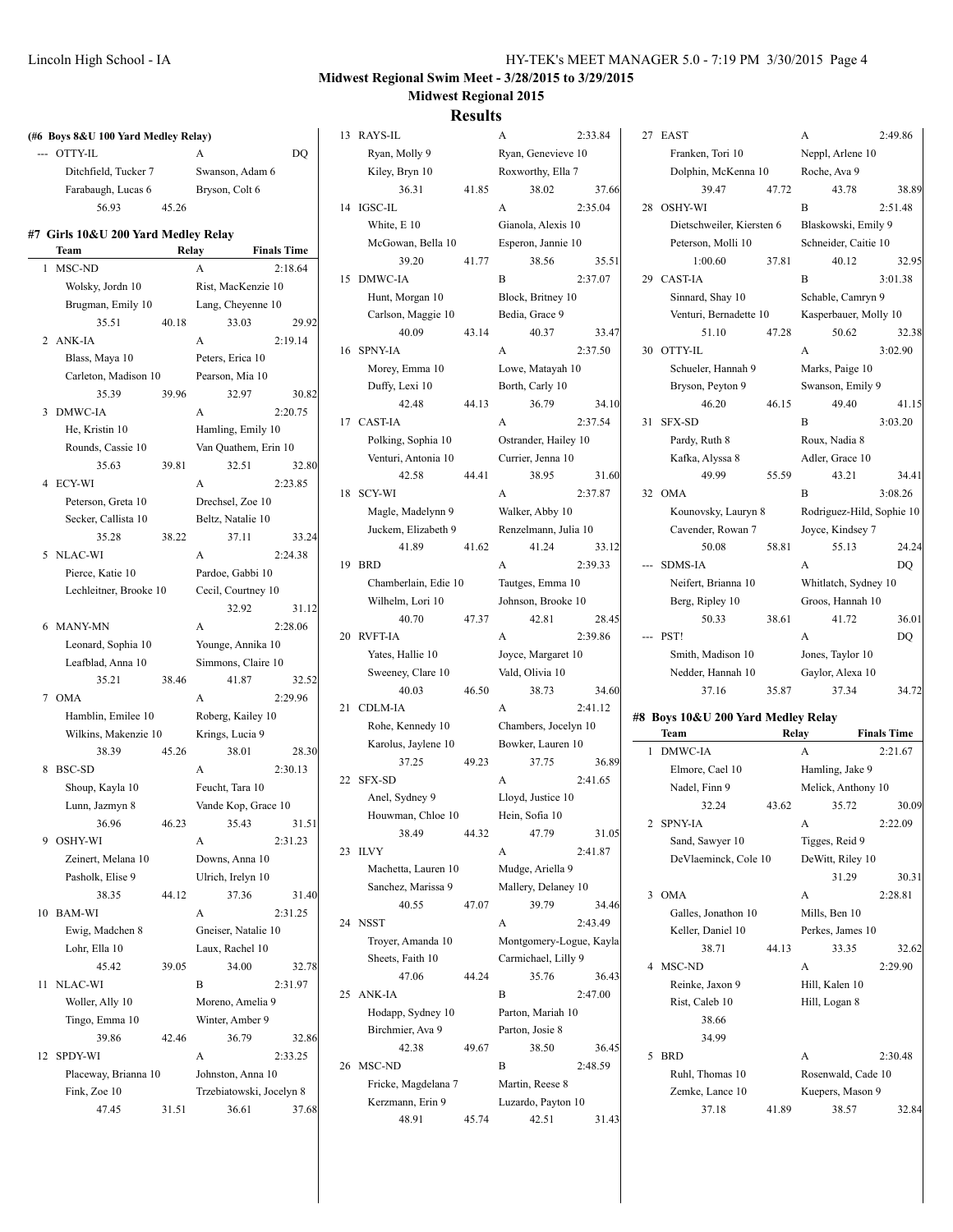| (#8 Boys 10&U 200 Yard Medley Relay) |       |                       |                    |     | 10 Merfeld, Emily          |     | 8 RVFT-IA  | 43.31              |          | 9 Claypool, Henry           |          | 8 RVFT-IA      | 42.63              |
|--------------------------------------|-------|-----------------------|--------------------|-----|----------------------------|-----|------------|--------------------|----------|-----------------------------|----------|----------------|--------------------|
| 6 WASC-SD                            |       | A                     | 2:32.22            |     | 11 Ewig, Madchen           |     | 8 BAM-WI   | 43.60              |          | 10 Witte, Logan             | 8        | RAYS-IL        | 42.67              |
| Zink, Kaden 10                       |       | Heesch, Jack 9        |                    |     | 12 Hansen, Mia             |     | 8 BYST-US  | 43.66              |          | 11 Tuttle, Tyler            |          | 7 GBSC-WI      | 43.05              |
| Brey, Nathan 10                      |       | DiCarlo, Talon 10     |                    |     | 13 Gunderson, Ella         |     | 8 ECY-WI   | 43.95              |          | 12 Dadant, Charlie          | 8        | KEO-IA         | 43.97              |
| 37.32                                | 46.54 | 33.61                 | 34.75              |     | 14 Smith, Faith            |     | 8 PST!     | 44.02              |          | 13 Loe, Evan                | 8        | NLAC-WI        | 44.04              |
| 7 GBSC-WI                            |       | A                     | 2:32.26            |     | 15 Santiago, Paola         |     | 8 SDMS-IA  | 44.06              | 14       | Mahrous, Evan               | 8        | SFX-SD         | 44.23              |
| Tuttle, Tyler 7                      |       | Lasecki, Logan 10     |                    |     | 16 Hoben, Addison          |     | 8 SPNY-IA  | 44.12              | 15       | Heaton, Carter              | 8        | <b>OMA</b>     | 44.42              |
| Duffrin, Charlie 10                  |       | Weslow, Nick 9        |                    |     | 17 Van Zee, Kate           |     | 8 DMWC-IA  | 44.53              | 16       | Carlson, Elijah             | 8        | <b>KNOX-US</b> | 44.80              |
| 42.40                                | 35.99 | 39.59                 | 34.28              | 18  | Van Quathem, Avery         |     | 8 DMWC-IA  | 44.74              | 17       | Carter, Tristen             | 8        | <b>KNOX-US</b> | 44.96              |
| 8 NLAC-WI                            |       | A                     | 2:32.50            |     | 19 Fricke, Magdelana       |     | 7 MSC-ND   | 44.75              | 18       | Youngwerth, Joshua          | 7        | OSHY-WI        | 45.34              |
| Lord, Trent 9                        |       | Lord, Anthony 10      |                    |     | 20 Parker, Madisyn         |     | 8 ECY-WI   | 44.93              | 19       | Frye, Harrison              | 8        | NA-MW          | 45.72              |
| Antonuk, Jack 10                     |       | Zima, Ryan 10         |                    |     | 21 Johnston, Sophie        |     | 8 SPDY-WI  | 45.11              | 20       | Krueger, Owen               | 8        | DMWC-IA        | 46.41              |
| 41.14                                | 44.19 | 36.54                 | 30.63              |     | 22 Schmieding, Parker      |     | 8 OMA      | 45.22              |          | 21 Flood, Caleb             | 8        | <b>CAST-IA</b> | 46.61              |
| 9 SFX-SD                             |       | A                     | 2:34.79            |     | 23 Waszak, Avery           |     | 8 OMA      | 45.36              |          | 22 Clark, Trevor            | 8        | <b>RVFT-IA</b> | 46.74              |
| Lauseng, Burke 10                    |       | Pardy, Sam 10         |                    |     | 24 Anderson, Taylor        |     | 8 SCY-WI   | 45.57              |          | 23 Larson, Matthew          | 8        | ASF-MN         | 46.91              |
| Vinz, Gabe 10                        |       | Sugrue, Will 10       |                    |     | 25 Kounovsky, Lauryn       |     | 8 OMA      | 45.66              | 24       | Tucker, Julian/Moto         | 6        | ASK-ND         | 47.04              |
| 36.93                                | 47.50 | 36.92                 | 33.44              |     | *26 Carlson, Claire        |     | 8 DMWC-IA  | 45.73              | 25       | Stamper, Isaac              | 8        | PST!           | 47.72              |
| 10 ANK-IA                            |       | A                     | 2:36.08            |     | *26 Just, Abbi             |     | 8 NA-MW    | 45.73              | 26       | DeYoung, Josiah             | 8        | EMM-IA         | 48.23              |
| Neppl, Nathan 10                     |       | Smith, Carter 10      |                    |     | 28 Parton, Josie           |     | 8 ANK-IA   | 45.98              | 27       | Nelson, Dylan               | 8        | <b>NSST</b>    | 48.35              |
| Swanepoel, Lance 10                  |       | Evans, Owen 9         |                    |     | 29 Curry, Ava              |     | 8 BURL-IA  | 45.99              | 28       | Hopp, Ben                   | 7        | SPDY-WI        | 48.67              |
| 41.70                                | 42.05 | 38.06                 | 34.27              |     | 30 Martin, Reese           |     | 8 MSC-ND   | 46.42              | 29       | Morse, Colby                | 8        | NA-MW          | 48.91              |
| 11 ILVY                              |       | A                     | 2:37.01            |     | 31 Eekhoff, Emma           | 8   | PST!       | 46.57              | 30       | Jones, Dylan                | 8        | PST!           | 49.43              |
| Devert, Jack 10                      |       | Malerk, Dillon 10     |                    |     | 32 LeMieur, Peyton         | 8   | <b>BRD</b> | 46.82              | 31       | Schaecher, Addison          | 8        | EAST           | 50.51              |
| Wellenreiter, Clayton 10             |       | Lowery, Chris 8       |                    |     | 33 Lohr, Claire            |     | 8 BAM-WI   | 46.83              |          | 32 Helm, Luke               | 7        | <b>IGSC-IL</b> | 52.02              |
| 41.54                                | 43.06 | 38.64                 | 33.77              |     | 34 Balmer, Shelby          |     | 8 BRD      | 47.26              |          | 33 Brandenburg, Jackson     | 8        | <b>OMA</b>     | 52.67              |
| 12 PST!                              |       | A                     | 2:40.93            |     | *35 VanGelder, Kamdyn      |     | 8 SPNY-IA  | 47.29              |          | 34 Schleisman, Carter       |          | 8 EMM-IA       | 53.51              |
| DeJong, Luka 9                       |       | Pollard, Nathan 10    |                    |     | *35 Bishop, Josie          |     | 8 DMWC-IA  | 47.29              |          | #11 Girls 9-10 50 Yard Back |          |                |                    |
| Eekhoff, Eli 10                      |       | Solomon, Logan 9      |                    |     | 37 Schafer, Leah           |     | 7 ANK-IA   | 47.32              |          | Name                        | Age      | Team           | <b>Finals Time</b> |
| 44.44                                | 43.24 | 38.91                 | 34.34              |     | 38 Andringa, Mia           |     | 8 PST!     | 47.36              |          |                             |          |                |                    |
|                                      |       |                       |                    |     |                            |     |            |                    |          |                             |          |                |                    |
| 13 NSST                              |       | A                     | 2:45.59            |     | 39 Beam, Jenna             |     | 8 NLAC-WI  | 48.15              |          | 1 Sieber, Ella              | 10       | GBSC-WI        | 33.67              |
| Gleason, Britt 9                     |       | Nedved, Jack 10       |                    |     | 40 Kafka, Alyssa           |     | 8 SFX-SD   | 48.34              |          | 2 Leonard, Sophia           | 10       | MANY-MN        | 34.28              |
| Doan, Phillip 10                     |       | Chamberlin, Anakin 10 |                    |     | 41 Finstad, Madeline       |     | 7 GBSC-WI  | 48.44              |          | 3 Wolsky, Jordn             | 10       | MSC-ND         | 34.63              |
| 43.48                                | 46.58 | 40.55                 | 34.98              |     | 42 McDevitt, Sophia        |     | 8 CDLM-IA  | 48.64              |          | 4 Lefeber, Lillian          | 10       | <b>BYST-US</b> | 35.05              |
| 14 ASK-ND                            |       | A                     | 2:46.38            |     | 43 Arp, Layla              |     | 7 CAST-IA  | 49.32              |          | 5 Lechleitner, Brooke       | 10       | NLAC-WI        | 35.09              |
| Tucker, Julian/Moto 6                |       | Schaeffer, Grant 10   |                    |     | 44 Bolibaugh, Vivian       |     | 7 OSKY-IA  | 49.34              |          | 6 Peterson, Greta           | 10       | ECY-WI         | 35.56              |
| Robinson, Jack 10                    |       | Bartsch, Peyton 10    |                    |     | 45 Pardy, Ruth             |     | 8 SFX-SD   | 49.99              |          | 7 Blass, Maya               |          | 10 ANK-IA      | 35.82              |
| 48.47                                | 40.48 | 45.38                 | 32.05              |     | 46 Cavender, Rowan         |     | 7 OMA      | 50.05              |          | 8 He, Kristin               |          | 10 DMWC-IA     | 35.83              |
| 15 NA-MW                             |       | A                     | 2:49.12            |     | 47 Knox, Olivia            |     | 7 WOLF-MN  | 50.31              |          | 9 Ryan, Molly               | 9        | RAYS-IL        | 35.96              |
| Morse, Colby 8                       |       | Frye, Harrison 8      |                    |     | 48 Hopp, Sarah             | 8   | SPDY-WI    | 50.91              |          | 10 Ryan, Hanna              |          | 10 WOLF-MN     | 36.27              |
| Mlinek, Kael 10                      |       | Schroeder, Barrett 9  |                    |     | 49 Montplaisir, Ella       |     | 8 WFF-ND   | 50.94              | 11       | Gneiser, Natalie            |          | 10 BAM-WI      | 36.41              |
| 46.21                                | 47.57 | 40.66                 | 34.68              |     | 50 Roxworthy, Ella         |     | 7 RAYS-IL  | 51.02              |          | 12 Rohe, Kennedy            | 10       | CDLM-IA        | 36.61              |
| --- CAST-IA                          |       | A                     | DQ                 |     | 51 Paulson, Emily          |     | 8 EST-IA   | 51.17              |          | 13 Smith, Madison           | 10       | PST!           | 36.78              |
| Chance, Nate 9                       |       | McCarthy, Ryan 8      |                    |     | 52 Dietschweiler, Kiersten |     | 6 OSHY-WI  | 55.47              |          | 14 Shoup, Kayla             | 10       | BSC-SD         | 36.80              |
| Dose, Timothy 9                      |       | Renze, Teagen 7       |                    |     | 53 Zeinert, Samara         |     | 7 OSHY-WI  | 56.30              | 15       | Currier, Jenna              | 10       | CAST-IA        | 37.03              |
| 41.06                                | 56.72 | 42.06                 | 42.08              | --- | Wray-Raabolle, Bennett     |     | 8 ASF-MN   | DQ                 | 16       | Lohr, Ella                  | 10       | BAM-WI         | 37.25              |
|                                      |       |                       |                    |     | --- Feuling, Olivia        |     | 8 SDMS-IA  | DQ                 |          | *17 Lang, Cheyenne          |          | 10 MSC-ND      | 37.28              |
| #9  Girls 8&U 50 Yard Back           |       |                       |                    |     |                            |     |            |                    |          | *17 Johnston, Anna          | 10       | SPDY-WI        | 37.28              |
| Name                                 | Age   | Team                  | <b>Finals Time</b> |     | #10 Boys 8&U 50 Yard Back  |     |            |                    | 19       | Kiley, Bryn                 |          | 10 RAYS-IL     | 37.34              |
| 1 Li, Adeline                        |       | 8 DMWC-IA             | 37.02              |     | Name                       | Age | Team       | <b>Finals Time</b> | 20       | White, E                    |          | 10 IGSC-IL     | 37.36              |
| 2 Bacorn, Brittany                   |       | 8 PST!                | 39.52              |     | 1 Fine, Sam                |     | 8 DMWC-IA  | 37.44              | 21       | Redding, Kaitlyn            | 10       | CBSC-MW        | 37.44              |
| 3 Grochala, Laura                    |       | 8 RIP-IA              | 39.85              |     | 2 DeJong, Kolton           |     | 8 PST!     | 39.30              | 22       | Tautges, Emma               | 10       | <b>BRD</b>     | 37.49              |
| 4 DeKiep, Paige                      |       | 8 NLAC-WI             | 40.71              |     | 3 Christensen, Rowan       |     | 8 BYST-US  | 39.59              | 23       | Sheets, Faith               |          | 10 NSST        | 37.53              |
| 5 Duffrin, Mary                      |       | 8 GBSC-WI             | 41.06              |     | 4 Kenworthy, Graham        |     | 8 DMWC-IA  | 39.77              | 24       | Pasholk, Elise              | 9        | OSHY-WI        | 37.78              |
| 6 Gaines, McKenna                    |       | 7 BVDY                | 42.82              |     | 5 Lamson, Landon           |     | 8 FRE      | 41.17              | $*25$    | Tautges, Olivia             | 10       | <b>BRD</b>     | 37.91              |
| 7 Trzebiatowski, Jocelyn             |       | 8 SPDY-WI             | 42.97              |     | 6 Lihs, Alex               |     | 8 CDLM-IA  | 41.95              | $*25$    | Vande Kop, Grace            | 10       | BSC-SD         | 37.91              |
| 8 Perkes, Emma                       |       | 8 OMA                 | 42.98              |     | 7 Peterson, Jack           |     | 8 ECY-WI   | 42.15              | 27<br>28 | Pearson, Mia                | 10<br>10 | ANK-IA         | 38.18              |
| 9 Kraus, Olivia                      |       | 8 KEO-IA              | 43.25              |     | 8 Lane, Caden              |     | 7 DMWC-IA  | 42.35              |          | Hamblin, Emilee             |          | OMA            | 38.25              |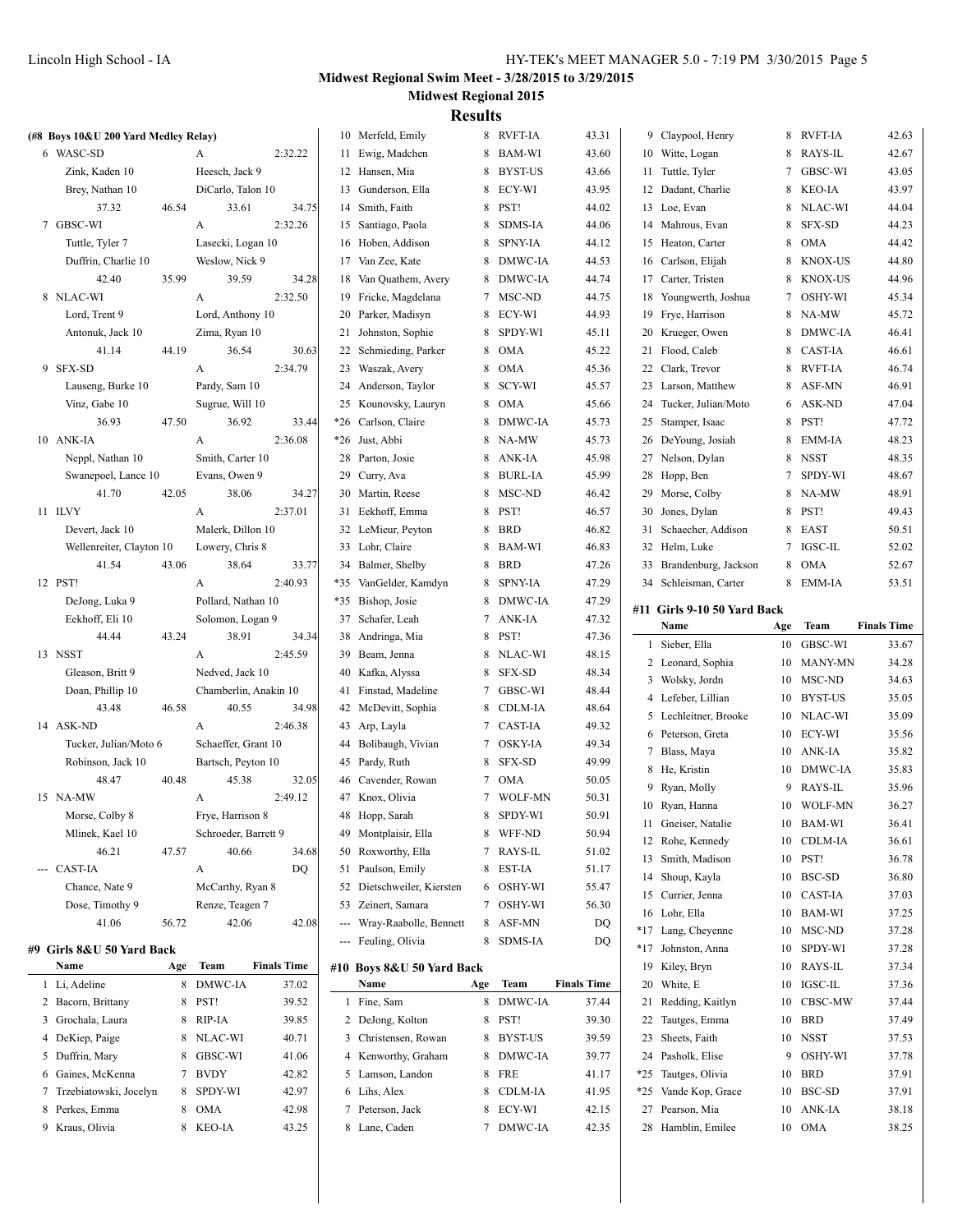|     | (#11 Girls 9-10 50 Yard Back)      |     |                       |                    | 4 Skelley, Boyd                   |       | 10 UNIA-IA | 33.71              | 3 Lunn, Jazmyn         |       | 8 BSC-SD  | 1:22.35 |
|-----|------------------------------------|-----|-----------------------|--------------------|-----------------------------------|-------|------------|--------------------|------------------------|-------|-----------|---------|
|     | 29 Anel, Sydney                    |     | 9 SFX-SD              | 38.45              | 5 Ovanic, Joseph                  |       | 10 OTTY-IL | 33.77              | 37.12                  | 45.23 |           |         |
|     | 30 Tobin, Lily                     |     | 10 OMA                | 38.53              | 6 Taylor, Camden                  |       | 9 RAYS-IL  | 35.19              | 4 Bakker, Libby        |       | 8 WOLF-MN | 1:26.59 |
|     | 31 Zeinert, Melana                 |     | 10 OSHY-WI            | 38.75              | 7 Faley, Carson                   |       | 10 DIXN-IL | 35.37              | 39.59                  | 47.00 |           |         |
|     | 32 Pardoe, Gabbi                   |     | 10 NLAC-WI            | 38.78              | 8 Brey, Nathan                    |       | 10 WASC-SD | 35.85              | 5 He, Allison          |       | 8 DMWC-IA | 1:26.80 |
|     | 33 Cecil, Courtney                 |     | 10 NLAC-WI            | 39.05              | 9 Bartsch, Peyton                 |       | 10 ASK-ND  | 36.31              | 41.29                  | 45.51 |           |         |
|     | 34 Gianola, Alexis                 |     | 10 IGSC-IL            | 39.08              | 10 Hill, Kalen                    |       | 10 MSC-ND  | 36.58              | 6 Bacorn, Brittany     |       | 8 PST!    | 1:27.10 |
|     | 35 Secker, Callista                |     | 10 ECY-WI             | 39.34              | 11 Lane, Carson                   |       | 9 UNIA-IA  | 36.63              | 7 Winnicki, Abi        |       | 8 NLAC-WI | 1:28.99 |
| *36 | Woller, Ally                       |     | 10 NLAC-WI            | 39.48              | 12 Rosenwald, Cade                | 10    | <b>BRD</b> | 36.67              | 40.41                  | 48.58 |           |         |
|     | *36 Roche, Gabriella               |     | 9 BYST-US             | 39.48              | 13 DeVlaeminck, Cole              |       | 10 SPNY-IA | 36.68              | 8 Poppen, Carli        |       | 8 WASC-SD | 1:29.34 |
|     | 38 Franken, Tori                   |     | 10 EAST               | 39.65              | 14 Lauseng, Burke                 |       | 10 SFX-SD  | 36.77              | 42.60                  | 46.74 |           |         |
|     | *39 Yates, Hallie                  |     | 10 RVFT-IA            | 39.70              | 15 Zemke, Lance                   |       | 10 BRD     | 37.02              | 9 Duffrin, Mary        |       | 8 GBSC-WI | 1:29.47 |
|     | *39 Karolus, Jaylene               |     | 10 CDLM-IA            | 39.70              | 16 Halvorson, Sam                 |       | 10 MANY-MN | 37.64              | 41.69                  | 47.78 |           |         |
|     | 41 Placeway, Brianna               |     | 10 SPDY-WI            | 39.83              | 17 Doan, Phillip                  |       | 10 NSST    | 37.67              | 10 Garrett, Lauryn     |       | 8 NEWT-IA | 1:30.53 |
|     | 42 Chamberlain, Edie               |     | 10 BRD                | 39.89              | 18 Ruhl, Thomas                   |       | 10 BRD     | 37.83              | 44.06                  | 46.47 |           |         |
|     | 43 Magle, Madelynn                 |     | 9 SCY-WI              | 39.91              | 19 Nadel, Finn                    |       | 9 DMWC-IA  | 37.92              | 11 Rummelhoff, Leah    |       | 8 IGSC-IL | 1:32.45 |
|     | 44 Just, Elli                      |     | 10 NA-MW              | 40.02              | 20 Arnett, Dylan                  |       | 10 IGSC-IL | 38.00              | 40.43                  | 52.02 |           |         |
|     | 45 Pierce, Katie                   |     | 10 NLAC-WI            | 40.08              | 21 Bartell, Ethan                 |       | 10 MANY-MN | 38.13              | 12 Ewig, Madchen       |       | 8 BAM-WI  | 1:33.12 |
|     | 46 Johnson, Brooke                 |     | 10 BRD                | 40.12              | 22 Perkes, James                  |       | 10 OMA     | 38.14              | 46.05                  | 47.07 |           |         |
| 47  | Bacorn, Tara                       |     | 10 PST!               | 40.13              | 23 Galles, Jonathon               |       | 10 OMA     | 38.15              | 13 Wessels, Lauren     |       | 7 OTTY-IL | 1:33.13 |
| 48  | Freshour, Alexandria               |     | 10 CYSC               | 40.20              | 24 DeWitt, Riley                  |       | 10 SPNY-IA | 38.17              | 44.95                  | 48.18 |           |         |
| *49 | Peterson, Sasha                    |     | 10 SUPY-WI            | 40.21              | 25 Zima, Ryan                     |       | 10 NLAC-WI | 38.38              | 14 Arlen, Tristin      |       | 7 NLAC-WI | 1:33.85 |
|     | *49 Groos, Hannah                  |     | 10 SDMS-IA            | 40.21              | 26 Scheele, Ian                   |       | 10 BARRA   | 38.64              | 44.04                  | 49.81 |           |         |
|     | 51 Laux, Rachel                    |     | 10 BAM-WI             | 40.37              | 27 Antonuk, Jack                  |       | 10 NLAC-WI | 38.74              | 15 Johnston, Sophie    |       | 8 SPDY-WI | 1:35.47 |
|     | 52 Sanchez, Marissa                |     | 9 ILVY                | 40.43              | 28 Sand, Sawyer                   |       | 10 SPNY-IA | 38.94              | 46.50                  | 48.97 |           |         |
|     | 53 Pasley, Emeri                   |     | 10 DIXN-IL            | 40.44              | 29 Ott, Carson                    |       | 10 CDLM-IA | 38.99              | 16 Mick, Keeley        |       | 8 DIXN-IL | 1:36.73 |
|     | 54 Giroux, Allison                 |     | 10 NLAC-WI            | 40.48              | 30 White, Jack                    |       | 10 IGSC-IL | 39.16              | 42.63                  | 54.10 |           |         |
|     | 55 Vald, Olivia                    |     | 10 RVFT-IA            | 40.58              | 31 Konop, Owen                    |       | 10 OSHY-WI | 39.17              | 17 Lechleitner, Emma   |       | 8 NLAC-WI | 1:37.12 |
|     | 56 Lensch, Ava                     |     | 9 ANK-IA              | 40.60              | 32 Bolibaugh, Waylon              |       | 10 OSKY-IA | 39.28              | 18 Harrington, Ella    |       | 8 DMWC-IA | 1:37.35 |
|     | 57 Renzelmann, Julia               |     | 10 SCY-WI             | 40.70              | 33 Lord, Trent                    |       | 9 NLAC-WI  | 39.40              | 45.21                  | 52.14 |           |         |
|     | 58 Kerzmann, Erin                  |     | 9 MSC-ND              | 40.71              | 34 Sirovy, Trenton                |       | 10 SPNY-IA | 39.67              | 19 Orzech, Savannah    |       | 8 NLAC-WI | 1:38.33 |
|     | 59 Adler, Grace                    |     | 10 SFX-SD             | 40.92              | 35 Chance, Nate                   |       | 9 CAST-IA  | 39.72              | 46.79                  | 51.54 |           |         |
|     | 60 Hodapp, Sydney                  |     | 10 ANK-IA             | 40.95              | 36 Roth, Clayten                  |       | 10 BYST-US | 39.92              | 20 Lohr, Claire        |       | 8 BAM-WI  | 1:39.01 |
|     | 61 Neifert, Brianna                |     | 10 SDMS-IA            | 40.98              | 37 Ingvall, Blake                 |       | 10 EST-IA  | 39.95              | 47.05                  | 51.96 |           |         |
|     | 62 Pierce, Georgia                 |     | 10 IGSC-IL            | 41.00              | 38 Sallach, John                  |       | 10 CDLM-IA | 40.07              | 21 DeKiep, Paige       |       | 8 NLAC-WI | 1:39.74 |
|     | 63 Donahue, Courtney               |     | 10 MYST-WI            | 41.01              | 39 Plumb, Jaxson                  |       | 9 RVFT-IA  | 40.08              | 46.69                  | 53.05 |           |         |
|     | 64 Hunt, Morgan                    |     | 10 DMWC-IA            | 41.15              | 40 David, Austin                  |       | 9 PEST-MV  | 40.22              | 22 Morey, Peyton       |       | 8 SPNY-IA | 1:39.87 |
|     | 65 Vanschoiack, Jaidyn             |     | 10 BARRA              | 41.29              | 41 Lucas, Jacob                   |       | 9 STRY     | 40.39              | 45.70                  | 54.17 |           |         |
|     | 66 Euler, Elle                     |     | 9 PEST-MV             | 41.33              | 42 Perry, Duncan                  |       | 10 OTTY-IL | 40.59              | 23 Tautges, Mya        |       | 8 BRD     | 1:39.96 |
|     | 67 Morey, Emma                     |     | 10 SPNY-IA            | 41.36              | 43 Eekhoff, Eli                   |       | 10 PST!    | 40.69              | 45.62                  | 54.34 |           |         |
| 68  | Ryan, Genevieve                    |     | 10 RAYS-IL            | 41.42              | 44 Heck, Charlie                  |       | 9 NLAC-WI  | 41.21              | 24 Van Quathem, Avery  |       | 8 DMWC-IA | 1:40.35 |
| 69  | Krings, Lucia                      |     | 9 OMA                 | 41.46              | 45 Devert, Jack                   |       | 10 ILVY    | 41.54              | 47.39                  | 52.96 |           |         |
| 70  | Winter, Amber                      |     | 9 NLAC-WI             | 41.98              | 46 Nedved, Jack                   |       | 10 NSST    | 41.70              | 25 Kafka, Alyssa       |       | 8 SFX-SD  | 1:40.37 |
| 71  | Leafblad, Anna                     |     | 10 MANY-MN            | 42.32              | 47 Zinn, Zachary                  |       | 10 ANK-IA  | 41.90              | 49.30                  | 51.07 |           |         |
| 72  | Polking, Sophia                    |     | 10 CAST-IA            | 42.54              | 48 DeJong, Luka                   |       | 9 PST!     | 42.08              | 26 LeMieur, Peyton     |       | 8 BRD     | 1:40.54 |
|     | 73 Lloyd, Justice                  |     | 10 SFX-SD             | 42.75              | 49 Swanepoel, Lance               |       | 10 ANK-IA  | 42.31              | 48.83                  | 51.71 |           |         |
|     | 74 Berg, Ripley                    |     | 10 SDMS-IA            | 42.91              | 50 Kolb, Aidin                    |       | 9 BARRA    | 43.18              | 27 Carlson, Claire     |       | 8 DMWC-IA | 1:41.07 |
|     | 75 Sobrak, Anna                    |     | $10$ $\,$ ASF-MN $\,$ | 43.58              | 51 DiCarlo, Talon                 |       | 10 WASC-SD | 43.31              | 28 Duttlinger, Addison |       | 8 ILVY    | 1:41.38 |
|     | 76 Peterson, Molli                 |     | 10 OSHY-WI            | 43.68              | 52 Gleason, Britt                 |       | 9 NSST     | 44.75              | 47.51                  | 53.87 |           |         |
|     | 77 Houwman, Chloe                  |     | 10 SFX-SD             | 45.31              | 53 McCormick, Connor              |       | 9 EAST     | 45.10              | 29 Kounovsky, Lauryn   |       | 8 OMA     | 1:41.87 |
|     |                                    |     |                       |                    |                                   |       |            |                    | 49.68                  | 52.19 |           |         |
|     | #12 Boys 9-10 50 Yard Back<br>Name |     | Team                  | <b>Finals Time</b> | #13 Girls 8&U 100 Yard IM<br>Name |       | Team       | <b>Finals Time</b> | 30 Martin, Reese       |       | 8 MSC-ND  | 1:43.40 |
|     | 1 Elmore, Cael                     | Age | 10 DMWC-IA            | 31.53              | 1 Li, Adeline                     | Age   | 8 DMWC-IA  | 1:20.05            | 48.69                  | 54.71 |           |         |
|     | 2 Mertes, Luke                     |     | 10 ILVY               | 32.00              | 37.23                             | 42.82 |            |                    | 31 Beam, Jenna         |       | 8 NLAC-WI | 1:43.48 |
|     |                                    |     |                       |                    |                                   |       |            |                    | 32 Fricke, Magdelana   |       | 7 MSC-ND  | 1:43.77 |
|     | 3 Lasecki, Logan                   |     | 10 GBSC-WI            | 33.51              | 2 McGann, Bridget                 |       | 8 ILVY     | 1:20.51            | 33 De Avila, Arianna   |       | 8 DMWC-IA | 1:44.18 |
|     |                                    |     |                       |                    | 36.95                             | 43.56 |            |                    | 49.43                  | 54.75 |           |         |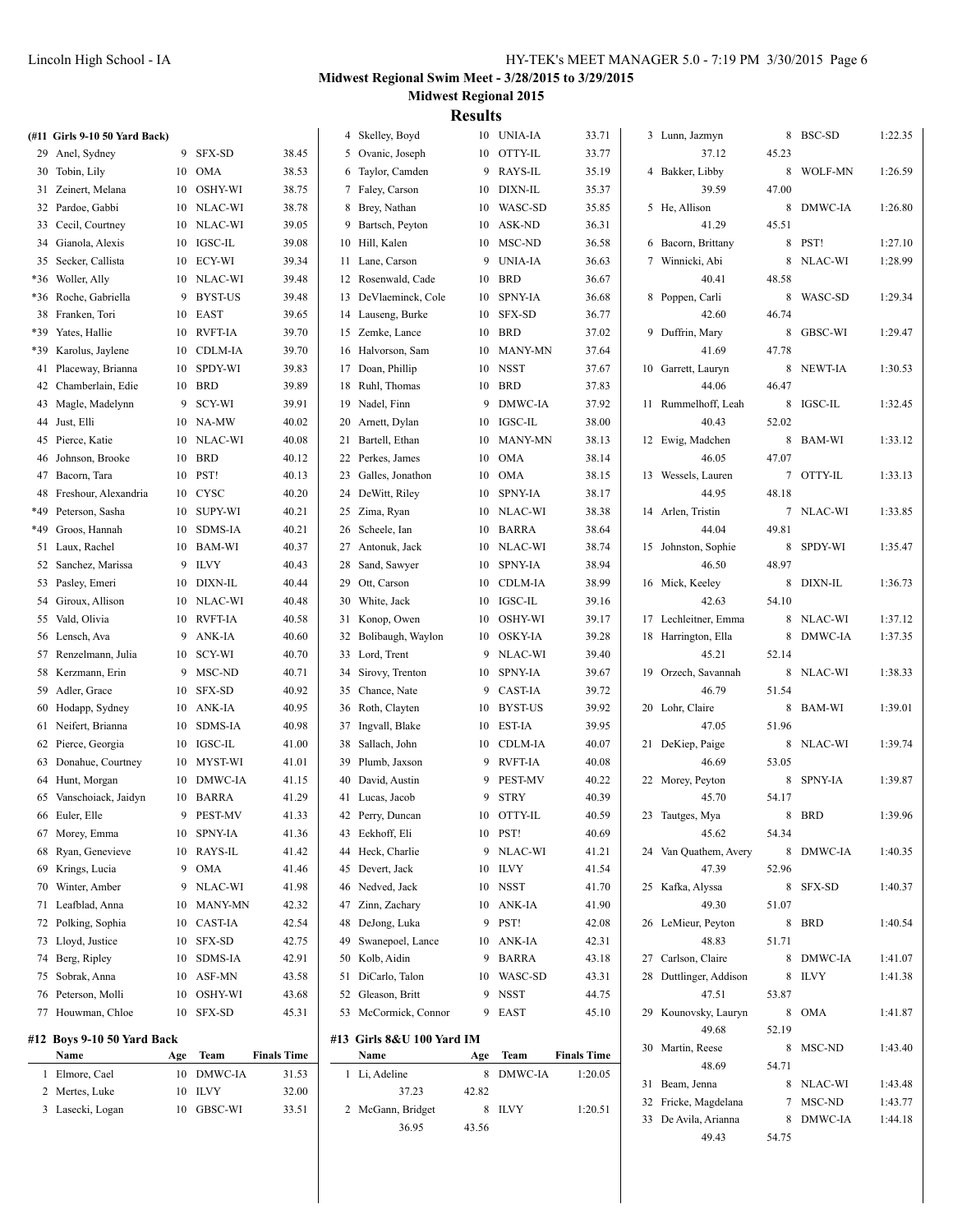| (#13 Girls 8&U 100 Yard IM) |         |           |                    | 19 Carter, Tristen         |         | 8 KNOX-US  | 1:42.11            | 25 Pearson, Mia     |         | 10 ANK-IA  | 1:21.78 |
|-----------------------------|---------|-----------|--------------------|----------------------------|---------|------------|--------------------|---------------------|---------|------------|---------|
| 34 Hopp, Sarah              |         | 8 SPDY-WI | 1:44.41            | 45.57                      | 56.54   |            |                    | 38.20               | 43.58   |            |         |
| 51.49                       | 52.92   |           |                    | 20 Stamper, Isaac          |         | 8 PST!     | 1:54.78            | 26 Lefeber, Lillian |         | 10 BYST-US | 1:21.90 |
| 35 Anderson, Taylor         |         | 8 SCY-WI  | 1:44.44            | 52.36                      | 1:02.42 |            |                    | 37.53               | 44.37   |            |         |
| 36 Carmichael, Charli       |         | 7 NSST    | 1:44.87            | --- Kenworthy, Graham      |         | 8 DMWC-IA  | DQ                 | 27 Sheets, Faith    |         | 10 NSST    | 1:22.28 |
| 52.14                       | 52.73   |           |                    | 42.13                      | 50.66   |            |                    | 37.94               | 44.34   |            |         |
| 37 Knox, Olivia             |         | 7 WOLF-MN | 1:45.30            |                            |         |            |                    | 28 Heagy, Peyton    |         | 10 ILVY    | 1:22.65 |
| 38 Goetsch, Kailey          |         | 8 OTTY-IL | 1:46.53            | #15 Girls 9-10 100 Yard IM |         |            |                    | 40.59               | 42.06   |            |         |
| 51.62                       | 54.91   |           |                    | Name                       |         | Age Team   | <b>Finals Time</b> | 29 Luzardo, Payton  |         | 10 MSC-ND  | 1:22.71 |
| 39 Martin, Ella             |         | 8 ILVY    | 1:50.53            | 1 Schott, Emma             |         | 10 YST-SD  | 1:10.09            | 39.34               | 43.37   |            |         |
| 49.15                       | 1:01.38 |           |                    | 32.70                      | 37.39   |            |                    | 30 Currier, Jenna   |         | 10 CAST-IA | 1:23.19 |
| --- Waszak, Avery           |         | 8 OMA     | DQ                 | 2 Jones, Taylor            |         | 10 PST!    | 1:10.61            | 36.69               | 46.50   |            |         |
| 47.72                       | 54.47   |           |                    | 33.04                      | 37.57   |            |                    | 31 Blass, Maya      |         | 10 ANK-IA  | 1:23.36 |
| --- Sieren, Greta           |         | 8 WASH-IA | DQ                 | 3 Drechsel, Zoe            |         | 10 ECY-WI  | 1:12.46            | 38.17               | 45.19   |            |         |
| --- Merfeld, Emily          |         | 8 RVFT-IA | DQ                 | 33.69                      | 38.77   |            |                    | 32 Wilhelm, Lori    |         | 10 BRD     | 1:23.59 |
| 45.88                       | 1:01.59 |           |                    | 4 Ward-Zeller, Ella        |         | 10 PST-SD  | 1:12.82            | 39.76               | 43.83   |            |         |
|                             |         |           |                    | 33.91                      | 38.91   |            |                    |                     |         |            |         |
| #14 Boys 8&U 100 Yard IM    |         |           |                    | 5 Younge, Annika           |         | 10 MANY-MN | 1:14.88            | 33 Tobin, Lily      |         | 10 OMA     | 1:23.63 |
| Name<br><b>Age Team</b>     |         |           | <b>Finals Time</b> | 35.50                      | 39.38   |            |                    | 37.15               | 46.48   |            |         |
| 1 Rounds, Nick              |         | 8 DMWC-IA | 1:22.59            | 6 Sieber, Ella             |         | 10 GBSC-WI | 1:15.23            | 34 Kiley, Bryn      |         | 10 RAYS-IL | 1:23.69 |
| 39.52                       | 43.07   |           |                    | 34.73                      | 40.50   |            |                    | 38.99               | 44.70   |            |         |
| 2 DeJong, Kolton            |         | 8 PST!    | 1:22.67            | 7 He, Kristin              |         | 10 DMWC-IA | 1:16.70            | *35 Beltz, Natalie  |         | 10 ECY-WI  | 1:24.15 |
| 40.05                       | 42.62   |           |                    | 37.73                      | 38.97   |            |                    | 38.03               | 46.12   |            |         |
| 3 Ward-Zeller, Mason        |         | 7 PST-SD  | 1:27.13            | 8 Brugman, Emily           |         | 10 MSC-ND  | 1:16.72            | *35 Ulrich, Irelyn  |         | 10 OSHY-WI | 1:24.15 |
| 41.67                       | 45.46   |           |                    | 35.23                      | 41.49   |            |                    | 37.93               | 46.22   |            |         |
| 4 Peterson, Jack            |         | 8 ECY-WI  | 1:27.64            | 9 Peters, Erica            |         | 10 ANK-IA  | 1:17.13            | 37 Giroux, Allison  |         | 10 NLAC-WI | 1:24.53 |
| 40.51                       | 47.13   |           |                    | 35.67                      | 41.46   |            |                    | 39.82               | 44.71   |            |         |
| 5 Rist, Logan               |         | 8 MSC-ND  | 1:28.23            | 10 Wolsky, Jordn           |         | 10 MSC-ND  | 1:17.33            | 38 Ryan, Molly      |         | 9 RAYS-IL  | 1:24.59 |
| 42.08                       | 46.15   |           |                    | 34.86                      | 42.47   |            |                    | 37.18               | 47.41   |            |         |
| 6 Fine, Sam                 |         | 8 DMWC-IA | 1:28.63            | 11 Polchow, Jessa          |         | 10 WASC-SD | 1:17.40            | 39 Secker, Callista |         | 10 ECY-WI  | 1:24.99 |
| 39.52                       | 49.11   |           |                    | 34.76                      | 42.64   |            |                    | 39.83               | 45.16   |            |         |
| 7 Hill, Logan               |         | 8 MSC-ND  | 1:30.14            | 12 Carleton, Madison       |         | 10 ANK-IA  | 1:17.54            | 40 Tingo, Emma      |         | 10 NLAC-WI | 1:25.50 |
| 44.12                       | 46.02   |           |                    | 11.45                      | 1:06.09 |            |                    | 37.91               | 47.59   |            |         |
| 8 Tuttle, Tyler             |         | 7 GBSC-WI | 1:34.18            | 13 Wilkins, Makenzie       |         | 10 OMA     | 1:17.64            | 41 Lloyd, Justice   |         | 10 SFX-SD  | 1:25.61 |
| 42.88                       | 51.30   |           |                    | 35.62                      | 42.02   |            |                    | 41.26               | 44.35   |            |         |
| 9 Claypool, Henry           |         | 8 RVFT-IA | 1:34.74            | 14 Peterson, Greta         |         | 10 ECY-WI  | 1:17.78            | 42 Ryan, Genevieve  |         | 10 RAYS-IL | 1:25.70 |
| 43.52                       | 51.22   |           |                    | 35.64                      | 42.14   |            |                    | 39.42               | 46.28   |            |         |
| 10 Dadant, Charlie          |         | 8 KEO-IA  | 1:35.58            | 15 Leonard, Sophia         |         | 10 MANY-MN | 1:18.13            | 43 Winter, Amber    |         | 9 NLAC-WI  | 1:26.02 |
| 43.31                       | 52.27   |           |                    | 36.07                      | 42.06   |            |                    | 40.43               | 45.59   |            |         |
| 11 Lowery, Chris            |         | 8 ILVY    | 1:36.78            | 16 Rist, MacKenzie         |         | 10 MSC-ND  | 1:18.39            | 44 Sanchez, Marissa |         | 9 ILVY     | 1:26.05 |
| 47.11                       | 49.67   |           |                    | 36.38                      | 42.01   |            |                    | 39.74               | 46.31   |            |         |
| 12 Dolan, Matthew           |         | 8 RAYS-IL | 1:37.47            | 17 Taeger, Olivia          |         | 10 BURL-IA | 1:18.73            | 45 Shoup, Kayla     |         | 10 BSC-SD  | 1:26.10 |
| 46.40                       | 51.07   |           |                    | 10.61                      | 1:08.12 |            |                    | 39.20               | 46.90   |            |         |
|                             |         |           |                    |                            |         |            |                    | 46 Cecil, Courtney  |         | 10 NLAC-WI | 1:26.50 |
| 13 Lane, Caden<br>45.13     |         | 7 DMWC-IA | 1:37.67            | 18 Fink, Zoe               |         | 10 SPDY-WI | 1:19.16            | 37.16               | 49.34   |            |         |
|                             | 52.54   |           |                    | 36.87                      | 42.29   |            |                    | 47 Nedder, Hannah   | 10 PST! |            | 1:26.90 |
| 14 Bishop, Hunter           |         | 6 DMWC-IA | 1:38.08            | 19 Ryan, Hanna             |         | 10 WOLF-MN | 1:19.22            | 39.55               | 47.35   |            |         |
| 46.57                       | 51.51   |           |                    | 37.72                      | 41.50   |            |                    | 48 Hunt, Morgan     |         | 10 DMWC-IA | 1:27.21 |
| 15 Jones, Dylan             |         | 8 PST!    | 1:38.31            | 20 Gneiser, Natalie        |         | 10 BAM-WI  | 1:19.66            | 41.10               | 46.11   |            |         |
| 47.24                       | 51.07   |           |                    | 35.49                      | 44.17   |            |                    | 49 Bacorn, Tara     | 10 PST! |            | 1:27.26 |
| 16 Holsted, Drew            |         | 8 KEO-IA  | 1:38.61            | 21 Rounds, Cassie          |         | 10 DMWC-IA | 1:19.70            | 39.95               | 47.31   |            |         |
| 47.29                       | 51.32   |           |                    | 35.49                      | 44.21   |            |                    | 50 Laux, Rachel     |         | 10 BAM-WI  | 1:27.36 |
| 17 Cipolla, Anthony         |         | 8 BVDY    | 1:40.68            | 22 Lohr, Ella              |         | 10 BAM-WI  | 1:19.71            | 40.10               | 47.26   |            |         |
| 44.03                       | 56.65   |           |                    | 38.00                      | 41.71   |            |                    | 51 Just, Elli       |         | 10 NA-MW   | 1:27.38 |
| 18 Pocivasek, Zachary       | 8 ILVY  |           | 1:41.87            | 23 Hein, Sofia             |         | 10 SFX-SD  | 1:20.65            | 40.21               | 47.17   |            |         |
| 51.23                       | 50.64   |           |                    | 37.13                      | 43.52   |            |                    | 52 Pasley, Emeri    |         | 10 DIXN-IL | 1:27.69 |
|                             |         |           |                    | 24 Duffy, Lexi             |         | 10 SPNY-IA | 1:20.81            | 41.48               | 46.21   |            |         |
|                             |         |           |                    | 37.72                      | 43.09   |            |                    |                     |         |            |         |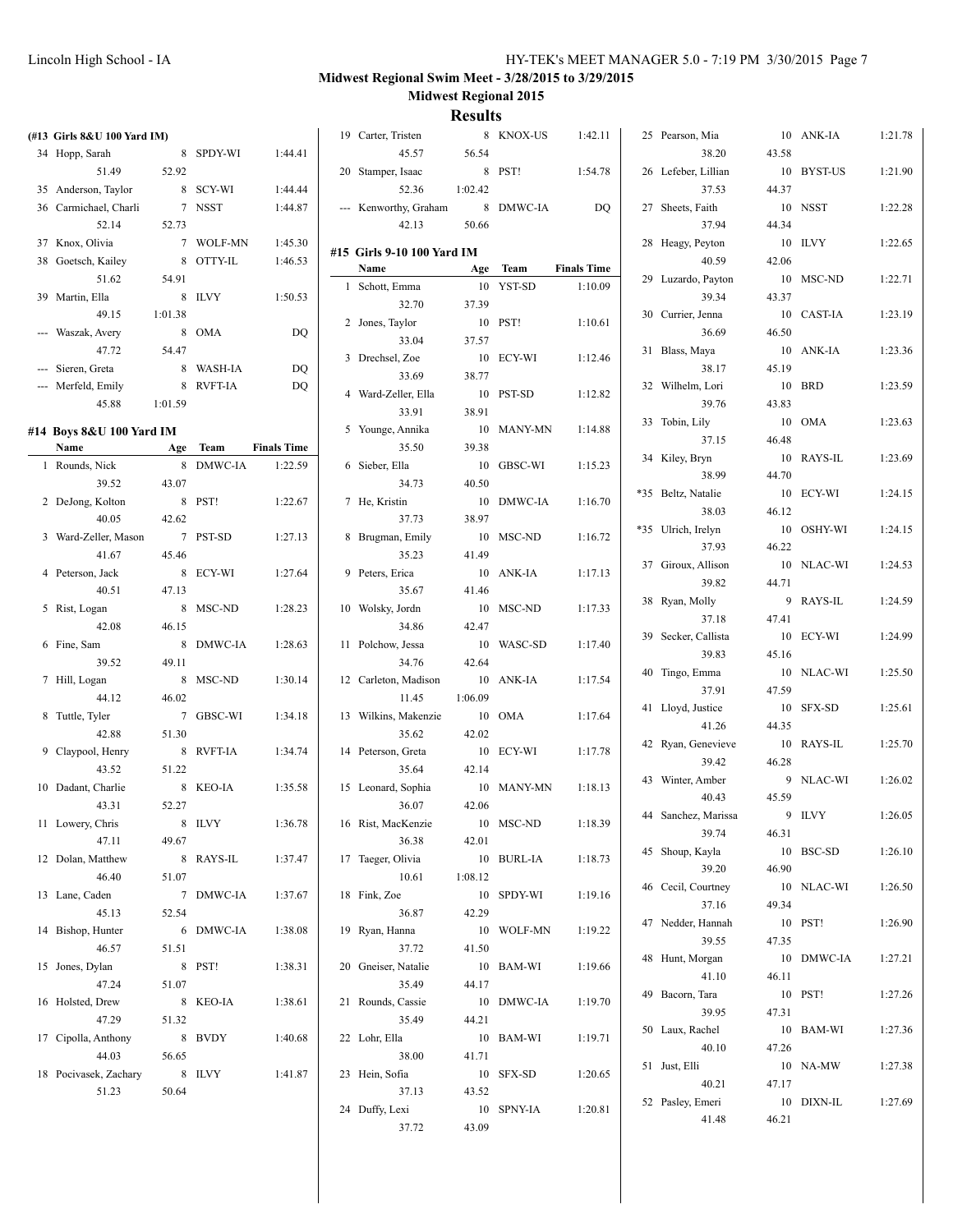| (#15 Girls 9-10 100 Yard IM) |       |            |                    | 14 Lane, Carson            |       | 9 UNIA-IA        | 1:22.73                     | 2 McGann, Bridget         | 8 ILVY    | 31.97 |
|------------------------------|-------|------------|--------------------|----------------------------|-------|------------------|-----------------------------|---------------------------|-----------|-------|
| 53 Carlson, Maggie           |       | 10 DMWC-IA | 1:27.74            | 37.83                      | 44.90 |                  |                             | 3 Rummelhoff, Leah        | 8 IGSC-IL | 34.47 |
| 41.56                        | 46.18 |            |                    | 15 Malerk, Dillon          |       | 10 ILVY          | 1:23.05                     | 4 Winnicki, Abi           | 8 NLAC-WI | 34.53 |
| 54 Vande Kop, Grace          |       | 10 BSC-SD  | 1:27.83            | 40.75                      | 42.30 |                  |                             | 5 Bacorn, Brittany        | 8 PST!    | 34.74 |
| 40.16                        | 47.67 |            |                    | 16 Bolibaugh, Waylon       |       | 10 OSKY-IA       | 1:23.26                     | 6 Dean, Kenzie            | 8 NSST    | 34.89 |
| 55 Woller, Ally              |       | 10 NLAC-WI | 1:27.93            | 38.87                      | 44.39 |                  |                             | 7 Poppen, Carli           | 8 WASC-SD | 35.14 |
| 41.02                        | 46.91 |            |                    | *17 Ruhl, Thomas           |       | 10 BRD           | 1:23.39                     | 8 Balmer, Shelby          | 8 BRD     | 35.29 |
| 56 Anel, Sydney              |       | 9 SFX-SD   | 1:27.98            | 38.00                      | 45.39 |                  |                             | 9 Hansen, Mia             | 8 BYST-US | 35.33 |
| 41.07                        | 46.91 |            |                    | *17 Tigges, Reid           |       | 9 SPNY-IA        | 1:23.39                     | 10 Grochala, Laura        | 8 RIP-IA  | 35.37 |
| 57 Magle, Madelynn           |       | 9 SCY-WI   | 1:28.23            | 38.01                      | 45.38 |                  |                             | 11 Feuling, Olivia        | 8 SDMS-IA | 35.63 |
| 39.22                        | 49.01 |            |                    | 19 Bartsch, Peyton         |       | 10 ASK-ND        | 1:23.61                     | 12 Lechleitner, Emma      | 8 NLAC-WI | 35.73 |
|                              |       | 10 OMA     |                    |                            |       |                  |                             |                           |           | 35.80 |
| 58 Hamblin, Emilee           |       |            | 1:28.61            | 38.31                      | 45.30 |                  |                             | 13 Duffrin, Mary          | 8 GBSC-WI |       |
| 40.77                        | 47.84 |            |                    | 20 Lord, Anthony           |       | 10 NLAC-WI       | 1:24.15                     | 14 Santiago, Paola        | 8 SDMS-IA | 35.85 |
| 59 O'Brien, Maggie           |       | 10 BVDY    | 1:28.70            | 39.35                      | 44.80 |                  |                             | 15 Arlen, Tristin         | 7 NLAC-WI | 35.95 |
| 42.09                        | 46.61 |            |                    | 21 Huang, Ryan             |       | 10 RVFT-IA       | 1:24.18                     | 16 Ewig, Madchen          | 8 BAM-WI  | 36.33 |
| 60 Leafblad, Anna            |       | 10 MANY-MN | 1:28.81            | 38.92                      | 45.26 |                  |                             | 17 Garrett, Lauryn        | 8 NEWT-IA | 36.35 |
| 41.12                        | 47.69 |            |                    | 22 Reinke, Jaxon           |       | 9 MSC-ND         | 1:24.53                     | 18 DeKiep, Paige          | 8 NLAC-WI | 36.52 |
| 61 Kerzmann, Erin            |       | 9 MSC-ND   | 1:29.92            | 38.45                      | 46.08 |                  |                             | 19 Hinze, Zoe             | 7 RSC-IA  | 36.61 |
| 40.32                        | 49.60 |            |                    | 23 Halvorson, Sam          |       | 10 MANY-MN       | 1:24.59                     | 20 Gaines, McKenna        | 7 BVDY    | 37.25 |
| 62 Vanschoiack, Jaidyn       |       | 10 BARRA   | 1:30.77            | 38.74                      | 45.85 |                  |                             | 21 Orzech, Savannah       | 8 NLAC-WI | 37.29 |
| 41.75                        | 49.02 |            |                    | 24 Mlinek, Kael            |       | 10 NA-MW         | 1:25.38                     | 22 Parker, Madisyn        | 8 ECY-WI  | 37.70 |
| 63 Krings, Lucia             |       | 9 OMA      | 1:34.44            | 40.71                      | 44.67 |                  |                             | 23 Peterson, Kylie        | 8 SUPY-WI | 37.77 |
| 64 Dolphin, McKenna          |       | 10 EAST    | 1:37.37            | 25 Vinz, Gabe              |       | 10 SFX-SD        | 1:25.98                     | 24 Saville, Talia         | 8 ITAS    | 37.90 |
| 45.35                        | 52.02 |            |                    | 41.96                      | 44.02 |                  |                             | 25 Curry, Ava             | 8 BURL-IA | 37.95 |
| --- Houwman, Chloe           |       | 10 SFX-SD  | DQ                 | 26 Eekhoff, Eli            |       | 10 PST!          | 1:26.21                     | 26 Parton, Josie          | 8 ANK-IA  | 38.01 |
| 43.76                        | 48.81 |            |                    | 27 Heesch, Jack            |       | 9 WASC-SD        | 1:26.80                     | 27 Martin, Reese          | 8 MSC-ND  | 38.11 |
| #16 Boys 9-10 100 Yard IM    |       |            |                    | 41.39                      | 45.41 |                  |                             | 28 Schafer, Leah          | 7 ANK-IA  | 38.19 |
|                              |       |            | <b>Finals Time</b> | 28 Sorenson, Bridger       |       | 10 AQST-ND       | 1:26.98                     | *29 Perkes, Emma          | 8 OMA     | 38.33 |
|                              |       |            |                    |                            |       |                  |                             |                           |           |       |
| Name                         | Age   | Team       |                    | 42.41                      | 44.57 |                  |                             | *29 Schmieding, Parker    | 8 OMA     | 38.33 |
| 1 Mertes, Luke               |       | 10 ILVY    | 1:11.84            | 29 Zemke, Lance            |       | 10 BRD           | 1:27.09                     | 31 Smith, Faith           | 8 PST!    | 38.48 |
| 32.30                        | 39.54 |            |                    | 39.04                      | 48.05 |                  |                             | 32 Johnston, Sophie       | 8 SPDY-WI | 38.64 |
| 2 Lasecki, Logan             |       | 10 GBSC-WI | 1:13.18            | 30 Robinson, Jack          |       | 10 ASK-ND        | 1:27.61                     | 33 Lake, Libby            | 8 BRD     | 38.65 |
| 34.59                        | 38.59 |            |                    | 43.94                      | 43.67 |                  |                             | 34 Freese, Ashley         | 8 WGTN-MN | 38.72 |
| 3 Rist, Caleb                |       | 10 MSC-ND  | 1:13.35            | 31 Devert, Jack            |       | 10 ILVY          | 1:27.78                     | 35 Finstad, Madeline      | 7 GBSC-WI | 38.85 |
| 35.32                        | 38.03 |            |                    | 40.82                      | 46.96 |                  |                             | 36 Ostrander, Allison     | 8 CAST-IA | 38.86 |
| 4 Skelley, Boyd              |       | 10 UNIA-IA | 1:14.36            | 32 Wellenreiter, Clayton   |       | 10 ILVY          | 1:28.33                     | 37 Trzebiatowski, Jocelyn | 8 SPDY-WI | 38.91 |
| 34.08                        | 40.28 |            |                    | 40.50                      | 47.83 |                  |                             | 38 Morey, Peyton          | 8 SPNY-IA | 38.95 |
| 5 Taylor, Camden             |       | 9 RAYS-IL  | 1:14.37            | 33 DeJong, Luka            |       | 9 PST!           | 1:29.25                     | 39 Stokes, Haylee         | 8 EST-IA  | 38.96 |
| 34.61                        | 39.76 |            |                    | 42.92                      | 46.33 |                  |                             | 40 Lindaman, Gracie       | 7 ANK-IA  | 39.05 |
| 6 Brey, Nathan               |       | 10 WASC-SD | 1:15.86            | 34 Pollard, Nathan         |       | 10 PST!          | 1:29.80                     | 41 Fricke, Magdelana      | 7 MSC-ND  | 39.10 |
| 34.05                        | 41.81 |            |                    | 43.04                      | 46.76 |                  |                             | 42 Douds, Samantha        | 8 SDMS-IA | 39.23 |
| 7 Keller, Daniel             |       | 10 OMA     | 1:18.05            | 35 Sand, Sawyer            |       | 10 SPNY-IA       | 1:30.09                     | *43 Carlson, Claire       | 8 DMWC-IA | 39.26 |
| 36.40                        | 41.65 |            |                    | 38.89                      | 51.20 |                  |                             | *43 Duttlinger, Addison   | 8 ILVY    | 39.26 |
| 8 Zink, Kaden                |       | 10 WASC-SD | 1:18.48            | 36 Scheele, Ian            |       | 10 BARRA         | 1:30.92                     | 45 Eekhoff, Emma          | 8 PST!    | 39.28 |
| 36.90                        | 41.58 |            |                    | 42.86                      | 48.06 |                  |                             | 46 Lohr, Claire           | 8 BAM-WI  | 39.29 |
| 9 Ovanic, Joseph             |       | 10 OTTY-IL | 1:18.67            | 37 DiCarlo, Talon          |       | 10 WASC-SD       | 1:32.33                     | 47 Roxworthy, Ella        | 7 RAYS-IL | 39.31 |
| 36.01                        | 42.66 |            |                    | 42.91                      | 49.42 |                  |                             | 48 Janssen, Ayla          | 8 CYSC    | 39.47 |
| 10 Faley, Carson             |       | 10 DIXN-IL | 1:19.15            | --- Mills, Ben             |       | 10 OMA           | DQ                          | 49 Lynch, Sophie          | 8 CAST-IA | 39.59 |
| 35.56                        | 43.59 |            |                    | 39.32                      | 43.27 |                  |                             | 50 McDevitt, Sophia       | 8 CDLM-IA | 39.60 |
| 11 Szewczuk, Jonathan        |       | 10 OTTY-IL | 1:19.47            | --- White, Jack            |       | 10 IGSC-IL       | DQ                          | 51 Gross, Lily            | 8 SPNY-IA | 39.72 |
| 37.72                        | 41.75 |            |                    | 40.05                      | 46.38 |                  |                             | 52 Just, Abbi             | 8 NA-MW   | 39.94 |
| 12 Melick, Anthony           |       | 10 DMWC-IA | 1:20.78            | --- Doan, Phillip          |       | 10 NSST          | DQ                          | 53 Brooks, Jadin          | 8 NEWT-IA | 40.06 |
| 37.69                        | 43.09 |            |                    | 39.85                      | 49.14 |                  |                             | 54 Carmichael, Charli     | 7 NSST    | 40.12 |
| 13 DeWitt, Riley             |       | 10 SPNY-IA | 1:22.61            |                            |       |                  |                             | 55 Knox, Olivia           | 7 WOLF-MN | 40.17 |
| 37.56                        | 45.05 |            |                    | #17 Girls 8&U 50 Yard Free |       |                  |                             | 56 Cushing, Jaycie        | 8 ASK-ND  | 40.33 |
|                              |       |            |                    | Name<br>1 Lunn, Jazmyn     | Age   | Team<br>8 BSC-SD | <b>Finals Time</b><br>31.94 | 57 Mick, Keeley           | 8 DIXN-IL | 40.47 |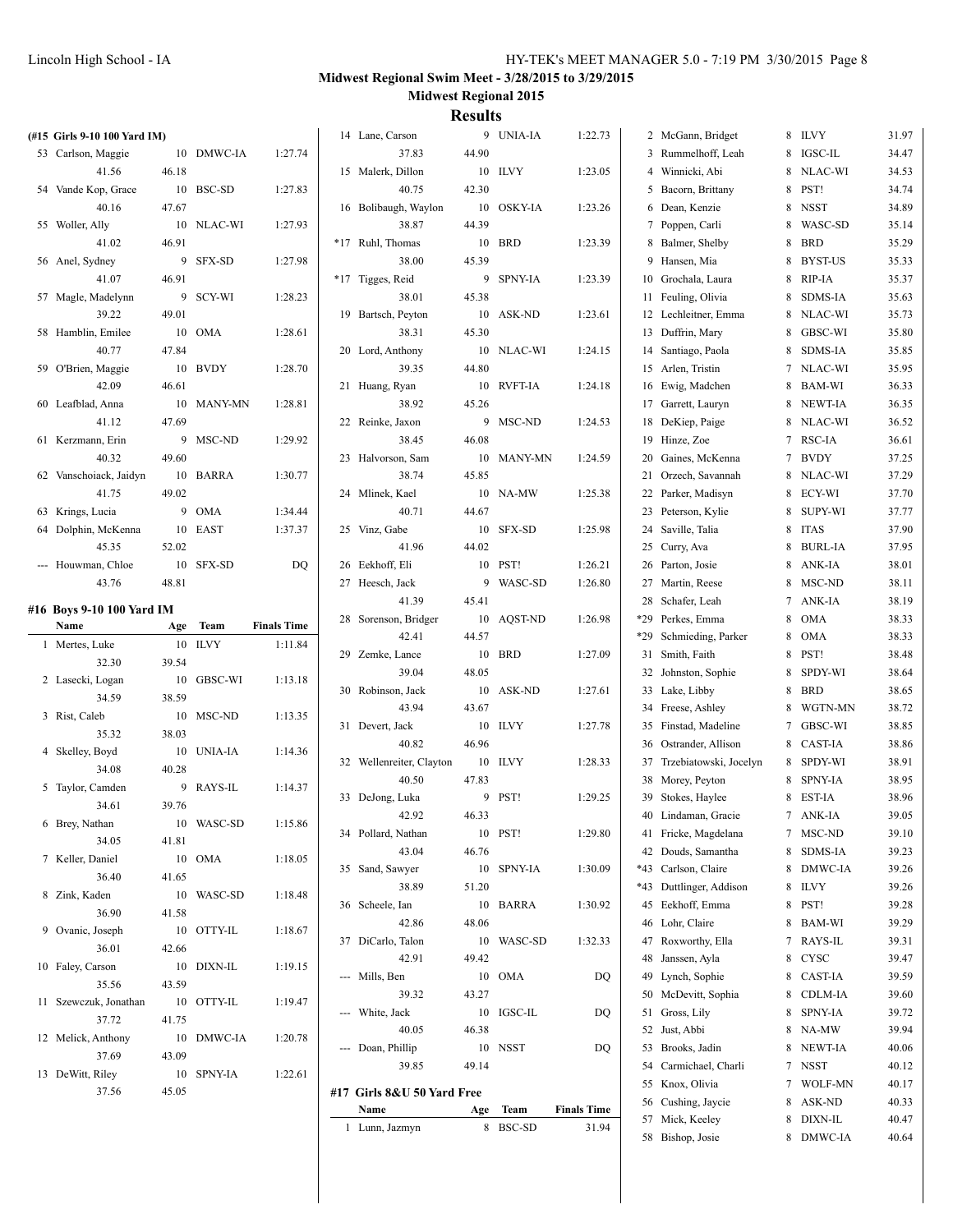|     | (#17 Girls 8&U 50 Yard Free) |     |             |                    |    | 17 Ward-Zeller, Mason                 |     | 7 PST-SD       | 37.29              |    | 4 Lechleitner, Brooke |          | 10 NLAC-WI     | 28.79 |
|-----|------------------------------|-----|-------------|--------------------|----|---------------------------------------|-----|----------------|--------------------|----|-----------------------|----------|----------------|-------|
|     | 59 Bernholtz, Emma           |     | 8 CAST-IA   | 40.89              |    | 18 Frye, Harrison                     |     | 8 NA-MW        | 37.63              |    | 5 Drechsel, Zoe       | 10       | ECY-WI         | 29.12 |
|     | 60 Montplaisir, Ella         |     | 8 WFF-ND    | 41.04              |    | 19 Bishop, Hunter                     | 6   | DMWC-IA        | 38.14              |    | 6 Younge, Annika      | 10       | <b>MANY-MN</b> | 29.13 |
|     | 61 Wakely, Zephie            |     | 7 NSST      | 41.20              |    | 20 Dadant, Charlie                    | 8   | KEO-IA         | 38.27              |    | 7 Leonard, Sophia     | 10       | <b>MANY-MN</b> | 29.18 |
|     | 62 Kounovsky, Lauryn         |     | 8 OMA       | 41.27              |    | 21 Cipolla, Anthony                   | 8   | <b>BVDY</b>    | 38.39              |    | 8 Johnston, Anna      | 10       | SPDY-WI        | 30.19 |
|     | 63 Cavender, Rowan           |     | 7 OMA       | 41.34              |    | *22 DeYoung, Josiah                   | 8   | <b>EMM-IA</b>  | 38.43              |    | 9 Carleton, Madison   | 10       | ANK-IA         | 30.41 |
|     | 64 Kafka, Alyssa             |     | 8 SFX-SD    | 41.39              |    | *22 Cerda, Isaiah                     | 7   | <b>RVFT-IA</b> | 38.43              |    | 10 Polchow, Jessa     | 10       | WASC-SD        | 30.46 |
| 65  | Van Quathem, Avery           |     | 8 DMWC-IA   | 41.42              |    | 24 Witte, Logan                       | 8   | <b>RAYS-IL</b> | 38.60              |    | 11 Hein, Sofia        | 10       | <b>SFX-SD</b>  | 30.91 |
|     | 66 Nedved, Allie             |     | 8 NSST      | 41.62              |    | 25 Tuttle, Tyler                      | 7   | <b>GBSC-WI</b> | 38.64              |    | 12 Fink, Zoe          | 10       | SPDY-WI        | 30.92 |
|     | Anderson, Taylor             | 8   | SCY-WI      | 41.65              |    | 26 Loe, Evan                          | 8   | NLAC-WI        | 38.78              |    | 13 Currier, Jenna     | 10       | <b>CAST-IA</b> | 30.97 |
| 67  | Waszak, Avery                |     | 8 OMA       | 41.81              |    | 27 Dolan, Matthew                     | 8   | RAYS-IL        | 38.89              |    | 14 Curry, Emma        | 10       | <b>BURL-IA</b> | 30.98 |
| *68 |                              |     | 8 OTTY-IL   |                    |    |                                       | 8   | <b>BRD</b>     |                    |    | *15 Blass, Maya       |          | ANK-IA         | 31.02 |
| *68 | Goetsch, Kailey              |     | 8 CAST-IA   | 41.81<br>42.06     |    | 28 Hastings, Lance<br>29 Groos, Henry | 8   | <b>SDMS-IA</b> | 38.98<br>39.03     |    |                       | 10<br>10 | RAYS-IL        | 31.02 |
|     | 70 Holt, Amelia              |     |             |                    |    |                                       |     |                |                    |    | *15 Kiley, Bryn       |          |                |       |
|     | 71 Marvin, Lucy              |     | 8 OMA       | 42.16              |    | 30 Mertes, Will                       |     | 8 ILVY         | 39.23              |    | 17 Duffy, Lexi        | 10       | <b>SPNY-IA</b> | 31.11 |
|     | 72 Orzech, Caina             |     | 8 NLAC-WI   | 42.31              |    | 31 Carter, Tristen                    | 8   | <b>KNOX-US</b> | 39.41              |    | 18 Taeger, Olivia     | 10       | <b>BURL-IA</b> | 31.12 |
|     | 73 Badiger, Kashvi           |     | 8 SCY-WI    | 42.37              |    | 32 Troyer, Austin                     | 8   | <b>NSST</b>    | 39.54              |    | 19 Pardoe, Gabbi      | 10       | NLAC-WI        | 31.15 |
|     | *74 Wray-Raabolle, Bennett   |     | 8 ASF-MN    | 42.43              |    | 33 Frazier, Titus                     | 8   | BYST-US        | 39.81              |    | 20 Sheets, Faith      | 10       | <b>NSST</b>    | 31.33 |
|     | *74 Sizemore, Emma           |     | 8 SDMS-IA   | 42.43              |    | 34 Youngwerth, Joshua                 | 7   | OSHY-WI        | 39.95              |    | 21 Rounds, Cassie     | 10       | <b>DMWC-IA</b> | 31.34 |
|     | 76 Kilmartin, Abby           |     | 8 ILVY      | 42.46              |    | 35 Lane, Caden                        | 7   | DMWC-IA        | 40.00              |    | 22 Peters, Erica      | 10       | ANK-IA         | 31.49 |
| 77  | Weisenhorn, Anna Grace       |     | 8 NSST      | 42.55              |    | 36 Farabaugh, Lucas                   | 6   | OTTY-IL        | 40.22              |    | 23 Lefeber, Lillian   | 10       | <b>BYST-US</b> | 31.58 |
|     | 78 Douglas, Lizzie           |     | 8 RSC-IA    | 42.95              |    | 37 O'Hanlon, Liam                     | 8   | <b>OMA</b>     | 40.59              |    | 24 Cecil, Courtney    | 10       | NLAC-WI        | 31.61 |
|     | 79 Kolczaski, Lauren         |     | 8 ILVY      | 42.97              |    | 38 Carlson, Elijah                    | 8   | <b>KNOX-US</b> | 40.60              |    | 25 Smith, Madison     | 10       | PST!           | 31.67 |
| 80  | Sieren, Greta                |     | 8 WASH-IA   | 43.05              |    | 39 Haberling, Carter                  |     | 7 OMA          | 40.63              |    | 26 Heagy, Peyton      | 10       | <b>ILVY</b>    | 31.73 |
|     | 81 Lefeber, Aubrey           |     | 7 BYST-US   | 43.11              | 40 | Schleisman, Carter                    | 8   | <b>EMM-IA</b>  | 40.74              |    | *27 Amato, Madeline   | 10       | IGSC-IL        | 31.74 |
|     | 82 Gonzalez, Frida           |     | 8 EAST      | 43.25              |    | 41 Stamper, Isaac                     | 8   | PST!           | 41.22              |    | *27 Ulrich, Irelyn    | 10       | OSHY-WI        | 31.74 |
|     | 83 Hopp, Sarah               |     | 8 SPDY-WI   | 43.57              |    | 42 Hamelton, Noah                     |     | 8 KEO-IA       | 41.30              |    | 29 Rohe, Kennedy      | 10       | <b>CDLM-IA</b> | 31.76 |
|     | 84 Arp, Layla                |     | 7 CAST-IA   | 43.70              |    | 43 Chaussee, Nate                     |     | 7 BRD          | 41.62              |    | 30 Franken, Tori      | 10       | EAST           | 31.79 |
|     | 85 Joyce, Kindsey            |     | 7 OMA       | 43.87              | 44 | Williamson, Jack                      |     | 7 ILVY         | 41.68              |    | 31 Ryan, Hanna        | 10       | <b>WOLF-MN</b> | 31.87 |
|     | 86 Martin, Ella              |     | 8 ILVY      | 43.92              |    | 45 Larson, Matthew                    | 8   | ASF-MN         | 41.69              |    | 32 Krings, Lucia      | 9        | <b>OMA</b>     | 32.34 |
|     | 87 Marshall, Amya            |     | 8 NSST      | 44.09              |    | 46 Nelson, Dylan                      | 8   | <b>NSST</b>    | 41.93              |    | 33 Pierce, Katie      | 10       | NLAC-WI        | 32.53 |
| 88  | VanGelder, Kamdyn            |     | 8 SPNY-IA   | 44.25              |    | 47 McCarthy, Ryan                     | 8   | <b>CAST-IA</b> | 42.25              |    | 34 Ryan, Molly        | 9        | RAYS-IL        | 32.54 |
|     | 89 Merfeld, Emily            |     | 8 RVFT-IA   | 44.63              | 48 | Valen, Matthew                        | 8   | <b>EST-IA</b>  | 42.41              |    | 35 Culver, Jorja      | 10       | <b>KNOX-US</b> | 32.65 |
|     | 90 Forbes, Dene              |     | 8 NSST      | 44.72              | 49 | Renze, Teagen                         | 7   | <b>CAST-IA</b> | 42.43              |    | 36 Yates, Hallie      | 10       | <b>RVFT-IA</b> | 32.67 |
|     | 91 Weinberger, Zoey          |     | 8 NLAC-WI   | 46.51              | 50 | Freshour, Quinn                       | 8   | <b>CYSC</b>    | 42.55              |    | 37 Winter, Amber      | 9        | NLAC-WI        | 32.77 |
|     | 92 Hernandez, Rocio          |     | 8 EAST      | 46.80              |    | 51 Pena, Armani                       | 8   | SCY-WI         | 42.61              |    | 38 Machetta, Lauren   | 10       | <b>ILVY</b>    | 32.82 |
|     | 93 McGowan, Jorie            |     | 7 IGSC-IL   | 47.43              |    | 52 Hooge, Christian                   | 7   | WGTN-MN        | 42.68              |    | 39 Birchmier, Ava     | 9        | ANK-IA         | 32.83 |
|     | 94 Zeinert, Samara           |     | 7 OSHY-WI   | 48.74              |    | 53 Murdock, Roen                      |     | 7 OMA          | 42.72              | 40 | Simmons, Claire       | 10       | <b>MANY-MN</b> | 33.04 |
|     | #18 Boys 8&U 50 Yard Free    |     |             |                    |    | 54 Pocivasek, Zachary                 |     | 8 ILVY         | 42.78              |    | 41 Just, Elli         | 10       | NA-MW          | 33.05 |
|     | Name                         | Age | <b>Team</b> | <b>Finals Time</b> |    | 55 Flood, Caleb                       |     | 8 CAST-IA      | 43.04              |    | 42 Zeinert, Melana    | 10       | OSHY-WI        | 33.07 |
|     | 1 Rounds, Nick               |     | 8 DMWC-IA   | 31.67              |    | 56 Ditchfield, Tucker                 |     | 7 OTTY-IL      | 43.30              |    | 43 Shoup, Kayla       | 10       | BSC-SD         | 33.13 |
|     | 2 Peterson, Jack             |     | 8 ECY-WI    | 33.73              |    | 57 Helm, Luke                         |     | 7 IGSC-IL      | 43.34              |    | 44 Pasholk, Elise     | 9        | OSHY-WI        | 33.20 |
|     | 3 Kenworthy, Graham          |     | 8 DMWC-IA   | 34.01              |    | 58 Clark, Trevor                      | 8   | <b>RVFT-IA</b> | 43.38              |    | *45 Donahue, Courtney | 10       | MYST-WI        | 33.26 |
|     | 4 DeJong, Kolton             |     | 8 PST!      | 34.62              |    | 59 Morey, Devin                       | 8   | <b>EMM-IA</b>  | 43.63              |    | *45 Schneider, Caitie | 10       | OSHY-WI        | 33.26 |
|     | 5 Christensen, Rowan         |     | 8 BYST-US   | 34.98              | 60 | Schlichtman, Kellan                   | 8   | <b>BARRA</b>   | 43.74              |    | 47 Ostrander, Hailey  | 10       | <b>CAST-IA</b> | 33.31 |
|     | 6 Lowery, Chris              |     | 8 ILVY      | 35.60              |    | 61 Haughawout, Jacob                  | 8   | <b>OMA</b>     | 43.84              |    | 48 Lierman, Mikya     | 10       | <b>BARRA</b>   | 33.38 |
|     | *7 Rist, Logan               |     | 8 MSC-ND    | 35.82              |    | 62 Tucker, Julian/Moto                | 6   | <b>ASK-ND</b>  | 44.20              |    | 49 Pasley, Emeri      | 10       | DIXN-IL        | 33.55 |
|     | *7 Krueger, Owen             |     | 8 DMWC-IA   | 35.82              |    | 63 Mayer, Teague                      | 8   | <b>WASH-IA</b> | 44.53              |    | *50 Feucht, Tara      | 10       | BSC-SD         | 33.56 |
|     | 9 Hill, Logan                |     | 8 MSC-ND    | 35.85              |    | 64 Rios, Lorenzo                      | 8   | <b>ILVY</b>    | 44.70              |    | *50 Hodapp, Sydney    | 10       | ANK-IA         | 33.56 |
|     | 10 Lihs, Alex                |     | 8 CDLM-IA   | 35.91              |    | 65 Brandenburg, Jackson               |     | 8 OMA          | 45.40              |    | 52 Neifert, Brianna   | 10       | SDMS-IA        | 33.59 |
|     | 11 Fugle, Mathias            |     | 8 NLAC-WI   | 36.61              |    | 66 Morse, Colby                       |     | 8 NA-MW        | 46.61              |    | 53 Laux, Rachel       | 10       | BAM-WI         | 33.60 |
|     | 12 Heaton, Carter            |     | 8 OMA       | 36.66              |    | 67 Lowe, Tyler                        |     | 8 EAST         | 51.58              |    | 54 Renzelmann, Julia  | 10       | SCY-WI         | 33.63 |
|     | 13 Holsted, Drew             |     | 8 KEO-IA    | 36.80              |    | #19 Girls 9-10 50 Yard Free           |     |                |                    |    | *55 Hunt, Morgan      | 10       | DMWC-IA        | 33.65 |
|     | 14 Claypool, Henry           |     | 8 RVFT-IA   | 36.98              |    | Name                                  | Age | Team           | <b>Finals Time</b> |    | *55 Tautges, Emma     | 10       | BRD            | 33.65 |
|     | 15 Mahrous, Evan             |     | 8 SFX-SD    | 37.13              |    | 1 Schott, Emma                        | 10  | YST-SD         | 28.15              |    | *57 Redding, Kaitlyn  | 10       | CBSC-MW        | 33.67 |
|     | 16 Jones, Dylan              |     | 8 PST!      | 37.22              |    | 2 Jones, Taylor                       | 10  | PST!           | 28.29              |    | *57 Peterson, Sasha   | 10       | <b>SUPY-WI</b> | 33.67 |
|     |                              |     |             |                    |    | 3 Ward-Zeller, Ella                   | 10  | PST-SD         | 28.48              |    | 59 White, E           | 10       | IGSC-IL        | 33.78 |
|     |                              |     |             |                    |    |                                       |     |                |                    |    | 60 O'Brien, Maggie    |          | 10 BVDY        | 33.79 |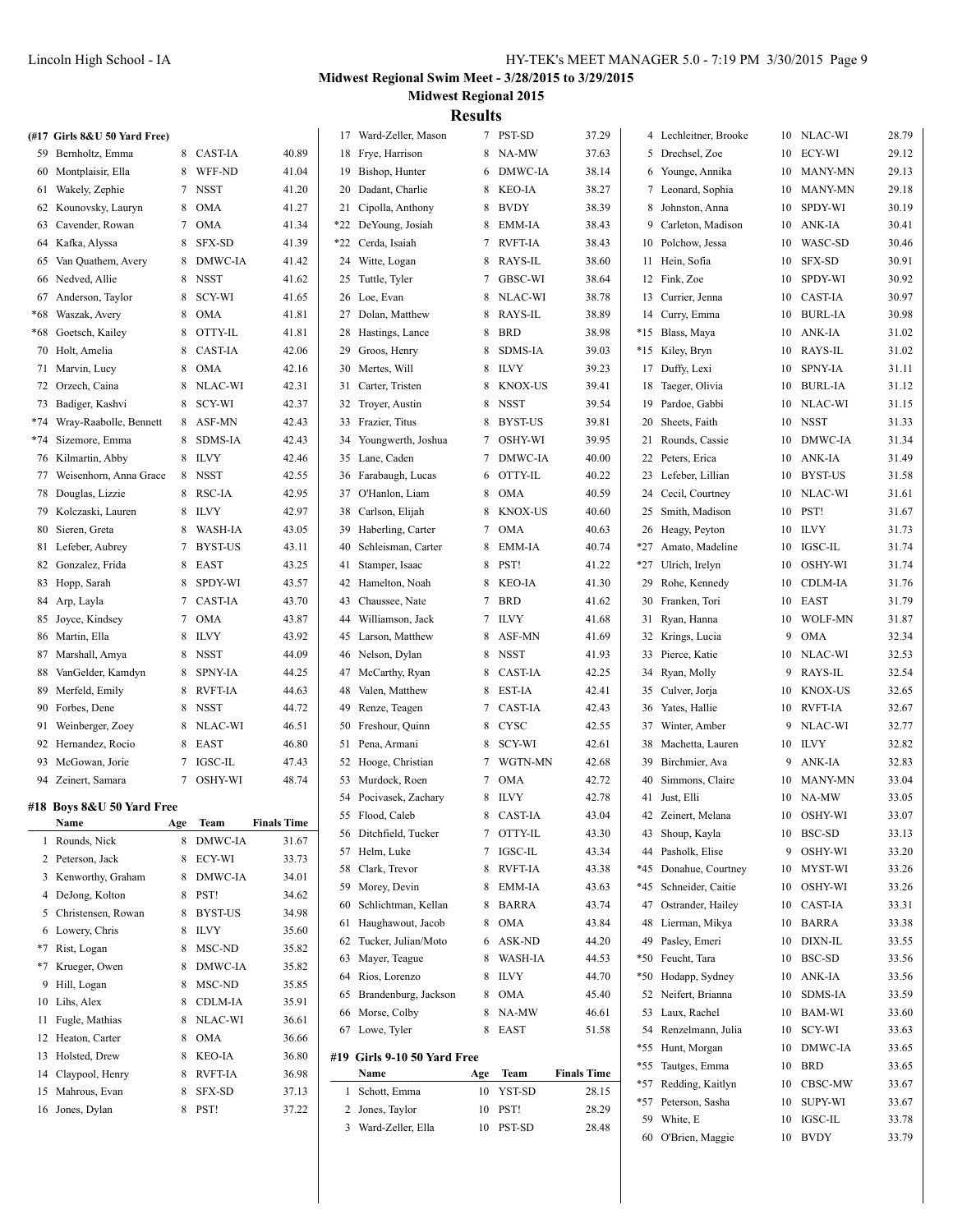|     | (#19 Girls 9-10 50 Yard Free)           |     |                |                    |    | 15 Mlinek, Kael           |     | 10 NA-MW       | 31.26              |    | 6 Beam, Jenna             |     | 8 NLAC-WI | 17.53              |
|-----|-----------------------------------------|-----|----------------|--------------------|----|---------------------------|-----|----------------|--------------------|----|---------------------------|-----|-----------|--------------------|
|     | 61 Vanschoiack, Jaidyn                  |     | 10 BARRA       | 33.82              |    | 16 Fleig, Isaac           |     | 9 LAXY-WI      | 31.32              |    | 7 Winnicki, Abi           |     | 8 NLAC-WI | 17.55              |
|     | 62 Kracht, Tara                         |     | 10 MYST-WI     | 33.83              |    | 17 Lord, Anthony          |     | 10 NLAC-WI     | 31.53              |    | 8 Wessels, Lauren         |     | 7 OTTY-IL | 17.80              |
|     | 63 Blaskowski, Emily                    |     | 9 OSHY-WI      | 33.84              |    | 18 Kuepers, Mason         | 9   | <b>BRD</b>     | 31.63              |    | 9 Bacorn, Brittany        |     | 8 PST!    | 17.92              |
|     | 64 Tingo, Emma                          |     | 10 NLAC-WI     | 33.87              |    | 19 Huang, Ryan            | 10  | <b>RVFT-IA</b> | 31.65              |    | 10 Santiago, Paola        |     | 8 SDMS-IA | 18.28              |
|     | 65 Beltz, Natalie                       |     | 10 ECY-WI      | 33.88              |    | *20 Eekhoff, Eli          | 10  | PST!           | 31.74              |    | 11 He, Allison            |     | 8 DMWC-IA | 18.52              |
|     | 66 Giroux, Allison                      |     | 10 NLAC-WI     | 33.90              |    | *20 Konop, Owen           | 10  | <b>OSHY-WI</b> | 31.74              |    | 12 Trzebiatowski, Jocelyn |     | 8 SPDY-WI | 18.63              |
| 67  | Tautges, Olivia                         |     | 10 BRD         | 33.92              |    | 22 Arnett, Dylan          | 10  | <b>IGSC-IL</b> | 31.82              |    | 13 Hansen, Mia            |     | 8 BYST-US | 18.68              |
| *68 | Woller, Ally                            | 10  | NLAC-WI        | 33.93              |    | 23 DeWitt, Riley          | 10  | <b>SPNY-IA</b> | 31.88              |    | 14 Garrett, Lauryn        |     | 8 NEWT-IA | 18.96              |
| *68 | Sweeney, Clare                          |     | 10 RVFT-IA     | 33.93              |    | 24 Lauseng, Burke         | 10  | SFX-SD         | 32.15              |    | *15 Rummelhoff, Leah      |     | 8 IGSC-IL | 18.97              |
|     | 70 Tobin, Lily                          |     | 10 OMA         | 33.99              |    | 25 Ruhl, Thomas           | 10  | <b>BRD</b>     | 32.20              |    | *15 Hoben, Addison        |     | 8 SPNY-IA | 18.97              |
|     |                                         |     | 10 DMWC-IA     | 34.01              |    | 26 Doan, Phillip          |     | 10 NSST        | 32.37              |    | 17 Harrington, Ella       |     | 8 DMWC-IA | 19.32              |
|     | 71 Hamling, Emily                       |     | 9 SCY-WI       | 34.03              |    | 27 Bartell, Ethan         | 10  | <b>MANY-MN</b> | 32.53              |    | 18 Bishop, Josie          |     | 8 DMWC-IA | 19.37              |
|     | 72 Magle, Madelynn<br>73 Leafblad, Anna |     | 10 MANY-MN     | 34.12              |    | 28 Chase, Will            | 9   | <b>SDMS-IA</b> | 32.66              |    | 19 Ostrander, Allison     |     | 8 CAST-IA | 19.40              |
|     |                                         |     |                |                    |    |                           |     |                |                    |    |                           |     |           |                    |
|     | 74 Black, Shaylyn                       |     | 9 KNOX-US      | 34.13              | 29 | Perkes, James             |     | 10 OMA         | 32.74              |    | 20 Lechleitner, Emma      |     | 8 NLAC-WI | 19.45              |
|     | 75 Ryan, Genevieve                      |     | 10 RAYS-IL     | 34.17              |    | 30 Hill, Kalen            | 10  | MSC-ND         | 32.82              |    | 21 Van Zee, Kate          |     | 8 DMWC-IA | 19.54              |
|     | 76 Hamblin, Emilee                      |     | 10 OMA         | 34.23              |    | 31 Heck, Charlie          | 9   | NLAC-WI        | 32.86              |    | 22 Parker, Madisyn        |     | 8 ECY-WI  | 19.74              |
|     | 77 Downs, Anna                          | 10  | <b>OSHY-WI</b> | 34.28              |    | 32 Kolb, Aidin            | 9   | <b>BARRA</b>   | 32.88              |    | 23 Tautges, Mya           |     | 8 BRD     | 19.79              |
|     | 78 Gaylor, Alexa                        | 10  | PST!           | 34.41              |    | 33 Robinson, Jack         | 10  | ASK-ND         | 32.96              |    | 24 Mick, Keeley           |     | 8 DIXN-IL | 19.94              |
|     | 79 Dolphin, McKenna                     |     | 10 EAST        | 34.44              |    | 34 Bartsch, Peyton        | 10  | ASK-ND         | 32.99              |    | 25 Key, Anna              |     | 8 GRN     | 19.97              |
|     | 80 Nedder, Hannah                       |     | 10 PST!        | 34.52              | 35 | Wellenreiter, Clayton     | 10  | <b>ILVY</b>    | 33.02              |    | 26 Kafka, Alyssa          |     | 8 SFX-SD  | 20.06              |
|     | 81 Berg, Ripley                         |     | 10 SDMS-IA     | 34.55              |    | 36 Ott, Carson            | 10  | <b>CDLM-IA</b> | 33.03              |    | 27 Schmieding, Parker     |     | 8 OMA     | 20.20              |
|     | 82 McClain, Sonya                       |     | 9 BVDY         | 34.57              |    | 37 Zinn, Zachary          |     | 10 ANK-IA      | 33.34              |    | 28 Arlen, Tristin         |     | 7 NLAC-WI | 20.21              |
|     | *83 Vande Kop, Grace                    |     | 10 BSC-SD      | 34.70              |    | 38 Lucas, Jacob           | 9   | <b>STRY</b>    | 33.37              |    | 29 Holt, Amelia           |     | 8 CAST-IA | 20.23              |
|     | *83 Lowe, Matayah                       |     | 10 SPNY-IA     | 34.70              |    | 39 White, Jack            |     | 10 IGSC-IL     | 33.43              |    | 30 Gunderson, Ella        |     | 8 ECY-WI  | 20.40              |
|     | 85 Carlson, Maggie                      |     | 10 DMWC-IA     | 34.73              |    | 40 Bolibaugh, Waylon      |     | 10 OSKY-IA     | 33.47              |    | 31 Morey, Peyton          |     | 8 SPNY-IA | 20.42              |
|     | 86 Vald, Olivia                         |     | 10 RVFT-IA     | 34.79              |    | 41 Smith, Carter          |     | 10 ANK-IA      | 33.48              |    | 32 Feuling, Olivia        |     | 8 SDMS-IA | 20.43              |
|     | 87 Sobrak, Anna                         |     | 10 ASF-MN      | 35.00              |    | 42 McCormick, Connor      |     | 9 EAST         | 33.49              |    | 33 Lindaman, Gracie       |     | 7 ANK-IA  | 20.46              |
|     | 88 Borth, Carly                         |     | 10 SPNY-IA     | 35.07              |    | 43 Nedved, Jack           |     | 10 NSST        | 33.59              |    | 34 Hopp, Sarah            |     | 8 SPDY-WI | 20.47              |
| 89  | Montgomery-Logue, Kay 10 NSST           |     |                | 35.16              |    | 44 Halvorson, Sam         | 10  | MANY-MN        | 33.68              |    | 35 Roxworthy, Ella        |     | 7 RAYS-IL | 20.60              |
| 90  | Bedia, Grace                            |     | 9 DMWC-IA      | 35.29              |    | *45 Heesch, Jack          | 9   | WASC-SD        | 33.87              |    | 36 Waszak, Avery          | 8   | OMA       | 20.66              |
|     | *91 Peterson, Molli                     |     | 10 OSHY-WI     | 35.31              |    | *45 Lewis, Ryan           | 9   | ANK-IA         | 33.87              |    | 37 Anderson, Taylor       | 8   | SCY-WI    | 20.69              |
|     | *91 Freshour, Alexandria                |     | 10 CYSC        | 35.31              | 47 | Galles, Jonathon          | 10  | <b>OMA</b>     | 33.89              |    | 38 DeKiep, Paige          |     | 8 NLAC-WI | 20.87              |
| 93  | Van Quathem, Erin                       |     | 10 DMWC-IA     | 35.48              | 48 | Plumb, Jaxson             | 9   | <b>RVFT-IA</b> | 33.93              | 39 | Eekhoff, Emma             |     | 8 PST!    | 21.07              |
|     | 94 Karolus, Jaylene                     |     | 10 CDLM-IA     | 35.49              | 49 | Krueger, Matthew          |     | 10 LAXY-WI     | 34.10              |    | 40 Orzech, Caina          |     | 8 NLAC-WI | 21.23              |
|     | 95 Groos, Hannah                        |     | 10 SDMS-IA     | 36.17              |    | 50 Schaeffer, Grant       |     | 10 ASK-ND      | 34.17              |    | 41 De Avila, Arianna      |     | 8 DMWC-IA | 21.57              |
|     | 96 Bobadilla, Diana                     |     | 9 EAST         | 36.83              |    | 51 Wright, John           |     | 10 OSKY-IA     | 34.19              |    | 42 LeMieur, Peyton        |     | 8 BRD     | 21.60              |
|     | 97 Roche, Gabriella                     |     | 9 BYST-US      | 37.11              |    | 52 Ingvall, Blake         |     | 10 EST-IA      | 34.25              |    | 43 Brooks, Jadin          |     | 8 NEWT-IA | 21.81              |
|     | 98 Rodriguez-Hild, Sophie               |     | 10 OMA         | 37.97              |    | 53 Thornton, Devin        |     | 10 ANK-IA      | 34.28              |    | 44 Janssen, Ayla          |     | 8 CYSC    | 21.91              |
|     | #20 Boys 9-10 50 Yard Free              |     |                |                    |    | 54 Scheele, Ian           |     | 10 BARRA       | 34.30              |    | 45 Orzech, Savannah       |     | 8 NLAC-WI | 22.09              |
|     | Name                                    | Age | Team           | <b>Finals Time</b> |    | 55 Chance, Nate           | 9   | CAST-IA        | 34.35              |    | 46 Parton, Josie          |     | 8 ANK-IA  | 22.32              |
|     | 1 Elmore, Cael                          |     | 10 DMWC-IA     | 28.46              |    | 56 David, Austin          | 9   | <b>PEST-MV</b> | 34.39              |    | 47 Weisenhorn, Anna Grace |     | 8 NSST    | 23.20              |
|     | *2 DeVlaeminck, Cole                    |     | 10 SPNY-IA     | 28.88              |    | 57 Vinz, Gabe             |     | 10 SFX-SD      | 34.83              |    | 48 Martin, Ella           |     | 8 ILVY    | 26.30              |
|     | *2 Taylor, Camden                       |     | 9 RAYS-IL      | 28.88              |    | 58 Solomon, Logan         | 9   | PST!           | 34.86              |    | #22 Boys 8&U 25 Yard Fly  |     |           |                    |
|     | 4 Faley, Carson                         |     | 10 DIXN-IL     | 29.70              |    | 59 Youngwerth, Caleb      | 10  | OSHY-WI        | 35.09              |    | Name                      | Age | Team      | <b>Finals Time</b> |
|     | 5 Zink, Kaden                           |     | 10 WASC-SD     |                    |    | 60 DeJong, Luka           |     | 9 PST!         | 35.85              |    | 1 Rounds, Nick            |     | 8 DMWC-IA |                    |
|     | 6 Rosenwald, Cade                       |     | 10 BRD         | 29.76              |    | *61 DiCarlo, Talon        |     | 10 WASC-SD     | 37.63              |    |                           |     |           | 14.54              |
|     |                                         |     |                | 29.96              |    | *61 Sallach, John         |     | 10 CDLM-IA     | 37.63              |    | 2 Fine, Sam               |     | 8 DMWC-IA | 17.78              |
|     | 7 Ovanic, Joseph                        |     | 10 OTTY-IL     | 30.48              |    | 63 Evans, Owen            |     | 9 ANK-IA       | 38.35              |    | 3 Ward-Zeller, Mason      |     | 7 PST-SD  | 18.05              |
|     | 8 Zima, Ryan                            |     | 10 NLAC-WI     | 30.51              |    |                           |     |                |                    |    | 4 Cerda, Isaiah           |     | 7 RVFT-IA | 18.46              |
|     | 9 Szewczuk, Jonathan                    |     | 10 OTTY-IL     | 30.63              |    | #21 Girls 8&U 25 Yard Fly |     |                |                    |    | 5 Rist, Logan             |     | 8 MSC-ND  | 18.48              |
|     | 10 Keller, Daniel                       |     | 10 OMA         | 30.87              |    | Name                      | Age | Team           | <b>Finals Time</b> |    | 6 Christensen, Rowan      |     | 8 BYST-US | 18.74              |
|     | 11 Sorenson, Bridger                    |     | 10 AQST-ND     | 30.93              |    | 1 Li, Adeline             |     | 8 DMWC-IA      | 15.79              |    | 7 Cipolla, Anthony        |     | 8 BVDY    | 19.00              |
|     | 12 Lane, Carson                         |     | 9 UNIA-IA      | 31.10              |    | 2 Bakker, Libby           | 8   | WOLF-MN        | 16.13              |    | 8 Krueger, Owen           |     | 8 DMWC-IA | 19.08              |
|     | 13 Tigges, Reid                         | 9   | <b>SPNY-IA</b> | 31.21              |    | 3 Lunn, Jazmyn            | 8   | BSC-SD         | 16.47              |    | 9 Bishop, Hunter          |     | 6 DMWC-IA | 19.60              |
|     | 14 Antonuk, Jack                        |     | 10 NLAC-WI     | 31.22              |    | 4 Grochala, Laura         |     | 8 RIP-IA       | 16.95              |    | 10 Fugle, Mathias         |     | 8 NLAC-WI | 19.75              |
|     |                                         |     |                |                    |    | 5 Duffrin, Mary           |     | 8 GBSC-WI      | 17.12              |    | 11 Youngwerth, Joshua     |     | 7 OSHY-WI | 19.94              |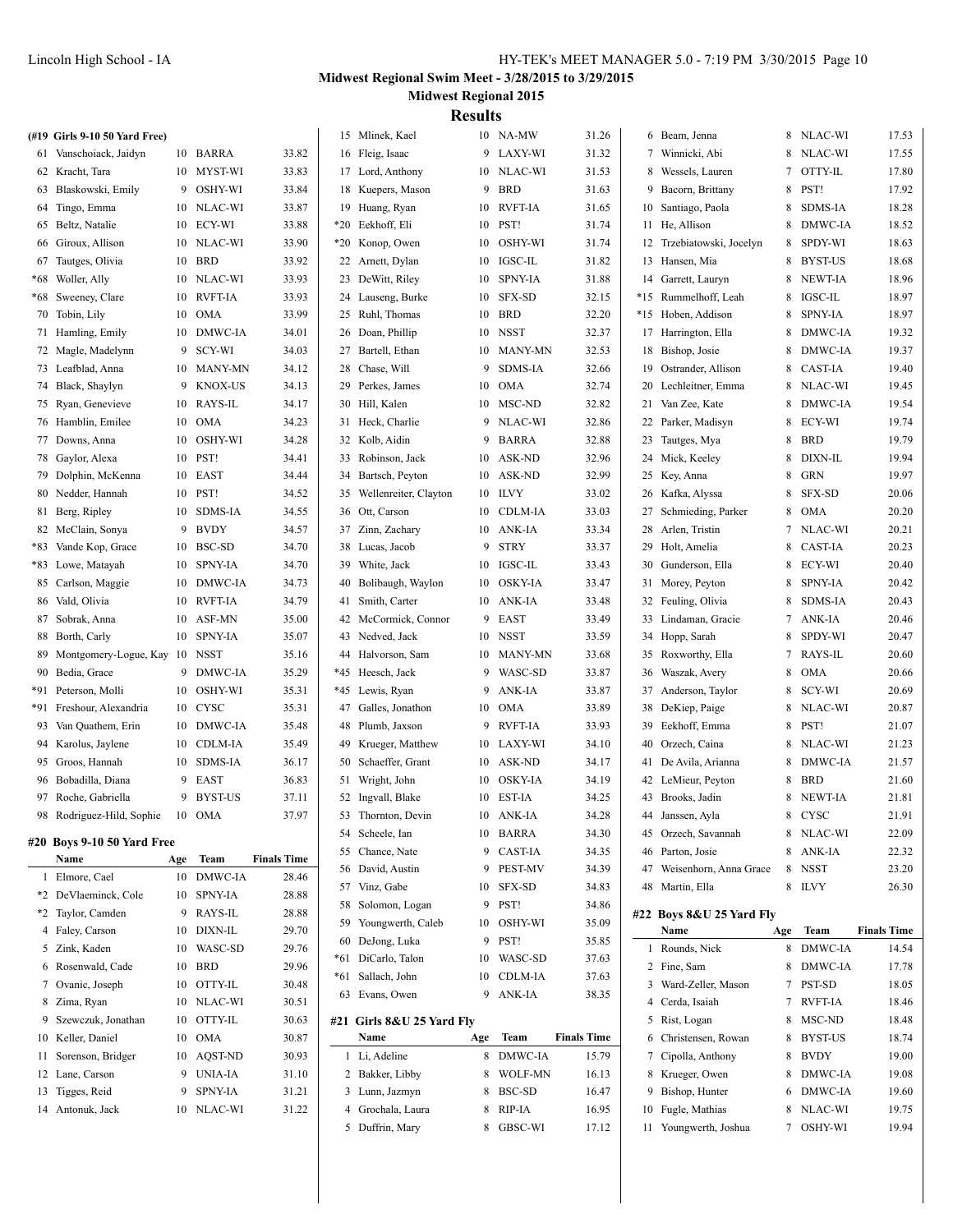|       | (#22 Boys 8&U 25 Yard Fly)   |         |                         |                    |
|-------|------------------------------|---------|-------------------------|--------------------|
|       | 12 Lihs, Alex                | 8       | CDLM-IA                 | 19.95              |
|       | 13 Gilburn, Broedy           | 8       | <b>OSKY-IA</b>          | 20.03              |
|       | 14 Tuttle, Tyler             |         | 7 GBSC-WI               | 20.19              |
| 15    | Kenworthy, Graham            | 8       | DMWC-IA                 | 20.26              |
| $*16$ | Loe, Evan                    | 8       | NLAC-WI                 | 20.58              |
| $*16$ | Mahrous, Evan                | 8       | <b>SFX-SD</b>           | 20.58              |
| 18    | Bunn, Moses                  | 8       | DMWC-IA                 | 20.78              |
| 19    | Mertes, Will                 | 8       | <b>ILVY</b>             | 20.91              |
| 20    | Dolan, Matthew               | 8       | <b>RAYS-IL</b>          | 21.27              |
|       | 21 Pocivasek, Zachary        | 8       | <b>ILVY</b>             | 22.05              |
|       | --- Lowery, Chris            | 8       | <b>ILVY</b>             | DQ                 |
|       | #23  Girls 9-10 100 Yard Fly |         |                         |                    |
|       | Name                         | Age     | Team                    | <b>Finals Time</b> |
| 1     | Rounds, Cassie               | 10      | <b>DMWC-IA</b>          | 1:13.44            |
|       | 34.62                        | 38.82   |                         |                    |
| 2     | Brugman, Emily               | 10      | MSC-ND                  | 1:14.30            |
|       | 34.24                        | 40.06   |                         |                    |
| 3     | Wilkins, Makenzie            | 10      | OMA                     | 1:14.45            |
|       | 34.61                        | 39.84   |                         |                    |
| 4     | Wolsky, Jordn                | 10      | MSC-ND                  | 1:15.95            |
|       | 34.94                        | 41.01   |                         |                    |
| 5     | Sieber, Ella                 | 10      | GBSC-WI                 | 1:16.45            |
|       | 36.98                        | 39.47   |                         |                    |
| 6     | Lang, Cheyenne               | 10      | MSC-ND                  | 1:18.78            |
|       | 35.50                        | 43.28   |                         |                    |
| 7     | Peterson, Greta              | 10      | ECY-WI                  | 1:19.33            |
|       | 36.00                        | 43.33   |                         |                    |
| 8     | Taeger, Olivia               | 10      | <b>BURL-IA</b>          | 1:19.43            |
|       | 36.03                        | 43.40   |                         |                    |
| 9     | Donahue, Courtney            | 10      | MYST-WI                 | 1:19.51            |
|       | 14.38                        | 1:05.13 |                         |                    |
| 10    | Carleton, Madison            | 10      | ANK-IA                  | 1:21.03            |
|       | 35.45                        | 45.58   |                         |                    |
| 11    | Polchow, Jessa               | 10      | WASC-SD                 | 1:21.12            |
|       | 36.62                        | 44.50   |                         |                    |
| 12    | Luzardo, Payton              | 10      | MSC-ND                  | 1:24.92            |
|       | 38.88                        | 46.04   |                         |                    |
|       | 13 Ulrich, Irelyn            | 10      | OSHY-WI                 | 1:26.80            |
|       | 39.48                        | 47.32   |                         |                    |
| 14    | Redding, Kaitlyn             | 10      | CBSC-MW                 | 1:28.09            |
|       | 38.34                        | 49.75   |                         |                    |
| 15    | Tobin, Lily                  | 10      | <b>OMA</b>              | 1:28.44            |
|       | 41.06                        | 47.38   |                         |                    |
|       | 16 Zeinert, Melana           | 10      | OSHY-WI                 | 1:31.82            |
|       | 41.62                        | 50.20   |                         |                    |
|       | 17 Roberg, Kailey            | 10      | <b>OMA</b>              | 1:32.75            |
|       | 41.69                        | 51.06   |                         |                    |
| 18    | Kerzmann, Erin               | 9       | $\operatorname{MSC-ND}$ | 1:32.90            |
|       | 41.77                        | 51.13   |                         |                    |
|       | 19 Nedder, Hannah            | 10      | PST!                    | 1:32.94            |
|       | 40.70                        | 52.24   |                         |                    |
|       | 20 Euler, Elle               | 9       | PEST-MV                 | 1:34.47            |
|       | 42.63                        | 51.84   |                         |                    |
|       |                              |         |                         |                    |

|         | 21 Feucht, Tara              |       | 10 BSC-SD      | 1:40.71            |
|---------|------------------------------|-------|----------------|--------------------|
|         | 46.23                        | 54.48 |                |                    |
|         | #24 Boys 9-10 100 Yard Fly   |       |                |                    |
|         | Name                         | Age   | Team           | <b>Finals Time</b> |
|         |                              |       |                |                    |
| 1       | Elmore, Cael                 | 10    | DMWC-IA        | 1:11.91            |
|         | 35.29                        | 36.62 |                |                    |
| 2       | Rist, Caleb                  | 10    | MSC-ND         | 1:12.16            |
|         | 33.19                        | 38.97 |                |                    |
| 3       | Mertes, Luke                 | 10    | <b>ILVY</b>    | 1:12.42            |
|         | 32.29                        | 40.13 |                |                    |
| $*4$    | DeVlaeminck, Cole            | 10    | <b>SPNY-IA</b> | 1:14.83            |
|         | 35.78                        | 39.05 |                |                    |
| $*_{4}$ | Fleig, Isaac                 | 9     | <b>LAXY-WI</b> | 1:14.83            |
|         | 34.42                        | 40.41 |                |                    |
| 6       | Brey, Nathan                 | 10    | WASC-SD        | 1:15.60            |
|         | 34.78                        | 40.82 |                |                    |
| 7       | Nadel. Finn                  | 9     | DMWC-IA        | 1:17.29            |
|         | 35.67                        | 41.62 |                |                    |
| 8       | Keller, Daniel               | 10    | <b>OMA</b>     | 1:18.23            |
|         | 35.68                        | 42.55 |                |                    |
| 9       | Reinke, Jaxon                | 9     | MSC-ND         | 1:20.42            |
|         | 38.41                        | 42.01 |                |                    |
| 10      | Sorenson, Bridger            | 10    | AQST-ND        | 1:22.72            |
|         | 37.87                        | 44.85 |                |                    |
| 11      | Duffrin, Charlie             | 10    | GBSC-WI        | 1:28.71            |
|         | 41.84                        |       |                |                    |
|         |                              | 46.87 |                |                    |
| 12      | Eekhoff, Eli                 | 10    | PST!           | 1:29.03            |
|         | 38.88                        | 50.15 |                |                    |
| 13      | Mills, Ben                   | 10    | <b>OMA</b>     | 1:29.65            |
|         | 39.92                        | 49.73 |                |                    |
| 14      | Mills, Matthew               | 9     | <b>OMA</b>     | 1:34.64            |
|         | 41.36                        | 53.28 |                |                    |
| 15      | White, Jack                  | 10    | <b>IGSC-IL</b> | 1:35.56            |
|         | 43.39                        | 52.17 |                |                    |
| 16      | Robinson, Jack               | 10    | ASK-ND         | 1:37.46            |
|         | 46.22                        | 51.24 |                |                    |
|         | Vinz, Gabe                   | 10    | <b>SFX-SD</b>  | DQ                 |
|         | 41.58                        | 50.44 |                |                    |
|         |                              |       |                |                    |
|         | #25 Girls 8&U 25 Yard Breast |       |                |                    |
|         | Name                         | Age   | Team           | <b>Finals Time</b> |
| 1       | Li, Adeline                  | 8     | DMWC-IA        | 18.94              |
| 2       | Poppen, Carli                | 8     | WASC-SD        | 19.34              |
| 3       | He, Allison                  | 8     | DMWC-IA        | 20.72              |
| 4       | Wessels, Lauren              | 7     | OTTY-IL        | 20.77              |
| 5       | Hoben, Addison               | 8     | <b>SPNY-IA</b> | 21.06              |
| 6       | Johnston, Sophie             | 8     | SPDY-WI        | 21.15              |
| 7       | Van Quathem, Avery           | 8     | DMWC-IA        | 21.56              |
| 8       | Kafka, Alyssa                | 8     | SFX-SD         | 21.63              |
| 9       | Rummelhoff, Leah             | 8     | IGSC-IL        | 21.74              |
| 10      | Garrett, Lauryn              | 8     | <b>NEWT-IA</b> | 21.81              |
| 11      | Lohr, Claire                 | 8     | BAM-WI         | 22.36              |
| 12      | Tautges, Mya                 | 8     | BRD            | 22.37              |
| 13      | Sieren, Greta                | 8     | <b>WASH-IA</b> | 22.43              |
| 14      | Just, Abbi                   | 8     | NA-MW          | 22.48              |
| 15      | Gross, Lily                  | 8     | <b>SPNY-IA</b> | 22.57              |
|         |                              |       |                |                    |
|         |                              |       |                |                    |

| 16  | Duttlinger, Addison            | 8     | <b>ILVY</b>    | 22.78              |
|-----|--------------------------------|-------|----------------|--------------------|
| 17  | Goetsch, Kailey                | 8     | OTTY-IL        | 23.21              |
| 18  | Curry, Ava                     | 8     | <b>BURL-IA</b> | 23.48              |
| 19  | Pardy, Ruth                    | 8     | <b>SFX-SD</b>  | 23.74              |
| 20  | Morey, Peyton                  | 8     | <b>SPNY-IA</b> | 23.81              |
| 21  | Harrington, Ella               | 8     | DMWC-IA        | 23.82              |
| 22  | Van Zee, Kate                  | 8     | DMWC-IA        | 23.96              |
| 23  | Carmichael, Charli             | 7     | <b>NSST</b>    | 24.18              |
| 24  | Grochala, Laura                | 8     | RIP-IA         | 24.81              |
| 25  | Nedved, Allie                  | 8     | <b>NSST</b>    | 27.32              |
|     | --- Orzech, Savannah           | 8     | NLAC-WI        | DO                 |
|     | --- Cavender, Rowan            | 7     | <b>OMA</b>     | DQ                 |
|     |                                |       |                |                    |
|     | #26 Boys 8&U 25 Yard Breast    |       |                |                    |
|     | Name                           | Age   | Team           | <b>Finals Time</b> |
| 1   | Westphal, Brennen              | 8     | WASH-IA        | 19.75              |
| 2   | DeJong, Kolton                 | 8     | PST!           | 20.04              |
| 3   | Bunn, Moses                    | 8     | DMWC-IA        | 21.22              |
| 4   | Ward-Zeller, Mason             | 7     | PST-SD         | 21.47              |
| 5   | Hill, Logan                    | 8     | MSC-ND         | 21.59              |
| 6   | Frye, Harrison                 | 8     | NA-MW          | 21.96              |
| 7   | Dadant, Charlie                | 8     | <b>KEO-IA</b>  | 22.06              |
| 8   | Mertes. Will                   | 8     | <b>ILVY</b>    | 22.58              |
| 9   | Lowery, Chris                  | 8     | <b>ILVY</b>    | 22.83              |
| 10  | Dolan, Matthew                 | 8     | RAYS-IL        | 23.75              |
| 11  | Holsted, Drew                  | 8     | <b>KEO-IA</b>  | 24.00              |
| 12  | Troyer, Austin                 | 8     | <b>NSST</b>    | 25.09              |
| --- | Moreno, Aaron                  | 8     | EAST           | DQ                 |
|     |                                |       |                |                    |
|     |                                |       |                |                    |
|     | #27 Girls 9-10 100 Yard Breast |       |                |                    |
|     | Name                           | Age   | Team           | <b>Finals Time</b> |
| 1   | Schott, Emma                   | 10    | YST-SD         | 1:20.31            |
|     | 37.02                          | 43.29 |                |                    |
| 2   | Drechsel, Zoe                  | 10    | ECY-WI         | 1:21.65            |
|     | 38.32                          | 43.33 |                |                    |
| 3   | Jones, Taylor                  | 10    | PST!           | 1:22.17            |
|     | 39.34                          | 42.83 |                |                    |
| 4   | He, Kristin                    | 10    | DMWC-IA        | 1:24.76            |
|     | 39.87                          | 44.89 |                |                    |
| 5   | Johnston, Anna                 | 10    | <b>SPDY-WI</b> | 1:26.23            |
|     |                                |       |                |                    |
| 6   | 40.77                          | 45.46 |                |                    |
|     | Lohr, Ella                     | 10    | BAM-WI         | 1:26.52            |
|     | 41.05                          | 45.47 |                |                    |
| 7   | Younge, Annika                 | 10    | <b>MANY-MN</b> | 1:26.77            |
|     | 41.25                          | 45.52 |                |                    |
| 8   | Peterson, Greta                | 10    | ECY-WI         | 1:26.89            |
|     | 40.54                          | 46.35 |                |                    |
|     | 9 Fink, Zoe                    | 10    | SPDY-WI        | 1:27.35            |
|     | 41.12                          | 46.23 |                |                    |
|     | 10 Rist, MacKenzie             | 10    | MSC-ND         | 1:27.78            |
|     | 41.44                          | 46.34 |                |                    |
| 11  | Hamling, Emily                 | 10    | DMWC-IA        | 1:29.99            |
|     | 42.01                          | 47.98 |                |                    |
|     | 12 Gneiser, Natalie            | 10    | BAM-WI         | 1:30.09            |
|     | 42.19                          | 47.90 |                |                    |
| 13  | Pardoe, Gabbi                  | 10    | NLAC-WI        | 1:30.53            |
|     | 42.39                          | 48.14 |                |                    |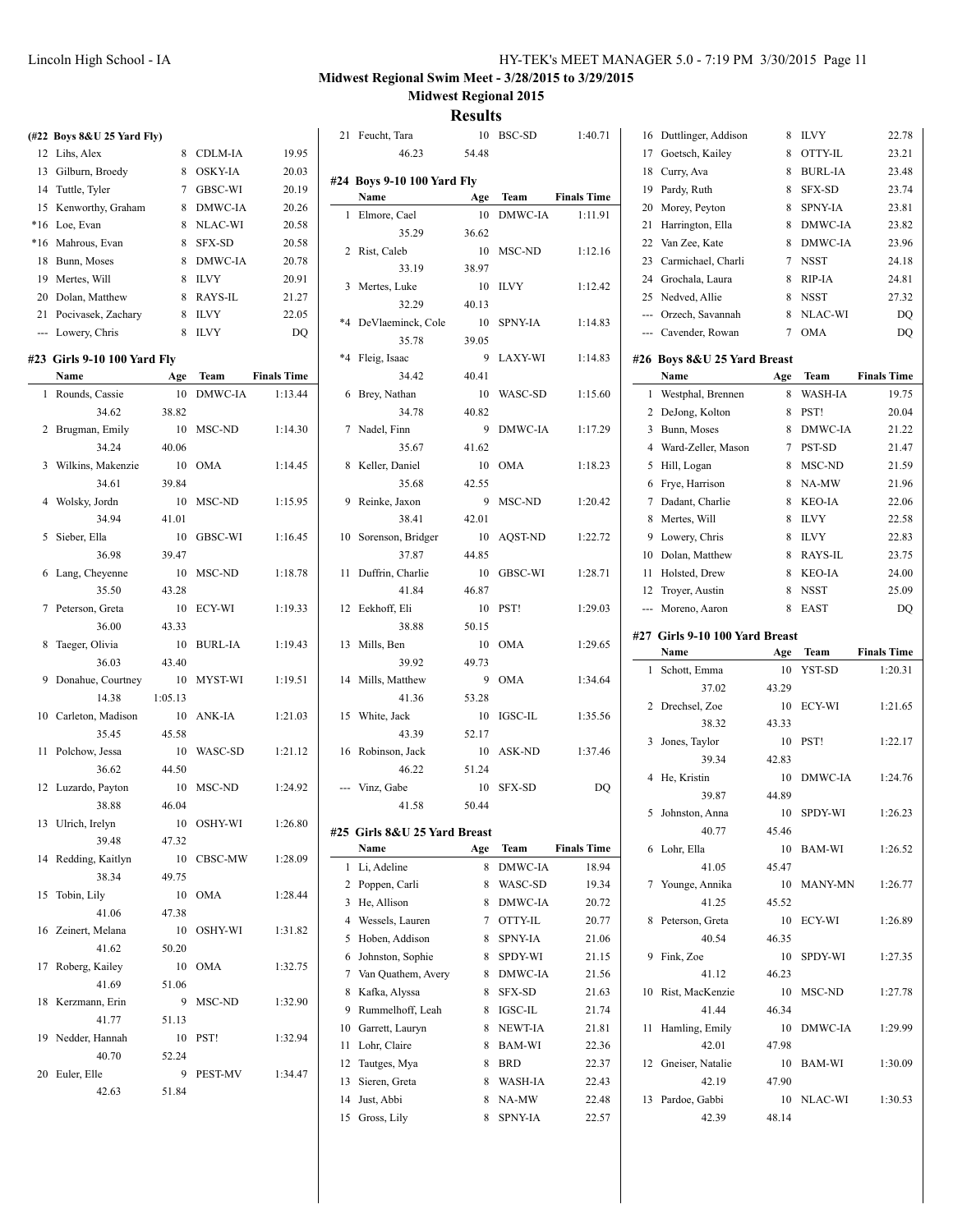| (#27 Girls 9-10 100 Yard Breast) |         |            |         | 42 Marks, Paige                  |         | 10 OTTY-IL | 1:38.42            | 5 Nadel, Finn              |        | 9 DMWC-IA  | 1:29.61            |
|----------------------------------|---------|------------|---------|----------------------------------|---------|------------|--------------------|----------------------------|--------|------------|--------------------|
| 14 Wilhelm, Lori                 |         | 10 BRD     | 1:30.72 | 46.42                            | 52.00   |            |                    | 42.35                      | 47.26  |            |                    |
| 43.51                            | 47.21   |            |         | 43 Winter, Amber                 |         | 9 NLAC-WI  | 1:38.72            | 6 Schaeffer, Grant         |        | 10 ASK-ND  | 1:30.81            |
| 15 Lang, Cheyenne                |         | 10 MSC-ND  | 1:30.86 | 45.68                            | 53.04   |            |                    | 42.54                      | 48.27  |            |                    |
| 43.77                            | 47.09   |            |         | 44 Van Quathem, Erin             |         | 10 DMWC-IA | 1:39.84            | 7 Brey, Nathan             |        | 10 WASC-SD | 1:30.83            |
| 16 Sheets, Faith                 |         | 10 NSST    | 1:31.19 | 49.02                            | 50.82   |            |                    | 43.92                      | 46.91  |            |                    |
| 42.75                            | 48.44   |            |         | 45 Nitchals, Lilli               |         | 10 EST-IA  | 1:39.93            | 8 Antonuk, Jack            |        | 10 NLAC-WI | 1:32.10            |
| 17 Block, Britney                |         | 10 DMWC-IA | 1:31.47 | 46.58                            | 53.35   |            |                    | 44.11                      | 47.99  |            |                    |
| 45.63                            | 45.84   |            |         | 46 Hamblin, Emilee               | 10 OMA  |            | 1:40.01            | 9 Malerk, Dillon           |        | 10 ILVY    | 1:32.22            |
| 18 Heagy, Peyton                 | 10 ILVY |            | 1:31.65 | 47.91                            | 52.10   |            |                    | 42.85                      | 49.37  |            |                    |
| 43.92                            | 47.73   |            |         | 47 Montgomery-Logue, Kay 10 NSST |         |            | 1:40.12            | 10 Smith, Carter           |        | 10 ANK-IA  | 1:32.34            |
| 19 Leonard, Sophia               |         | 10 MANY-MN | 1:31.81 | 48.76                            | 51.36   |            |                    | 43.78                      | 48.56  |            |                    |
| 44.38                            | 47.43   |            |         | 48 Lowe, Matayah                 |         | 10 SPNY-IA | 1:40.17            | 11 Szewczuk, Jonathan      |        | 10 OTTY-IL | 1:33.74            |
|                                  |         | 10 IGSC-IL | 1:32.69 | 46.74                            | 53.43   |            |                    | 45.21                      | 48.53  |            |                    |
| 20 Amato, Madeline               |         |            |         |                                  |         |            |                    |                            |        |            |                    |
| 43.41                            | 49.28   |            |         | 49 St. Pierre, Noelle            |         | 10 NLAC-WI | 1:40.42            | 12 Mlinek, Kael            |        | 10 NA-MW   | 1:34.52            |
| 21 Moreno, Amelia                |         | 9 NLAC-WI  | 1:33.25 | 47.63                            | 52.79   |            |                    | 44.34                      | 50.18  |            |                    |
| 44.65                            | 48.60   |            |         | 50 Carlson, Maggie               |         | 10 DMWC-IA | 1:41.62            | 13 Hamling, Jake           |        | 9 DMWC-IA  | 1:34.54            |
| 22 Luzardo, Payton               |         | 10 MSC-ND  | 1:33.35 | 47.18                            | 54.44   |            |                    | 46.01                      | 48.53  |            |                    |
| 44.67                            | 48.68   |            |         | 51 Mudge, Ariella                |         | 9 ILVY     | 1:41.95            | 14 Huang, Ryan             |        | 10 RVFT-IA | 1:35.35            |
| 23 Gianola, Alexis               |         | 10 IGSC-IL | 1:33.59 | 47.58                            | 54.37   |            |                    | 44.66                      | 50.69  |            |                    |
| 43.89                            | 49.70   |            |         | 52 Anel, Sydney                  |         | 9 SFX-SD   | 1:41.99            | 15 Tigges, Reid            |        | 9 SPNY-IA  | 1:36.10            |
| 24 Curry, Emma                   |         | 10 BURL-IA | 1:34.40 | 49.76                            | 52.23   |            |                    | 46.27                      | 49.83  |            |                    |
| 43.35                            | 51.05   |            |         | 53 Troyer, Amanda                |         | 10 NSST    | 1:42.40            | 16 Lord, Anthony           |        | 10 NLAC-WI | 1:36.72            |
| 25 Blaskowski, Emily             |         | 9 OSHY-WI  | 1:34.55 | 49.34                            | 53.06   |            |                    | 46.68                      | 50.04  |            |                    |
| 44.56                            | 49.99   |            |         | 54 Gaylor, Alexa                 |         | 10 PST!    | 1:42.42            | 17 Pollard, Nathan         |        | 10 PST!    | 1:37.72            |
| 26 Kracht, Tara                  |         | 10 MYST-WI | 1:35.10 | 46.88                            | 55.54   |            |                    | 46.42                      | 51.30  |            |                    |
| 44.45                            | 50.65   |            |         | 55 Cecil, Courtney               |         | 10 NLAC-WI | 1:43.09            | 18 Mills, Ben              |        | 10 OMA     | 1:37.91            |
| 27 Collins, Jessica              |         | 10 OSKY-IA | 1:35.38 | 47.06                            | 56.03   |            |                    | 46.64                      | 51.27  |            |                    |
| 45.14                            | 50.24   |            |         | 56 Adler, Grace                  |         | 10 SFX-SD  | 1:43.77            | 19 Bacorn, Tristan         |        | 10 PST!    | 1:39.67            |
| 28 Sanchez, Marissa              |         | 9 ILVY     | 1:35.60 | 48.43                            | 55.34   |            |                    | 46.78                      | 52.89  |            |                    |
| 44.63                            | 50.97   |            |         | 57 White, E                      |         | 10 IGSC-IL | 1:43.80            | 20 Wright, John            |        | 10 OSKY-IA | 1:39.82            |
| 29 Walker, Abby                  |         | 10 SCY-WI  | 1:35.79 | 49.33                            | 54.47   |            |                    | 46.63                      | 53.19  |            |                    |
| 30 Ostrander, Hailey             |         | 10 CAST-IA | 1:36.05 | 58 McGowan, Bella                |         | 10 IGSC-IL | 1:44.47            | 21 David, Austin           |        | 9 PEST-MV  | 1:40.17            |
| 44.71                            | 51.34   |            |         | 48.18                            | 56.29   |            |                    | 48.16                      | 52.01  |            |                    |
| 31 Esperon, Jannie               |         | 10 IGSC-IL | 1:36.21 | 59 Feucht, Tara                  |         | 10 BSC-SD  | 1:44.54            | 22 DeJong, Luka            |        | 9 PST!     | 1:40.30            |
| 46.63                            | 49.58   |            |         | 49.90                            | 54.64   |            |                    | 47.32                      | 52.98  |            |                    |
| 32 Hein, Sofia                   |         | 10 SFX-SD  | 1:36.29 | 60 Rodriguez-Hild, Sophie 10 OMA |         |            | 1:44.76            | 23 Chase, Will             |        | 9 SDMS-IA  | 1:40.55            |
| 44.40                            | 51.89   |            |         | 49.26                            | 55.50   |            |                    | 50.09                      | 50.46  |            |                    |
|                                  |         |            | 1:36.34 |                                  | 10 ILVY |            | 1:45.10            | 24 Devert, Jack            |        | 10 ILVY    | 1:40.79            |
| 33 Tingo, Emma                   |         | 10 NLAC-WI |         | 61 Mallery, Delaney<br>49.51     |         |            |                    |                            |        |            |                    |
| 45.28                            | 51.06   |            |         |                                  | 55.59   |            |                    | 48.79                      | 52.00  |            |                    |
| 34 Machetta, Lauren              |         | $10$ ILVY  | 1:36.59 | 62 Houwman, Chloe                |         | 10 SFX-SD  | 1:45.12            | 25 Solomon, Logan          | 9 PST! |            | 1:41.30            |
| 45.01                            | 51.58   |            |         | 49.98                            | 55.14   |            |                    | 48.92                      | 52.38  |            |                    |
| *35 Tucker, Angelique            |         | 10 ASK-ND  | 1:37.03 | 63 Neppl, Arlene                 | 10 EAST |            | 1:46.34            | 26 Moore, Conner           |        | 10 KEO-IA  | 1:42.06            |
| 47.47                            | 49.56   |            |         | 49.84                            | 56.50   |            |                    | 45.88                      | 56.18  |            |                    |
| *35 Roberg, Kailey               |         | 10 OMA     | 1:37.03 | 64 Dolphin, McKenna              | 10 EAST |            | 1:53.24            | 27 Heesch, Jack            |        | 9 WASC-SD  | 1:42.42            |
| 46.60                            | 50.43   |            |         | 53.10                            | 1:00.14 |            |                    | 48.10                      | 54.32  |            |                    |
| 37 Orzech, Bailey                |         | 10 NLAC-WI | 1:37.41 | #28 Boys 9-10 100 Yard Breast    |         |            |                    | 28 Youngwerth, Caleb       |        | 10 OSHY-WI | 1:43.61            |
| 46.41                            | 51.00   |            |         | Name                             |         | Age Team   | <b>Finals Time</b> | 49.34                      | 54.27  |            |                    |
| 38 Lloyd, Justice                |         | 10 SFX-SD  | 1:37.65 | 1 Lasecki, Logan                 |         | 10 GBSC-WI | 1:20.47            | 29 Bartsch, Peyton         |        | 10 ASK-ND  | 1:44.25            |
| 46.47                            | 51.18   |            |         | 37.71                            | 42.76   |            |                    | 48.93                      | 55.32  |            |                    |
| 39 Hunt, Morgan                  |         | 10 DMWC-IA | 1:38.02 |                                  |         |            |                    | 30 McCormick, Connor       |        | 9 EAST     | 1:47.28            |
| 46.67                            | 51.35   |            |         | 2 Fleig, Isaac                   |         | 9 LAXY-WI  | 1:23.20            | 49.74                      | 57.54  |            |                    |
| 40 Renzelmann, Julia             |         | 10 SCY-WI  | 1:38.34 | 39.10                            | 44.10   |            |                    |                            |        |            |                    |
| 45.87                            | 52.47   |            |         | 3 Taylor, Camden                 |         | 9 RAYS-IL  | 1:26.53            | #29 Girls 8&U 25 Yard Free |        |            |                    |
| 41 Chambers, Jocelyn             |         | 10 CDLM-IA | 1:38.38 | 40.97                            | 45.56   |            |                    | Name                       |        | Age Team   | <b>Finals Time</b> |
| 50.02                            | 48.36   |            |         | 4 Melick, Anthony                |         | 10 DMWC-IA | 1:29.17            | 1 Lunn, Jazmyn             |        | 8 BSC-SD   | 14.73              |
|                                  |         |            |         | 43.17                            | 46.00   |            |                    | 2 McGann, Bridget          |        | 8 ILVY     | 15.10              |
|                                  |         |            |         |                                  |         |            |                    |                            |        |            |                    |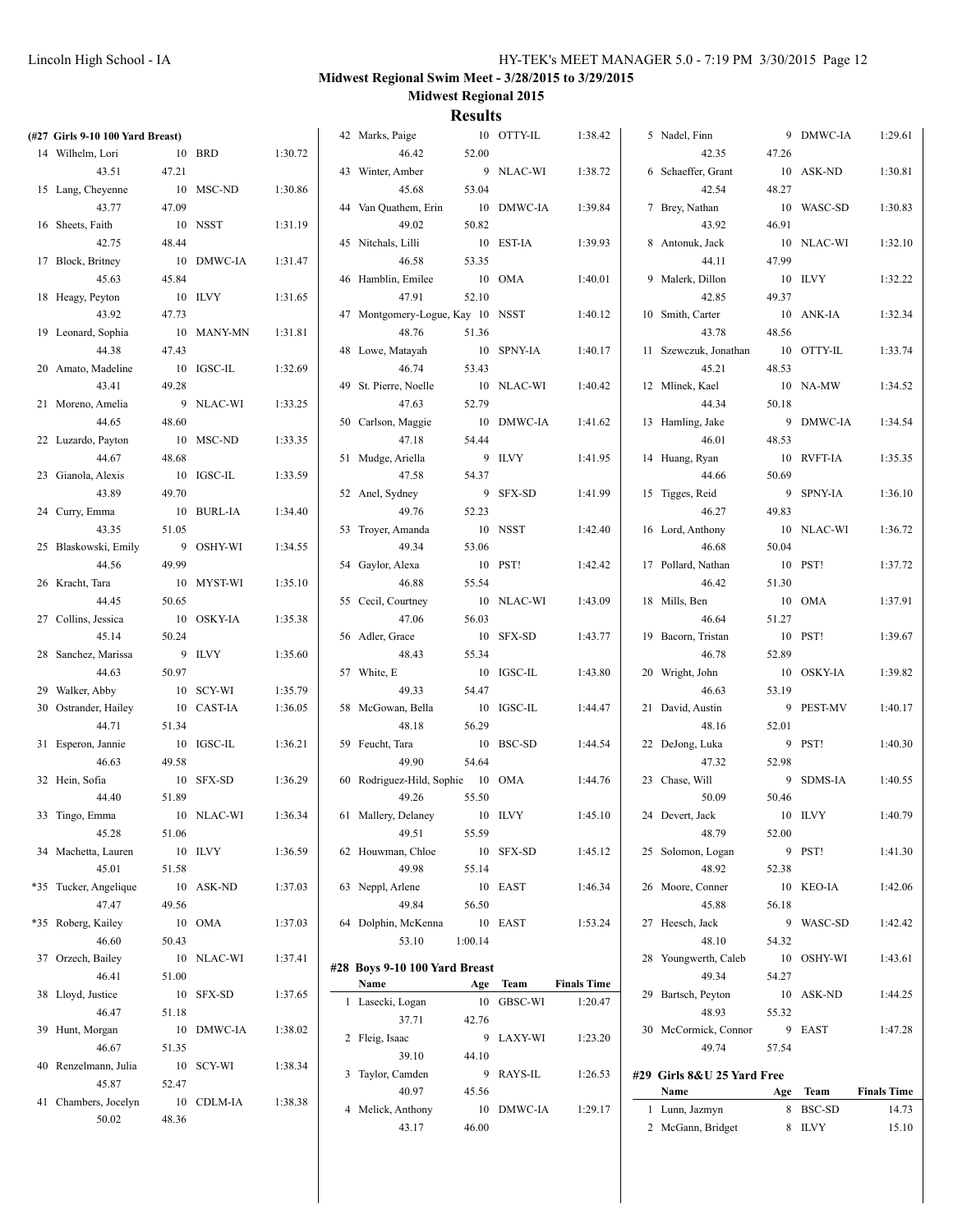# **Midwest Regional Swim Meet - 3/28/2015 to 3/29/2015**

**Midwest Regional 2015**

| (#29 Girls 8&U 25 Yard Free)             |           |       |                                   |       |            |                    | 6 Peters, Erica             |       | 10 ANK-IA      | 6:45.32            |
|------------------------------------------|-----------|-------|-----------------------------------|-------|------------|--------------------|-----------------------------|-------|----------------|--------------------|
| 3 Bakker, Libby                          | 8 WOLF-MN | 15.24 | #30 Boys 8&U 25 Yard Free<br>Name | Age   | Team       | <b>Finals Time</b> | 33.95                       | 38.83 | 40.65          | 41.29              |
| 4 Dean, Kenzie                           | 8 NSST    | 15.39 |                                   |       | 8 DMWC-IA  |                    | 42.17                       | 42.03 | 41.80          | 43.09              |
| 5 Rummelhoff, Leah                       | 8 IGSC-IL | 15.47 | 1 Rounds, Nick                    |       |            | 14.30              | 41.36                       | 40.15 |                |                    |
| 6 Winnicki, Abi                          | 8 NLAC-WI | 15.60 | 2 Kenworthy, Graham               |       | 8 DMWC-IA  | 15.23              | 7 Wilkins, Makenzie         |       | 10 OMA         | 6:48.70            |
| 7 Poppen, Carli                          | 8 WASC-SD | 15.77 | 3 Krueger, Owen                   |       | 8 DMWC-IA  | 15.74              | 35.59                       | 40.61 | 41.12          | 43.84              |
| 8 DeKiep, Paige                          | 8 NLAC-WI | 16.01 | 4 Christensen, Rowan              |       | 8 BYST-US  | 15.84              | 41.81                       | 43.04 | 41.91          | 42.05              |
| 9 Feuling, Olivia                        | 8 SDMS-IA | 16.09 | 5 Claypool, Henry                 |       | 8 RVFT-IA  | 15.99              | 41.18                       | 37.55 |                |                    |
| 10 Duffrin, Mary                         | 8 GBSC-WI | 16.18 | 6 Lihs, Alex                      |       | 8 CDLM-IA  | 16.10              | 8 Schneider, Caitie         | 10    | OSHY-WI        | 7:13.00            |
| 11 Balmer, Shelby                        | 8 BRD     | 16.19 | 7 Cerda, Isaiah                   |       | 7 RVFT-IA  | 16.11              | 36.75                       | 44.35 | 45.02          | 44.43              |
| 12 Perkes, Emma                          | 8 OMA     | 16.22 | 8 Jones, Dylan                    |       | 8 PST!     | 16.17              | 44.81                       | 44.37 | 44.38          | 44.76              |
| 13 Martin, Reese                         | 8 MSC-ND  | 16.26 | 9 Lowery, Chris                   |       | 8 ILVY     | 16.31              | 43.95                       | 40.18 |                |                    |
| 14 Wessels, Lauren                       | 7 OTTY-IL | 16.27 | 10 Heaton, Carter                 |       | 8 OMA      | 16.37              |                             |       |                |                    |
| 15 Hansen, Mia                           | 8 BYST-US | 16.28 | 11 Carter, Tristen                |       | 8 KNOX-US  | 16.63              | #32 Boys 9-10 500 Yard Free |       |                |                    |
|                                          |           |       | 12 Lane, Caden                    |       | 7 DMWC-IA  | 16.73              | Name                        | Age   | <b>Team</b>    | <b>Finals Time</b> |
| 16 Ewig, Madchen                         | 8 BAM-WI  | 16.34 | 13 Mahrous, Evan                  |       | 8 SFX-SD   | 16.97              | 1 Elmore, Cael              |       | 10 DMWC-IA     | 6:02.55            |
| 17 Trzebiatowski, Jocelyn                | 8 SPDY-WI | 16.39 | *14 Frye, Harrison                |       | 8 NA-MW    | 17.03              | 18.31                       | 49.65 | 36.97          | 37.42              |
| 18 He, Allison                           | 8 DMWC-IA | 16.41 | *14 Stamper, Isaac                |       | 8 PST!     | 17.03              | 37.34                       | 37.26 | 36.65          | 36.35              |
| *19 Garrett, Lauryn                      | 8 NEWT-IA | 16.68 | 16 Carlson, Elijah                |       | 8 KNOX-US  | 17.09              | 36.57                       | 36.03 |                |                    |
| *19 Santiago, Paola                      | 8 SDMS-IA | 16.68 | 17 Groos, Henry                   |       | 8 SDMS-IA  | 17.44              | 2 Rist, Caleb               | 10    | MSC-ND         | 6:05.60            |
| 21 Stokes, Haylee                        | 8 EST-IA  | 16.77 | 18 Dadant, Charlie                |       | 8 KEO-IA   | 17.56              | 31.08                       | 36.39 | 36.99          | 37.47              |
| *22 Ostrander, Allison                   | 8 CAST-IA | 16.81 | 19 Holsted, Drew                  |       | 8 KEO-IA   | 17.57              | 38.19                       | 36.98 | 37.80          | 37.80              |
| *22 Fricke, Magdelana                    | 7 MSC-ND  | 16.81 | 20 Mertes, Will                   |       | 8 ILVY     | 17.60              | 37.73                       | 35.17 |                |                    |
| *24 Schmieding, Parker                   | 8 OMA     | 16.85 | 21 Cipolla, Anthony               |       | 8 BVDY     | 17.62              | 3 Zink, Kaden               | 10    | WASC-SD        | 6:07.63            |
| *24 Gaines, McKenna                      | 7 BVDY    | 16.85 | 22 Witte, Logan                   |       | 8 RAYS-IL  | 17.74              | 31.18                       | 35.84 | 36.92          | 37.20              |
| 26 Peterson, Kylie                       | 8 SUPY-WI | 16.86 | 23 Fugle, Mathias                 |       | 8 NLAC-WI  | 17.82              | 37.78                       | 37.52 | 37.29          | 38.41              |
| 27 Grochala, Laura                       | 8 RIP-IA  | 17.01 | 24 Troyer, Austin                 |       | 8 NSST     | 17.93              | 39.41                       | 36.08 |                |                    |
| 28 Harrington, Ella                      | 8 DMWC-IA | 17.03 | 25 Clark, Trevor                  |       | 8 RVFT-IA  | 18.49              |                             |       | 10 UNIA-IA     | 6:07.70            |
| 29 LeMieur, Peyton                       | 8 BRD     | 17.05 |                                   |       |            |                    | 4 Skelley, Boyd             |       |                |                    |
| 30 Freese, Ashley                        | 8 WGTN-MN | 17.11 | 26 Dolan, Matthew                 |       | 8 RAYS-IL  | 18.66              | 31.33                       | 36.44 | 37.39          | 37.84              |
| 31 Janssen, Ayla                         | 8 CYSC    | 17.21 | 27 Hooge, Christian               |       | 7 WGTN-MN  | 19.01              | 37.88                       | 37.74 | 38.24          | 38.46              |
| 32 Mick, Keeley                          | 8 DIXN-IL | 17.48 | 28 Morse, Colby                   |       | 8 NA-MW    | 19.49              | 37.63                       | 34.75 |                |                    |
| 33 Eekhoff, Emma                         | 8 PST!    | 17.49 | 29 Schaecher, Addison             |       | 8 EAST     | 21.16              | 5 Faley, Carson             |       | 10 DIXN-IL     | 6:30.89            |
| 34 Duttlinger, Addison                   | 8 ILVY    | 17.50 | 30 Lowe, Tyler                    |       | 8 EAST     | 21.52              |                             |       | 40.04          | 39.67              |
| 35 Gross, Lily                           | 8 SPNY-IA | 17.64 | #31 Girls 9-10 500 Yard Free      |       |            |                    | 39.16                       | 40.96 | 40.18          | 40.63              |
| 36 Just, Abbi                            | 8 NA-MW   | 17.75 | Name                              | Age   | Team       | <b>Finals Time</b> | 40.63                       | 38.20 |                |                    |
| 37 Beam, Jenna                           | 8 NLAC-WI | 17.79 | 1 Ward-Zeller, Ella               |       | 10 PST-SD  | 6:05.31            | 6 Lane, Carson              | 9     | <b>UNIA-IA</b> | 6:34.67            |
| 38 Douds, Samantha                       | 8 SDMS-IA | 17.81 | 32.26                             | 34.95 | 37.06      | 37.59              | 34.06                       | 39.36 | 40.14          | 40.19              |
| 39 Schafer, Leah                         | 7 ANK-IA  | 17.86 | 36.77                             | 38.09 | 37.75      | 38.54              | 39.57                       | 40.05 | 40.26          | 41.38              |
|                                          | 8 OTTY-IL | 17.94 | 37.30                             | 35.00 |            |                    | 40.44                       | 39.22 |                |                    |
| 40 Goetsch, Kailey<br>41 Parker, Madisyn | 8 ECY-WI  | 18.00 | 2 Brugman, Emily                  |       | 10 MSC-ND  | 6:27.23            | 7 Zima, Ryan                |       | 10 NLAC-WI     | 6:35.48            |
|                                          | 7 OMA     | 18.11 | 32.79                             | 37.32 | 39.15      | 39.91              | 33.93                       | 38.06 | 39.60          | 40.56              |
| 42 Joyce, Kindsey                        |           |       | 39.55                             | 40.03 | 40.18      | 39.95              | 41.56                       | 40.66 | 41.00          | 41.69              |
| 43 Roxworthy, Ella                       | 7 RAYS-IL | 18.12 | 40.03                             | 38.32 |            |                    | 41.46                       | 36.96 |                |                    |
| 44 Curry, Ava                            | 8 BURL-IA | 18.16 | 3 Polchow, Jessa                  |       | 10 WASC-SD | 6:29.70            | 8 Melick, Anthony           |       | 10 DMWC-IA     | 6:37.23            |
| 45 Tautges, Mya                          | 8 BRD     | 18.30 |                                   |       |            |                    | 35.18                       | 38.77 | 40.22          | 40.74              |
| *46 Montplaisir, Ella                    | 8 WFF-ND  | 18.35 | 33.94                             | 39.47 | 39.86      | 40.33              | 39.73                       | 42.03 | 41.53          | 40.30              |
| *46 Johnson, Sydney                      | 8 CDLM-IA | 18.35 | 39.45                             | 39.94 | 40.37      | 39.01              | 40.99                       | 37.74 |                |                    |
| 48 Lindaman, Gracie                      | 7 ANK-IA  | 18.60 | 38.91                             | 38.42 |            |                    | 9 Reinke, Jaxon             | 9     | MSC-ND         | 7:03.88            |
| 49 Holt, Amelia                          | 8 CAST-IA | 18.88 | 4 Rist, MacKenzie                 |       | 10 MSC-ND  | 6:36.99            | 37.83                       | 41.63 | 42.42          | 43.35              |
| 50 Nedved, Allie                         | 8 NSST    | 19.21 | 33.43                             | 37.86 | 39.44      | 39.24              | 43.48                       | 43.50 | 44.43          | 44.48              |
| 51 Gonzalez, Frida                       | 8 EAST    | 19.28 | 44.81                             | 39.47 | 42.26      | 42.30              | 43.68                       | 39.08 |                |                    |
| 52 McGowan, Jorie                        | 7 IGSC-IL | 19.33 | 40.12                             | 38.06 |            |                    | 10 Nadel, Finn              |       | 9 DMWC-IA      | 7:04.95            |
| 53 Hernandez, Rocio                      | 8 EAST    | 19.35 | 5 Pearson, Mia                    |       | 10 ANK-IA  | 6:44.85            | 37.89                       | 41.04 | 42.89          | 43.53              |
| 54 Carmichael, Charli                    | 7 NSST    | 19.39 | 35.04                             | 39.77 | 40.83      | 41.68              | 43.85                       | 44.63 | 43.93          | 44.75              |
| 55 Forbes, Dene                          | 8 NSST    | 20.00 | 40.58                             | 42.12 | 42.16      | 42.23              |                             | 39.66 |                |                    |
| 56 Merfeld, Emily                        | 8 RVFT-IA | 20.48 | 42.03                             | 38.41 |            |                    | 42.78                       |       |                |                    |
| 57 Coll, Jessika                         | 8 EAST    | 21.91 |                                   |       |            |                    |                             |       |                |                    |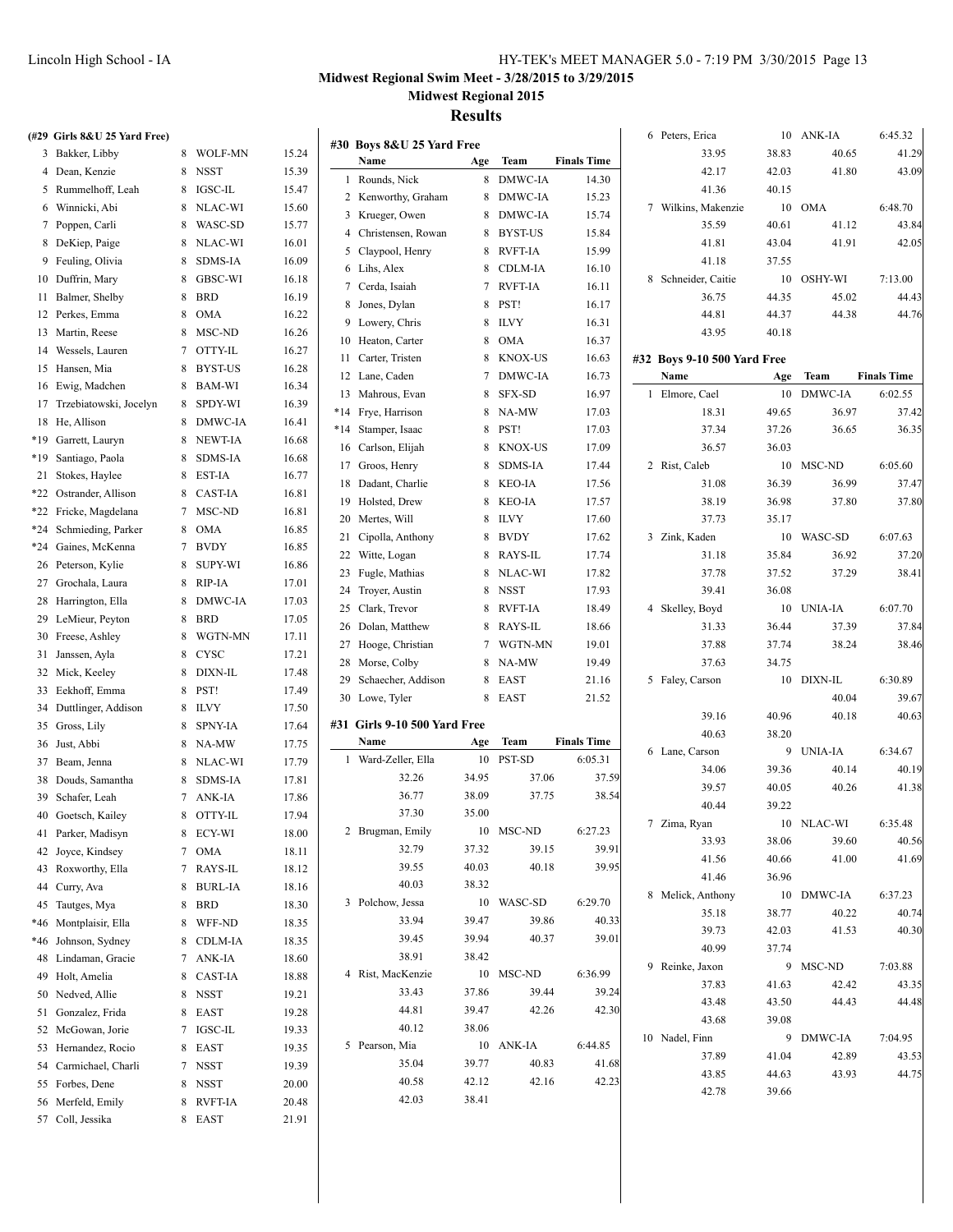| (#32 Boys 9-10 500 Yard Free) |       |                     |                    | 21 Peterson, Maggie      |       | 12 ECY-WI  | 2:16.17 | 49 Zink, Raeanna             |       | 12 WASC-SD         | 2:24.85            |
|-------------------------------|-------|---------------------|--------------------|--------------------------|-------|------------|---------|------------------------------|-------|--------------------|--------------------|
| 11 Sorenson, Bridger          |       | 10 AQST-ND          | 7:05.97            | 29.45                    | 34.59 | 36.02      | 36.11   | 31.92                        | 36.98 | 38.43              | 37.52              |
| 34.72                         | 41.28 | 43.84               | 43.23              | 22 Corrado, Jessica      |       | 12 WFF-ND  | 2:16.87 | 50 Sivertsen, Kaylee         |       | 11 MANY-MN         | 2:25.17            |
| 44.34                         | 43.78 | 43.93               | 44.79              | 31.05                    | 33.91 | 36.20      | 35.71   | 33.02                        | 37.03 | 38.23              | 36.89              |
| 44.22                         | 41.84 |                     |                    | 23 Hoff, Sydney          |       | 11 SPDY-WI | 2:17.05 | 51 Mudge, Maddy              |       | 12 ILVY            | 2:25.37            |
| 12 Rosenwald, Cade            |       | 10 BRD              | 7:06.33            | 31.98                    | 35.19 | 35.76      | 34.12   | 32.03                        | 36.66 | 39.47              | 37.21              |
| 38.45                         | 42.26 | 42.73               | 42.99              | 24 Smith, Emelia         |       | 12 OSHY-WI | 2:17.85 | 52 Cox, Madelyne             |       | 12 ANK-IA          | 2:25.46            |
| 42.32                         | 44.27 | 44.21               | 45.06              | 30.75                    | 35.09 | 37.12      | 34.89   | 33.42                        | 37.84 | 38.17              | 36.03              |
| 43.75                         | 40.29 |                     |                    | 25 Moss, Ellisa          |       | 11 UNMN-MN | 2:17.95 | 53 Prater, Hannah            |       | 12 OTTY-IL         | 2:25.81            |
| 13 Malerk, Dillon             |       | 10 ILVY             | 7:12.56            | 31.48                    | 35.24 | 36.13      | 35.10   | 33.78                        | 37.83 | 38.40              | 35.80              |
| 35.60                         | 43.01 | 44.32               | 44.23              | *26 Nettekoven, Mia      |       | 12 OSHY-WI | 2:18.22 | 54 Prozinski, Isabelle       |       | 12 BRD             | 2:25.99            |
| 44.80                         | 45.79 | 45.00               | 44.36              | 32.51                    | 35.33 | 36.02      | 34.36   | 32.46                        | 37.29 | 39.02              | 37.22              |
| 44.10                         | 41.35 |                     |                    | *26 Breen, Shelby        |       | 12 ANK-IA  | 2:18.22 | 55 Martin, Maya              |       | 11 ILVY            | 2:26.34            |
|                               |       |                     |                    | 31.67                    | 35.86 | 36.03      | 34.66   | 32.94                        | 36.32 | 38.68              | 38.40              |
| #33 Girls 11-12 200 Yard Free |       |                     |                    | 28 King, Tamala          |       | 12 WOLF-MN | 2:18.51 | 56 Ensign, Lily              |       | 12 GRN             | 2:27.97            |
| Name                          |       | Age Team            | <b>Finals Time</b> | 31.47                    | 35.56 | 35.81      | 35.67   | 32.78                        | 36.64 | 39.50              | 39.05              |
| 1 Pardy, Katie                |       | 12 SFX-SD           | 2:02.85            |                          |       | 11 BVDY    |         |                              |       |                    | 2:28.90            |
| 28.30                         | 31.52 | 31.90               | 31.13              | 29 Muck, Dellana         |       |            | 2:18.73 | 57 Polchow, Emma             |       | 12 WASC-SD         |                    |
| 2 Binkowski, Jenna            |       | 12 UNWI-WI          | 2:03.65            | 30.20                    | 35.92 | 36.78      | 35.83   | 32.82                        | 37.43 | 40.18              | 38.47              |
| 27.98                         | 31.42 | 32.15               | 32.10              | 30 Tatge, Hannah         |       | 12 BRD     | 2:19.42 | 58 Kanitz, Erin              |       | 12 NLAC-WI         | 2:29.08            |
| 3 Wilke, Ellie                |       | 11 DMWC-IA          | 2:08.59            | 31.12                    | 34.47 | 36.89      | 36.94   | 32.42                        | 36.56 | 40.02              | 40.08              |
| 29.65                         | 32.24 | 33.89               | 32.81              | 31 Landhuis, Kate        |       | 12 CDLM-IA | 2:19.48 | 59 Schulze, Lauren           |       | 12 DMWC-IA         | 2:29.20            |
| 4 Laibly, Danielle            |       | 12 OSHY-WI          | 2:10.10            | 29.84                    | 34.91 | 37.50      | 37.23   | 33.15                        | 37.69 | 39.43              | 38.93              |
| 29.92                         | 33.15 | 34.60               | 32.43              | 32 Franks, Alyssa        |       | 11 MYST-WI | 2:20.45 | 60 Beagle, Ashley            |       | 11 CAST-IA         | 2:29.64            |
| 5 Bergwall, Scout             |       | 12 ANK-IA           | 2:10.46            | 32.51                    | 36.62 | 37.13      | 34.19   | 33.21                        | 37.61 | 39.48              | 39.34              |
| 29.38                         | 33.14 | 34.71               | 33.23              | 33 Brown, Raven          |       | 12 EMM-IA  | 2:20.54 | 61 Dawson, Courtney          |       | 12 NEWT-IA         | 2:29.88            |
| 6 Sugrue, George              |       | 12 SFX-SD           | 2:10.95            | 31.66                    | 35.94 | 36.45      | 36.49   | 34.62                        | 38.57 | 39.50              | 37.19              |
| 30.20                         | 33.53 | 33.58               | 33.64              | 34 Vierbicher, Nicole    |       | 11 ECY-WI  | 2:21.05 | #34 Boys 11-12 200 Yard Free |       |                    |                    |
|                               |       |                     |                    | 31.18                    | 35.05 | 37.49      | 37.33   |                              |       |                    |                    |
|                               |       |                     |                    |                          |       |            |         | Name                         |       | Team               |                    |
| 7 Finstad, Lauren<br>29.76    |       | 11 GBSC-WI<br>34.47 | 2:11.22            | 35 Ambler, Hannah        |       | 12 ILVY    | 2:21.71 |                              | Age   |                    | <b>Finals Time</b> |
|                               | 33.14 |                     | 33.85              | 33.27                    | 36.52 | 37.77      | 34.15   | 1 Jones, Dylan<br>27.79      |       | 12 KEO-IA          | 2:01.98            |
| 8 Cronce, Sadie               |       | 12 SPDY-WI          | 2:11.52            | 36 Rodriguez, Alena      |       | 11 SFX-SD  | 2:21.79 |                              | 30.69 | 33.14              | 30.36              |
| 30.32                         | 33.47 | 34.57               | 33.16              | 30.36                    | 36.19 | 38.57      | 36.67   | 2 Tran, Brian<br>27.05       | 31.10 | 11 WOLF-MN         | 2:02.05            |
| 9 Stumpf, Rachel              |       | 12 GBSC-WI          | 2:12.11            | 37 Gaines, Emerson       |       | 11 BVDY    | 2:21.83 |                              |       | 32.30              | 31.60              |
| 30.90                         | 33.76 | 34.02               | 33.43              | 30.60                    | 35.85 | 38.84      | 36.54   | 3 Wolsky, Jack               |       | 12 MSC-ND          | 2:09.28            |
| 10 Hamling, Anna              |       | 12 DMWC-IA          | 2:12.31            | 38 Jensen, Hayden        |       | 12 RVFT-IA | 2:22.06 | 29.21                        | 32.73 | 34.09              | 33.25              |
| 29.42                         | 33.14 | 35.34               | 34.41              | 31.22                    | 36.42 | 37.27      | 37.15   | 4 Doolittle, Josh            |       | 12 ALG-IA          | 2:09.42            |
| 11 Pocivasek, Nicole          |       | 11 ILVY             | 2:12.42            | 39 Wray-Raabolle, Verity |       | 11 ASF-MN  | 2:22.09 | 29.71                        | 32.62 | 34.10              | 32.99              |
| 31.00                         | 33.60 | 34.21               | 33.61              | 31.99                    | 37.17 | 38.15      | 34.78   | 5 Davis, Trenton             |       | 12 OSHY-WI         | 2:13.74            |
| 12 Jass, Teegan               |       | 12 MANY-MN          | 2:12.94            | 40 Sizemore, Ellie       |       | 11 SDMS-IA | 2:22.94 | 31.30                        | 34.86 | 34.58              | 33.00              |
| 29.96                         | 33.50 | 35.00               | 34.48              | 32.32                    | 36.45 | 37.92      | 36.25   | 6 DeWitte, Gilbert           |       | 12 SFX-SD          | 2:13.96            |
| 13 Vandenhouten, Claire       |       | 12 OSHY-WI          | 2:13.42            | 41 Montplaisir, Anna     |       | 11 WFF-ND  | 2:23.10 | 29.73                        | 34.35 | 35.40              | 34.48              |
| 29.93                         | 33.58 | 35.30               | 34.61              | 33.13                    | 36.06 | 37.75      | 36.16   | 7 Dawson, Tristan            |       | 12 BRD             | 2:14.10            |
| 14 Patenaude, Sarah           |       | 12 MANY-MN          | 2:13.85            | 42 Heesch, Maggie        |       | 11 WASC-SD | 2:23.29 | 29.35                        | 34.66 | 35.80              | 34.29              |
| 30.35                         | 34.32 | 34.75               | 34.43              | 32.05                    | 36.61 | 38.98      | 35.65   | 8 Pfeiferling, Dane          |       | 11 KEO-IA          | 2:16.05            |
| 15 Timmer, Katie              |       | 12 SFX-SD           | 2:14.08            | 43 Beam, Julia           |       | 12 NLAC-WI | 2:23.50 | 31.46                        | 34.29 | 35.74              | 34.56              |
| 30.15                         | 34.13 | 35.27               | 34.53              | 31.85                    | 36.49 | 37.78      | 37.38   | 9 Huynh, Nick                |       | 11 MANY-MN         | 2:16.81            |
| 16 Pidde, Grace               |       | 12 RAYS-IL          | 2:14.32            | 44 Wilke, Emma           |       | 12 DMWC-IA | 2:23.66 | 30.73                        | 34.60 | 35.21              | 36.27              |
| 30.53                         | 33.95 | 35.22               | 34.62              | 32.58                    | 35.89 | 38.00      | 37.19   | 10 Peters, Karsten           |       | 11 ANK-IA          | 2:17.70            |
| 17 Bergman, Erin              |       | 11 NLAC-WI          | 2:14.51            | 45 Axman, Melea          |       | 12 CAST-IA | 2:23.86 | 31.32                        | 34.84 | 36.36              | 35.18              |
| 30.34                         | 34.44 | 35.77               | 33.96              | 32.25                    | 36.58 | 38.29      | 36.74   | 11 Drengenberg, Brock        |       | 11 DIXN-IL         | 2:18.66            |
| 18 Pecore, Ali                |       | 12 OSHY-WI          | 2:15.04            | 46 Van Sickle, Erika     |       | 12 NEWT-IA | 2:24.38 | 31.17                        | 35.32 | 36.33              | 35.84              |
| 30.09                         | 34.21 | 35.68               | 35.06              | 33.28                    | 36.68 | 38.55      | 35.87   | 12 Bennett, Will             |       | 12 SDMS-IA         | 2:18.72            |
| 19 Schwindt, Mary Ann         |       | 12 RVFT-IA          | 2:15.42            | 47 Benson, Lauren        |       | 11 SDMS-IA | 2:24.42 | 30.66                        | 34.41 | 32.77              | 40.88              |
| 30.34                         | 34.82 | 36.05               | 34.21              | 33.02                    | 36.83 | 38.42      | 36.15   | 13 Schaeffer, Griffin        |       | 12 ASK-ND          | 2:19.19            |
| 20 Peterson, Ella             |       | 12 ECY-WI           | 2:15.66            | 48 Kolberg, Kaiya        |       | 11 BVDY    | 2:24.80 | 31.30                        | 36.68 | 36.77              | 34.44              |
| 29.65                         | 34.23 | 35.35               | 36.43              | 32.68                    | 37.65 | 39.19      | 35.28   | 14 Chase, Kasey<br>31.78     | 35.92 | 12 WFF-ND<br>36.99 | 2:19.47<br>34.78   |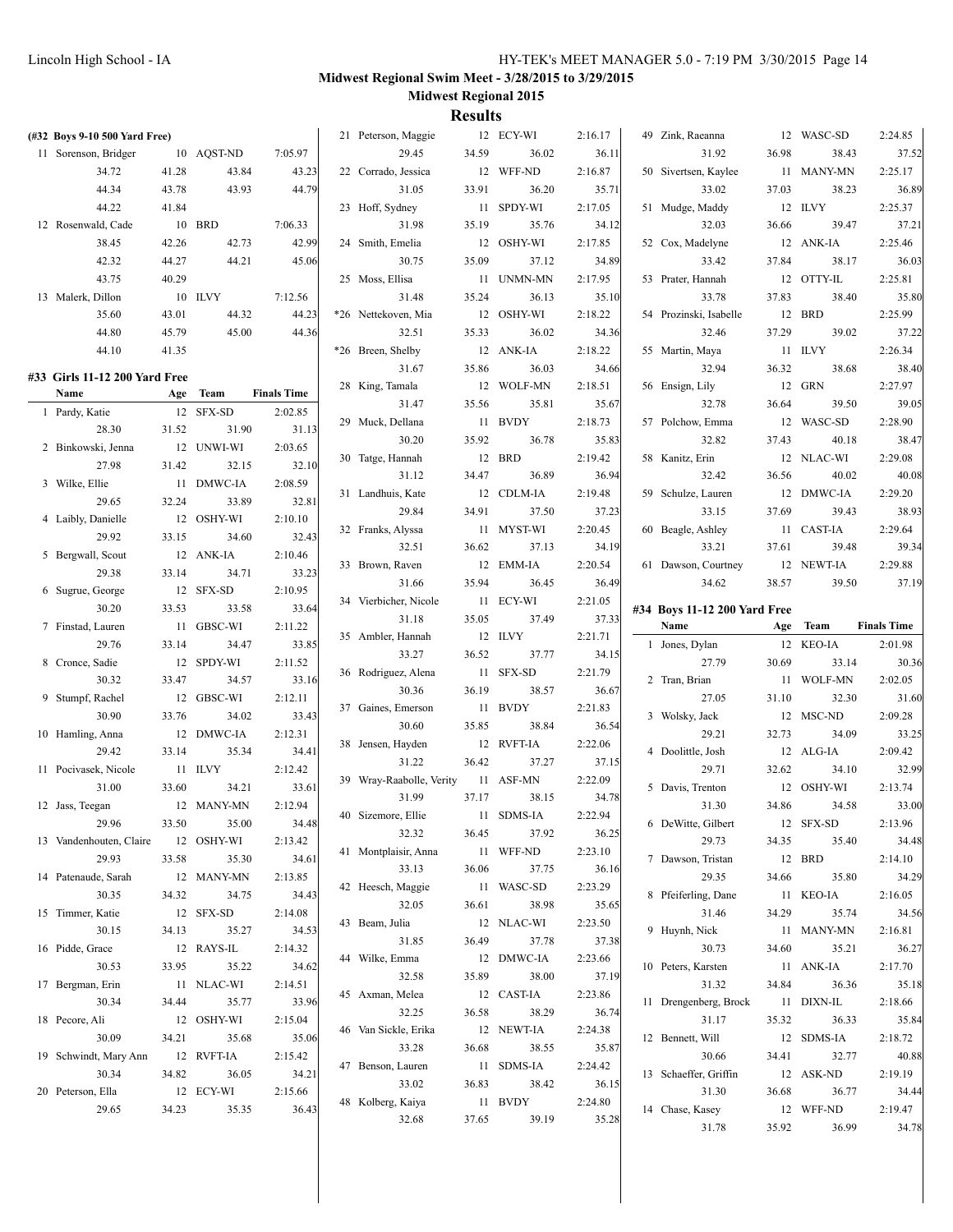| (#34 Boys 11-12 200 Yard Free) |         |            |                    | 18 Purvis, Taylor    |        | 14 PST!          | 2:06.47 | 46 Suh, Katie                |       | 14 DMWC-IA | 2:14.84            |
|--------------------------------|---------|------------|--------------------|----------------------|--------|------------------|---------|------------------------------|-------|------------|--------------------|
| 15 Vinz, Ben                   |         | 12 SFX-SD  | 2:19.86            | 28.24                | 31.34  | 33.11            | 33.78   | 29.55                        | 34.29 | 35.65      | 35.35              |
| 32.23                          | 34.81   | 36.51      | 36.31              | 19 Euler, Hope       |        | 13 PEST-MV       | 2:06.48 | 47 Frye, Averie              |       | 13 NA-MW   | 2:15.17            |
| 16 Williams, Shane             |         | 12 RSC-IA  | 2:20.89            | 28.98                | 31.47  | 33.17            | 32.86   | 30.16                        | 34.62 | 35.85      | 34.54              |
| 31.93                          | 35.58   | 37.91      | 35.47              | 20 Preston, Breazi   |        | 14 RVFT-IA       | 2:06.86 | 48 Roxworthy, Katie          |       | 13 RAYS-IL | 2:15.20            |
| 17 Hall, Ian                   |         | 11 SPDY-WI | 2:21.25            | 28.93                | 32.37  | 32.88            | 32.68   | 29.93                        | 33.34 | 36.03      | 35.90              |
| 32.56                          | 35.77   | 37.33      | 35.59              | 21 Webb, Rylie       |        | 13 MSC-ND        | 2:07.16 | 49 Gaumer, Jesslyn           |       | 14 ANK-IA  | 2:15.88            |
| 18 Stone, Ethan                |         | 12 CDLM-IA | 2:23.51            | 29.01                | 31.89  | 33.73            | 32.53   | 29.53                        | 34.38 | 35.46      | 36.51              |
| 31.83                          | 35.96   | 38.23      | 37.49              | 22 Jones, Haley      |        | 14 ECY-WI        | 2:08.31 | 50 Berg, Allison             |       | 14 WFF-ND  | 2:16.65            |
| 19 Sheets, Sean                |         | 12 NSST    | 2:23.53            | 28.57                | 31.87  | 33.74            | 34.13   | 30.48                        | 34.59 | 36.27      | 35.31              |
| 31.58                          | 36.84   | 37.88      | 37.23              | 23 Hickey, Rachel    |        | 14 ILVY          | 2:08.34 | 51 Gibbons, Madelynn         |       | 13 BRD     | 2:17.29            |
| 20 Brooks, Caden               |         | 11 ILVY    | 2:24.03            | 28.16                | 31.97  | 33.92            | 34.29   | 30.28                        | 34.86 | 36.43      | 35.72              |
| 32.21                          | 37.36   | 1:14.46    |                    | 24 Busch, Presley    |        | 14 GBSC-WI       | 2:08.46 | 52 Rosenthal, Abbey          |       | 13 SPDY-WI | 2:17.35            |
| 21 Danner, Trevor              |         | 11 CAST-IA | 2:24.07            | 30.04                | 32.45  | 33.09            | 32.88   | 30.34                        | 34.75 | 36.24      | 36.02              |
| 32.60                          | 36.58   | 37.79      | 37.10              | 25 Pardoe, Elizabeth |        | 14 NLAC-WI       | 2:08.49 | *53 Raczek, Gabriella        |       | 13 SPDY-WI | 2:18.01            |
| 22 Labresh, Kieran             |         | 12 NSST    | 2:25.61            | 28.29                | 32.09  | 33.75            | 34.36   | 30.98                        | 35.30 | 36.47      | 35.26              |
| 31.97                          | 35.30   | 1:18.34    |                    | 26 Machetta, Megan   |        | 14 ILVY          | 2:08.63 | *53 Franken, Sydney          |       | 13 EAST    | 2:18.01            |
| 23 Myszka, Ben                 |         | 12 NLAC-WI | 2:27.00            | 28.46                | 32.12  | 33.87            | 34.18   | 29.84                        | 34.55 | 37.05      | 36.57              |
| 32.46                          | 37.43   | 39.18      | 37.93              | 27 Garcia, Lily      |        | 13 LOO-WI        | 2:08.83 | 55 Chance, Mallory           |       | 14 CAST-IA | 2:18.65            |
|                                |         |            |                    | 28.46                | 33.26  | 33.06            | 34.05   | 30.18                        | 35.80 | 37.56      | 35.11              |
| #35 Girls 13-14 200 Yard Free  |         |            |                    | 28 Fettig, Kelsie    |        | 13 ASK-ND        | 2:08.93 | 56 Birchmier, Jaedyn         |       | 14 ANK-IA  | 2:18.72            |
| Name                           |         | Age Team   | <b>Finals Time</b> | 29.06                | 32.89  | 34.24            | 32.74   | 31.18                        | 34.43 | 36.41      | 36.70              |
| 1 Johnson, Peyton              |         | 14 UNWI-WI | 1:58.66            |                      |        |                  | 2:09.08 |                              |       |            |                    |
| 27.72                          | 29.95   | 30.73      | 30.26              | 29 Bartell, Brenna   |        | 13 MANY-MN       |         | 57 Stewart, Mercedes         |       | 13 NLAC-WI | 2:19.22            |
| 2 Cary, Angela                 |         | 14 DMWC-IA | 1:58.89            | 28.90                | 32.69  | 34.32<br>14 ILVY | 33.17   | 30.83                        | 35.13 | 36.80      | 36.46              |
| 27.61                          | 29.60   | 30.87      | 30.81              | 30 Lee-Brown, Linnea |        |                  | 2:09.26 | 58 Breon, Lindsay            |       | 14 OSKY-IA | 2:19.26            |
| 3 Walker, Sydney               |         | 14 GBSC-WI | 1:59.13            | 28.16                | 32.66  | 34.70            | 33.74   | 30.64                        | 35.40 | 37.12      | 36.10              |
| 27.67                          | 29.82   | 30.97      | 30.67              | 31 VerSteeg, Emma    |        | 13 SPNY-IA       | 2:09.40 | 59 Fries, Cheyanne           |       | 13 EMM-IA  | 2:19.27            |
| 4 Doering, Lizzie              |         | 14 ANK-IA  | 2:01.17            | 28.96                | 33.36  | 34.52            | 32.56   | 29.91                        | 34.52 | 37.70      | 37.14              |
| 27.76                          | 30.57   | 31.42      | 31.42              | 32 Friske, Kara      |        | 14 SCY-WI        | 2:09.49 | 60 McLeod, Ally              |       | 14 OSHY-WI | 2:20.33            |
| 5 Henderson, Carissa           |         | 14 ECY-WI  | 2:02.67            | 28.67                | 33.12  | 34.19            | 33.51   | 31.21                        | 35.71 | 37.92      | 35.49              |
| 28.24                          | 29.88   | 32.40      | 32.15              | 33 Blumreich, Kaiti  |        | 13 GBSC-WI       | 2:09.53 | 61 Graff, Allison            |       | 14 EMM-IA  | 2:20.34            |
| 6 Ertz, Abby                   |         | 13 NA-MW   | 2:03.65            | 29.66                | 32.92  | 33.53            | 33.42   | 31.19                        | 35.22 | 36.45      | 37.48              |
| 27.26                          | 30.82   | 33.29      | 32.28              | 34 Frisch, Jenae     |        | 14 ANK-IA        | 2:09.57 | 62 Gavina, Ysabelle          |       | 14 BVDY    | 2:20.59            |
| 7 Boccignone, Leah             |         | 14 RAYS-IL | 2:03.88            | 29.37                | 33.42  | 33.44            | 33.34   | 29.75                        | 33.90 | 38.57      | 38.37              |
| 28.41                          | 31.08   | 32.25      | 32.14              | 35 West, Jaden       |        | 14 GOLD-SD       | 2:09.70 | 63 Halbur, Kasey             |       | 14 CAST-IA | 2:20.83            |
| 8 Drengenberg, Leah            |         | 14 DIXN-IL | 2:04.04            | 29.41                | 32.43  | 34.38            | 33.48   | 31.03                        | 35.32 | 37.15      | 37.33              |
| 28.23                          | 31.33   | 32.59      | 31.89              | 36 Collum, Layne     |        | 14 DMWC-IA       | 2:10.36 | 64 Henderson, Burke          |       | 13 ASF-MN  | 2:20.84            |
| 9 Zaderaka, Hannah             |         | 13 ASK-ND  | 2:04.32            | 28.83                | 33.23  | 34.30            | 34.00   | 31.52                        | 35.39 | 37.12      | 36.81              |
| 27.68                          | 31.14   | 32.55      | 32.95              | 37 Reed, Madi        |        | 13 RSC-IA        | 2:11.12 | 65 Exsted, Sophia            |       | 13 BRD     | 2:21.12            |
| 10 Jones, Hannah               |         | 14 WOLF-MN | 2:04.63            | 29.62                | 32.92  | 34.91            | 33.67   | 31.62                        | 34.69 | 37.71      | 37.10              |
| 27.79                          | 30.96   | 32.97      | 32.91              | 38 Vandehey, Anna    |        | 13 SPDY-WI       | 2:11.21 | 66 Steger, Neve              |       | 13 RVFT-IA | 2:21.78            |
| 11 Holmes, Charleigh           |         | 13 ILVY    | 2:04.92            | 29.39                | 33.43  | 34.57            | 33.82   | 30.99                        | 35.16 | 37.81      | 37.82              |
| 27.80                          | 31.78   | 33.40      | 31.94              | 39 Creely, Angie     |        | 14 SPDY-WI       | 2:13.74 | 67 Easler, Bridget           |       | 14 DMWC-IA | 2:22.31            |
| 12 Schulte, Megan              |         | 13 WASC-SD | 2:05.13            | 30.76                | 33.69  | 35.02            | 34.27   | 32.03                        | 35.78 | 37.45      | 37.05              |
| 28.24                          | 31.45   | 33.08      | 32.36              | 40 Zee, Ryenne       |        | 13 MYST-WI       | 2:13.79 | 68 Kubowski, Jennifer        |       | 14 SPDY-WI | 2:22.65            |
| 13 Rumley, Jasmine             |         | 13 RVFT-IA | 2:05.16            | 30.48                | 33.44  | 34.83            | 35.04   | 32.18                        | 35.52 | 37.53      | 37.42              |
| 27.11                          | 31.64   | 33.70      | 32.71              | 41 Drechsel, Juliana |        | 14 ECY-WI        | 2:14.21 | #36 Boys 13-14 200 Yard Free |       |            |                    |
| 14 Doruska, Erin               |         | 13 ANK-IA  | 2:05.49            | 29.20                | 32.79  | 36.47            | 35.75   | Name                         |       | Age Team   | <b>Finals Time</b> |
| 28.55                          | 31.55   | 33.03      | 32.36              | 42 Taylor, Maddie    |        | 14 RAYS-IL       | 2:14.25 | 1 Stogner, Colton            |       | 14 UNIL-IL | 1:45.28            |
| 15 Dravland, Marlee            |         | 14 PST-SD  | 2:05.71            | 29.71                | 33.36  | 35.56            | 35.62   | 24.13                        | 27.09 | 27.82      | 26.24              |
| 28.27                          | 32.00   | 33.09      | 32.35              | 43 Wallace, Jamie    | 14 BRD |                  | 2:14.55 | 2 Brenner, Trever            |       | 14 SFX-SD  | 1:51.54            |
| 16 Koehler, Mackenzie          |         | 14 BAM-WI  | 2:06.21            | 29.00                | 33.16  | 36.10            | 36.29   | 24.44                        | 27.20 | 29.27      | 30.63              |
| 28.61                          | 32.06   | 32.96      | 32.58              | 44 Boen, Becca       |        | 13 ASK-ND        | 2:14.64 | 3 Vinz, Nathan               |       | 14 SFX-SD  | 1:52.71            |
| 17 Webb, Madeline              | 14 PST! |            | 2:06.23            | 30.58                | 33.93  | 34.80            | 35.33   | 25.90                        | 27.82 | 28.98      | 30.01              |
| 28.68                          | 32.02   | 32.93      | 32.60              | 45 Erdman, Leah      |        | 14 BAM-WI        | 2:14.67 | 4 Schmit, Alex               |       | 14 WOLF-MN | 1:56.31            |
|                                |         |            |                    | 29.82                | 34.29  | 35.07            | 35.49   | 26.00                        | 29.04 | 30.37      | 30.90              |
|                                |         |            |                    |                      |        |                  |         |                              |       |            |                    |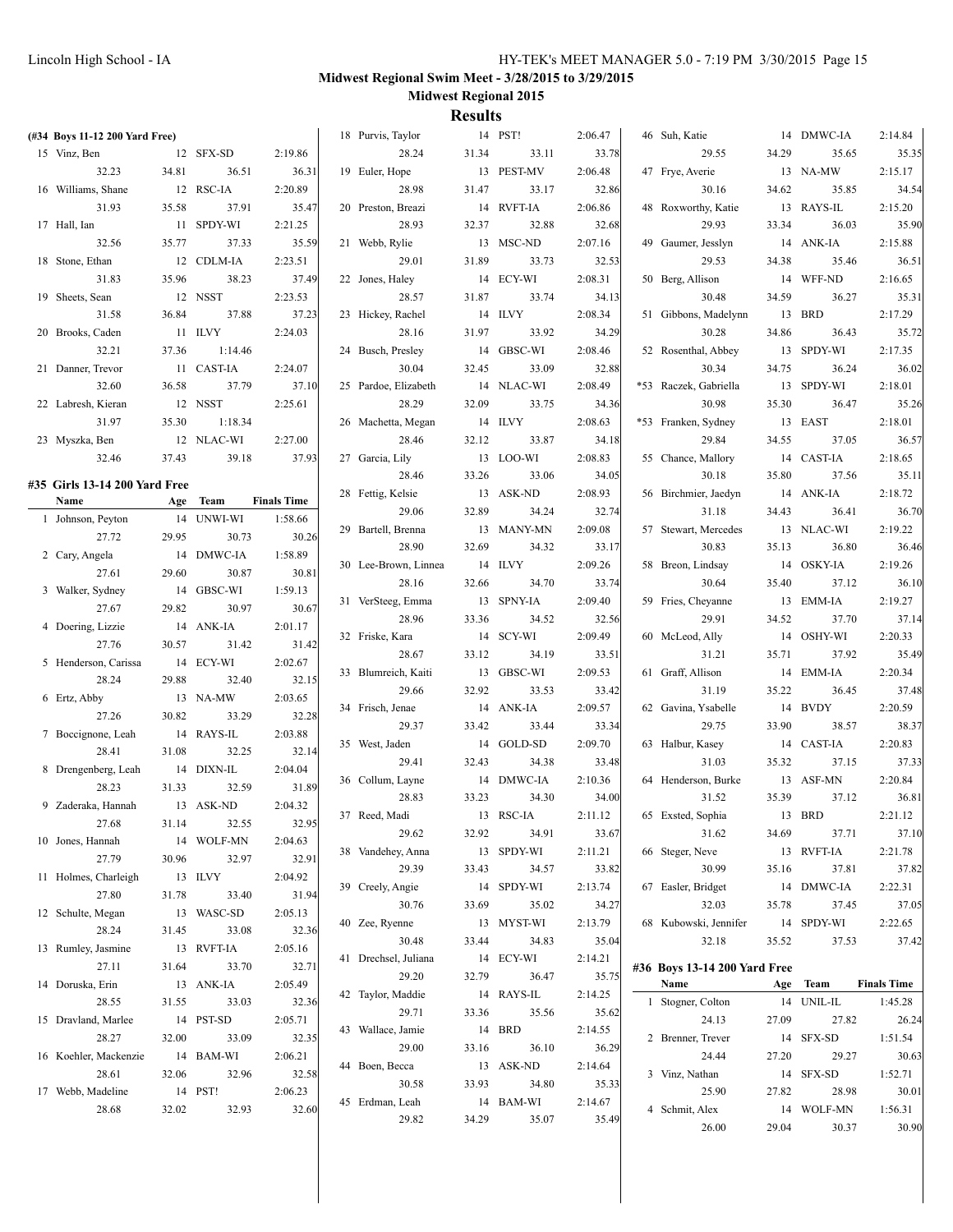| (#36 Boys 13-14 200 Yard Free) |        |                    |                  | 32 Miller, Jack               |                 | 14 OSKY-IA | 2:07.27            | 18 Wiederholt, Cheyenne  |       | 16 ANK-IA           | 2:08.61          |
|--------------------------------|--------|--------------------|------------------|-------------------------------|-----------------|------------|--------------------|--------------------------|-------|---------------------|------------------|
| 5 Dean, Noah                   |        | 13 DCST-IL         | 1:56.35          | 27.05                         | 32.03           | 34.35      | 33.84              | 28.45                    | 32.67 | 34.04               | 33.45            |
| 24.90                          | 28.79  | 31.81              | 30.85            | 33 Dollison, Drew             |                 | 13 ANK-IA  | 2:07.43            | 19 McKeag, Hannah        |       | 16 BRD              | 2:08.90          |
| 6 Vierbicher, Andrew           |        | 14 ECY-WI          | 1:56.51          | 29.15                         | 33.39           | 34.29      | 30.60              | 29.37                    | 33.55 | 33.81               | 32.17            |
| 25.83                          | 28.50  | 30.68              | 31.50            | 34 Kaltenbrun, Nathan         |                 | 14 SCY-WI  | 2:07.65            | 20 Gillund, Josie        |       | 16 MSC-ND           | 2:10.05          |
| 7 Hoem, Brennan                |        | 14 OSHY-WI         | 1:57.04          | 29.59                         | 32.44           | 32.86      | 32.76              | 29.23                    | 32.85 | 34.02               | 33.95            |
| 26.16                          | 29.61  | 30.61              | 30.66            | 35 Garcia, Jeffrey            |                 | 13 IGSC-IL | 2:07.98            | 21 Bennett, Sara         |       | 16 SDMS-IA          | 2:10.63          |
| 8 Hammer, Hank                 |        | 14 PST!            | 1:57.30          | 28.86                         | 33.05           | 34.05      | 32.02              | 29.01                    | 33.11 | 34.85               | 33.66            |
| 26.34                          | 29.33  | 30.65              | 30.98            | 36 Santiago, Javier           |                 | 13 SDMS-IA | 2:08.34            | 22 Gander, Caroline      |       | 17 RAYS-IL          | 2:10.81          |
| 9 Ovanic, Jordan               |        | 14 OTTY-IL         | 1:57.36          | 29.32                         | 32.94           | 33.75      | 32.33              | 30.30                    | 33.62 | 34.18               | 32.71            |
| 25.14                          | 29.30  | 32.18              | 30.74            | 37 Worthington, Nicholas      |                 | 14 SDMS-IA | 2:09.64            | 23 Nelson, Lillian       |       | 15 NSST             | 2:10.83          |
| 10 Venner, Damon               |        | 14 SFX-SD          | 1:58.79          | 28.79                         | 32.77           | 34.28      | 33.80              | 28.14                    | 32.10 | 34.90               | 35.69            |
| 27.30                          | 29.98  | 30.88              | 30.63            | 38 Jorgenson, Payton          |                 | 13 ASF-MN  | 2:09.71            | 24 Peters, Kirsten       |       | 16 MANY-MN          | 2:11.05          |
| 11 Ditchfield, Tyler           |        | 14 OTTY-IL         | 1:59.05          | 28.58                         | 32.16           | 34.42      | 34.55              | 28.99                    | 32.79 | 34.69               | 34.58            |
| 26.92                          | 30.67  | 31.04              | 30.42            | 39 Huss, Peyton               |                 | 13 MSC-ND  | 2:12.59            | 25 Mehlert, Kelsey       |       | 16 SFX-SD           | 2:11.11          |
| 12 Batta, Sam                  |        | 14 WASC-SD         | 1:59.34          | 28.27                         | 33.17           | 35.61      | 35.54              | 28.91                    | 33.23 | 34.97               | 34.00            |
| 25.97                          | 29.71  | 32.00              | 31.66            | 40 Swanepoel, Jae             |                 | 13 ANK-IA  | 2:14.22            | 26 Thate, Emma           |       | 15 MANY-MN          | 2:11.21          |
| 13 Pocivasek, Jacob            |        | 14 ILVY            | 1:59.94          | 29.15                         | 33.46           | 35.90      | 35.71              | 29.20                    | 33.31 | 35.34               | 33.36            |
| 26.44                          | 29.89  | 31.84              | 31.77            | --- Huyser, Carter            |                 | 14 OSKY-IA | DO                 | 27 Stephenson, Katie     |       | 15 NLY              | 2:11.23          |
| 14 Huber, Ethan                |        | 13 MAC-SD          | 2:00.93          |                               | 31.71           | 32.74      | 33.35              | 29.49                    | 32.78 | 34.98               | 33.98            |
| 27.22                          |        |                    |                  | 28.23                         |                 |            |                    |                          |       |                     |                  |
|                                | 29.75  | 31.72<br>14 ANK-IA | 32.24<br>2:00.96 | #37 Girls 15-18 200 Yard Free |                 |            |                    | 28 Julka, Katie<br>30.63 | 33.22 | 16 OSHY-WI<br>34.00 | 2:11.40<br>33.55 |
| 15 Hines, Matt                 |        |                    |                  | Name                          |                 | Age Team   | <b>Finals Time</b> |                          |       |                     |                  |
| 27.79                          | 30.26  | 31.30              | 31.61            | 1 Fluit, Allyssa              |                 | 17 RSC-IA  | 1:51.66            | 29 Oettinger, Sophia     |       | 15 BAM-WI           | 2:11.85          |
| 16 DaCosta, Rafael             |        | 13 NLAC-WI         | 2:01.03          | 25.09                         | 27.90           | 29.72      | 28.95              | 29.56                    | 32.83 | 34.61               | 34.85            |
| 27.12                          | 30.11  | 32.53              | 31.27            | 2 Hedrick, Samantha           |                 | 16 PST!    | 1:57.81            | *30 Hildebrand, Amy      |       | 18 ECY-WI           | 2:12.19          |
| 17 Pugachov, Ivan              |        | 13 WOLF-MN         | 2:02.58          | 26.91                         | 29.30           | 30.37      | 31.23              | 28.46                    | 33.10 | 34.97               | 35.66            |
| 28.09                          | 31.30  | 31.88              | 31.31            | 3 Hamel, Emily                |                 | 17 MSC-ND  | 2:00.93            | *30 Wei, Carissa         |       | 18 NA-MW            | 2:12.19          |
| 18 Corpuz, Crispin             |        | 13 NA-MW           | 2:02.79          | 26.10                         | 29.76           | 32.20      | 32.87              | 30.67                    | 32.86 | 34.12               | 34.54            |
| 27.27                          | 30.30  | 32.28              | 32.94            | 4 Peterson, Brianna           |                 | 15 ECY-WI  | 2:01.87            | 32 Thate, Rachel         |       | 16 MANY-MN          | 2:13.48          |
| 19 Landhuis, Niklaas           |        | 14 CDLM-IA         | 2:02.97          | 27.26                         | 30.33           | 32.07      | 32.21              | 29.18                    | 33.14 | 34.92               | 36.24            |
| 26.31                          | 30.28  | 32.71              | 33.67            | 5 Washenberger, Claire        |                 | 16 SFX-SD  | 2:02.09            | 33 Nordquist, Grace      |       | 16 CAST-IA          | 2:13.99          |
| 20 Lyles, Wade                 |        | 14 DIXN-IL         | 2:03.38          | 27.61                         | 30.48           | 31.72      | 32.28              | 29.23                    | 33.19 | 35.56               | 36.01            |
| 27.75                          | 31.97  | 32.80              | 30.86            | 6 DeWitt, Maddie              |                 | 15 SPNY-IA | 2:02.29            | 34 Sabanovic, Almina     |       | 16 IGSC-IL          | 2:14.86          |
| 21 Kort, Jared                 |        | 13 SPDY-WI         | 2:04.05          | 27.70                         | 30.39           | 32.05      | 32.15              | 29.28                    | 33.81 | 35.86               | 35.91            |
| 28.06                          | 32.26  | 32.46              | 31.27            | 7 Malimanek, Lexie            |                 | 15 VAST-SD | 2:03.19            | 35 Neal, Pearl           |       | 15 RVFT-IA          | 2:15.19          |
| 22 Gaylor, Caleb               |        | 14 PST!            | 2:04.12          | 28.11                         | 30.26           | 32.18      | 32.64              | 29.58                    | 33.86 | 37.14               | 34.61            |
| 26.82                          | 31.10  | 33.40              | 32.80            | 8 Behling, Kalli              |                 | 15 OSHY-WI | 2:03.89            | 36 Vest, Emily           |       | 16 BWST-IA          | 2:15.27          |
| 23 Vetter, Ben                 |        | 14 WFF-ND          | 2:04.22          | 27.80                         | 31.16           | 32.65      | 32.28              | 29.74                    | 34.65 | 35.98               | 34.90            |
| 27.85                          | 32.19  | 32.98              | 31.20            | 9 Rivera, Jazmin              |                 | 15 IGSC-IL | 2:04.11            | 37 Keller, Elise         |       | 15 GBSC-WI          | 2:15.81          |
| 24 Dillon, Andrew              | 13 BRD |                    | 2:04.94          | 27.92                         | 30.66           | 32.80      | 32.73              | 30.31                    | 34.14 | 35.72               | 35.64            |
| 28.47                          | 31.94  | 33.29              | 31.24            | 10 Peitz, Addison             |                 | 16 YST-SD  | 2:04.83            | 38 Nelson, Alex          |       | 15 SFX-SD           | 2:15.83          |
| 25 Probasco, Austin            |        | 14 ANK-IA          | 2:05.00          | 28.06                         | 30.75           | 32.69      | 33.33              | 30.29                    | 33.56 | 35.59               | 36.39            |
| 28.48                          | 31.01  | 32.51              | 33.00            | 11 Fluit, Megan               |                 | 15 RSC-IA  | 2:05.14            | 39 Ertl, Elise           |       | 16 NLAC-WI          | 2:17.56          |
| 26 Odson, Noah                 |        | 13 ANK-IA          | 2:05.29          | 26.93                         | 30.59           | 32.87      | 34.75              | 29.80                    | 33.49 | 36.44               | 37.83            |
| 28.20                          | 32.42  | 33.44              | 31.23            | 12 Cwiklinski, Jasmin         |                 | 16 MANY-MN | 2:05.66            | 40 Allen, Carley         |       | 17 MANY-MN          | 2:18.57          |
| 27 Hackman, Tyler              |        | 13 SFX-SD          | 2:05.31          | 27.81                         | 31.38           | 32.99      | 33.48              | 30.58                    | 35.43 | 36.53               | 36.03            |
| 27.97                          | 31.26  | 33.67              | 32.41            | 13 Phinney, Rachel            |                 | 15 MANY-MN | 2:07.13            | 41 Weslow, Juliette      |       | 15 GBSC-WI          | 2:18.93          |
| 28 Espinoza, Miguel            |        | 14 SDMS-IA         | 2:05.38          | 28.35                         | 32.78           | 33.19      | 32.81              | 29.98                    | 34.10 | 36.91               | 37.94            |
| 29.02                          | 31.87  | 32.86              | 31.63            | 14 Ware, Christina            |                 | 15 ANK-IA  | 2:07.37            | 42 Adam, Megan           |       | 16 WASH-IA          | 2:19.70          |
| 29 Kempf, Logan                |        | 13 NA-MW           | 2:05.52          | 28.81                         | 32.19           | 33.63      | 32.74              | 30.32                    | 35.82 | 38.00               | 35.56            |
| 28.43                          | 31.64  | 32.99              | 32.46            | 15 Raczek, Alexandra          |                 | 15 SPDY-WI | 2:07.39            | 43 Wagner, Elison        |       | 16 CYSC             | 2:21.78          |
| 30 Vald, Gabe                  |        | 13 RVFT-IA         | 2:06.56          | 27.70                         |                 | 33.62      | 34.47              | 30.93                    | 35.69 | 37.44               | 37.72            |
| 28.94                          | 31.98  | 33.56              | 32.08            |                               | 31.60<br>16 BRD |            |                    | 44 Schmidt, Emma         |       | 16 NLAC-WI          | 2:22.33          |
| 31 Lucas, Carter               |        | 13 SFX-SD          | 2:06.78          | 16 Wallace, Julia             |                 |            | 2:07.40            | 31.86                    | 35.62 | 37.27               | 37.58            |
| 28.57                          | 31.80  | 33.18              | 33.23            | 28.13                         | 32.58           | 33.86      | 32.83              | 45 Hall, Hannah          |       | 16 EAST             | 2:31.82          |
|                                |        |                    |                  | 17 Liu, Anna                  |                 | 15 EAST    | 2:07.61            | 31.94                    | 36.97 | 40.83               | 42.08            |
|                                |        |                    |                  | 26.38                         | 30.96           | 34.63      | 35.64              |                          |       |                     |                  |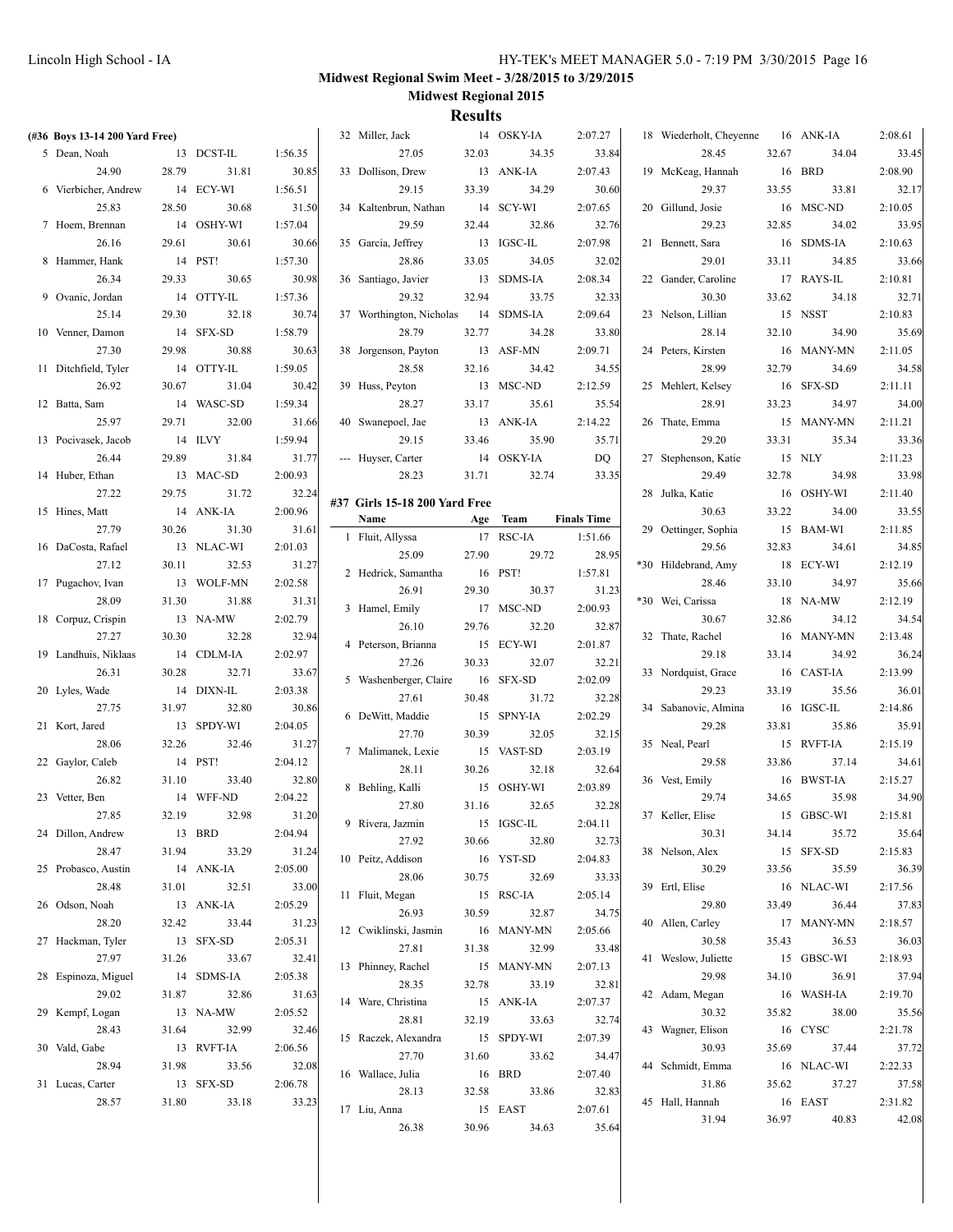| (#37 Girls 15-18 200 Yard Free)      |       |            |                    | 26 Schnepf, Colton           |         | 17 ANK-IA  | 2:01.22            | 8 Hamling, Anna          |       | 12 DMWC-IA | 1:07.81 |
|--------------------------------------|-------|------------|--------------------|------------------------------|---------|------------|--------------------|--------------------------|-------|------------|---------|
| --- Tucker, Ashlyi                   |       | 16 BVDY    | DQ                 | 26.68                        | 29.98   | 31.86      | 32.70              | 31.61                    | 36.20 |            |         |
| 30.40                                | 34.45 | 36.92      | 37.63              | 27 Herrick, Joseph           |         | 15 OSHY-WI | 2:01.32            | 9 Cushing, Alison        |       | 12 RAYS-IL | 1:07.91 |
|                                      |       |            |                    | 26.96                        | 30.51   | 32.41      | 31.44              | 30.80                    | 37.11 |            |         |
| #38 Boys 15-18 200 Yard Free<br>Name |       | Age Team   | <b>Finals Time</b> | 28 Mittelstaedt, Jacob       |         | 18 SCY-WI  | 2:01.34            | 10 Graeve, Waren         |       | 11 CBSC-MW | 1:07.93 |
| 1 Gaumer, Peyton                     |       | 17 ANK-IA  | 1:45.77            | 26.78                        | 30.65   | 31.91      | 32.00              | 31.32                    | 36.61 |            |         |
|                                      |       | 27.39      |                    | 29 Niemeyer, Gunnar          |         | 15 BRD     | 2:01.38            | 11 Peterson, Maggie      |       | 12 ECY-WI  | 1:08.01 |
| 24.08                                | 26.57 | 16 PST!    | 27.73              | 27.18                        | 30.98   | 32.35      | 30.87              | 30.46                    | 37.55 |            |         |
| 2 Webb, Isaak                        |       |            | 1:49.83            | 30 Soborowicz, Ben           |         | 16 ECY-WI  | 2:01.64            | 12 Schwindt, Mary Ann    |       | 12 RVFT-IA | 1:08.10 |
| 24.61                                | 27.94 | 28.70      | 28.58              | 26.76                        | 30.18   | 32.53      | 32.17              | 30.78                    | 37.32 |            |         |
| 3 Dahlseng, Zach                     |       | 15 SPDY-WI | 1:50.77            | *31 Fleming, A.J.            |         | 15 DMWC-IA | 2:01.99            | 13 Brown, Raven          |       | 12 EMM-IA  | 1:08.76 |
| 25.47                                | 28.21 | 28.72      | 28.37              | 27.58                        | 31.90   | 32.40      | 30.11              | 31.12                    | 37.64 |            |         |
| 4 Soborowicz, Levi                   |       | 18 ECY-WI  | 1:52.19            | *31 Miller, Brennen          |         | 15 ECY-WI  | 2:01.99            | 14 Ziegler, Anja         |       | 11 OMA     | 1:08.83 |
| 24.93                                | 28.05 | 29.57      | 29.64              | 27.11                        | 31.61   | 31.98      | 31.29              | 31.73                    | 37.10 |            |         |
| 5 Suby, Brady                        |       | 17 ANK-IA  | 1:52.60            | 33 Greenwood, Devin          |         | 15 SDMS-IA | 2:02.65            | 15 Peters, Jeanne        |       | 12 ANK-IA  | 1:09.03 |
| 25.51                                | 27.68 | 29.38      | 30.03              | 26.40                        | 31.16   | 32.76      | 32.33              | 31.42                    | 37.61 |            |         |
| 6 Lueth, Kon                         |       | 15 DMWC-IA | 1:53.39            | 34 Pek, Sebastian            |         | 15 CAST-IA | 2:03.31            | 16 Cronce, Sadie         |       | 12 SPDY-WI | 1:09.24 |
| 25.44                                | 28.74 | 29.44      | 29.77              | 27.29                        | 32.11   | 33.15      | 30.76              | 31.68                    | 37.56 |            |         |
| 7 Breen, John                        |       | 15 ANK-IA  | 1:53.62            | 35 Pohl, Braden              |         | 15 ITAS    | 2:03.45            | 17 Burnham, Joanna       |       | 11 TWSC-IL | 1:09.47 |
| 25.69                                | 28.33 | 29.60      | 30.00              | 26.77                        | 30.67   | 33.45      | 32.56              | 32.47                    | 37.00 |            |         |
| 8 Koss, Colin                        |       | 17 NLAC-WI | 1:53.81            | 36 Schaefers, Benjamin       |         | 15 SCY-WI  | 2:03.76            | 18 Gotzmer, Gigi         |       | 11 SCY-WI  | 1:09.62 |
| 25.69                                | 29.08 | 30.27      | 28.77              | 27.55                        | 31.29   | 32.55      | 32.37              | 32.03                    | 37.59 |            |         |
| 9 Gaumer, Ryan                       |       | 16 ANK-IA  | 1:54.09            | 37 Schnepf, Coby             |         | 15 ANK-IA  | 2:04.83            | 19 Sugrue, George        |       | 12 SFX-SD  | 1:10.02 |
| 25.94                                | 29.75 | 30.19      | 28.21              | 27.76                        | 31.81   | 32.97      | 32.29              | 32.27                    | 37.75 |            |         |
| 10 Fitzloff, Thomas                  |       | 15 MANY-MN | 1:54.76            | 38 Roth, Elliot              |         | 16 BYST-US | 2:04.90            | 20 Gray, Kelsey          |       | 12 CAST-IA | 1:10.34 |
| 26.46                                | 28.87 | 29.73      | 29.70              | 27.62                        | 31.79   | 33.48      | 32.01              | 31.73                    | 38.61 |            |         |
| 11 Brown, Ethan                      |       | 17 NLAC-WI | 1:54.84            | 39 Faidley, Corbin           |         | 17 NSST    | 2:05.43            | 21 Nettekoven, Mia       |       | 12 OSHY-WI | 1:10.44 |
| 26.12                                | 29.14 | 29.82      | 29.76              | 26.14                        | 30.70   | 37.91      | 30.68              | 32.93                    | 37.51 |            |         |
| 12 Rivera, Nataniel                  |       | 17 IGSC-IL | 1:55.75            | 40 Kluender, Trey            |         | 15 CAST-IA | 2:05.84            | 22 Vandenhouten, Claire  |       | 12 OSHY-WI | 1:10.48 |
| 25.76                                | 28.88 | 30.48      | 30.63              | 28.08                        | 31.68   | 33.56      | 32.52              | 32.36                    | 38.12 |            |         |
| 13 Holland, Trevor                   |       | 15 NA-MW   | 1:56.27            | 41 Cort, Zach                |         | 16 EAST    | 2:08.51            | 23 Finstad, Lauren       |       | 11 GBSC-WI | 1:10.53 |
| 26.01                                | 29.24 | 30.72      | 30.30              | 27.58                        | 30.90   | 33.50      | 36.53              | 33.00                    | 37.53 |            |         |
| 14 Sokolov, Alex                     |       | 15 NA-MW   | 1:56.59            | 42 Hess, Daniel              |         | 16 SPDY-WI | 2:09.45            | 24 Berlin, Isabelle      |       | 11 MAC!    | 1:10.75 |
| 26.59                                | 30.05 | 30.43      | 29.52              | 29.04                        | 32.54   | 33.95      | 33.92              | 31.98                    | 38.77 |            |         |
| 15 Easler, Peter                     |       | 16 DMWC-IA | 1:57.91            | 43 Montplaisir, Matthew      |         | 17 WFF-ND  | 2:13.41            | 25 Pocivasek, Nicole     |       | 11 ILVY    | 1:11.23 |
| 26.55                                | 29.94 | 30.92      | 30.50              | 28.34                        | 33.88   | 35.51      | 35.68              | 33.23                    | 38.00 |            |         |
| 16 Miller, Keegan                    |       | 16 ILVY    | 1:57.99            | 44 Buchacker, Matt           |         | 16 EAST    | 2:14.51            | 26 Soborowicz, Joze      |       | 12 ECY-WI  | 1:11.25 |
| 26.13                                | 29.55 | 30.83      | 31.48              | 28.38                        | 33.52   | 35.25      | 37.36              | 31.50                    | 39.75 |            |         |
| 17 O'Callaghan, Caleb                |       | 16 PEST-MV | 1:58.43            | 45 McAndrews, Arron          |         | 16 CDLM-IA | 2:17.47            | 27 Axman, Melea          |       | 12 CAST-IA | 1:11.41 |
| 27.01                                | 29.79 | 30.95      | 30.68              | 29.18                        | 34.51   | 37.98      | 35.80              | 32.77                    | 38.64 |            |         |
| 18 Belden, Christian                 |       | 16 SDMS-IA | 1:58.57            |                              |         |            |                    | 28 Wirtz, Ellie          |       | 11 NLAC-WI | 1:12.55 |
| 25.94                                | 30.76 | 32.19      | 29.68              | #39 Girls 11-12 100 Yard Fly |         |            |                    | 33.00                    | 39.55 |            |         |
| 19 Patenaude, Ethan                  |       | 16 MANY-MN | 1:58.94            | Name                         |         | Age Team   | <b>Finals Time</b> | 29 Stumpf, Rachel        |       | 12 GBSC-WI | 1:12.63 |
| 26.36                                | 30.31 | 32.01      | 30.26              | 1 Caras, Nhia                |         | 12 RAYS-IL | 1:03.25            | 33.68                    | 38.95 |            |         |
| 20 Chase, Austin                     |       | 17 WFF-ND  | 1:59.09            | 28.96                        | 34.29   |            |                    | 30 Beam, Julia           |       | 12 NLAC-WI | 1:13.36 |
| 26.08                                | 29.74 | 31.47      | 31.80              | 2 Heagy, Ashley              | 12 ILVY |            | 1:03.39            | 33.99                    | 39.37 |            |         |
| 21 Bruns, Noah                       |       | 16 WASH-IA | 1:59.33            | 29.14                        | 34.25   |            |                    | 31 Moss, Ellisa          |       | 11 UNMN-MN | 1:14.06 |
| 26.45                                | 29.90 | 30.78      | 32.20              | 3 Marquis, Chloe             |         | 12 SDMS-IA | 1:03.83            | 34.79                    | 39.27 |            |         |
| 22 Lardy, Jarrett                    |       | 17 WFF-ND  | 1:59.73            | 29.52                        | 34.31   |            |                    | 32 Fry, Zoe              |       | 12 DMWC-IA | 1:14.94 |
| 26.93                                | 30.46 | 31.45      | 30.89              | 4 Gavina, Mikayla            |         | 12 BVDY    | 1:05.19            | 34.45                    | 40.49 |            |         |
| 23 Martin, Peter                     |       | 15 SCY-WI  | 2:00.05            | 30.18                        | 35.01   |            |                    | 33 Laibly, Danielle      |       | 12 OSHY-WI | 1:14.97 |
| 27.05                                | 30.56 | 31.72      | 30.72              | 5 Bergwall, Scout            |         | 12 ANK-IA  | 1:05.99            | 35.71                    | 39.26 |            |         |
| 24 Doyel, James                      |       | 15 WFF-ND  | 2:00.79            | 30.28                        | 35.71   |            |                    | 34 Wray-Raabolle, Verity |       | 11 ASF-MN  | 1:15.19 |
| 27.21                                | 31.17 | 32.25      | 30.16              | 6 Alberts, Kaitlin           |         | 11 MYST-WI | 1:06.20            | 34.63                    | 40.56 |            |         |
| 25 Pfeifer, Alex                     |       | 16 SCY-WI  | 2:00.97            | 31.36                        | 34.84   |            |                    | 35 Franks, Alyssa        |       | 11 MYST-WI | 1:15.20 |
| 27.00                                | 30.98 | 32.33      | 30.66              | 7 Carlson, Kennedy           |         | 12 NA-MW   | 1:06.60            | 34.83                    | 40.37 |            |         |
|                                      |       |            |                    | 30.26                        | 36.34   |            |                    |                          |       |            |         |
|                                      |       |            |                    |                              |         |            |                    |                          |       |            |         |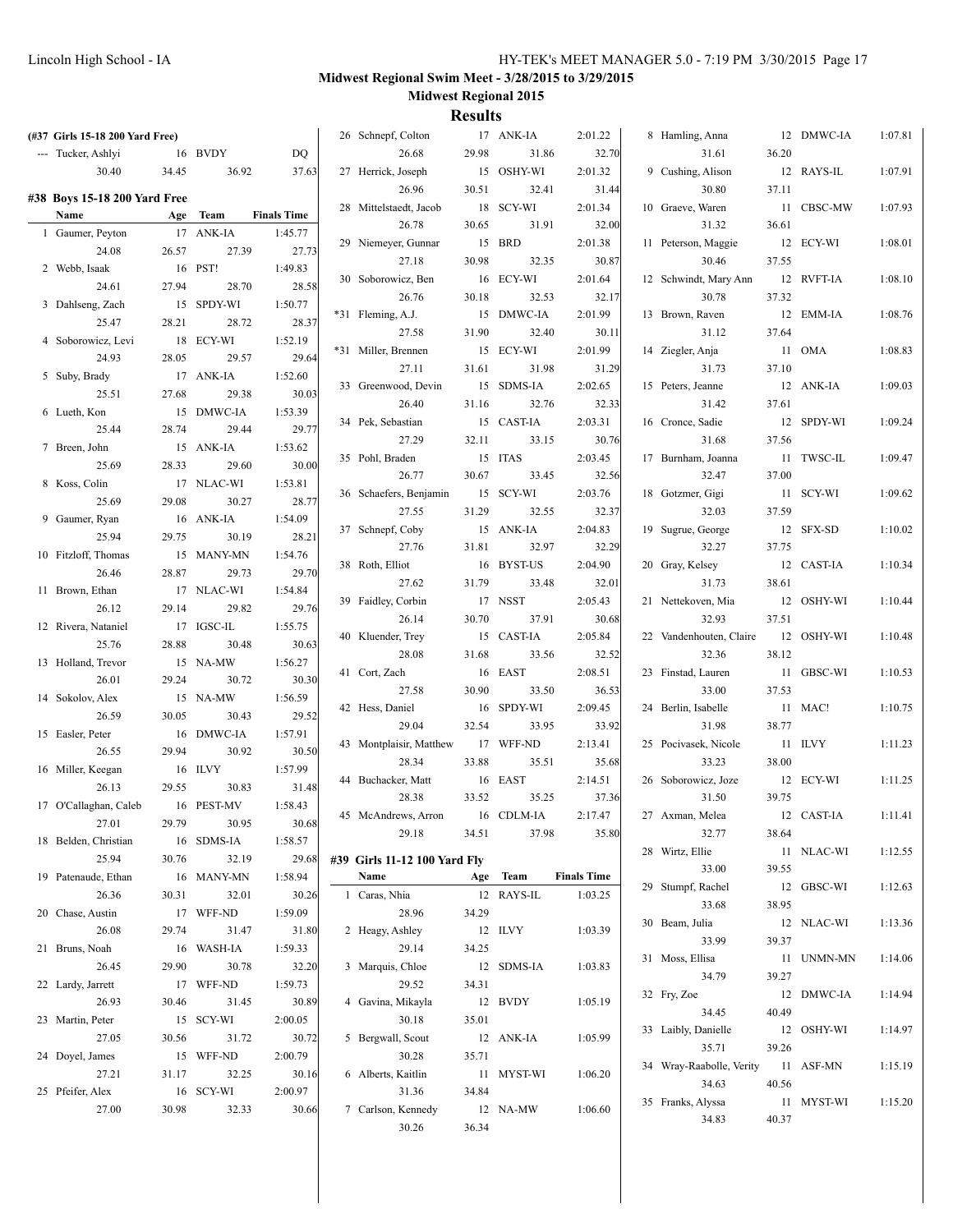| HY-TEK's MEET MANAGER 5.0 - 7:19 PM 3/30/2015 Page 18 |  |  |  |
|-------------------------------------------------------|--|--|--|
|-------------------------------------------------------|--|--|--|

#### **Results**

 $\mathbf{I}$ 

 $\overline{a}$ 

|              | (#39 Girls 11-12 100 Yard Fly)      |             |                |                    |
|--------------|-------------------------------------|-------------|----------------|--------------------|
|              | 36 Montplaisir, Anna                | 11          | WFF-ND         | 1:17.18            |
|              | 34.53                               | 42.65       |                |                    |
|              |                                     |             |                |                    |
|              | #40 Boys 11-12 100 Yard Fly<br>Name | Age         | Team           | <b>Finals Time</b> |
| 1            | Farmer, Brett                       | 12          | ASC-WI         | 1:02.74            |
|              | 28.61                               | 34.13       |                |                    |
| 2            | Lowery, Jacob                       | 12          | <b>ILVY</b>    | 1:03.34            |
|              | 28.99                               | 34.35       |                |                    |
|              |                                     | 12          | BAM-WI         |                    |
| 3            | Lohr, Aidan<br>30.00                | 33.93       |                | 1:03.93            |
| 4            | Tran, Brian                         | 11          | WOLF-MN        | 1:04.49            |
|              | 30.10                               | 34.39       |                |                    |
| 5            | Butts, Dylan                        | 12          | <b>UNIA-IA</b> | 1:06.42            |
|              |                                     | 36.34       |                |                    |
|              | 30.08                               | 11          | <b>WOLF-MN</b> |                    |
| 6            | Yi, Peter<br>30.31                  | 37.26       |                | 1:07.57            |
|              | Kroeger, Joe                        | 11          | NLAC-WI        | 1:09.10            |
| 7            |                                     |             |                |                    |
|              | 31.46                               | 37.64       |                |                    |
| 8            | Huynh, Nick                         | 11<br>37.09 | MANY-MN        | 1:09.27            |
|              | 32.18                               |             |                |                    |
| 9            | Wolsky, Jack<br>32.09               | 12<br>37.66 | MSC-ND         | 1:09.75            |
|              |                                     |             |                |                    |
| 10           | Davis, Trenton                      | 12          | OSHY-WI        | 1:10.72            |
|              | 33.25                               | 37.47       |                |                    |
| 11           | Vieth, Tristan                      | 11          | ECY-WI         | 1:11.06            |
|              | 31.32                               | 39.74       |                |                    |
| 12           | Vinz, Ben                           | 12          | SFX-SD         | 1:14.46            |
|              | 34.95                               | 39.51       |                |                    |
| 13           | Brand, Sandy                        | 11          | UN-MV          | 1:14.53            |
|              | 33.01                               | 41.52       |                |                    |
| ---          | Breon, Carson                       | 11          | <b>OSKY-IA</b> | DQ                 |
|              | 34.35                               | 37.35       |                |                    |
|              | #41 Girls 13-14 200 Yard Fly        |             |                |                    |
|              | Name                                | Age         | Team           | <b>Finals Time</b> |
| 1            | Lasecki, Emma                       | 13          | GBSC-WI        | 2:06.36            |
|              | 28.31                               | 31.97       | 33.12          | 32.96              |
| $\mathbf{2}$ | Steien, Lauren                      |             | 13 NLAC-WI     | 2:21.83            |
|              | 28.87                               | 35.19       | 38.66          | 39.11              |
| 3            | Magee, Ava                          | 14          | ECY-WI         | 2:23.44            |
|              | 29.41                               | 35.31       | 38.24          | 40.48              |
| 4            | Garcia, Lily                        | 13          | LOO-WI         | 2:30.15            |
|              | 30.37                               | 37.10       | 39.19          | 43.49              |
|              | #42 Boys 13-14 200 Yard Fly         |             |                |                    |
|              | Name                                | Age         | <b>Team</b>    | <b>Finals Time</b> |
| 1            | Ditchfield, Tyler                   | 14          | OTTY-IL        | 2:11.63            |
|              | 28.28                               | 33.16       | 34.17          | 36.02              |
| 2            | Hoem, Brennan                       | 14          | OSHY-WI        | 2:14.75            |
|              | 28.73                               | 33.36       |                | 37.02              |
|              |                                     |             | 35.64          |                    |
| 3            | Huss, Peyton                        | 13          | MSC-ND         | 2:24.59            |
|              | 30.73                               | 36.38       | 38.28          | 39.20              |
|              |                                     |             |                |                    |

|    | #43 Girls 15-18 200 Yard Fly |       |                |                    |
|----|------------------------------|-------|----------------|--------------------|
|    | Name                         | Age   | <b>Team</b>    | <b>Finals Time</b> |
| 1. | Winnett, Lexie               |       | 15 CIA-IA      | 2:14.13            |
|    | 28.93                        | 32.87 | 35.40          | 36.93              |
|    | 2 Rivera, Jazmin             | 15    | IGSC-IL        | 2:17.78            |
|    | 29.67                        | 34.73 | 37.30          | 36.08              |
| 3  | Behling, Kalli               | 15    | <b>OSHY-WI</b> | 2:25.46            |
|    | 30.80                        | 35.69 | 39.03          | 39.94              |
|    | 4 Manderscheid, Rachel       |       | 16 ANK-IA      | 2:34.04            |
|    | 31.14                        | 37.55 | 41.24          | 44.11              |
| 5  | Bustrom, Kate                | 15    | <b>ITAS</b>    | 2:39.64            |
|    | 34.55                        | 39.14 | 41.13          | 44.82              |

# **#44 Boys 15-18 200 Yard Fly Name Age Team Finals Time** 1 Gaumer, Peyton 17 ANK-IA 1:57.61

| 26.07                | 30.04 | 30.50       | 31.00   |
|----------------------|-------|-------------|---------|
| 2 Faidley, Corbin    |       | 17 NSST     | 2:02.31 |
| 27.26                | 30.98 | 32.12       | 31.95   |
| 3 Soborowicz, Levi   |       | 18 ECY-WI   | 2:10.37 |
| 27.98                | 32.25 | 35.07       | 35.07   |
| 4 Rivera, Nataniel   |       | 17 IGSC-IL  | 2:11.89 |
| 28.59                | 33.11 | 35.20       | 34.99   |
| 5 Stangeland, Dillon |       | 15 WFF-ND   | 2:12.23 |
| 29.18                | 32.19 | 35.53       | 35.33   |
| 6 Schuh, Brayden     |       | 17 SCY-WI   | 2:17.81 |
| 29.92                | 35.05 | 36.17       | 36.67   |
| 7 Nygaard, Jacob     |       | 16 WFF-ND   | 2:20.26 |
| 29.01                | 35.64 | 38.39       | 37.22   |
| 8 Soborowicz, Ben    |       | 16 ECY-WI   | 2:20.90 |
| 29.23                | 35.21 | 38.15       | 38.31   |
| 9 Worth, Cooper      |       | 16 SDMS-IA  | 2:29.98 |
| 31.53                |       | 37.54 40.49 | 40.42   |
| --- Morrow, Alex     |       | 15 SPDY-WI  | DQ      |
| 31.17                | 36.18 | 37.38       | 38.85   |

#### **#45 Girls 12&U 200 Yard Medley Relay**

 $\overline{a}$ 

|                | Team                | Relay |                   | <b>Finals Time</b> |
|----------------|---------------------|-------|-------------------|--------------------|
|                | 1 ANK-JA            |       | A                 | 2:02.96            |
|                | Bergwall, Scout 12  |       | Peck, Sophie 11   |                    |
|                | Peters, Jeanne 12   |       | Breen, Shelby 12  |                    |
|                | 31.17               | 34.85 | 29.39             | 27.55              |
| $\mathfrak{D}$ | DMWC-IA             |       | A                 | 2:03.21            |
|                | Wilke, Emma 12      |       | Rounds, Sophie 12 |                    |
|                | Hamling, Anna 12    |       | Wilke, Ellie 11   |                    |
|                | 38.41               | 29.38 | 29.46             | 25.96              |
| 3              | RAYS-IL             |       | A                 | 2:06.24            |
|                | Caras, Nhia 12      |       | Pidde, Grace 12   |                    |
|                | Cushing, Alison 12  |       | Witte, Kaylee 11  |                    |
|                | 30.41               | 36.55 | 29.40             | 29.88              |
| 4              | ECY-WI              |       | A                 | 2:06.83            |
|                | Peterson, Maggie 12 |       | Peterson, Ella 12 |                    |
|                | Soborowicz, Joze 12 |       | Berg, Sydnea 12   |                    |
|                | 33.95               | 34.67 | 30.77             | 27.44              |
|                |                     |       |                   |                    |

|    | Bergman, Erin 11             |       | Piller, Faith 12           |         |
|----|------------------------------|-------|----------------------------|---------|
|    | Beam, Julia 12               |       | Arlen, Heather 12          |         |
|    | 31.56                        | 35.86 | 31.03                      | 29.38   |
| 6  | OSHY-WI                      |       | A                          | 2:08.26 |
|    | Laibly, Danielle 12          |       | Vandenhouten, Claire 12    |         |
|    | Nettekoven, Mia 12           |       | Pecore, Ali 12             |         |
|    | 33.59                        | 36.25 | 30.55                      | 27.87   |
| 7  | <b>CAST-IA</b>               |       | A                          | 2:09.62 |
|    | Bachman, Olivia 11           |       | St. Peter, Bailey 12       |         |
|    | Axman, Melea 12              |       | Gray, Kelsey 12            |         |
|    | 32.35                        | 38.42 | 31.36                      | 27.49   |
| 8  | <b>BVDY</b>                  |       | А                          | 2:09.80 |
|    | Gaines, Emerson 11           |       | Kolberg, Kaiya 11          |         |
|    | Gavina, Mikayla 12           |       | Muck, Dellana 11           |         |
|    | 34.56                        | 39.12 | 28.24                      | 27.88   |
| 9  | <b>SDMS-IA</b>               |       | A                          | 2:10.23 |
|    | Mangin, Kalani 12            |       | Dooley, Catherine 12       |         |
|    | Marquis, Chloe 12            |       | Sizemore, Ellie 11         |         |
|    | 34.57                        | 36.83 | 28.99                      | 29.84   |
| 10 | WASC-SD                      |       | A                          | 2:11.02 |
|    | Zink, Raeanna 12             |       | Pickrel, Emma 11           |         |
|    | Heesch, Maggie 11            |       | Polchow, Jessa 10          |         |
|    | 35.17                        | 35.14 | 31.52                      | 29.19   |
| 11 | DMWC-IA                      |       | B                          | 2:11.09 |
|    | Schulze, Lauren 12           |       | Levy, Kiki 12              |         |
|    | Castillo, Mariel 12          |       | Fry, Zoe 12                |         |
|    | 34.92                        | 36.72 | 30.58                      | 28.87   |
|    |                              |       |                            |         |
|    |                              |       |                            |         |
| 12 | ANK-IA                       |       | B                          | 2:14.07 |
|    | Henning, Alexis 11           |       | Walker, Annabelle 11       |         |
|    | Brown, Katie 11              |       | McTaggart, Josie 12        |         |
|    | 33.87                        | 38.06 | 32.10                      | 30.04   |
| 13 | <b>CDLM-IA</b>               |       | А                          | 2:16.45 |
|    | Landhuis, Kate 12            |       | Erlbacher, Emma 12         |         |
|    | Vaughn, Sarah 12             |       | Karolus, Dannah 12         |         |
|    | 32.74                        | 38.27 | 34.21                      | 31.23   |
| 14 | OMA                          |       | A                          | 2:16.88 |
|    | Tourek, Corine 12            |       | Hamblin, Kaylee 11         |         |
|    | Ziegler, Anja 11             |       | Tobin, Lily 10             |         |
|    | 38.03                        | 36.50 | 31.57                      | 30.78   |
| 15 | <b>BRD</b>                   |       | А                          | 2:18.13 |
|    | Prozinski, Isabelle 12       |       | Holm, Madison 12           |         |
|    | VanHorn, Gabriella 12        |       | Whitlock, Macey 11         |         |
|    | 34.82                        | 39.42 | 33.59                      | 30.30   |
| 16 | NLAC-WI                      |       | B                          | 2:19.97 |
|    | Matousek, Tessa 11           |       | Wilcox-Borg, Hannah 11     |         |
|    | Wirtz, Ellie 11              |       | Kanitz, Erin 12            |         |
|    | 36.56                        | 40.31 | 33.11                      | 29.99   |
| 17 | <b>IGSC-IL</b>               |       | A                          | 2:22.22 |
|    | Esperon, Andrea 12           |       | Rummelhoff, Morgan 11      |         |
|    | Amato, Madeline 10           |       | Britton, Mara 11           |         |
|    | 33.95                        | 42.14 | 35.21                      | 30.92   |
| 18 | PST!                         |       | A                          | 2:25.08 |
|    | Bacorn, Tara 10              |       | Van Maanen, Makenzie 12    |         |
|    | Blommers, Ashley 12<br>46.71 | 30.70 | Brown, Rebekah 12<br>36.30 | 31.37   |

5 NLAC-WI A 2:07.83

30.04

29.99

30.92

31.37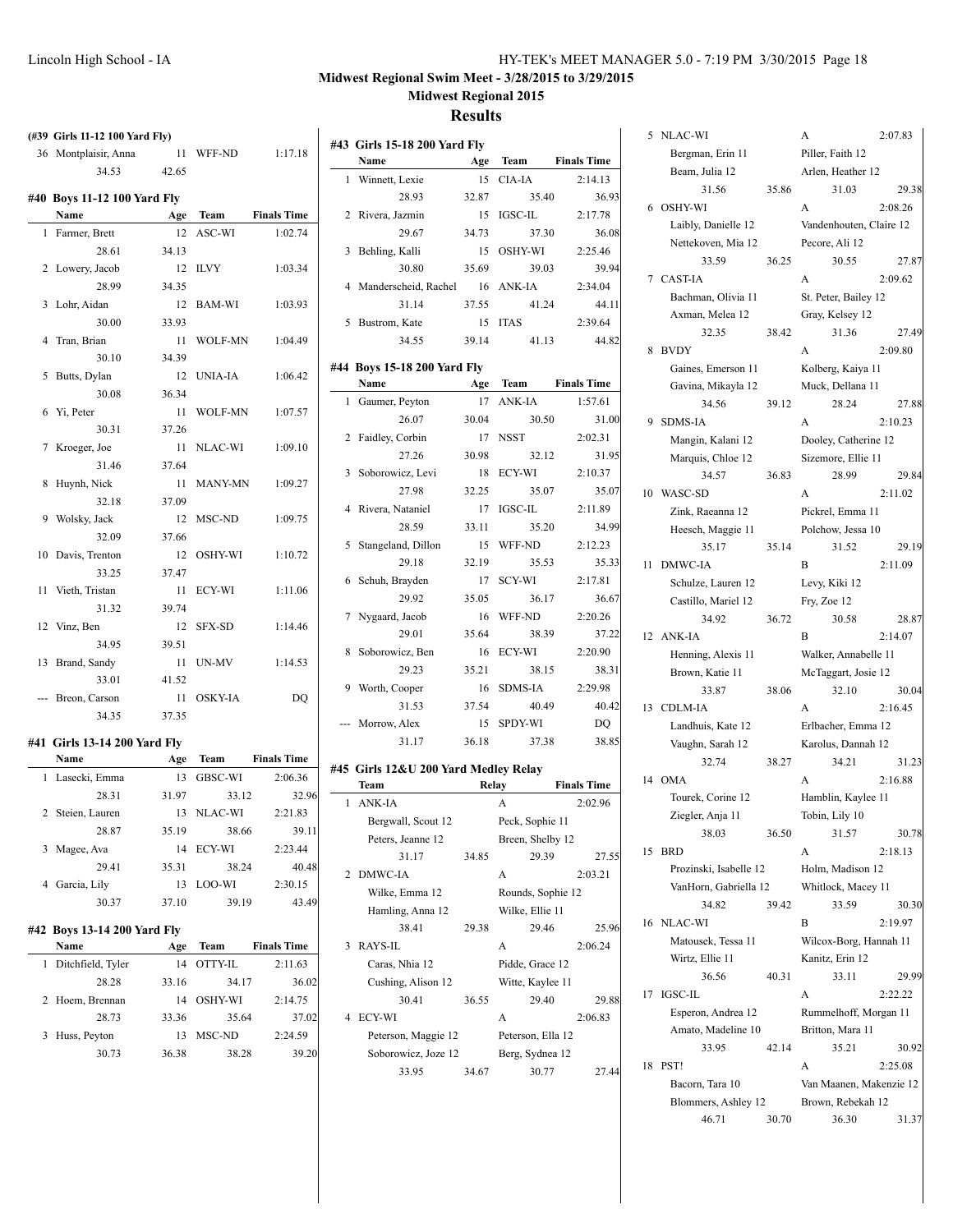#### **Results**

# **(#45 Girls 12&U 200 Yard Medley Relay)** 19 EAST A 2:38.78

| Sarabia, Ixchel 11 |                       |       | Moreno, Aline 12      |         |  |  |
|--------------------|-----------------------|-------|-----------------------|---------|--|--|
|                    | Franken, Libby 11     |       | Gathercole, Hailey 12 |         |  |  |
|                    | 38.19                 | 49.36 | 46.83                 | 24.40   |  |  |
| 20                 | <b>KNOX-US</b>        |       | A                     | 2:43.42 |  |  |
|                    | Black, Shaylyn 9      |       | Cram, Kinsli 11       |         |  |  |
|                    | Kaldenberg, Lauren 12 |       | Culver, Jorja 10      |         |  |  |
|                    | 51.00                 | 42.94 | 46.41                 | 23.07   |  |  |
|                    | --- NEWT-IA           |       | A                     | DO      |  |  |
|                    | Bell, Alexa 12        |       | Van Sickle, Erika 12  |         |  |  |
|                    | Brooks, MaKenna 11    |       | Dawson, Courtney 12   |         |  |  |
|                    | 38.44                 | 38.75 | 32.69                 | 30.94   |  |  |
|                    | --- ILVY              |       | A                     | DO      |  |  |
|                    | Sullivan, Liz 12      |       | Lowery, Mary 11       |         |  |  |
|                    | Mudge, Maddy 12       |       | Martin, Maya 11       |         |  |  |
|                    | 34.71                 | 38.52 | 36.36                 | 31.31   |  |  |
|                    |                       |       |                       |         |  |  |

#### **#46 Boys 12&U 200 Yard Medley Relay**

|                | Team                | Relay |                       | <b>Finals Time</b> |  |  |
|----------------|---------------------|-------|-----------------------|--------------------|--|--|
| $\mathbf{1}$   | <b>ASK-ND</b>       |       | A                     | 2:08.69            |  |  |
|                | Yoder, Dominic 12   |       | Schaeffer, Griffin 12 |                    |  |  |
|                | Flosi, Jack 12      |       | Butler, Brett 11      |                    |  |  |
|                | 34.41               | 33.40 | 32.47                 | 28.41              |  |  |
| $\overline{c}$ | <b>SFX-SD</b>       |       | A                     | 2:09.23            |  |  |
|                | Bickler, Micah 12   |       | Kovalenko, Andrew 12  |                    |  |  |
|                | DeWitte, Gilbert 12 |       | Lauseng, Will 12      |                    |  |  |
|                | 33.53               | 35.80 | 30.41                 | 29.49              |  |  |
| 3              | NLAC-WI             |       | A                     | 2:11.87            |  |  |
|                | Myszka, Ben 12      |       | Cordova, Ethan 12     |                    |  |  |
|                | Kroeger, Joe 11     |       | Heck, Joseph 12       |                    |  |  |
|                | 39.34               | 33.36 | 31.12                 | 28.05              |  |  |
| 4              | <b>DMWC-IA</b>      |       | A                     | 2:13.78            |  |  |
|                | Mills, Sterling 12  |       | Li, Allen 12          |                    |  |  |
|                | De Avila, Oscar 11  |       | Fry, Zach 12          |                    |  |  |
|                | 32.87               | 36.18 | 35.98                 | 28.75              |  |  |
| 5              | <b>RVFT-IA</b>      |       | A                     | 2:17.66            |  |  |
|                | Olson, Jack 11      |       | Joyce, Jack 11        |                    |  |  |
|                | Claypool, Finn 12   |       | Merfeld, Kyle 11      |                    |  |  |
|                | 34.84               | 39.13 | 32.66                 | 31.03              |  |  |
| 6              | <b>ILVY</b>         |       | A                     | 2:18.02            |  |  |
|                | Brooks, Caden 11    |       | Sanchez, Julius 11    |                    |  |  |
|                | Ulrich, Logan 12    |       | Gerber, Beau 12       |                    |  |  |
|                | 34.73               | 41.84 | 31.30                 | 30.15              |  |  |
| 7              | PST!                |       | A                     | 2:21.02            |  |  |
|                | Nedder, Jacob 12    |       | Greiner, Ian 12       |                    |  |  |
|                | Jensen, Henry 12    |       | Purvis, Max 11        |                    |  |  |
|                | 36.78               | 34.83 | 38.10                 | 31.31              |  |  |
| 8              | <b>NSST</b>         |       | A                     | 2:21.60            |  |  |
|                | Labresh, Kieran 12  |       | Sheets, Seth 12       |                    |  |  |
|                | Sheets, Sean 12     |       | Lane, Carter 11       |                    |  |  |
|                | 37.01               | 39.98 | 33.37                 | 31.24              |  |  |
| 9              | <b>CAST-IA</b>      |       | A                     | 2:23.78            |  |  |
|                | Dose, Jonathan 11   |       | Boell, Noah 11        |                    |  |  |
|                | Danner, Trevor 11   |       | McCarthy, Declan 12   |                    |  |  |
|                | 36.29               | 41.32 | 34.45                 | 31.72              |  |  |

| 10 | OTTY-IL               |                       | A                     | 2:26.68 |
|----|-----------------------|-----------------------|-----------------------|---------|
|    | Perry, Duncan 10      | Szewczuk, Jonathan 10 |                       |         |
|    | Ovanic, Joseph 10     |                       | Ditchfield, Tanner 11 |         |
|    | 40.61                 | 41.62                 | 33.66                 | 30.79   |
| 11 | <b>OMA</b>            |                       | A                     | 2:27.75 |
|    | Hanke, Kenan 12       |                       | Ferrer, Fernando 11   |         |
|    | Perkes, Matthew 12    |                       | Thomsen, Dawson 11    |         |
|    | 41.62                 | 39.61                 | 36.95                 | 29.57   |
| 12 | <b>CDLM-IA</b>        |                       | A                     | 2:28.21 |
|    | Katzeberger, Blake 12 |                       | Nally, Damon 12       |         |
|    | Bowker, Reed 11       |                       | Stone, Ethan 12       |         |
|    | 37.86                 | 43.10                 | 40.76                 | 26.49   |
|    |                       |                       |                       |         |
| 13 | EAST                  |                       | $\mathbf{A}$          | 2:33.90 |
|    | Schaecher, Abraham 12 |                       | Dykhuis, Braden 11    |         |
|    | Dolphin, Kade 12      |                       | Dykhuis, Brock 11     |         |
|    | 34.92                 | 44.10                 | 39.49                 | 35.39   |
| 14 | <b>SDMS-IA</b>        |                       | A                     | 2:42.40 |
|    | Chase, Will 9         |                       | Slycord, Shaun 12     |         |
|    | Whitlatch, Spencer 12 |                       | Groos, Henry 8        |         |
|    | 45.02                 | 39.88                 | 34.79                 | 42.71   |
|    | <b>SPNY-IA</b>        |                       | A                     | DO      |
|    | Sirovy, Trenton 10    |                       | Tigges, Connor 12     |         |
|    | Heiter, Ethan 12      |                       | Nissen, Jonathon 11   |         |

#### **#47 Girls 14&U 200 Yard Medley Relay**

 $\sim$ 

|   | Team                  | Relay |                    |                        | <b>Finals Time</b> |  |
|---|-----------------------|-------|--------------------|------------------------|--------------------|--|
| 1 | <b>RVFT-IA</b>        |       | A                  |                        | 1:58.76            |  |
|   | Rumley, Jasmine 13    |       | Preston, Breazi 14 |                        |                    |  |
|   | Schwindt, Mary Ann 12 |       | Steger, Neve 13    |                        |                    |  |
|   | 28.92                 | 32.27 |                    | 30.07                  | 27.50              |  |
| 2 | <b>GBSC-WI</b>        |       | A                  |                        | 2:00.39            |  |
|   | Stumpf, Rachel 12     |       | Lasecki, Emma 13   |                        |                    |  |
|   | Finstad, Lauren 11    |       | Walker, Sydney 14  |                        |                    |  |
|   | 32.19                 | 31.43 |                    | 31.82                  | 24.95              |  |
| 3 | <b>ILVY</b>           |       | A                  |                        | 2:00.81            |  |
|   | Holmes, Charleigh 13  |       |                    | Lee-Brown, Linnea 14   |                    |  |
|   | Hickey, Rachel 14     |       | Mertes, Emma 13    |                        |                    |  |
|   | 31.00                 | 32.64 |                    | 29.12                  | 28.05              |  |
| 4 | PST!                  |       | A                  |                        | 2:02.08            |  |
|   | Purvis, Taylor 14     |       |                    | Blommers, Lindsey 13   |                    |  |
|   | Webb, Madeline 14     |       | DeVries, Alexis 14 |                        |                    |  |
|   | 31.13                 | 33.42 |                    | 29.45                  | 28.08              |  |
| 5 | ANK-JA                |       | A                  |                        | 2:02.36            |  |
|   | Lee, Sophie 13        |       |                    | Brennecke, Brianna 14  |                    |  |
|   | Doruska, Erin 13      |       | Doering, Lizzie 14 |                        |                    |  |
|   | 34.53                 | 34.82 |                    | 27.96                  | 25.05              |  |
| 6 | <b>SPDY-WI</b>        |       | A                  |                        | 2:03.57            |  |
|   | Kubowski, Jennifer 14 |       |                    | Gilbertson, Kennedy 13 |                    |  |
|   | Vandehey, Anna 13     |       |                    | Rosenthal, Abbey 13    |                    |  |
|   | 34.05                 | 34.08 |                    | 28.40                  | 27.04              |  |
| 7 | <b>RAYS-IL</b>        |       | A                  |                        | 2:03.63            |  |
|   | Gander, Rachel 13     |       | Dolan, Victoria 13 |                        |                    |  |
|   | Roxworthy, Katie 13   |       | Taylor, Maddie 14  |                        |                    |  |
|   | 31.18                 | 33.36 |                    | 30.96                  | 28.13              |  |
|   |                       |       |                    |                        |                    |  |

# 8 BAM-WI A 2:03.66 Koehler, Mackenzie 14 Erdman, Leah 14 Tock, Kirby 13 Crum, Danielle 14 9 ASK-ND A 2:03.87 Fettig, Kelsie 13 Butler, Bethany 14 Robinson, Emily 14 Zaderaka, Hannah 13 10 MANY-MN A 2:05.97 Sivertsen, Kaylee 11 Patenaude, Sarah 12 Baumgard, Sierra 13 Jass, Teegan 12 11 NLAC-WI A 2:06.95 Pardoe, Elizabeth 14 Verhulst, Mckinley 14 Heck, Grace 13 Steien, Lauren 13 12 CAST-IA A 2:07.67 Mohr, Shyla 13 Slattery, Mara 13 Halbur, Kasey 14 Streeter, Abbie 13 13 DMWC-IA A 2:08.35 Hill, Stephanie 13 Tighe, Julia 14 Easler, Bridget 14 Wahlig, Abby 14 14 BRD A 2:08.70 Tatge, Hannah 12 Gibbons, Madelynn 13 Wallace, Jamie 14 Exsted, Sophia 13 15 MYST-WI A 2:09.99 Donahue, Megan 14 Alberts, Kaitlin 11 Franks, Alyssa 11 Zee, Ryenne 13 16 OSHY-WI A 2:10.67 Antti, Morgan 11 Herrick, Annemarie 13 McLeod, Ally 14 Smith, Maddy 14 17 EMM-IA A 2:11.06 Graff, Allison 14 Jamison, Morgan 12 Brown, Raven 12 Fries, Cheyanne 13 18 SPDY-WI B 2:11.22 Raczek, Gabriella 13 Hall, Alexis 13 Cronce, Sadie 12 Dahlseng, Abigail 13 19 ASF-MN A 2:12.59 Vininski, Ahnika 14 Henderson, Burke 13 Wray-Raabolle, Verity 11 Fay, Grace 9 20 SCY-WI A 2:14.24 Moyer, Leah 13 Stonehouse, Victoria 11 Gotzmer, Gigi 11 Reichelsdorfer, Molly 11 21 CDLM-IA A 2:15.38 Holt, Autumn 14 Regan, Madison 14

29.96 37.69 28.10 27.91 32.26 35.77 29.54 26.30 32.71 34.44 30.66 28.16 31.90 36.91 30.22 27.92 33.77 36.59 30.58 26.73 32.94 34.22 30.79 30.40 33.23 36.74 29.61 29.12 32.64 36.07 33.12 28.16 35.49 34.58 31.65 28.95 33.38 39.90 35.87 21.91 32.56 39.29 30.87 28.50 30.63 37.82 31.74 32.40 33.59 38.34 32.31 30.00 Kluender, Jaci 13 Lihs, Morgan 13 33.11 38.77 33.18 30.32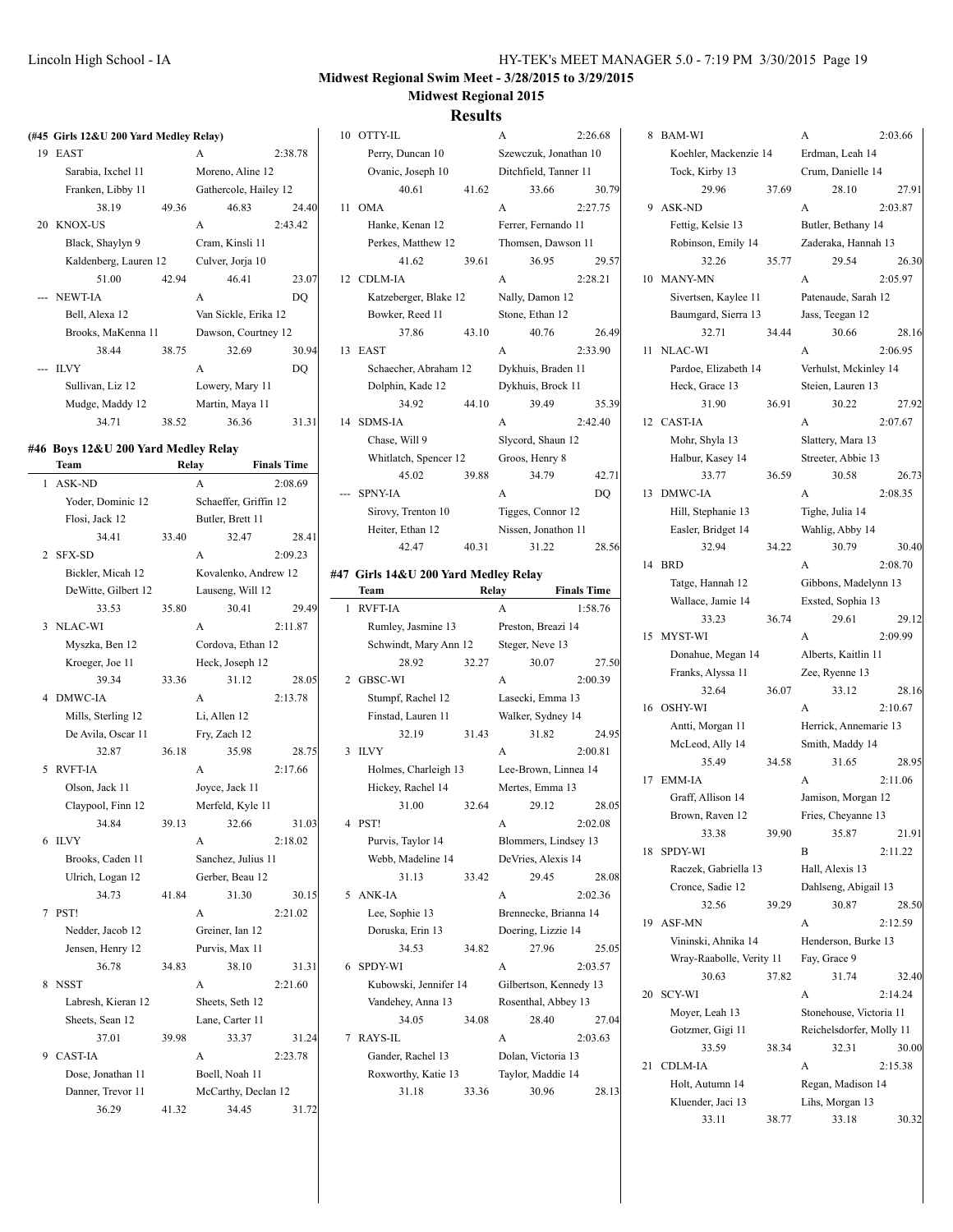| (#47 Girls 14&U 200 Yard Medley Relay) |       |                     |         |  |  |
|----------------------------------------|-------|---------------------|---------|--|--|
| 22 ANK-IA                              |       | B                   | 2:17.82 |  |  |
| Cox, Madelyne 12                       |       | Rubin, Madison 14   |         |  |  |
| Birchmier, Jaedyn 14                   |       | Eilers, Brittney 14 |         |  |  |
| 37.70                                  | 38.12 | 31.30               | 30.70   |  |  |
| 23 CAST-IA                             |       | R                   | 2:19.96 |  |  |
| Boell, Sarah 13                        |       | Hansen, Hannah 13   |         |  |  |
| Flood, Caleigh 13                      |       | Beagle, Ashley 11   |         |  |  |
| 37.75                                  | 36.55 | 34.21               | 31.45   |  |  |
| 24 NSST                                |       | $\overline{A}$      | 2:20.11 |  |  |
| Sheets, Liz 14                         |       | Peterson, Mindy 13  |         |  |  |
| Odole, Ellie 13                        |       | Jaspers, Remma 14   |         |  |  |
| 35.41                                  | 39.40 | 36.84               | 28.46   |  |  |
| <b>SDMS-IA</b>                         |       | A                   | DO      |  |  |
| Robel, Aubrie 13                       |       | Lackmann, Torin 11  |         |  |  |
| Benson, Lauren 11                      |       | Feuling, Shaylin 11 |         |  |  |
| 35.28                                  | 36.75 | 34.42               | 30.56   |  |  |
|                                        |       |                     |         |  |  |

#### **#48 Boys 14&U 200 Yard Medley Relay**

|                | Team                 | Relay |                        | <b>Finals Time</b> |  |  |
|----------------|----------------------|-------|------------------------|--------------------|--|--|
| 1              | <b>OSKY-IA</b>       |       | A                      | 1:54.58            |  |  |
|                | Miller, Jack 14      |       | Miller, Jarod 13       |                    |  |  |
|                | Huyser, Carter 14    |       | Dykstra, Nikolas 14    |                    |  |  |
|                | 28.62                | 33.99 | 27.78                  | 24.19              |  |  |
| $\overline{c}$ | <b>CDLM-IA</b>       |       | A                      | 1:55.64            |  |  |
|                | Landhuis, Niklaas 14 |       | Ott, Cody 14           |                    |  |  |
|                | Parmelee, Landen 14  |       | Clinkenbeard, Bryce 14 |                    |  |  |
|                | 28.22                | 31.52 | 28.39                  | 27.51              |  |  |
| 3              | ECY-WI               |       | A                      | 2:01.04            |  |  |
|                | Secker, Garrett 12   |       | Paul, Teddy 14         |                    |  |  |
|                | Vieth, Tristan 11    |       | Merkatoris, Jack 13    |                    |  |  |
|                | 33.70                | 30.91 | 30.88                  | 25.55              |  |  |
| 4              | NA-MW                |       | A                      | 2:02.99            |  |  |
|                | Kempf, Logan 13      |       | Schroeder, Mason 11    |                    |  |  |
|                | Corpuz, Crispin 13   |       | McClure, Cooper 12     |                    |  |  |
|                | 30.87                | 37.07 | 26.28                  | 28.77              |  |  |
| 5              | OTTY-IL              |       | A                      | 2:03.92            |  |  |
|                | Ovanic, Jordan 14    |       | Ovanic, Jacob 13       |                    |  |  |
|                | Ditchfield, Tyler 14 |       | Szewczuk, Kyle 13      |                    |  |  |
|                | 27.84                | 36.76 | 27.71                  | 31.61              |  |  |
| 6              | <b>SFX-SD</b>        |       | A                      | 2:05.87            |  |  |
|                | Hackman, Tyler 13    |       | Lucas, Carter 13       |                    |  |  |
|                | Vinz, Ben 12         |       | Brenner, Trever 14     |                    |  |  |
|                | 32.88                | 34.91 | 34.17                  | 23.91              |  |  |
| 7              | <b>SDMS-IA</b>       |       | A                      | 2:06.51            |  |  |
|                | Bennett, Will 12     |       | Whitlatch, Sam 14      |                    |  |  |
|                | Santiago, Javier 13  |       | Espinoza, Miguel 14    |                    |  |  |
|                | 34.91                | 35.21 | 30.60                  | 25.79              |  |  |
| 8              | <b>CAST-IA</b>       |       | A                      | 2:07.07            |  |  |
|                | Boell, Nathan 14     |       | Hanner, Matt 14        |                    |  |  |
|                | Pek, Simon 13        |       | Smith, Stone 14        |                    |  |  |
|                | 31.53                | 36.20 | 31.83                  | 27.51              |  |  |
| 9              | PST!                 |       | A                      | 2:09.13            |  |  |
|                | Gaylor, Caleb 14     |       | Bacorn, Tristan 10     |                    |  |  |
|                | Hammer, Hank 14      |       | Poulter, Shay 14       |                    |  |  |
|                | 31.95                | 44.37 | 26.28                  | 26.53              |  |  |

|                 |                                      | <b>Results</b> |                      |                    |
|-----------------|--------------------------------------|----------------|----------------------|--------------------|
| 10              | DIXN-IL                              |                | A                    | 2:12.78            |
|                 | Drengenberg, Brock 11                |                | Helfrich, Garrett 12 |                    |
|                 | Faley, Carson 10                     |                | Lohse, Andrew 13     |                    |
|                 | 35.75                                | 35.02          | 34.07                | 27.94              |
| $\overline{11}$ | <b>MANY-MN</b>                       |                | A                    | 2:16.65            |
|                 | Bartell, Ethan 10                    |                | Halvorson, Sam 10    |                    |
|                 | Huynh, Nick 11                       |                | Menjivar, John 13    |                    |
|                 | 38.25                                | 32.73          | 31.73                | 33.94              |
|                 | ANK-IA                               |                | A                    | <b>DO</b>          |
|                 | Westercamp, Noah 13                  |                | Hines, Matt 14       |                    |
|                 | Probasco, Austin 14                  |                | Swanepoel, Jae 13    |                    |
|                 | 31.25                                | 31.98          | 29.66                | 26.68              |
|                 | #49 Girls 18&U 200 Yard Medley Relay |                |                      |                    |
|                 | Team                                 | Relay          |                      | <b>Finals Time</b> |
| 1               | ANK-JA                               |                | A                    | 1:56.62            |
|                 | Wiederholt, Cheyenne 16              |                | Lund, Madeleine 15   |                    |
|                 | Manderscheid, Rachel 16              |                | Odson, Marie 15      |                    |
|                 | 30.84                                | 31.69          | 28.67                | 25.42              |
| 2               | <b>MANY-MN</b>                       |                | A                    | 1:56.98            |
|                 | Phinney, Rachel 15                   |                | Younge, Noelle 15    |                    |
|                 | Thate, Emma 15                       |                | Bartell, Brenna 13   |                    |
|                 | 29.25                                | 33.17          | 28.65                | 25.91              |
| 3               | <b>BRD</b>                           |                | A                    | 1:57.08            |
|                 | McKeag, Hannah 16                    |                | Ryan, Fallon 18      |                    |
|                 | Peterson, Reilly 17                  |                | Wallace, Julia 16    |                    |
|                 | 28.67                                | 33.44          | 29.45                | 25.52              |
| 4               | <b>IGSC-IL</b>                       |                | A                    | 2:01.68            |
|                 | Gonzalez, Citlalli 13                |                | Sabanovic, Almina 16 |                    |
|                 | Rivera, Jazmin 15                    |                | Cardona, Camila 16   |                    |
|                 | 33.36                                | 33.44          | 28.74                | 26.14              |
|                 |                                      |                |                      |                    |

Nelson, Alex 15 Honner, Bekah 17 Washenberger, Claire 16 Mehlert, Kelsey 16 31.57 35.69 28.61 27.60 6 NA-MW A 2:03.78 Christensen, Abbie 12 Wei, Carissa 18 Linzell, Kelsey 16 Hostetler, Ainsley 15 33.46 35.62 29.55 25.15 7 SPNY-IA A 2:03.88 VerSteeg, Emma 13 DeWitt, Maddie 15 Morey, Jenna 13 DeVlaeminck, Cori 13 28.77 34.48 31.97 28.66 8 BVDY A 2:05.99 Tucker, Ashlyi 16 Gavina, Ysabelle 14 Gavina, Arielle 16 Cipolla, Stephanie 14 32.16 35.21 30.49 28.13 9 CDLM-IA <br>A 2:06.06 Doonan, Madi 16 Vaughn, Haley 15 Clinkenbread, Rae 16 Lihs, Madison 15 33.31 36.48 29.06 27.21 10 GBSC-WI A 2:07.70 Busch, Presley 14 Weslow, Juliette 15

Blumreich, Kaiti 13 Keller, Elise 15

31.66 35.26 31.82 28.96

11 RVFT-IA A 2:09.20 Safris, Olya 15 Dotson, Olivia 14 Neal, Pearl 15 Jensen, Hayden 12 32.91 36.55 31.46 28.28 12 DIXN-IL A 2:09.31 Helfrich, Alissa 17 Drengenberg, Leah 14 Horton, Kelsey 14 Lohse, Taylor 15 33.60 33.97 32.57 29.17 13 ITAS A 2:09.80 Colter, Jordyn 12 Bustrom, Kate 15 Hernesman, Emma 11 Welshinger, Katie 17 33.91 39.96 29.21 26.72 14 ILVY A 2:10.03 Ulrich, Torrie 14 Knafelc, Amie 16 Yade, Kendra 16 Humpage, Lynsay 14 32.69 36.72 31.14 29.48 15 CAST-IA A 2:10.05 Chance, Mallory 14 St. Peter, Emily 15 Nordquist, Grace 16 Boell, Elizabeth 18 32.46 37.09 30.20 30.30 16 OSKY-IA A 2:10.34 DeMoney, Brittany 15 Breon, Lindsay 14 Bolibaugh, Veronica 13 Fiechtner, Claire 15 34.28 36.31 31.94 27.81 17 NSST A 2:10.57 Nelson, Evelyn 13 Blake, Alaya 12 Nelson, Lillian 15 Mattes, Emma 15 33.52 38.90 30.05 28.10 18 EAST A 2:11.50 Kinney, Emma 16 Franken, Sydney 13 Liu, Anna 15 Hall, Hannah 16 37.66 36.12 27.67 30.05 19 WASH-IA A 2:14.36 Wubbena, Audrey 13 Anderson, Gabriela 12 Vogel, Allison 14 Adam, Megan 16 34.47 39.55 33.13 27.21 20 BYST-US A 2:17.67 Olson, Jessica 15 Christensen, Tayte 11 Jennings, Shannen 17 Lefeber, Lillian 10 34.59 45.27 27.58 30.23 21 WGTN-MN A 2:27.58 Rahn, Hannah 13 Neuberger, Madison 16 Alm, Jordyn 15 Freese, Ashley 8 35.80 41.22 32.72 37.84 22 DIXN-IL B 2:38.67 Pasley, Emeri 10 Mick, Keeley 8 Pasley, Erica 11 Pasley, Elise 15 41.00 53.07 33.35 31.25 **#50 Boys 18&U 200 Yard Medley Relay Team Relay Finals Time**

| 1 ANK-JA        |                   |                | 1:40.52 |
|-----------------|-------------------|----------------|---------|
| Gaumer, Ryan 16 | Gaumer, Peyton 17 |                |         |
| Breen, John 15  |                   | Suby, Brady 17 |         |
| 26.83           | 26.97             | 24.11          | 22.61   |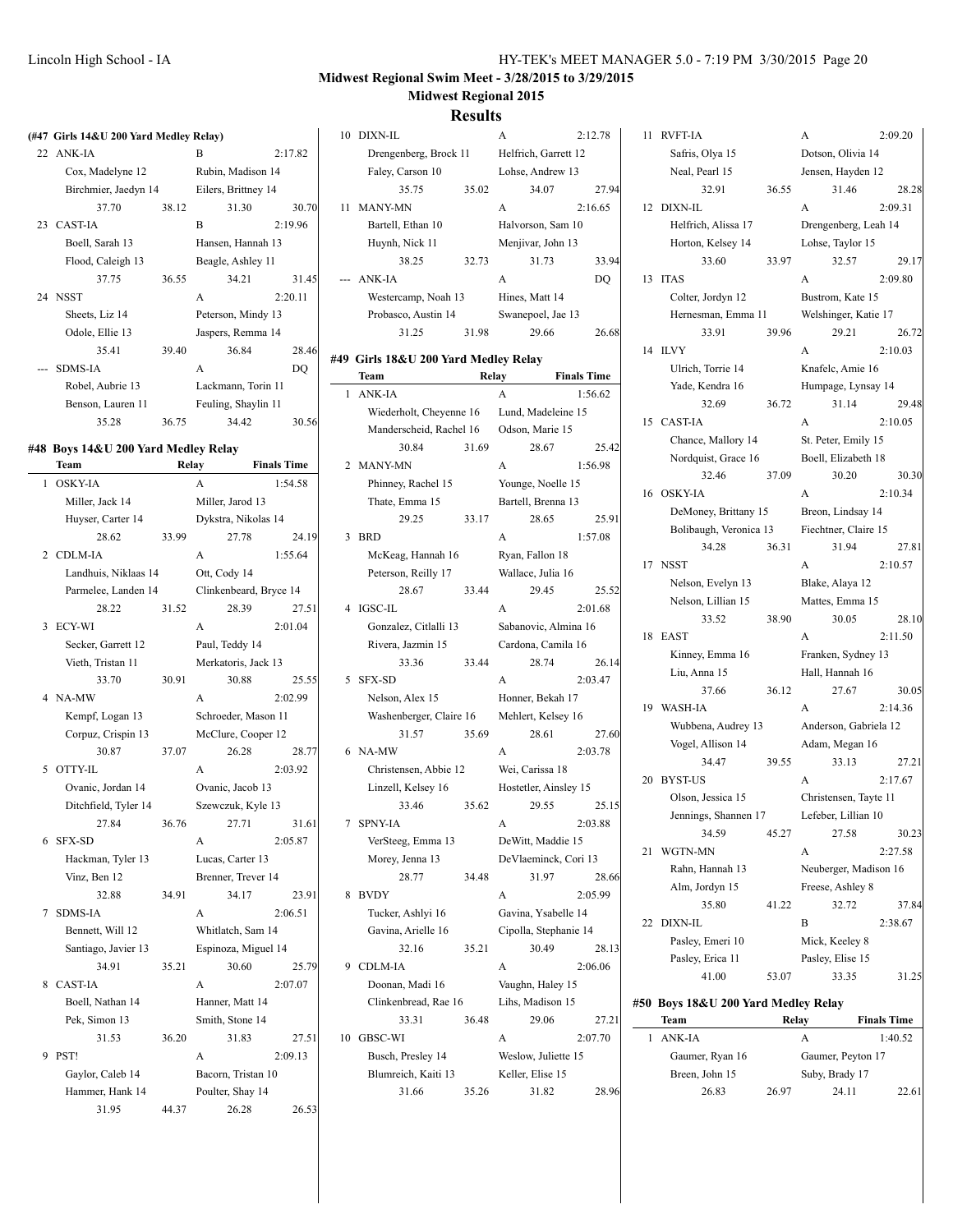### **Results**

| (#50 Boys 18&U 200 Yard Medley Relay) |       |                         |         |    | 16 NSST                      |       | A                     | 2:05.85                | 39 Dykstra, Sophia          |     | 11 OSKY-IA | 34.55              |
|---------------------------------------|-------|-------------------------|---------|----|------------------------------|-------|-----------------------|------------------------|-----------------------------|-----|------------|--------------------|
| 2 NA-MW                               |       | A                       | 1:43.26 |    | Lane, Kreyton 13             |       | Chamberlin, Damian 15 |                        | 40 Holm, Madison            |     | 12 BRD     | 34.61              |
| Larsen, Andy 16                       |       | Hattan, Tyler 17        |         |    | Condon, Alex 16              |       | Labresh, Aidan 14     |                        | 41 St. Peter, Bailey        |     | 12 CAST-IA | 34.66              |
| Sokolov, Alex 15                      |       | Holland, Trevor 15      |         |    | 32.72                        | 35.44 | 29.21                 | 28.48                  | 42 Schulze, Lauren          |     | 12 DMWC-IA | 34.72              |
| 25.03                                 | 29.09 | 25.81                   | 23.33   |    | 17 WASH-IA                   |       | A                     | 2:06.51                | 43 Gotzmer, Gigi            |     | 11 SCY-WI  | 34.74              |
| 3 DMWC-IA                             |       | A                       | 1:44.30 |    | Bruns, Noah 16               |       | Berhow, Ben 15        |                        | 44 Piller, Faith            |     | 12 NLAC-WI | 34.90              |
| Lueth, Kon 15                         |       | Rhein, Bradley 17       |         |    | Simmering, Justin 12         |       | Mayer, Reece 12       |                        | 45 Gaines, Emerson          |     | 11 BVDY    | 35.03              |
| Fleming, A.J. 15                      |       | Easler, Peter 16        |         |    | 28.01                        | 29.11 | 38.61                 | 30.78                  | 46 Mans, Josi               |     | 12 BARRA   | 35.09              |
| 26.36                                 | 26.98 | 27.05                   | 23.91   |    | 18 OSHY-WI                   |       | A                     | 2:09.68                | 47 Ambler, Hannah           |     | 12 ILVY    | 35.24              |
| 4 MANY-MN                             |       | A                       | 1:48.92 |    | Konop, Dylan 13              |       | Blaskowski, Samuel 12 |                        | 48 Zink, Raeanna            |     | 12 WASC-SD | 35.28              |
| Fitzloff, Thomas 15                   |       | Long, Jacob 16          |         |    | Davis, Trenton 12            |       | Herrick, Joseph 15    |                        | 49 Heesch, Maggie           |     | 11 WASC-SD | 35.36              |
| Zeigler, Hayden 16                    |       | Patenaude, Ethan 16     |         |    | 34.66                        | 39.89 | 31.54                 | 23.59                  | *50 Antti, Morgan           |     | 11 OSHY-WI | 35.40              |
| 29.94                                 | 30.36 | 24.17                   | 24.45   |    | --- SCY-WI                   |       | B                     | DQ                     | *50 Prater, Hannah          |     | 12 OTTY-IL | 35.40              |
| 5 SCY-WI                              |       | A                       | 1:49.64 |    | Edmunds, Jackson 12          |       |                       | Broghammer, Charlie 14 | 52 Christensen, Tayte       |     | 11 BYST-US | 35.45              |
|                                       |       |                         |         |    |                              |       |                       |                        |                             |     | 11 BVDY    | 35.50              |
| Schaefers, Benjamin 15                |       | Mittelstaedt, Jacob 18  |         |    | Kaltenbrun, Nathan 14        |       | Martin, Peter 15      |                        | 53 Muck, Abigail            |     |            |                    |
| Schuh, Brayden 17                     |       | Pfeifer, Alex 16        |         |    | 34.99                        | 33.37 | 31.52                 | 25.58                  | 54 Matousek, Tessa          |     | 11 NLAC-WI | 36.05              |
| 29.96                                 | 29.56 | 26.46                   | 23.66   |    | #51 Girls 11-12 50 Yard Back |       |                       |                        | 55 King, Tamala             |     | 12 WOLF-MN | 36.06              |
| 6 WFF-ND                              |       | A                       | 1:49.73 |    | Name                         | Age   | Team                  | <b>Finals Time</b>     | 56 Britton, Mara            |     | 11 IGSC-IL | 36.45              |
| Doyel, James 15                       |       | Vetter, Ben 14          |         |    | 1 Caras, Nhia                |       | 12 RAYS-IL            | 29.53                  | 57 Jensen, Hayden           |     | 12 RVFT-IA | 36.77              |
| Lardy, Jarrett 17                     |       | Chase, Austin 17        |         |    | 2 Heagy, Ashley              |       | 12 ILVY               | 29.89                  | 58 Macken, Ella             |     | 12 OMA     | 38.17              |
| 27.97                                 | 31.74 | 26.16                   | 23.86   |    | 3 Gavina, Mikayla            |       | 12 BVDY               | 30.08                  | #52 Boys 11-12 50 Yard Back |     |            |                    |
| 7 EAST                                |       | A                       | 1:50.52 |    | 4 Pardy, Katie               |       | 12 SFX-SD             | 30.25                  | Name                        | Age | Team       | <b>Finals Time</b> |
| Cort, Zach 16                         |       | Welsher, Ross 16        |         |    | 5 Bergman, Erin              |       | 11 NLAC-WI            | 30.74                  | 1 Miceli, Mateo             |     | 12 MAC!    | 28.92              |
| Liu, Alex 13                          |       | Buchacker, Matt 16      |         |    | 6 Bergwall, Scout            |       | 12 ANK-IA             | 30.82                  | 2 Lohr, Aidan               |     | 12 BAM-WI  | 29.18              |
| 29.56                                 | 29.80 | 27.25                   | 23.91   |    | 7 Binkowski, Jenna           |       | 12 UNWI-WI            | 31.18                  | 3 Farmer, Brett             |     | 12 ASC-WI  | 30.34              |
| 8 CAST-IA                             |       | A                       | 1:51.69 |    | 8 Berlin, Isabelle           |       | 11 MAC!               | 31.19                  | 4 Butts, Dylan              |     | 12 UNIA-IA | 30.40              |
| Farrington, Lucas 17                  |       | Lux, Tyler 15           |         |    | 9 Erlbacher, Emma            |       | 12 CDLM-IA            | 31.62                  | 5 DeWitte, Gilbert          |     | 12 SFX-SD  | 30.82              |
| Kluender, Trey 15                     |       | Pek, Sebastian 15       |         |    | 10 Alberts, Kaitlin          |       | 11 MYST-WI            | 31.65                  | 6 Heiter, Ethan             |     | 12 SPNY-IA | 31.22              |
| 28.74                                 | 32.27 | 27.22                   | 23.46   |    | 11 Gray, Kelsey              |       | 12 CAST-IA            | 31.84                  | 7 Tigges, Connor            |     | 12 SPNY-IA | 31.30              |
| 9 SPDY-WI                             |       | A                       | 1:55.88 |    | 12 Landhuis, Kate            |       | 12 CDLM-IA            | 31.86                  | 8 Breon, Carson             |     | 11 OSKY-IA | 31.51              |
| Bodor, Koppa'ny 13                    |       | Dahlseng, Zach 15       |         |    | 13 Graeve, Waren             |       | 11 CBSC-MW            | 31.97                  | 9 Tuttle, Alec              |     | 12 GBSC-WI | 31.70              |
| Morrow, Alex 15                       |       | Kort, Jared 13          |         |    | 14 Berg, Sydnea              |       | 12 ECY-WI             | 32.03                  | 10 Kroeger, Joe             |     | 11 NLAC-WI | 31.71              |
| 29.89                                 | 30.37 | 29.76                   | 25.86   |    | 15 Moss, Ellisa              |       | 11 UNMN-MN            | 32.14                  | 11 Dawson, Tristan          |     | 12 BRD     | 31.83              |
| 10 ITAS                               |       | A                       | 1:56.86 |    | *16 Bachman, Olivia          |       | 11 CAST-IA            | 32.21                  | 12 Friedrickson, Michael    |     | 12 RVFT-IA | 31.96              |
| Stein, Anthony 15                     |       | Head, Jordan 16         |         |    |                              |       | 12 NA-MW              | 32.21                  | 13 Secker, Garrett          |     | 12 ECY-WI  | 32.05              |
| Anderson, Lars 16                     |       | McKay, Brayden 16       |         |    | *16 Carlson, Kennedy         |       |                       |                        |                             |     |            |                    |
| 31.95                                 | 32.34 | 27.30                   | 25.27   |    | 18 Arlen, Heather            |       | 12 NLAC-WI            | 32.25                  | 14 Dennis, Damien           |     | 12 ANK-IA  | 32.11              |
| 11 WFF-ND                             |       | B                       | 1:59.10 |    | 19 Wray-Raabolle, Verity     |       | 11 ASF-MN             | 32.33                  | 15 Wolsky, Jack             |     | 12 MSC-ND  | 32.33              |
| Chase, Kasey 12                       |       | Nygaard, Jacob 16       |         |    | 20 Peters, Jeanne            |       | 12 ANK-IA             | 32.54                  | 16 Larimer, Luke            |     | 12 STRS-MI | 32.68              |
| Stangeland, Dillon 15                 |       | Montplaisir, Matthew 17 |         |    | 21 Christensen, Abbie        |       | 12 NA-MW              | 32.74                  | 17 Mills, Sterling          |     | 12 DMWC-IA | 32.69              |
| 33.52                                 | 33.31 | 26.66                   | 25.61   |    | 22 Pasley, Erica             |       | 11 DIXN-IL            | 32.82                  | 18 Heck, Joseph             |     | 12 NLAC-WI | 33.07              |
| 12 CDLM-IA                            |       | $\mathbf{A}$            | 2:00.12 |    | 23 Heinz, Carlee             |       | 12 KEO-IA             | 32.85                  | 19 Bickler, Micah           |     | 12 SFX-SD  | 33.11              |
| Hemmingsen, Shawn 18                  |       | Ouradnik, Brady 17      |         |    | 24 Wilke, Emma               |       | 12 DMWC-IA            | 32.89                  | 20 Li, Allen                |     | 12 DMWC-IA | 33.23              |
| McAndrews, Arron 16                   |       | Latham, Dallas 15       |         |    | 25 Rounds, Sophie            |       | 12 DMWC-IA            | 33.36                  | 21 Davis, Trenton           |     | 12 OSHY-WI | 33.70              |
| 32.36                                 | 33.20 | 28.27                   | 26.29   |    | 26 Smith, Emelia             |       | 12 OSHY-WI            | 33.41                  | 22 Brand, Sandy             |     | 11 UN-MV   | 33.72              |
| 13 ASF-MN                             |       | A                       | 2:02.86 |    | 27 Esperon, Andrea           |       | 12 IGSC-IL            | 33.46                  | 23 Pfeiferling, Dane        |     | 11 KEO-IA  | 34.17              |
| Jorgenson, Zach 16                    |       | Kelly, Logan 11         |         |    | 28 Colter, Jordyn            |       | 12 ITAS               | 33.57                  | 24 Dose, Jonathan           |     | 11 CAST-IA | 34.27              |
| Jorgenson, Payton 13                  |       | Merritt, Brock 11       |         |    | 29 Corrado, Jessica          |       | 12 WFF-ND             | 33.67                  | 25 Blaskowski, Samuel       |     | 12 OSHY-WI | 34.44              |
| 27.83                                 | 35.07 | 29.54                   | 30.42   | 30 | Sivertsen, Kaylee            |       | 11 MANY-MN            | 33.68                  | 26 Edmunds, Jackson         |     | 12 SCY-WI  | 34.51              |
| 14 WGTN-MN                            |       | A                       | 2:03.52 |    | 31 Castillo, Mariel          |       | 12 DMWC-IA            | 33.70                  | 27 Yi, Peter                |     | 11 WOLF-MN | 34.71              |
| Doeden, Bryan 16                      |       | Wolyniec, Oliver 17     |         |    | 32 Henning, Alexis           |       | 11 ANK-IA             | 33.88                  | 28 Yoder, Dominic           |     | 12 ASK-ND  | 34.73              |
| Jenson, Cameron 16                    |       | Blanchard, Levi 17      |         |    | 33 Pecore, Ali               |       | 12 OSHY-WI            | 34.17                  | 29 Tucker, Oryi             |     | 12 BVDY    | 35.15              |
|                                       |       |                         |         |    | 34 Burnham, Joanna           |       | 11 TWSC-IL            | 34.22                  | 30 Jauch, Gunnar            |     | 11 ILVY    | 35.16              |
| 33.90<br>15 BYST-US                   | 34.05 | 29.21                   | 26.36   |    | 35 Tourek, Corine            |       | 12 OMA                | 34.26                  | 31 Drengenberg, Brock       |     | 11 DIXN-IL | 35.18              |
|                                       |       | A                       | 2:04.58 |    | 36 Prozinski, Isabelle       |       | 12 BRD                | 34.27                  | 32 Brooks, Caden            |     | 11 ILVY    | 35.22              |
| Roth, Elliot 16                       |       | Rand, Gabe 13           |         |    | 37 Mangin, Kalani            |       | 12 SDMS-IA            | 34.49                  | 33 Bennett, Will            |     | 12 SDMS-IA | 35.25              |
| Jeffrey, Sean 16                      |       | Birks, Peyton 11        |         |    | 38 Ziegler, Anja             |       | 11 OMA                | 34.51                  | 34 Flosi, Jack              |     | 12 ASK-ND  | 35.31              |
| 30.30                                 | 35.54 | 28.59                   | 30.15   |    |                              |       |                       |                        |                             |     |            |                    |

|    | Lane, Kreyton 13      |                   | Chamberlin, Damian 15  |         |  |
|----|-----------------------|-------------------|------------------------|---------|--|
|    | Condon, Alex 16       | Labresh, Aidan 14 |                        |         |  |
|    | 32.72                 | 35.44             | 29.21                  | 28.48   |  |
| 17 | WASH-IA               |                   | A                      | 2:06.51 |  |
|    | Bruns, Noah 16        |                   | Berhow, Ben 15         |         |  |
|    | Simmering, Justin 12  |                   | Mayer, Reece 12        |         |  |
|    | 28.01                 | 29.11             | 38.61                  | 30.78   |  |
| 18 | <b>OSHY-WI</b>        |                   | A                      | 2:09.68 |  |
|    | Konop, Dylan 13       |                   | Blaskowski, Samuel 12  |         |  |
|    | Davis, Trenton 12     |                   | Herrick, Joseph 15     |         |  |
|    | 34.66                 | 39.89             | 31.54                  | 23.59   |  |
|    | <b>SCY-WI</b>         |                   | B                      | DO      |  |
|    | Edmunds, Jackson 12   |                   | Broghammer, Charlie 14 |         |  |
|    | Kaltenbrun, Nathan 14 |                   | Martin, Peter 15       |         |  |
|    | 34.99                 | 33.37             | 31.52                  | 25.58   |  |

#### **#51 Girls 11-12 50 Yard Back**

|                | Name                  | Age | Team           | <b>Finals Time</b> |
|----------------|-----------------------|-----|----------------|--------------------|
| $\mathbf{1}$   | Caras, Nhia           | 12  | RAYS-IL        | 29.53              |
| 2              | Heagy, Ashley         | 12  | <b>ILVY</b>    | 29.89              |
| 3              | Gavina, Mikayla       | 12  | <b>BVDY</b>    | 30.08              |
| $\overline{4}$ | Pardy, Katie          | 12  | <b>SFX-SD</b>  | 30.25              |
| 5              | Bergman, Erin         | 11  | NLAC-WI        | 30.74              |
| 6              | Bergwall, Scout       | 12  | ANK-IA         | 30.82              |
| $\overline{7}$ | Binkowski, Jenna      | 12  | UNWI-WI        | 31.18              |
| 8              | Berlin, Isabelle      | 11  | MAC!           | 31.19              |
| 9              | Erlbacher, Emma       | 12  | <b>CDLM-IA</b> | 31.62              |
| 10             | Alberts, Kaitlin      | 11  | MYST-WI        | 31.65              |
| 11             | Gray, Kelsey          | 12  | <b>CAST-IA</b> | 31.84              |
| 12             | Landhuis, Kate        | 12  | <b>CDLM-IA</b> | 31.86              |
| 13             | Graeve, Waren         | 11  | CBSC-MW        | 31.97              |
| 14             | Berg, Sydnea          | 12  | ECY-WI         | 32.03              |
| 15             | Moss, Ellisa          | 11  | <b>UNMN-MN</b> | 32.14              |
| $*16$          | Bachman, Olivia       | 11  | <b>CAST-IA</b> | 32.21              |
| *16            | Carlson, Kennedy      | 12  | NA-MW          | 32.21              |
| 18             | Arlen, Heather        | 12  | NLAC-WI        | 32.25              |
| 19             | Wray-Raabolle, Verity | 11  | ASF-MN         | 32.33              |
| 20             | Peters, Jeanne        | 12  | ANK-IA         | 32.54              |
| 21             | Christensen, Abbie    | 12  | NA-MW          | 32.74              |
| 22             | Pasley, Erica         | 11  | DIXN-IL        | 32.82              |
| 23             | Heinz, Carlee         | 12  | <b>KEO-IA</b>  | 32.85              |
| 24             | Wilke, Emma           | 12  | DMWC-IA        | 32.89              |
| 25             | Rounds, Sophie        | 12  | DMWC-IA        | 33.36              |
| 26             | Smith, Emelia         | 12  | OSHY-WI        | 33.41              |
| 27             | Esperon, Andrea       | 12  | <b>IGSC-IL</b> | 33.46              |
| 28             | Colter, Jordyn        | 12  | <b>ITAS</b>    | 33.57              |
| 29             | Corrado, Jessica      | 12  | WFF-ND         | 33.67              |
| 30             | Sivertsen, Kaylee     | 11  | <b>MANY-MN</b> | 33.68              |
| 31             | Castillo, Mariel      | 12  | DMWC-IA        | 33.70              |
| 32             | Henning, Alexis       | 11  | ANK-IA         | 33.88              |
| 33             | Pecore, Ali           | 12  | OSHY-WI        | 34.17              |
| 34             | Burnham, Joanna       | 11  | <b>TWSC-IL</b> | 34.22              |
| 35             | Tourek, Corine        | 12  | <b>OMA</b>     | 34.26              |
| 36             | Prozinski, Isabelle   | 12  | <b>BRD</b>     | 34.27              |
| 37             | Mangin, Kalani        | 12  | <b>SDMS-IA</b> | 34.49              |
| 38             | Ziegler, Anja         | 11  | <b>OMA</b>     | 34.51              |
|                |                       |     |                |                    |

| 40    | Holm, Madison               | 12  | <b>BRD</b>     | 34.61              |
|-------|-----------------------------|-----|----------------|--------------------|
| 41    | St. Peter, Bailey           | 12  | CAST-IA        | 34.66              |
| 42    | Schulze, Lauren             | 12  | DMWC-IA        | 34.72              |
| 43    | Gotzmer, Gigi               | 11  | SCY-WI         | 34.74              |
| 44    | Piller, Faith               | 12  | NLAC-WI        | 34.90              |
| 45    | Gaines, Emerson             | 11  | <b>BVDY</b>    | 35.03              |
| 46    | Mans, Josi                  | 12  | <b>BARRA</b>   | 35.09              |
| 47    | Ambler, Hannah              | 12  | <b>ILVY</b>    | 35.24              |
| 48    | Zink, Raeanna               | 12  | WASC-SD        | 35.28              |
| 49    | Heesch, Maggie              | 11  | WASC-SD        | 35.36              |
| $*50$ | Antti, Morgan               | 11  | OSHY-WI        | 35.40              |
| $*50$ | Prater, Hannah              | 12  | OTTY-IL        | 35.40              |
| 52    | Christensen, Tayte          | 11  | BYST-US        | 35.45              |
| 53    |                             | 11  | <b>BVDY</b>    |                    |
|       | Muck, Abigail               |     |                | 35.50              |
| 54    | Matousek, Tessa             | 11  | NLAC-WI        | 36.05              |
| 55    | King, Tamala                | 12  | <b>WOLF-MN</b> | 36.06              |
| 56    | Britton, Mara               | 11  | IGSC-IL        | 36.45              |
| 57    | Jensen, Hayden              | 12  | <b>RVFT-IA</b> | 36.77              |
|       | 58 Macken, Ella             | 12  | <b>OMA</b>     | 38.17              |
|       | #52 Boys 11-12 50 Yard Back |     |                |                    |
|       | Name                        | Age | Team           | <b>Finals Time</b> |
| 1     | Miceli, Mateo               | 12  | MAC!           | 28.92              |
| 2     | Lohr, Aidan                 | 12  | BAM-WI         | 29.18              |
| 3     | Farmer, Brett               | 12  | ASC-WI         | 30.34              |
| 4     | Butts, Dylan                | 12  | UNIA-IA        | 30.40              |
| 5     | DeWitte, Gilbert            | 12  | <b>SFX-SD</b>  | 30.82              |
| 6     | Heiter, Ethan               | 12  | <b>SPNY-IA</b> | 31.22              |
| 7     | Tigges, Connor              | 12  | <b>SPNY-IA</b> | 31.30              |
| 8     | Breon, Carson               | 11  | OSKY-IA        | 31.51              |
| 9     | Tuttle, Alec                | 12  | GBSC-WI        | 31.70              |
| 10    |                             | 11  | NLAC-WI        | 31.71              |
|       | Kroeger, Joe                |     |                |                    |
| 11    | Dawson, Tristan             | 12  | BRD            | 31.83              |
| 12    | Friedrickson, Michael       | 12  | <b>RVFT-IA</b> | 31.96              |
| 13    | Secker, Garrett             | 12  | ECY-WI         | 32.05              |
| 14    | Dennis, Damien              | 12  | ANK-IA         | 32.11              |
| 15    | Wolsky, Jack                | 12  | MSC-ND         | 32.33              |
| 16    | Larimer, Luke               | 12  | <b>STRS-MI</b> | 32.68              |
| 17    | Mills, Sterling             | 12  | <b>DMWC-IA</b> | 32.69              |
|       | 18 Heck, Joseph             |     | 12 NLAC-WI     | 33.07              |
| 19    | Bickler, Micah              | 12  | <b>SFX-SD</b>  | 33.11              |
| 20    | Li, Allen                   | 12  | DMWC-IA        | 33.23              |
| 21    | Davis, Trenton              | 12  | OSHY-WI        | 33.70              |
| 22    | Brand, Sandy                | 11  | UN-MV          | 33.72              |
| 23    | Pfeiferling, Dane           | 11  | KEO-IA         | 34.17              |
| 24    | Dose, Jonathan              | 11  | CAST-IA        | 34.27              |
| 25    | Blaskowski, Samuel          | 12  | OSHY-WI        | 34.44              |
| 26    | Edmunds, Jackson            | 12  | SCY-WI         | 34.51              |
| 27    | Yi, Peter                   | 11  | WOLF-MN        | 34.71              |
| 28    | Yoder, Dominic              | 12  | ASK-ND         | 34.73              |
| 29    | Tucker, Oryi                | 12  | <b>BVDY</b>    | 35.15              |
| 30    | Jauch, Gunnar               | 11  | <b>ILVY</b>    | 35.16              |
| 31    | Drengenberg, Brock          | 11  | DIXN-IL        | 35.18              |
| 32    | Brooks, Caden               | 11  | ILVY           | 35.22              |
| 33    | Bennett, Will               | 12  | SDMS-IA        | 35.25              |
| 34    | Flosi, Jack                 | 12  | ASK-ND         | 35.31              |
|       |                             |     |                |                    |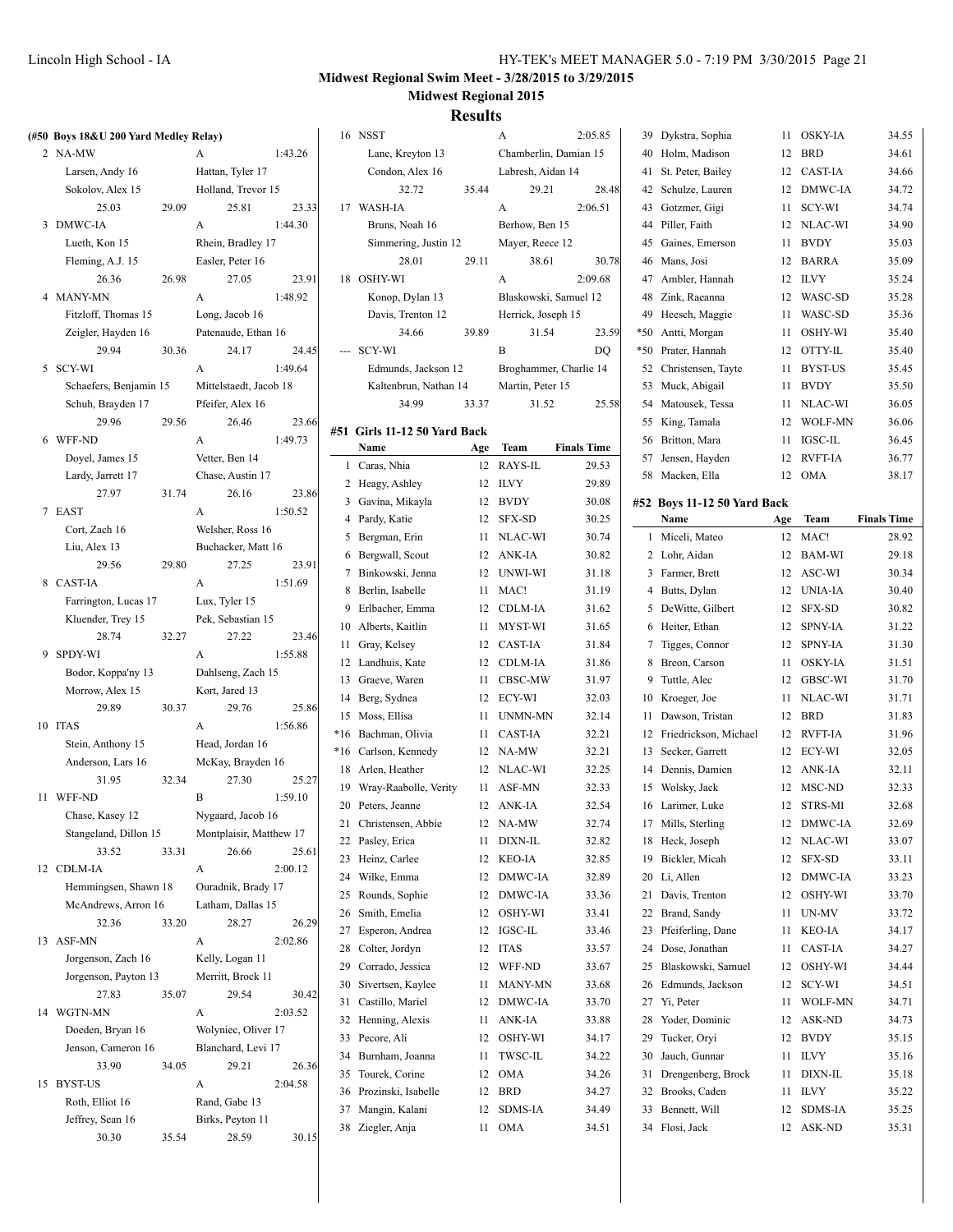| (#52 Boys 11-12 50 Yard Back)     |       |            |                    | 21 Fuse, Whitney       |        | 14 ECY-WI  | 1:06.79 | 49 Exsted, Sophia            |       | 13 BRD     | 1:11.90            |
|-----------------------------------|-------|------------|--------------------|------------------------|--------|------------|---------|------------------------------|-------|------------|--------------------|
| 35 Olson, Jack                    |       | 11 RVFT-IA | 35.32              | 32.30                  | 34.49  |            |         | 35.18                        | 36.72 |            |                    |
| 36 Stone, Ethan                   |       | 12 CDLM-IA | 35.33              | *22 Holmes, Charleigh  |        | 13 ILVY    | 1:06.94 | 50 Erdman, Leah              |       | 14 BAM-WI  | 1:12.15            |
| 37 Perkes, Matthew                |       | 12 OMA     | 35.44              | 32.19                  | 34.75  |            |         | 34.17                        | 37.98 |            |                    |
| 38 Krueger, Joseph                |       | 12 LAXY-WI | 35.57              | *22 Dravland, Marlee   |        | 14 PST-SD  | 1:06.94 | 51 Kubowski, Jennifer        |       | 14 SPDY-WI | 1:12.60            |
| 39 Myszka, Ben                    |       | 12 NLAC-WI | 35.68              | 32.99                  | 33.95  |            |         | 35.24                        | 37.36 |            |                    |
| 40 Sheets, Sean                   |       | 12 NSST    | 36.33              | 24 Garcia, Lily        |        | 13 LOO-WI  | 1:06.95 | 52 Robel, Aubrie             |       | 13 SDMS-IA | 1:17.50            |
| 41 Peters, Karsten                |       | 11 ANK-IA  | 36.59              | 32.27                  | 34.68  |            |         | 36.55                        | 40.95 |            |                    |
| 42 Labresh, Kieran                |       | 12 NSST    | 36.66              | 25 Miceli, Isabella    |        | 13 MAC!    | 1:07.04 | #54 Boys 13-14 100 Yard Back |       |            |                    |
| 43 Schaecher, Abraham             |       | 12 EAST    | 36.84              | 32.06                  | 34.98  |            |         | Name                         |       | Age Team   | <b>Finals Time</b> |
| 44 Hall, Ian                      |       | 11 SPDY-WI | 36.87              | 26 Gander, Rachel      |        | 13 RAYS-IL | 1:07.22 | 1 Stogner, Colton            |       | 14 UNIL-IL | 55.07              |
| 45 Merfeld, Kyle                  |       | 11 RVFT-IA | 40.63              | 32.59                  | 34.63  |            |         | 26.79                        | 28.28 |            |                    |
| #53 Girls 13-14 100 Yard Back     |       |            |                    | 27 Magee, Ava          |        | 14 ECY-WI  | 1:07.25 | 2 Ovanic, Jordan             |       | 14 OTTY-IL | 58.83              |
| Name                              |       | Age Team   | <b>Finals Time</b> | 32.25                  | 35.00  |            |         | 28.23                        | 30.60 |            |                    |
| 1 Lasecki, Emma                   |       | 13 GBSC-WI | 59.48              | 28 Fettig, Kelsie      |        | 13 ASK-ND  | 1:07.92 | 3 Brenner, Trever            |       | 14 SFX-SD  | 58.92              |
| 29.29                             | 30.19 |            |                    | 33.70                  | 34.22  |            |         | 28.55                        | 30.37 |            |                    |
| 2 Walker, Sydney                  |       | 14 GBSC-WI | 1:00.40            | 29 Tock, Kirby         |        | 13 BAM-WI  | 1:08.02 | 4 Landhuis, Niklaas          |       | 14 CDLM-IA | 1:00.18            |
| 29.45                             | 30.95 |            |                    | 32.81                  | 35.21  |            |         | 28.84                        | 31.34 |            |                    |
| 3 Johnson, Peyton                 |       | 14 UNWI-WI | 1:01.09            | 30 Franken, Sydney     |        | 13 EAST    | 1:08.48 | 5 Vierbicher, Andrew         |       | 14 ECY-WI  | 1:00.94            |
| 30.07                             | 31.02 |            |                    | 33.33                  | 35.15  |            |         | 29.20                        | 31.74 |            |                    |
| 4 Cary, Angela                    |       | 14 DMWC-IA | 1:01.63            | 31 Suh, Katie          |        | 14 DMWC-IA | 1:08.58 | 6 Hawkins, Jacob             |       | 14 HUSK-MW | 1:00.96            |
| 29.65                             | 31.98 |            |                    | 32.82                  | 35.76  |            |         | 29.18                        | 31.78 |            |                    |
| 5 VerSteeg, Emma                  |       | 13 SPNY-IA | 1:02.09            | 32 Raczek, Gabriella   |        | 13 SPDY-WI | 1:08.80 | 7 Pocivasek, Jacob           |       | 14 ILVY    | 1:01.01            |
| 29.92                             | 32.17 |            |                    | 33.75                  | 35.05  |            |         | 29.54                        | 31.47 |            |                    |
| 6 Jones, Haley                    |       | 14 ECY-WI  | 1:02.18            | 33 Preston, Breazi     |        | 14 RVFT-IA | 1:09.05 | 8 Huber, Ethan               |       | 13 MAC-SD  | 1:01.17            |
| 30.06                             | 32.12 |            |                    | 33.39                  | 35.66  |            |         | 29.79                        | 31.38 |            |                    |
| 7 Koehler, Mackenzie              |       | 14 BAM-WI  | 1:03.33            | 34 Donahue, Megan      |        | 14 MYST-WI | 1:09.30 | 9 Dean, Noah                 |       | 13 DCST-IL | 1:01.82            |
| 31.09                             | 32.24 |            |                    | 32.69                  | 36.61  |            |         | 29.47                        | 32.35 |            |                    |
| 8 Henderson, Carissa              |       | 14 ECY-WI  | 1:03.62            | 35 Crum, Danielle      |        | 14 BAM-WI  | 1:09.36 | 10 Bodor, Koppa'ny           |       | 13 SPDY-WI | 1:02.20            |
| 30.69                             | 32.93 |            |                    | 33.70                  | 35.66  |            |         | 30.49                        | 31.71 |            |                    |
| 9 Doering, Lizzie                 |       | 14 ANK-IA  | 1:03.65            | 36 Drechsel, Juliana   |        | 14 ECY-WI  | 1:09.48 | 11 Hoem, Brennan             |       | 14 OSHY-WI | 1:02.21            |
| 30.61                             | 33.04 |            |                    | 33.01                  | 36.47  |            |         | 30.67                        | 31.54 |            |                    |
| 10 Purvis, Taylor                 |       | 14 PST!    | 1:04.39            | 37 Chance, Mallory     |        | 14 CAST-IA | 1:09.52 | 12 Schmit, Alex              |       | 14 WOLF-MN | 1:03.30            |
| 31.14                             | 33.25 |            |                    | 33.67                  | 35.85  |            |         | 30.72                        | 32.58 |            |                    |
| 11 Friske, Kara                   |       | 14 SCY-WI  | 1:04.80            | 38 Machetta, Megan     |        | 14 ILVY    | 1:09.60 | 13 Miller, Jack              |       | 14 OSKY-IA | 1:03.53            |
| 31.58                             | 33.22 |            |                    | 33.45                  | 36.15  |            |         | 30.77                        | 32.76 |            |                    |
| 12 Frisch, Jenae                  |       | 14 ANK-IA  | 1:04.83            | *39 Dolan, Victoria    |        | 13 RAYS-IL | 1:09.66 | 14 Lucas, Carter             |       | 13 SFX-SD  | 1:04.84            |
| 31.60                             | 33.23 |            |                    | 34.25                  | 35.41  |            |         | 31.69                        | 33.15 |            |                    |
| 13 Gilbertson, Kennedy 13 SPDY-WI |       |            | 1:05.22            | *39 Stillmunkes, Staci |        | 13 ANK-IA  | 1:09.66 | 15 Kempf, Logan              |       | 13 NA-MW   | 1:05.31            |
| 30.99                             | 34.23 |            |                    | 33.54                  | 36.12  |            |         | 16 Smith, Cody               |       | 13 ILVY    | 1:05.75            |
| 14 Vandehey, Anna                 |       | 13 SPDY-WI | 1:05.55            | 41 Wallace, Jamie      | 14 BRD |            | 1:09.99 | 31.48                        | 34.27 |            |                    |
| 32.58                             | 32.97 |            |                    | 33.77                  | 36.22  |            |         | 17 Gafney, Keegan            |       | 14 OZ-WI   | 1:06.03            |
| 15 Mantonya, Maggy                |       | 13 NA-MW   | 1:05.61            | 42 Hill, Stephanie     |        | 13 DMWC-IA | 1:10.03 | 32.03                        | 34.00 |            |                    |
| 31.49                             | 34.12 |            |                    | 33.49                  | 36.54  |            |         | 18 Odson, Noah               |       | 13 ANK-IA  | 1:06.27            |
| 16 Rumley, Jasmine                |       | 13 RVFT-IA | 1:05.65            | 43 Vininski, Ahnika    |        | 14 ASF-MN  | 1:10.12 | 31.82                        | 34.45 |            |                    |
| 30.73                             | 34.92 |            |                    | 32.62                  | 37.50  |            |         | 19 Pugachov, Ivan            |       | 13 WOLF-MN | 1:06.43            |
| 17 Doruska, Erin                  |       | 13 ANK-IA  | 1:05.90            | 44 Steien, Lauren      |        | 13 NLAC-WI | 1:10.28 | 32.88                        | 33.55 |            |                    |
| 32.18                             | 33.72 |            |                    | 34.06                  | 36.22  |            |         | 20 Westercamp, Noah          |       | 13 ANK-IA  | 1:06.96            |
| 18 Jones, Hannah                  |       | 14 WOLF-MN | 1:06.12            | 45 Zee, Ryenne         |        | 13 MYST-WI | 1:10.61 | 32.26                        | 34.70 |            |                    |
| 31.57                             | 34.55 |            |                    | 34.30                  | 36.31  |            |         | 21 Crimmins, Jayden          |       | 14 ANK-IA  | 1:07.34            |
| 19 Pardoe, Elizabeth              |       | 14 NLAC-WI | 1:06.23            | 46 Lee-Brown, Linnea   |        | 14 ILVY    | 1:10.70 | 32.28                        | 35.06 |            |                    |
| 31.94                             | 34.29 |            |                    | 33.38                  | 37.32  |            |         | 22 Dollison, Drew            |       | 13 ANK-IA  | 1:07.57            |
| 20 Busch, Presley                 |       | 14 GBSC-WI | 1:06.76            | 47 Roehrig, Tessa      |        | 13 STRS-MI | 1:11.09 | 33.69                        | 33.88 |            |                    |
| 32.15                             | 34.61 |            |                    | 34.58                  | 36.51  |            |         | 23 Santiago, Javier          |       | 13 SDMS-IA | 1:08.00            |
|                                   |       |            |                    | 48 Blumreich, Kaiti    |        | 13 GBSC-WI | 1:11.68 | 33.06                        | 34.94 |            |                    |
|                                   |       |            |                    | 35.11                  | 36.57  |            |         |                              |       |            |                    |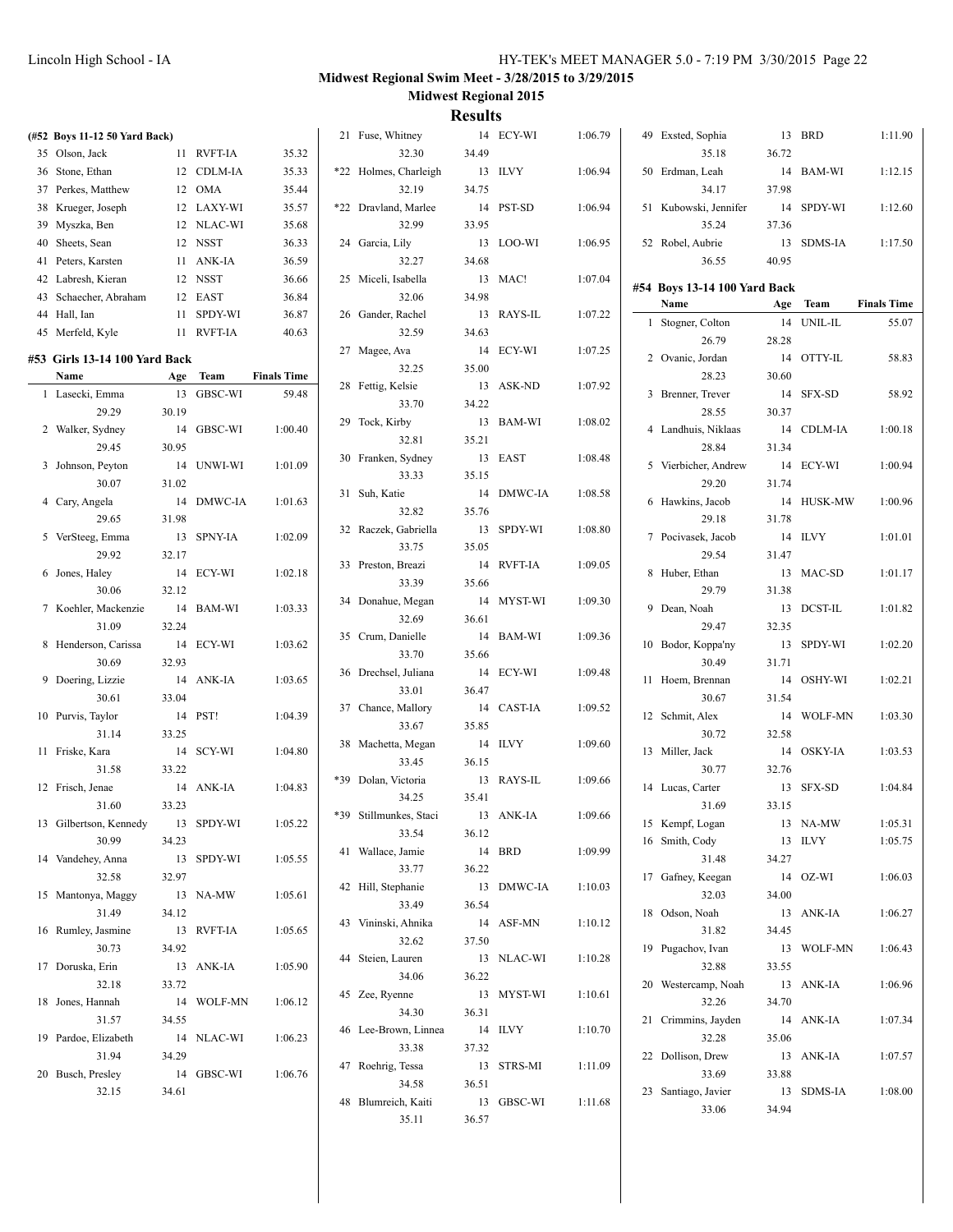|                                |       |            |                    |                                      | <b>IZCSUILS</b> |            |                    |                                 |       |            |                    |
|--------------------------------|-------|------------|--------------------|--------------------------------------|-----------------|------------|--------------------|---------------------------------|-------|------------|--------------------|
| (#54 Boys 13-14 100 Yard Back) |       |            |                    | 25 Thate, Rachel                     |                 | 16 MANY-MN | 1:11.10            | #57 Girls 11-12 100 Yard Breast |       |            |                    |
| 24 Vald, Gabe                  |       | 13 RVFT-IA | 1:08.16            | 34.03                                | 37.07           |            |                    | Name                            |       | Age Team   | <b>Finals Time</b> |
| 33.14                          | 35.02 |            |                    |                                      |                 |            |                    | 1 Wilke, Ellie                  |       | 11 DMWC-IA | 1:11.91            |
| 25 Lane, Kreyton               |       | 13 NSST    | 1:10.07            | #56 Boys 15-18 100 Yard Back<br>Name |                 |            | <b>Finals Time</b> |                                 |       |            |                    |
| 33.83                          | 36.24 |            |                    |                                      |                 | Age Team   |                    | 34.32                           | 37.59 |            |                    |
|                                |       |            |                    | 1 Webb, Isaak                        |                 | 16 PST!    | 54.58              | 2 Nelson, Morgan                |       | 12 PST-SD  | 1:11.99            |
| #55 Girls 15-18 100 Yard Back  |       |            |                    | 26.33                                | 28.25           |            |                    | 34.05                           | 37.94 |            |                    |
| Name                           |       | Age Team   | <b>Finals Time</b> | 2 Larsen, Andy                       |                 | 16 NA-MW   | 54.82              | 3 Peterson, Ella                |       | 12 ECY-WI  | 1:13.89            |
| 1 McKeag, Hannah               |       | 16 BRD     | 1:00.64            | 27.18                                | 27.64           |            |                    | 34.71                           | 39.18 |            |                    |
| 29.49                          | 31.15 |            |                    | 3 Owen, Preston                      |                 | 15 BRD     | 55.66              | 4 Graeve, Waren                 |       | 11 CBSC-MW | 1:14.02            |
| 2 Winnett, Lexie               |       | 15 CIA-IA  | 1:01.85            | 26.92                                | 28.74           |            |                    | 35.27                           | 38.75 |            |                    |
| 30.27                          | 31.58 |            |                    | 4 Gaumer, Ryan                       |                 | 16 ANK-IA  | 56.84              | 5 Hoff, Sydney                  |       | 11 SPDY-WI | 1:15.15            |
| 3 Hedrick, Samantha            |       | 16 PST!    | 1:02.14            | 27.65                                | 29.19           |            |                    | 35.93                           | 39.22 |            |                    |
| 29.99                          | 32.15 |            |                    | 5 Lueth, Kon                         |                 | 15 DMWC-IA | 56.92              | 6 Patenaude, Sarah              |       | 12 MANY-MN | 1:16.42            |
| 4 Malimanek, Lexie             |       | 15 VAST-SD | 1:02.22            | 27.18                                | 29.74           |            |                    | 35.41                           | 41.01 |            |                    |
| 30.32                          | 31.90 |            |                    | 6 Soborowicz, Levi                   |                 | 18 ECY-WI  | 57.43              | 7 Peterson, Maggie              |       | 12 ECY-WI  | 1:17.88            |
| 5 Phinney, Rachel              |       | 15 MANY-MN | 1:02.74            | 27.94                                | 29.49           |            |                    | 35.86                           | 42.02 |            |                    |
| 30.24                          | 32.50 |            |                    | 7 Long, Jacob                        |                 | 16 MANY-MN | 57.75              | 8 Peck, Sophie                  |       | 11 ANK-IA  | 1:18.04            |
| 6 Peterson, Brianna            |       | 15 ECY-WI  | 1:03.38            | 27.63                                | 30.12           |            |                    | 36.75                           | 41.29 |            |                    |
| 30.27                          | 33.11 |            |                    | 8 Brown, Ethan                       |                 | 17 NLAC-WI | 58.04              | 9 Pickrel, Emma                 |       | 11 WASC-SD | 1:18.22            |
| 7 Liu, Anna                    |       | 15 EAST    | 1:04.51            | 27.88                                | 30.16           |            |                    | 36.78                           | 41.44 |            |                    |
| 30.18                          | 34.33 |            |                    | 9 Hattan, Tyler                      |                 | 17 NA-MW   | 58.23              | 10 Rounds, Sophie               |       | 12 DMWC-IA | 1:18.79            |
| 8 Wallace, Julia               |       | 16 BRD     | 1:04.69            | 28.33                                | 29.90           |            |                    | 37.68                           | 41.11 |            |                    |
| 31.45                          | 33.24 |            |                    | 10 Breen, John                       |                 | 15 ANK-IA  | 58.65              | 11 Van Maanen, Makenzie 12 PST! |       |            | 1:19.42            |
| 9 Vest, Emily                  |       | 16 BWST-IA | 1:04.70            | 28.79                                | 29.86           |            |                    | 37.24                           | 42.18 |            |                    |
| 31.22                          | 33.48 |            |                    | 11 Jorgenson, Zach                   |                 | 16 ASF-MN  | 59.67              | 12 Wilke, Emma                  |       | 12 DMWC-IA | 1:19.59            |
| 10 Ryan, Fallon                |       | 18 BRD     | 1:05.05            | 28.82                                | 30.85           |            |                    | 38.70                           | 40.89 |            |                    |
|                                |       |            |                    |                                      |                 |            |                    |                                 |       |            |                    |
| 30.96                          | 34.09 |            |                    | 12 Dahlseng, Zach                    |                 | 15 SPDY-WI | 59.87              | 13 Alberts, Kaitlin             |       | 11 MYST-WI | 1:20.10            |
| 11 Hildebrand, Amy             |       | 18 ECY-WI  | 1:05.13            | 13 Doyel, James                      |                 | 15 WFF-ND  | 59.93              | 37.53                           | 42.57 |            |                    |
| 31.41                          | 33.72 |            |                    | 29.36                                | 30.57           |            |                    | 14 Bachman, Olivia              |       | 11 CAST-IA | 1:20.17            |
| 12 Wiederholt, Cheyenne        |       | 16 ANK-IA  | 1:05.18            | 14 Bruns, Noah                       |                 | 16 WASH-IA | 1:00.07            | 38.46                           | 41.71 |            |                    |
| 31.28                          | 33.90 |            |                    | 28.93                                | 31.14           |            |                    | 15 Brown, Katie                 |       | 11 ANK-IA  | 1:20.39            |
| 13 Stephenson, Katie           |       | 15 NLY     | 1:05.74            | 15 Farrington, Lucas                 |                 | 17 CAST-IA | 1:00.45            | 37.75                           | 42.64 |            |                    |
| 31.54                          | 34.20 |            |                    | 29.33                                | 31.12           |            |                    | 16 Hamblin, Kaylee              |       | 11 OMA     | 1:20.43            |
| 14 Nelson, Alex                |       | 15 SFX-SD  | 1:05.75            | 16 Allison, Matt                     |                 | 17 ITAS    | 1:00.72            | 36.20                           | 44.23 |            |                    |
| 32.15                          | 33.60 |            |                    | 28.91                                | 31.81           |            |                    | 17 Rodriguez, Alena             |       | 11 SFX-SD  | 1:20.61            |
| 15 Ware, Christina             |       | 15 ANK-IA  | 1:06.30            | 17 Rhein, Bradley                    |                 | 17 DMWC-IA | 1:01.03            | 37.70                           | 42.91 |            |                    |
| 32.17                          | 34.13 |            |                    | 29.77                                | 31.26           |            |                    | 18 Gray, Kelsey                 |       | 12 CAST-IA | 1:20.72            |
| 16 Peters, Kirsten             |       | 16 MANY-MN | 1:06.55            | 18 Zeigler, Hayden                   |                 | 16 MANY-MN | 1:01.49            | 39.01                           | 41.71 |            |                    |
| 31.89                          | 34.66 |            |                    | 29.47                                | 32.02           |            |                    | 19 Piller, Faith                |       | 12 NLAC-WI | 1:21.35            |
| 17 Welshinger, Katie           |       | 17 ITAS    | 1:07.29            | 19 Bissonette, Kaleb                 |                 | 16 ITAS    | 1:01.53            | 39.32                           | 42.03 |            |                    |
| 32.44                          | 34.85 |            |                    | 29.28                                | 32.25           |            |                    | 20 Vandenhouten, Claire         |       | 12 OSHY-WI | 1:21.55            |
| 18 Linzell, Kelsey             |       | 16 NA-MW   | 1:07.77            | 20 Lardy, Jarrett                    |                 | 17 WFF-ND  | 1:02.16            | 38.27                           | 43.28 |            |                    |
| 32.56                          | 35.21 |            |                    | 30.11                                | 32.05           |            |                    | 21 Lackmann, Torin              |       | 11 SDMS-IA | 1:22.14            |
| 19 Henderson, Kenya            |       | 16 ECY-WI  | 1:07.91            | 21 Schuh, Brayden                    |                 | 17 SCY-WI  | 1:03.31            | 38.53                           | 43.61 |            |                    |
| 32.79                          | 35.12 |            |                    | 30.96                                | 32.35           |            |                    | 22 Frear, Peyton                |       | 12 SFX-SD  | 1:22.28            |
| 20 Gander, Caroline            |       | 17 RAYS-IL | 1:08.08            | 22 O'Callaghan, Caleb                |                 | 16 PEST-MV | 1:03.65            | 38.93                           | 43.35 |            |                    |
| 33.12                          | 34.96 |            |                    | 31.51                                | 32.14           |            |                    | 23 Timmer, Katie                |       | 12 SFX-SD  | 1:22.41            |
| 21 Ertl, Elise                 |       | 16 NLAC-WI | 1:08.72            | 23 Greenwood, Devin                  |                 | 15 SDMS-IA | 1:04.37            | 38.17                           | 44.24 |            |                    |
|                                |       |            |                    |                                      |                 |            |                    |                                 |       |            |                    |
| 33.00                          | 35.72 |            |                    | 30.63                                | 33.74           |            |                    | 24 Pidde, Grace                 |       | 12 RAYS-IL | 1:22.59            |
| 22 Hostetler, Ainsley          |       | 15 NA-MW   | 1:08.76            | 24 Mittelstaedt, Jacob               |                 | 18 SCY-WI  | 1:04.93            | 38.86                           | 43.73 |            |                    |
| 33.31                          | 35.45 |            |                    | 31.32                                | 33.61           |            |                    | 25 Antti, Morgan                |       | 11 OSHY-WI | 1:22.71            |
| 23 Honner, Bekah               |       | 17 SFX-SD  | 1:09.16            | 25 Chase, Austin                     |                 | 17 WFF-ND  | 1:04.94            | 39.18                           | 43.53 |            |                    |
| 33.56                          | 35.60 |            |                    | 31.09                                | 33.85           |            |                    | 26 Levy, Kiki                   |       | 12 DMWC-IA | 1:22.73            |
| 24 Keller, Elise               |       | 15 GBSC-WI | 1:10.44            | 26 Cort, Zach                        |                 | 16 EAST    | 1:07.93            | 39.14                           | 43.59 |            |                    |
| 34.43                          | 36.01 |            |                    | 32.92                                | 35.01           |            |                    | 27 St. Peter, Bailey            |       | 12 CAST-IA | 1:23.04            |
|                                |       |            |                    |                                      |                 |            |                    | 38.93                           | 44.11 |            |                    |
|                                |       |            |                    |                                      |                 |            |                    |                                 |       |            |                    |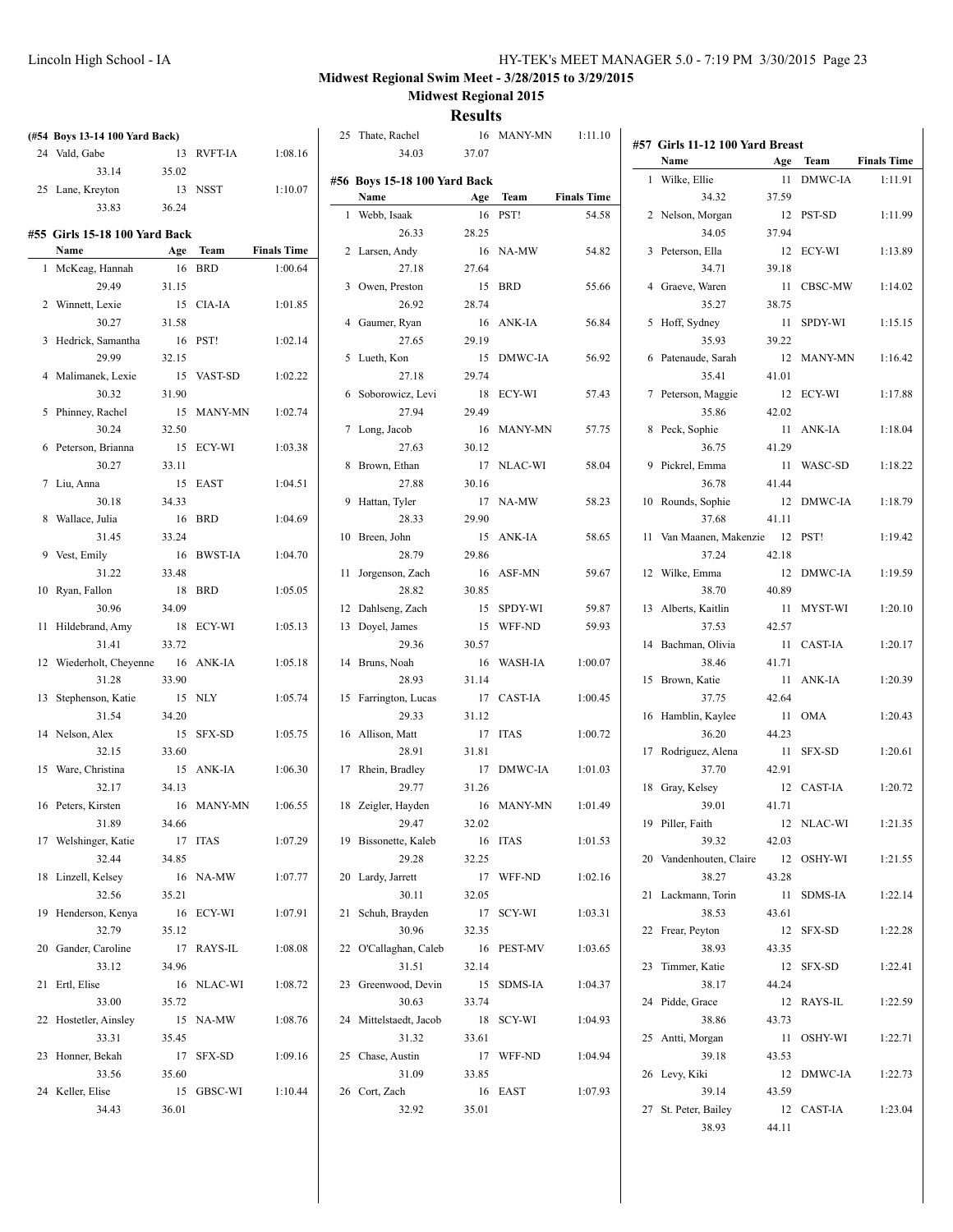| (#57 Girls 11-12 100 Yard Breast) |         |            |                    | 12 Vieth, Tristan               |       | 11 ECY-WI  | 1:20.04            | 18 Blommers, Lindsey            |       | 13 PST!    | 2:53.11            |
|-----------------------------------|---------|------------|--------------------|---------------------------------|-------|------------|--------------------|---------------------------------|-------|------------|--------------------|
| 28 Laibly, Danielle               |         | 12 OSHY-WI | 1:23.11            | 37.97                           | 42.07 |            |                    | 37.06                           | 42.53 | 1:33.52    |                    |
| 39.62                             | 43.49   |            |                    | 13 Laux, Jacob                  |       | 12 BAM-WI  | 1:20.29            | 19 Webb, Madeline               |       | 14 PST!    | 2:53.30            |
| 29 Heesch, Maggie                 |         | 11 WASC-SD | 1:23.72            | 37.77                           | 42.52 |            |                    | 37.71                           | 43.76 | 45.45      | 46.38              |
| 39.81                             | 43.91   |            |                    | 14 Miceli, Mateo                |       | 12 MAC!    | 1:20.34            | 20 Stewart, Mercedes            |       | 13 NLAC-WI | 2:54.10            |
| 30 Dooley, Catherine              |         | 12 SDMS-IA | 1:24.37            | 39.04                           | 41.30 |            |                    | 39.20                           | 43.95 | 45.18      | 45.77              |
| 39.13                             | 45.24   |            |                    | 15 Kovalenko, Andrew            |       | 12 SFX-SD  | 1:21.72            | 21 DeVries, Alexis              |       | 14 PST!    | 2:54.92            |
| 31 Arlen, Heather                 |         | 12 NLAC-WI | 1:24.41            | 37.19                           | 44.53 |            |                    | 36.80                           | 43.65 | 47.48      | 46.99              |
|                                   |         |            |                    |                                 |       |            |                    |                                 |       |            |                    |
| 39.97                             | 44.44   |            |                    | 16 Heck, Joseph                 |       | 12 NLAC-WI | 1:22.09            | 22 Henderson, Burke             |       | 13 ASF-MN  | 2:57.88            |
| 32 Lowery, Mary                   |         | 11 ILVY    | 1:24.68            | 38.26                           | 43.83 |            |                    | 39.63                           | 45.19 | 47.87      | 45.19              |
| 41.53                             | 43.15   |            |                    | 17 Schroeder, Mason             |       | 11 NA-MW   | 1:22.68            | 23 Dotson, Olivia               |       | 14 RVFT-IA | 3:03.85            |
| 33 Fuse, Lacey                    |         | 11 ECY-WI  | 1:25.05            | 38.13                           | 44.55 |            |                    | 37.18                           | 44.70 | 49.22      | 52.75              |
| 34 Vierbicher, Nicole             |         | 11 ECY-WI  | 1:25.13            | 18 Achtziger, Nik               |       | 11 OCSC-WI | 1:22.82            | #60 Boys 13-14 200 Yard Breast  |       |            |                    |
| 39.74                             | 45.39   |            |                    | 39.41                           | 43.41 |            |                    | Name                            |       | Age Team   | <b>Finals Time</b> |
| 35 Walker, Annabelle              |         | 11 ANK-IA  | 1:25.33            | 19 Bickler, Micah               |       | 12 SFX-SD  | 1:24.80            | 1 Corpuz, Crispin               |       | 13 NA-MW   | 2:27.77            |
| 40.04                             | 45.29   |            |                    | 39.79                           | 45.01 |            |                    | 33.46                           | 38.09 | 38.18      | 38.04              |
| 36 Holm, Madison                  |         | 12 BRD     | 1:25.72            | 20 Fry, Zach                    |       | 12 DMWC-IA | 1:25.75            | 2 Hammer, Hank                  |       | 14 PST!    | 2:29.96            |
| 39.56                             | 46.16   |            |                    | 41.25                           | 44.50 |            |                    |                                 |       |            |                    |
| 37 Mangin, Kalani                 |         | 12 SDMS-IA | 1:26.26            | 21 Danner, Trevor               |       | 11 CAST-IA | 1:26.48            | 32.22                           | 37.39 | 39.71      | 40.64              |
| 39.86                             | 46.40   |            |                    | 41.00                           | 45.48 |            |                    | 3 DaCosta, Rafael               |       | 13 NLAC-WI | 2:30.17            |
| 38 Dykstra, Sophia                |         | 11 OSKY-IA | 1:27.44            |                                 |       |            |                    | 34.42                           | 38.28 | 39.33      | 38.14              |
| 40.82                             | 46.62   |            |                    | #59 Girls 13-14 200 Yard Breast |       |            |                    | 4 Lyles, Wade                   |       | 14 DIXN-IL | 2:34.38            |
| 39 Erdman, Ella                   |         | 12 BAM-WI  | 1:28.51            | Name                            |       | Age Team   | <b>Finals Time</b> | 34.03                           | 40.37 | 40.95      | 39.03              |
| 41.80                             | 46.71   |            |                    | 1 Lasecki, Emma                 |       | 13 GBSC-WI | 2:25.08            | 5 Venner, Damon                 |       | 14 SFX-SD  | 2:37.25            |
|                                   |         |            | 1:28.67            | 32.86                           | 36.86 | 37.89      | 37.47              | 35.50                           | 39.91 | 41.11      | 40.73              |
| 40 Kolberg, Kaiya                 |         | 11 BVDY    |                    | 2 Preston, Breazi               |       | 14 RVFT-IA | 2:36.23            | 6 Rand, Gabe                    |       | 13 BYST-US | 2:45.23            |
| 41.55                             | 47.12   |            |                    | 34.59                           | 40.36 | 41.28      | 40.00              | 37.20                           | 42.66 | 42.54      | 42.83              |
| 41 Tatge, Hannah                  |         | 12 BRD     | 1:29.00            | 3 Frye, Averie                  |       | 13 NA-MW   | 2:37.31            | 7 Garcia, Jeffrey               |       | 13 IGSC-IL | 2:46.29            |
| 41.91                             | 47.09   |            |                    | 35.15                           | 40.41 | 41.16      | 40.59              | 37.42                           | 43.24 | 43.18      | 42.45              |
|                                   |         |            |                    |                                 |       |            |                    |                                 |       |            |                    |
| --- Anderson, Gabriela            |         | 12 WASH-IA | DQ                 |                                 |       |            |                    |                                 |       |            |                    |
| 39.66                             | 46.68   |            |                    | 4 Fuse, Whitney                 |       | 14 ECY-WI  | 2:37.77            | 8 Miller, Jarod                 |       | 13 OSKY-IA | 2:46.95            |
|                                   |         |            |                    | 34.89                           | 40.21 | 42.26      | 40.41              | 38.36                           | 42.25 | 42.81      | 43.53              |
| #58 Boys 11-12 100 Yard Breast    |         |            |                    | 5 Webb, Rylie                   |       | 13 MSC-ND  | 2:38.12            | #61 Girls 15-18 200 Yard Breast |       |            |                    |
| Name                              |         | Age Team   | <b>Finals Time</b> | 35.04                           | 40.77 | 41.18      | 41.13              | Name                            |       | Age Team   | <b>Finals Time</b> |
| 1 Tran, Brian                     |         | 11 WOLF-MN | 1:10.61            | 6 Dolan, Victoria               |       | 13 RAYS-IL | 2:40.83            | 1 Winnett, Lexie                |       | 15 CIA-IA  | 2:31.50            |
| 33.01                             | 37.60   |            |                    | 36.85                           | 40.92 | 42.15      | 40.91              | 33.66                           | 38.83 | 39.55      | 39.46              |
| 2 Lohr, Aidan                     |         | 12 BAM-WI  | 1:12.38            | 7 Gilbertson, Kennedy           |       | 13 SPDY-WI | 2:41.95            | 2 Washenberger, Claire          |       | 16 SFX-SD  | 2:35.16            |
| 34.46                             | 37.92   |            |                    | 37.42                           | 40.20 | 43.05      | 41.28              | 34.75                           | 38.94 | 40.17      | 41.30              |
| 3 Lowery, Jacob                   |         | 12 ILVY    | 1:13.51            | 8 Drengenberg, Leah             |       | 14 DIXN-IL | 2:42.37            | 3 DeWitt, Maddie                |       | 15 SPNY-IA | 2:38.68            |
| 33.99                             | 39.52   |            |                    | 34.48                           | 40.45 | 43.77      | 43.67              | 35.72                           | 40.55 | 41.22      | 41.19              |
| 4 Schaeffer, Griffin              |         | 12 ASK-ND  | 1:13.53            | 9 Schulte, Megan                |       | 13 WASC-SD | 2:43.35            |                                 |       |            |                    |
| 34.74                             | 38.79   |            |                    | 35.94                           | 42.33 | 42.55      | 42.53              | 4 Manderscheid, Rachel          |       | 16 ANK-IA  | 2:40.54            |
| 5 Jones, Dylan                    |         | 12 KEO-IA  | 1:15.15            | 10 Mantonya, Maggy              |       | 13 NA-MW   | 2:44.59            | 35.29                           | 40.42 | 41.80      | 43.03              |
| 35.83                             | 39.32   |            |                    | 37.52                           | 41.45 | 42.70      | 42.92              | 5 Linzell, Kelsey               |       | 16 NA-MW   | 2:43.29            |
| 6 Helfrich, Garrett               |         | 12 DIXN-IL | 1:16.93            | 11 Lee-Brown, Linnea            |       | 14 ILVY    | 2:45.04            | 35.51                           | 41.64 | 42.37      | 43.77              |
| 36.12                             | 40.81   |            |                    | 35.99                           | 42.31 | 46.06      | 40.68              | 6 Younge, Noelle                |       | 15 MANY-MN | 2:46.72            |
| 7 Kelly, Logan                    |         | 11 ASF-MN  | 1:17.57            | 12 Butler, Bethany              |       | 14 ASK-ND  | 2:45.98            | 37.04                           | 42.35 | 43.54      | 43.79              |
| 36.90                             | 40.67   |            |                    | 37.58                           | 43.00 | 42.52      | 42.88              | 7 Honner, Bekah                 |       | 17 SFX-SD  | 2:47.72            |
|                                   |         |            |                    |                                 |       |            |                    | 37.82                           | 42.20 | 43.62      | 44.08              |
| 8 Huynh, Nick                     |         | 11 MANY-MN | 1:18.49            | 13 Tighe, Julia                 |       | 14 DMWC-IA | 2:47.41            | 8 Weslow, Juliette              |       | 15 GBSC-WI | 2:48.91            |
| 36.70                             | 41.79   |            |                    | 36.51                           | 41.99 | 44.30      | 44.61              | 36.70                           | 41.64 | 44.40      | 46.17              |
| 9 Li, Allen                       |         | 12 DMWC-IA | 1:18.67            | 14 Erickson, Savannah           |       | 13 PEST-MV | 2:47.42            | 9 Knafelc, Amie                 |       | 16 ILVY    | 2:49.48            |
| 36.76                             | 41.91   |            |                    | 36.23                           | 41.28 | 44.08      | 45.83              | 38.94                           | 42.55 | 44.73      | 43.26              |
| 10 Cordova, Ethan                 |         | 12 NLAC-WI | 1:18.79            | 15 Taylor, Maddie               |       | 14 RAYS-IL | 2:49.87            | 10 Nelson, Alex                 |       | 15 SFX-SD  | 2:49.85            |
| 36.81                             | 41.98   |            |                    | 37.25                           | 43.50 | 44.58      | 44.54              | 39.54                           | 42.76 | 43.72      | 43.83              |
| 11 Greiner, Ian                   | 12 PST! |            | 1:19.09            | 16 West, Jaden                  |       | 14 GOLD-SD | 2:50.11            |                                 |       |            |                    |
| 37.54                             | 41.55   |            |                    | 38.24                           | 43.32 | 44.56      | 43.99              | 11 Wei, Carissa                 |       | 18 NA-MW   | 2:55.97            |
|                                   |         |            |                    | 17 Brennecke, Brianna           |       | 14 ANK-IA  | 2:51.17            | 38.48                           | 43.97 | 45.95      | 47.57              |
|                                   |         |            |                    | 37.78                           | 43.16 | 45.19      | 45.04              |                                 |       |            |                    |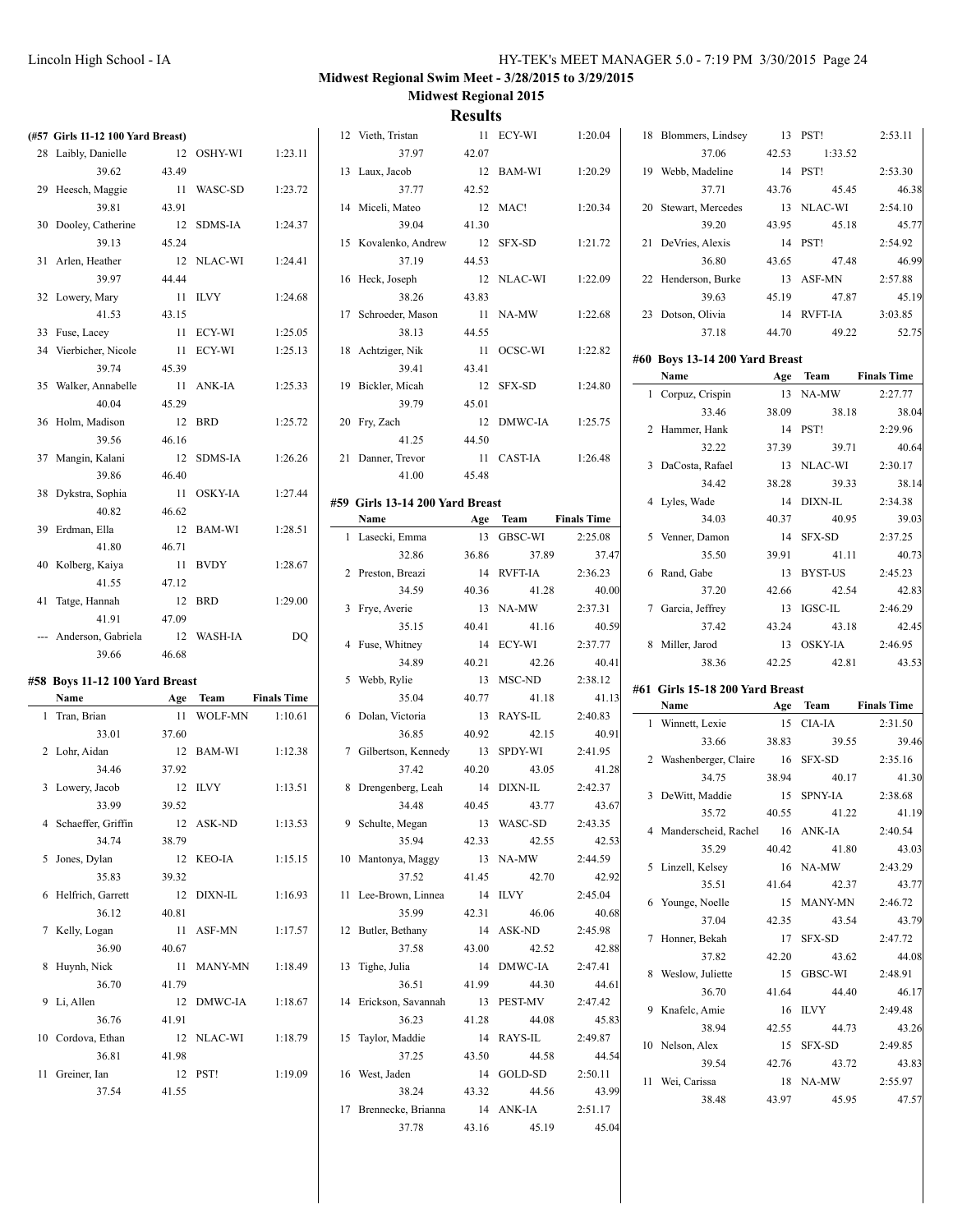# **Results**

|                | #62 Boys 15-18 200 Yard Breast     |         |                       |                    |
|----------------|------------------------------------|---------|-----------------------|--------------------|
|                | Name                               | Age     | Team                  | <b>Finals Time</b> |
| 1              | Gaumer, Peyton                     | 17      | <b>ANK-IA</b>         | 2:08.08            |
|                | 28.81                              | 32.69   | 33.30                 | 33.28              |
| $\overline{2}$ | Breen, John                        | 15      | ANK-IA                | 2:20.37            |
|                | 30.17                              | 35.32   | 37.02                 | 37.86              |
| 3              | Newham, Ivan                       | 15      | <b>WOLF-MN</b>        | 2:20.69            |
|                | 31.19                              | 35.86   | 36.84                 | 36.80              |
| 4              | Miller, Keegan                     | 16      | <b>ILVY</b>           | 2:24.71            |
|                | 32.12                              | 36.51   | 37.71                 | 38.37              |
| 5              | Worth, Cooper                      | 16      | <b>SDMS-IA</b>        | 2:30.04            |
|                | 33.20                              | 38.99   | 38.72                 | 39.13              |
| 6              | Welsher, Ross                      | 16      | EAST                  | 2:34.46            |
|                | 33.24                              | 39.88   | 40.78                 | 40.56              |
|                | #63 Girls 14&U 400 Yard Free Relay |         |                       |                    |
|                | Team                               |         | Relay                 | <b>Finals Time</b> |
| 1              | ECY-WI                             |         | A                     | 3:51.92            |
|                | Jones, Haley 14                    |         | Magee, Ava 14         |                    |
|                | Fuse, Whitney 14                   |         | Henderson, Carissa 14 |                    |
|                | 27.68                              | 57.32   | 27.33                 | 59.04              |
|                | 27.86                              | 59.49   | 26.53                 | 56.07              |
| 2              | DMWC-IA                            |         | A                     | 3:59.14            |
|                | Collum, Layne 14                   |         | Brown, Claire 14      |                    |
|                | Suh, Katie 14                      |         | Cary, Angela 14       |                    |
|                | 27.69                              | 58.96   | 29.88                 | 1:03.68            |
|                | 28.82                              | 1:02.20 | 26.10                 | 54.30              |
| 3              | ANK-IA                             |         | A                     | 4:01.16            |
|                | Frisch, Jenae 14                   |         | Stillmunkes, Staci 13 |                    |
|                | Gaumer, Jesslyn 14                 |         | Peterson, Ellissa 14  |                    |
|                | 28.06                              | 58.24   | 28.08                 | 59.29              |
|                | 28.30                              | 1:01.60 | 29.25                 | 1:02.03            |
| 4              | NA-MW                              |         | A                     | 4:04.15            |
|                | Mantonya, Maggy 13                 |         | Carlson, Kennedy 12   |                    |
|                | Frye, Averie 13                    |         | Ertz, Abby 13         |                    |
|                | 28.41                              | 59.36   | 28.99                 | 1:02.72            |
|                | 29.79                              | 1:03.03 | 27.35                 | 59.04              |
| 5              | SFX-SD                             |         | A                     | 4:05.42            |
|                | Timmer, Katie 12                   |         | Sugrue, George 12     |                    |
|                | Engels, Liv 13                     |         | Pardy, Katie 12       |                    |
|                | 30.05                              | 1:02.35 | 30.23                 | 1:03.51            |
|                | 29.18                              | 1:02.16 | 27.66                 | 57.40              |
|                | #64 Boys 14&U 400 Yard Free Relay  |         |                       |                    |
|                | Team                               |         | Relay                 | <b>Finals Time</b> |
| 1              | ANK-IA                             |         | А                     | 3:54.36            |
|                | Dollison, Drew 13                  |         | Crimmins, Jayden 14   |                    |
|                | Keinroth, Mason 13                 |         | Odson, Noah 13        |                    |
|                | 28.29                              | 59.21   | 28.14                 | 1:00.01            |
|                | 27.59                              | 57.57   | 26.92                 | 57.57              |
| 2              | ANK-IA                             |         | C                     | 4:21.24            |
|                | Peterson, Anders 11                |         | Lewis, Tyler 12       |                    |
|                | Kelly, Jonathan 14                 |         | Dennis, Damien 12     |                    |

 $\overline{a}$ 

31.67 1:08.08 32.61 1:07.87 29.12 1:01.02 29.97 1:04.27

|   | #65 Girls 18&U 400 Yard Free Relay<br>Team |         | Relay                 | <b>Finals Time</b> |
|---|--------------------------------------------|---------|-----------------------|--------------------|
| 1 | ECY-WI                                     |         | A                     | 3:54.18            |
|   | Henderson, Kenya 16                        |         | Hildebrand, Amy 18    |                    |
|   | Drechsel, Juliana 14                       |         | Peterson, Brianna 15  |                    |
|   | 28.15                                      | 58.86   | 28.31                 | 59.55              |
|   | 27.66                                      | 59.02   | 26.22                 | 56.75              |
| 2 | MANY-MN                                    |         | A                     | 3:57.83            |
|   | Allen, Carley 17                           |         | Peters, Kirsten 16    |                    |
|   | Thate, Rachel 16                           |         | Cwiklinski, Jasmin 16 |                    |
|   | 29.24                                      | 1:02.19 | 28.45                 | 1:00.09            |
|   | 28.33                                      | 1:00.38 | 25.60                 | 55.17              |
| 3 | <b>SDMS-IA</b>                             |         | A                     | 4:14.78            |
|   | Benson, Erica 14                           |         | Worth, Ella 13        |                    |
|   | Trucano, Alexis 15                         |         | Bennett, Sara 16      |                    |
|   | 29.97                                      | 1:03.55 | 27.76                 | 59.51              |
|   |                                            | 1:05.55 | 31.43                 | 1:06.17            |
|   | 31.16                                      |         |                       |                    |
| 4 | NLAC-WI                                    |         | A                     | 4:21.97            |
|   | Johnson, Annikka 13                        |         | Stewart, Mercedes 13  |                    |
|   | Beam, Alex 15                              |         | Schmidt, Emma 16      |                    |
|   | 30.89                                      | 1:05.38 | 31.48                 | 1:06.20            |
|   | 30.96                                      | 1:05.76 | 31.03                 | 1:04.63            |
|   | #66 Boys 18&U 400 Yard Free Relay          |         |                       |                    |
|   | Team                                       |         | Relay                 | <b>Finals Time</b> |
| 1 | NLAC-WI                                    |         | A                     | 3:30.19            |
|   | Gaber, Alex 16                             |         | DaCosta, Rafael 13    |                    |
|   | Koss, Colin 17                             |         | Brown, Ethan 17       |                    |
|   | 25.54                                      | 54.18   | 25.97                 | 54.04              |
|   | 23.80                                      | 50.69   | 24.33                 | 51.28              |
| 2 | ECY-WI                                     |         | A                     | 3:36.36            |
|   | Vierbicher, Andrew 14                      |         | Miller, Brennen 15    |                    |
|   | Simonsen, Zachary 15                       |         | Soborowicz, Levi 18   |                    |
|   | 25.15                                      | 52.80   | 26.13                 | 55.63              |
|   | 25.05                                      | 54.88   | 24.69                 | 53.05              |
| 3 | <b>SDMS-IA</b>                             |         | A                     | 3:37.58            |
|   | Clark, Brayden 14                          |         | Greenwood, Devin 15   |                    |
|   |                                            |         |                       |                    |
|   | Worth, Cooper 16                           |         | Belden, Christian 16  |                    |
|   | 26.71                                      | 56.38   | 25.30                 | 54.52              |
|   | 25.33                                      | 54.32   | 24.65                 | 52.36              |
| 4 | <b>ITAS</b>                                |         | A                     | 3:38.02            |
|   | Bissonette, Kaleb 16                       |         | Huebscher, Matthew 18 |                    |
|   | Pohl, Braden 15                            |         | Allison, Matt 17      |                    |
|   | 26.16                                      | 55.62   | 27.40                 | 58.26              |
|   | 25.41                                      | 54.48   | 23.52                 | 49.66              |
| 5 | <b>BRD</b>                                 |         | A                     | 3:44.55            |
|   | Lund, Connor 13                            |         | Niemeyer, Gunnar 15   |                    |
|   | Dillon, Andrew 13                          |         | Owen, Preston 15      |                    |
|   | 28.75                                      | 1:01.00 | 26.75                 | 56.38              |
|   | 26.20                                      | 55.25   | 24.85                 | 51.92              |
|   | #67 Girls 11-12 50 Yard Free               |         |                       |                    |
|   | Name                                       | Age     | Team                  | <b>Finals Time</b> |
| 1 | Caras, Nhia                                | 12      | RAYS-IL               | 25.32              |
|   |                                            | 11      |                       |                    |
|   | 2 Graeve, Waren                            |         | CBSC-MW               | 26.59              |
| 3 | Binkowski, Jenna                           | 12      | UNWI-WI               | 26.65              |
|   | 4 Gavina, Mikayla                          | 12      | <b>BVDY</b>           | 26.82              |
|   |                                            |         |                       |                    |

| 5      | Pardy, Katie                        | 12       | SFX-SD                    | 26.96          |
|--------|-------------------------------------|----------|---------------------------|----------------|
| 6<br>7 | Cushing, Alison                     | 12       | RAYS-IL<br><b>CDLM-IA</b> | 27.30          |
| 8      | Erlbacher, Emma<br>Berlin, Isabelle | 12<br>11 | MAC!                      | 27.42<br>27.46 |
| 9      | Nelson, Morgan                      | 12       | PST-SD                    | 27.71          |
| 10     | Gray, Kelsey                        | 12       | <b>CAST-IA</b>            | 27.74          |
| 11     | Bergman, Erin                       | 11       | NLAC-WI                   | 27.78          |
| 12     | Patenaude, Sarah                    | 12       | <b>MANY-MN</b>            | 27.96          |
| 13     | Berg, Sydnea                        | 12       | ECY-WI                    | 28.00          |
| 14     | Carlson, Kennedy                    | 12       | NA-MW                     | 28.07          |
| 15     | Breen, Shelby                       | 12       | ANK-IA                    | 28.09          |
| 16     | Schwindt, Mary Ann                  | 12       | <b>RVFT-IA</b>            | 28.18          |
| 17     | Muck, Dellana                       | 11       | <b>BVDY</b>               | 28.24          |
| 18     | Timmer, Katie                       | 12       | SFX-SD                    | 28.25          |
| 19     | Peters, Jeanne                      | 12       | ANK-IA                    | 28.26          |
| 20     | Corrado, Jessica                    | 12       | WFF-ND                    | 28.29          |
| 21     | Jass, Teegan                        | 12       | <b>MANY-MN</b>            | 28.34          |
| 22     | Landhuis, Kate                      | 12       | CDLM-IA                   | 28.40          |
| 23     | Jensen, Hayden                      | 12       | <b>RVFT-IA</b>            | 28.51          |
| 24     | Bachman, Olivia                     | 11       | CAST-IA                   | 28.52          |
| 25     | Pecore, Ali                         | 12       | OSHY-WI                   | 28.55          |
| 26     | Brown, Raven                        | 12       | EMM-IA                    | 28.69          |
| 27     | Castillo, Mariel                    | 12       | DMWC-IA                   | 28.73          |
| 28     | King, Tamala                        | 12       | WOLF-MN                   | 28.86          |
| 29     | Pickrel, Emma                       | 11       | WASC-SD                   | 28.88          |
| *30    | Sullivan, Liz                       | 12       | <b>ILVY</b>               | 28.95          |
| *30    | Pidde, Grace                        | 12       | RAYS-IL                   | 28.95          |
| 32     | Montplaisir, Anna                   | 11       | WFF-ND                    | 28.98          |
| 33     | Gotzmer, Gigi                       | 11       | SCY-WI                    | 29.02          |
| 34     | Pasley, Erica                       | 11       | DIXN-IL                   | 29.03          |
| *35    | Henning, Alexis                     | 11       | ANK-IA                    | 29.08          |
| *35    | Heesch, Maggie                      | 11       | WASC-SD                   | 29.08          |
| 37     | Rodriguez, Alena                    | 11       | <b>SFX-SD</b>             | 29.18          |
| 38     | Beam, Julia                         | 12       | NLAC-WI                   | 29.26          |
| 39     | Sugrue, George                      | 12       | <b>SFX-SD</b>             | 29.27          |
| 40     | Vierbicher, Nicole                  | 11       | ECY-WI                    | 29.33          |
| 41     | Axman, Melea                        | 12       | <b>CAST-IA</b>            | 29.37          |
| 42     | Sizemore, Ellie                     | 11       | <b>SDMS-IA</b>            | 29.51          |
|        | *43 Kanitz, Erin                    | 12       | NLAC-WI                   | 29.52          |
| $*43$  | Prozinski, Isabelle                 | 12       | BRD                       | 29.52          |
| 45     | Fry, Zoe                            | 12       | DMWC-IA                   | 29.53          |
| 46     | Christensen, Abbie                  | 12       | NA-MW                     | 29.55          |
| 47     | Gaines, Emerson                     | 11       | <b>BVDY</b>               | 29.57          |
| *48    | Lierman, Mikwena                    | 11       | <b>BARRA</b>              | 29.59          |
| *48    | Wray-Raabolle, Verity               | 11       | ASF-MN                    | 29.59          |
| 50     | Ziegler, Anja                       | 11       | <b>OMA</b>                | 29.62          |
| 51     | Arlen, Heather                      | 12       | NLAC-WI                   | 29.63          |
| 52     | Blommers, Ashley                    | 12       | PST!                      | 29.65          |
| 53     | Smith, Emelia                       | 12       | OSHY-WI                   | 29.70          |
| 54     | Ambler, Hannah                      | 12       | <b>ILVY</b>               | 29.73          |
| 55     | Christensen, Tayte                  | 11       | BYST-US                   | 29.78          |
| 56     | Wirtz, Ellie                        | 11       | NLAC-WI                   | 29.79          |
| 57     | Blake, Alaya                        | 12       | <b>NSST</b>               | 29.86          |
| 58     | Tatge, Hannah                       | 12       | <b>BRD</b>                | 29.91          |
| 59     | Ensign, Lily                        | 12       | GRN                       | 29.93          |
| 60     | Prater, Hannah                      | 12       | OTTY-IL                   | 29.96          |
| 61     | Cram, Kinsli                        | 11       | KNOX-US                   | 30.10          |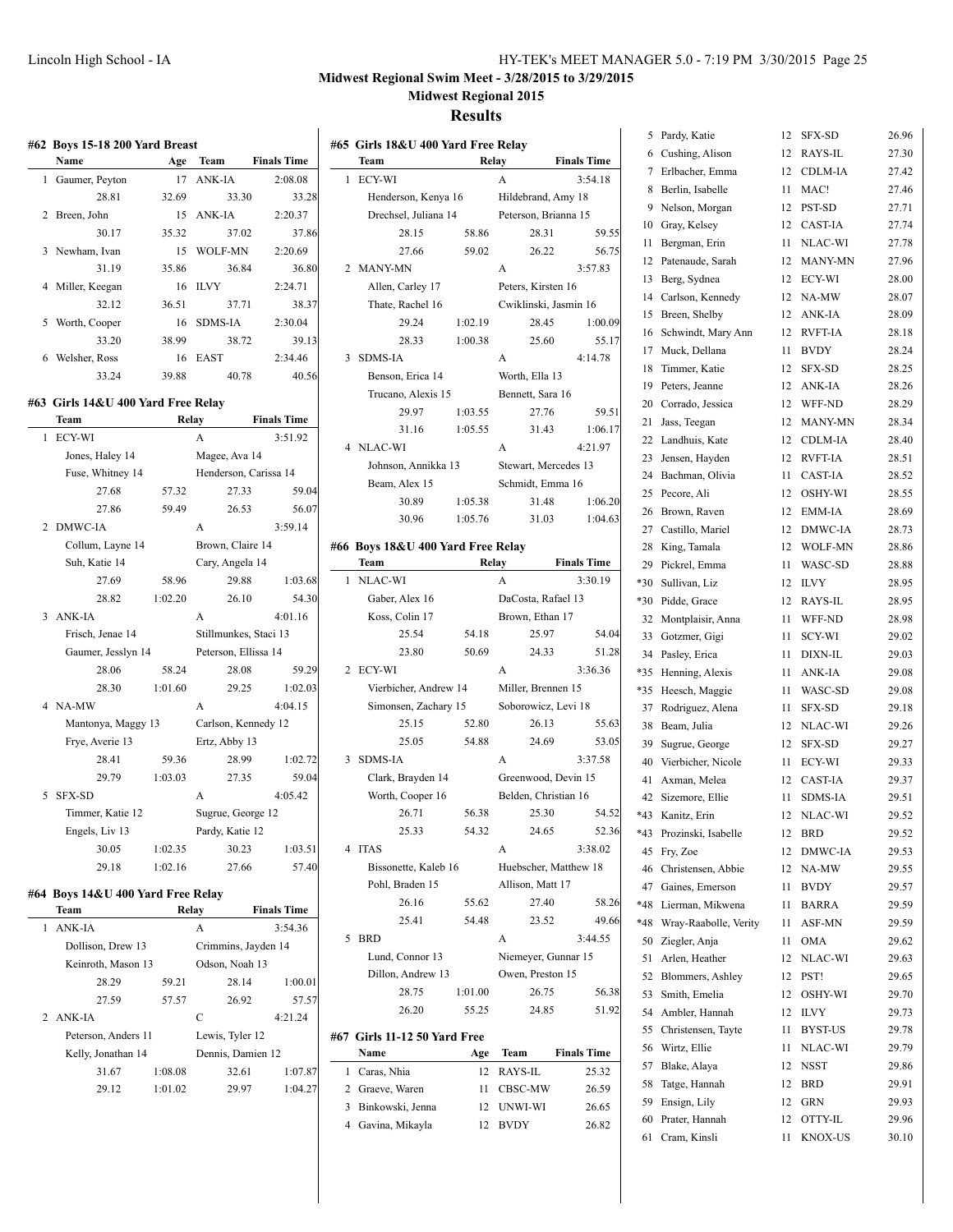|     | (#67 Girls 11-12 50 Yard Free) |     |            |                    |       | 24 Brand, Sandy                         |     | 11 UN-MV              | 28.54              |       | 7 Holmes, Charleigh                        |    | 13 ILVY        | 25.72          |
|-----|--------------------------------|-----|------------|--------------------|-------|-----------------------------------------|-----|-----------------------|--------------------|-------|--------------------------------------------|----|----------------|----------------|
|     | 62 Franken, Libby              |     | 11 EAST    | 30.12              |       | 25 Danner, Trevor                       |     | 11 CAST-IA            | 28.57              |       | 8 Johnson, Peyton                          | 14 | UNWI-WI        | 25.73          |
|     | 63 Jamison, Morgan             |     | 12 EMM-IA  | 30.19              |       | 26 Huynh, Nick                          |     | 11 MANY-MN            | 28.71              |       | 9 Lee-Brown, Linnea                        | 14 | ILVY           | 25.87          |
|     | 64 Mickey, Kayle               |     | 11 BVDY    | 30.24              |       | 27 Labresh, Kieran                      |     | 12 NSST               | 28.72              |       | 10 Gilbertson, Kennedy                     | 13 | SPDY-WI        | 25.88          |
|     | 65 Holm, Madison               |     | 12 BRD     | 30.28              | 28    | Thomsen, Dawson                         |     | 11 OMA                | 28.73              |       | 11 Houlette, Rachelle                      | 14 | RSC-IA         | 25.92          |
|     | 66 Antti, Morgan               |     | 11 OSHY-WI | 30.29              | 29    | Schroeder, Mason                        |     | 11 NA-MW              | 28.75              |       | 12 Jones, Hannah                           | 14 | <b>WOLF-MN</b> | 25.94          |
| *67 | Wilcox-Borg, Hannah            |     | 11 NLAC-WI | 30.38              | 30    | Dose, Jonathan                          |     | 11 CAST-IA            | 28.89              |       | 13 Franken, Sydney                         | 13 | EAST           | 26.06          |
|     | *67 Zink, Raeanna              |     | 12 WASC-SD | 30.38              |       | 31 Larimer, Luke                        |     | 12 STRS-MI            | 28.91              | $*14$ | Zaderaka, Hannah                           | 13 | <b>ASK-ND</b>  | 26.13          |
| 69  | Tourek. Corine                 |     | 12 OMA     | 30.39              | $*32$ | Peters, Karsten                         |     | 11 ANK-IA             | 28.94              | $*14$ | Verhulst, Mckinley                         | 14 | NLAC-WI        | 26.13          |
|     | 70 Levy, Kiki                  |     | 12 DMWC-IA | 30.45              |       | *32 Mills, Sterling                     |     | 12 DMWC-IA            | 28.94              |       | 16 Magee, Ava                              | 14 | ECY-WI         | 26.17          |
|     | *71 McTaggart, Josie           |     | 12 ANK-IA  | 30.50              |       | 34 Dennis, Damien                       |     | 12 ANK-IA             | 28.97              |       | 17 Doruska, Erin                           |    | 13 ANK-IA      | 26.24          |
|     | *71 Moss, Ellisa               |     | 11 UNMN-MN | 30.50              |       | 35 Jauch, Gunnar                        |     | 11 ILVY               | 29.00              |       | 18 Hickey, Rachel                          |    | 14 ILVY        | 26.42          |
| 73  | Dykstra, Sophia                |     | 11 OSKY-IA | 30.51              |       | 36 Chase, Kasey                         |     | 12 WFF-ND             | 29.05              |       | 19 Koehler, Mackenzie                      | 14 | BAM-WI         | 26.50          |
| 74  | Benson, Lauren                 |     | 11 SDMS-IA | 30.52              |       | 37 Breon, Carson                        |     | 11 OSKY-IA            | 29.10              | 20    | Mantonya, Maggy                            |    | 13 NA-MW       | 26.55          |
|     | 75 Mudge, Maddy                |     | 12 ILVY    | 30.57              | 38    | Helfrich, Garrett                       |     | 12 DIXN-IL            | 29.13              |       | 21 Ertz, Abby                              |    | 13 NA-MW       | 26.56          |
|     | 76 Sivertsen, Kaylee           |     | 11 MANY-MN | 30.58              | *39   | Peterson, Anders                        |     | 11 ANK-IA             | 29.14              |       | 22 Garcia, Lily                            | 13 | LOO-WI         | 26.57          |
|     | 77 Sarabia, Ixchel             |     | 11 EAST    | 30.63              | *39   | Slycord, Shaun                          |     | 12 SDMS-IA            | 29.14              |       | 23 Preston, Breazi                         | 14 | <b>RVFT-IA</b> | 26.62          |
|     | 78 Hamblin, Kaylee             |     | 11 OMA     | 30.65              | *41   | Schaecher, Abraham                      |     | 12 EAST               | 29.29              | 24    | Dravland, Marlee                           | 14 | <b>PST-SD</b>  | 26.63          |
| 79  | Burnham, Joanna                |     | 11 TWSC-IL | 30.76              | *41   | Butler, Brett                           |     | 11 ASK-ND             | 29.29              | 25    | Collum, Layne                              | 14 | DMWC-IA        | 26.68          |
| 80  | Polchow, Emma                  |     | 12 WASC-SD | 30.78              | $*43$ | Williams, Shane                         |     | 12 RSC-IA             | 29.30              |       | 26 Euler, Hope                             | 13 | PEST-MV        | 26.73          |
| 81  | Piller, Faith                  |     | 12 NLAC-WI | 30.94              |       | *43 Fry, Zach                           |     | 12 DMWC-IA            | 29.30              |       | 27 Purvis, Taylor                          | 14 | PST!           | 26.76          |
|     | 82 Walker, Annabelle           |     | 11 ANK-IA  | 30.99              |       | 45 Nissen, Jonathon                     |     | 11 SPNY-IA            | 29.40              |       | 28 Friske, Kara                            | 14 | SCY-WI         | 26.77          |
|     | 83 Beagle, Ashley              |     | 11 CAST-IA | 31.04              | *46   | Pfeiferling, Dane                       |     | 11 KEO-IA             | 29.41              |       | 29 Webb, Madeline                          | 14 | PST!           | 26.78          |
|     | 84 Feuling, Shaylin            |     | 11 SDMS-IA | 31.20              | *46   | Stone, Ethan                            |     | 12 CDLM-IA            | 29.41              |       | 30 Wallace, Jamie                          |    | 14 BRD         | 26.80          |
|     | 85 Martin, Maya                |     | 11 ILVY    | 31.39              | 48    | Tigges, Connor                          |     | 12 SPNY-IA            | 29.56              |       | 31 Pardoe, Elizabeth                       |    | 14 NLAC-WI     | 26.86          |
|     | 86 Kaldenberg, Lauren          |     | 12 KNOX-US | 31.43              | 49    | Katzeberger, Blake                      |     | 12 CDLM-IA            | 29.58              |       | 32 Schulte, Megan                          |    | 13 WASC-SD     | 26.91          |
|     | 87 Mangin, Kalani              |     | 12 SDMS-IA | 31.53              |       | 50 Nedder, Jacob                        |     | 12 PST!               | 29.60              | 33    | Stillmunkes, Staci                         |    | 13 ANK-IA      | 26.96          |
|     | 88 St. Peter, Bailey           |     | 12 CAST-IA | 31.54              |       | 51 McClure, Cooper                      |     | 12 NA-MW              | 29.68              |       | 34 Frisch, Jenae                           | 14 | ANK-IA         | 26.99          |
|     |                                |     |            |                    |       |                                         |     |                       | 29.73              | 35    | Jones, Haley                               | 14 | ECY-WI         | 27.02          |
| 89  |                                |     | 12 NEWT-IA | 31.66              |       | 52 Vieth, Tristan                       |     | 11 ECY-WI             |                    |       |                                            |    |                |                |
| 90  | Dawson, Courtney               |     | 11 BRD     |                    |       |                                         |     |                       |                    |       |                                            | 14 | ECY-WI         |                |
|     | Whitlock, Macey                |     |            | 31.77              |       | 53 Flosi, Jack<br>54 Sheets, Sean       |     | 12 ASK-ND<br>12 NSST  | 29.78<br>29.87     |       | 36 Drechsel, Juliana<br>37 Butler, Bethany | 14 | ASK-ND         | 27.07<br>27.08 |
|     | #68 Boys 11-12 50 Yard Free    |     |            |                    |       | 55 Krueger, Joseph                      |     | 12 LAXY-WI            | 30.04              | 38    | Vandehey, Anna                             | 13 | SPDY-WI        | 27.13          |
|     | Name                           | Age | Team       | <b>Finals Time</b> |       | 56 Lauseng, Will                        |     | 12 SFX-SD             | 30.05              | 39    | Hinze, Grace                               | 13 | <b>RSC-IA</b>  | 27.25          |
|     | 1 Tran, Brian                  |     | 11 WOLF-MN | 25.28              |       | 57 Hall, Ian                            |     | 11 SPDY-WI            | 30.15              | *40   | Steien, Lauren                             |    | 13 NLAC-WI     | 27.27          |
|     | 2 Lowery, Jacob                |     | 12 ILVY    | 25.90              |       | 58 Dolphin, Kade                        |     | 12 EAST               | 30.28              |       | *40 Reed, Madi                             |    | 13 RSC-IA      | 27.27          |
|     | 3 Farmer, Brett                |     | 12 ASC-WI  | 26.06              |       | 59 Tucker, Oryi                         |     | 12 BVDY               | 30.33              |       | 42 Streeter, Abbie                         | 13 | <b>CAST-IA</b> | 27.38          |
|     | 4 Lohr, Aidan                  |     | 12 BAM-WI  | 26.38              |       | 60 Merritt, Brock                       |     | 11 ASF-MN             | 30.36              |       | 43 Tock, Kirby                             | 13 | BAM-WI         | 27.43          |
|     | 5 Jones, Dylan                 |     | 12 KEO-IA  | 26.55              |       | 61 Birks, Peyton                        |     | 11 BYST-US            | 30.44              |       | 44 Peterson, Ellissa                       | 14 | ANK-IA         | 27.47          |
|     | 6 Davis, Triston               |     | 12 RSC-IA  | 26.58              |       | 62 Lane, Carter                         |     | 11 NSST               | 30.49              |       | 45 Ulrich, Torrie                          |    | 14 ILVY        | 27.52          |
|     | 7 Doolittle, Josh              |     | 12 ALG-IA  | 27.10              |       |                                         |     | 12 RVFT-IA            | 30.53              | *46   | Rosenthal, Abbey                           |    | 13 SPDY-WI     | 27.59          |
|     | 8 DeWitte, Gilbert             |     | 12 SFX-SD  | 27.16              |       | 63 Claypool, Finn<br>64 Sanchez, Julius |     | 11 ILVY               | 30.61              |       | *46 Heck, Grace                            | 13 | NLAC-WI        | 27.59          |
|     | 9 Dawson, Tristan              |     | 12 BRD     | 27.20              |       | 65 Laux, Jacob                          |     | 12 BAM-WI             | 30.66              | 48    | Graff, Allison                             | 14 | EMM-IA         | 27.60          |
|     | 10 Miceli, Mateo               |     | 12 MAC!    | 27.25              |       | 66 Myers, Taylor                        |     | 12 EST-IA             | 30.73              | 49    | Fuse, Whitney                              | 14 | ECY-WI         | 27.71          |
|     | 11 Heiter, Ethan               |     | 12 SPNY-IA | 27.39              |       | 67 Simmering, Justin                    |     | 12 WASH-IA            | 30.74              | 50    | Breon, Lindsay                             | 14 | <b>OSKY-IA</b> | 27.72          |
|     | 12 Friedrickson, Michael       |     | 12 RVFT-IA | 27.53              |       | 68 Gerber, Beau                         |     |                       | 30.77              |       | 51 Lierman, Mikasa                         | 14 | <b>BARRA</b>   | 27.74          |
|     | 13 Kovalenko, Andrew           |     | 12 SFX-SD  | 27.58              |       | 69 Whitlatch, Spencer                   |     | 12 ILVY<br>12 SDMS-IA | 31.69              |       | 52 Frye, Averie                            |    | 13 NA-MW       | 27.75          |
|     | 14 Kroeger, Joe                |     | 11 NLAC-WI | 27.65              |       |                                         |     | 12 WASH-IA            | 31.72              |       | 53 Donahue, Megan                          |    | 14 MYST-WI     | 27.79          |
|     | 15 Schaeffer, Griffin          |     | 12 ASK-ND  | 27.80              |       | 70 Mayer, Reece<br>--- Butts, Dylan     |     | 12 UNIA-IA            | DQ                 |       | 54 Boccignone, Leah                        |    | 14 RAYS-IL     | 27.81          |
|     | 16 Kelly, Logan                |     | 11 ASF-MN  | 27.86              |       |                                         |     |                       |                    |       | 55 Fries, Cheyanne                         | 13 | EMM-IA         | 27.84          |
|     | 17 Yi, Peter                   |     | 11 WOLF-MN | 28.03              |       | #69 Girls 13-14 50 Yard Free            |     |                       |                    |       | 56 Zee, Ryenne                             |    | 13 MYST-WI     | 27.89          |
|     | 18 Heck, Joseph                |     | 12 NLAC-WI | 28.19              |       | Name                                    | Age | Team                  | <b>Finals Time</b> |       | 57 Gibbons, Madelynn                       |    | 13 BRD         | 27.93          |
| 19  | Blaskowski, Samuel             |     | 12 OSHY-WI | 28.23              |       | 1 Rumley, Jasmine                       |     | 13 RVFT-IA            | 24.35              |       | *58 Mohr, Shyla                            |    | 13 CAST-IA     | 27.95          |
| 20  | Bennett, Will                  |     | 12 SDMS-IA | 28.31              |       | 2 Doering, Lizzie                       |     | 14 ANK-IA             | 25.15              |       | *58 Miceli, Isabella                       |    | 13 MAC!        | 27.95          |
| 21  | Drengenberg, Brock             |     | 11 DIXN-IL | 28.37              |       | 3 Henderson, Carissa                    |     | 14 ECY-WI             | 25.43              | $*60$ | Grund, Cameron                             | 14 | MANY-MN        | 28.00          |
| 22  | Ulrich, Logan                  |     | 12 ILVY    | 28.48              |       | 4 Bartell, Brenna                       |     | 13 MANY-MN            | 25.53              | $*60$ | Vininski, Ahnika                           | 14 | ASF-MN         | 28.00          |
|     | 23 Zhang, Harry                |     | 12 OSHY-WI | 28.53              |       | 5 Walker, Sydney                        | 14  | GBSC-WI               | 25.54              |       | 62 Steger, Neve                            | 13 | <b>RVFT-IA</b> | 28.02          |
|     |                                |     |            |                    |       | 6 VerSteeg, Emma                        |     | 13 SPNY-IA            | 25.60              |       | 63 Rahn, Hannah                            |    | 13 WGTN-MN     | 28.03          |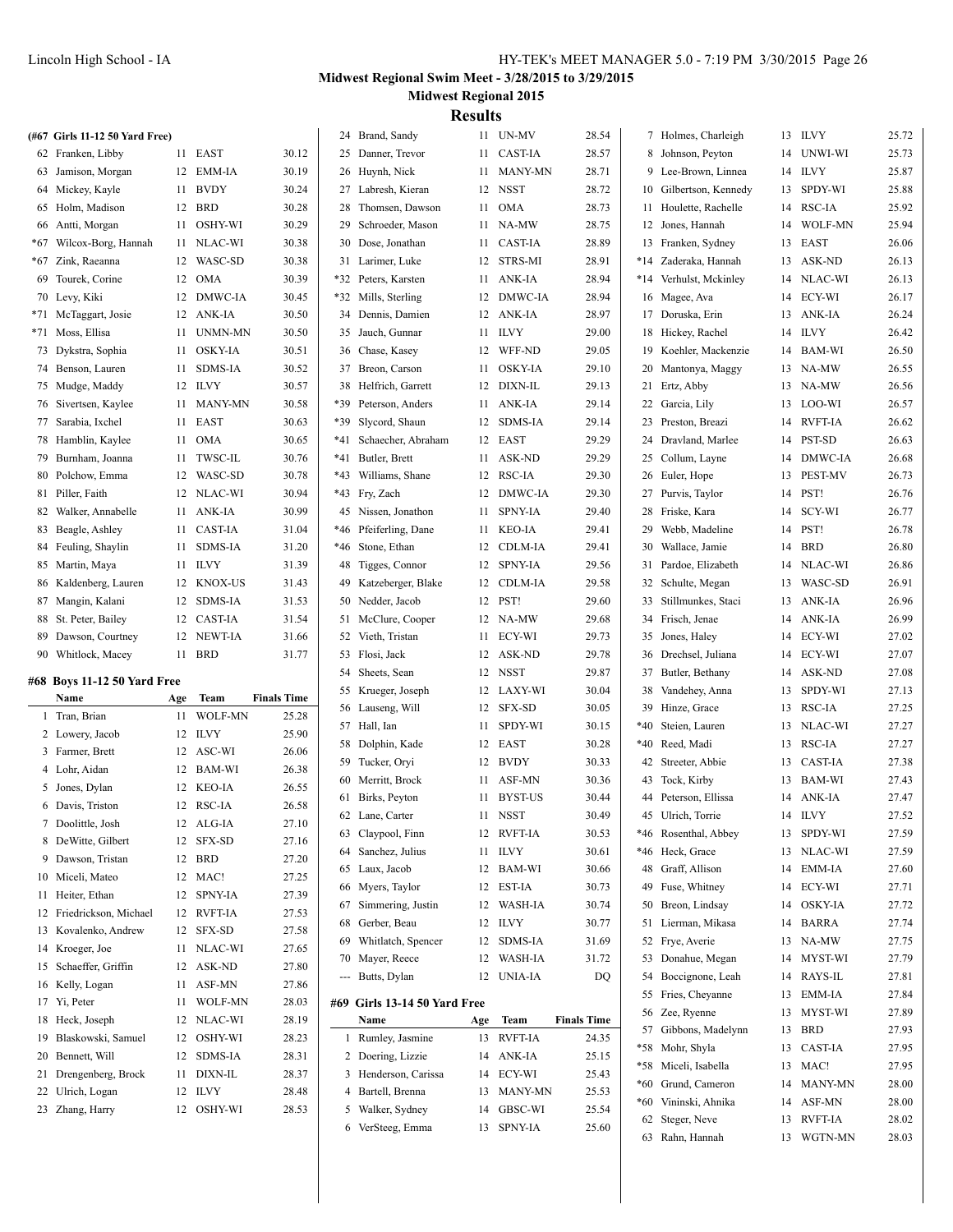|        | (#69 Girls 13-14 50 Yard Free) |    |                |       |
|--------|--------------------------------|----|----------------|-------|
| 64     | McLeod, Ally                   | 14 | OSHY-WI        | 28.06 |
| 65     | Dolan, Victoria                | 13 | RAYS-IL        | 28.18 |
| 66     | Blumreich, Kaiti               | 13 | GBSC-WI        | 28.21 |
| 67     | Gavina, Ysabelle               | 14 | <b>BVDY</b>    | 28.25 |
| 68     | Crum, Danielle                 | 14 | <b>BAM-WI</b>  | 28.29 |
| 69     | Jaspers, Remma                 | 14 | <b>NSST</b>    | 28.30 |
| 70     | Suh, Katie                     | 14 | DMWC-IA        | 28.33 |
| 71     | Easler, Bridget                | 14 | DMWC-IA        | 28.35 |
| $*72$  | Moyer, Leah                    | 13 | SCY-WI         | 28.42 |
| $*72$  | Brennecke, Brianna             | 14 | ANK-IA         | 28.42 |
| 74     | Regan, Madison                 | 14 | <b>CDLM-IA</b> | 28.43 |
| 75     | Berg, Allison                  | 14 | WFF-ND         | 28.48 |
| 76     | Herrick, Annemarie             | 13 | OSHY-WI        | 28.51 |
| $*77$  | Taylor, Maddie                 | 14 | RAYS-IL        | 28.55 |
| $*77$  | Gander, Rachel                 | 13 | RAYS-IL        | 28.55 |
| 79     | DeVries, Alexis                | 14 | PST!           | 28.57 |
| 80     | Hansen, Hannah                 | 13 | <b>CAST-IA</b> | 28.58 |
| 81     | Cipolla, Stephanie             | 14 | <b>BVDY</b>    | 28.63 |
| 82     | Gaumer, Jesslyn                | 14 | ANK-IA         | 28.64 |
| *83    | Vogel, Allison                 | 14 | <b>WASH-IA</b> | 28.69 |
| *83    | Erdman, Leah                   | 14 | <b>BAM-WI</b>  | 28.69 |
| 85     | Wubbena, Audrey                | 13 | <b>WASH-IA</b> | 28.72 |
| 86     | Dahlseng, Abigail              | 13 | SPDY-WI        | 28.74 |
| 87     | Chance, Mallory                | 14 | <b>CAST-IA</b> | 28.78 |
| 88     | Miksch, Emily                  | 13 | <b>CYSC</b>    | 28.80 |
| 89     | Engels, Liv                    | 13 | <b>SFX-SD</b>  | 28.84 |
| 90     | Lee, Sophie                    | 13 | ANK-IA         | 28.86 |
| 91     | Halbur, Kasey                  | 14 | <b>CAST-IA</b> | 28.95 |
| *92    | Johnson, Annikka               | 13 | NLAC-WI        | 28.97 |
| *92    | Holt, Autumn                   | 14 | CDLM-IA        | 28.97 |
| *94    | Erickson, Savannah             | 13 | <b>PEST-MV</b> | 29.02 |
| $*94$  | Raczek, Gabriella              | 13 | SPDY-WI        | 29.02 |
| 96     | Creely, Angie                  | 14 | SPDY-WI        | 29.03 |
| 97     | Henderson, Burke               | 13 | ASF-MN         | 29.04 |
| 98     | Morey, Jenna                   | 13 | <b>SPNY-IA</b> | 29.06 |
| 99     | Dotson, Olivia                 | 14 | <b>RVFT-IA</b> | 29.11 |
| $*100$ | DeVlaeminck, Cori              | 13 | SPNY-IA        | 29.12 |
| *100   | Walpole, Erin                  | 14 | <b>SUPY-WI</b> | 29.12 |
| $*102$ | Roxworthy, Katie               | 13 | RAYS-IL        | 29.14 |
| *102   | Bolibaugh, Veronica            | 13 | <b>OSKY-IA</b> | 29.14 |
| 104    | Sheets, Liz                    | 14 | NSST           | 29.16 |
| 105    | Mertes, Emma                   | 13 | <b>ILVY</b>    | 29.18 |
| 106    | McGuire, Marisa                | 13 | NLAC-WI        | 29.19 |
| 107    | Hall, Alexis                   | 13 | SPDY-WI        | 29.21 |
| 108    | Baumgard, Sierra               | 13 | MANY-MN        | 29.22 |
| 109    | Rubin, Madison                 | 14 | ANK-IA         | 29.23 |
| 110    | Lausen, Natalie                | 14 | EST-IA         | 29.29 |
| 111    | Carter, Hailey                 | 14 | <b>BVDY</b>    | 29.41 |
| 112    | Janssen, Mia                   | 14 | <b>CYSC</b>    | 29.42 |
| 113    | Smith, Maddy                   | 14 | OSHY-WI        | 29.45 |
| 114    | Brown, Claire                  | 14 | DMWC-IA        | 29.68 |
|        |                                |    |                |       |

 Humpage, Lynsay 14 ILVY 29.74 116 Alden, Leah 13 UNWI-WI 29.80 Peterson, Mindy 13 NSST 30.08 118 Blommers, Lindsey 13 PST! 30.10

## **Midwest Regional Swim Meet - 3/28/2015 to 3/29/2015 Midwest Regional 2015**

**Results**

 $\overline{\phantom{0}}$ 

| 119          | Benson, Erica                | 14  | <b>SDMS-IA</b> | 30.34              |     | 49 Kempf, Logan              | 13  | NA-MW          | 26.72              |
|--------------|------------------------------|-----|----------------|--------------------|-----|------------------------------|-----|----------------|--------------------|
| 120          | Worth, Ella                  | 13  | <b>SDMS-IA</b> | 30.39              | 50  | Murray, Liam                 | 13  | <b>OMA</b>     | 26.73              |
| 121          | Odole, Ellie                 | 13  | <b>NSST</b>    | 30.51              | 51  | Probasco, Austin             | 14  | ANK-IA         | 26.77              |
| 122          | Eilers, Brittney             | 14  | ANK-IA         | 30.61              | 52  | Miller, Jarod                | 13  | <b>OSKY-IA</b> | 26.80              |
| 123          | Kubowski, Jennifer           | 14  | <b>SPDY-WI</b> | 30.72              | 53  | Hanner, Matt                 | 14  | <b>CAST-IA</b> | 26.87              |
|              | Hinrichs, Madelyn            | 13  | <b>OMA</b>     | DQ                 |     | 54 Lucas, Carter             | 13  | SFX-SD         | 26.92              |
|              |                              |     |                |                    |     |                              | 13  | <b>WOLF-MN</b> | 27.18              |
|              | #70  Boys 13-14 50 Yard Free |     |                |                    | 55  | Pugachov, Ivan               |     |                |                    |
|              | Name                         | Age | Team           | <b>Finals Time</b> | 56  | Starck, Colton               | 13  | <b>BARRA</b>   | 27.21              |
| $\mathbf{1}$ | Stogner, Colton              | 14  | UNIL-IL        | 21.77              | 57  | Hackman, Tyler               | 13  | <b>SFX-SD</b>  | 27.28              |
| $\mathbf{2}$ | Brenner, Trever              | 14  | <b>SFX-SD</b>  | 23.26              | 58  | Kelly, Jonathan              | 14  | ANK-IA         | 27.35              |
| 3            | Dean, Noah                   | 13  | <b>DCST-IL</b> | 23.35              | 59  | Smith, Stone                 | 14  | <b>CAST-IA</b> | 27.40              |
| 4            | Ovanic, Jordan               | 14  | OTTY-IL        | 23.51              | 60  | Janssen, Kyle                | 14  | WGTN-MN        | 27.46              |
| 5            | Batta, Sam                   | 14  | WASC-SD        | 23.57              | 61  | Lund, Connor                 | 13  | <b>BRD</b>     | 27.49              |
| 6            | Halaska, Jonathan            | 14  | UNMN-MN        | 23.66              | 62  | Lane, Kreyton                | 13  | <b>NSST</b>    | 27.65              |
| 7            | Vierbicher, Andrew           | 14  | ECY-WI         | 23.89              | 63  | Kaltenbrun, Nathan           | 14  | <b>SCY-WI</b>  | 27.82              |
| 8            | Ott, Cody                    | 14  | CDLM-IA        | 23.98              | 64  | Whitlatch, Sam               | 14  | <b>SDMS-IA</b> | 27.83              |
| 9            | Hammer, Hank                 | 14  | PST!           | 24.37              | 65  | Crimmins, Jayden             | 14  | ANK-IA         | 27.86              |
| 10           | Schmit, Alex                 | 14  | <b>WOLF-MN</b> | 24.52              |     | 66 Poulter, Shay             | 14  | PST!           | 27.90              |
| 11           | Gaylor, Caleb                | 14  | PST!           | 24.63              | 67  | Santiago, Javier             | 13  | <b>SDMS-IA</b> | 27.92              |
| *12          | Miller, Jack                 | 14  | <b>OSKY-IA</b> | 24.72              | 68  | Suey, RJ                     | 14  | <b>BARRA</b>   | 28.12              |
| *12          | Landhuis, Niklaas            | 14  | <b>CDLM-IA</b> | 24.72              | 69  | Doeden, Blaine               | 13  | WGTN-MN        | 28.15              |
| 14           | Dykstra, Nikolas             | 14  | <b>OSKY-IA</b> | 24.85              | 70  | Lohse, Andrew                | 13  | DIXN-IL        | 28.30              |
| 15           | Vinz, Nathan                 | 14  | <b>SFX-SD</b>  | 24.88              | --- | Worthington, Nicholas        | 14  | <b>SDMS-IA</b> | DQ                 |
| 16           | Pocivasek, Jacob             | 14  | <b>ILVY</b>    | 24.95              |     | #71 Girls 15-18 50 Yard Free |     |                |                    |
| 17           | Odson, Noah                  | 13  | ANK-IA         | 24.99              |     | Name                         | Age | Team           | <b>Finals Time</b> |
| 18           | Liu, Alex                    | 13  | <b>EAST</b>    | 25.07              |     | 1 Fluit, Allyssa             | 17  | RSC-IA         | 24.15              |
| 19           | Huyser, Carter               | 14  | <b>OSKY-IA</b> | 25.11              |     | 2 Hamel, Emily               | 17  | MSC-ND         | 24.21              |
| 20           | Hawkins, Jacob               | 14  | <b>HUSK-MW</b> | 25.12              | 3   | Cwiklinski, Jasmin           | 16  | <b>MANY-MN</b> | 24.32              |
|              |                              |     |                |                    |     |                              |     |                |                    |
|              |                              |     |                |                    |     |                              |     |                |                    |
| 21           | Ditchfield, Tyler            | 14  | OTTY-IL        | 25.21              | 4   | Winnett, Lexie               | 15  | CIA-IA         | 24.78              |
| 22           | Lyles, Wade                  | 14  | DIXN-IL        | 25.26              | 5   | Liu, Anna                    | 15  | <b>EAST</b>    | 24.91              |
| 23           | Arlen, Austin                | 14  | NLAC-WI        | 25.29              | 6   | Hedrick, Samantha            | 16  | PST!           | 25.00              |
| 24           | DaCosta, Rafael              | 13  | NLAC-WI        | 25.45              | 7   | Anderson, Jessica            | 16  | ALG-IA         | 25.18              |
| 25           | Dillon, Andrew               | 13  | <b>BRD</b>     | 25.63              | 8   | McKeag, Hannah               | 16  | <b>BRD</b>     | 25.33              |
| 26           | Clark, Brayden               | 14  | <b>SDMS-IA</b> | 25.66              | 9   | Peterson, Brianna            | 15  | ECY-WI         | 25.44              |
| 27           | Merkatoris, Jack             | 13  | ECY-WI         | 25.72              | 10  | Ryan, Fallon                 | 18  | <b>BRD</b>     | 25.50              |
| 28           | Hines, Matt                  | 14  | ANK-IA         | 25.74              | 11  | Phinney, Rachel              | 15  | <b>MANY-MN</b> | 25.52              |
| *29          | Corpuz, Crispin              | 13  | NA-MW          | 25.76              | 12  | Fluit, Megan                 | 15  | RSC-IA         | 26.10              |
| *29          | Vetter, Ben                  | 14  | WFF-ND         | 25.76              |     | 13 Raczek, Alexandra         | 15  | SPDY-WI        | 26.23              |
| 31           | Vald, Gabe                   | 13  | <b>RVFT-IA</b> | 26.02              | 14  | Wallace, Julia               | 16  | <b>BRD</b>     | 26.24              |
|              | 32 Keinroth, Mason           | 13  | ANK-IA         | 26.05              |     | 15 Rivera, Jazmin            | 15  | IGSC-IL        | 26.30              |
| *33          | Parmelee, Landen             | 14  | CDLM-IA        | 26.11              |     | 16 Cardona, Camila           | 16  | IGSC-IL        | 26.38              |
| $*33$        | Gehring, Mason               | 13  | WOLF-MN        | 26.11              |     | *17 Nelson, Lillian          | 15  | <b>NSST</b>    | 26.40              |
| 35           | Smith, Cody                  | 13  | <b>ILVY</b>    | 26.23              | *17 | Washenberger, Claire         | 16  | SFX-SD         | 26.40              |
| 36           | Paul, Teddy                  | 14  | ECY-WI         | 26.24              | *19 | Odson, Marie                 | 15  | ANK-IA         | 26.44              |
| *37          | Kort, Jared                  | 13  | SPDY-WI        | 26.25              | *19 | Behling, Kalli               | 15  | OSHY-WI        | 26.44              |
| *37          | Dollison, Drew               | 13  | ANK-IA         | 26.25              | 21  | Stephenson, Katie            | 15  | <b>NLY</b>     | 26.51              |
| 39           | Bodor, Koppa'ny              | 13  | SPDY-WI        | 26.38              | 22  | Hostetler, Ainsley           | 15  | NA-MW          | 26.52              |
| $*40$        | Garcia, Jeffrey              | 13  | IGSC-IL        | 26.39              | 23  | Peitz, Addison               | 16  | YST-SD         | 26.64              |
| *40          | Jorgenson, Payton            | 13  | ASF-MN         | 26.39              | 24  | Ware, Christina              | 15  | ANK-IA         | 26.68              |
| 42           | Swanepoel, Jae               | 13  | ANK-IA         | 26.43              | 25  | Gillund, Josie               | 16  | MSC-ND         | 26.71              |
| 43           | Pek, Simon                   | 13  | CAST-IA        | 26.46              | 26  | Bustrom, Kate                | 15  | <b>ITAS</b>    | 26.77              |
| 44           | Menjivar, John               | 13  | MANY-MN        | 26.48              | 27  | DeWitt, Maddie               | 15  | <b>SPNY-IA</b> | 26.78              |
| 45           | Gafney, Keegan               | 14  | OZ-WI          | 26.50              | *28 | Hildebrand, Amy              | 18  | ECY-WI         | 26.84              |
| 46           | Huss, Peyton                 | 13  | MSC-ND         | 26.55              | *28 | Henderson, Kenya             | 16  | ECY-WI         | 26.84              |
| 47           | Espinoza, Miguel             | 14  | SDMS-IA        | 26.64              | 30  | Thate, Emma                  | 15  | MANY-MN        | 26.88              |
| 48           | Boell, Nathan                | 14  | CAST-IA        | 26.65              | 31  | Welshinger, Katie            | 17  | ITAS           | 26.95              |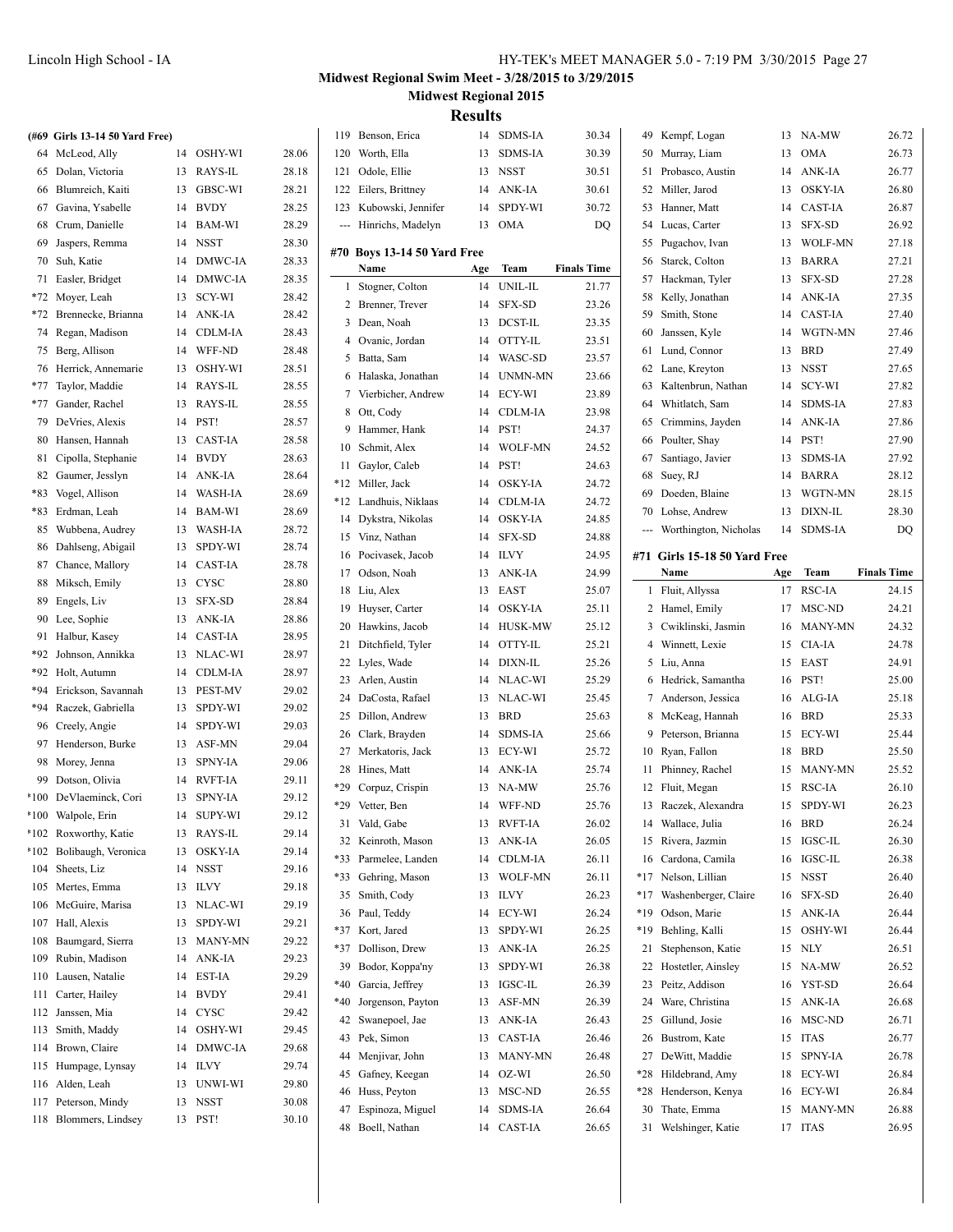|     | (#71 Girls 15-18 50 Yard Free) |     |            |                    |    | 8 Faidley, Corbin        |    | 17 NSST        | 23.05 | 65 Latham, Dallas           |       | 15 CDLM-IA  | 26.70              |
|-----|--------------------------------|-----|------------|--------------------|----|--------------------------|----|----------------|-------|-----------------------------|-------|-------------|--------------------|
|     | 32 Ertl, Elise                 |     | 16 NLAC-WI | 27.03              |    | 9 Suby, Brady            |    | 17 ANK-IA      | 23.24 | 66 Condon, Alex             | 16    | <b>NSST</b> | 26.77              |
|     | 33 Lund, Madeleine             |     | 15 ANK-IA  | 27.06              |    | 10 Brown, Ethan          |    | 17 NLAC-WI     | 23.34 | 67 Chamberlin, Damian       |       | 15 NSST     | 27.03              |
|     | 34 Wiederholt, Cheyenne        |     | 16 ANK-IA  | 27.12              |    | 11 Lardy, Jarrett        |    | 17 WFF-ND      | 23.40 | #73 Girls 11-12 100 Yard IM |       |             |                    |
|     | 35 Sabanovic, Almina           |     | 16 IGSC-IL | 27.14              |    | *12 Long, Jacob          |    | 16 MANY-MN     | 23.56 | Name                        | Age   | Team        | <b>Finals Time</b> |
|     | 36 Peterson, Reilly            |     | 17 BRD     | 27.15              |    | *12 Rivera, Nataniel     |    | 17 IGSC-IL     | 23.56 | 1 Wilke, Ellie              | 11    | DMWC-IA     | 1:04.12            |
|     | 37 Nordquist, Grace            |     | 16 CAST-IA | 27.16              |    | 14 Pek, Sebastian        |    | 15 CAST-IA     | 23.60 | 31.08                       | 33.04 |             |                    |
|     | 38 Lihs, Madison               |     | 15 CDLM-IA | 27.17              |    | 15 Schuh, Brayden        |    | 17 SCY-WI      | 23.63 | 2 Heagy, Ashley             |       | 12 ILVY     | 1:05.20            |
| *39 | Manderscheid, Rachel           |     | 16 ANK-IA  | 27.26              |    | 16 Larsen, Andy          |    | 16 NA-MW       | 23.65 | 29.04                       | 36.16 |             |                    |
|     | *39 Doonan, Madi               |     | 16 CDLM-IA | 27.26              |    | 17 Belden, Christian     |    | 16 SDMS-IA     | 23.70 | 3 Caras, Nhia               |       | 12 RAYS-IL  | 1:06.57            |
| *41 | Vaughn, Haley                  |     | 15 CDLM-IA | 27.44              |    | 18 Berhow, Ben           |    | 15 WASH-IA     | 23.73 | 29.39                       | 37.18 |             |                    |
|     | *41 Gander, Caroline           |     | 17 RAYS-IL | 27.44              |    | 19 Simonsen, Zachary     |    | 15 ECY-WI      | 23.84 | 4 Marquis, Chloe            |       | 12 SDMS-IA  | 1:07.99            |
|     | 43 Peters, Kirsten             |     | 16 MANY-MN | 27.48              |    | 20 Owen, Preston         |    | 15 BRD         | 23.85 | 31.56                       | 36.43 |             |                    |
|     | 44 Mehlert, Kelsey             |     | 16 SFX-SD  | 27.53              |    | 21 Bruns, Noah           | 16 | <b>WASH-IA</b> | 23.93 | 5 Gavina, Mikayla           |       | 12 BVDY     | 1:08.39            |
|     | 45 Oettinger, Sophia           |     | 15 BAM-WI  | 27.59              |    | *22 Jorgenson, Zach      | 16 | ASF-MN         | 24.10 | 30.49                       | 37.90 |             |                    |
|     | 46 Younge, Noelle              |     | 15 MANY-MN | 27.60              |    | *22 Cort, Zach           |    | 16 EAST        | 24.10 | 6 Hamling, Anna             |       | 12 DMWC-IA  | 1:08.56            |
|     | 47 Neal, Pearl                 |     | 15 RVFT-IA | 27.62              |    | 24 Pfeifer, Alex         |    | 16 SCY-WI      | 24.11 | 32.06                       | 36.50 |             |                    |
|     | 48 Vest, Emily                 |     | 16 BWST-IA | 27.68              |    | 25 Miller, Brennen       |    | 15 ECY-WI      | 24.12 | 7 Patenaude, Sarah          |       | 12 MANY-MN  | 1:08.77            |
|     | 49 Bennett, Sara               |     | 16 SDMS-IA | 27.77              |    | 26 Gaber, Alex           |    | 16 NLAC-WI     | 24.22 | 31.75                       | 37.02 |             |                    |
|     | 50 Linzell, Kelsey             |     | 16 NA-MW   | 27.93              |    | 27 Herrick, Joseph       |    | 15 OSHY-WI     | 24.25 | 8 Berlin, Isabelle          |       | 11 MAC!     | 1:09.13            |
|     | 51 Adam, Megan                 | 16  | WASH-IA    | 28.05              |    | 28 O'Callaghan, Caleb    |    | 16 PEST-MV     | 24.26 | 30.99                       | 38.14 |             |                    |
|     | 52 Wei, Carissa                |     | 18 NA-MW   | 28.11              |    | 29 Fitzloff, Thomas      |    | 15 MANY-MN     | 24.27 | 9 Finstad, Lauren           |       | 11 GBSC-WI  | 1:09.56            |
|     | 53 Alm, Jordyn                 | 15  | WGTN-MN    | 28.26              |    | 30 Sokolov, Alex         |    | 15 NA-MW       | 24.38 | 33.16                       | 36.40 |             |                    |
|     | 54 St. Peter, Emily            |     | 15 CAST-IA | 28.30              |    | 31 Pohl, Braden          |    | 15 ITAS        | 24.46 | 10 Alberts, Kaitlin         |       | 11 MYST-WI  | 1:09.63            |
|     | *55 Weslow, Juliette           |     | 15 GBSC-WI | 28.35              |    | 32 Doyel, James          | 15 | WFF-ND         | 24.58 | 31.72                       | 37.91 |             |                    |
|     | *55 Clinkenbread, Rae          |     | 16 CDLM-IA | 28.35              |    | *33 Chase, Austin        | 17 | WFF-ND         | 24.66 | 11 Bergwall, Scout          |       | 12 ANK-IA   | 1:09.67            |
|     | 57 Olson, Jessica              |     | 15 BYST-US | 28.40              |    | *33 Jenson, Cameron      |    | 16 WGTN-MN     | 24.66 | 30.69                       | 38.98 |             |                    |
|     | 58 Keller, Elise               |     | 15 GBSC-WI | 28.41              |    | 35 Holland, Trevor       |    | 15 NA-MW       | 24.69 | 12 Peterson, Ella           |       | 12 ECY-WI   | 1:09.90            |
|     | 59 Trucano, Alexis             |     | 15 SDMS-IA | 28.43              |    | 36 Easler, Peter         |    | 16 DMWC-IA     | 24.86 | 33.13                       | 36.77 |             |                    |
| 60  | Jennings, Shannen              |     | 17 BYST-US | 28.44              |    | 37 Ouradnik, Brady       |    | 17 CDLM-IA     | 24.87 | 13 Cushing, Alison          |       | 12 RAYS-IL  | 1:10.08            |
|     | 61 Yade, Kendra                |     | 16 ILVY    | 28.53              |    | 38 McMillon, Conner      |    | 16 RSC-IA      | 24.95 | 32.87                       | 37.21 |             |                    |
|     | 62 Helfrich, Alissa            |     | 17 DIXN-IL | 28.57              |    | 39 Buchacker, Matt       |    | 16 EAST        | 25.01 |                             |       | 11 NLAC-WI  |                    |
|     | 63 Tucker, Ashlyi              |     | 16 BVDY    | 28.70              | 40 | Welsher, Ross            |    | 16 EAST        | 25.06 | 14 Bergman, Erin<br>32.67   |       |             | 1:10.14            |
|     | 64 Fiechtner, Claire           |     | 15 OSKY-IA | 28.77              |    | 41 Greenwood, Devin      |    | 15 SDMS-IA     | 25.09 |                             | 37.47 |             |                    |
|     | 65 Safris, Olya                |     | 15 RVFT-IA | 28.92              |    | 42 Patenaude, Ethan      |    | 16 MANY-MN     | 25.13 | 15 Peterson, Maggie         |       | 12 ECY-WI   | 1:10.84            |
|     | 66 Jarvis, Ashlnn              |     | 17 EMM-IA  | 28.99              |    | 43 Doeden, Bryan         |    | 16 WGTN-MN     | 25.20 | 32.26                       | 38.58 |             |                    |
|     | 67 Nelson, Alex                |     | 15 SFX-SD  | 29.00              |    | 44 Nygaard, Jacob        |    | 16 WFF-ND      | 25.23 | *16 Peters, Jeanne          |       | 12 ANK-IA   | 1:11.27            |
|     | 68 Mattes, Emma                |     | 15 NSST    | 29.13              |    | 45 Lux, Tyler            |    | 15 CAST-IA     | 25.30 | 31.78                       | 39.49 |             |                    |
|     | 69 Honner, Bekah               |     | 17 SFX-SD  | 29.14              |    | 46 Mittelstaedt, Jacob   |    | 18 SCY-WI      | 25.36 | *16 Cronce, Sadie           |       | 12 SPDY-WI  | 1:11.27            |
|     | 70 DeMoney, Brittany           |     | 15 OSKY-IA | 29.27              |    | 47 Walsh, Matthew        |    | 16 BVDY        | 25.43 | 32.21                       | 39.06 |             |                    |
|     | 71 Allen, Carley               |     | 17 MANY-MN | 29.29              |    | 48 McKay, Brayden        |    | 16 ITAS        | 25.59 | 18 Nelson, Morgan           |       | 12 PST-SD   | 1:11.37            |
|     | 72 Beam, Alex                  |     | 15 NLAC-WI | 29.40              |    | 49 Kluender, Trey        |    | 15 CAST-IA     | 25.62 | 34.88                       | 36.49 |             |                    |
|     | 73 Hall, Hannah                |     | 16 EAST    | 29.49              |    | 50 Roth, Elliot          |    | 16 BYST-US     | 25.64 | 19 Hoff, Sydney             |       | 11 SPDY-WI  | 1:11.66            |
|     | 74 Gavina, Arielle             |     | 16 BVDY    | 29.57              |    | 51 Schnepf, Coby         |    | 15 ANK-IA      | 25.65 | 34.76                       | 36.90 |             |                    |
|     | 75 Neuberger, Madison          |     | 16 WGTN-MN | 30.12              |    | 52 Martin, Peter         |    | 15 SCY-WI      | 25.67 | 20 Gray, Kelsey             |       | 12 CAST-IA  | 1:11.71            |
|     | 76 Kinney, Emma                |     | 16 EAST    | 30.49              |    | 53 Wolyniec, Oliver      |    | 17 WGTN-MN     | 25.69 | 32.89                       | 38.82 |             |                    |
|     |                                |     |            |                    |    | 54 Page, Dylan           |    | 16 BVDY        | 25.75 | 21 Pasley, Erica            |       | 11 DIXN-IL  | 1:11.82            |
|     | #72 Boys 15-18 50 Yard Free    |     |            |                    |    | 55 Newham, Ivan          |    | 15 WOLF-MN     | 25.79 | 32.96                       | 38.86 |             |                    |
|     | Name                           | Age | Team       | <b>Finals Time</b> |    | 56 Stangeland, Dillon    |    | 15 WFF-ND      | 25.87 | 22 Berg, Sydnea             |       | 12 ECY-WI   | 1:11.92            |
|     | 1 Webb, Isaak                  |     | 16 PST!    | 22.20              |    | 57 McAndrews, Arron      |    | 16 CDLM-IA     | 25.88 | 33.81                       | 38.11 |             |                    |
|     | 2 Allison, Matt                |     | 17 ITAS    | 22.33              |    | *58 Schnepf, Colton      |    | 17 ANK-IA      | 25.92 | 23 Wilke, Emma              |       | 12 DMWC-IA  | 1:12.42            |
|     | 3 Koss, Colin                  |     | 17 NLAC-WI | 22.50              |    | *58 Montplaisir, Matthew |    | 17 WFF-ND      | 25.92 | 34.82                       | 37.60 |             |                    |
|     | 4 Zeigler, Hayden              |     | 16 MANY-MN | 22.62              |    | 60 Stein, Anthony        |    | 15 ITAS        | 25.93 | 24 Rounds, Sophie           |       | 12 DMWC-IA  | 1:12.45            |
|     | 5 Rhein, Bradley               |     | 17 DMWC-IA | 22.87              |    | 61 Schaefers, Benjamin   |    | 15 SCY-WI      | 26.06 | 34.29                       | 38.16 |             |                    |
|     | 6 Gaumer, Ryan                 |     | 16 ANK-IA  | 22.95              |    | 62 Jeffrey, Sean         |    | 16 BYST-US     | 26.14 | 25 Gotzmer, Gigi            |       | 11 SCY-WI   | 1:12.70            |
|     | 7 Miller, Keegan               |     | 16 ILVY    | 23.04              |    | 63 Blanchard, Levi       |    | 17 WGTN-MN     | 26.19 | 34.56                       | 38.14 |             |                    |
|     |                                |     |            |                    |    | 64 Hemmingsen, Shawn     |    | 18 CDLM-IA     | 26.67 |                             |       |             |                    |
|     |                                |     |            |                    |    |                          |    |                |       |                             |       |             |                    |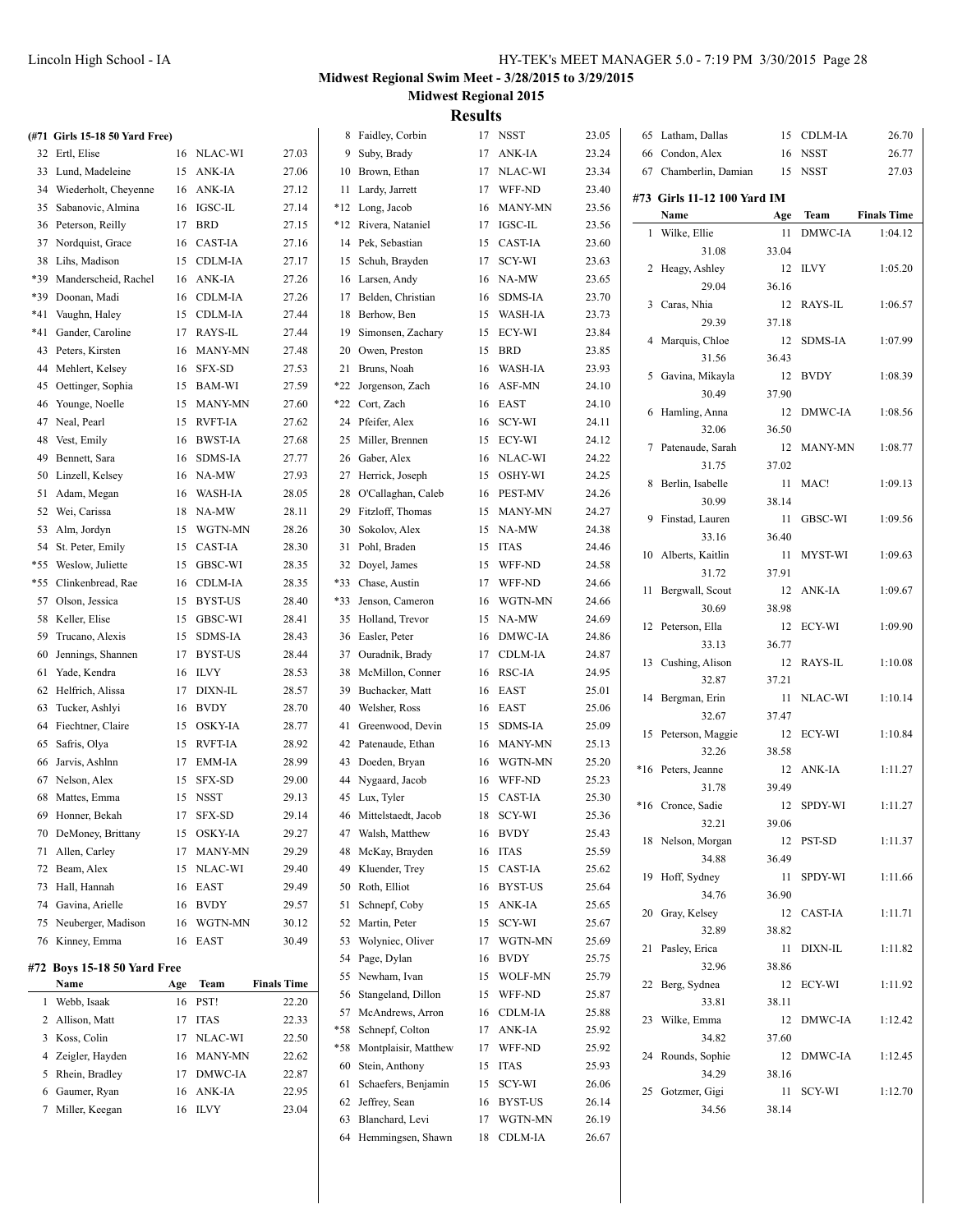| (#73 Girls 11-12 100 Yard IM) |        |            |         | 54 Prozinski, Isabelle     |        | 12 BRD     | 1:17.00            | 13 Kovalenko, Andrew        |       | 12 SFX-SD  | 1:12.52                   |
|-------------------------------|--------|------------|---------|----------------------------|--------|------------|--------------------|-----------------------------|-------|------------|---------------------------|
| 26 Stumpf, Rachel             |        | 12 GBSC-WI | 1:12.82 | 36.41                      | 40.59  |            |                    | 32.94                       | 39.58 |            |                           |
| 33.96                         | 38.86  |            |         | 55 Piller, Faith           |        | 12 NLAC-WI | 1:17.23            | 14 Breon, Carson            |       | 11 OSKY-IA | 1:12.74                   |
| *27 Carlson, Kennedy          |        | 12 NA-MW   | 1:12.86 | 35.90                      | 41.33  |            |                    | 32.21                       | 40.53 |            |                           |
| 33.35                         | 39.51  |            |         | 56 Jamison, Morgan         |        | 12 EMM-IA  | 1:17.37            | 15 Dennis, Damien           |       | 12 ANK-IA  | 1:13.60                   |
| *27 Corrado, Jessica          |        | 12 WFF-ND  | 1:12.86 | 36.37                      | 41.00  |            |                    | 33.29                       | 40.31 |            |                           |
| 34.41                         | 38.45  |            |         | $*57$ Fry, Zoe             |        | 12 DMWC-IA | 1:17.56            | 16 Friedrickson, Michael    |       | 12 RVFT-IA | 1:13.78                   |
|                               |        |            |         |                            |        |            |                    |                             |       |            |                           |
| 29 Schwindt, Mary Ann         |        | 12 RVFT-IA | 1:13.22 | 35.40                      | 42.16  |            |                    | 33.68                       | 40.10 |            |                           |
| 32.35                         | 40.87  |            |         | *57 VanHorn, Gabriella     |        | 12 BRD     | 1:17.56            | 17 Davis, Trenton           |       | 12 OSHY-WI | 1:13.87                   |
| 30 Bachman, Olivia            |        | 11 CAST-IA | 1:13.31 | 35.08                      | 42.48  |            |                    | 33.36                       | 40.51 |            |                           |
| 33.68                         | 39.63  |            |         | 59 Sivertsen, Kaylee       |        | 11 MANY-MN | 1:17.59            | 18 Vieth, Tristan           |       | 11 ECY-WI  | 1:14.32                   |
| 31 Erlbacher, Emma            |        | 12 CDLM-IA | 1:13.50 | 37.08                      | 40.51  |            |                    | 35.17                       | 39.15 |            |                           |
| 32 Frear, Peyton              |        | 12 SFX-SD  | 1:13.74 | 60 Christensen, Tayte      |        | 11 BYST-US | 1:17.63            | 19 Larimer, Luke            |       | 12 STRS-MI | 1:14.73                   |
| 35.24                         | 38.50  |            |         | 37.51                      | 40.12  |            |                    | 34.91                       | 39.82 |            |                           |
| 33 Brown, Raven               |        | 12 EMM-IA  | 1:13.90 | *61 St. Peter, Bailey      |        | 12 CAST-IA | 1:17.83            | 20 Schroeder, Mason         |       | 11 NA-MW   | 1:15.00                   |
| 33.04                         | 40.86  |            |         | 34.01                      | 43.82  |            |                    | 34.34                       | 40.66 |            |                           |
| 34 Brown, Katie               |        | 11 ANK-IA  | 1:13.98 | *61 Dooley, Catherine      |        | 12 SDMS-IA | 1:17.83            | 21 Bickler, Micah           |       | 12 SFX-SD  | 1:15.06                   |
| 37.23                         | 36.75  |            |         | 37.88                      | 39.95  |            |                    | 34.05                       | 41.01 |            |                           |
| 35 Pickrel, Emma              |        |            | 1:14.40 |                            |        |            |                    | 22 Heck, Joseph             |       | 12 NLAC-WI |                           |
|                               |        | 11 WASC-SD |         | 63 Lackmann, Torin         |        | 11 SDMS-IA | 1:17.97            |                             |       |            | 1:15.52                   |
| 33.81                         | 40.59  |            |         | 36.93                      | 41.04  |            |                    | 35.23                       | 40.29 |            |                           |
| 36 Jass, Teegan               |        | 12 MANY-MN | 1:14.43 | 64 Blommers, Ashley        |        | 12 PST!    | 1:18.76            | 23 Tucker, Oryi             |       | 12 BVDY    | 1:16.18                   |
| 35.40                         | 39.03  |            |         | 36.30                      | 42.46  |            |                    | 34.33                       | 41.85 |            |                           |
| 37 Landhuis, Kate             |        | 12 CDLM-IA | 1:14.74 | 65 Colter, Jordyn          |        | 12 ITAS    | 1:19.41            | 24 Tigges, Connor           |       | 12 SPNY-IA | 1:16.24                   |
| 32.74                         | 42.00  |            |         | 35.31                      | 44.10  |            |                    | 32.98                       | 43.26 |            |                           |
| 38 Peck, Sophie               |        | 11 ANK-IA  | 1:14.78 | 66 Walker, Annabelle       |        | 11 ANK-IA  | 1:20.23            | 25 Jauch, Gunnar            |       | 11 ILVY    | 1:16.42                   |
| 36.12                         | 38.66  |            |         | 38.58                      | 41.65  |            |                    | 34.18                       | 42.24 |            |                           |
| 39 Christensen, Abbie         |        | 12 NA-MW   | 1:14.82 | 67 Kolberg, Kaiya          |        | 11 BVDY    | 1:22.48            | 26 Danner, Trevor           |       | 11 CAST-IA | 1:18.77                   |
| 34.06                         | 40.76  |            |         | 39.34                      | 43.14  |            |                    | 36.81                       | 41.96 |            |                           |
|                               |        | 12 ILVY    | 1:14.88 | 68 Franken, Libby          |        | 11 EAST    | 1:24.11            | --- Fry, Zach               |       | 12 DMWC-IA |                           |
|                               |        |            |         |                            |        |            |                    |                             |       |            |                           |
| 40 Ambler, Hannah             |        |            |         |                            |        |            |                    |                             |       |            | DQ                        |
| 33.82                         | 41.06  |            |         | 41.63                      | 42.48  |            |                    | 37.25                       | 40.77 |            |                           |
| 41 Gaines, Emerson            |        | 11 BVDY    | 1:14.94 | #74 Boys 11-12 100 Yard IM |        |            |                    | #75 Girls 13-14 200 Yard IM |       |            |                           |
| 34.47                         | 40.47  |            |         | Name                       |        | Age Team   | <b>Finals Time</b> | Name                        | Age   | Team       | <b>Finals Time</b>        |
| 42 Arlen, Heather             |        | 12 NLAC-WI | 1:15.26 | 1 Farmer, Brett            |        | 12 ASC-WI  | 1:06.52            | 1 Lasecki, Emma             |       | 13 GBSC-WI | 2:11.02                   |
| 33.61                         | 41.65  |            |         | 29.23                      | 37.29  |            |                    | 28.64                       | 33.44 | 38.25      |                           |
| 43 Tourek, Corine             |        | 12 OMA     | 1:15.35 |                            |        |            |                    |                             |       |            |                           |
| 34.45                         | 40.90  |            |         | 2 Butts, Dylan             |        | 12 UNIA-IA | 1:06.59            | 2 Houlette, Rachelle        |       | 14 RSC-IA  | 2:16.77                   |
| 44 Beam, Julia                |        | 12 NLAC-WI | 1:15.38 | 30.41                      | 36.18  |            |                    | 29.21                       | 36.02 | 40.09      |                           |
| 34.50                         | 40.88  |            |         | 3 Miceli, Mateo            |        | 12 MAC!    | 1:06.71            | 3 Cary, Angela              |       | 14 DMWC-IA | 2:19.25                   |
| 45 Rodriguez, Alena           |        | 11 SFX-SD  | 1:15.41 | 28.98                      | 37.73  |            |                    | 30.30                       | 34.57 | 42.70      | 30.69<br>31.45<br>31.68   |
|                               |        |            |         | 4 Wolsky, Jack             |        | 12 MSC-ND  | 1:07.54            | 4 Webb, Rylie               |       | 13 MSC-ND  | 2:19.89                   |
| 34.98                         | 40.43  |            |         | 30.90                      | 36.64  |            |                    | 31.14                       | 36.62 | 39.38      |                           |
| 46 Antti, Morgan              |        | 11 OSHY-WI | 1:15.49 | 5 Yi, Peter                |        | 11 WOLF-MN | 1:08.61            | 5 Gilbertson, Kennedy       |       | 13 SPDY-WI | 2:21.92                   |
| 36.47                         | 39.02  |            |         | 31.62                      | 36.99  |            |                    | 30.11                       | 35.17 | 43.83      | 32.75<br>32.81            |
| 47 Holm, Madison              | 12 BRD |            | 1:15.70 | 6 Li, Allen                |        | 12 DMWC-IA | 1:10.15            | 6 Drengenberg, Leah         |       | 14 DIXN-IL | 2:23.82                   |
| 36.31                         | 39.39  |            |         | 32.82                      | 37.33  |            |                    | 30.86                       | 37.11 | 42.53      |                           |
| 48 Ziegler, Anja              |        | 11 OMA     | 1:15.80 | 7 Kelly, Logan             |        | 11 ASF-MN  | 1:10.70            | 7 Preston, Breazi           |       | 14 RVFT-IA |                           |
| 33.21                         | 42.59  |            |         | 32.99                      | 37.71  |            |                    | 31.25                       |       | 41.78      |                           |
| 49 Muck, Dellana              |        | 11 BVDY    | 1:15.87 |                            |        |            | 1:10.73            |                             | 37.94 |            | 33.32<br>2:23.91<br>32.94 |
| 35.04                         | 40.83  |            |         | 8 DeWitte, Gilbert         |        | 12 SFX-SD  |                    | 8 Dolan, Victoria           |       | 13 RAYS-IL | 2:24.17                   |
| 50 Breen, Shelby              |        | 12 ANK-IA  | 1:16.20 | 31.54                      | 39.19  |            |                    | 32.58                       | 36.83 | 41.68      | 33.08                     |
| 51 Axman, Melea               |        | 12 CAST-IA | 1:16.40 | 9 Dawson, Tristan          | 12 BRD |            | 1:11.70            | 9 Steien, Lauren            |       | 13 NLAC-WI | 2:24.44                   |
| 34.19                         | 42.21  |            |         | 31.46                      | 40.24  |            |                    | 30.07                       | 37.41 | 44.14      | 32.82                     |
| 52 Henning, Alexis            |        | 11 ANK-IA  | 1:16.50 | 10 Brand, Sandy            |        | 11 UN-MV   | 1:11.96            | 10 Friske, Kara             |       | 14 SCY-WI  | 2:24.80                   |
|                               |        |            |         | 32.93                      | 39.03  |            |                    | 29.90                       | 35.43 | 45.24      | 34.23                     |
| 34.92                         | 41.58  |            |         | 11 Mills, Sterling         |        | 12 DMWC-IA | 1:12.35            | 11 Dravland, Marlee         |       | 14 PST-SD  | 2:25.67                   |
| 53 Wirtz, Ellie               |        | 11 NLAC-WI | 1:16.67 | 33.16                      | 39.19  |            |                    | 31.48                       | 35.15 | 43.64      | 35.40                     |
| 35.09                         | 41.58  |            |         | 12 Helfrich, Garrett       |        | 12 DIXN-IL | 1:12.41            | 12 Jones, Haley             |       | 14 ECY-WI  | 2:26.69                   |
|                               |        |            |         | 34.77                      | 37.64  |            |                    | 32.39                       | 36.15 | 45.64      | 32.51                     |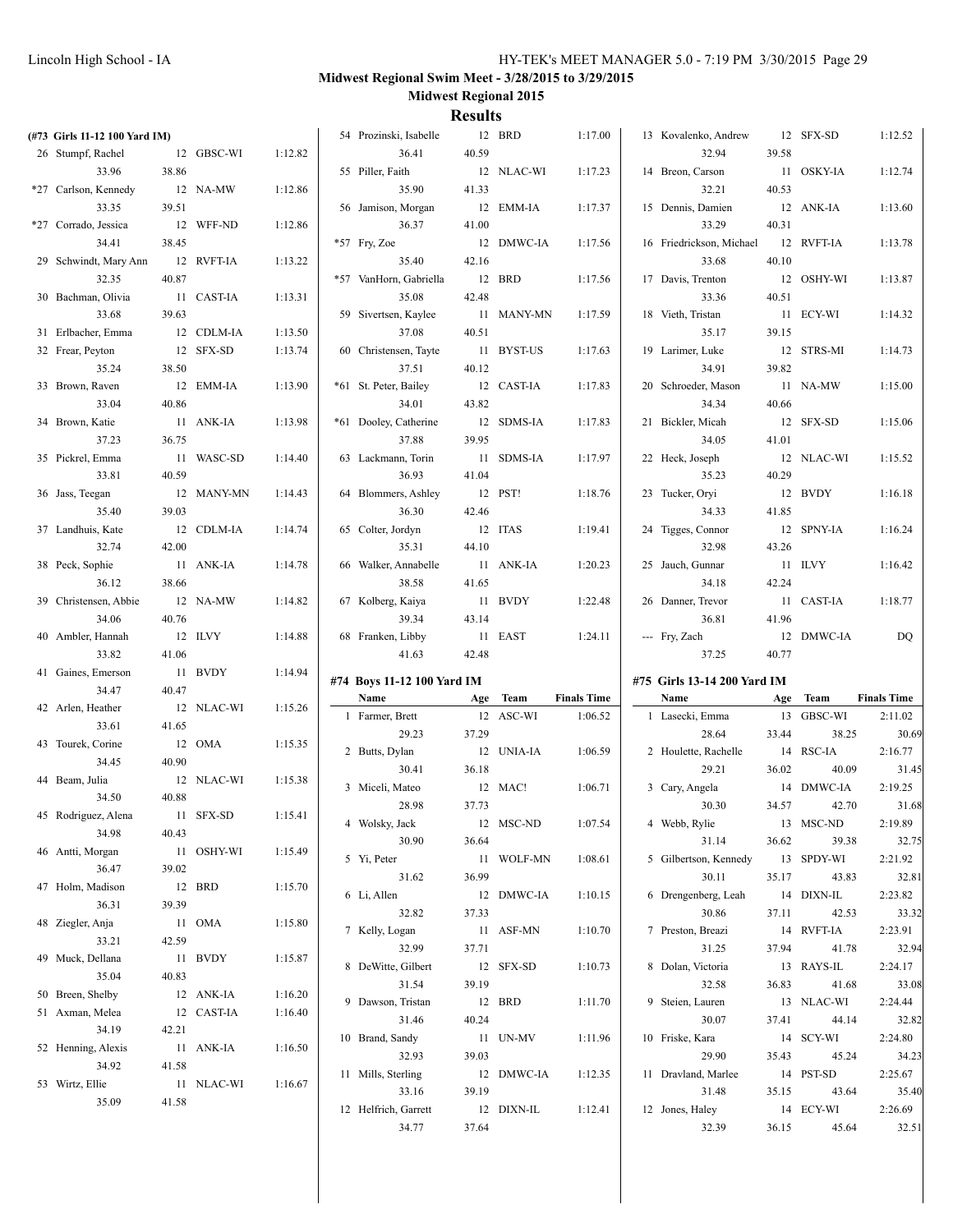| (#75 Girls 13-14 200 Yard IM) |       |                     |                  | 40 Erickson, Savannah      |       | 13 PEST-MV | 2:38.47            | 23 Huyser, Carter           |       | 14 OSKY-IA  | 2:25.33            |
|-------------------------------|-------|---------------------|------------------|----------------------------|-------|------------|--------------------|-----------------------------|-------|-------------|--------------------|
| 13 Fuse, Whitney              |       | 14 ECY-WI           | 2:26.94          | 34.91                      | 39.18 | 45.53      | 38.85              | 30.12                       | 37.56 | 45.21       | 32.44              |
| 32.79                         | 38.46 | 42.18               | 33.51            | 41 Baumgard, Sierra        |       | 13 MANY-MN | 2:39.17            | 24 Kort, Jared              |       | 13 SPDY-WI  | 2:26.06            |
| 14 Zaderaka, Hannah           |       | 13 ASK-ND           | 2:27.29          | 32.76                      | 39.06 | 50.14      | 37.21              | 30.64                       | 37.82 | 45.10       | 32.50              |
| 33.03                         | 36.70 | 45.83               | 31.73            | 42 Franken, Sydney         |       | 13 EAST    | 2:39.39            | 25 Kaltenbrun, Nathan       |       | 14 SCY-WI   | 2:26.43            |
| 15 Tock, Kirby                |       | 13 BAM-WI           | 2:27.73          | 34.26                      | 38.76 | 50.20      | 36.17              | 32.74                       | 37.35 | 43.56       | 32.78              |
| 30.05                         | 38.45 | 45.42               | 33.81            | 43 Engels, Liv             |       | 13 SFX-SD  | 2:40.48            | 26 Hackman, Tyler           |       | 13 SFX-SD   | 2:26.86            |
| 16 Drechsel, Juliana          |       | 14 ECY-WI           | 2:27.79          | 34.99                      | 40.94 | 49.89      | 34.66              | 32.23                       | 36.71 | 44.71       | 33.21              |
| 31.24                         | 38.35 | 44.00               | 34.20            | 44 Kubowski, Jennifer      |       | 14 SPDY-WI | 2:43.68            | 27 Probasco, Austin         |       | 14 ANK-IA   | 2:27.15            |
| 17 Fettig, Kelsie             |       | 13 ASK-ND           | 2:28.20          | 36.68                      | 40.85 | 49.14      | 37.01              | 31.44                       | 36.96 | 44.85       | 33.90              |
| 31.08                         | 38.02 | 45.01               | 34.09            |                            |       |            |                    | 28 Lucas, Carter            |       | 13 SFX-SD   | 2:28.83            |
| 18 Pardoe, Elizabeth          |       | 14 NLAC-WI          | 2:28.27          | #76 Boys 13-14 200 Yard IM |       |            |                    | 33.53                       | 36.75 | 45.60       | 32.95              |
| 31.75                         | 36.94 | 46.64               | 32.94            | Name                       |       | Age Team   | <b>Finals Time</b> | 29 Menjivar, John           |       | 13 MANY-MN  | 2:28.88            |
| 19 Machetta, Megan            |       | 14 ILVY             | 2:28.28          | 1 Stogner, Colton          |       | 14 UNIL-IL | 1:57.55            | 32.01                       | 40.31 | 42.62       | 33.94              |
| 30.96                         | 37.69 | 45.38               | 34.25            | 24.80                      | 30.82 | 34.30      | 27.63              | 30 Garcia, Jeffrey          |       | 13 IGSC-IL  | 2:30.84            |
| 20 Blumreich, Kaiti           |       | 13 GBSC-WI          | 2:29.29          | 2 Ovanic, Jordan           |       | 14 OTTY-IL | 2:08.06            | 34.72                       | 40.28 | 43.33       | 32.51              |
| 32.46                         | 38.83 | 43.61               | 34.39            | 26.69                      | 31.79 | 40.42      | 29.16              | 31 Jorgenson, Payton        |       | 13 ASF-MN   | 2:31.11            |
| 21 Gibbons, Madelynn          |       | 13 BRD              | 2:29.39          | 3 Vinz, Nathan             |       | 14 SFX-SD  | 2:08.79            | 32.09                       | 39.38 | 46.17       | 33.47              |
| 31.37                         | 38.52 | 44.20               | 35.30            | 28.38                      | 33.43 | 38.23      | 28.75              |                             |       |             |                    |
| 22 Miceli, Isabella           |       | 13 MAC!             | 2:29.44          | 4 Dean, Noah               |       | 13 DCST-IL | 2:12.79            | #77 Girls 15-18 200 Yard IM |       |             |                    |
| 33.14                         | 36.25 | 46.65               | 33.40            | 26.58                      | 34.77 | 39.44      | 32.00              | Name                        | Age   | <b>Team</b> | <b>Finals Time</b> |
| 23 Doruska, Erin              |       | 13 ANK-IA           | 2:29.49          | 5 Vierbicher, Andrew       |       | 14 ECY-WI  | 2:13.51            | 1 Fluit, Allyssa            |       | 17 RSC-IA   | 2:09.45            |
| 30.07                         | 37.76 | 48.79               | 32.87            | 28.52                      | 32.61 | 41.16      | 31.22              | 27.45                       | 32.61 | 38.61       | 30.78              |
| 24 Suh, Katie                 |       | 14 DMWC-IA          | 2:30.47          | 6 Schmit, Alex             |       | 14 WOLF-MN | 2:16.36            | 2 Winnett, Lexie            |       | 15 CIA-IA   | 2:13.33            |
| 33.37                         | 38.15 | 44.82               | 34.13            | 29.89                      | 35.49 | 41.46      | 29.52              | 28.40                       | 33.53 | 39.80       | 31.60              |
|                               |       | 13 RVFT-IA          | 2:30.48          | 7 Pocivasek, Jacob         |       | 14 ILVY    | 2:17.89            | 3 Malimanek, Lexie          |       | 15 VAST-SD  | 2:18.65            |
| 25 Rumley, Jasmine            |       |                     |                  | 29.28                      | 33.87 | 43.45      | 31.29              | 29.40                       | 34.68 | 41.53       | 33.04              |
| 30.09                         | 39.26 | 47.56<br>13 MANY-MN | 33.57            | 8 Miller, Jack             |       | 14 OSKY-IA | 2:17.90            | 4 Cwiklinski, Jasmin        |       | 16 MANY-MN  | 2:19.24            |
| *26 Bartell, Brenna           | 38.18 |                     | 2:30.75          | 30.26                      | 35.37 | 42.17      | 30.10              | 29.38                       | 36.53 | 40.06       | 33.27              |
| 32.54                         |       | 45.40               | 34.63            | 9 Huber, Ethan             |       | 13 MAC-SD  | 2:18.24            | 5 Rivera, Jazmin            |       | 15 IGSC-IL  | 2:19.44            |
| *26 Ertz, Abby<br>32.77       | 40.03 | 13 NA-MW<br>45.16   | 2:30.75<br>32.79 | 29.64                      | 34.21 | 41.58      | 32.81              | 29.31                       | 36.60 | 42.81       | 30.72              |
|                               |       | 14 GOLD-SD          |                  | 10 Corpuz, Crispin         |       | 13 NA-MW   | 2:18.82            | 6 Hamel, Emily              |       | 17 MSC-ND   | 2:21.45            |
| 28 West, Jaden                |       |                     | 2:31.40          | 28.19                      | 38.17 | 40.23      | 32.23              | 29.77                       | 36.50 | 43.61       | 31.57              |
| 34.03                         | 39.00 | 44.67<br>14 PST!    | 33.70            | 11 DaCosta, Rafael         |       | 13 NLAC-WI | 2:18.86            | 7 Peterson, Brianna         |       | 15 ECY-WI   | 2:22.27            |
| 29 Webb, Madeline             |       |                     | 2:32.07          | 31.90                      | 37.05 | 40.21      | 29.70              | 28.71                       | 36.09 | 43.11       | 34.36              |
| 32.18                         | 40.84 | 44.61               | 34.44            | 12 Lyles, Wade             |       | 14 DIXN-IL | 2:19.20            | 8 McKeag, Hannah            |       | 16 BRD      | 2:22.94            |
| 30 Zee, Ryenne                |       | 13 MYST-WI          | 2:32.22          | 29.68                      | 39.40 | 39.69      | 30.43              | 31.12                       | 34.82 | 44.79       | 32.21              |
| 33.56                         | 39.33 | 44.54               | 34.79            | 13 Venner, Damon           |       | 14 SFX-SD  | 2:19.38            | 9 Peitz, Addison            |       | 16 YST-SD   | 2:23.74            |
| 31 Garcia, Lily               |       | 13 LOO-WI           | 2:32.65          | 29.17                      | 36.23 | 42.31      | 31.67              | 29.34                       | 37.60 | 44.48       | 32.32              |
| 31.20                         | 37.68 | 48.91               | 34.86            | 14 Bodor, Koppa'ny         |       | 13 SPDY-WI | 2:22.32            | 10 DeWitt, Maddie           |       | 15 SPNY-IA  | 2:24.86            |
| 32 Easler, Bridget            |       | 14 DMWC-IA          | 2:32.88          | 30.88                      | 35.11 | 45.61      | 30.72              | 32.71                       | 37.50 | 42.25       | 32.40              |
| 32.06                         | 38.25 | 47.45               | 35.12            | 15 Hawkins, Jacob          |       | 14 HUSK-MW | 2:22.99            | 11 Fluit, Megan             |       | 15 RSC-IA   | 2:24.93            |
| 33 Wallace, Jamie             |       | 14 BRD              | 2:33.61          | 30.20                      | 35.05 | 44.49      | 33.25              | 31.02                       | 36.15 | 45.90       | 31.86              |
| 32.40                         | 38.10 | 47.07               | 36.04            | 16 Landhuis, Niklaas       |       | 14 CDLM-IA | 2:23.12            | 12 Wallace, Julia           |       | 16 BRD      | 2:25.27            |
| 34 Brennecke, Brianna         |       | 14 ANK-IA           | 2:33.79          | 29.23                      | 34.68 | 45.76      | 33.45              | 30.74                       | 35.95 | 45.52       | 33.06              |
| 34.28                         | 38.49 | 45.53               | 35.49            | 17 Odson, Noah             |       | 13 ANK-IA  | 2:24.27            | 13 Manderscheid, Rachel     |       | 16 ANK-IA   | 2:25.36            |
| 35 Roxworthy, Katie           |       | 13 RAYS-IL          | 2:34.26          | 30.99                      | 37.81 | 45.03      | 30.44              | 30.96                       | 38.41 | 42.27       | 33.72              |
| 33.10                         | 39.99 | 47.65               | 33.52            | 18 Batta, Sam              |       | 14 WASC-SD | 2:24.30            | 14 Phinney, Rachel          |       | 15 MANY-MN  | 2:25.59            |
| 36 Donahue, Megan             |       | 14 MYST-WI          | 2:34.28          | 31.28                      | 37.59 | 45.00      | 30.43              | 31.03                       | 37.19 | 43.80       | 33.57              |
| 32.33                         | 38.99 | 46.38               | 36.58            | 19 Gaylor, Caleb           |       | 14 PST!    | 2:24.31            | 15 Linzell, Kelsey          |       | 16 NA-MW    | 2:25.92            |
| 37 Taylor, Maddie             |       | 14 RAYS-IL          | 2:34.53          | 30.94                      | 39.03 | 43.49      | 30.85              | 30.28                       | 36.73 | 43.77       | 35.14              |
| 33.15                         | 41.60 | 45.03               | 34.75            | 20 Miller, Jarod           |       | 13 OSKY-IA | 2:24.54            | 16 Lund, Madeleine          |       | 15 ANK-IA   | 2:26.22            |
| 38 Fries, Cheyanne            |       | 13 EMM-IA           | 2:35.28          | 32.07                      | 37.67 | 44.64      | 30.16              | 31.60                       | 39.25 | 41.85       | 33.52              |
| 34.16                         | 40.17 | 48.35               | 32.60            | 21 Huss, Peyton            |       | 13 MSC-ND  | 2:24.79            | 17 Liu, Anna                |       | 15 EAST     | 2:27.29            |
| 39 Stewart, Mercedes          |       | 13 NLAC-WI          | 2:36.95          | 30.57                      | 37.59 | 43.66      | 32.97              | 28.89                       | 35.88 | 47.14       | 35.38              |
| 34.29                         | 41.33 | 44.52               | 36.81            | 22 Liu, Alex               |       | 13 EAST    | 2:24.83            | 18 Gander, Caroline         |       | 17 RAYS-IL  | 2:28.43            |
|                               |       |                     |                  | 29.34                      | 36.31 | 47.06      | 32.12              | 34.16                       | 37.51 | 43.24       | 33.52              |
|                               |       |                     |                  |                            |       |            |                    |                             |       |             |                    |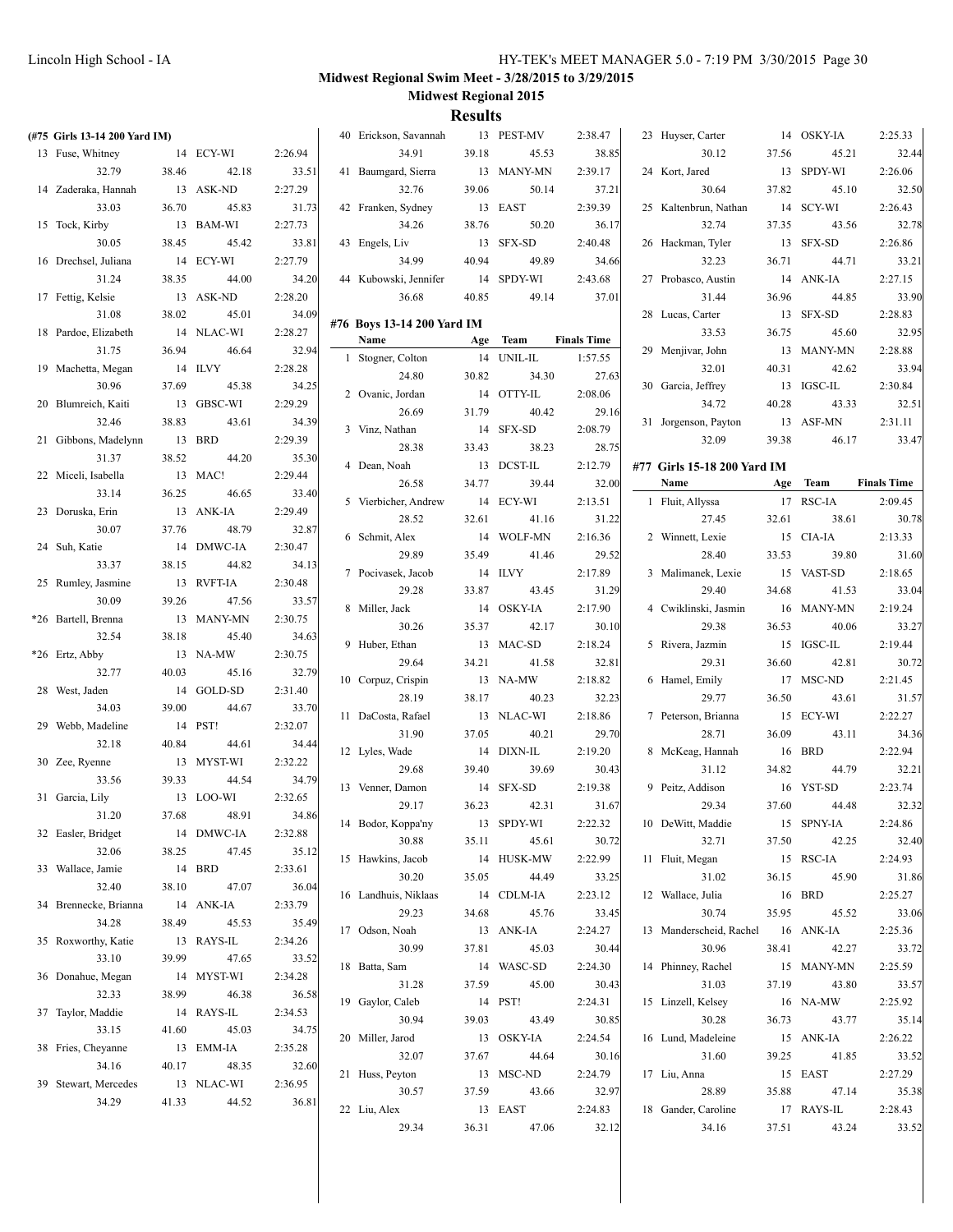| (#77 Girls 15-18 200 Yard IM) |       |                     |                    | 13 Koss, Colin                        |       | 17 NLAC-WI         | 2:13.60            | 5 Marquis, Chloe        |                | 12 SDMS-IA | 5:45.47 |
|-------------------------------|-------|---------------------|--------------------|---------------------------------------|-------|--------------------|--------------------|-------------------------|----------------|------------|---------|
| 19 Peterson, Reilly           |       | 17 BRD              | 2:28.51            | 26.02                                 | 33.57 | 41.68              | 32.33              | 30.47                   | 34.67          | 35.75      | 35.61   |
| 31.27                         | 38.60 | 45.06               | 33.58              | 14 Zeigler, Hayden                    |       | 16 MANY-MN         | 2:14.14            | 35.39                   | 35.22          | 35.53      | 35.72   |
| 20 Gillund, Josie             |       | 16 MSC-ND           | 2:31.45            | 26.63                                 | 35.35 | 40.46              | 31.70              | 34.44                   | 32.67          |            |         |
| 31.37                         | 40.95 | 45.12               | 34.01              | 15 Bissonette, Kaleb                  |       | 16 ITAS            | 2:14.22            | 6 Stumpf, Rachel        |                | 12 GBSC-WI | 5:45.67 |
| 21 Mehlert, Kelsey            |       | 16 SFX-SD           | 2:32.22            | 27.51                                 | 34.68 | 40.86              | 31.17              | 32.39                   | 35.05          | 34.72      | 35.30   |
| 32.15                         | 40.20 | 45.54               | 34.33              | 16 Doyel, James                       |       | 15 WFF-ND          | 2:14.34            | 35.37                   | 35.68          | 35.60      | 34.86   |
| 22 Ware, Christina            |       | 15 ANK-IA           | 2:32.65            | 29.13                                 | 34.38 | 39.98              | 30.85              | 34.12                   | 32.58          |            |         |
| 34.59                         | 38.56 | 44.54               | 34.96              | 17 Farrington, Lucas                  |       | 17 CAST-IA         | 2:14.58            | 7 Sugrue, George        |                | 12 SFX-SD  | 5:47.32 |
| 23 Thate, Emma                |       | 15 MANY-MN          | 2:33.13            | 27.93                                 | 33.78 | 41.18              | 31.69              | 31.01                   | 34.91          | 35.23      | 35.64   |
| 31.41                         | 41.60 | 44.80               | 35.32              | 18 Simonsen, Zachary                  |       | 15 ECY-WI          | 2:15.14            | 35.37                   | 35.32          | 36.01      | 35.66   |
| 24 Honner, Bekah              |       | 17 SFX-SD           | 2:33.79            | 28.74                                 | 35.89 | 39.38              | 31.13              | 35.23                   | 32.94          |            |         |
| 33.70                         | 38.14 | 44.70               | 37.25              | 19 Sokolov, Alex                      |       | 15 NA-MW           | 2:15.60            | 8 Jass, Teegan          |                | 12 MANY-MN | 5:50.67 |
| 25 Vest, Emily                |       | 16 BWST-IA          | 2:33.94            | 28.68                                 | 34.85 | 41.68              | 30.39              | 30.87                   | 34.81          | 35.43      | 35.54   |
| 33.54                         | 40.27 | 47.38               | 32.75              | 20 Fitzloff, Thomas                   |       | 15 MANY-MN         | 2:16.50            | 36.03                   | 36.20          | 36.31      | 35.78   |
| 26 Ertl, Elise                |       | 16 NLAC-WI          | 2:34.00            | 28.32                                 | 36.70 | 40.46              | 31.02              | 35.33                   | 34.37          |            |         |
| 33.48                         | 37.14 | 46.04               | 37.34              | 21 Newham, Ivan                       |       | 15 WOLF-MN         | 2:16.52            | 9 Finstad, Lauren       |                | 11 GBSC-WI | 5:50.99 |
| 27 Nelson, Alex               |       | 15 SFX-SD           | 2:34.09            | 29.60                                 | 37.86 | 37.71              | 31.35              | 31.33                   | 35.45          | 36.25      | 36.02   |
| 35.54                         | 36.22 | 47.06               | 35.27              | 22 Stangeland, Dillon                 |       | 15 WFF-ND          | 2:18.33            | 36.42                   | 36.44          | 35.47      | 35.48   |
| 28 Tabbert, Lauren            |       | 15 CDLM-IA          | 2:35.03            | 27.66                                 | 37.02 | 43.16              | 30.49              | 34.99                   | 33.14          |            |         |
| 31.57                         | 38.10 | 48.80               | 36.56              | 23 O'Callaghan, Caleb                 |       | 16 PEST-MV         | 2:18.93            | 10 Laibly, Danielle     |                | 12 OSHY-WI | 5:51.49 |
| 29 Sabanovic, Arijana         |       | 16 IGSC-IL          | 2:36.06            | 28.87                                 | 35.96 | 42.32              | 31.78              | 32.19                   | 35.73          | 36.08      | 35.93   |
| 32.98                         | 41.64 | 45.88               | 35.56              | 24 Martin, Peter                      |       | 15 SCY-WI          | 2:19.81            | 36.38                   | 36.60          | 35.72      | 35.20   |
|                               |       |                     | 2:38.67            |                                       | 36.42 |                    |                    | 35.16                   |                |            |         |
| 30 Thate, Rachel<br>34.25     | 39.74 | 16 MANY-MN<br>47.67 |                    | 30.55                                 |       | 42.08<br>16 SCY-WI | 30.76<br>2:20.78   |                         | 32.50          | 12 OSHY-WI | 5:55.48 |
|                               |       |                     | 37.01              | 25 Pfeifer, Alex                      |       |                    |                    | 11 Vandenhouten, Claire |                |            |         |
| 31 Nordquist, Grace           |       | 16 CAST-IA          | 2:44.93            | 28.27                                 | 35.41 | 42.31              | 34.79              | 31.24                   | 35.29          | 35.78      | 36.15   |
| 34.25                         | 42.34 | 51.01               | 37.33              | 26 Worth, Cooper                      |       | 16 SDMS-IA         | 2:21.34            | 35.93                   | 36.36          | 36.75      | 36.41   |
| --- Vaughn, Haley             |       | 15 CDLM-IA          | DQ                 | 30.10                                 | 37.83 | 40.42              | 32.99              | 36.50                   | 35.07          |            |         |
| 30.86                         | 38.29 | 46.01               | 36.57              | 27 Chase, Austin                      |       | 17 WFF-ND          | 2:22.37            | 12 Pocivasek, Nicole    |                | 11 ILVY    | 5:56.23 |
| #78 Boys 15-18 200 Yard IM    |       |                     |                    | 30.06                                 | 36.58 | 43.52              | 32.21              | 32.23                   | 34.64          | 35.53      | 35.89   |
|                               |       |                     |                    |                                       |       |                    |                    |                         |                |            |         |
| Name                          |       | Age Team            | <b>Finals Time</b> | 28 Miller, Brennen                    |       | 15 ECY-WI          | 2:22.90            | 36.04                   | 36.06          | 36.56      | 36.92   |
| 1 Gaumer, Peyton              |       | 17 ANK-IA           | 1:57.38            | 29.24                                 | 35.83 | 43.24              | 34.59              | 36.86                   | 35.50          |            |         |
| 25.42                         | 30.98 | 32.26               | 28.72              | 29 Lux, Tyler                         |       | 15 CAST-IA         | 2:23.72            | 13 Wilke, Ellie         |                | 11 DMWC-IA | 5:59.81 |
| 2 Webb, Isaak                 |       | 16 PST!             | 2:03.26            | 31.51                                 | 37.92 | 42.15              | 32.14              | 31.03                   | 35.33          | 37.05      | 35.56   |
| 25.52                         | 30.68 | 35.21               | 31.85              | 30 Patenaude, Ethan                   |       | 16 MANY-MN         | 2:24.48            | 36.78                   | 37.40          | 36.76      | 38.40   |
|                               |       | 15 SPDY-WI          | 2:06.66            | 31.26                                 | 38.50 | 44.00              | 30.72              | 37.72                   | 33.78          |            |         |
| 3 Dahlseng, Zach              |       |                     |                    |                                       |       |                    |                    | 14 Timmer, Katie        |                | 12 SFX-SD  | 6:02.32 |
| 27.51                         | 32.89 | 37.64<br>17 NLAC-WI | 28.62<br>2:06.78   | #79 Girls 11-12 500 Yard Free<br>Name |       |                    | <b>Finals Time</b> | 31.81                   | 36.63          | 37.88      | 37.26   |
| 4 Brown, Ethan                |       |                     |                    |                                       |       | Age Team           |                    | 37.74                   | 37.82          | 38.12      | 37.23   |
| 26.92                         | 32.10 | 38.00               | 29.76              | 1 Heagy, Ashley                       |       | 12 ILVY            | 5:31.90            | 35.37                   | 32.46          |            |         |
| 5 Breen, John                 |       | 15 ANK-IA           | 2:06.93            | 27.90                                 | 31.96 | 33.33              | 33.95              | 15 Peterson, Ella       |                | 12 ECY-WI  | 6:02.67 |
| 26.78                         | 33.28 | 36.46               | 30.41              | 34.18                                 | 34.59 | 34.72              | 34.58              | 31.08                   | 36.31          | 37.19      | 37.56   |
| 6 Rhein, Bradley              |       | 17 DMWC-IA          | 2:08.91            | 34.02                                 | 32.67 |                    |                    | 37.34                   | 38.19          | 37.68      | 37.67   |
| 27.09                         | 33.81 | 37.65               | 30.36              | 2 Binkowski, Jenna                    |       | 12 UNWI-WI         | 5:38.14            | 35.98                   | 33.67          |            |         |
| 7 Lueth, Kon                  |       | 15 DMWC-IA          | 2:09.67            | 30.45                                 | 33.99 | 34.14              | 34.31              | 16 Vierbicher, Nicole   |                | 11 ECY-WI  | 6:03.13 |
| 26.30                         | 32.92 | 39.69               | 30.76              | 34.39                                 | 34.61 | 34.32              | 34.25              | 32.24                   | 36.55          | 36.93      | 37.44   |
| 8 Soborowicz, Levi            |       | 18 ECY-WI           | 2:10.31            | 33.93                                 | 33.75 |                    |                    | 37.36                   | 36.81          | 37.19      | 37.04   |
| 26.64                         | 32.83 | 40.51               | 30.33              | 3 Pardy, Katie                        |       | 12 SFX-SD          | 5:44.61            | 36.75                   | 34.82          |            |         |
| 9 Hattan, Tyler               |       | 17 NA-MW            | 2:10.33            | 30.22                                 | 34.45 | 35.41              | 35.21              | 17 Pidde, Grace         |                | 12 RAYS-IL | 6:04.07 |
| 27.24                         | 32.92 | 37.74               | 32.43              | 35.47                                 | 35.59 | 35.81              | 35.21              | 32.36                   |                | 37.08      |         |
| 10 Jorgenson, Zach            |       | 16 ASF-MN           | 2:11.45            | 34.08                                 | 33.16 |                    |                    | 36.95                   | 36.14<br>37.77 | 37.73      | 36.53   |
| 27.17                         | 33.70 | 39.48               | 31.10              | 4 Cronce, Sadie                       |       | 12 SPDY-WI         | 5:45.09            | 36.71                   |                |            | 37.25   |
| 11 Allison, Matt              |       | 17 ITAS             | 2:11.51            | 31.50                                 | 34.52 | 35.04              | 35.15              |                         | 35.55          |            |         |
| 27.56                         | 33.66 | 40.32               | 29.97              | 35.31                                 | 35.38 | 35.20              | 34.83              | 18 King, Tamala         |                | 12 WOLF-MN | 6:05.33 |
| 12 Owen, Preston              |       | 15 BRD              | 2:12.94            | 34.34                                 | 33.82 |                    |                    | 32.75                   | 36.86          | 36.75      | 36.33   |
| 28.32                         | 32.03 | 43.02               | 29.57              |                                       |       |                    |                    | 36.92<br>36.89          | 37.01<br>36.33 | 38.22      | 37.27   |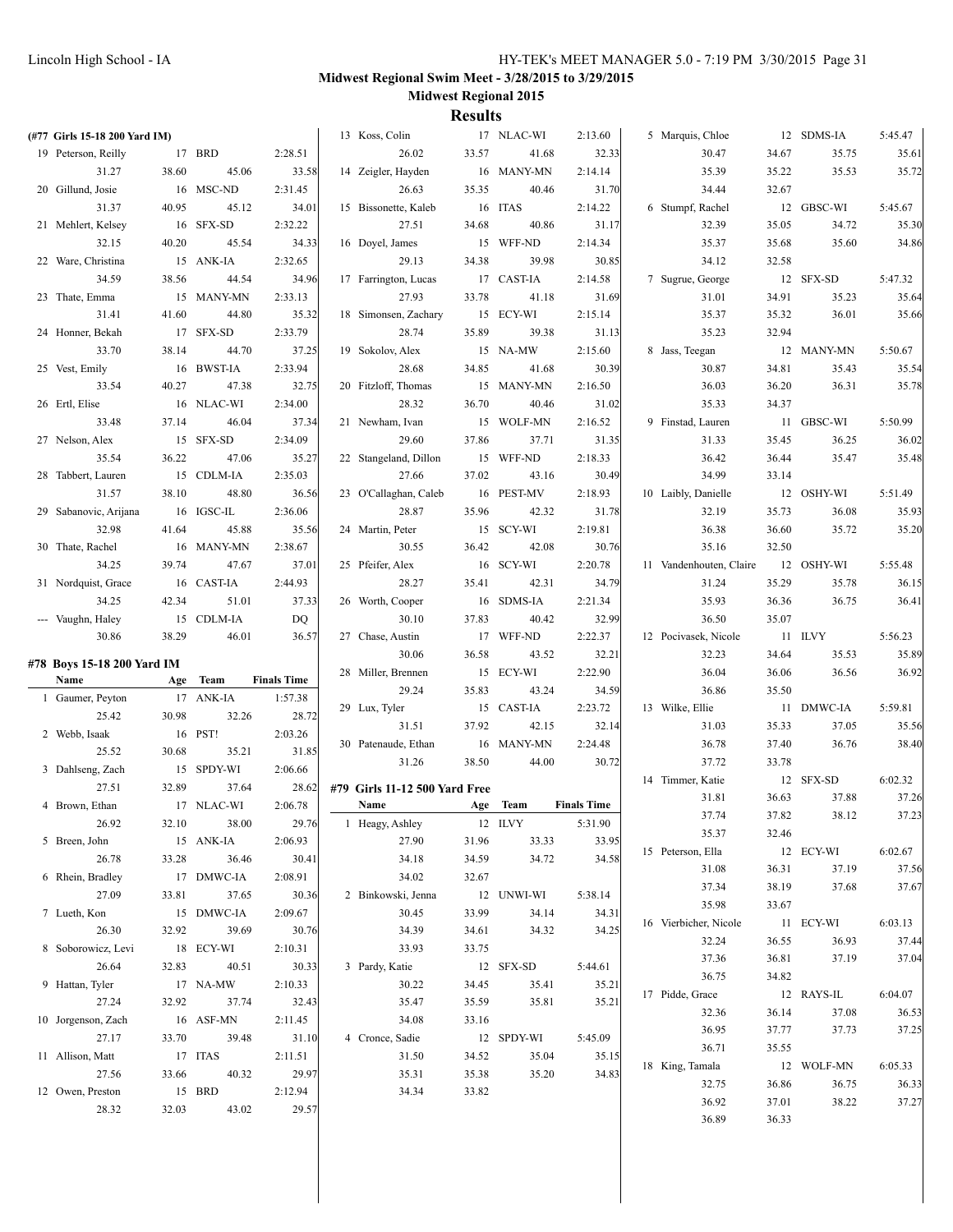| (#79 Girls 11-12 500 Yard Free) |       |            |                    | 3 Doering, Lizzie      |       | 14 ANK-IA         | 5:31.84          | 17 Purvis, Taylor            |       | 14 PST!    | 5:55.54            |
|---------------------------------|-------|------------|--------------------|------------------------|-------|-------------------|------------------|------------------------------|-------|------------|--------------------|
| 19 Pecore, Ali                  |       | 12 OSHY-WI | 6:10.28            | 28.89                  | 32.50 | 33.57             | 33.48            | 29.53                        | 33.52 | 35.30      |                    |
| 32.40                           | 36.84 | 38.34      | 38.62              | 34.33                  | 34.07 | 34.45             | 34.48            |                              | 36.36 | 36.68      |                    |
| 37.54                           | 37.74 | 38.12      | 37.39              | 33.83                  | 32.24 |                   |                  |                              | 37.13 | 37.19      | 37.09              |
| 37.34                           | 35.95 |            |                    | 4 Boccignone, Leah     |       | 14 RAYS-IL        | 5:32.36          | 18 Reed, Madi                |       | 13 RSC-IA  | 5:57.30            |
| 20 Burnham, Joanna              |       | 11 TWSC-IL | 6:20.87            | 29.41                  | 32.89 | 33.28             |                  | 30.20                        | 34.29 | 35.16      | 36.37              |
| 32.85                           | 38.83 | 39.23      | 38.84              |                        | 33.39 | 33.76             |                  | 36.86                        | 37.46 | 36.90      | 37.22              |
| 39.27                           | 38.76 | 39.88      | 39.27              |                        | 34.51 | 34.12             | 33.37            | 37.04                        | 35.80 |            |                    |
| 38.93                           | 35.01 |            |                    | 5 Jones, Hannah        |       | 14 WOLF-MN        | 5:37.48          | 19 Rumley, Jasmine           |       | 13 RVFT-IA | 5:59.90            |
| 21 Tatge, Hannah                |       | 12 BRD     | 6:22.11            | 29.66                  | 33.26 |                   |                  | 28.57                        | 34.51 | 36.18      | 36.40              |
| 32.72                           | 36.81 | 37.41      | 38.51              | 1:06.97                |       |                   |                  | 37.97                        | 37.69 | 38.22      | 38.89              |
| 39.36                           | 39.68 | 39.60      | 40.38              | 6 Webb, Rylie          |       | 13 MSC-ND         | 5:40.02          | 37.11                        | 34.36 |            |                    |
| 39.78                           | 37.86 |            |                    | 30.28                  | 33.62 | 34.62             | 34.91            | 20 Creely, Angie             |       | 14 SPDY-WI | 6:01.50            |
| 22 Cox, Madelyne                |       | 12 ANK-IA  | 6:23.46            | 34.95                  | 34.91 | 34.08             | 34.78            | 32.23                        | 35.77 | 36.51      | 36.94              |
| 35.26                           | 38.26 | 39.33      | 38.48              | 34.75                  | 33.12 |                   |                  | 37.29                        | 37.54 | 37.51      | 37.02              |
| 40.28                           | 39.31 | 38.25      | 38.98              | 7 Doruska, Erin        |       | 13 ANK-IA         | 5:42.33          | 36.34                        | 34.35 |            |                    |
| 39.08                           | 36.23 |            |                    | 30.76                  | 34.68 | 35.11             | 34.82            | 21 Bartell, Brenna           |       | 13 MANY-MN | 6:02.55            |
| 23 Zink, Raeanna                |       | 12 WASC-SD | 6:34.30            | 34.41                  | 34.99 | 34.70             | 34.88            | 31.40                        | 35.97 | 36.91      | 36.99              |
| 34.63                           | 39.01 | 40.03      | 39.81              | 34.95                  | 33.03 |                   |                  | 36.61                        | 37.93 | 38.16      | 37.09              |
| 40.27                           | 40.51 | 42.16      | 41.12              | 8 Schulte, Megan       |       | 13 WASC-SD        | 5:43.47          | 36.51                        | 34.98 |            |                    |
| 39.36                           | 37.40 |            |                    | 30.41                  | 34.16 | 35.20             |                  | 22 Frye, Averie              |       | 13 NA-MW   | 6:05.40            |
| #80 Boys 11-12 500 Yard Free    |       |            |                    |                        | 35.80 | 35.31             |                  | 31.70                        | 36.00 | 37.83      | 38.10              |
| Name                            |       | Age Team   | <b>Finals Time</b> |                        | 35.62 | 34.42             | 31.73            | 37.26                        | 38.05 | 37.48      | 37.31              |
| 1 Jones, Dylan                  |       | 12 KEO-IA  | 5:42.38            | 9 Euler, Hope          |       | 13 PEST-MV        | 5:43.51          | 36.61                        | 35.06 |            |                    |
| 30.51                           | 34.19 | 35.74      | 36.13              | 30.28                  | 34.26 | 34.80             |                  | 23 Stewart, Mercedes         |       | 13 NLAC-WI | 6:08.83            |
| 35.71                           | 35.63 | 34.68      | 34.42              |                        | 35.66 | 35.19             |                  | 32.40                        | 36.41 | 37.90      | 37.74              |
| 33.31                           | 32.06 |            |                    |                        | 34.83 | 35.81             | 31.35            | 37.47                        | 38.07 | 37.25      | 37.53              |
| 2 Kroeger, Joe                  |       | 11 NLAC-WI | 5:44.63            | 10 Drengenberg, Leah   |       | 14 DIXN-IL        | 5:44.43          | 37.95                        | 36.11 |            |                    |
| 30.31                           | 34.99 | 36.13      | 36.46              | 29.80                  | 33.08 | 34.30             |                  | 24 Brennecke, Brianna        |       | 14 ANK-IA  | 6:11.11            |
| 35.26                           | 35.51 | 34.50      | 35.00              |                        | 35.95 | 34.94             |                  | 32.43                        | 36.52 | 37.48      | 37.73              |
| 33.37                           | 33.10 |            |                    |                        | 36.16 | 35.83             | 33.20            | 38.21                        | 38.10 | 38.38      | 38.67              |
| 3 Pfeiferling, Dane             |       | 11 KEO-IA  | 6:04.93            | 11 Busch, Presley      |       | 14 GBSC-WI        | 5:46.79          | 37.58                        | 36.01 |            |                    |
| 33.18                           | 35.88 | 36.86      | 37.45              | 30.68                  | 35.43 | 35.96             | 35.69            | 25 Raczek, Gabriella         |       | 13 SPDY-WI | 6:11.27            |
| 36.95                           | 37.03 | 37.60      | 37.55              | 34.85                  | 34.81 | 35.01             | 35.00            | 32.65                        | 37.43 | 37.40      | 37.52              |
| 37.25                           | 35.18 |            |                    | 34.92                  | 34.44 |                   |                  | 37.78<br>37.60               | 38.26 | 38.85      | 37.30              |
| 4 Bennett, Will                 |       | 12 SDMS-IA | 6:14.31            | 12 Ertz, Abby<br>30.19 | 34.29 | 13 NA-MW<br>34.53 | 5:47.48<br>34.97 | 26 Birchmier, Jaedyn         | 36.48 | 14 ANK-IA  | 6:11.85            |
| 31.62                           | 36.35 | 37.76      | 37.41              | 35.48                  | 35.10 | 36.09             | 35.33            | 32.83                        | 36.28 | 37.40      | 37.75              |
| 39.08                           | 39.63 | 39.52      | 38.88              | 35.86                  | 35.64 |                   |                  | 37.96                        | 38.16 | 38.46      | 38.36              |
| 38.20                           | 35.86 |            |                    | 13 West, Jaden         |       | 14 GOLD-SD        | 5:48.68          | 37.99                        | 36.66 |            |                    |
| 5 Vieth, Tristan                |       | 11 ECY-WI  | 6:55.74            | 30.56                  | 33.85 | 35.00             | 35.59            |                              |       |            |                    |
| 34.09                           | 42.55 | 42.75      | 42.02              | 35.90                  | 36.48 | 35.92             | 35.91            | #82 Boys 13-14 500 Yard Free |       |            |                    |
| 42.05                           | 42.81 | 44.30      | 44.70              | 35.43                  | 34.04 |                   |                  | Name                         | Age   | Team       | <b>Finals Time</b> |
| 42.95                           | 37.52 |            |                    | 14 Hickey, Rachel      |       | 14 ILVY           | 5:48.83          | 1 Vinz, Nathan               |       | 14 SFX-SD  | 5:09.51            |
| #81 Girls 13-14 500 Yard Free   |       |            |                    | 29.34                  | 32.67 | 34.08             | 35.13            | 27.65                        | 30.19 | 30.99      | 31.05              |
| Name                            | Age   | Team       | <b>Finals Time</b> | 35.88                  | 36.77 | 36.79             | 37.32            | 31.56                        | 31.37 | 31.76      | 31.68              |
| 1 Johnson, Peyton               |       | 14 UNWI-WI | 5:23.03            | 36.81                  | 34.04 |                   |                  | 32.21                        | 31.05 |            |                    |
| 28.71                           | 31.94 | 32.01      |                    | 15 Dravland, Marlee    |       | 14 PST-SD         | 5:51.61          | 2 Hoem, Brennan              |       | 14 OSHY-WI | 5:11.87            |
|                                 | 33.25 | 33.29      |                    | 31.54                  | 35.31 | 36.20             | 36.14            | 28.13                        | 31.59 | 31.89      | 32.04              |
|                                 | 32.91 | 33.13      | 31.86              | 35.47                  | 35.87 | 35.87             | 36.02            | 32.28                        | 31.62 | 31.69      | 31.69              |
| 2 Cary, Angela                  |       | 14 DMWC-IA | 5:27.92            | 35.28                  | 33.91 |                   |                  | 31.12                        | 29.82 |            |                    |
| 28.49                           | 31.33 | 32.50      |                    | 16 Machetta, Megan     |       | 14 ILVY           | 5:55.05          | 3 Ovanic, Jordan             |       | 14 OTTY-IL | 5:16.14            |
|                                 | 33.21 | 33.74      |                    | 29.10                  | 33.00 | 35.21             | 35.91            | 25.82                        | 30.29 | 32.04      | 32.15              |
|                                 | 34.57 | 33.74      | 32.84              | 36.82                  | 37.09 | 36.80             | 37.71            | 33.09                        | 32.73 | 33.13      | 34.06              |
|                                 |       |            |                    |                        |       |                   |                  | 33.04                        |       |            |                    |
|                                 |       |            |                    | 36.84                  | 36.57 |                   |                  |                              | 29.79 |            |                    |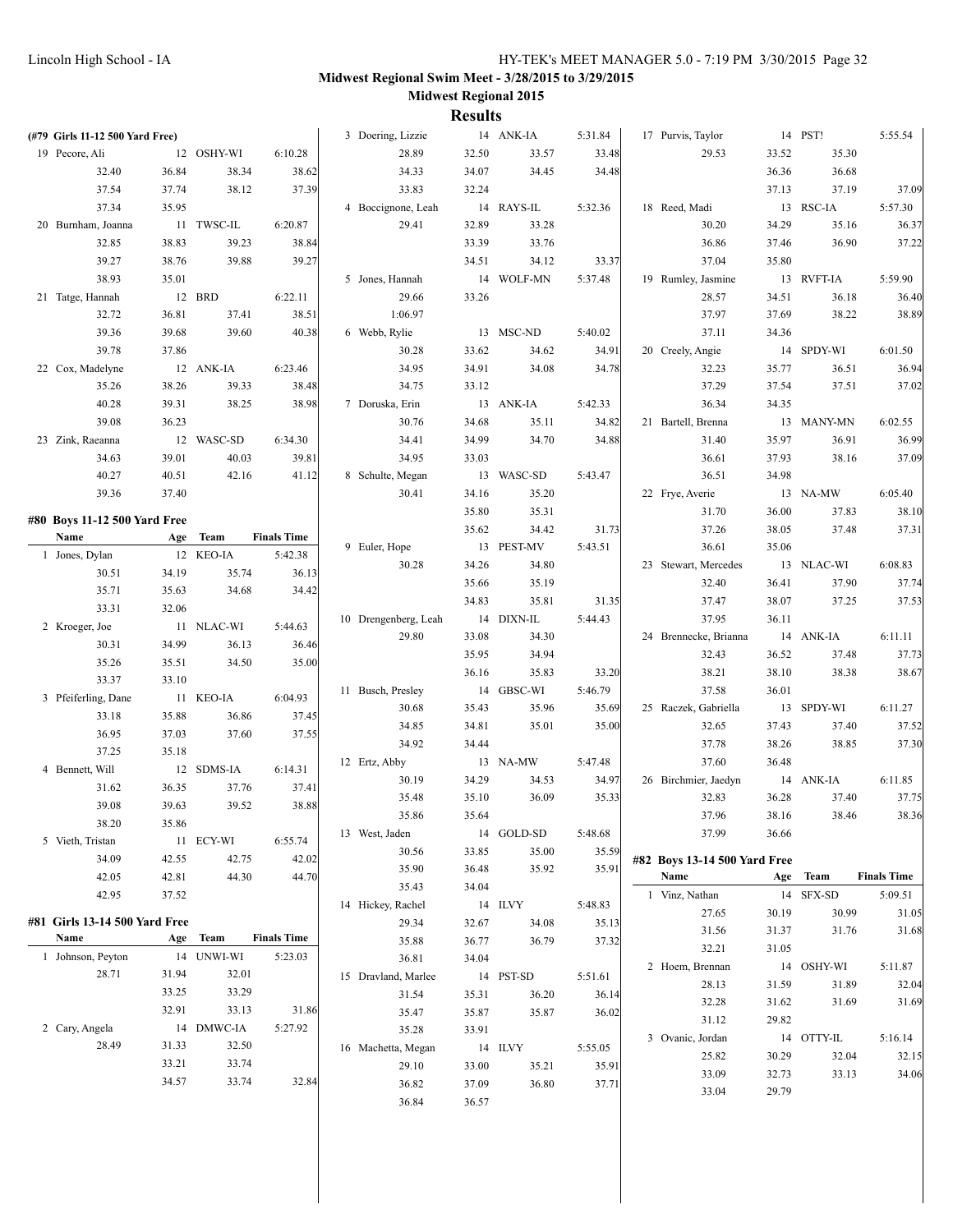| (#82 Boys 13-14 500 Yard Free) |       |            |         | 17 Espinoza, Miguel           |         | 14 SDMS-IA | 5:47.61            | 8 Gillund, Josie             |       | 16 MSC-ND  | 5:43.46            |
|--------------------------------|-------|------------|---------|-------------------------------|---------|------------|--------------------|------------------------------|-------|------------|--------------------|
| 4 Venner, Damon                |       | 14 SFX-SD  | 5:20.09 | 30.98                         | 33.87   | 35.15      | 35.40              | 30.67                        | 33.62 | 34.54      | 34.63              |
| 29.13                          | 31.79 | 32.49      | 32.74   | 36.05                         | 35.99   | 35.72      | 36.12              | 35.06                        | 35.34 | 35.29      | 35.45              |
| 32.34                          | 31.85 | 32.54      | 32.53   | 35.45                         | 32.88   |            |                    | 34.43                        | 34.43 |            |                    |
| 32.77                          | 31.91 |            |         | 18 Vald, Gabe                 |         | 13 RVFT-IA | 5:49.20            | 9 Bennett, Sara              |       | 16 SDMS-IA | 5:48.16            |
| 5 Schmit, Alex                 |       | 14 WOLF-MN | 5:23.98 | 29.29                         | 33.51   | 34.85      | 35.97              | 30.76                        | 35.01 | 35.36      | 35.60              |
| 28.04                          | 31.34 | 32.66      | 33.12   | 36.19                         | 35.65   | 36.14      | 36.77              | 36.01                        | 35.83 | 36.43      | 35.14              |
| 32.68                          | 33.30 | 33.12      | 33.13   | 36.57                         | 34.26   |            |                    | 33.78                        | 34.24 |            |                    |
| 33.55                          | 33.04 |            |         | 19 Kaltenbrun, Nathan         |         | 14 SCY-WI  | 5:51.42            | 10 Neal, Pearl               |       | 15 RVFT-IA | 5:49.25            |
| 6 Ditchfield, Tyler            |       | 14 OTTY-IL | 5:27.62 | 32.39                         | 34.67   | 35.51      | 35.59              | 29.95                        | 35.43 | 34.98      | 35.47              |
| 28.05                          | 31.96 | 32.45      | 32.92   | 36.23                         | 36.49   | 36.87      | 35.73              | 35.70                        | 35.66 | 35.95      | 35.90              |
| 33.04                          | 33.48 | 34.37      | 34.56   | 33.92                         | 34.02   |            |                    | 35.44                        | 34.77 |            |                    |
| 34.23                          | 32.56 |            |         | 20 Lane, Kreyton              |         | 13 NSST    | 5:53.58            | 11 Julka, Katie              |       | 16 OSHY-WI | 5:53.20            |
| 7 Hammer, Hank                 |       | 14 PST!    | 5:31.55 | 30.61                         | 34.54   | 35.46      | 36.31              | 31.40                        | 34.52 | 35.58      | 35.92              |
| 28.51                          | 32.22 | 32.88      | 33.17   | 35.99                         | 36.09   | 36.94      | 36.79              | 36.29                        | 36.20 | 35.92      | 36.21              |
| 33.08                          | 33.50 | 34.62      | 35.38   | 36.31                         | 34.54   |            |                    | 35.99                        | 35.17 |            |                    |
| 34.87                          | 33.32 |            |         | 21 Worthington, Nicholas      |         | 14 SDMS-IA | 5:55.03            | 12 Ware, Christina           |       | 15 ANK-IA  | 5:54.28            |
| 8 Hines, Matt                  |       | 14 ANK-IA  | 5:37.26 | 31.30                         | 34.84   | 35.08      | 35.75              | 31.15                        | 34.18 | 35.64      | 36.34              |
| 29.77                          | 32.96 | 33.99      | 33.90   | 36.43                         | 36.93   | 36.40      | 37.25              | 36.23                        | 36.30 | 35.12      | 36.32              |
| 34.42                          | 34.65 | 34.79      | 34.94   | 36.86                         | 34.19   |            |                    | 37.07                        | 35.93 |            |                    |
|                                |       |            |         | 22 Ovanic, Jacob              |         |            |                    | 13 Wallace, Julia            |       |            |                    |
| 35.27                          | 32.57 |            |         |                               |         | 13 OTTY-IL | 5:56.86            |                              |       | 16 BRD     | 5:58.19            |
| 9 Kempf, Logan                 |       | 13 NA-MW   | 5:37.90 | 30.70                         | 34.03   | 36.47      | 36.79              | 30.09                        | 34.16 | 36.35      | 36.93              |
| 30.03                          | 33.96 | 33.61      | 34.00   | 36.30                         | 36.67   | 37.24      | 36.90              | 37.18                        | 37.94 | 37.61      | 37.10              |
| 34.75                          | 35.05 | 34.79      | 34.36   | 36.96                         | 34.80   |            |                    | 36.91                        | 33.92 |            |                    |
| 34.55                          | 32.80 |            |         | #83 Girls 15-18 500 Yard Free |         |            |                    | 14 Mehlert, Kelsey           |       | 16 SFX-SD  | 5:58.95            |
| 10 Pugachov, Ivan              |       | 13 WOLF-MN | 5:38.32 | Name                          |         | Age Team   | <b>Finals Time</b> | 30.45                        | 35.40 | 36.20      | 36.50              |
| 30.58                          | 34.43 | 35.06      | 34.77   | 1 Fluit, Allyssa              |         | 17 RSC-IA  | 5:05.84            | 37.27                        | 37.37 | 36.25      | 36.75              |
| 34.55                          | 34.40 | 33.96      | 33.89   | 11.13                         | 44.67   | 31.48      | 31.28              | 37.45                        | 35.31 |            |                    |
| 34.04                          | 32.64 |            |         | 31.29                         | 30.86   | 31.41      | 31.67              | 15 Oettinger, Sophia         |       | 15 BAM-WI  | 6:02.13            |
| 11 Westercamp, Noah            |       | 13 ANK-IA  | 5:42.92 | 31.48                         | 30.57   |            |                    | 31.18                        | 34.73 | 36.01      | 35.96              |
| 29.73                          | 33.77 | 34.14      | 34.59   | 2 Hamel, Emily                |         | 17 MSC-ND  | 5:29.32            | 36.42                        | 37.20 | 37.39      | 38.59              |
| 35.05                          | 34.60 | 35.18      | 35.96   | 28.73                         | 32.35   | 33.71      | 33.82              | 38.83                        | 35.82 |            |                    |
| 35.44                          | 34.46 |            |         | 33.98                         | 33.66   | 33.61      | 33.66              | 16 Wagner, Elison            |       | 16 CYSC    | 6:06.74            |
| 12 Kort, Jared                 |       | 13 SPDY-WI | 5:43.21 | 33.77                         | 32.03   |            |                    | 30.80                        | 35.50 | 36.88      | 37.26              |
| 30.68                          | 34.43 | 35.42      | 35.51   | 3 Behling, Kalli              |         | 15 OSHY-WI | 5:29.94            | 37.61                        | 37.50 | 37.82      | 38.49              |
| 35.59                          | 35.10 | 34.68      | 34.96   | 30.44                         | 32.51   | 33.55      | 33.60              | 37.67                        | 37.21 |            |                    |
| 34.03                          | 32.81 |            |         | 33.66                         | 34.02   | 32.94      | 32.86              | 17 Allen, Carley             |       | 17 MANY-MN | 6:09.47            |
| 13 Gaylor, Caleb               |       | 14 PST!    | 5:44.42 | 34.03                         | 32.33   |            |                    | 31.89                        | 35.54 | 37.06      | 37.81              |
| 29.28                          | 33.52 | 35.70      | 36.01   | 4 Hedrick, Samantha           | 16 PST! |            | 5:35.33            | 37.92                        | 38.40 | 37.96      | 38.26              |
| 36.04                          | 36.28 | 35.54      | 35.73   | 30.02                         | 32.54   | 33.48      | 33.17              | 38.63                        | 36.00 |            |                    |
| 35.08                          | 31.24 |            |         | 33.50                         | 34.38   | 34.55      | 34.93              | #84 Boys 15-18 500 Yard Free |       |            |                    |
| 14 Batta, Sam                  |       | 14 WASC-SD | 5:45.12 | 34.57                         | 34.19   |            |                    | Name                         | Age   | Team       | <b>Finals Time</b> |
| 30.70                          | 33.81 | 35.22      | 35.84   |                               |         |            |                    |                              |       |            |                    |
| 35.90                          | 36.16 | 36.83      | 34.98   | 5 Washenberger, Claire        |         | 16 SFX-SD  | 5:36.46            | 1 Faidley, Corbin            |       | 17 NSST    | 4:56.23            |
| 35.14                          | 30.54 |            |         | 29.65                         | 31.81   | 32.96      | 33.54              | 27.13                        | 30.90 | 29.92      | 29.85              |
| 15 Probasco, Austin            |       | 14 ANK-IA  | 5:45.72 | 34.08                         | 34.59   | 34.60      | 34.70              | 29.73                        | 30.13 | 30.24      | 29.90              |
| 30.00                          | 33.50 | 34.40      | 34.43   | 35.89                         | 34.64   |            |                    | 30.00                        | 28.43 |            |                    |
| 35.10                          | 35.04 | 35.43      | 36.00   | 6 Malimanek, Lexie            |         | 15 VAST-SD | 5:40.04            | 2 Suby, Brady                |       | 17 ANK-IA  | 5:02.52            |
| 36.43                          | 35.39 |            |         | 29.16                         | 32.64   | 33.48      | 34.23              | 25.72                        | 29.06 | 29.94      | 30.46              |
| 16 Keinroth, Mason             |       | 13 ANK-IA  | 5:46.29 | 35.21                         | 35.37   | 35.46      | 34.73              | 30.99                        | 31.57 | 31.67      | 31.55              |
| 29.31                          | 33.54 | 34.53      | 35.44   | 35.50                         | 34.26   |            |                    | 31.12                        | 30.44 |            |                    |
| 35.56                          | 35.97 | 36.26      | 36.08   | 7 Peitz, Addison              |         | 16 YST-SD  | 5:41.86            | 3 Soborowicz, Levi           |       | 18 ECY-WI  | 5:07.33            |
| 35.96                          | 33.64 |            |         | 30.78                         | 33.13   | 33.37      | 34.31              | 27.07                        | 30.54 | 31.19      | 31.28              |
|                                |       |            |         | 34.85                         | 34.87   | 35.47      | 35.80              | 31.55                        | 31.41 | 31.44      | 31.54              |
|                                |       |            |         | 35.39                         | 33.89   |            |                    | 30.89                        | 30.42 |            |                    |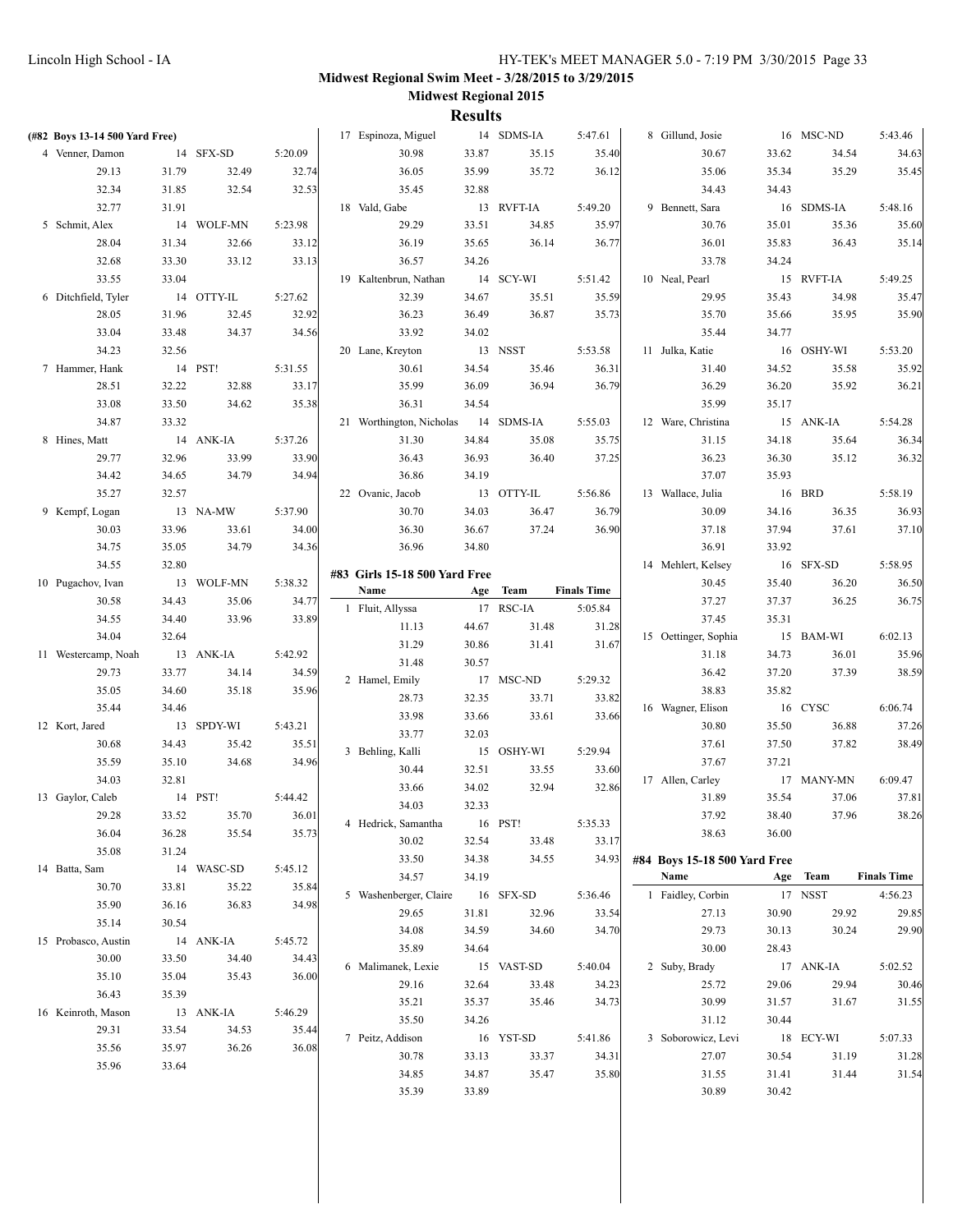**Results**

| (#84 Boys 15-18 500 Yard Free) |       |            |         | 17 Hess, Daniel                     |       | 16 SPDY-WI                           | 5:40.53            |     | 12 CAST-IA                           |       | A                      | 1:13.72            |
|--------------------------------|-------|------------|---------|-------------------------------------|-------|--------------------------------------|--------------------|-----|--------------------------------------|-------|------------------------|--------------------|
| 4 Dahlseng, Zach               |       | 15 SPDY-WI | 5:12.91 | 29.99                               | 33.70 | 33.85                                | 34.52              |     | Ostrander, Allison 8                 |       | Lynch, Sophie 8        |                    |
| 27.67                          | 30.97 | 31.75      | 31.81   | 34.80                               | 34.69 | 35.36                                | 35.37              |     | Arp, Layla 7                         |       | Holt, Amelia 8         |                    |
| 31.34                          | 32.08 | 32.00      | 32.18   | 35.18                               | 33.07 |                                      |                    |     | 36.65                                | 37.07 |                        |                    |
| 31.93                          | 31.18 |            |         | 18 Greenwood, Devin                 |       | 15 SDMS-IA                           | 5:43.27            |     | 13 NSST                              |       | B                      | 1:14.13            |
| 5 Fitzloff, Thomas             |       | 15 MANY-MN | 5:20.12 | 27.99                               | 32.76 | 34.23                                | 35.13              |     | Marshall, Amya 8                     |       | Wright, Kamarra 8      |                    |
| 27.61                          | 30.80 | 31.32      | 31.67   | 34.92                               | 35.55 | 35.97                                | 36.33              |     | Weisenhorn, Anna Grace 8             |       | Wakely, Zephie 7       |                    |
| 32.00                          | 32.96 | 33.27      | 33.76   | 36.40                               | 33.99 |                                      |                    |     | 36.87                                | 37.26 |                        |                    |
| 33.85                          | 32.88 |            |         | 19 Cort, Zach                       |       | 16 EAST                              | 6:06.89            |     | 14 ILVY                              |       | A                      | 1:14.78            |
| 6 Martin, Peter                |       | 15 SCY-WI  | 5:23.62 | 29.24                               | 33.80 | 36.05                                | 36.53              |     | Martin, Ella 8                       |       | Kolczaski, Lauren 8    |                    |
| 27.71                          | 31.46 | 32.52      | 33.04   | 37.15                               | 38.64 | 39.10                                | 39.60              |     | Kilmartin, Abby 8                    |       | Duttlinger, Addison 8  |                    |
| 32.99                          | 33.56 | 33.86      | 33.80   | 39.07                               | 37.71 |                                      |                    |     | 38.71                                | 36.07 |                        |                    |
| 33.23                          | 31.45 |            |         |                                     |       |                                      |                    |     | 15 EAST                              |       | A                      | 1:24.42            |
| 7 Stangeland, Dillon           |       | 15 WFF-ND  | 5:26.14 | #85 Girls 8&U 100 Yard Free Relay   |       |                                      |                    |     | Sarabia, Yalritzy 6                  |       | Coll, Jessika 8        |                    |
| 27.89                          | 33.38 | 33.88      | 34.38   | Team                                |       | Relay                                | <b>Finals Time</b> |     | Hernandez, Rocio 8                   |       | Gonzalez, Frida 8      |                    |
| 32.93                          | 33.08 | 33.46      | 33.21   | 1 NLAC-WI                           |       | A                                    | 1:04.90            |     | 44.46                                | 39.96 |                        |                    |
| 33.13                          | 30.80 |            |         | DeKiep, Paige 8                     |       | Arlen, Tristin 7                     |                    |     | --- OTTY-IL                          |       | A                      | DQ                 |
| 8 Patenaude, Ethan             |       | 16 MANY-MN | 5:30.27 | Beam, Jenna 8                       |       | Winnicki, Abi 8                      |                    |     |                                      |       | Mustered, Lily 7       |                    |
| 27.34                          | 31.73 | 33.02      | 34.02   | 32.50                               | 32.40 |                                      |                    |     | Goetsch, Kailey 8<br>Gamons, Jenna 8 |       |                        |                    |
|                                |       |            |         | 2 DMWC-IA                           |       | A                                    | 1:06.98            |     |                                      |       | Wessels, Lauren 7      |                    |
| 34.65                          | 33.99 | 34.55      | 34.95   | He, Allison 8                       |       | Van Quathem, Avery 8                 |                    |     | 39.23                                | 35.03 |                        |                    |
| 33.13                          | 32.89 |            |         | Harrington, Ella 8                  |       | Li, Adeline 8                        |                    |     | #86 Boys 8&U 100 Yard Free Relay     |       |                        |                    |
| 9 Belden, Christian            |       | 16 SDMS-IA | 5:30.98 | 36.13                               | 30.85 |                                      |                    |     | Team                                 | Relay |                        | <b>Finals Time</b> |
| 28.05                          | 32.75 | 33.62      | 34.94   | 3 SDMS-IA                           |       | A                                    | 1:09.08            |     | 1 DMWC-IA                            |       | $\mathbf{A}$           | 1:00.54            |
| 34.36                          | 34.66 | 33.44      | 34.33   | Douds, Samantha 8                   |       | Feuling, Olivia 8                    |                    |     | Krueger, Owen 8                      |       | Fine, Sam 8            |                    |
| 33.89                          | 30.94 |            |         | Santiago, Paola 8                   |       | Sizemore, Emma 8                     |                    |     | Kenworthy, Graham 8                  |       | Rounds, Nick 8         |                    |
| 10 Easler, Peter               |       | 16 DMWC-IA | 5:31.95 | 33.82                               | 35.26 |                                      |                    |     | 31.64                                | 28.90 |                        |                    |
| 29.50                          | 33.73 | 34.48      | 33.37   | 4 PST!                              |       | A                                    | 1:09.39            |     | 2 RVFT-IA                            |       | A                      | 1:08.27            |
| 33.78                          | 33.82 | 34.45      | 35.13   | Eekhoff, Emma 8                     |       | Andringa, Mia 8                      |                    |     | Cerda, Isaiah 7                      |       | Yates, Conrad 7        |                    |
| 32.20                          | 31.49 |            |         | Smith, Faith 8                      |       | Bacorn, Brittany 8                   |                    |     | Claypool, Henry 8                    |       | Clark, Trevor 8        |                    |
| 11 Niemeyer, Gunnar            |       | 15 BRD     | 5:32.53 | 37.82                               | 31.57 |                                      |                    |     | 34.75                                | 33.52 |                        |                    |
| 28.67                          | 32.52 | 33.79      | 34.04   | 5 BRD                               |       | A                                    | 1:09.98            |     | 3 OMA                                |       | A                      | 1:13.54            |
| 33.43                          | 34.35 | 34.21      | 34.70   | LeMieur, Peyton 8                   |       | Hennies, Brook 8                     |                    |     | Heaton, Carter 8                     |       | Haberling, Carter 7    |                    |
| 34.73                          | 32.09 |            |         | Lake, Libby 8                       |       | Balmer, Shelby 8                     |                    |     | O'Hanlon, Liam 8                     |       | Brandenburg, Jackson 8 |                    |
| 12 Chase, Austin               |       | 17 WFF-ND  | 5:34.27 | 36.85                               | 33.13 |                                      |                    |     | 36.87                                | 36.67 |                        |                    |
| 28.50                          | 32.37 | 34.05      | 34.95   | 6 ANK-IA                            |       | A                                    | 1:11.18            |     | 4 ILVY                               |       | A                      | 1:16.43            |
| 35.12                          | 34.17 | 34.57      | 34.21   | Lindaman, Gracie 7                  |       | Parton, Josie 8                      |                    |     | Rios, Lorenzo 8                      |       | Williamson, Jack 7     |                    |
| 33.15                          | 33.18 |            |         | Weibye, Claire 8                    |       | Schafer, Leah 7                      |                    |     | Pocivasek, Zachary 8                 |       | Mertes, Will 8         |                    |
| 13 Newham, Ivan                |       | 15 WOLF-MN | 5:34.87 | 7 NSST                              |       | A                                    | 1:11.41            |     | 37.74                                | 38.69 |                        |                    |
| 28.96                          | 32.76 | 33.93      | 34.43   | Carmichael, Charli 7                |       | Nedved, Allie 8                      |                    |     | 5 OTTY-IL                            |       | $\mathbf{A}$           | 1:17.10            |
| 34.95                          | 34.66 | 34.56      | 34.79   | Forbes, Dene 8                      |       | Dean, Kenzie 8                       |                    |     | Ditchfield, Tucker 7                 |       | Swanson, Adam 6        |                    |
| 33.74                          | 32.09 |            |         | 36.89                               | 34.52 |                                      |                    |     | Bryson, Colt 6                       |       | Farabaugh, Lucas 6     |                    |
| 14 Schaefers, Benjamin         |       | 15 SCY-WI  | 5:34.92 | 8 OMA                               |       | A                                    | 1:11.92            |     | 39.47                                | 37.63 |                        |                    |
| 28.74                          | 32.65 | 34.19      | 34.33   | Waszak, Avery 8                     |       | Schmieding, Parker 8                 |                    |     | 6 NSST                               |       | A                      | 1:17.89            |
| 33.62                          | 35.60 | 35.35      | 35.63   | Joyce, Kindsey 7                    |       | Kounovsky, Lauryn 8                  |                    |     | Nelson, Dylan 8                      |       | Reyes, Arturo 8        |                    |
| 34.13                          | 30.68 |            |         | 36.31                               | 35.61 |                                      |                    |     | Curtis, Liam 8                       |       | Troyer, Austin 8       |                    |
| 15 Farrington, Lucas           |       | 17 CAST-IA | 5:35.43 | 9 SPNY-IA                           |       | A                                    | 1:12.55            |     | 38.56                                | 39.33 |                        |                    |
| 28.43                          | 32.54 | 33.71      | 34.42   |                                     |       |                                      |                    |     | 7 EAST                               |       |                        | 1:25.61            |
| 34.01                          | 35.67 | 34.94      | 35.34   | Hoben, Addison 8<br>Morey, Peyton 8 |       | VanGelder, Kamdyn 8<br>Gross, Lily 8 |                    |     | Schaecher, Addison 8                 |       | A<br>Lowe, Tyler 8     |                    |
| 34.56                          | 31.81 |            |         |                                     |       |                                      |                    |     |                                      |       |                        |                    |
| 16 Schnepf, Colton             |       | 17 ANK-IA  | 5:36.50 | 10 NLAC-WI                          |       | B                                    | 1:12.68            |     | Roche, Roy 7                         |       | Moreno, Aaron 8        |                    |
| 27.49                          | 31.91 | 32.87      | 33.84   | Weinberger, Zoey 8                  |       | Orzech, Savannah 8                   |                    |     | 44.83                                | 40.78 |                        |                    |
| 34.79                          | 34.74 | 35.31      | 35.60   | Orzech, Caina 8                     |       | Lechleitner, Emma 8                  |                    | --- | DMWC-IA                              |       | B                      | DQ                 |
| 35.89                          | 34.06 |            |         | 37.61                               | 35.07 |                                      |                    |     | Bishop, Hunter 6                     |       | Hunt, Nolan 8          |                    |
|                                |       |            |         | 11 DMWC-IA                          |       | B                                    | 1:13.09            |     | Bunn, Moses 8                        |       | Lane, Caden 7          |                    |
|                                |       |            |         | De Avila, Arianna 8                 |       | Van Zee, Kate 8                      |                    |     | 37.82                                | 34.48 |                        |                    |
|                                |       |            |         | Bishop, Josie 8                     |       | Carlson, Claire 8                    |                    |     |                                      |       |                        |                    |

37.40 35.69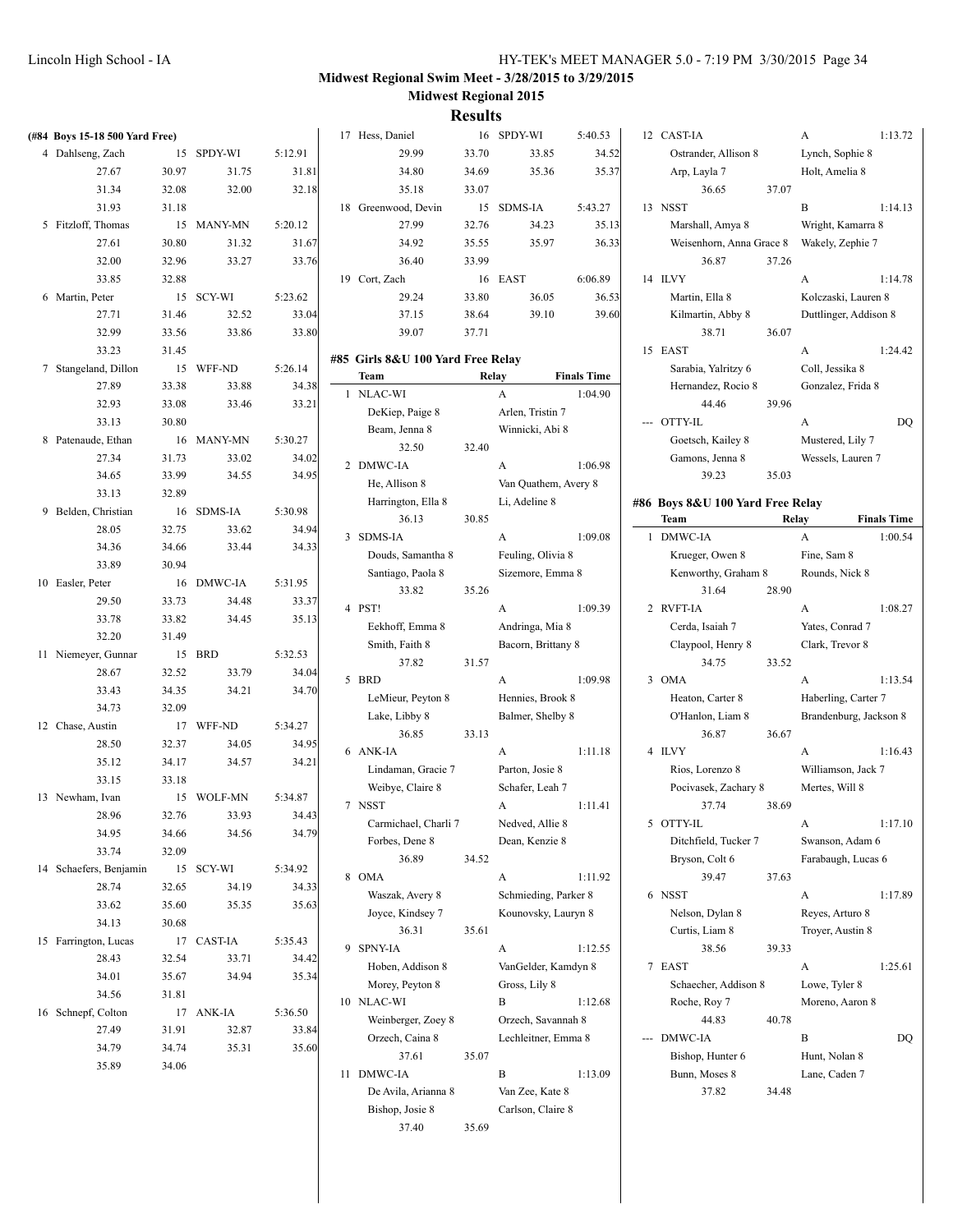36.32  $2:25.61$ 

33.06  $2:27.41$ 

42.41 2:27.73

33.73  $2:34.35$ 

38.15 36.98 2:44.49

40.75  $2:51.37$ 

48.22

32.24

38.85

27.99  $2:05.07$ 

28.06  $2:06.86$ 

29.91

## **Midwest Regional Swim Meet - 3/28/2015 to 3/29/2015 Midwest Regional 2015**

#### **Results**

| (#86 Boys 8&U 100 Yard Free Relay) |       |                        |                    | 13 CAST-IA                                  |       | A                                          | 2:16.17 | 27 BYST-US                                   |       | A                                           | 2:24.80            |
|------------------------------------|-------|------------------------|--------------------|---------------------------------------------|-------|--------------------------------------------|---------|----------------------------------------------|-------|---------------------------------------------|--------------------|
| $--$ PST!                          |       | A                      | DO.                | Ostrander, Hailey 10                        |       | Kasperbauer, Molly 10                      |         | Lefeber, Lillian 10                          |       | Lefeber, Aubrey 7                           |                    |
| Stamper, Isaac 8                   |       | DeJong, Brody 7        |                    | Venturi, Antonia 10                         |       | Currier, Jenna 10                          |         | Hansen, Mia 8                                |       | Roche, Gabriella 9                          |                    |
| Jones, Dylan 8                     |       | DeJong, Kolton 8       |                    | 34.07                                       | 36.38 | 39.32                                      | 26.40   | 31.01                                        | 51.08 | 26.39                                       | 36.3               |
| 46.74                              | 26.34 |                        |                    | 14 BAM-WI                                   |       | A                                          | 2:16.99 | 28 BRD                                       |       | A                                           | 2:25.61            |
| #87 Girls 10&U 200 Yard Free Relay |       |                        |                    | Laux, Rachel 10<br>Lohr, Claire 8           |       | Gneiser, Natalie 10<br>Lohr, Ella 10       |         | Hamilton, CaitlinMae 10<br>Mattson, Sophie 9 |       | Chalupsky, Gabrielle 10<br>Wilhelm, Lori 10 |                    |
| Team                               |       | Relay                  | <b>Finals Time</b> | 33.75                                       | 33.80 | 38.85                                      | 30.59   | 40.51                                        | 34.39 | 37.65                                       | 33.0               |
| 1 MSC-ND                           |       | $\mathbf{A}$           | 1:58.73            | 15 SFX-SD                                   |       | A                                          | 2:18.03 | 29 EAST                                      |       | $\mathbf{A}$                                | 2:27.41            |
| Wolsky, Jordn 10                   |       | Rist, MacKenzie 10     |                    | Houwman, Chloe 10                           |       | Lloyd, Justice 10                          |         | Franken, Tori 10                             |       | Neppl, Arlene 10                            |                    |
| Lang, Cheyenne 10                  |       | Brugman, Emily 10      |                    | Anel, Sydney 9                              |       | Hein, Sofia 10                             |         | Dolphin, McKenna 10                          |       | Roche, Ava 9                                |                    |
| 29.99                              | 30.56 | 29.54                  | 28.64              | 35.63                                       |       |                                            |         | 31.64                                        | 38.41 | 34.95                                       | 42.4               |
| 2 ANK-IA                           |       | A                      | 1:59.52            | 30.33                                       |       |                                            |         | 30 CAST-IA                                   |       | B                                           | 2:27.73            |
| Blass, Maya 10                     |       | Carleton, Madison 10   |                    | 16 CDLM-IA                                  |       | B                                          | 2:19.21 | Sinnard, Shay 10                             |       | Schable, Camryn 9                           |                    |
| Pearson, Mia 10                    |       | Peters, Erica 10       |                    | Ferguson, Lilly 10                          |       | Bowker, Lauren 10                          |         | Venturi, Bernadette 10                       |       | Polking, Sophia 10                          |                    |
| 29.90                              | 29.50 | 30.46                  | 29.66              | Karolus, Jaylene 10                         |       | Rohe, Kennedy 10                           |         | 37.41                                        |       |                                             |                    |
| 3 NLAC-WI                          |       | A                      | 2:02.89            | 36.35                                       | 38.00 | 33.31                                      | 31.55   | 36.53                                        |       |                                             |                    |
| Pardoe, Gabbi 10                   |       | Pierce, Katie 10       |                    | 17 ILVY                                     |       | $\mathbf{A}$                               | 2:19.59 | 31 OSHY-WI                                   |       | B                                           | 2:31.22            |
| Cecil, Courtney 10                 |       | Lechleitner, Brooke 10 |                    | Machetta, Lauren 10                         |       | Mallery, Delaney 10                        |         | Downs, Anna 10                               |       | Peterson, Molli 10                          |                    |
| 30.63                              |       |                        | 28.15              | Sanchez, Marissa 9                          |       | Mudge, Ariella 9                           |         | Zeinert, Samara 7                            |       | Zeinert, Melana 10                          |                    |
| 4 MANY-MN                          |       | A                      | 2:07.38            | 32.88                                       | 35.82 | 35.17                                      | 35.72   | 33.85                                        | 36.78 | 46.86                                       | 33.7               |
| Leonard, Sophia 10                 |       | Simmons, Claire 10     |                    | 18 ANK-IA                                   |       | B                                          | 2:19.66 | 32 OMA                                       |       | $\mathbf B$                                 | 2:34.35            |
| Leafblad, Anna 10                  |       | Younge, Annika 10      |                    | Birchmier, Ava 9                            |       | Parton, Mariah 10                          |         | Wilkins, Makenzie 10                         |       | Roberg, Kailey 10                           |                    |
| 29.99                              | 35.48 | 33.40                  | 28.51              | Lensch, Ava 9                               |       | Hodapp, Sydney 10                          |         | Marvin, Lucy 8                               |       | Cavender, Rowan 7                           |                    |
| 5 ECY-WI                           |       | A                      | 2:07.41            | 32.77                                       | 41.49 | 33.25                                      | 32.15   |                                              |       | 38.15                                       | 36.9               |
| Peterson, Greta 10                 |       | Beltz, Natalie 10      |                    | 19 RVFT-IA                                  |       | A                                          | 2:19.84 | 33 OTTY-IL                                   |       | A                                           | 2:44.49            |
| Secker, Callista 10                |       | Drechsel, Zoe 10       |                    | Yates, Hallie 10                            |       | Joyce, Margaret 10                         |         | Bryson, Peyton 9                             |       | Marks, Paige 10                             |                    |
| 31.70                              | 33.24 | 33.73                  | 28.74              | Vald, Olivia 10                             |       | Sweeney, Clare 10                          |         | Swanson, Emily 9                             |       | Schueler, Hannah 9                          |                    |
| 6 DMWC-IA                          |       | A                      | 2:08.20            | 35.24                                       |       |                                            | 34.31   | 39.14                                        | 41.00 | 43.60                                       | 40.7               |
| Rounds, Cassie 10                  |       | Hunt, Morgan 10        |                    | 20 DMWC-IA                                  |       | B                                          | 2:20.29 | 34 CDLM-IA                                   |       | A                                           | 2:51.37            |
| Van Quathem, Erin 10               |       | He, Kristin 10         |                    | Carlson, Maggie 10                          |       | Carlson, Claire 8                          |         | Chambers, Jocelyn 10                         |       | McDevitt, Sophia 8                          |                    |
| 30.63                              | 33.62 | 33.65                  | 30.30              | Block, Britney 10                           |       | Hamling, Emily 10                          |         | Johnson, Sydney 8                            |       | Ferguson, Jen 7                             |                    |
| 7 BSC-SD                           |       | A                      | 2:09.85            | 33.81                                       | 36.77 | 35.93                                      | 33.78   | 39.18                                        | 41.86 | 42.11                                       | 48.2               |
| Lunn, Jazmyn 8                     |       | Feucht, Tara 10        |                    | 21 IGSC-IL                                  |       | A                                          | 2:20.43 | --- PST!                                     |       | A                                           | DQ                 |
| Vande Kop, Grace 10                |       | Shoup, Kayla 10        |                    | White, E 10                                 |       | Gianola, Alexis 10                         |         | Bacorn, Tara 10                              |       | Gaylor, Alexa 10                            |                    |
| 31.28                              | 33.09 | 32.89                  | 32.59              | Esperon, Jannie 10                          |       | McGowan, Bella 10                          |         | Smith, Madison 10                            |       | Jones, Taylor 10                            |                    |
| 8 SPDY-WI                          |       | A                      | 2:09.88            | 33.84                                       | 33.37 | 36.40                                      | 36.82   | 36.29                                        | 35.37 | 32.36                                       | 32.2               |
| Johnston, Anna 10                  |       | Placeway, Brianna 10   |                    | 22 MSC-ND                                   |       | B                                          | 2:20.87 | --- SDMS-IA                                  |       | A                                           | <b>DQ</b>          |
| Johnston, Sophie 8                 |       | Fink, Zoe 10           |                    | Kerzmann, Erin 9                            |       | Fricke, Magdelana 7                        |         | Neifert, Brianna 10                          |       | Groos, Hannah 10                            |                    |
| 30.27                              | 35.58 | 33.85                  | 30.18              | Martin, Reese 8                             |       | Luzardo, Payton 10                         |         | Berg, Ripley 10                              |       | Whitlatch, Sydney 10                        |                    |
| 9 OSHY-WI                          |       | A                      | 2:11.66            | 36.04                                       | 36.58 | 36.80                                      | 31.45   | 35.12                                        | 34.84 | 32.74                                       | 38.8               |
| Schneider, Caitie 10               |       | Pasholk, Elise 9       |                    | 23 NSST                                     |       | A                                          | 2:22.97 |                                              |       |                                             |                    |
| Blaskowski, Emily 9                |       | Ulrich, Irelyn 10      |                    | Montgomery-Logue, Kayla Carmichael, Lilly 9 |       |                                            |         | #88 Boys 10&U 200 Yard Free Relay            |       |                                             |                    |
| 33.37                              | 32.36 | 35.04                  | 30.89              | Troyer, Amanda 10                           |       | Sheets, Faith 10                           |         | Team                                         |       | Relay                                       | <b>Finals Time</b> |
| 10 OMA                             |       | A                      | 2:11.72            | 39.50                                       | 37.50 | 35.38                                      | 30.59   | 1 WASC-SD                                    |       | A                                           | 2:04.44            |
| Krings, Lucia 9                    |       | Tobin, Lily 10         |                    | 24 SCY-WI                                   |       | A                                          | 2:24.51 | Brey, Nathan 10                              |       | DiCarlo, Talon 10                           |                    |
| Rodriguez-Hild, Sophie 10          |       | Hamblin, Emilee 10     |                    | Renzelmann, Julia 10                        |       | Juckem, Elizabeth 9                        |         | Heesch, Jack 9                               |       | Zink, Kaden 10                              |                    |
| 33.50                              | 33.42 | 32.55                  | 32.25              | Walker, Abby 10                             |       | Magle, Madelynn 9                          |         | 29.86                                        | 34.57 | 32.02                                       | 27.9               |
| 11 RAYS-IL                         |       | A                      | 2:13.09            | 33.80                                       | 43.07 | 40.92                                      | 26.72   | 2 SPNY-IA                                    |       | A                                           | 2:05.07            |
| Ryan, Molly 9                      |       | Ryan, Genevieve 10     |                    | *25 NLAC-WI                                 |       | С                                          | 2:24.65 | Tigges, Reid 9                               |       | Sand, Sawyer 10                             |                    |
| Koch, Ursula 9                     |       | Kiley, Bryn 10         |                    |                                             |       |                                            |         | DeWitt, Riley 10                             |       | DeVlaeminck, Cole 10                        |                    |
| 32.23                              | 33.78 | 36.73                  | 30.35              | Heck, Maria 10                              |       | St. Pierre, Noelle 10<br>Orzech, Bailey 10 |         | 35.36                                        | 30.30 | 31.35                                       | 28.0               |
| 12 NLAC-WI                         |       | B                      | 2:13.57            | Moreno, Amelia 9                            |       |                                            |         | 3 BRD                                        |       | A                                           | 2:06.86            |
| Winter, Amber 9                    |       | Giroux, Allison 10     |                    | 35.36<br>*25 SPNY-IA                        | 34.62 | 38.29                                      | 36.38   | Kuepers, Mason 9                             |       | Zemke, Lance 10                             |                    |
| Tingo, Emma 10                     |       | Woller, Ally 10        |                    |                                             |       | A                                          | 2:24.65 | Ruhl, Thomas 10                              |       | Rosenwald, Cade 10                          |                    |
| 33.01                              | 32.80 | 34.02                  | 33.74              | Borth, Carly 10                             |       | Morey, Emma 10                             |         | 31.97                                        | 33.56 | 31.42                                       | 29.9               |
|                                    |       |                        |                    | Lowe, Matayah 10                            |       | Duffy, Lexi 10                             |         |                                              |       |                                             |                    |

35.80 38.59 42.16 28.10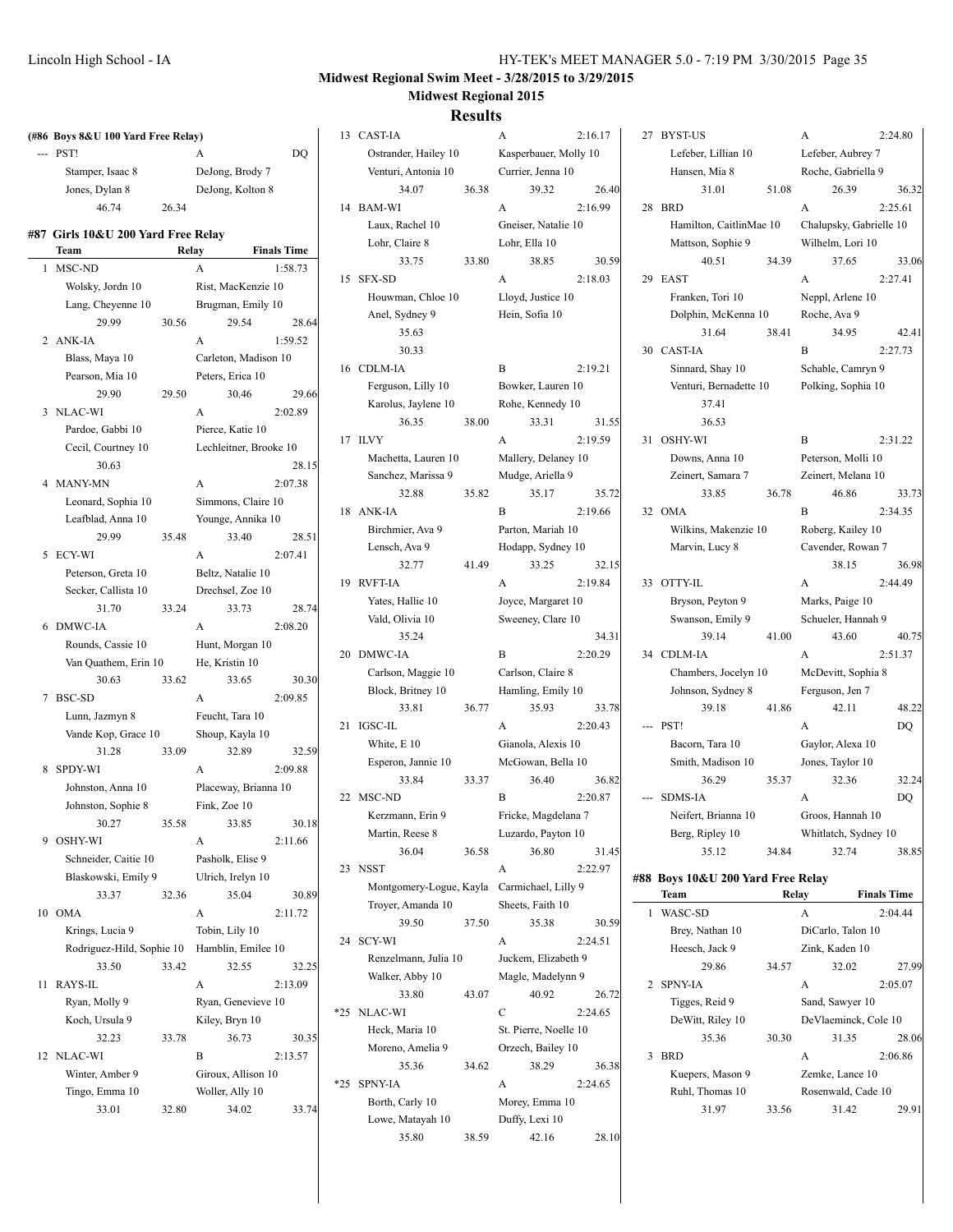### **Results**

| (#88 Boys 10&U 200 Yard Free Relay) |       |                       |         |                                   |       |            |                    | 4 Brugman, Emily      |       | 10 MSC-ND  | 2:38.73 |
|-------------------------------------|-------|-----------------------|---------|-----------------------------------|-------|------------|--------------------|-----------------------|-------|------------|---------|
| 4 ILVY                              |       | A                     | 2:08.04 | #89 Girls 8&U 200 Yard IM<br>Name |       | Team       | <b>Finals Time</b> | 34.25                 | 39.60 | 49.32      | 35.56   |
| Wellenreiter, Clayton 10            |       | Devert, Jack 10       |         |                                   | Age   | 8 DMWC-IA  |                    | 5 Drechsel, Zoe       |       | 10 ECY-WI  | 2:39.18 |
| Malerk, Dillon 10                   |       | Mertes, Luke 10       |         | 1 Li, Adeline                     |       |            | 2:52.71            | 34.64                 | 39.42 | 47.06      | 38.06   |
| 33.03                               | 34.44 | 32.35                 | 28.22   | 37.86                             | 44.16 | 49.69      | 41.00              | 6 Wolsky, Jordn       |       | 10 MSC-ND  | 2:41.99 |
| 5 MSC-ND                            |       | A                     | 2:09.09 | 2 Lunn, Jazmyn                    |       | 8 BSC-SD   | 2:54.42            | 34.63                 | 39.79 | 49.93      | 37.64   |
| Hill, Kalen 10                      |       | Hill, Logan 8         |         | 34.86                             | 44.00 | 56.47      | 39.09              | 7 Lechleitner, Brooke |       | 10 NLAC-WI | 2:42.17 |
| Reinke, Jaxon 9                     |       | Rist, Caleb 10        |         | 3 McGann, Bridget                 |       | 8 ILVY     | 2:57.13            | 33.75                 | 42.10 | 49.68      | 36.64   |
| 33.05                               | 34.83 | 32.55                 | 28.66   | 39.01                             | 46.74 | 52.66      | 38.72              | 8 Rist, MacKenzie     |       | 10 MSC-ND  | 2:43.15 |
| 6 NLAC-WI                           |       | A                     | 2:09.12 | 4 Winnicki, Abi                   |       | 8 NLAC-WI  | 3:06.33            | 37.15                 | 42.49 | 47.80      | 35.71   |
| Lord, Anthony 10                    |       | Lord, Trent 9         |         | 40.22                             | 49.21 | 57.27      | 39.63              | 9 Carleton, Madison   |       | 10 ANK-IA  | 2:44.36 |
| Antonuk, Jack 10                    |       | Zima, Ryan 10         |         | 5 Bacorn, Brittany                |       | 8 PST!     | 3:08.25            | 36.28                 | 43.48 | 50.75      | 33.85   |
| 32.44                               | 35.71 | 31.90                 | 29.07   | 41.64                             | 48.42 | 56.24      | 41.95              | 10 Polchow, Jessa     | 10    | WASC-SD    | 2:45.39 |
| 7 DMWC-IA                           |       | A                     | 2:12.84 | 6 He, Allison                     |       | 8 DMWC-IA  | 3:14.81            | 35.87                 | 42.11 | 51.25      | 36.16   |
| Melick, Anthony 10                  |       | Hamling, Jake 9       |         | 44.19                             | 49.95 | 54.12      | 46.55              | 11 Peterson, Greta    |       | 10 ECY-WI  | 2:45.48 |
| Nadel, Finn 9                       |       | Elmore, Cael 10       |         | 7 Arlen, Tristin                  |       | 7 NLAC-WI  | 3:21.76            | 35.78                 | 41.26 | 50.59      | 37.85   |
| 33.15                               | 38.12 | 33.07                 | 28.50   | 45.24                             | 51.63 | 59.23      | 45.66              | 12 He, Kristin        |       | 10 DMWC-IA | 2:47.20 |
| 8 OMA                               |       | A                     | 2:13.38 | 8 Curry, Ava                      |       | 8 BURL-IA  | 3:26.41            | 38.47                 | 43.18 | 48.26      | 37.29   |
| Keller, Daniel 10                   |       | Mills, Matthew 9      |         | 48.15                             | 53.99 | 1:44.27    |                    | 13 Taeger, Olivia     |       | 10 BURL-IA | 2:47.45 |
|                                     |       |                       |         | 9 Hoben, Addison                  |       | 8 SPNY-IA  | 3:28.50            | 36.00                 | 41.50 |            | 38.07   |
| Galles, Jonathon 10                 |       | Mills, Ben 10         |         | 47.89                             | 54.99 | 55.61      | 50.01              |                       |       | 51.88      |         |
| 34.40                               | 35.75 | 32.36                 | 30.87   | 10 Tautges, Mya                   |       | 8 BRD      | 3:30.09            | 14 Rounds, Cassie     |       | 10 DMWC-IA | 2:48.78 |
| 9 ANK-IA                            |       | A                     | 2:15.81 | 45.87                             | 51.65 | 59.92      | 52.65              | 35.65                 | 42.05 | 53.92      | 37.16   |
| Lewis, Ryan 9                       |       | Zinn, Zachary 10      |         | 11 Orzech, Savannah               |       | 8 NLAC-WI  | 3:33.70            | 15 Peters, Erica      |       | 10 ANK-IA  | 2:50.81 |
| Smith, Carter 10                    |       | Thornton, Devin 10    |         | 46.81                             | 56.76 | 1:01.84    | 48.29              | 38.55                 | 42.15 | 50.28      | 39.83   |
| 33.93                               | 32.66 | 33.55                 | 35.67   | 12 Beam, Jenna                    |       | 8 NLAC-WI  | 3:36.52            | 16 Luzardo, Payton    |       | 10 MSC-ND  | 2:54.86 |
| 10 NSST                             |       | A                     | 2:16.05 | 43.90                             | 55.45 | 1:57.17    |                    | 39.35                 | 45.81 | 50.69      | 39.01   |
| Nedved, Jack 10                     |       | Chamberlin, Anakin 10 |         | 13 Fricke, Magdelana              |       | 7 MSC-ND   | 3:36.59            | 17 Curry, Emma        |       | 10 BURL-IA | 2:56.09 |
| Gleason, Britt 9                    |       | Doan, Phillip 10      |         | 51.78                             | 51.73 | 1:07.86    | 45.22              | 38.35                 | 43.23 | 53.50      | 41.01   |
| 33.35                               | 34.96 | 36.29                 | 31.45   | --- Kounovsky, Lauryn             |       | 8 OMA      | DQ                 | 18 Sheets, Faith      |       | 10 NSST    | 2:57.55 |
| 11 SFX-SD                           |       | A                     | 2:19.23 | 55.65                             | 52.25 | 1:01.29    | 47.71              | 38.25                 | 44.89 | 54.50      | 39.91   |
| Vinz, Gabe 10                       |       | Sugrue, Will 10       |         |                                   |       |            |                    | 19 Pearson, Mia       |       | 10 ANK-IA  | 2:58.17 |
| Pardy, Sam 10                       |       | Lauseng, Burke 10     |         | #90 Boys 8&U 200 Yard IM          |       |            |                    | 40.07                 | 43.48 | 55.00      | 39.62   |
| 33.85                               | 35.18 | 39.27                 | 30.93   | Name                              |       | Age Team   | <b>Finals Time</b> | 20 Redding, Kaitlyn   |       | 10 CBSC-MW | 2:58.18 |
| 12 PST!                             |       | A                     | 2:19.59 | 1 Rounds, Nick                    |       | 8 DMWC-IA  | 2:59.06            | 38.24                 | 42.47 | 56.52      | 40.95   |
| DeJong, Luka 9                      |       | Pollard, Nathan 10    |         | 38.57                             | 49.79 | 53.45      | 37.25              | 21 Ryan, Molly        |       | 9 RAYS-IL  | 2:59.69 |
| Solomon, Logan 9                    |       | Eekhoff, Eli 10       |         | 2 DeJong, Kolton                  |       | 8 PST!     | 3:00.06            | 40.76                 | 40.73 | 1:01.47    | 36.73   |
| 34.36                               | 35.60 | 35.99                 | 33.64   | 43.71                             | 45.92 | 52.10      | 38.33              | 22 Pasley, Emeri      |       | 10 DIXN-IL | 2:59.85 |
| 13 ASK-ND                           |       | $\mathbf{A}$          | 2:22.81 | 3 Fine, Sam                       |       | 8 DMWC-IA  | 3:07.82            | 44.65                 | 42.19 | 55.48      | 37.53   |
| Bartsch, Peyton 10                  |       | Tucker, Julian/Moto 6 |         | 45.73                             | 43.10 | 56.78      | 42.21              | 23 Heagy, Peyton      |       | 10 ILVY    | 3:01.22 |
| Schaeffer, Grant 10                 |       | Robinson, Jack 10     |         | 4 Hill, Logan                     |       | 8 MSC-ND   | 3:10.72            | 41.12                 | 48.32 | 51.90      | 39.88   |
| 33.09                               | 46.87 | 31.24                 | 31.61   | 43.10                             | 48.61 | 54.26      | 44.75              | 24 Tobin, Lily        |       | 10 OMA     | 3:03.74 |
| 14 GBSC-WI                          |       | A                     | 2:24.83 | 5 Rist, Logan                     |       | 8 MSC-ND   | 3:17.35            | 39.41                 | 45.10 | 55.85      | 43.38   |
| Lasecki, Logan 10                   |       | Weslow, Nick 9        |         | 45.85                             | 51.09 | 56.90      | 43.51              | 25 Lloyd, Justice     |       | 10 SFX-SD  | 3:04.88 |
| Tuttle, Tyler 7                     |       | Duffrin, Charlie 10   |         | 6 Bishop, Hunter                  |       | 6 DMWC-IA  | 3:28.75            | 39.29                 | 46.04 | 56.81      | 42.74   |
| 30.88                               | 36.51 | 39.92                 | 37.52   | 44.35                             |       |            |                    | 26 Shoup, Kayla       |       | 10 BSC-SD  | 3:05.00 |
| 15 NA-MW                            |       | A                     | 2:27.35 | 46.86                             |       |            |                    | 41.16                 | 45.91 | 58.48      | 39.45   |
| Schroeder, Barrett 9                |       | Frye, Harrison 8      |         |                                   |       |            |                    | 27 Bacorn, Tara       |       | 10 PST!    | 3:05.68 |
| Morse, Colby 8                      |       | Mlinek, Kael 10       |         | #91 Girls 9-10 200 Yard IM        |       |            | <b>Finals Time</b> | 43.91                 | 45.45 | 54.76      | 41.56   |
| 37.39                               | 37.29 | 43.11                 | 29.56   | Name                              |       | Age Team   |                    | 28 Feucht, Tara       |       | 10 BSC-SD  | 3:05.77 |
| 16 CAST-IA                          |       | A                     | 2:39.26 | 1 Schott, Emma                    |       | 10 YST-SD  | 2:36.05            | 47.08                 | 46.67 | 54.07      | 37.95   |
| McCarthy, Ryan 8                    |       | Flood, Caleb 8        |         | 34.59                             | 37.64 | 47.49      | 36.33              | 29 Sanchez, Marissa   |       | 9 ILVY     | 3:05.80 |
| Dose, Timothy 9                     |       | Chance, Nate 9        |         | 2 Sieber, Ella                    |       | 10 GBSC-WI | 2:37.91            | 40.13                 | 46.96 | 56.92      | 41.79   |
| 45.22                               | 42.44 | 34.35                 | 37.25   | 35.63                             | 36.95 | 50.23      | 35.10              | 30 Vande Kop, Grace   |       | 10 BSC-SD  | 3:06.18 |
|                                     |       |                       |         | 3 Ward-Zeller, Ella               |       | 10 PST-SD  | 2:38.12            | 42.99                 | 46.70 | 56.76      | 39.73   |
|                                     |       |                       |         | 34.49                             | 39.76 | 50.51      | 33.36              |                       |       |            |         |

31 Winter, Amber 9 NLAC-WI 3:06.39

44.82 47.91 54.57 39.09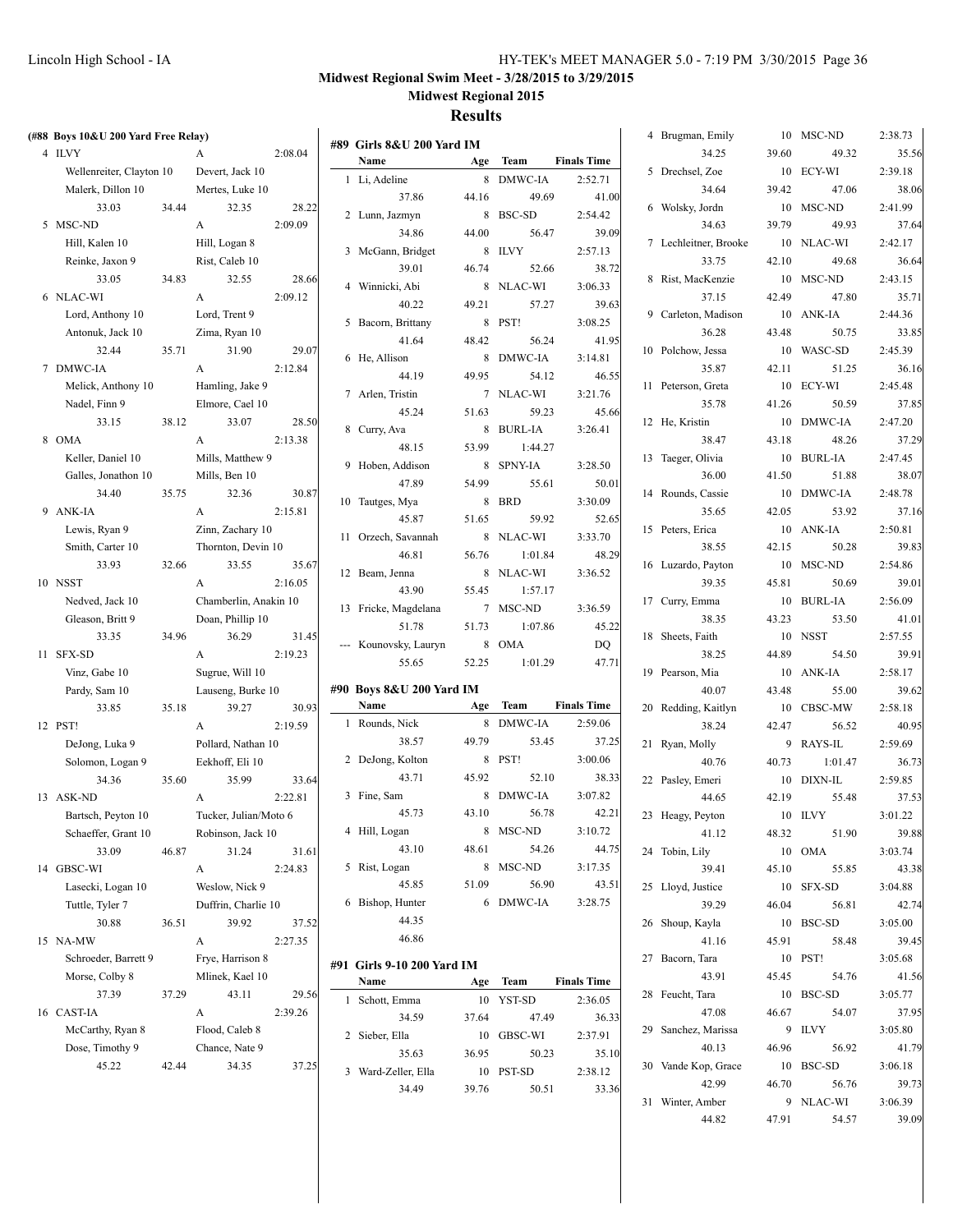| (#91 Girls 9-10 200 Yard IM) |       |            |                    | 21 Malerk, Dillon            |       | 10 ILVY    | 2:58.42            | 37 McGowan, Jorie             |     | 7 IGSC-IL      | 55.25              |
|------------------------------|-------|------------|--------------------|------------------------------|-------|------------|--------------------|-------------------------------|-----|----------------|--------------------|
| 32 Pasholk, Elise            |       | 9 OSHY-WI  | 3:07.58            | 41.79                        | 46.30 | 50.38      | 39.95              | *38 Roux, Nadia               | 8   | SFX-SD         | 55.28              |
| 39.56                        | 45.69 | 1:00.33    | 42.00              | 22 Schaeffer, Grant          |       | 10 ASK-ND  | 3:01.32            | *38 Nedved, Allie             | 8   | NSST           | 55.28              |
| 33 Houwman, Chloe            |       | 10 SFX-SD  | 3:08.04            | 40.66                        | 48.74 | 50.10      | 41.82              | 40 Hopp, Sarah                | 8   | SPDY-WI        | 55.33              |
| 44.62                        | 47.39 | 57.73      | 38.30              | 23 Robinson, Jack            |       | 10 ASK-ND  | 3:03.34            | 41 Anderson, Taylor           | 8   | SCY-WI         | 55.35              |
| 34 Anel, Sydney              | 9     | SFX-SD     | 3:09.73            | 44.83                        | 44.85 | 54.48      | 39.18              | 42 Orzech, Savannah           | 8   | NLAC-WI        | 56.08              |
| 41.99                        | 46.23 | 56.99      | 44.52              | 24 Mlinek, Kael              |       | 10 NA-MW   | 3:04.97            | 43 Gaines, McKenna            |     | 7 BVDY         | 56.49              |
| 35 Kerzmann, Erin            |       | 9 MSC-ND   | 3:13.81            | 43.82                        | 47.76 | 55.87      | 37.52              |                               |     |                |                    |
| 41.51                        | 47.88 | 1:01.03    | 43.39              | 25 Vinz, Gabe                |       | 10 SFX-SD  | 3:05.14            | #94 Boys 8&U 50 Yard Breast   |     |                |                    |
| 36 Schneider, Caitie         |       | 10 OSHY-WI | 3:13.98            | 40.35                        | 51.57 | 54.09      | 39.13              | Name                          | Age | Team           | <b>Finals Time</b> |
| 42.24                        | 53.43 | 58.71      | 39.60              | 26 Devert, Jack              |       | 10 ILVY    | 3:10.33            | 1 DeJong, Kolton              |     | 8 PST!         | 44.04              |
| 37 Mallery, Delaney          |       | 10 ILVY    | 3:16.27            | 44.56                        | 46.86 | 57.84      | 41.07              | 2 Lowery, Chris               |     | 8 ILVY         | 44.33              |
| 46.46                        | 50.56 | 57.04      | 42.21              | 27 Youngwerth, Caleb         |       | 10 OSHY-WI | 3:15.74            | 3 Westphal, Brennen           | 8   | WASH-IA        | 44.72              |
|                              |       |            |                    | 46.30                        | 52.10 | 1:37.34    |                    | *4 Ward-Zeller, Mason         |     | 7 PST-SD       | 46.35              |
| #92 Boys 9-10 200 Yard IM    |       |            |                    | 28 Konop, Owen               |       | 10 OSHY-WI | 3:15.75            | *4 Peterson, Jack             | 8   | ECY-WI         | 46.35              |
| Name                         | Age   | Team       | <b>Finals Time</b> | 44.03                        | 49.64 | 1:00.74    | 41.34              | 6 Hill, Logan                 | 8   | MSC-ND         | 46.49              |
| 1 Elmore, Cael               |       | 10 DMWC-IA | 2:35.16            | 29 Heesch, Jack              |       | 9 WASC-SD  | 3:16.39            | 7 Rist, Logan                 | 8   | MSC-ND         | 47.00              |
| 35.07                        | 38.36 | 49.01      | 32.72              | 47.90                        | 48.26 | 1:00.01    | 40.22              | 8 Frye, Harrison              | 8   | NA-MW          | 47.43              |
| 2 Mertes, Luke               |       | 10 ILVY    | 2:35.44            |                              |       |            |                    | 9 Dadant, Charlie             |     | 8 KEO-IA       | 47.69              |
| 31.90                        | 38.88 | 48.02      | 36.64              | #93 Girls 8&U 50 Yard Breast |       |            |                    | 10 Mertes, Will               |     | 8 ILVY         | 48.59              |
| 3 Lasecki, Logan             |       | 10 GBSC-WI | 2:36.68            | Name                         | Age   | Team       | <b>Finals Time</b> | 11 Bunn, Moses                | 8   | DMWC-IA        | 49.39              |
| 35.80                        | 38.63 | 46.70      | 35.55              | 1 Li, Adeline                |       | 8 DMWC-IA  | 41.30              | 12 Krueger, Owen              | 8   | DMWC-IA        | 49.89              |
| 4 Rist, Caleb                |       | 10 MSC-ND  | 2:37.65            | 2 Poppen, Carli              |       | 8 WASC-SD  | 42.26              | 13 Tuttle, Tyler              |     | 7 GBSC-WI      | 50.35              |
| 33.41                        | 41.49 | 49.20      | 33.55              | 3 Johnston, Sophie           |       | 8 SPDY-WI  | 43.71              | 14 Frazier, Titus             | 8   | BYST-US        | 50.43              |
| 5 Fleig, Isaac               |       | 9 LAXY-WI  | 2:39.53            | 4 Kafka, Alyssa              |       | 8 SFX-SD   | 44.55              | 15 Dolan, Matthew             | 8   | RAYS-IL        | 51.18              |
| 35.68                        | 40.12 | 46.71      | 37.02              | 5 Bacorn, Brittany           |       | 8 PST!     | 45.21              | 16 Clark, Trevor              | 8   | <b>RVFT-IA</b> | 52.12              |
| 6 Skelley, Boyd              |       | 10 UNIA-IA | 2:43.04            | 6 Bakker, Libby              |       | 8 WOLF-MN  | 45.90              | 17 Jones, Dylan               | 8   | PST!           | 52.41              |
| 35.93                        | 40.85 | 49.96      | 36.30              | 7 He, Allison                |       | 8 DMWC-IA  | 46.06              | 18 Troyer, Austin             | 8   | NSST           | 53.96              |
| 7 Brey, Nathan               |       | 10 WASC-SD | 2:45.06            | 8 Hoben, Addison             |       | 8 SPNY-IA  | 46.11              | 19 Valen, Matthew             | 8   | EST-IA         | 54.01              |
| 35.60                        | 41.12 | 51.30      | 37.04              | 9 Van Quathem, Avery         |       | 8 DMWC-IA  | 46.24              | 20 Witte, Logan               | 8   | RAYS-IL        | 54.64              |
| 8 Zink, Kaden                |       | 10 WASC-SD | 2:46.37            | 10 Garrett, Lauryn           |       | 8 NEWT-IA  | 46.43              | 21 Hunt, Nolan                | 8   | DMWC-IA        | 55.74              |
| 37.84                        | 41.83 | 51.24      | 35.46              | 11 Wessels, Lauren           |       | 7 OTTY-IL  | 47.63              | 22 Hopp, Ben                  |     | 7 SPDY-WI      | 56.03              |
| 9 Faley, Carson              |       | 10 DIXN-IL | 2:47.74            | 12 Sieren, Greta             |       | 8 WASH-IA  | 47.68              | 23 Stamper, Isaac             |     | 8 PST!         | 59.24              |
| 37.24                        | 43.21 | 51.04      | 36.25              | 13 Lohr, Claire              |       | 8 BAM-WI   | 47.81              |                               |     |                |                    |
| 10 Keller, Daniel            | 10    | OMA        | 2:48.82            | 14 Knox, Olivia              |       | 7 WOLF-MN  | 48.15              | #95 Girls 9-10 50 Yard Breast |     |                |                    |
| 36.29                        |       |            |                    |                              |       |            |                    | Name                          | Age | Team           | <b>Finals Time</b> |
|                              |       |            |                    |                              |       |            |                    |                               |     |                | 35.57              |
|                              | 43.34 | 52.08      | 37.11              | 15 Gross, Lily               | 8     | SPNY-IA    | 49.13              | 1 Jones, Taylor               |     | 10 PST!        |                    |
| 11 Antonuk, Jack             |       | 10 NLAC-WI | 2:51.10            | 16 Curry, Ava                |       | 8 BURL-IA  | 49.14              | 2 Schott, Emma                | 10  | YST-SD         | 35.74              |
| 39.61                        | 44.25 | 51.18      | 36.06              | 17 Rummelhoff, Leah          |       | 8 IGSC-IL  | 49.21              | 3 Drechsel, Zoe               | 10  | ECY-WI         | 37.13              |
| 12 Ovanic, Joseph            |       | 10 OTTY-IL | 2:52.37            | 18 Tautges, Mya              |       | 8 BRD      | 49.44              | 4 He, Kristin                 |     | 10 DMWC-IA     | 38.80              |
| 37.18                        | 41.59 | 57.70      | 35.90              | 19 Lechleitner, Emma         |       | 8 NLAC-WI  | 49.93              | 5 Lohr, Ella                  |     | 10 BAM-WI      | 38.96              |
| 13 Melick, Anthony           |       | 10 DMWC-IA | 2:52.95            | 20 Martin, Reese             |       | 8 MSC-ND   | 49.94              | 6 Lechleitner, Brooke         |     | 10 NLAC-WI     | 39.17              |
| 40.36                        | 42.01 | 51.75      | 38.83              | 21 Van Zee, Kate             |       | 8 DMWC-IA  | 50.04              | 7 Younge, Annika              |     | 10 MANY-MN     | 39.29              |
| 14 Szewczuk, Jonathan        |       | 10 OTTY-IL | 2:54.52            | 22 Pardy, Ruth               |       | 8 SFX-SD   | 50.28              | 8 Gneiser, Natalie            | 10  | BAM-WI         | 39.38              |
| 39.37                        | 46.98 | 51.56      | 36.61              | 23 Carmichael, Charli        |       | 7 NSST     | 50.37              | 9 Johnston, Anna              | 10  | SPDY-WI        | 39.79              |
| 15 Hill, Kalen               |       | 10 MSC-ND  | 2:54.70            | 24 Hyland, Elizabeth         |       | 7 ANK-IA   | 50.45              | 10 Sheets, Faith              | 10  | NSST           | 39.94              |
|                              |       | 58.58      | 37.43              | 25 Harrington, Ella          |       | 8 DMWC-IA  | 50.91              | 11 Fink, Zoe                  | 10  | SPDY-WI        | 40.11              |
| 16 Lauseng, Burke            |       | 10 SFX-SD  | 2:54.85            | 26 Just, Abbi                |       | 8 NA-MW    | 51.20              | 12 Peters, Erica              | 10  | ANK-IA         | 40.40              |
| 40.45                        | 41.25 | 54.77      | 38.38              | 27 Parker, Madisyn           |       | 8 ECY-WI   | 51.40              | *13 Pardoe, Gabbi             | 10  | NLAC-WI        | 40.60              |
| 17 Nadel, Finn               |       | 9 DMWC-IA  | 2:57.30            | 28 Sizemore, Emma            | 8     | SDMS-IA    | 51.53              | *13 Leonard, Sophia           | 10  | MANY-MN        | 40.60              |
| 38.55                        | 44.97 | 51.76      | 42.02              | 29 Goetsch, Kailey           | 8     | OTTY-IL    | 51.67              | 15 Wilhelm, Lori              | 10  | <b>BRD</b>     | 40.65              |
| 18 Lord, Anthony             |       | 10 NLAC-WI | 2:57.56            | 30 VanGelder, Kamdyn         | 8     | SPNY-IA    | 51.85              | 16 Hamling, Emily             | 10  | DMWC-IA        | 41.09              |
| 39.06                        | 48.44 | 52.69      | 37.37              | 31 Morey, Peyton             | 8     | SPNY-IA    | 52.60              | 17 Rist, MacKenzie            | 10  | MSC-ND         | 41.37              |
| 19 Mills, Ben                |       | 10 OMA     | 2:57.85            | 32 Ewig, Madchen             | 8     | BAM-WI     | 52.77              | 18 Amato, Madeline            |     | 10 IGSC-IL     | 41.64              |
| 40.62                        | 46.51 | 52.28      | 38.44              | 33 Beam, Jenna               |       | 8 NLAC-WI  | 53.14              | 19 Ryan, Genevieve            |     | 10 RAYS-IL     | 41.98              |
| 20 Reinke, Jaxon             |       | 9 MSC-ND   | 2:58.08            | 34 Marvin, Lucy              |       | 8 OMA      | 53.46              | 20 Hein, Sofia                | 10  | SFX-SD         | 42.18              |
| 37.35                        | 44.59 | 56.80      | 39.34              | 35 Carlson, Claire           |       | 8 DMWC-IA  | 53.97              |                               |     | 10 ILVY        | 42.63              |
|                              |       |            |                    | 36 Montplaisir, Ella         |       | 8 WFF-ND   | 54.78              | 21 Heagy, Peyton              |     |                |                    |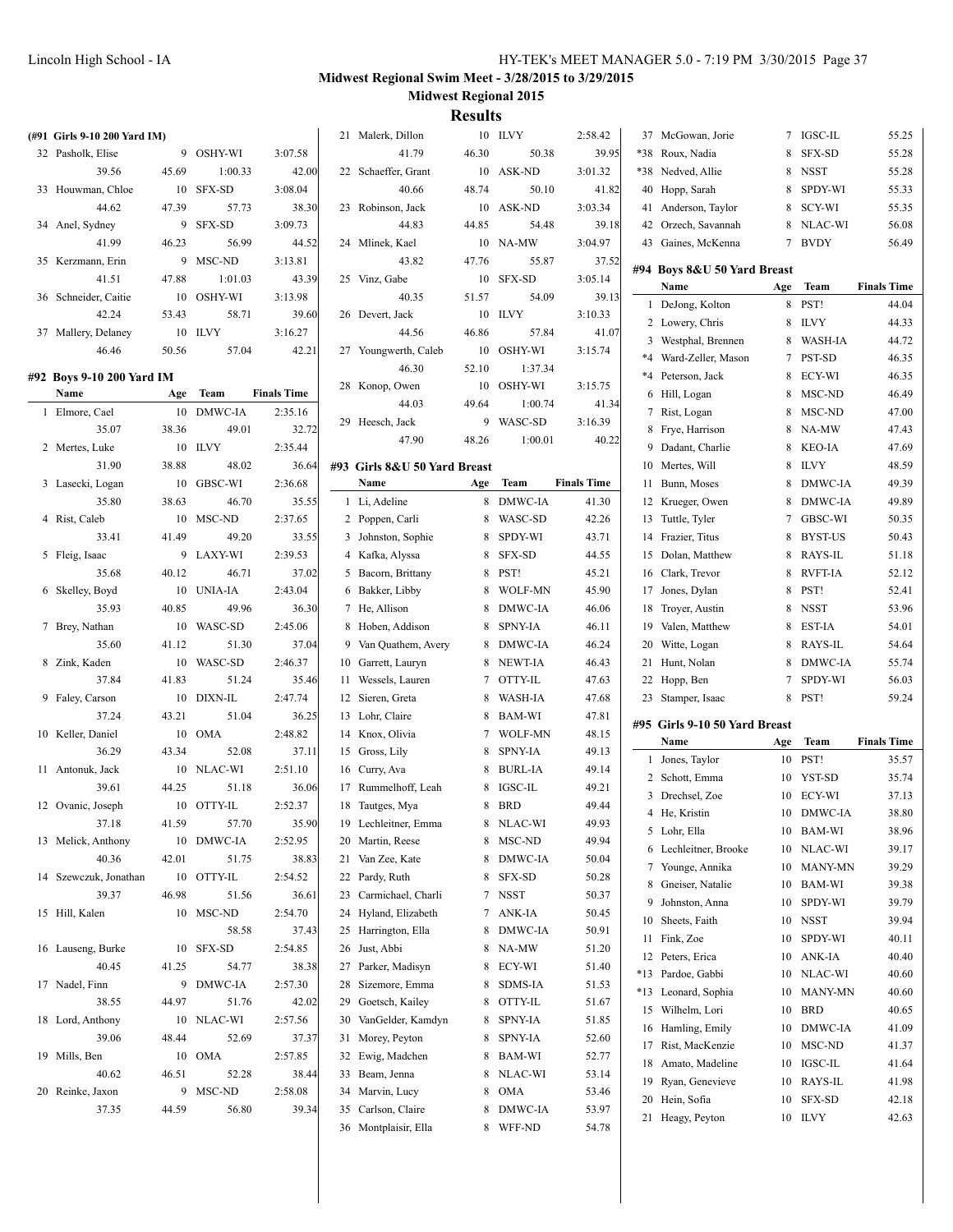### **Midwest Regional Swim Meet - 3/28/2015 to 3/29/2015**

**Midwest Regional 2015**

**Results**

|     | #96 Boys 9-10 50 Yard Breast                    |        |                    |                    |     | 16 Gunderson, Ella                 | 8   | ECY-WI                 | 20.33                                                                                                                                                                                                  |
|-----|-------------------------------------------------|--------|--------------------|--------------------|-----|------------------------------------|-----|------------------------|--------------------------------------------------------------------------------------------------------------------------------------------------------------------------------------------------------|
|     | Name                                            | Age    | Team               | <b>Finals Time</b> |     | *17 Arlen, Tristin                 | 7   | NLAC-WI                | 20.48                                                                                                                                                                                                  |
|     | 1 Lasecki, Logan                                | 10     | <b>GBSC-WI</b>     | 37.14              | *17 | Waszak, Avery                      | 8   | <b>OMA</b>             | 20.48                                                                                                                                                                                                  |
|     | 2 Fleig, Isaac                                  | 9      | <b>LAXY-WI</b>     | 38.61              | 19  | Balmer, Shelby                     | 8   | <b>BRD</b>             | 20.63                                                                                                                                                                                                  |
| 3   | Taylor, Camden                                  | 9      | RAYS-IL            | 39.10              | 20  | Johnson, Sydney                    | 8   | CDLM-IA                | 20.78                                                                                                                                                                                                  |
| 4   | Nadel, Finn                                     | 9      | DMWC-IA            | 40.44              |     | *21 Wessels, Lauren                | 7   | OTTY-IL                | 20.91                                                                                                                                                                                                  |
|     |                                                 |        | <b>BRD</b>         |                    | *21 | Martin, Ella                       | 8   | <b>ILVY</b>            | 20.91                                                                                                                                                                                                  |
| 5   | Rosenwald, Cade                                 | 10     |                    | 41.14              |     | 23 Lake, Libby                     | 8   | <b>BRD</b>             | 20.92                                                                                                                                                                                                  |
| 6   | Malerk, Dillon                                  | 10     | <b>ILVY</b>        | 41.36              |     | 24 Hennies, Brook                  | 8   | <b>BRD</b>             | 21.05                                                                                                                                                                                                  |
| 7   | Smith, Carter                                   | 10     | ANK-IA             | 41.46              | 25  | Gaines, McKenna                    | 7   | <b>BVDY</b>            | 21.11                                                                                                                                                                                                  |
| 8   | Schaeffer, Grant                                | 10     | <b>ASK-ND</b>      | 41.56              |     | 26 Kounovsky, Lauryn               | 8   | <b>OMA</b>             | 21.12                                                                                                                                                                                                  |
| 9   | Mlinek, Kael                                    | 10     | NA-MW              | 41.64              | 27  | Hinze, Zoe                         | 7   | RSC-IA                 | 21.13                                                                                                                                                                                                  |
| 10  | Zima, Ryan                                      | 10     | NLAC-WI            | 41.65              | 28  | Lechleitner, Emma                  | 8   | NLAC-WI                | 21.15                                                                                                                                                                                                  |
| 11  | Szewczuk, Jonathan                              | 10     | OTTY-IL            | 42.69              | 29  | Anderson, Taylor                   | 8   | SCY-WI                 | 21.20                                                                                                                                                                                                  |
| 12  | Zink, Kaden                                     | 10     | WASC-SD            | 42.96              | 30  |                                    | 8   |                        | 21.22                                                                                                                                                                                                  |
| 13  | Mills, Ben                                      | 10     | <b>OMA</b>         | 43.19              |     | Just, Abbi                         |     | NA-MW                  |                                                                                                                                                                                                        |
| 14  | Huang, Ryan                                     | 10     | <b>RVFT-IA</b>     | 43.29              |     | 31 LeMieur, Peyton                 | 8   | <b>BRD</b>             | 21.35                                                                                                                                                                                                  |
| 15  | Lewis, Ryan                                     | 9      | ANK-IA             | 43.57              |     | *32 Eekhoff, Emma                  | 8   | PST!                   | 21.39                                                                                                                                                                                                  |
| 16  | DeJong, Luka                                    | 9      | PST!               | 43.86              | *32 | Schmieding, Parker                 | 8   | <b>OMA</b>             | 21.39                                                                                                                                                                                                  |
| 17  | David, Austin                                   | 9      | <b>PEST-MV</b>     | 44.20              | 34  | Mick, Keeley                       | 8   | DIXN-IL                | 21.55                                                                                                                                                                                                  |
| 18  | Devert, Jack                                    | 10     | <b>ILVY</b>        | 44.55              |     | 35 Johnston, Sophie                | 8   | SPDY-WI                | 21.58                                                                                                                                                                                                  |
| 19  | Lucas, Jacob                                    | 9      | <b>STRY</b>        | 44.61              |     | 36 Janssen, Ayla                   | 8   | <b>CYSC</b>            | 21.69                                                                                                                                                                                                  |
| 20  | Hamling, Jake                                   | 9      | DMWC-IA            | 44.73              |     | *37 Feuling, Olivia                | 8   | <b>SDMS-IA</b>         | 21.70                                                                                                                                                                                                  |
| 21  | Lord, Anthony                                   | 10     | NLAC-WI            | 44.94              |     | *37 Hoben, Addison                 | 8   | <b>SPNY-IA</b>         | 21.70                                                                                                                                                                                                  |
| 22  | Chase, Will                                     | 9      | <b>SDMS-IA</b>     | 45.00              | 39  | Finstad, Madeline                  | 7   | GBSC-WI                | 21.78                                                                                                                                                                                                  |
|     | DeWitt, Riley                                   | 10     | <b>SPNY-IA</b>     |                    |     | 40 Peterson, Kylie                 | 8   | <b>SUPY-WI</b>         | 21.90                                                                                                                                                                                                  |
| 23  |                                                 |        |                    | 45.11              | 41  | Parker, Madisyn                    | 8   | ECY-WI                 | 22.05                                                                                                                                                                                                  |
| 24  | White, Jack                                     | 10     | IGSC-IL            | 45.49              | 42  | Weibye, Claire                     | 8   | ANK-IA                 | 22.09                                                                                                                                                                                                  |
| 25  | Wellenreiter, Clayton                           | 10     | <b>ILVY</b>        | 45.64              |     | 43 Lohr, Claire                    | 8   | <b>BAM-WI</b>          | 22.13                                                                                                                                                                                                  |
| 26  | Bartsch, Peyton                                 | 10     | ASK-ND             | 46.10              | 44  | Duttlinger, Addison                | 8   | <b>ILVY</b>            | 22.25                                                                                                                                                                                                  |
| 27  | Youngwerth, Caleb                               | 10     | OSHY-WI            | 46.38              | 45  | Vanschoiack, Jordyn                | 8   | <b>BARRA</b>           | 23.82                                                                                                                                                                                                  |
| 28  | Solomon, Logan                                  | 9      | PST!               | 46.40              | 46  | Zeinert, Samara                    | 7   | OSHY-WI                | 24.30                                                                                                                                                                                                  |
| 29  | Nedved, Jack                                    | 10     | <b>NSST</b>        | 46.81              | 47  | Coll, Jessika                      | 8   | EAST                   | 26.09                                                                                                                                                                                                  |
|     |                                                 |        |                    |                    |     |                                    |     |                        |                                                                                                                                                                                                        |
| 30  | Pollard, Nathan                                 | 10     | PST!               | 47.62              |     |                                    |     |                        |                                                                                                                                                                                                        |
| 31  | McCormick, Connor                               | 9      | <b>EAST</b>        | 47.75              |     | 48 Nedved, Allie                   | 8   | <b>NSST</b>            | 26.11                                                                                                                                                                                                  |
| 32  | Scheele, Ian                                    | 10     | <b>BARRA</b>       | 47.90              |     | #98 Boys 8&U 25 Yard Back          |     |                        |                                                                                                                                                                                                        |
| 33  | DiCarlo, Talon                                  | 10     | WASC-SD            | 48.26              |     | Name                               | Age | Team                   |                                                                                                                                                                                                        |
|     | Heesch, Jack                                    | 9      | WASC-SD            | DQ                 |     | 1 Fine, Sam                        | 8   | DMWC-IA                |                                                                                                                                                                                                        |
|     | Tigges, Reid                                    | 9      | <b>SPNY-IA</b>     | DQ                 |     | 2 DeJong, Kolton                   | 8   | PST!                   |                                                                                                                                                                                                        |
| --- | Krueger, Matthew                                | 10     | <b>LAXY-WI</b>     | DQ                 |     | 3 Christensen, Rowan               | 8   | <b>BYST-US</b>         |                                                                                                                                                                                                        |
|     |                                                 |        |                    |                    |     | 4 Kenworthy, Graham                | 8   | DMWC-IA                |                                                                                                                                                                                                        |
|     | #97 Girls 8&U 25 Yard Back                      |        |                    |                    |     |                                    |     | 8 FRE                  |                                                                                                                                                                                                        |
|     | Name                                            | Age    | Team               | <b>Finals Time</b> |     | 5 Lamson, Landon                   |     |                        |                                                                                                                                                                                                        |
|     | 1 McGann, Bridget                               | 8      | <b>ILVY</b>        | 17.81              |     | 6 Peterson, Jack                   | 8   | ECY-WI                 |                                                                                                                                                                                                        |
| 2   | Grochala, Laura                                 | 8      | RIP-IA             | 18.32              |     | 7 Claypool, Henry                  | 8   | <b>RVFT-IA</b>         |                                                                                                                                                                                                        |
| 3   | Bakker, Libby                                   | 8      | WOLF-MN            | 18.78              | 8   | Carter, Tristen                    | 8   | KNOX-US                |                                                                                                                                                                                                        |
| 4   | DeKiep, Paige                                   | 8      | NLAC-WI            | 18.79              |     | 9 Lihs, Alex                       | 8   | CDLM-IA                |                                                                                                                                                                                                        |
| 5   | Santiago, Paola                                 | 8      | SDMS-IA            | 18.92              |     | 10 Heaton, Carter                  | 8   | <b>OMA</b>             |                                                                                                                                                                                                        |
| 6   | Duffrin, Mary                                   | 8      | GBSC-WI            | 18.95              | 11  | Lowery, Chris                      | 8   | <b>ILVY</b>            |                                                                                                                                                                                                        |
| 7   | Dean, Kenzie                                    | 8      | NSST               | 19.09              | 12  | Dadant, Charlie                    | 8   | KEO-IA                 |                                                                                                                                                                                                        |
| 8   | Poppen, Carli                                   | 8      | WASC-SD            | 19.25              | 13  | Youngwerth, Joshua                 | 7   | OSHY-WI                |                                                                                                                                                                                                        |
| 9   |                                                 | 8      |                    |                    | 14  | Tuttle, Tyler                      | 7   | GBSC-WI                |                                                                                                                                                                                                        |
|     | Merfeld, Emily                                  |        | RVFT-IA            | 19.55              | 15  | Cipolla, Anthony                   | 8   | <b>BVDY</b>            |                                                                                                                                                                                                        |
| 10  | Smith, Faith                                    | 8      | PST!               | 19.58              |     | 16 Krueger, Owen                   | 8   | DMWC-IA                |                                                                                                                                                                                                        |
| 11  | Parton, Josie                                   | 8      | ANK-IA             | 19.62              |     | 17 Witte, Logan                    | 8   | RAYS-IL                |                                                                                                                                                                                                        |
| 12  | Ewig, Madchen                                   | 8      | BAM-WI             | 19.77              |     | 18 Loe, Evan                       | 8   | NLAC-WI                |                                                                                                                                                                                                        |
| 13  | Winnicki, Abi                                   | 8      | NLAC-WI            | 20.11              |     |                                    | 7   |                        |                                                                                                                                                                                                        |
| 14  | Van Quathem, Avery<br>15 Trzebiatowski, Jocelyn | 8<br>8 | DMWC-IA<br>SPDY-WI | 20.24<br>20.27     |     | 19 Lane, Caden<br>20 Nelson, Dylan | 8   | DMWC-IA<br><b>NSST</b> | <b>Finals Time</b><br>18.16<br>18.61<br>18.65<br>18.69<br>18.86<br>19.21<br>19.73<br>19.75<br>19.76<br>19.81<br>19.90<br>20.07<br>20.16<br>20.29<br>20.55<br>20.73<br>20.77<br>20.86<br>20.88<br>21.10 |

# **(#95 Girls 9-10 50 Yard Breast)**

| 22  | Gianola, Alexis        | 10 | <b>IGSC-IL</b> | 42.73 |
|-----|------------------------|----|----------------|-------|
| 23  | Kracht, Tara           | 10 | MYST-WI        | 42.81 |
| 24  | Ryan, Hanna            | 10 | <b>WOLF-MN</b> | 43.03 |
| 25  | Duffy, Lexi            | 10 | <b>SPNY-IA</b> | 43.14 |
| 26  | Gaylor, Alexa          | 10 | PST!           | 43.25 |
| 27  | Moreno, Amelia         | 9  | NLAC-WI        | 43.31 |
| 28  | Lefeber, Lillian       | 10 | <b>BYST-US</b> | 43.44 |
| 29  | Block, Britney         | 10 | DMWC-IA        | 43.55 |
| 30  | Tingo, Emma            | 10 | NLAC-WI        | 43.60 |
| 31  | Giroux, Allison        | 10 | NLAC-WI        | 43.64 |
| 32  | Machetta, Lauren       | 10 | <b>ILVY</b>    | 43.71 |
| 33  | Lowe, Matayah          | 10 | <b>SPNY-IA</b> | 43.77 |
| 34  | Curry, Emma            | 10 | <b>BURL-IA</b> | 43.90 |
| 35  | Bowker, Lauren         | 10 | CDLM-IA        | 43.93 |
| 36  | Beltz, Natalie         | 10 | ECY-WI         | 44.07 |
| 37  | Blaskowski, Emily      | 9  | OSHY-WI        | 44.13 |
| 38  | Winter, Amber          | 9  | NLAC-WI        | 44.17 |
| 39  | Ostrander, Hailey      | 10 | CAST-IA        | 44.19 |
| 40  | Fay, Grace             | 9  | ASF-MN         | 44.20 |
| 41  | Carlson, Maggie        | 10 | DMWC-IA        | 44.28 |
| 42  | Sanchez, Marissa       | 9  | <b>ILVY</b>    | 44.32 |
| 43  | Collins, Jessica       | 10 | OSKY-IA        | 44.53 |
| 44  | Downs, Anna            | 10 | OSHY-WI        | 44.58 |
| 45  | Walker, Abby           | 10 | SCY-WI         | 44.63 |
| 46  | Nitchals, Lilli        | 10 | EST-IA         | 44.64 |
| 47  | Renzelmann, Julia      | 10 | SCY-WI         | 44.68 |
| *48 | Hunt, Morgan           | 10 | DMWC-IA        | 44.72 |
| *48 | Cecil, Courtney        | 10 | NLAC-WI        | 44.72 |
| 50  | Van Quathem, Erin      | 10 | DMWC-IA        | 44.86 |
| 51  | Just, Elli             | 10 | NA-MW          | 44.92 |
| 52  | Laux, Rachel           | 10 | <b>BAM-WI</b>  | 44.93 |
| 53  | Parton, Mariah         | 10 | ANK-IA         | 45.48 |
| 54  | Nedder, Hannah         | 10 | PST!           | 45.68 |
| 55  | Mudge, Ariella         | 9  | <b>ILVY</b>    | 45.71 |
| 56  | Hamblin, Emilee        | 10 | <b>OMA</b>     | 45.73 |
| 57  | Mattson, Sophie        | 9  | BRD            | 45.86 |
| 58  | St. Pierre, Noelle     | 10 | NLAC-WI        | 45.88 |
| 59  | Roberg, Kailey         | 10 | <b>OMA</b>     | 46.25 |
| 60  | Shoup, Kayla           | 10 | BSC-SD         | 46.31 |
| 61  | Marks, Paige           | 10 | OTTY-IL        | 46.37 |
| 62  | Schueler, Hannah       | 9  | OTTY-IL        | 46.41 |
| 63  | Leafblad, Anna         | 10 | MANY-MN        | 46.88 |
| 64  | Lloyd, Justice         | 10 | <b>SFX-SD</b>  | 47.31 |
| 65  | McGowan, Bella         | 10 | <b>IGSC-IL</b> | 47.55 |
| 66  | Rodriguez-Hild, Sophie | 10 | <b>OMA</b>     | 47.81 |
| 67  | Orzech, Bailey         | 10 | NLAC-WI        | 48.10 |
| 68  | Neppl, Arlene          | 10 | EAST           | 48.16 |
| 69  | Franken, Tori          | 10 | <b>EAST</b>    | 48.25 |
| 70  | Hamilton, CaitlinMae   | 10 | <b>BRD</b>     | 48.55 |
| 71  | Roche, Gabriella       | 9  | <b>BYST-US</b> | 49.55 |
| 72  | Montgomery-Logue, Kay  | 10 | NSST           | 50.01 |
| 73  | Dolphin, McKenna       | 10 | EAST           | 50.46 |
|     |                        |    |                |       |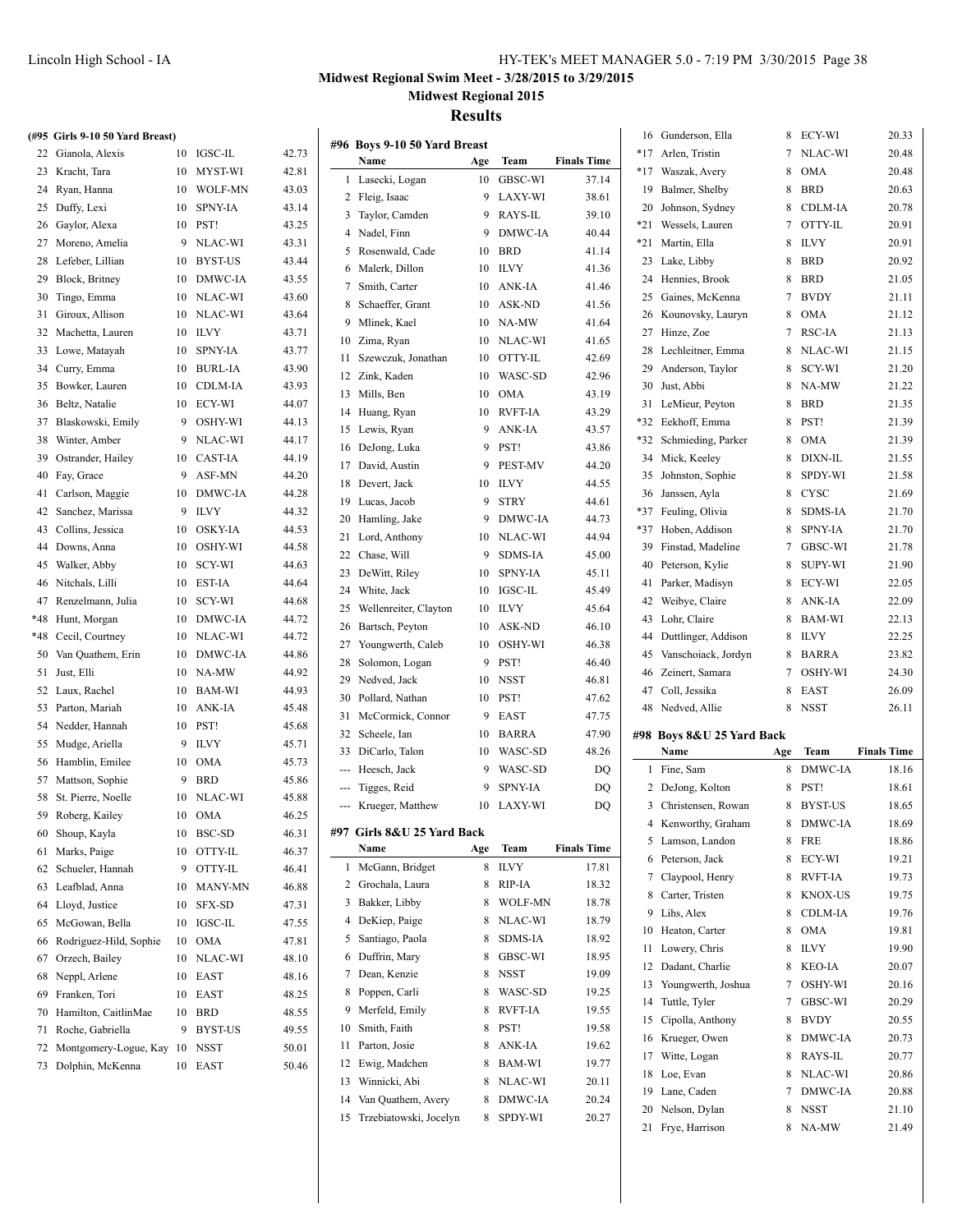| (#98 Boys 8&U 25 Yard Back)    |       |            |                    | 27 Pasholk, Elise             |       | 9 OSHY-WI  | 1:23.49 | 59 Lensch, Ava               |       | 9 ANK-IA               | 1:29.65            |
|--------------------------------|-------|------------|--------------------|-------------------------------|-------|------------|---------|------------------------------|-------|------------------------|--------------------|
| 22 Clark, Trevor               |       | 8 RVFT-IA  | 22.00              | 28 Just, Elli                 |       | 10 NA-MW   | 1:23.68 | 43.39                        | 46.26 |                        |                    |
| 23 Dolan, Matthew              |       | 8 RAYS-IL  | 22.18              | 41.58                         | 42.10 |            |         | 60 Kerzmann, Erin            |       | 9 MSC-ND               | 1:29.80            |
| 24 Stamper, Isaac              |       | 8 PST!     | 22.68              | 29 Ulrich, Irelyn             |       | 10 OSHY-WI | 1:23.71 | 61 Feucht, Tara              |       | 10 BSC-SD              | 1:30.04            |
| 25 Schaecher, Addison          |       | 8 EAST     | 24.12              | 40.18                         | 43.53 |            |         | 62 Schneider, Caitie         |       | 10 OSHY-WI             | 1:30.52            |
|                                |       |            |                    | 30 Vanschoiack, Jaidyn        |       | 10 BARRA   | 1:24.07 | 63 Gianola, Alexis           |       | 10 IGSC-IL             | 1:30.76            |
| #99  Girls 9-10 100 Yard Back  |       |            |                    | 41.12                         | 42.95 |            |         | 64 Pierce, Georgia           |       | 10 IGSC-IL             | 1:31.06            |
| Name                           |       | Age Team   | <b>Finals Time</b> | 31 Zeinert, Melana            |       | 10 OSHY-WI | 1:24.19 | 65 Kracht, Tara              |       | 10 MYST-WI             | 1:32.98            |
| 1 Sieber, Ella                 |       | 10 GBSC-WI | 1:09.75            | 41.27                         | 42.92 |            |         | 45.56                        | 47.42 |                        |                    |
| 33.86                          | 35.89 |            |                    | 32 Bacorn, Tara               |       | 10 PST!    | 1:24.65 | 66 Lloyd, Justice            |       | 10 SFX-SD              | 1:34.05            |
| 2 Schott, Emma                 |       | 10 YST-SD  | 1:11.48            | 41.59                         | 43.06 |            |         | 45.70                        | 48.35 |                        |                    |
| 3 Wolsky, Jordn                |       | 10 MSC-ND  | 1:12.64            | *33 Hamblin, Emilee           |       | 10 OMA     | 1:24.75 | 67 Houwman, Chloe            |       | 10 SFX-SD              | 1:36.83            |
| 35.32                          | 37.32 |            |                    | 40.81                         | 43.94 |            |         | 47.37                        | 49.46 |                        |                    |
| 4 Ward-Zeller, Ella            |       | 10 PST-SD  | 1:12.76            | *33 Tobin, Lily               |       | 10 OMA     | 1:24.75 | --- Pasley, Emeri            |       | 10 DIXN-IL             | DQ                 |
| 35.54                          | 37.22 |            |                    | 41.69                         | 43.06 |            |         | 42.25                        | 42.20 |                        |                    |
| 5 Leonard, Sophia              |       | 10 MANY-MN | 1:14.11            | 35 Vande Kop, Grace           |       | 10 BSC-SD  | 1:24.93 | --- Lefeber, Lillian         |       | 10 BYST-US             | DQ                 |
| 36.71                          | 37.40 |            |                    | 41.77                         | 43.16 |            |         | 37.73                        | 40.53 |                        |                    |
| 6 Peterson, Greta              |       | 10 ECY-WI  | 1:15.69            | 36 Anel, Sydney               |       | 9 SFX-SD   | 1:25.01 | --- Ferguson, Lilly          |       | 10 CDLM-IA             | DQ                 |
| 36.19                          | 39.50 |            |                    | 41.33                         | 43.68 |            |         | 45.21                        | 49.79 |                        |                    |
| 7 He, Kristin                  |       | 10 DMWC-IA | 1:16.74            | 37 Magle, Madelynn            |       | 9 SCY-WI   | 1:25.34 |                              |       |                        |                    |
| 37.46                          | 39.28 |            |                    | 40.94                         | 44.40 |            |         | #100 Boys 9-10 100 Yard Back |       |                        | <b>Finals Time</b> |
| 8 Blass, Maya                  |       | 10 ANK-IA  | 1:17.27            | 38 Leafblad, Anna             |       | 10 MANY-MN | 1:25.58 | Name                         |       | Age Team<br>10 DMWC-IA |                    |
| 37.09<br>9 Lechleitner, Brooke | 40.18 | 10 NLAC-WI | 1:17.50            | 39 Nedder, Hannah             |       | 10 PST!    | 1:25.61 | 1 Elmore, Cael<br>33.11      | 35.20 |                        | 1:08.31            |
| 37.27                          |       |            |                    | 40 Johnston, Anna             |       | 10 SPDY-WI | 1:25.67 |                              |       |                        |                    |
|                                | 40.23 | 10 MSC-ND  | 1:17.71            | 40.91                         | 44.76 |            |         | 2 Mertes, Luke<br>33.93      | 35.86 | 10 ILVY                | 1:09.79            |
| 10 Lang, Cheyenne<br>36.98     | 40.73 |            |                    | 41 Karolus, Jaylene           |       | 10 CDLM-IA | 1:25.71 | 3 Lasecki, Logan             |       | 10 GBSC-WI             | 1:12.56            |
| 11 Younge, Annika              |       | 10 MANY-MN | 1:18.41            | 40.25                         | 45.46 |            |         | 35.62                        | 36.94 |                        |                    |
| 12 Kiley, Bryn                 |       | 10 RAYS-IL | 1:18.62            | 42 Esperon, Jannie            |       | 10 IGSC-IL | 1:25.75 | 4 Skelley, Boyd              |       | 10 UNIA-IA             | 1:13.41            |
| 37.87                          | 40.75 |            |                    | 40.10                         | 45.65 |            |         | 35.62                        | 37.79 |                        |                    |
| 13 Tautges, Olivia             |       | 10 BRD     | 1:19.84            | 43 Morey, Emma                |       | 10 SPNY-IA | 1:25.85 | 5 Bartsch, Peyton            |       | 10 ASK-ND              | 1:18.00            |
| 38.12                          | 41.72 |            |                    | 41.94                         | 43.91 |            |         | 37.72                        | 40.28 |                        |                    |
| 14 Lohr, Ella                  |       | 10 BAM-WI  | 1:19.98            | 44 Luzardo, Payton            |       | 10 MSC-ND  | 1:25.95 | 6 Lauseng, Burke             |       | 10 SFX-SD              | 1:18.34            |
| 38.47                          | 41.51 |            |                    | 43.03                         | 42.92 |            |         | 37.96                        | 40.38 |                        |                    |
| 15 Currier, Jenna              |       | 10 CAST-IA | 1:20.15            | 45 Groos, Hannah              |       | 10 SDMS-IA | 1:26.02 | 7 Brey, Nathan               |       | 10 WASC-SD             | 1:18.68            |
| 37.72                          | 42.43 |            |                    | 41.83                         | 44.19 |            |         | 37.82                        | 40.86 |                        |                    |
| 16 Pearson, Mia                |       | 10 ANK-IA  | 1:20.53            | 46 Euler, Elle                |       | 9 PEST-MV  | 1:26.08 | 8 Hill, Kalen                |       | 10 MSC-ND              | 1:19.82            |
| 39.47                          | 41.06 |            |                    | 41.46                         | 44.62 |            |         | 38.71                        | 41.11 |                        |                    |
| 17 Redding, Kaitlyn            |       | 10 CBSC-MW | 1:21.02            | 47 Krings, Lucia              |       | 9 OMA      | 1:26.19 | 9 Antonuk, Jack              |       | 10 NLAC-WI             | 1:20.13            |
| 38.07                          | 42.95 |            |                    | 41.15                         | 45.04 |            |         | 39.58                        | 40.55 |                        |                    |
| 18 Curry, Emma                 |       | 10 BURL-IA | 1:21.38            | 48 Pierce, Katie              |       | 10 NLAC-WI | 1:26.28 | 10 Doan, Phillip             |       | 10 NSST                | 1:22.03            |
| 39.51                          | 41.87 |            |                    | 49 Donahue, Courtney          |       | 10 MYST-WI | 1:26.37 | 40.22                        | 41.81 |                        |                    |
| 19 Smith, Madison              |       | 10 PST!    | 1:22.17            | 41.39                         | 44.98 |            |         | 11 DeWitt, Riley             |       | 10 SPNY-IA             | 1:22.09            |
| 20 Fink, Zoe                   |       | 10 SPDY-WI | 1:22.22            | 50 Neifert, Brianna           |       | 10 SDMS-IA | 1:26.43 | 40.20                        | 41.89 |                        |                    |
| 40.13                          | 42.09 |            |                    | 51 Sanchez, Marissa           |       | 9 ILVY     | 1:26.52 | 12 Robinson, Jack            |       | 10 ASK-ND              | 1:22.44            |
| 21 Placeway, Brianna           |       | 10 SPDY-WI | 1:22.31            | 52 Hunt, Morgan               |       | 10 DMWC-IA | 1:26.86 | 40.63                        | 41.81 |                        |                    |
| 39.85                          | 42.46 |            |                    | 42.59                         | 44.27 |            |         | 13 Zima, Ryan                |       | 10 NLAC-WI             | 1:22.70            |
| 22 Pardoe, Gabbi               |       | 10 NLAC-WI | 1:22.34            | 53 Cecil, Courtney            |       | 10 NLAC-WI | 1:27.43 | 40.27                        | 42.43 |                        |                    |
| 23 Shoup, Kayla                |       | 10 BSC-SD  | 1:22.92            | 41.50                         | 45.93 |            |         | 14 Ruhl, Thomas              |       | 10 BRD                 | 1:22.92            |
| 40.25                          | 42.67 |            |                    | 54 Freshour, Alexandria       |       | 10 CYSC    | 1:27.76 | 39.53                        | 43.39 |                        |                    |
| 24 Gneiser, Natalie            |       | 10 BAM-WI  | 1:22.99            | 42.15                         | 45.61 |            |         | 15 Melick, Anthony           |       | 10 DMWC-IA             | 1:23.07            |
| 39.37                          | 43.62 |            |                    | 55 Woller, Ally               |       | 10 NLAC-WI | 1:28.22 | 40.81                        | 42.26 |                        |                    |
|                                |       | 10 IGSC-IL | 1:23.38            | 56 Adler, Grace               |       | 10 SFX-SD  | 1:28.47 | 16 Galles, Jonathon          |       | 10 OMA                 | 1:23.74            |
| 25 White, E                    |       |            |                    | 40.69                         | 47.78 |            |         |                              |       |                        |                    |
| 41.16                          | 42.22 |            |                    |                               |       |            |         | 41.53                        | 42.21 |                        |                    |
| 26 Rohe, Kennedy               |       | 10 CDLM-IA | 1:23.48            | 57 Yates, Hallie              |       | 10 RVFT-IA | 1:28.63 | 17 David, Austin             |       | 9 PEST-MV              | 1:23.93            |
| 40.11                          | 43.37 |            |                    | 42.74                         | 45.89 |            |         | 41.05                        | 42.88 |                        |                    |
|                                |       |            |                    | 58 Renzelmann, Julia<br>42.99 | 45.83 | 10 SCY-WI  | 1:28.82 | 18 Ott, Carson               |       | 10 CDLM-IA             | 1:24.06            |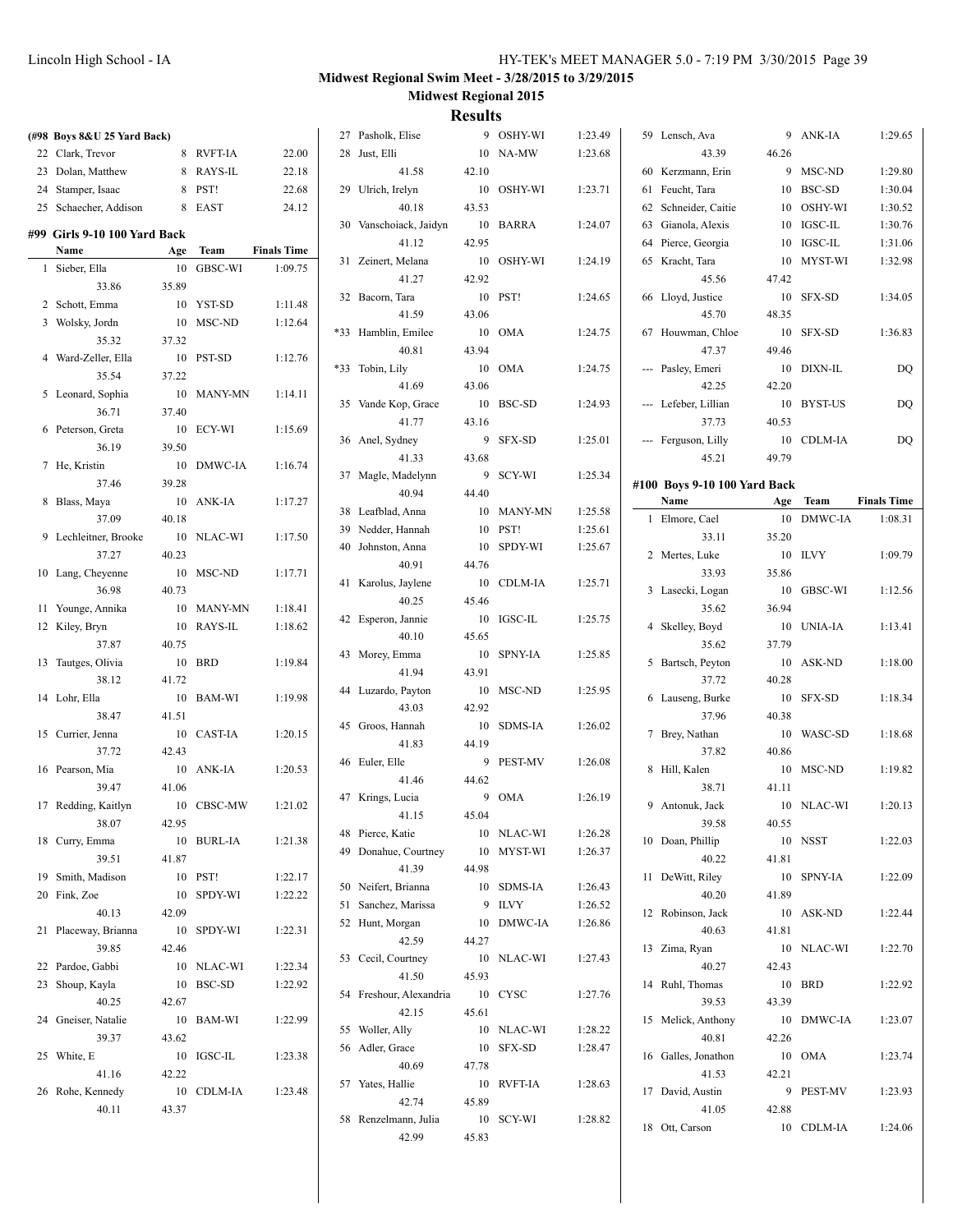| HY-TEK's MEET MANAGER 5.0 - 7:19 PM 3/30/2015 Page 40 |  |  |  |  |
|-------------------------------------------------------|--|--|--|--|
|-------------------------------------------------------|--|--|--|--|

#### **Midwest Regional Swim Meet - 3/28/2015 to 3/29/2015 Midwest Regional 2015**

|    | (#100 Boys 9-10 100 Yard Back) |       |                |                    |    | 20 Kafka, Alyssa            |     | 8 SFX-SD       | 46.87              | 17 | Gneiser, Natalie           |     | 10 BAM-WI        | 36.01              |
|----|--------------------------------|-------|----------------|--------------------|----|-----------------------------|-----|----------------|--------------------|----|----------------------------|-----|------------------|--------------------|
|    | 19 Reinke, Jaxon               |       | 9 MSC-ND       | 1:24.33            |    | 21 Mick, Keeley             |     | 8 DIXN-IL      | 47.10              | 18 | Redding, Kaitlyn           |     | 10 CBSC-MW       | 36.35              |
|    | 41.96                          | 42.37 |                |                    |    | 22 Morey, Peyton            | 8   | SPNY-IA        | 47.26              | 19 | Duffy, Lexi                | 10  | <b>SPNY-IA</b>   | 36.42              |
|    | 20 Konop, Owen                 |       | 10 OSHY-WI     | 1:24.44            |    | 23 Fricke, Magdelana        |     | 7 MSC-ND       | 47.48              | 20 | Tobin, Lily                |     | 10 OMA           | 36.43              |
|    | 41.25                          | 43.19 |                |                    |    | 24 De Avila, Arianna        |     | 8 DMWC-IA      | 47.63              | 21 | Smith, Madison             |     | 10 PST!          | 36.49              |
|    | 21 Neppl, Nathan               |       | 10 ANK-IA      | 1:25.42            |    | 25 Tautges, Mya             |     | 8 BRD          | 47.70              |    | 22 Ryan, Hanna             |     | 10 WOLF-MN       | 36.55              |
|    | 41.92                          | 43.50 |                |                    |    | 26 Hoben, Addison           |     | 8 SPNY-IA      | 48.09              | 23 | Beltz, Natalie             |     | 10 ECY-WI        | 36.57              |
|    | 22 Sallach, John               |       | 10 CDLM-IA     | 1:25.49            |    | 27 Poppen, Carli            |     | 8 WASC-SD      | 48.19              | 24 | Krueger-Barth, Rowan       |     | 10 ITAS          | 37.04              |
|    |                                |       |                |                    |    |                             |     | 8 OMA          | 48.54              |    |                            |     | 10 PST!          | 37.07              |
|    | 23 Sand, Sawyer                |       | 10 SPNY-IA     | 1:25.55            |    | 28 Schmieding, Parker       |     |                |                    | 25 | Nedder, Hannah             |     |                  |                    |
|    | 40.90                          | 44.65 |                |                    |    | 29 Knox, Olivia             | 7   | <b>WOLF-MN</b> | 48.95              | 26 | Machetta, Lauren           |     | 10 ILVY          | 37.12              |
|    | 24 Plumb, Jaxson               |       | 9 RVFT-IA      | 1:25.63            |    | 30 Waszak, Avery            | 8   | OMA            | 50.02              | 27 | Ryan, Molly                |     | 9 RAYS-IL        | 37.19              |
|    | 41.70                          | 43.93 |                |                    |    | 31 Eekhoff, Emma            | 8   | PST!           | 50.68              | 28 | Tingo, Emma                |     | 10 NLAC-WI       | 37.42              |
|    | 25 Lord, Trent                 |       | 9 NLAC-WI      | 1:26.09            | 32 | Van Quathem, Avery          |     | 8 DMWC-IA      | 51.18              | 29 | Hein, Sofia                | 10  | <b>SFX-SD</b>    | 37.55              |
|    | 41.07                          | 45.02 |                |                    |    | 33 Gaines, McKenna          |     | 7 BVDY         | 51.36              | 30 | Giroux, Allison            |     | 10 NLAC-WI       | 37.56              |
|    | 26 Bolibaugh, Waylon           |       | 10 OSKY-IA     | 1:26.24            |    | 34 Cavender, Rowan          |     | 7 OMA          | 51.84              |    | 31 Heagy, Peyton           |     | 10 ILVY          | 37.71              |
|    | 27 Devert, Jack                |       | 10 ILVY        | 1:26.84            |    | 35 Merfeld, Emily           |     | 8 RVFT-IA      | 52.16              |    | 32 Ryan, Genevieve         |     | 10 RAYS-IL       | 37.78              |
|    | 43.70                          | 43.14 |                |                    |    | 36 Montplaisir, Ella        |     | 8 WFF-ND       | 54.20              |    | 33 Pierce, Katie           |     | 10 NLAC-WI       | 37.81              |
|    | 28 Scheele, Ian                |       | 10 BARRA       | 1:26.92            |    | 37 Martin, Reese            |     | 8 MSC-ND       | 54.62              | 34 | Wilhelm, Lori              |     | 10 BRD           | 37.99              |
|    | 40.74                          | 46.18 |                |                    |    | 38 Kounovsky, Lauryn        |     | 8 OMA          | 1:01.57            | 35 | Pasholk, Elise             | 9   | OSHY-WI          | 38.02              |
|    | 29 Chance, Nate                |       | 9 CAST-IA      | 1:28.12            |    | --- Andringa, Mia           |     | 8 PST!         | DQ                 | 36 | Sheets, Faith              |     | 10 NSST          | 38.05              |
|    | 42.20                          | 45.92 |                |                    |    |                             |     |                | DO                 |    | 37 Magle, Madelynn         |     | SCY-WI           | 38.25              |
|    |                                |       |                |                    |    | --- Ferguson, Jen           |     | 7 CDLM-IA      |                    |    |                            | 9   |                  |                    |
|    | 30 Sirovy, Trenton             |       | 10 SPNY-IA     | 1:28.49            |    | #102 Boys 8&U 50 Yard Fly   |     |                |                    | 38 | Zeinert, Melana            | 10  | OSHY-WI          | 38.63              |
|    | 42.76                          | 45.73 |                |                    |    | Name                        | Age | Team           | <b>Finals Time</b> | 39 | Secker, Callista           |     | 10 ECY-WI        | 38.64              |
|    | 31 Ingvall, Blake              |       | 10 EST-IA      | 1:28.64            |    | 1 Rounds, Nick              |     | 8 DMWC-IA      | 36.01              | 40 | Venturi, Antonia           |     | 10 CAST-IA       | 38.69              |
|    | 32 DeJong, Luka                | 9     | PST!           | 1:28.79            |    | 2 Ward-Zeller, Mason        |     | 7 PST-SD       | 38.84              | 41 | Cecil, Courtney            |     | 10 NLAC-WI       | 38.97              |
|    | 43.90                          | 44.89 |                |                    |    | 3 Peterson, Jack            |     | 8 ECY-WI       | 39.74              | 42 | Ulrich, Irelyn             |     | 10 OSHY-WI       | 39.12              |
|    | 33 Huang, Ryan                 |       | 10 RVFT-IA     | 1:29.05            |    | 4 Fine, Sam                 |     | 8 DMWC-IA      | 40.58              | 43 | Carlson, Maggie            | 10  | <b>DMWC-IA</b>   | 39.24              |
|    | 34 Weslow, Nick                |       | 9 GBSC-WI      | 1:29.37            |    |                             |     |                |                    | 44 | Kerzmann, Erin             |     | 9 MSC-ND         | 39.45              |
|    | 43.64                          | 45.73 |                |                    |    | 5 Hill, Logan               |     | 8 MSC-ND       | 41.43              |    | 45 Sweeney, Clare          |     | 10 RVFT-IA       | 39.46              |
|    | 35 Swanepoel, Lance            |       | 10 ANK-IA      | 1:30.92            |    | 6 Larson, Matthew           |     | 8 ASF-MN       | 41.64              |    | 46 Pardoe, Gabbi           |     | 10 NLAC-WI       | 39.48              |
|    | 44.32                          | 46.60 |                |                    |    | 7 Claypool, Henry           |     | 8 RVFT-IA      | 43.60              |    | 47 Birchmier, Ava          |     | 9 ANK-IA         | 39.55              |
|    | --- Zinn, Zachary              |       | 10 ANK-IA      | DQ                 |    | 8 Cerda, Isaiah             |     | 7 RVFT-IA      | 43.96              | 48 | Koch, Ursula               | 9   | RAYS-IL          | 39.71              |
|    | --- Zemke, Lance               | 10    | <b>BRD</b>     | DO                 |    | 9 Rist, Logan               |     | 8 MSC-ND       | 44.79              | 49 | Chalupsky, Gabrielle       | 10  | <b>BRD</b>       | 39.92              |
|    | 39.53                          | 42.27 |                |                    |    | *10 Loe, Evan               |     | 8 NLAC-WI      | 46.34              |    |                            |     | 10 OMA           | 40.14              |
|    |                                |       |                |                    |    | *10 Pocivasek, Zachary      |     | 8 ILVY         | 46.34              | 50 | Roberg, Kailey             |     |                  |                    |
|    | #101 Girls 8&U 50 Yard Flv     |       |                |                    |    | 12 Bishop, Hunter           |     | 6 DMWC-IA      | 47.03              |    | 51 Sanchez, Marissa        |     | 9 ILVY           | 40.54              |
|    | Name                           | Age   | Team           | <b>Finals Time</b> |    | 13 Youngwerth, Joshua       |     | 7 OSHY-WI      | 47.14              | 52 | Juckem, Elizabeth          | 9   | SCY-WI           | 40.61              |
|    | 1 Li, Adeline                  | 8     | <b>DMWC-IA</b> | 35.00              |    | 14 Kenworthy, Graham        |     | 8 DMWC-IA      | 50.00              |    | 53 Fay, Grace              | 9   | ASF-MN           | 40.65              |
|    | 2 Lunn, Jazmyn                 |       | 8 BSC-SD       | 35.31              |    |                             |     |                |                    |    | 54 Peterson, Molli         |     | 10 OSHY-WI       | 41.09              |
|    | 3 Bakker, Libby                |       | 8 WOLF-MN      | 37.53              |    | #103 Girls 9-10 50 Yard Fly |     |                |                    |    | 55 Lloyd, Justice          |     | $10$ $\,$ SFX-SD | 41.49              |
| 4  | Grochala, Laura                |       | 8 RIP-IA       | 38.11              |    | Name                        | Age | Team           | <b>Finals Time</b> |    | 56 Blaskowski, Emily       |     | 9 OSHY-WI        | 41.63              |
|    | 5 Beam, Jenna                  |       | 8 NLAC-WI      | 38.58              |    | 1 Rounds, Cassie            |     | 10 DMWC-IA     | 31.29              |    | 57 Just, Elli              |     | 10 NA-MW         | 42.05              |
|    |                                |       |                |                    |    | 2 Ward-Zeller, Ella         |     | 10 PST-SD      | 31.81              |    | 58 Orzech, Bailey          |     | 10 NLAC-WI       | 42.07              |
|    | 6 McGann, Bridget              |       | 8 ILVY         | 39.18              |    | 3 Brugman, Emily            |     | 10 MSC-ND      | 33.03              | 59 | Schneider, Caitie          |     | 10 OSHY-WI       | 42.78              |
|    | 7 He, Allison                  |       | 8 DMWC-IA      | 40.71              |    | 4 Jones, Taylor             |     | 10 PST!        | 33.28              | 60 | Roche, Gabriella           |     | 9 BYST-US        | 43.23              |
| 8  | Santiago, Paola                |       | 8 SDMS-IA      | 41.59              |    | 5 Drechsel, Zoe             |     | 10 ECY-WI      | 33.53              |    | 61 Dolphin, McKenna        |     | 10 EAST          | 47.72              |
| 9. | Duffrin, Mary                  |       | 8 GBSC-WI      | 41.80              |    | 6 Carleton, Madison         | 10  | ANK-IA         | 33.56              |    |                            |     |                  |                    |
|    | 10 Holt, Amelia                |       | 8 CAST-IA      | 42.07              |    | 7 Currier, Jenna            | 10  | CAST-IA        | 33.63              |    | #104 Boys 9-10 50 Yard Fly |     |                  |                    |
|    | 11 Harrington, Ella            |       | 8 DMWC-IA      | 43.44              |    | 8 Wolsky, Jordn             | 10  | MSC-ND         | 33.64              |    | Name                       | Age | Team             | <b>Finals Time</b> |
| 12 | Rummelhoff, Leah               |       | 8 IGSC-IL      | 44.00              |    |                             |     |                |                    |    | 1 Mertes, Luke             |     | 10 ILVY          | 30.74              |
|    | 13 Finstad, Madeline           |       | 7 GBSC-WI      | 44.72              |    | 9 Polchow, Jessa            | 10  | WASC-SD        | 33.79              |    | 2 DeVlaeminck, Cole        |     | 10 SPNY-IA       | 31.13              |
|    | 14 Gunderson, Ella             |       | 8 ECY-WI       | 44.88              |    | 10 Lang, Cheyenne           |     | 10 MSC-ND      | 33.87              |    | 3 Rist, Caleb              |     | 10 MSC-ND        | 31.58              |
|    | *15 Bishop, Josie              |       | 8 DMWC-IA      | 45.53              |    | 11 Peterson, Greta          |     | 10 ECY-WI      | 34.42              |    | 4 Elmore, Cael             |     | 10 DMWC-IA       | 32.64              |
|    | *15 Lohr, Claire               |       | 8 BAM-WI       | 45.53              |    | 12 Taeger, Olivia           |     | 10 BURL-IA     | 34.50              |    | 5 Taylor, Camden           |     | 9 RAYS-IL        | 32.91              |
|    | 17 Arlen, Tristin              |       | 7 NLAC-WI      | 45.80              |    | 13 Donahue, Courtney        |     | 10 MYST-WI     | 34.91              |    | 6 Ovanic, Joseph           |     | 10 OTTY-IL       | 33.50              |
|    |                                |       |                |                    |    | 14 Lohr, Ella               |     | 10 BAM-WI      | 35.30              |    |                            |     |                  |                    |
|    | 18 Wessels, Lauren             |       | 7 OTTY-IL      | 46.10              |    | 15 Amato, Madeline          |     | 10 IGSC-IL     | 35.34              |    | 7 Lane, Carson             |     | 9 UNIA-IA        | 33.77              |
|    | 19 Ostrander, Allison          |       | 8 CAST-IA      | 46.69              |    | 16 O'Brien, Maggie          |     | 10 BVDY        | 35.51              | 8  | Brey, Nathan               | 10  | WASC-SD          | 34.07              |
|    |                                |       |                |                    |    |                             |     |                |                    |    | 9 Keller, Daniel           |     | 10 OMA           | 34.36              |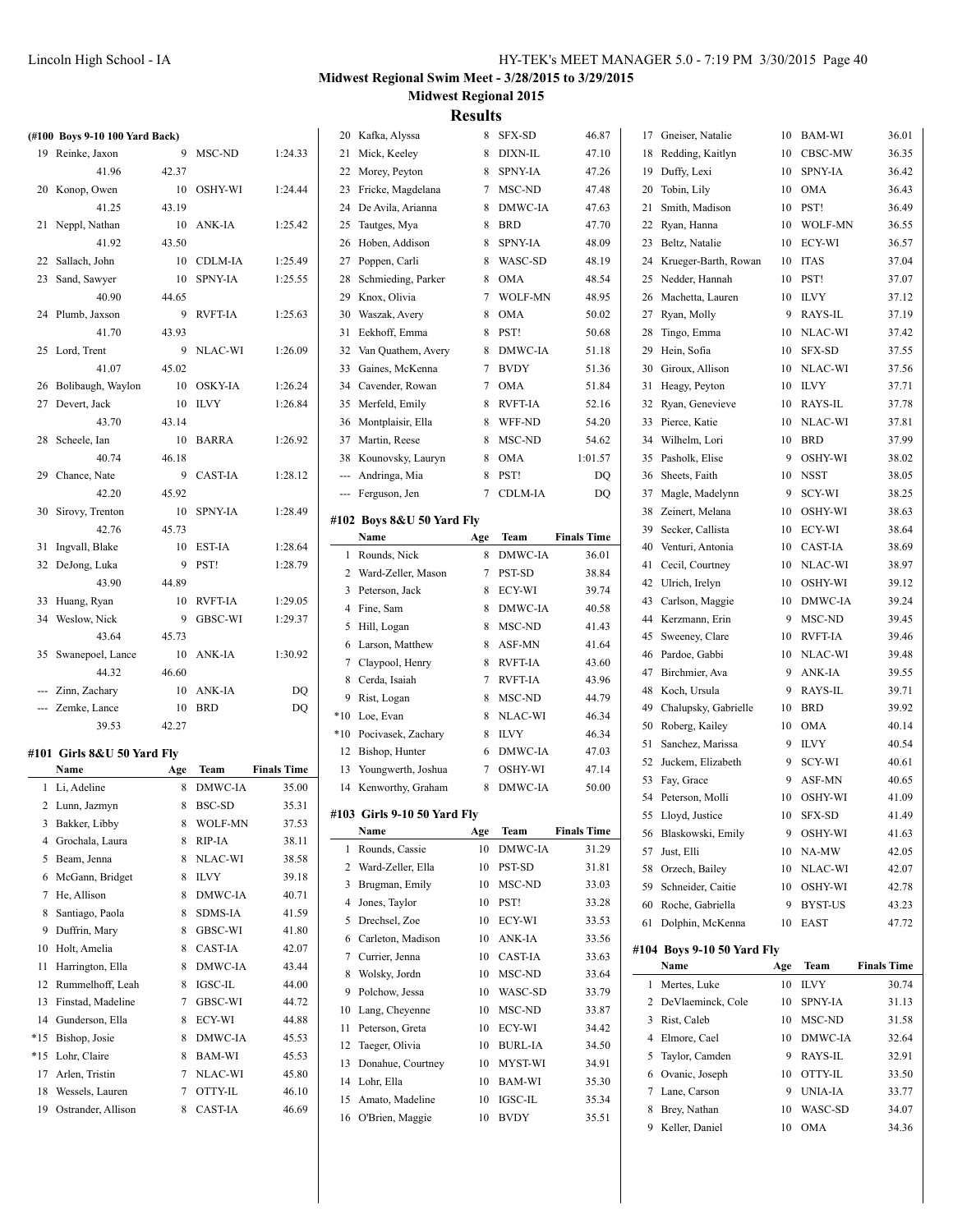| (#104 Boys 9-10 50 Yard Fly)  |       |                     |                    | 14 Curry, Emma          |       | 10 BURL-IA | 2:33.57          | 41 Hunt, Morgan                      |       | 10 DMWC-IA          | 2:47.26            |
|-------------------------------|-------|---------------------|--------------------|-------------------------|-------|------------|------------------|--------------------------------------|-------|---------------------|--------------------|
| 10 Nadel, Finn                |       | 9 DMWC-IA           | 34.51              | 34.71                   | 39.74 | 41.75      | 37.37            | 38.80                                |       |                     |                    |
| 11 Bolibaugh, Waylon          |       | 10 OSKY-IA          | 34.97              | 15 Lang, Cheyenne       |       | 10 MSC-ND  | 2:34.29          |                                      | 39.80 |                     |                    |
| 12 Rosenwald, Cade            |       | 10 BRD              | 35.47              | 34.23                   | 40.13 | 40.99      | 38.94            | 42 Kerzmann, Erin                    |       | 9 MSC-ND            | 2:47.76            |
| 13 Reinke, Jaxon              |       | 9 MSC-ND            | 35.56              | 16 Blass, Maya          |       | 10 ANK-IA  | 2:34.91          | 36.86                                | 42.68 | 44.59               | 43.63              |
| 14 Sorenson, Bridger          |       | 10 AQST-ND          | 35.72              | 34.62                   |       |            |                  | 43 Hamblin, Emilee                   |       | 10 OMA              | 2:47.98            |
| *15 Eekhoff, Eli              |       | 10 PST!             | 36.05              |                         | 38.20 |            |                  | 36.54                                | 42.91 | 45.60               | 42.93              |
| *15 Mills, Ben                |       | 10 OMA              | 36.05              | 17 Currier, Jenna       |       | 10 CAST-IA | 2:35.21          | 44 Kim, Mina                         |       | 10 OSKY-IA          | 2:47.99            |
| 17 Skelley, Boyd              | 10    | UNIA-IA             | 36.19              | 33.78                   | 40.24 | 41.58      | 39.61            | 39.51                                |       |                     |                    |
| 18 Vinz, Gabe                 |       | 10 SFX-SD           | 36.21              | 18 Fink, Zoe            |       | 10 SPDY-WI | 2:36.62          |                                      | 40.03 |                     |                    |
| 19 Konop, Owen                |       | 10 OSHY-WI          | 36.41              | 35.04                   | 40.51 | 42.53      | 38.54            | 45 Yates, Hallie                     |       | 10 RVFT-IA          | 2:48.27            |
| 20 White, Jack                |       | 10 IGSC-IL          | 36.80              | 19 Luzardo, Payton      |       | 10 MSC-ND  | 2:36.66          | 36.83                                | 44.44 | 45.90               | 41.10              |
| 21 Hill, Kalen                |       | 10 MSC-ND           | 37.06              | 35.30                   | 39.90 | 41.98      | 39.48            | 46 Kasperbauer, Molly                |       | 10 CAST-IA          | 2:48.99            |
| 22 Szewczuk, Jonathan         |       | 10 OTTY-IL          | 37.43              | 20 Ryan, Molly          |       | 9 RAYS-IL  | 2:36.68          | 38.00                                | 43.00 | 44.56               | 43.43              |
| 23 Swanepoel, Lance           |       | 10 ANK-IA           | 38.44              | 35.76                   | 42.03 | 41.40      | 37.49            | 47 Vande Kop, Grace                  |       | 10 BSC-SD           | 2:49.81            |
| 24 Tigges, Reid               |       | 9 SPNY-IA           | 38.77              | 21 Birchmier, Ava       |       | 9 ANK-IA   | 2:37.35          | 38.40                                | 45.43 | 45.19               | 40.79              |
| 25 Dose, Timothy              |       | 9 CAST-IA           | 38.89              | 35.21                   | 41.49 | 42.79      | 37.86            | 48 Dolphin, McKenna                  |       | 10 EAST             | 2:50.40            |
| 26 Duffrin, Charlie           |       | 10 GBSC-WI          | 38.96              |                         |       | 10 SPNY-IA | 2:37.37          | 39.38                                | 45.88 |                     | 40.28              |
|                               |       | 10 SPNY-IA          | 39.36              | 22 Duffy, Lexi<br>33.94 | 39.89 |            |                  | 49 Euler, Elle                       |       | 44.86<br>9 PEST-MV  | 2:50.90            |
| 27 Sand, Sawyer               |       |                     |                    |                         |       | 43.08      | 40.46<br>2:37.55 |                                      |       |                     |                    |
| 28 Bartsch, Peyton            |       | 10 ASK-ND           | 39.53              | 23 Culver, Jorja        |       | 10 KNOX-US |                  | 50 Van Quathem, Erin                 |       | 10 DMWC-IA          | 2:51.75            |
| 29 Mills, Matthew             | 9     | <b>OMA</b>          | 39.69              | 34.44                   | 40.34 | 42.16      | 40.61            | 51 Heck, Maria                       |       | 10 NLAC-WI          | 2:52.27            |
| 30 Wellenreiter, Clayton      |       | 10 ILVY             | 40.30              | 24 Machetta, Lauren     |       | 10 ILVY    | 2:38.56          | 38.86                                | 45.98 | 44.40               | 43.03              |
| 31 Zemke, Lance               |       | 10 BRD              | 40.67              | 34.57                   | 40.25 | 42.48      | 41.26            | 52 Peterson, Sasha                   |       | 10 SUPY-WI          | 2:52.52            |
| 32 Schaeffer, Grant           |       | 10 ASK-ND           | 41.29              | 25 Ulrich, Irelyn       |       | 10 OSHY-WI | 2:39.45          | 37.81                                |       |                     |                    |
| 33 Sallach, John              |       | 10 CDLM-IA          | 41.55              | 33.82                   | 40.78 | 43.85      | 41.00            |                                      | 43.30 |                     |                    |
| 34 Doan, Phillip              |       | 10 NSST             | 41.63              | 26 Amato, Madeline      |       | 10 IGSC-IL | 2:39.71          | 53 Schneider, Caitie                 |       | 10 OSHY-WI          | 2:53.00            |
| 35 Lauseng, Burke             |       | 10 SFX-SD           | 42.08              | 35.48                   | 40.62 | 43.51      | 40.10            | 36.86                                | 46.55 | 46.57               | 43.02              |
|                               |       |                     |                    | 27 Secker, Callista     |       | 10 ECY-WI  | 2:41.03          | 54 Nedder, Hannah                    |       | 10 PST!             | 2:54.15            |
| #105 Girls 9-10 200 Yard Free |       |                     |                    |                         |       |            |                  |                                      |       |                     |                    |
| Name                          |       | Age Team            | <b>Finals Time</b> | 36.91                   | 40.96 | 42.94      | 40.22            | 55 Montgomery-Logue, Kay 10          |       | NSST                | 2:54.83            |
| 1 Jones, Taylor               |       | 10 PST!             | 2:18.91            | 28 Donahue, Courtney    |       | 10 MYST-WI | 2:41.16          | 41.82                                | 44.18 | 45.67               | 43.16              |
| 31.87                         | 35.71 | 37.31               | 34.02              | 35.45                   | 41.21 | 43.61      | 40.89            | 56 Mallery, Delaney                  |       | 10 ILVY             | 2:57.76            |
| 2 Sieber, Ella                |       | 10 GBSC-WI          | 2:19.49            | 29 Feucht, Tara         |       | 10 BSC-SD  | 2:41.33          | 39.56                                |       |                     |                    |
| 32.74                         | 36.22 | 36.25               | 34.28              | 37.51                   | 41.20 | 41.81      | 40.81            |                                      | 45.53 |                     |                    |
| 3 Younge, Annika              |       | 10 MANY-MN          | 2:20.50            | 30 Johnston, Anna       |       | 10 SPDY-WI | 2:41.83          | 57 Pierce, Katie                     |       | 10 NLAC-WI          | 3:01.56            |
| 32.40                         | 36.57 | 37.60               | 33.93              | 37.07                   | 41.92 | 43.89      | 38.95            | 41.73                                |       |                     |                    |
| 4 Brugman, Emily              |       | 10 MSC-ND           | 2:21.34            | 31 Simmons, Claire      |       | 10 MANY-MN | 2:42.37          |                                      | 45.51 |                     |                    |
| 31.98                         | 36.26 | 36.82               | 36.28              | 38.34                   |       |            |                  | --- Lechleitner, Brooke              |       | 10 NLAC-WI          | DQ                 |
| 5 Rist, MacKenzie             |       | 10 MSC-ND           | 2:21.78            |                         | 37.98 |            |                  | 32.00                                | 36.37 | 36.77               | 34.97              |
| 33.91                         |       |                     |                    | 32 Houwman, Chloe       |       | 10 SFX-SD  | 2:42.45          |                                      |       |                     |                    |
| 6 Carleton, Madison           | 36.33 | 37.05<br>10 ANK-IA  | 34.49<br>2:21.95   | 37.48                   | 42.57 | 43.36      | 39.04            | #106 Boys 9-10 200 Yard Free<br>Name |       | Age Team            | <b>Finals Time</b> |
| 33.24                         | 36.40 | 37.91               | 34.40              | 33 Pasholk, Elise       |       | 9 OSHY-WI  | 2:44.00          | 1 Faley, Carson                      |       | 10 DIXN-IL          | 2:16.30            |
|                               |       |                     | 2:26.22            | 36.79                   | 41.57 | 43.30      | 42.34            | 30.51                                | 35.29 |                     |                    |
| 7 Polchow, Jessa<br>32.93     | 38.06 | 10 WASC-SD<br>38.35 |                    | 34 Renzelmann, Julia    |       | 10 SCY-WI  | 2:44.30          | 2 Rist, Caleb                        |       | 36.56<br>10 MSC-ND  | 33.94              |
| 8 Pearson, Mia                |       |                     | 36.88<br>2:28.73   | 36.03                   | 42.50 | 44.29      | 41.48            | 30.80                                | 33.66 | 36.22               | 2:16.37<br>35.69   |
|                               |       | 10 ANK-IA           |                    | 35 Winter, Amber        |       | 9 NLAC-WI  | 2:44.61          |                                      |       |                     |                    |
| 33.42                         | 38.53 | 40.04               | 36.74              |                         |       |            | 42.33            | 3 Zink, Kaden                        |       | 10 WASC-SD          | 2:20.66            |
| 9 Peters, Erica<br>33.53      |       | 10 ANK-IA<br>40.20  | 2:29.29            | 40.83                   |       |            |                  | 30.84<br>4 Lasecki, Logan            | 35.48 | 37.91               | 36.43              |
|                               | 38.10 |                     | 37.46              | 36 White, E             |       | 10 IGSC-IL | 2:45.15          |                                      |       | 10 GBSC-WI          | 2:21.30            |
| 10 Hein, Sofia                |       | 10 SFX-SD           | 2:29.82            | 36.76                   | 42.53 | 44.29      | 41.57            | 32.66                                | 35.95 | 37.28               | 35.41              |
| 33.34                         | 37.94 | 39.82               | 38.72              | 37 Pasley, Emeri        |       | 10 DIXN-IL | 2:46.32          | 5 Fleig, Isaac                       |       | 9 LAXY-WI           | 2:27.47            |
| 11 Taeger, Olivia             |       | 10 BURL-IA          | 2:30.48            | 36.78                   | 41.39 | 36.61      | 51.54            | 32.91                                | 36.68 | 38.60               | 39.28              |
| 32.22                         | 38.38 | 40.51               | 39.37              | 38 Zeinert, Melana      |       | 10 OSHY-WI | 2:46.47          | 6 Lane, Carson                       |       | 9 UNIA-IA           | 2:28.81            |
| 12 Kiley, Bryn                |       | 10 RAYS-IL          | 2:32.81            | 38.09                   | 43.52 | 43.47      | 41.39            | 33.74                                | 37.43 | 38.82               | 38.82              |
| 34.18                         | 39.43 | 40.96               | 38.24              | 39 Neifert, Brianna     |       | 10 SDMS-IA | 2:46.87          | 7 Ovanic, Joseph                     |       | 10 OTTY-IL          | 2:29.41            |
| 13 Rounds, Cassie             |       | 10 DMWC-IA          | 2:32.86            | 37.17                   | 42.83 | 45.48      | 41.39            | 33.63                                | 39.05 | 39.65               | 37.08              |
| 33.77                         | 38.41 | 41.31               | 39.37              | 40 Krings, Lucia        |       | 9 OMA      | 2:46.92          | 8 Zima, Ryan<br>33.84                | 37.17 | 10 NLAC-WI<br>39.38 | 2:30.28<br>39.89   |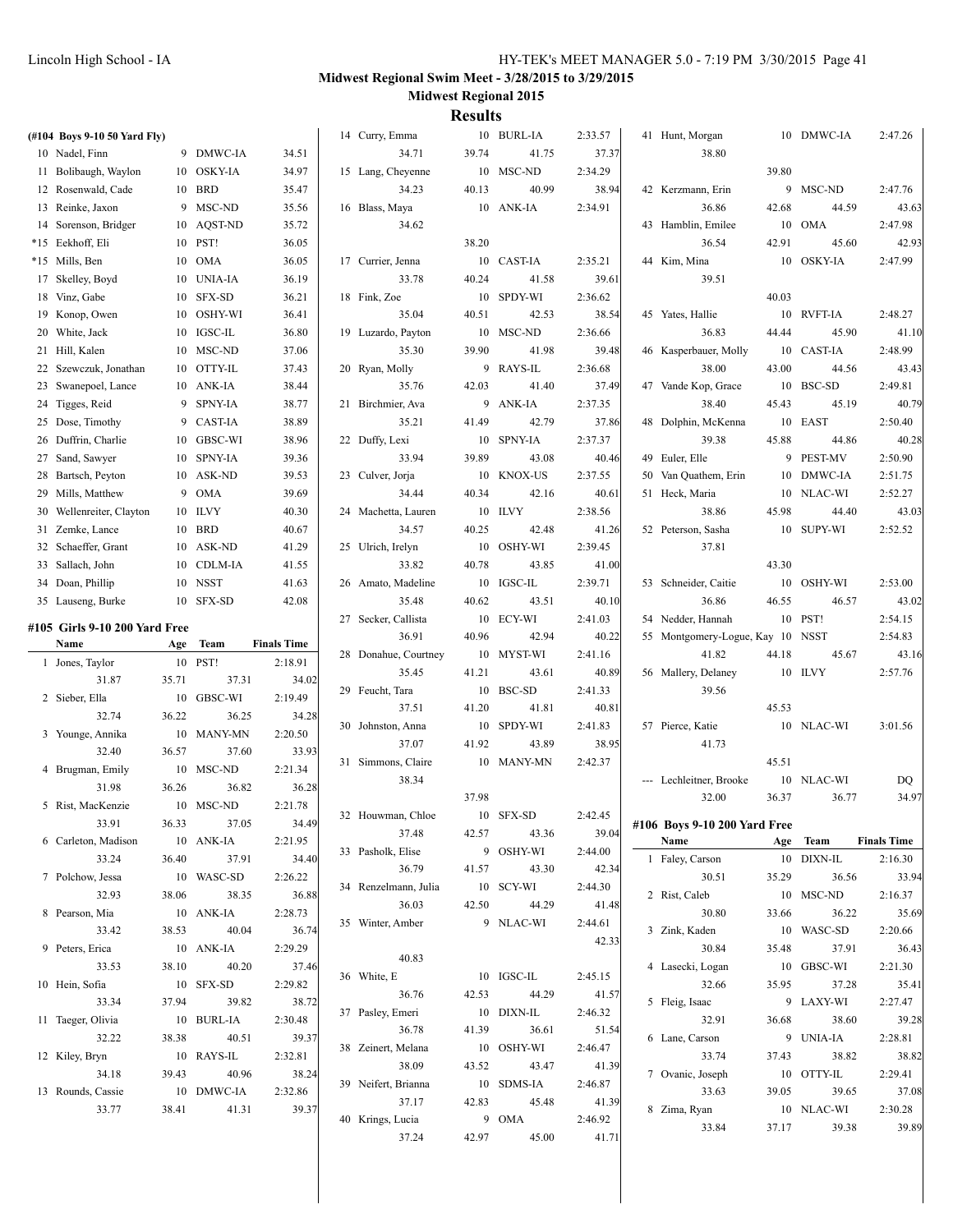#### **Results**

|       | (#106 Boys 9-10 200 Yard Free) |       |                 |         |
|-------|--------------------------------|-------|-----------------|---------|
|       | 9 Antonuk, Jack                | 10    | NLAC-WI         | 2:32.86 |
|       | 35.04                          | 40.19 | 40.46           | 37.17   |
|       | 10 DeWitt, Riley               | 10    | <b>SPNY-IA</b>  | 2:33.01 |
|       | 33.94                          | 39.40 | 40.55           | 39.12   |
|       | 11 Keller, Daniel              | 10    | <b>OMA</b>      | 2:34.35 |
|       | 36.80                          | 40.42 | 40.52           | 36.61   |
|       | 12 Rosenwald, Cade             | 10    | <b>BRD</b>      | 2:36.02 |
|       | 36.03                          | 40.49 | 41.65           | 37.85   |
|       | 13 Melick, Anthony             | 10    | DMWC-IA         | 2:36.18 |
|       | 36.29                          | 39.62 | 40.51           | 39.76   |
|       | 14 Mlinek, Kael                | 10    | NA-MW           | 2:37.04 |
|       | 34.15                          | 40.35 | 41.21           | 41.33   |
|       | 15 Szewczuk, Jonathan          | 10    | OTTY-IL         | 2:38.71 |
|       | 36.90                          | 41.72 | 41.71           | 38.38   |
|       | 16 Vinz, Gabe                  | 10    | SFX-SD          | 2:38.88 |
|       | 36.68                          | 43.48 | 41.09           | 37.63   |
| 17    |                                | 10    | <b>AQST-ND</b>  | 2:39.16 |
|       | Sorenson, Bridger<br>34.63     | 41.60 | 43.93           | 39.00   |
|       |                                | 10    |                 | 2:39.36 |
| 18    | Lauseng, Burke<br>35.56        |       | SFX-SD<br>42.12 | 41.18   |
| 19    | Lord, Anthony                  | 40.50 | NLAC-WI         | 2:39.47 |
|       |                                | 10    |                 | 37.93   |
|       | 35.89                          | 44.03 | 41.62           |         |
| $*20$ | Huang, Ryan                    | 10    | <b>RVFT-IA</b>  | 2:40.52 |
|       | 34.50                          | 40.69 | 44.06           | 41.27   |
|       | *20 Zinn, Zachary              | 10    | ANK-IA          | 2:40.52 |
|       | 37.51                          | 41.73 | 41.73           | 39.55   |
|       | 22 Reinke, Jaxon               | 9     | MSC-ND          | 2:40.73 |
|       | 37.60                          | 41.84 | 41.82           | 39.47   |
|       | 23 Eekhoff, Eli                | 10    | PST!            | 2:40.75 |
|       | 34.53                          | 42.24 | 43.76           | 40.22   |
|       | 24 Hill, Kalen                 | 10    | MSC-ND          | 2:41.79 |
|       | 34.98                          | 41.24 | 44.01           | 41.56   |
|       | 25 Malerk, Dillon              | 10    | <b>ILVY</b>     | 2:42.25 |
|       | 35.80                          | 42.88 | 43.02           | 40.55   |
| 26    | Plumb, Jaxson                  | 9     | <b>RVFT-IA</b>  | 2:43.00 |
|       | 36.38                          | 42.02 | 43.82           | 40.78   |
| 27    | Robinson, Jack                 | 10    | ASK-ND          | 2:43.17 |
|       | 37.88                          | 41.91 | 43.82           | 39.56   |
| 28    | Scheele, Ian                   | 10    | <b>BARRA</b>    | 2:43.24 |
|       | 37.58                          | 42.33 | 43.63           | 39.70   |
| 29    | Perry, Duncan                  | 10    | OTTY-IL         | 2:43.89 |
|       | 36.24                          |       |                 |         |
|       | 44.44                          |       |                 |         |
| 30    | Smith, Carter                  | 10    | ANK-IA          | 2:46.01 |
|       | 37.67                          | 43.29 | 45.22           | 39.83   |
| 31    | Konop, Owen                    | 10    | OSHY-WI         | 2:54.61 |
|       | 38.79                          | 44.44 | 46.75           | 44.63   |
| 32    | Heesch, Jack                   | 9     | WASC-SD         | 2:55.47 |
|       | 39.16                          | 45.43 | 46.46           | 44.42   |
|       |                                |       |                 |         |

|                | #107 Girls 12&U 200 Yard Free Relay<br>Team | Relay |                         | <b>Finals Time</b> |
|----------------|---------------------------------------------|-------|-------------------------|--------------------|
| 1              | RAYS-IL                                     |       | A                       | 1:48.36            |
|                | Cushing, Alison 12                          |       | Pidde, Grace 12         |                    |
|                | Witte, Kaylee 11                            |       | Caras, Nhia 12          |                    |
|                | 27.26                                       | 27.23 | 28.89                   | 24.98              |
| 2              | DMWC-IA                                     |       | A                       | 1:49.62            |
|                | Hamling, Anna 12                            |       | Castillo, Mariel 12     |                    |
|                | Rounds, Sophie 12                           |       | Wilke, Ellie 11         |                    |
|                | 27.39                                       | 28.67 | 27.74                   | 25.82              |
| 3              | <b>OSHY-WI</b>                              |       | A                       | 1:50.63            |
|                | Laibly, Danielle 12                         |       | Vandenhouten, Claire 12 |                    |
|                | Smith, Emelia 12                            |       | Pecore, Ali 12          |                    |
|                | 26.97                                       | 27.71 | 28.67                   | 27.28              |
| $\overline{4}$ | ECY-WI                                      |       | A                       | 1:51.20            |
|                |                                             |       |                         |                    |
|                | Soborowicz, Joze 12                         |       | Berg, Sydnea 12         |                    |
|                | Vierbicher, Nicole 11                       |       | Peterson, Ella 12       |                    |
|                | 28.11                                       | 27.08 | 28.60                   | 27.41              |
| 5              | ANK-IA                                      |       | A                       | 1:52.85            |
|                | Bergwall, Scout 12                          |       | Peters, Jeanne 12       |                    |
|                | Henning, Alexis 11                          |       | Breen, Shelby 12        |                    |
|                | 29.60                                       | 27.83 | 28.64                   | 26.78              |
| 6              | <b>BVDY</b>                                 |       | A                       | 1:53.97            |
|                | Muck, Dellana 11                            |       | Mickey, Kayle 11        |                    |
|                | Gaines, Emerson 11                          |       | Gavina, Mikayla 12      |                    |
|                | 28.39                                       | 30.01 | 29.82                   | 25.75              |
|                | 7 CAST-IA                                   |       | A                       | 1:54.35            |
|                | Beagle, Ashley 11                           |       | Axman, Melea 12         |                    |
|                | Bachman, Olivia 11                          |       | Gray, Kelsey 12         |                    |
|                | 30.30                                       | 28.56 | 28.21                   | 27.28              |
| 8              | WASC-SD                                     |       | A                       | 1:56.66            |
|                | Polchow, Emma 12                            |       | Zink, Raeanna 12        |                    |
|                | Heesch, Maggie 11                           |       | Polchow, Jessa 10       |                    |
|                | 30.91                                       | 29.22 | 27.78                   | 28.75              |
| 9              | DMWC-IA                                     |       | В                       | 1:56.89            |
|                | Fry, Zoe 12                                 |       | Schulze, Lauren 12      |                    |
|                | Levy, Kiki 12                               |       | Wilke, Emma 12          |                    |
|                | 29.15                                       | 29.93 | 29.56                   | 28.25              |
|                | 10 NLAC-WI                                  |       | А                       | 1:57.47            |
|                | Arlen, Heather 12                           |       | Piller, Faith 12        |                    |
|                | Beam, Julia 12                              |       | Bergman, Erin 11        |                    |
|                | 29.78                                       | 30.87 | 28.92                   | 27.90              |
| 11             | CDLM-IA                                     |       | A                       | 1:58.07            |
|                | Vaughn, Sarah 12                            |       | Karolus, Dannah 12      |                    |
|                | Landhuis, Kate 12                           |       | Erlbacher, Emma 12      |                    |
|                | 30.89                                       | 36.66 | 22.81                   | 27.71              |
| 12             | <b>ILVY</b>                                 |       | A                       | 1:58.75            |
|                |                                             |       |                         |                    |
|                | Martin, Maya 11                             |       | Sullivan, Liz 12        |                    |
|                | Ambler, Hannah 12                           |       | Mudge, Maddy 12         |                    |
|                | 30.40                                       | 29.15 | 29.03                   | 30.17              |
| 13             | <b>SDMS-IA</b>                              |       | A                       | 1:59.40            |
|                | Dooley, Catherine 12                        |       | Feuling, Shaylin 11     |                    |
|                | Benson, Lauren 11                           |       | Mangin, Kalani 12       |                    |
|                | 30.09                                       | 29.66 | 29.68                   | 29.97              |
|                |                                             |       |                         |                    |

|                | 14 ANK-IA                                 |       | B                     | 2:00.10            |
|----------------|-------------------------------------------|-------|-----------------------|--------------------|
|                | McTaggart, Josie 12                       |       | Cox, Madelyne 12      |                    |
|                | Brown, Katie 11                           |       | Walker, Annabelle 11  |                    |
|                | 30.54                                     | 30.81 | 28.58                 | 30.                |
|                | 15 BRD                                    |       | $\mathsf{A}$          | 2:00.23            |
|                | Tautges, Olivia 10                        |       | Holm, Madison 12      |                    |
|                | Prozinski, Isabelle 12                    |       | Tatge, Hannah 12      |                    |
|                | 32.09                                     | 29.31 | 29.56                 | 29.2               |
|                | 16 NEWT-IA                                |       | A                     | 2:02.08            |
|                | Van Sickle, Erika 12                      |       | Bell, Alexa 12        |                    |
|                | Brooks, MaKenna 11                        |       | Dawson, Courtney 12   |                    |
|                | 31.00                                     | 30.85 | 29.49                 | 30.7               |
|                | 17 NLAC-WI                                |       | B                     | 2:03.42            |
|                | Kanitz, Erin 12                           |       | Matousek, Tessa 11    |                    |
|                | Wilcox-Borg, Hannah 11                    |       | Wirtz, Ellie 11       |                    |
|                | 30.94                                     | 31.58 | 30.83                 | 30.0               |
|                | 18 PST!                                   |       | A                     | 2:04.62            |
|                | Van Maanen, Makenzie 12 Nedder, Hannah 10 |       |                       |                    |
|                | Brown, Rebekah 12                         |       | Blommers, Ashley 12   |                    |
|                | 30.26                                     | 32.17 | 32.40                 | 29.7               |
|                | 19 IGSC-IL                                |       | A                     | 2:05.18            |
|                | Rummelhoff, Morgan 11 Amato, Madeline 10  |       |                       |                    |
|                | Britton, Mara 11                          |       | Esperon, Andrea 12    |                    |
|                | 30.40                                     | 32.50 | 31.46                 | 30.3               |
|                | 20 EAST                                   |       | A                     | 2:10.00            |
|                | Franken, Libby 11                         |       | Gathercole, Hailey 12 |                    |
|                | Moreno, Aline 12                          |       | Sarabia, Ixchel 11    |                    |
|                | 31.40                                     | 35.23 | 33.59                 | 29.                |
|                | --- KNOX-US                               |       | A                     | DQ                 |
|                | Black, Shaylyn 9                          |       | Culver, Jorja 10      |                    |
|                | Kaldenberg, Lauren 12                     |       | Cram, Kinsli 11       |                    |
|                | 36.94                                     | 30.83 | 31.31                 | 30.                |
|                | #108 Boys 12&U 200 Yard Free Relay        |       |                       |                    |
|                | Team                                      |       | Relay                 | <b>Finals Time</b> |
| 1              | SPNY-IA                                   |       | A                     | 1:52.06            |
|                | Tigges, Connor 12                         |       | DeWitt, Jack 11       |                    |
|                | Nissen, Jonathon 11                       |       | Heiter, Ethan 12      |                    |
|                | 29.14                                     | 28.26 | 28.41                 | 26.2               |
| $\overline{2}$ | SFX-SD                                    |       | A                     | 1:54.23            |
|                | DeWitte, Gilbert 12                       |       | Lauseng, Will 12      |                    |

Vinz, Ben 12 Kovalenko, Andrew 12 27.77 29.79 29.88 26.79

3 ILVY A 1:55.78 Lowery, Jacob 12 Sanchez, Julius 11 Ulrich, Logan 12 Gerber, Beau 12

4 ASK-ND A 1:57.50 Butler, Brett 11 Yoder, Dominic 12 Flosi, Jack 12 Schaeffer, Griffin 12

5 NSST A 1:57.85 Sheets, Sean 12 Lane, Carter 11 Sheets, Seth 12 Labresh, Kieran 12

25.49 31.38 28.14 30.77

29.82 27.09

29.51 30.64 29.91 27.79

30.17

29.27

30.74

30.07

29.79

30.82

29.78

30.14

26.25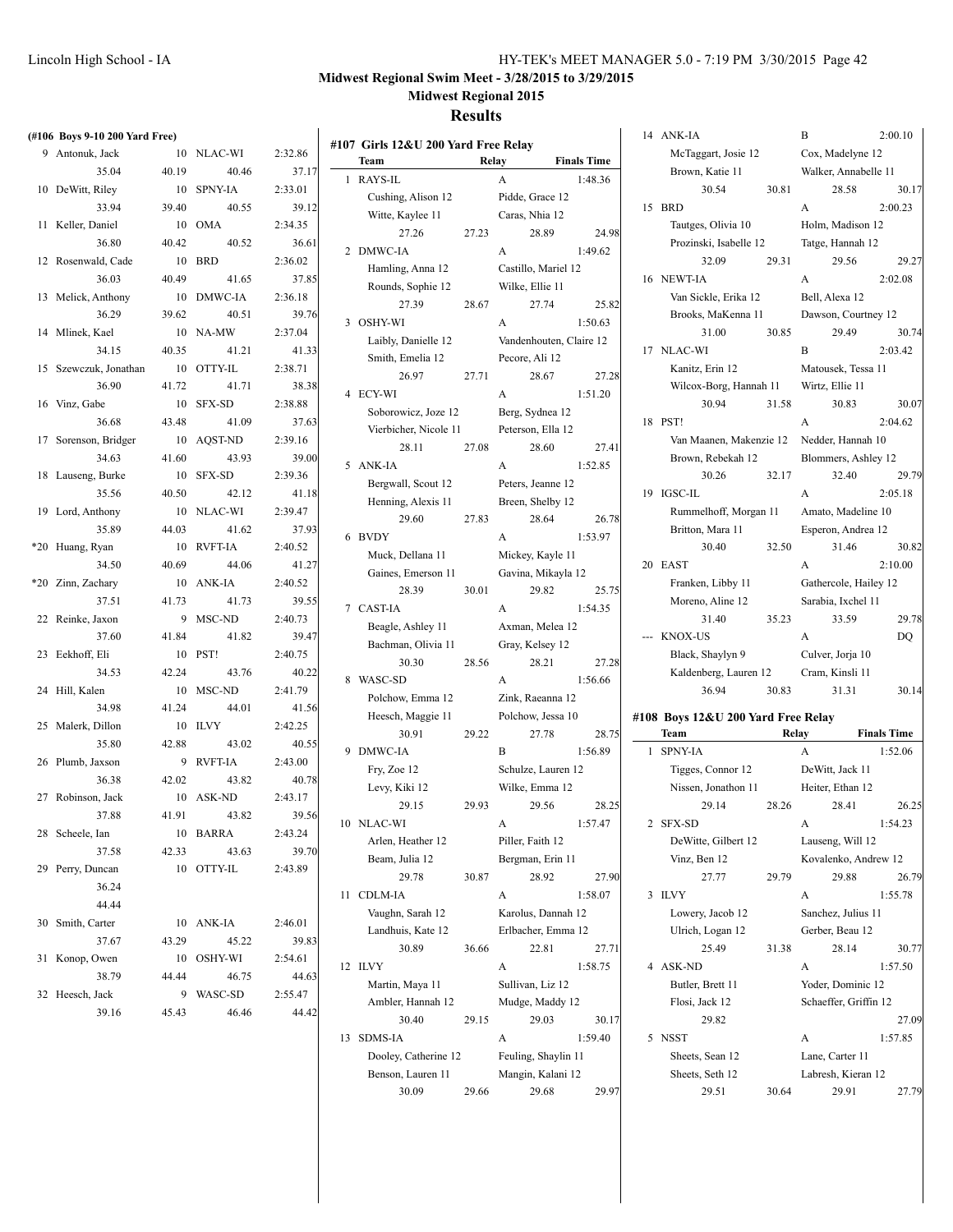# **Midwest Regional Swim Meet - 3/28/2015 to 3/29/2015 Midwest Regional 2015**

| (#108 Boys 12&U 200 Yard Free Relay) |       |                       |                    | 4 ILVY                |       | A                      | 1:47.18 | 18 OSHY-WI                         |       | A                        | 1:58.17            |
|--------------------------------------|-------|-----------------------|--------------------|-----------------------|-------|------------------------|---------|------------------------------------|-------|--------------------------|--------------------|
| 6 NLAC-WI                            |       | $\mathbf{A}$          | 1:58.52            | Holmes, Charleigh 13  |       | Hickey, Rachel 14      |         | Morehouse, Sara 11                 |       | McLeod, Ally 14          |                    |
| Heck, Joseph 12                      |       | Cordova, Ethan 12     |                    | Machetta, Megan 14    |       | Mertes, Emma 13        |         | Smith, Maddy 14                    |       | Nettekoven, Mia 12       |                    |
| Heck, Thaddeus 12                    |       | Kroeger, Joe 11       |                    | 25.94                 | 26.38 | 26.75                  | 28.11   | 32.70                              | 27.51 | 29.52                    | 28.44              |
| 28.27                                | 30.54 | 33.21                 | 26.50              | 5 SPDY-WI             |       | A                      | 1:47.26 | 19 DIXN-IL                         |       | $\mathbf{A}$             | 1:58.33            |
| 7 CAST-IA                            |       | $\mathbf{A}$          | 2:02.31            | Rosenthal, Abbey 13   |       | Vandehey, Anna 13      |         | Drengenberg, Leah 14               |       | Pasley, Emeri 10         |                    |
| McCarthy, Declan 12                  |       | Boell, Noah 11        |                    | Cronce, Sadie 12      |       | Gilbertson, Kennedy 13 |         | Horton, Kelsey 14                  |       | Pasley, Erica 11         |                    |
| Dose, Jonathan 11                    |       | Danner, Trevor 11     |                    | 27.45                 | 26.49 | 27.67                  | 25.65   | 26.55                              | 32.28 | 29.32                    | 30.18              |
| 32.03                                | 32.37 | 29.36                 | 28.55              | 6 NLAC-WI             |       | A                      | 1:47.51 | 20 SCY-WI                          |       | $\mathbf{A}$             | 2:00.36            |
| 8 DMWC-IA                            |       | A                     | 2:03.37            | Steien, Lauren 13     |       | Heck, Grace 13         |         | Gotzmer, Gigi 11                   |       | Reichelsdorfer, Molly 11 |                    |
| Mills, Sterling 12                   |       | De Avila, Oscar 11    |                    | Pardoe, Elizabeth 14  |       | Verhulst, Mckinley 14  |         | Stonehouse, Victoria 11            |       | Moyer, Leah 13           |                    |
| Li, Allen 12                         |       | Fry, Zach 12          |                    | 27.35                 | 27.45 | 26.77                  | 25.94   | 28.51                              | 31.87 | 32.24                    | 27.74              |
| 29.86                                | 36.21 | 28.83                 | 28.47              | 7 ASK-ND              |       | A                      | 1:48.95 | --- SPDY-WI                        |       | B                        | DQ                 |
| 9 CDLM-IA                            |       | $\mathbf{A}$          | 2:03.67            | Butler, Bethany 14    |       | Robinson, Emily 14     |         | Raczek, Gabriella 13               |       | Kubowski, Jennifer 14    |                    |
| Bowker, Reed 11                      |       | Nally, Damon 12       |                    | Fettig, Kelsie 13     |       | Zaderaka, Hannah 13    |         | Hall, Alexis 13                    |       | Creely, Angie 14         |                    |
| Stone, Ethan 12                      |       | Katzeberger, Blake 12 |                    | 27.12                 | 27.88 | 28.03                  | 25.92   | 29.19                              | 30.06 | 29.19                    | 27.85              |
| 34.74                                | 32.56 | 28.66                 | 27.71              | 8 PST!                |       | $\mathbf{A}$           | 1:49.20 | --- CDLM-IA                        |       | A                        | DQ                 |
| 10 PST!                              |       | A                     | 2:04.10            | Purvis, Taylor 14     |       | DeVries, Alexis 14     |         | Regan, Madison 14                  |       | Kluender, Jaci 13        |                    |
| Jensen, Henry 12                     |       | Greiner, Ian 12       |                    | Blommers, Lindsey 13  |       | Webb, Madeline 14      |         | Lihs, Morgan 13                    |       | Holt, Autumn 14          |                    |
| Purvis, Max 11                       |       | Nedder, Jacob 12      |                    | 26.57                 | 28.63 | 27.62                  | 26.38   | 28.03                              | 30.73 | 30.63                    | 28.10              |
| 32.87                                | 32.95 | 28.45                 | 29.83              | 9 BAM-WI              |       | A                      | 1:49.35 |                                    |       |                          |                    |
| 11 SDMS-IA                           |       | A                     | 2:08.11            | Erdman, Leah 14       |       | Tock, Kirby 13         |         | #110 Boys 14&U 200 Yard Free Relay |       |                          |                    |
| Slycord, Shaun 12                    |       | Bennett, Will 12      |                    | Crum, Danielle 14     |       | Koehler, Mackenzie 14  |         | Team                               |       | <b>Relay</b>             | <b>Finals Time</b> |
| Chase, Will 9                        |       | Groos, Henry 8        |                    | 28.32                 | 26.85 | 28.64                  | 25.54   | 1 OSKY-IA                          |       | $\mathbf{A}$             | 1:39.84            |
| 28.84                                |       |                       |                    | 10 BRD                |       | A                      | 1:50.01 | Miller, Jack 14                    |       | Huyser, Carter 14        |                    |
| 39.45                                |       |                       |                    | Wallace, Jamie 14     |       | Exsted, Sophia 13      |         | Miller, Jarod 13                   |       | Dykstra, Nikolas 14      |                    |
| 12 RVFT-IA                           |       | $\mathbf{A}$          | 2:09.51            | Gibbons, Madelynn 13  |       | Streiff, Katie 14      |         | 24.78                              | 25.49 | 25.68                    | 23.89              |
| Joyce, Jack 11                       |       | Claypool, Finn 12     |                    | 27.10                 | 29.64 | 27.15                  | 26.12   | 2 CDLM-IA                          |       | $\mathbf{A}$             | 1:40.19            |
| Olson, Jack 11                       |       | Merfeld, Kyle 11      |                    | 11 SFX-SD             |       | $\mathbf{A}$           | 1:52.85 | Landhuis, Niklaas 14               |       | Clinkenbeard, Bryce 14   |                    |
| 34.44                                | 30.88 | 34.05                 | 30.14              | Engels, Liv 13        |       | Rodriguez, Alena 11    |         | Parmelee, Landen 14                |       | Ott, Cody 14             |                    |
| 13 OTTY-IL                           |       | $\mathbf{A}$          | 2:09.75            | Frear, Peyton 12      |       | Pardy, Katie 12        |         | 24.48                              | 27.04 | 25.34                    | 23.33              |
| Szewczuk, Jonathan 10                |       | Perry, Duncan 10      |                    | 28.37                 | 29.28 | 28.50                  | 26.70   | 3 ANK-IA                           |       | A                        | 1:41.89            |
| Ditchfield, Tanner 11                |       | Ovanic, Joseph 10     |                    | 12 EMM-IA             |       | $\mathbf{A}$           | 1:54.15 | Hines, Matt 14                     |       | Keinroth, Mason 13       |                    |
| 32.49                                | 34.90 | 31.60                 | 30.76              | Brown, Raven 12       |       | Jamison, Morgan 12     |         | Swanepoel, Jae 13                  |       | Odson, Noah 13           |                    |
| 14 EAST                              |       | $\mathbf{A}$          | 2:12.71            | Graff, Allison 14     |       | Fries, Cheyanne 13     |         | 25.90                              | 25.13 | 26.79                    | 24.07              |
| Dolphin, Kade 12                     |       | Dykhuis, Brock 11     |                    | 28.77                 | 30.09 | 55.29                  |         | 4 SFX-SD                           |       | A                        | 1:44.29            |
| Dykhuis, Braden 11                   |       | Schaecher, Abraham 12 |                    | 13 MANY-MN            |       | A                      | 1:54.54 | Vinz, Nathan 14                    |       | Hackman, Tyler 13        |                    |
| 35.27                                | 36.80 | 17.55                 | 43.09              | Sivertsen, Kaylee 11  |       | Patenaude, Sarah 12    |         | Lucas, Carter 13                   |       | Venner, Damon 14         |                    |
| 15 BYST-US                           |       | A                     | 2:23.98            | Jass, Teegan 12       |       | Baumgard, Sierra 13    |         | 25.31                              | 26.96 | 26.72                    | 25.30              |
| Roth, Clayten 10                     |       | Frazier, Titus 8      |                    | 29.88                 | 27.76 | 27.90                  | 29.00   | 5 SDMS-IA                          |       | A<br>Santiago, Javier 13 | 1:45.57            |
| Christensen, Rowan 8                 |       | Birks, Peyton 11      |                    | 14 ANK-IA             |       | $\, {\bf B}$           | 1:56.03 | Worthington, Nicholas 14           |       |                          |                    |
| 35.76                                | 42.12 | 35.62                 | 30.48              | Brennecke, Brianna 14 |       | Eilers, Brittney 14    |         | Clark, Brayden 14                  |       | Espinoza, Miguel 14      |                    |
|                                      |       |                       |                    | Rubin, Madison 14     |       | Birchmier, Jaedyn 14   |         | 27.41                              | 27.84 | 24.52                    | 25.80              |
| #109 Girls 14&U 200 Yard Free Relay  |       |                       |                    | 28.74                 | 30.13 | 28.42                  | 28.74   | 6 CAST-IA                          |       | A                        | 1:48.20            |
| Team                                 |       | Relay                 | <b>Finals Time</b> | 15 CAST-IA            |       | $\mathbf{A}$           | 1:56.17 | Boell, Nathan 14                   |       | Hanner, Matt 14          |                    |
| 1 ANK-IA                             |       | $\mathbf{A}$          | 1:43.29            | Slattery, Mara 13     |       | Hansen, Hannah 13      |         | Pek, Simon 13                      |       | Smith, Stone 14          |                    |
| Doering, Lizzie 14                   |       | Frisch, Jenae 14      |                    | Streeter, Abbie 13    |       | Mohr, Shyla 13         |         | 26.69                              | 26.86 | 26.85                    | 27.80              |
| Doruska, Erin 13                     |       | Stillmunkes, Staci 13 |                    | 32.09                 | 28.34 | 27.05                  | 28.69   | 7 OTTY-IL                          |       | A                        | 1:48.59            |
| 26.61                                | 26.12 | 25.64                 | 24.92              | 16 NSST               |       | A                      | 1:56.27 | Ditchfield, Tyler 14               |       | Szewczuk, Kyle 13        |                    |
| 2 RVFT-IA                            |       | A                     | 1:45.61            | Odole, Ellie 13       |       | Sheets, Liz 14         |         | Ovanic, Jacob 13                   |       | Ovanic, Jordan 14        |                    |
| Schwindt, Mary Ann 12                |       | Steger, Neve 13       |                    | Jaspers, Remma 14     |       | Peterson, Mindy 13     |         | 25.48                              | 31.83 | 27.65                    | 23.63              |
| Rumley, Jasmine 13                   |       | Preston, Breazi 14    |                    | 30.20                 | 29.52 | 28.07                  | 28.48   | 8 ECY-WI                           |       | A                        | 1:50.46            |
| 28.30                                | 27.13 | 24.16                 | 26.02              | 17 DMWC-IA            |       | A                      | 1:56.82 | Paul, Teddy 14                     |       | Secker, Garrett 12       |                    |
| 3 GBSC-WI                            |       | $\mathbf{A}$          | 1:46.29            | Brown, Claire 14      |       | Hill, Stephanie 13     |         | Vieth, Tristan 11                  |       | Merkatoris, Jack 13      |                    |
| Walker, Sydney 14                    |       | Finstad, Lauren 11    |                    | Collum, Ryleigh 14    |       | Easler, Bridget 14     |         | 26.27                              | 28.94 | 29.43                    | 25.82              |
| Blumreich, Kaiti 13                  |       | Lasecki, Emma 13      |                    | 29.36                 | 28.45 | 30.52                  | 28.49   |                                    |       |                          |                    |
| 25.69                                | 27.50 | 28.07                 | 25.03              |                       |       |                        |         |                                    |       |                          |                    |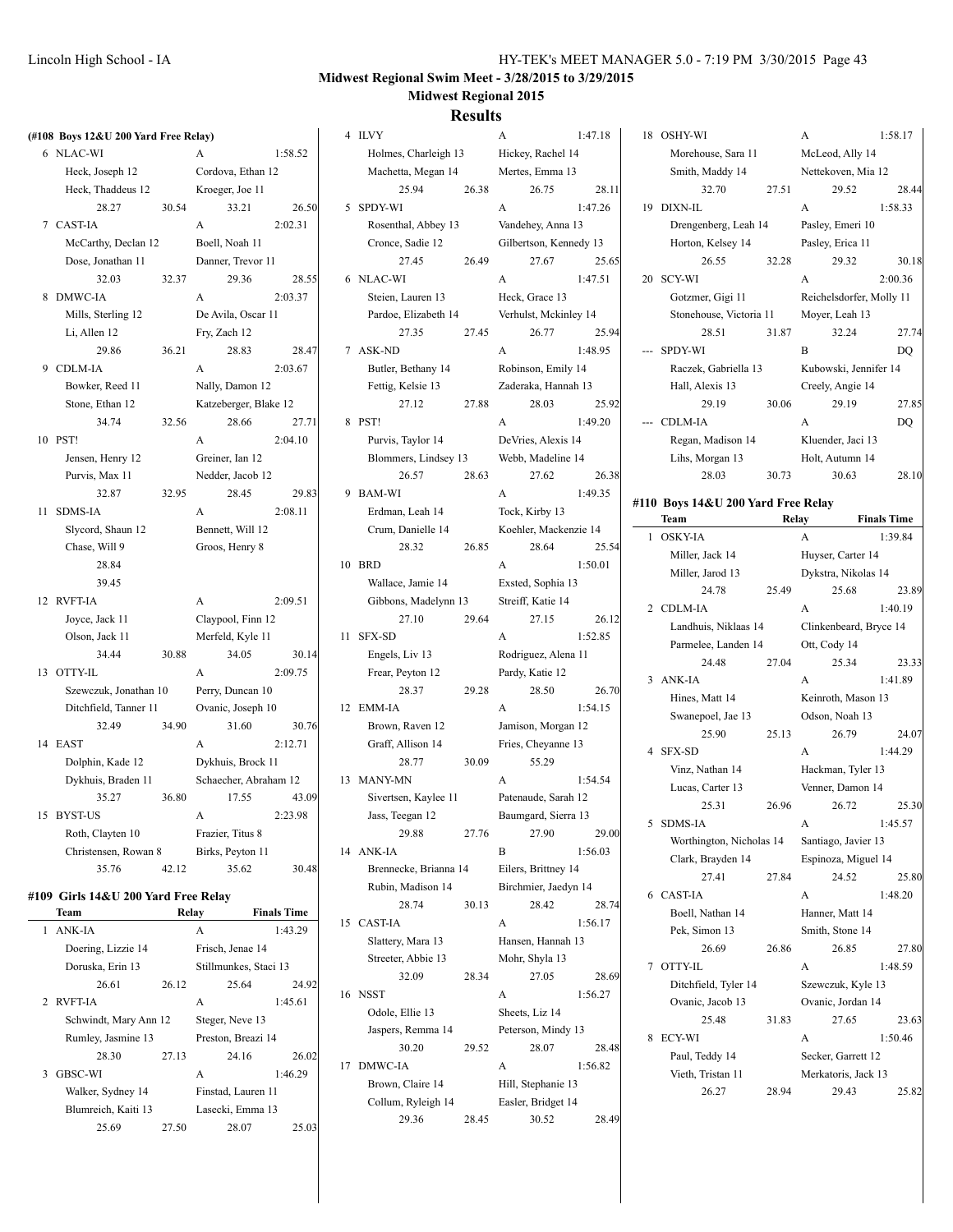$1:36.57$ 

23.31  $1:37.42$ 

22.96 1:37.58

22.14 1:38.59

23.25 1:40.96

24.36  $1:41.13$ 

 $24.50$  $1:43.97$ 

22.72  $1:44.51$ 

28.92  $1:44.77$ 

25.88  $1:45.18$ 

23.49 1:49.24

24.80  $1:49.33$ 

26.44 1:49.70

23.24

23.42

# **Midwest Regional Swim Meet - 3/28/2015 to 3/29/2015 Midwest Regional 2015**

|                                      |                             | Results                            |                                |                              |                                         |
|--------------------------------------|-----------------------------|------------------------------------|--------------------------------|------------------------------|-----------------------------------------|
| (#110 Boys 14&U 200 Yard Free Relay) |                             | 12 SDMS-IA                         | 1:54.63<br>A                   | 4 EAST                       | 1:36.57<br>A                            |
| 9 DIXN-IL                            | 1:52.00<br>A                | Trucano, Alexis 15                 | Bennett, Sara 16               | Buchacker, Matt 16           | Liu, Alex 13                            |
| Lohse, Andrew 13                     | Faley, Carson 10            | Benson, Erica 14                   | Worth, Ella 13                 | Welsher, Ross 16             | Cort, Zach 16                           |
| Drengenberg, Brock 11                | Lyles, Wade 14              | 28.54<br>27.54                     | 29.30<br>29.25                 | 24.57<br>24.35               | 24.34<br>23.                            |
| 28.78<br>29.03                       | 28.59<br>25.60              | 13 NSST                            | A<br>1:55.66                   | 5 SDMS-IA                    | A<br>1:37.42                            |
| 10 MANY-MN                           | A<br>2:03.63                | Mattes, Emma 15                    | Blake, Alaya 12                | Greenwood, Devin 15          | Whitlatch, Sam 14                       |
| Menjivar, John 13                    | Bartell, Ethan 10           | Nelson, Evelyn 13                  | Nelson, Lillian 15             | Worth, Cooper 16             | Belden, Christian 16                    |
| Halvorson, Sam 10                    | Huynh, Nick 11              | 29.01<br>29.66                     | 30.74<br>26.25                 | 24.76<br>26.33               | 23.37<br>22.5                           |
| 26.29<br>32.72                       | 34.78<br>29.84              | 14 NLAC-WI                         | A<br>1:56.05                   | 6 DMWC-IA                    | 1:37.58<br>A                            |
| #111 Girls 18&U 200 Yard Free Relay  |                             | Johnson, Annikka 13                | McGuire, Marisa 13             | Lueth, Kon 15                | Fleming, A.J. 15                        |
| Team                                 | <b>Finals Time</b><br>Relay | Beam, Alex 15                      | Schmidt, Emma 16               | Easler, Peter 16             | Rhein, Bradley 17                       |
| 1 BRD                                | $\mathbf{A}$<br>1:43.19     | 29.00<br>28.90                     | 29.21<br>28.94                 | 23.84<br>27.53               | 24.07<br>22.                            |
| McKeag, Hannah 16                    | Peterson, Reilly 17         | 15 ILVY                            | A<br>1:56.39                   | 7 CAST-IA                    | 1:38.59<br>A                            |
| Wallace, Julia 16                    | Ryan, Fallon 18             | Yade, Kendra 16                    | Knafelc, Amie 16               | Lux, Tyler 15                | Farrington, Lucas 17                    |
| 25.91<br>26.67                       | 25.75<br>24.86              | Humpage, Lynsay 14                 | Ulrich, Torrie 14              | Kluender, Trey 15            | Pek, Sebastian 15                       |
| 2 IGSC-IL                            | A<br>1:46.79                | 28.88<br>30.03                     | 29.78<br>27.70                 | 25.87<br>24.45               | 25.02<br>23.                            |
| Rivera, Jazmin 15                    | Sabanovic, Arijana 16       | 16 ITAS                            | A<br>1:58.48                   | 8 CDLM-IA                    | A<br>1:40.96                            |
| Sabanovic, Almina 16                 | Cardona, Camila 16          | Bustrom, Kate 15                   | Hernesman, Emma 11             | McAndrews, Arron 16          | Latham, Dallas 15                       |
| 26.28<br>28.52                       | 26.28<br>25.71              | Colter, Jordyn 12                  | Welshinger, Katie 17           | Hemmingsen, Shawn 18         | Ouradnik, Brady 17                      |
| 3 MANY-MN                            | 1:47.68<br>A                | 32.44<br>27.13                     | 31.50<br>27.41                 | 24.60<br>25.69               | 26.31<br>24.                            |
| Thate, Emma 15                       | Allen, Carley 17            | 17 WASH-IA                         | A<br>1:58.67                   | 9 WGTN-MN                    | A<br>1:41.13                            |
| Peters, Kirsten 16                   | Bartell, Brenna 13          | Vogel, Allison 14                  | Anderson, Gabriela 12          | Wolyniec, Oliver 17          | Doeden, Bryan 16                        |
| 28.11<br>26.07                       | 27.12<br>26.38              | Wubbena, Audrey 13                 | Adam, Megan 16                 | Blanchard, Levi 17           | Jenson, Cameron 16                      |
| 4 CDLM-IA                            | A<br>1:49.56                | 29.53<br>32.52                     | 29.31<br>27.31                 | 25.74<br>24.79               | 26.10<br>24.                            |
| Clinkenbread, Rae 16                 | Lihs, Madison 15            | 18 BYST-US                         | A<br>2:02.73                   | 10 BRD                       | 1:43.97<br>A                            |
| Doonan, Madi 16                      | Vaughn, Haley 15            | Olson, Jessica 15                  | Olson, Rachael 11              | Evans, Cody 12               | Niemeyer, Gunnar 15                     |
| 28.58<br>26.92                       | 26.83<br>27.23              | Christensen, Tayte 11              | Jennings, Shannen 17           | Dillon, Andrew 13            | Owen, Preston 15                        |
| 5 SFX-SD                             | $\mathbf{A}$<br>1:49.86     | 29.25<br>33.65                     | 30.69<br>29.14                 | 24.89<br>31.05               | 25.31<br>22.                            |
| Mehlert, Kelsey 16                   | Honner, Bekah 17            | 19 WGTN-MN                         | A<br>2:04.95                   | 11 WFF-ND                    | B<br>1:44.51                            |
| Nelson, Alex 15                      | Washenberger, Claire 16     | Neuberger, Madison 16              | Alm, Jordyn 15                 | Montplaisir, Matthew 17      | Vetter, Ben 14                          |
| 26.97<br>28.19                       | 28.65<br>26.05              | Rahn, Hannah 13                    | Freese, Ashley 8               | Stangeland, Dillon 15        | Chase, Kasey 12                         |
| 6 SPNY-IA                            | 1:50.91<br>A                | 30.38<br>28.37                     | 28.56<br>37.64                 | 25.20<br>25.30               | 25.09<br>28.                            |
| DeWitt, Maddie 15                    | Morey, Jenna 13             | 20 CAST-IA                         | A<br>2:08.97                   | 12 ITAS                      | 1:44.77<br>A                            |
| DeVlaeminck, Cori 13                 | VerSteeg, Emma 13           | St. Peter, Bailey 12               | Boell, Sarah 13                | Stein, Anthony 15            | Anderson, Lars 16                       |
| 26.89<br>29.62                       | 28.61<br>25.79              | Flood, Caleigh 13                  | Boell, Elizabeth 18            | Huebscher, Matthew 18        | McKay, Brayden 16                       |
| 7 RVFT-IA                            | A<br>1:51.13                | 31.48<br>35.53<br>21 DIXN-IL       | 31.74<br>30.22<br>2:11.15<br>A | 25.86<br>26.82<br>13 OSHY-WI | 26.21<br>25.<br>$\mathbf{A}$<br>1:45.18 |
| Safris, Olya 15                      | Jensen, Hayden 12           | Lohse, Taylor 15                   | Mick, Keeley 8                 | Konop, Dylan 13              | Blaskowski, Samuel 12                   |
| Neal, Pearl 15                       | Dotson, Olivia 14           | Pasley, Elise 15                   | Helfrich, Alissa 17            | Hoem, Brennan 14             | Herrick, Joseph 15                      |
| 27.75<br>28.72                       | 27.90<br>26.76              | 30.67<br>39.77                     | 31.34<br>29.37                 | 29.10<br>28.42               | 24.17<br>23.5                           |
| 8 GBSC-WI                            | 1:52.50<br>A                |                                    |                                | 14 SCY-WI                    | B<br>1:49.24                            |
| Weslow, Juliette 15                  | Stumpf, Rachel 12           | #112 Boys 18&U 200 Yard Free Relay |                                | Kaltenbrun, Nathan 14        | Broghammer, Charlie 14                  |
| Busch, Presley 14                    | Keller, Elise 15            | Team                               | <b>Finals Time</b><br>Relay    | Edmunds, Jackson 12          | Schaefers, Benjamin 15                  |
| 28.80<br>27.19                       | 28.41<br>28.10              | 1 ANK-IA                           | $\mathbf{A}$<br>1:30.63        | 27.33<br>27.46               | 29.65<br>24.                            |
| 9 EAST                               | 1:52.66<br>A                | Gaumer, Peyton 17                  | Breen, John 15                 | 15 NSST                      | 1:49.33<br>A                            |
| Franken, Sydney 13                   | Kinney, Emma 16             | Gaumer, Ryan 16                    | Suby, Brady 17                 | Condon, Alex 16              | Lane, Kreyton 13                        |
| Hall, Hannah 16                      | Liu, Anna 15                | 22.46<br>22.63                     | 22.46<br>23.08                 | Labresh, Aidan 14            | Chamberlin, Damian 15                   |
| 31.57<br>30.20                       | 25.99<br>24.90              | 2 NLAC-WI                          | 1:34.82<br>A                   | 26.95<br>27.84               | 28.10<br>26.                            |
| 10 BVDY                              | 1:53.10<br>A                | Brown, Ethan 17                    | Arlen, Austin 14               | 16 WASH-IA                   | A<br>1:49.70                            |
| Gavina, Ysabelle 14                  | Gavina, Arielle 16          | Gaber, Alex 16                     | Koss, Colin 17                 | Berhow, Ben 15               | Simmering, Justin 12                    |
| Cipolla, Stephanie 14                | Tucker, Ashlyi 16           | 23.29<br>25.03                     | 23.97<br>22.53                 | Mayer, Reece 12              | Bruns, Noah 16                          |
| 28.15<br>28.45                       | 29.11<br>27.39              | 3 WFF-ND                           | A<br>1:35.84                   | 24.61<br>30.54               | 31.31<br>23.                            |
| 11 OSKY-IA                           | A<br>1:54.20                | Doyel, James 15                    | Nygaard, Jacob 16              | --- SCY-WI                   | A<br>DQ                                 |
| Breon, Lindsay 14                    | Fiechtner, Claire 15        | Lardy, Jarrett 17                  | Chase, Austin 17               | Mittelstaedt, Jacob 18       | Pfeifer, Alex 16                        |
| Bolibaugh, Veronica 13               | DeMoney, Brittany 15        | 24.02<br>24.70                     | 23.53<br>23.59                 | Martin, Peter 15             | Schuh, Brayden 17                       |
| 28.91<br>27.91                       | 28.83<br>28.55              |                                    |                                | 25.35<br>22.76               | 24.93<br>23.                            |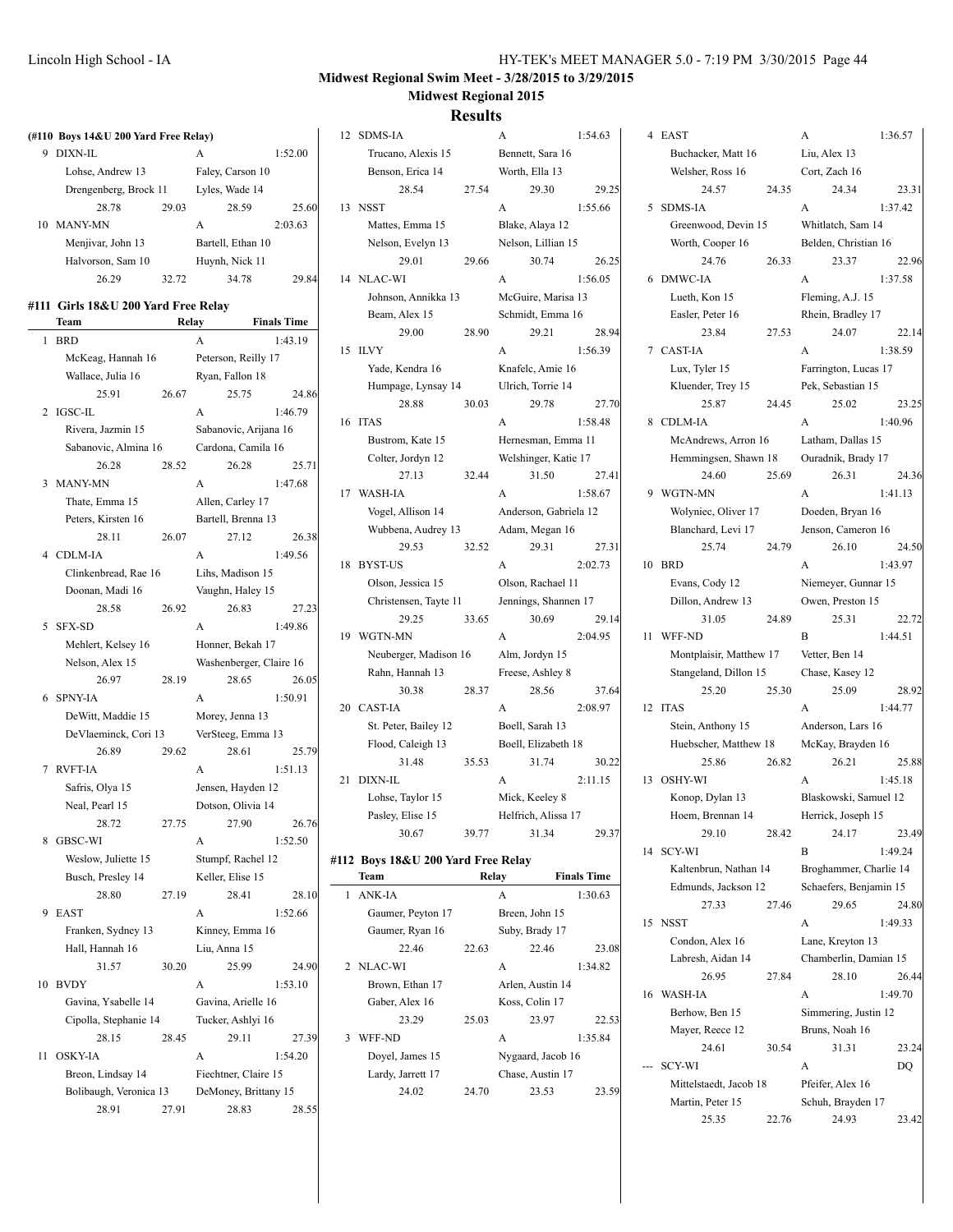| (#112 Boys 18&U 200 Yard Free Relay) |        |                    |                    | 25 Christensen, Abbie      |       | 12 NA-MW   | 1:11.42 | 53 Mangin, Kalani             |       | 12 SDMS-IA | 1:19.21            |
|--------------------------------------|--------|--------------------|--------------------|----------------------------|-------|------------|---------|-------------------------------|-------|------------|--------------------|
| --- SPDY-WI                          |        | A                  | DO                 | 33.87                      | 37.55 |            |         | 37.17                         | 42.04 |            |                    |
| Kort, Jared 13                       |        | Bodor, Koppa'ny 13 |                    | 26 Wray-Raabolle, Verity   |       | 11 ASF-MN  | 1:11.53 | 54 Sizemore, Ellie            |       | 11 SDMS-IA | 1:19.58            |
| Hall, Ian 11                         |        | Dahlseng, Zach 15  |                    | 33.82                      | 37.71 |            |         | 38.22                         | 41.36 |            |                    |
| 26.14                                | 26.33  | 29.40              | 22.74              | 27 Sivertsen, Kaylee       |       | 11 MANY-MN | 1:11.93 | #114 Boys 11-12 100 Yard Back |       |            |                    |
| #113 Girls 11-12 100 Yard Back       |        |                    |                    | 35.47                      | 36.46 |            |         | Name                          |       | Age Team   | <b>Finals Time</b> |
| Name                                 |        | Age Team           | <b>Finals Time</b> | 28 Gaines, Emerson         |       | 11 BVDY    | 1:12.74 | 1 Lohr, Aidan                 |       | 12 BAM-WI  | 1:01.73            |
| 1 Heagy, Ashley                      |        | 12 ILVY            | 1:03.53            | 35.44                      | 37.30 |            |         | 29.84                         | 31.89 |            |                    |
| 30.81                                | 32.72  |                    |                    | 29 Burnham, Joanna         |       | 11 TWSC-IL | 1:12.75 | 2 Farmer, Brett               |       | 12 ASC-WI  | 1:04.07            |
| 2 Caras, Nhia                        |        | 12 RAYS-IL         | 1:04.10            | 35.18                      | 37.57 |            |         | 30.82                         | 33.25 |            |                    |
| 30.81                                | 33.29  |                    |                    | 30 Henning, Alexis         |       | 11 ANK-IA  | 1:12.95 | 3 Tran, Brian                 |       | 11 WOLF-MN | 1:05.25            |
| 3 Pardy, Katie                       |        | 12 SFX-SD          | 1:04.43            | 35.27                      | 37.68 |            |         | 31.58                         | 33.67 |            |                    |
| 31.48                                | 32.95  |                    |                    | 31 Arlen, Heather          |       | 12 NLAC-WI | 1:13.01 | 4 Kroeger, Joe                |       | 11 NLAC-WI | 1:06.71            |
| 4 Marquis, Chloe                     |        | 12 SDMS-IA         | 1:04.66            | 34.36                      | 38.65 |            |         | 32.36                         | 34.35 |            |                    |
| 31.76                                | 32.90  |                    |                    | 32 Smith, Emelia           |       | 12 OSHY-WI | 1:13.14 | 5 DeWitte, Gilbert            |       | 12 SFX-SD  | 1:07.26            |
| 5 Gavina, Mikayla                    |        | 12 BVDY            | 1:05.49            | 34.80                      | 38.34 |            |         | 32.31                         | 34.95 |            |                    |
| 31.39                                | 34.10  |                    |                    | 33 Axman, Melea            |       | 12 CAST-IA | 1:13.43 |                               |       |            |                    |
|                                      |        |                    |                    | 35.74                      | 37.69 |            |         | 6 Wolsky, Jack                |       | 12 MSC-ND  | 1:08.56            |
| 6 Berlin, Isabelle                   |        | 11 MAC!            | 1:05.76            | 34 Pasley, Erica           |       | 11 DIXN-IL | 1:13.66 | 32.95                         | 35.61 |            |                    |
| 31.85                                | 33.91  |                    |                    | 35.73                      | 37.93 |            |         | 7 Tuttle, Alec                |       | 12 GBSC-WI | 1:08.58            |
| 7 Binkowski, Jenna                   |        | 12 UNWI-WI         | 1:06.18            | 35 Rounds, Sophie          |       | 12 DMWC-IA | 1:13.68 | 33.12                         | 35.46 |            |                    |
| 31.62                                | 34.56  |                    |                    | 35.77                      | 37.91 |            |         | 8 Dawson, Tristan             |       | 12 BRD     | 1:08.77            |
| 8 Bergwall, Scout                    |        | 12 ANK-IA          | 1:07.22            | 36 Mans, Josi              |       | 12 BARRA   | 1:13.80 | 32.86                         | 35.91 |            |                    |
| 32.16                                | 35.06  |                    |                    | 35.74                      | 38.06 |            |         | 9 Breon, Carson               |       | 11 OSKY-IA | 1:08.80            |
| 9 Hamling, Anna                      |        | 12 DMWC-IA         | 1:07.81            | 37 Muck, Dellana           |       | 11 BVDY    | 1:14.04 | 33.32                         | 35.48 |            |                    |
| 33.12                                | 34.69  |                    |                    | 35.29                      | 38.75 |            |         | 10 Dennis, Damien             |       | 12 ANK-IA  | 1:09.69            |
| 10 Landhuis, Kate                    |        | 12 CDLM-IA         | 1:08.24            | 38 Blommers, Ashley        |       | 12 PST!    | 1:14.47 | 33.22                         | 36.47 |            |                    |
| 32.66                                | 35.58  |                    |                    | 36.19                      | 38.28 |            |         | 11 Pfeiferling, Dane          |       | 11 KEO-IA  | 1:10.06            |
| 11 Moss, Ellisa                      |        | 11 UNMN-MN         | 1:08.71            | 39 Jass, Teegan            |       | 12 MANY-MN | 1:14.52 | 34.78                         | 35.28 |            |                    |
| 32.84                                | 35.87  |                    |                    | 35.88                      | 38.64 |            |         | 12 Tigges, Connor             |       | 12 SPNY-IA | 1:10.09            |
| 12 Stumpf, Rachel                    |        | 12 GBSC-WI         | 1:08.72            | 40 Pecore, Ali             |       | 12 OSHY-WI | 1:14.54 | 34.03                         | 36.06 |            |                    |
| 33.05                                | 35.67  |                    |                    | 36.60                      | 37.94 |            |         | 13 Davis, Trenton             |       | 12 OSHY-WI | 1:11.01            |
| 13 Berg, Sydnea                      |        | 12 ECY-WI          | 1:09.03            | 41 Prozinski, Isabelle     |       | 12 BRD     | 1:15.09 | 35.18                         | 35.83 |            |                    |
| 33.41                                | 35.62  |                    |                    | 36.68                      | 38.41 |            |         | 14 Larimer, Luke              |       | 12 STRS-MI | 1:11.24            |
| 14 Carlson, Kennedy                  |        | 12 NA-MW           | 1:09.49            | 42 St. Peter, Bailey       |       | 12 CAST-IA | 1:15.23 | 34.69                         | 36.55 |            |                    |
| 33.03                                | 36.46  |                    |                    | 35.89                      | 39.34 |            |         | 15 Friedrickson, Michael      |       | 12 RVFT-IA | 1:11.39            |
| 15 Bergman, Erin                     |        | 11 NLAC-WI         | 1:09.82            | 43 Schulze, Lauren         |       | 12 DMWC-IA | 1:15.31 | 33.56                         | 37.83 |            |                    |
| 33.62                                | 36.20  |                    |                    | 36.57                      | 38.74 |            |         | 16 Li, Allen                  |       | 12 DMWC-IA | 1:11.54            |
| 16 Tatge, Hannah                     | 12 BRD |                    | 1:09.98            | 44 Beam, Julia             |       | 12 NLAC-WI | 1:15.69 | 35.04                         | 36.50 |            |                    |
| 33.87                                | 36.11  |                    |                    | 36.14                      | 39.55 |            |         | 17 Chase, Kasey               |       | 12 WFF-ND  | 1:12.29            |
| 17 Peters, Jeanne                    |        | 12 ANK-IA          | 1:10.25            | 45 Muck, Abigail           |       | 11 BVDY    | 1:15.77 | 35.00                         | 37.29 |            |                    |
| 33.48                                | 36.77  |                    |                    | 35.86                      | 39.91 |            |         | 18 Heck, Joseph               |       | 12 NLAC-WI | 1:13.16            |
| 18 Gray, Kelsey                      |        | 12 CAST-IA         | 1:10.41            | 46 King, Tamala            |       | 12 WOLF-MN | 1:15.87 | 35.33                         | 37.83 |            |                    |
| 33.98                                | 36.43  |                    |                    | 36.50                      | 39.37 |            |         | 19 Bickler, Micah             |       | 12 SFX-SD  | 1:13.57            |
| 19 Erlbacher, Emma                   |        | 12 CDLM-IA         | 1:10.56            | 47 Tourek, Corine          |       | 12 OMA     | 1:16.12 | 35.57                         | 38.00 |            |                    |
| 20 Pocivasek, Nicole                 |        | 11 ILVY            | 1:10.76            | 36.09                      | 40.03 |            |         | 20 Tucker, Oryi               |       | 12 BVDY    | 1:14.21            |
| 34.08                                | 36.68  |                    |                    | 48 Ziegler, Anja           |       | 11 OMA     | 1:16.28 | 36.24                         | 37.97 |            |                    |
| 21 Bachman, Olivia                   |        | 11 CAST-IA         | 1:10.86            | 36.67                      | 39.61 |            |         | 21 Drengenberg, Brock         |       | 11 DIXN-IL | 1:14.25            |
| 34.65                                | 36.21  |                    |                    | 49 Matousek, Tessa         |       | 11 NLAC-WI | 1:16.76 | 35.93                         | 38.32 |            |                    |
| 22 Pidde, Grace                      |        | 12 RAYS-IL         | 1:10.94            | 37.79                      | 38.97 |            |         | 22 Brooks, Caden              |       | 11 ILVY    | 1:14.32            |
| 34.67                                | 36.27  |                    |                    |                            |       |            |         | 36.72                         | 37.60 |            |                    |
| 23 Vandenhouten, Claire              |        | 12 OSHY-WI         | 1:10.97            | 50 Heesch, Maggie<br>37.65 | 39.66 | 11 WASC-SD | 1:17.31 | 23 Jauch, Gunnar              |       | 11 ILVY    | 1:15.45            |
| 33.87                                | 37.10  |                    |                    | 51 Schwindt, Mary Ann      |       | 12 RVFT-IA | 1:17.36 | 36.55                         | 38.90 |            |                    |
| 24 Corrado, Jessica                  |        | 12 WFF-ND          | 1:11.03            | 35.67                      | 41.69 |            |         | 24 Edmunds, Jackson           |       | 12 SCY-WI  | 1:15.50            |
| 34.60                                | 36.43  |                    |                    | 52 Zink, Raeanna           |       | 12 WASC-SD | 1:17.69 | 36.62                         | 38.88 |            |                    |
|                                      |        |                    |                    | 37.25                      | 40.44 |            |         | 25 Hall, Ian                  |       | 11 SPDY-WI | 1:16.30            |
|                                      |        |                    |                    |                            |       |            |         | 36.65                         | 39.65 |            |                    |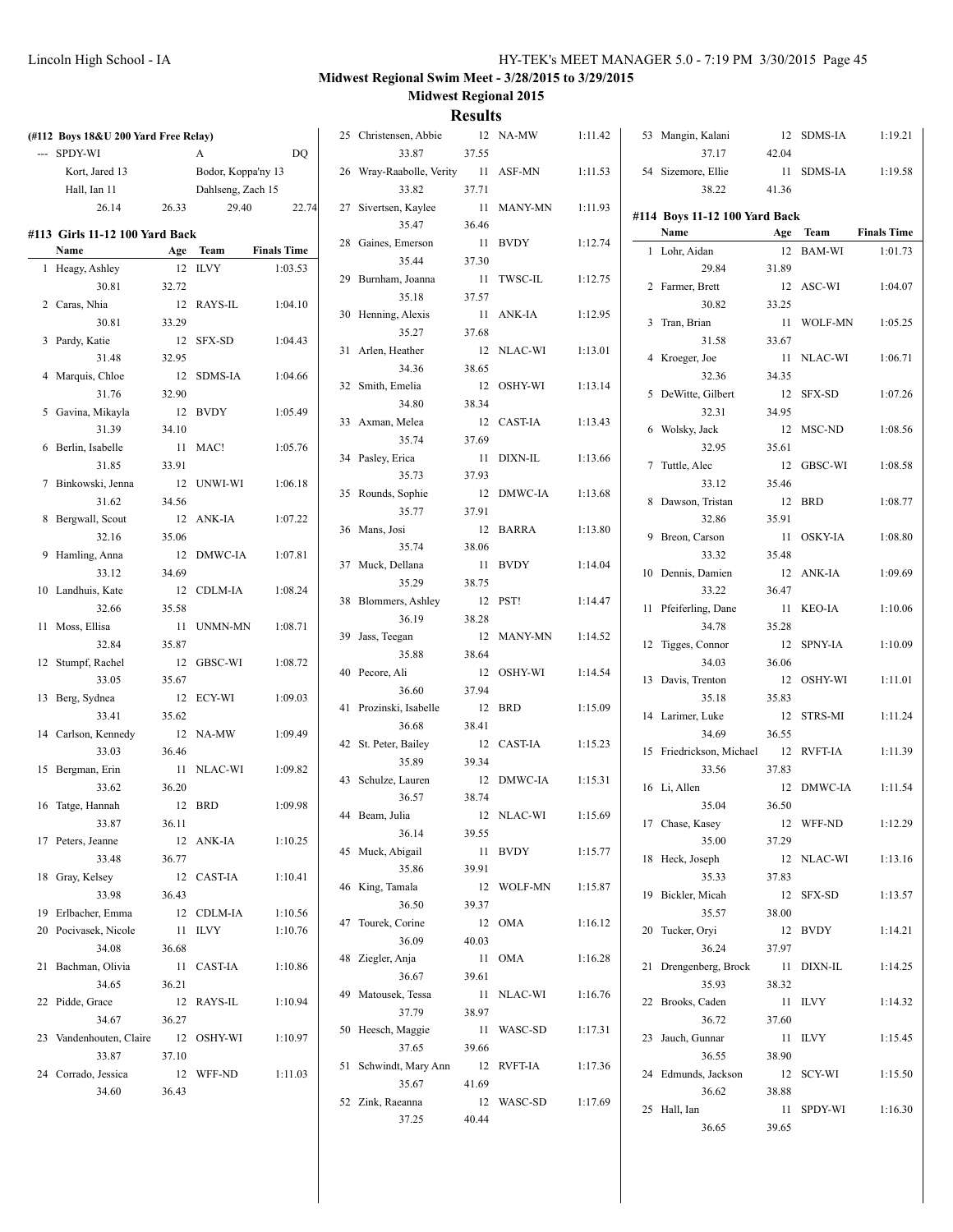|                                 |       |            |                    |                                       | mesures |            |                    |                                 |       |            |                    |
|---------------------------------|-------|------------|--------------------|---------------------------------------|---------|------------|--------------------|---------------------------------|-------|------------|--------------------|
| (#114 Boys 11-12 100 Yard Back) |       |            |                    | 24 Hill, Stephanie                    |         | 13 DMWC-IA | 2:32.87            | 12 Linzell, Kelsey              |       | 16 NA-MW   | 2:28.10            |
| 26 Myszka, Ben                  |       | 12 NLAC-WI | 1:16.66            | 33.39                                 | 39.23   | 42.20      | 38.05              | 33.18                           | 37.15 | 38.59      | 39.18              |
| 36.98                           | 39.68 |            |                    | 25 Kubowski, Jennifer                 |         | 14 SPDY-WI | 2:33.32            | 13 Keller, Elise                |       | 15 GBSC-WI | 2:30.26            |
| 27 Krueger, Joseph              |       | 12 LAXY-WI | 1:16.91            | 36.64                                 | 38.55   | 39.95      | 38.18              | 35.16                           | 39.12 | 39.13      | 36.85              |
| 37.20                           | 39.71 |            |                    | 26 Creely, Angie                      |         | 14 SPDY-WI | 2:33.82            | 14 Ertl, Elise                  |       | 16 NLAC-WI | 2:30.32            |
| 28 Peters, Karsten              |       | 11 ANK-IA  | 1:16.94            | 36.90                                 | 39.52   | 39.62      | 37.78              | 34.72                           | 37.55 | 38.77      | 39.28              |
| 37.23                           | 39.71 |            |                    |                                       |         |            |                    | 15 Vest, Emily                  |       | 16 BWST-IA | 2:34.82            |
| #115 Girls 13-14 200 Yard Back  |       |            |                    | #116 Boys 13-14 200 Yard Back<br>Name |         | Age Team   | <b>Finals Time</b> | 33.65                           | 38.79 | 40.93      | 41.45              |
| Name                            |       | Age Team   | <b>Finals Time</b> | 1 Vierbicher, Andrew                  |         | 14 ECY-WI  | 2:09.97            | #118 Boys 15-18 200 Yard Back   |       |            |                    |
| 1 Johnson, Peyton               |       | 14 UNWI-WI | 2:12.02            | 30.09                                 | 31.92   | 34.13      | 33.83              | Name                            |       | Age Team   | <b>Finals Time</b> |
| 30.68                           | 33.65 | 34.50      | 33.19              | 2 Huber, Ethan                        |         | 13 MAC-SD  | 2:10.69            | 1 Larsen, Andy                  |       | 16 NA-MW   | 2:00.98            |
| 2 Walker, Sydney                |       | 14 GBSC-WI | 2:12.62            | 30.24                                 | 32.72   | 33.85      | 33.88              | 27.79                           | 30.78 | 32.10      | 30.31              |
| 31.09                           | 33.51 | 34.74      | 33.28              | 3 Bodor, Koppa'ny                     |         | 13 SPDY-WI | 2:11.60            | 2 Lueth, Kon                    |       | 15 DMWC-IA | 2:05.18            |
| 3 Jones, Haley                  |       | 14 ECY-WI  | 2:15.73            | 30.71                                 | 33.46   | 34.58      | 32.85              | 28.40                           | 31.15 | 32.76      | 32.87              |
| 31.97                           | 34.07 | 35.27      | 34.42              | 4 Landhuis, Niklaas                   |         | 14 CDLM-IA | 2:12.22            | 3 Dahlseng, Zach                |       | 15 SPDY-WI | 2:07.77            |
| 4 Cary, Angela                  |       | 14 DMWC-IA | 2:15.80            | 30.54                                 | 34.35   | 34.61      | 32.72              | 30.29                           | 32.03 | 32.88      | 32.57              |
| 30.77                           | 34.14 | 35.40      | 35.49              | 5 Pocivasek, Jacob                    |         | 14 ILVY    | 2:12.76            | 4 Jorgenson, Zach               |       | 16 ASF-MN  | 2:11.50            |
| 5 Doering, Lizzie               |       | 14 ANK-IA  | 2:18.67            | 30.05                                 | 33.68   | 34.89      | 34.14              | 29.98                           | 33.35 | 33.95      | 34.22              |
| 32.07                           | 35.54 | 36.09      | 34.97              | 6 Miller, Jack                        |         | 14 OSKY-IA | 2:18.05            | 5 Greenwood, Devin              |       | 15 SDMS-IA | 2:18.93            |
| 6 Jones, Hannah                 |       | 14 WOLF-MN | 2:20.03            | 32.96                                 | 35.96   | 36.85      | 32.28              | 30.40                           | 34.46 | 36.93      | 37.14              |
| 32.60                           | 35.17 | 37.01      | 35.25              | 7 Gafney, Keegan                      |         | 14 OZ-WI   | 2:20.73            |                                 |       |            |                    |
| 7 Euler, Hope                   |       | 13 PEST-MV | 2:20.39            | 32.68                                 | 36.09   | 37.41      | 34.55              | #119 Girls 11-12 50 Yard Breast |       |            |                    |
| 35.21                           | 37.03 | 37.43      | 30.72              | 8 Lucas, Carter                       |         | 13 SFX-SD  | 2:21.55            | Name                            |       | Age Team   | <b>Finals Time</b> |
| 8 Vandehey, Anna                |       | 13 SPDY-WI | 2:21.32            | 33.13                                 | 35.76   | 36.73      | 35.93              | 1 Nelson, Morgan                |       | 12 PST-SD  | 32.94              |
| 32.42                           | 35.21 | 36.68      | 37.01              | 9 Batta, Sam                          |         | 14 WASC-SD | 2:21.73            | 2 Graeve, Waren                 |       | 11 CBSC-MW | 33.56              |
| 9 Frisch, Jenae                 |       | 14 ANK-IA  | 2:21.45            | 32.69                                 | 35.91   | 37.81      | 35.32              | 3 Wilke, Ellie                  |       | 11 DMWC-IA | 33.76              |
| 32.49                           | 35.31 | 36.76      | 36.89              | 10 Hackman, Tyler                     |         | 13 SFX-SD  | 2:24.88            | 4 Patenaude, Sarah              |       | 12 MANY-MN | 34.46              |
| 10 Friske, Kara                 |       | 14 SCY-WI  | 2:22.26            | 34.13                                 | 35.88   | 37.50      | 37.37              | 5 Soborowicz, Joze              |       | 12 ECY-WI  | 34.66              |
| 31.95                           | 36.66 | 37.73      | 35.92              | 11 Kempf, Logan                       |         | 13 NA-MW   | 2:25.26            | 6 Hoff, Sydney                  |       | 11 SPDY-WI | 34.80              |
| 11 Koehler, Mackenzie           |       | 14 BAM-WI  | 2:22.32            | 32.46                                 | 36.71   | 38.68      | 37.41              | 7 Peterson, Ella                |       | 12 ECY-WI  | 35.04              |
| 33.47                           | 36.02 | 36.99      | 35.84              |                                       |         |            |                    | 8 Hamblin, Kaylee               |       | 11 OMA     | 35.13              |
| 12 Miceli, Isabella             |       | 13 MAC!    | 2:22.61            | #117 Girls 15-18 200 Yard Back        |         |            |                    | 9 Peck, Sophie                  |       | 11 ANK-IA  | 35.39              |
| 33.16                           | 35.33 | 37.19      | 36.93              | Name                                  |         | Age Team   | <b>Finals Time</b> | 10 Peterson, Maggie             |       | 12 ECY-WI  | 35.74              |
| 13 Gilbertson, Kennedy          |       | 13 SPDY-WI | 2:22.95            | 1 McKeag, Hannah                      |         | 16 BRD     | 2:13.30            | 11 Rounds, Sophie               |       | 12 DMWC-IA | 35.79              |
| 32.45                           | 36.12 | 37.84      | 36.54              | 31.01                                 | 34.05   | 35.05      | 33.19              | 12 Pickrel, Emma                |       | 11 WASC-SD | 35.81              |
| 14 Purvis, Taylor               |       | 14 PST!    | 2:23.55            | 2 Malimanek, Lexie                    |         | 15 VAST-SD | 2:15.48            | 13 Levy, Kiki                   |       | 12 DMWC-IA | 35.94              |
| 31.91                           | 35.16 | 37.50      | 38.98              | 31.84                                 | 33.78   | 35.07      | 34.79              | 14 Van Maanen, Makenzie         |       | 12 PST!    | 36.43              |
| 15 Busch, Presley               |       | 14 GBSC-WI | 2:23.56            | 3 Winnett, Lexie                      |         | 15 CIA-IA  | 2:16.81            | 15 Wilke, Emma                  |       | 12 DMWC-IA | 36.47              |
| 32.99                           | 35.97 | 37.35      | 37.25              | 32.11                                 | 34.48   | 35.40      | 34.82              | 16 Pidde, Grace                 |       | 12 RAYS-IL | 36.49              |
| 16 Pardoe, Elizabeth            |       | 14 NLAC-WI | 2:23.82            | 4 Phinney, Rachel                     |         | 15 MANY-MN | 2:17.14            | 17 Alberts, Kaitlin             |       | 11 MYST-WI | 36.51              |
| 33.05                           | 36.80 | 37.62      | 36.35              | 31.18                                 | 34.76   | 35.70      | 35.50              | 18 Piller, Faith                |       | 12 NLAC-WI | 36.68              |
| 17 Webb, Rylie                  |       | 13 MSC-ND  | 2:24.33            | 5 Anderson, Jessica                   |         | 16 ALG-IA  | 2:19.36            | 19 Timmer, Katie                |       | 12 SFX-SD  | 36.77              |
| 33.90                           | 36.18 | 37.52      | 36.73              | 32.88                                 | 35.26   | 36.19      | 35.03              | 20 Antti, Morgan                |       | 11 OSHY-WI | 36.83              |
| *18 VerSteeg, Emma              |       | 13 SPNY-IA | 2:25.25            | 6 Wallace, Julia                      |         | 16 BRD     | 2:22.08            | 21 Bergman, Erin                |       | 11 NLAC-WI | 37.37              |
| 32.88                           | 36.26 | 38.95      | 37.16              | 32.19                                 | 36.08   | 37.49      | 36.32              | 22 Gotzmer, Gigi                | 11    | SCY-WI     | 37.41              |
|                                 |       | 13 NA-MW   |                    | 7 Stephenson, Katie                   |         | 15 NLY     | 2:22.09            | 23 Laibly, Danielle             | 12    | OSHY-WI    | 37.50              |
| *18 Mantonya, Maggy             |       |            | 2:25.25            | 32.06                                 | 35.79   | 37.79      | 36.45              | 24 Frear, Peyton                | 12    | SFX-SD     | 37.53              |
| 32.94                           | 36.75 | 37.95      | 37.61              | 8 Nelson, Alex                        |         | 15 SFX-SD  | 2:23.05            | 25 Bachman, Olivia              |       | 11 CAST-IA | 37.54              |
| 20 Machetta, Megan              |       | 14 ILVY    | 2:25.77            | 32.72                                 | 35.37   | 37.50      | 37.46              | 26 Christensen, Tayte           |       | 11 BYST-US | 37.60              |
| 33.51                           | 36.37 | 38.16      | 37.73              | 9 Welshinger, Katie                   |         | 17 ITAS    | 2:25.31            | 27 Dooley, Catherine            |       | 12 SDMS-IA | 37.61              |
| 21 Suh, Katie                   |       | 14 DMWC-IA | 2:28.99            | 33.55                                 | 36.87   | 37.61      | 37.28              | 28 Brown, Katie                 |       | 11 ANK-IA  | 37.70              |
| 33.91                           | 38.03 | 39.39      | 37.66              | 10 Honner, Bekah                      |         | 17 SFX-SD  | 2:25.46            | 29 Walker, Annabelle            |       | 11 ANK-IA  | 37.94              |
| 22 Tock, Kirby                  |       | 13 BAM-WI  | 2:29.11            | 33.84                                 | 36.08   | 37.79      | 37.75              | 30 Lackmann, Torin              |       | 11 SDMS-IA | 38.02              |
| 32.97                           | 36.80 | 39.73      | 39.61              | 11 Wiederholt, Cheyenne               |         | 16 ANK-IA  | 2:26.95            | 31 Berg, Sydnea                 |       | 12 ECY-WI  | 38.16              |
| 23 Blumreich, Kaiti             |       | 13 GBSC-WI | 2:31.61            | 32.32                                 | 36.61   | 38.66      | 39.36              | 32 Rodriguez, Alena             |       | 11 SFX-SD  | 38.17              |
| 35.27                           | 38.77 | 1:17.57    |                    |                                       |         |            |                    | 33 Lowery, Mary                 |       | 11 ILVY    | 38.38              |
|                                 |       |            |                    |                                       |         |            |                    |                                 |       |            |                    |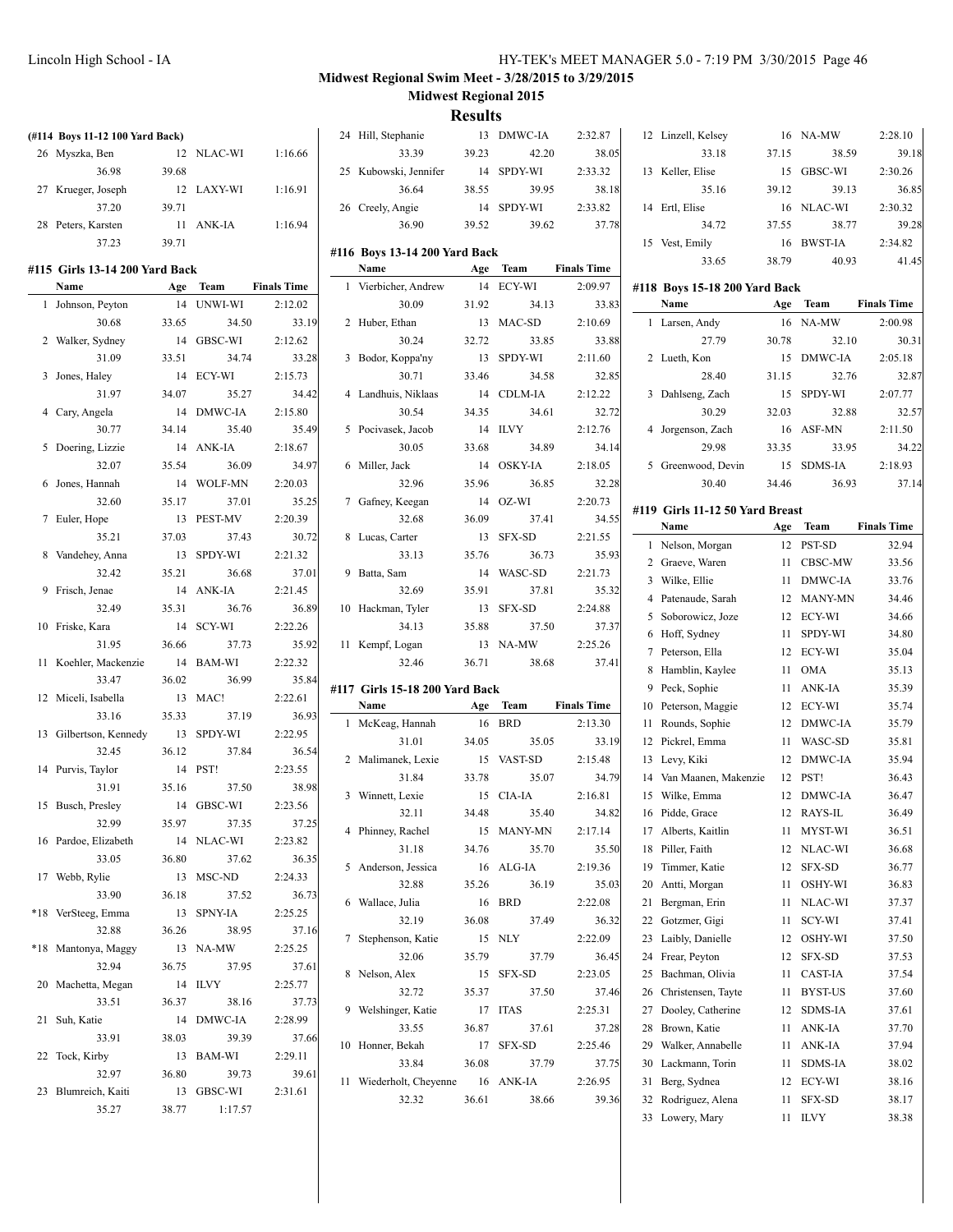#### **Midwest Regional Swim Meet - 3/28/2015 to 3/29/2015 Midwest Regional 2015**

|    | (#119 Girls 11-12 50 Yard Breast) |     |            |                    | 34 Labresh, Kieran               |       | 12 NSST    | 39.92              | 24 Taylor, Maddie               |       | 14 RAYS-IL | 1:17.70            |
|----|-----------------------------------|-----|------------|--------------------|----------------------------------|-------|------------|--------------------|---------------------------------|-------|------------|--------------------|
|    | 34 Dykstra, Sophia                |     | 11 OSKY-IA | 38.82              | 35 Dolphin, Kade                 |       | 12 EAST    | 40.41              | 35.91                           | 41.79 |            |                    |
|    | 35 Van Sickle, Erika              |     | 12 NEWT-IA | 38.97              | 36 Dennis, Damien                |       | 12 ANK-IA  | 40.52              | 25 Herrick, Annemarie           |       | 13 OSHY-WI | 1:17.95            |
|    | 36 St. Peter, Bailey              |     | 12 CAST-IA | 39.03              | 37 Ferrer, Fernando              |       | 11 OMA     | 40.65              | 36.66                           | 41.29 |            |                    |
|    | 37 Breen, Shelby                  |     | 12 ANK-IA  | 39.07              | 38 Joyce, Jack                   |       | 11 RVFT-IA | 40.85              | 26 Brennecke, Brianna           |       | 14 ANK-IA  | 1:17.97            |
|    | 38 Hernesman, Emma                |     | 11 ITAS    | 39.14              | 39 Dolan, Brady                  |       | 11 RAYS-IL | 40.89              | 36.24                           | 41.73 |            |                    |
|    | 39 Stonehouse, Victoria           |     | 11 SCY-WI  | 39.44              | --- Nally, Damon                 |       | 12 CDLM-IA | DQ                 | 27 Webb, Madeline               | 14    | PST!       | 1:18.16            |
|    | 40 Erlbacher, Emma                |     | 12 CDLM-IA | 39.52              |                                  |       |            |                    | 36.91                           | 41.25 |            |                    |
|    | 41 Arlen, Heather                 |     | 12 NLAC-WI | 39.54              | #121 Girls 13-14 100 Yard Breast |       |            |                    | 28 Collum, Layne                |       | 14 DMWC-IA | 1:18.17            |
| 42 | Jamison, Morgan                   |     | 12 EMM-IA  | 39.55              | Name                             | Age   | Team       | <b>Finals Time</b> | 37.84                           | 40.33 |            |                    |
|    | 43 Morehouse, Sara                |     | 11 OSHY-WI | 39.67              | 1 Lasecki, Emma                  |       | 13 GBSC-WI | 1:08.48            | 29 Tock, Kirby                  |       | 13 BAM-WI  | 1:18.31            |
| 44 | Vierbicher, Nicole                |     | 11 ECY-WI  | 39.72              | 32.46                            | 36.02 |            |                    | 36.78                           | 41.53 |            |                    |
|    | 45 Holm, Madison                  |     | 12 BRD     | 39.82              | 2 Fuse, Whitney                  |       | 14 ECY-WI  | 1:09.68            | 30 DeVries, Alexis              | 14    | PST!       | 1:18.41            |
|    | 46 Mangin, Kalani                 |     | 12 SDMS-IA | 39.95              | 33.41                            | 36.27 |            |                    | 36.36                           | 42.05 |            |                    |
|    | 47 Erdman, Ella                   |     | 12 BAM-WI  | 40.02              | 3 Preston, Breazi                |       | 14 RVFT-IA | 1:10.07            | 31 Holmes, Charleigh            |       | 13 ILVY    | 1:18.68            |
|    | 48 Henning, Alexis                |     | 11 ANK-IA  | 40.39              | 32.48                            | 37.59 |            |                    | 36.51                           | 42.17 |            |                    |
|    | 49 Reichelsdorfer, Molly          |     | 11 SCY-WI  | 41.29              | 4 Johnson, Peyton                |       | 14 UNWI-WI | 1:11.30            | 32 Bartell, Brenna              |       | 13 MANY-MN | 1:19.12            |
|    | 50 Tourek, Corine                 |     | 12 OMA     | 41.61              | 33.80                            | 37.50 |            |                    | 37.13                           | 41.99 |            |                    |
|    | 51 Prozinski, Isabelle            |     | 12 BRD     | 41.73              | 5 Henderson, Carissa             |       | 14 ECY-WI  | 1:12.26            | 33 Breon, Lindsay               |       | 14 OSKY-IA | 1:19.16            |
|    | 52 Moreno, Aline                  |     | 12 EAST    | 45.43              | 33.56                            | 38.70 |            |                    | 36.81                           | 42.35 |            |                    |
|    |                                   |     |            |                    | 6 Drengenberg, Leah              |       | 14 DIXN-IL | 1:12.48            | 34 Graff, Allison               |       | 14 EMM-IA  | 1:19.28            |
|    | #120 Boys 11-12 50 Yard Breast    |     |            |                    | 34.01                            | 38.47 |            |                    | 36.96                           | 42.32 |            |                    |
|    | Name                              | Age | Team       | <b>Finals Time</b> | 7 Erickson, Savannah             |       | 13 PEST-MV | 1:13.26            |                                 |       |            |                    |
|    | 1 Lohr, Aidan                     |     | 12 BAM-WI  | 33.03              | 33.69                            | 39.57 |            |                    | 35 Gavina, Ysabelle             |       | 14 BVDY    | 1:19.52            |
|    | 2 Schaeffer, Griffin              |     | 12 ASK-ND  | 33.19              | 8 Frye, Averie                   |       | 13 NA-MW   | 1:13.40            | 37.24                           | 42.28 |            |                    |
|    | 3 Jones, Dylan                    |     | 12 KEO-IA  | 33.28              | 34.47                            | 38.93 |            |                    | 36 Donahue, Megan               |       | 14 MYST-WI | 1:19.59            |
|    | 4 Lowery, Jacob                   |     | 12 ILVY    | 33.80              | 9 Dravland, Marlee               |       | 14 PST-SD  | 1:13.45            | 37.17                           | 42.42 |            |                    |
|    | 5 Helfrich, Garrett               |     | 12 DIXN-IL | 34.79              | 34.68                            | 38.77 |            |                    | 37 West, Jaden                  |       | 14 GOLD-SD | 1:20.06            |
|    | 6 Huynh, Nick                     |     | 11 MANY-MN | 35.33              | 10 Lee-Brown, Linnea             |       | 14 ILVY    | 1:13.51            | 37.94                           | 42.12 |            |                    |
|    | 7 Li, Allen                       |     | 12 DMWC-IA | 35.74              | 33.81                            | 39.70 |            |                    | 38 Drechsel, Juliana            |       | 14 ECY-WI  | 1:20.82            |
|    | 8 Kelly, Logan                    |     | 11 ASF-MN  | 35.95              | 11 Webb, Rylie                   |       | 13 MSC-ND  | 1:13.76            | 37.05                           | 43.77 |            |                    |
|    | 9 Heck, Thaddeus                  |     | 12 NLAC-WI | 36.04              | 34.81                            | 38.95 |            |                    | 39 Henderson, Burke             |       | 13 ASF-MN  | 1:20.92            |
|    | 10 Greiner, Ian                   |     | 12 PST!    | 36.23              | 12 Blommers, Lindsey             |       | 13 PST!    | 1:13.93            | 37.54                           | 43.38 |            |                    |
|    | 11 Vieth, Tristan                 |     | 11 ECY-WI  | 36.29              | 35.26                            | 38.67 |            |                    | 40 Ferrer, Cecilia              |       | 14 OMA     | 1:21.31            |
|    | 12 Laux, Jacob                    |     | 12 BAM-WI  | 36.34              | 13 Dolan, Victoria               |       | 13 RAYS-IL | 1:14.04            | 38.19                           | 43.12 |            |                    |
|    | 13 Cordova, Ethan                 |     | 12 NLAC-WI | 36.84              | 35.11                            | 38.93 |            |                    | 41 Hausman, Mikayla             |       | 13 OMA     | 1:21.36            |
|    | 14 Doolittle, Josh                |     | 12 ALG-IA  | 37.09              | 14 Jones, Haley                  |       | 14 ECY-WI  | 1:14.11            | 38.13                           | 43.23 |            |                    |
|    | 15 Brand, Sandy                   |     | 11 UN-MV   | 37.17              | 34.86                            | 39.25 |            |                    | 42 Slattery, Mara               |       | 13 CAST-IA | 1:21.37            |
|    | 16 Heck, Joseph                   |     | 12 NLAC-WI | 37.26              | 15 Magee, Ava                    |       | 14 ECY-WI  | 1:15.09            | 37.63                           | 43.74 |            |                    |
|    | 17 Kovalenko, Andrew              |     | 12 SFX-SD  | 37.30              | 35.12                            | 39.97 |            |                    | 43 Dotson, Olivia               |       | 14 RVFT-IA | 1:21.88            |
|    | 18 Achtziger, Nik                 |     | 11 OCSC-WI | 37.57              | 16 Euler, Hope                   |       | 13 PEST-MV | 1:15.24            | 37.16                           | 44.72 |            |                    |
|    | 19 Schroeder, Mason               |     | 11 NA-MW   | 37.85              | 35.72                            | 39.52 |            |                    | 44 Stewart, Mercedes            |       | 13 NLAC-WI | 1:22.87            |
|    | 20 Miceli, Mateo                  |     | 12 MAC!    | 37.90              | 17 Walpole, Erin                 |       | 14 SUPY-WI | 1:15.42            | 39.57                           | 43.30 |            |                    |
|    | 21 Blaskowski, Samuel             |     | 12 OSHY-WI | 38.20              | 34.92                            | 40.50 |            |                    | 45 Franken, Sydney              |       | 13 EAST    | 1:24.10            |
|    | 22 Fry, Zach                      |     | 12 DMWC-IA | 38.33              | 18 Schulte, Megan                |       | 13 WASC-SD | 1:15.71            | 37.93                           | 46.17 |            |                    |
|    | 23 Flosi, Jack                    |     | 12 ASK-ND  | 38.41              | 35.60                            | 40.11 |            |                    | 46 Verhulst, Mckinley           |       | 14 NLAC-WI | 1:24.28            |
|    | 24 Danner, Trevor                 |     | 11 CAST-IA | 38.62              | 19 Mantonya, Maggy               |       | 13 NA-MW   | 1:16.54            | 38.86                           | 45.42 |            |                    |
|    | 25 Ulrich, Logan                  |     | 12 ILVY    | 38.79              | 36.29                            | 40.25 |            |                    | #122 Boys 13-14 100 Yard Breast |       |            |                    |
|    | 26 Evans, Cody                    |     | 12 BRD     | 38.80              | 20 Steien, Lauren                |       | 13 NLAC-WI | 1:16.56            | Name                            | Age   | Team       | <b>Finals Time</b> |
|    | 27 Larimer, Luke                  |     | 12 STRS-MI | 38.84              | 35.57                            | 40.99 |            |                    | 1 Stogner, Colton               |       | 14 UNIL-IL | 58.23              |
|    | 28 Hanke, Kenan                   |     | 12 OMA     | 38.99              | 21 Blumreich, Kaiti              |       | 13 GBSC-WI | 1:16.97            | 27.30                           | 30.93 |            |                    |
|    | 29 Birks, Peyton                  |     | 11 BYST-US | 39.27              | 36.36                            | 40.61 |            |                    | 2 Hammer, Hank                  |       | 14 PST!    | 1:06.68            |
|    | 30 Jauch, Gunnar                  |     | 11 ILVY    | 39.32              | 22 Tighe, Julia                  |       | 14 DMWC-IA | 1:17.01            | 31.26                           | 35.42 |            |                    |
|    | 31 Slycord, Shaun                 |     | 12 SDMS-IA | 39.47              | 35.85                            | 41.16 |            |                    | 3 Corpuz, Crispin               |       | 13 NA-MW   | 1:06.79            |
|    | 32 Bickler, Micah                 |     | 12 SFX-SD  | 39.50              | 23 Butler, Bethany               |       | 14 ASK-ND  | 1:17.69            | 31.59                           | 35.20 |            |                    |
|    | 33 Simmons, Will                  |     | 12 MANY-MN | 39.51              | 36.84                            | 40.85 |            |                    | 4 Dean, Noah                    |       | 13 DCST-IL | 1:07.54            |
|    |                                   |     |            |                    |                                  |       |            |                    | 31.04                           | 36.50 |            |                    |
|    |                                   |     |            |                    |                                  |       |            |                    |                                 |       |            |                    |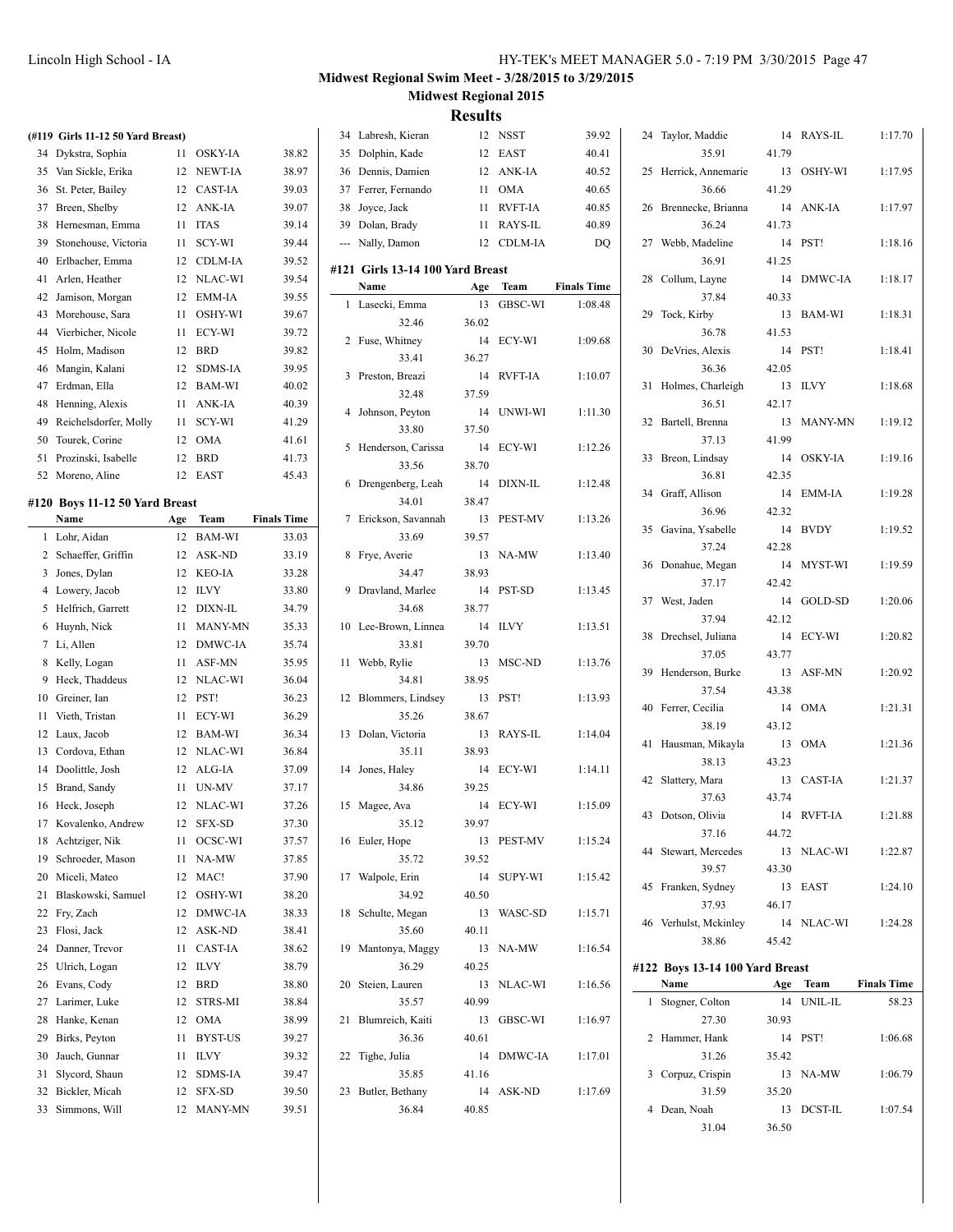| (#122 Boys 13-14 100 Yard Breast)        |       |            |                    | 7 Washenberger, Claire          |       | 16 SFX-SD  | 1:13.80            | 12 Rivera, Nataniel                   |         | 17 IGSC-IL                  | 1:05.82            |
|------------------------------------------|-------|------------|--------------------|---------------------------------|-------|------------|--------------------|---------------------------------------|---------|-----------------------------|--------------------|
| 5 Lyles, Wade                            |       | 14 DIXN-IL | 1:09.85            | 34.29                           | 39.51 |            |                    | 30.45                                 | 35.37   |                             |                    |
| 32.13                                    | 37.72 |            |                    | 8 Ryan, Fallon                  |       | 18 BRD     | 1:13.95            | 13 Bruns, Noah                        |         | 16 WASH-IA                  | 1:05.86            |
| 6 Ott, Cody                              |       | 14 CDLM-IA | 1:09.87            | 35.21                           | 38.74 |            |                    | 30.23                                 | 35.63   |                             |                    |
| 32.99                                    | 36.88 |            |                    | 9 Malimanek, Lexie              |       | 15 VAST-SD | 1:14.05            | 14 McMillon, Conner                   |         | 16 RSC-IA                   | 1:06.55            |
| 7 DaCosta, Rafael                        |       | 13 NLAC-WI | 1:10.13            | 34.67                           | 39.38 |            |                    | 30.83                                 | 35.72   |                             |                    |
| 33.52                                    | 36.61 |            |                    | 10 Younge, Noelle               |       | 15 MANY-MN | 1:14.15            | 15 Simonsen, Zachary                  |         | 15 ECY-WI                   | 1:06.59            |
| 8 Hines, Matt                            |       | 14 ANK-IA  | 1:11.55            | 35.96                           | 38.19 |            |                    | 30.82                                 | 35.77   |                             |                    |
| 34.10                                    | 37.45 |            |                    | 11 Hamel, Emily                 |       | 17 MSC-ND  | 1:14.23            | 16 Welsher, Ross                      |         | 16 EAST                     | 1:06.73            |
| 9 Parmelee, Landen                       |       | 14 CDLM-IA | 1:11.56            | 34.36                           | 39.87 |            |                    | 31.19                                 | 35.54   |                             |                    |
| 32.93                                    | 38.63 |            |                    | 12 Anderson, Jessica            |       | 16 ALG-IA  | 1:15.11            | 17 Jorgenson, Zach                    |         | 16 ASF-MN                   | 1:09.07            |
| 10 Gaylor, Caleb                         |       | 14 PST!    | 1:12.12            | 35.09                           | 40.02 |            |                    | 32.40                                 | 36.67   |                             |                    |
| 34.20                                    | 37.92 |            |                    | 13 DeWitt, Maddie               |       | 15 SPNY-IA | 1:15.90            | 18 Doyel, James                       |         | 15 WFF-ND                   | 1:09.08            |
| 11 Vetter, Ben                           |       | 14 WFF-ND  | 1:12.61            | 36.09                           | 39.81 |            |                    | 32.07                                 | 37.01   |                             |                    |
| 33.47                                    | 39.14 |            |                    | 14 Linzell, Kelsey              |       | 16 NA-MW   | 1:16.10            | 19 Worth, Cooper                      |         | 16 SDMS-IA                  | 1:10.13            |
| 12 Venner, Damon                         |       | 14 SFX-SD  | 1:12.90            | 35.19                           | 40.91 |            |                    | 32.82                                 | 37.31   |                             |                    |
| 34.12                                    | 38.78 |            |                    | 15 Bustrom, Kate                |       | 15 ITAS    | 1:16.20            | 20 Huebscher, Matthew                 |         | 18 ITAS                     | 1:10.87            |
| 13 Miller, Jarod                         |       | 13 OSKY-IA | 1:13.51            | 35.95                           | 40.25 |            |                    | 32.61                                 | 38.26   |                             |                    |
| 35.55                                    | 37.96 |            |                    | 16 Wei, Carissa                 |       | 18 NA-MW   | 1:16.30            | 21 O'Callaghan, Caleb                 |         | 16 PEST-MV                  | 1:11.11            |
| 14 Kempf, Logan                          |       | 13 NA-MW   | 1:13.59            | 35.88                           | 40.42 |            |                    | 33.61                                 | 37.50   |                             |                    |
| 35.18                                    | 38.41 |            |                    | 17 Honner, Bekah                |       | 17 SFX-SD  | 1:16.41            | 22 Head, Jordan                       |         | 16 ITAS                     | 1:12.88            |
| 15 Paul, Teddy                           |       | 14 ECY-WI  | 1:14.26            | 36.04                           | 40.37 |            |                    | 34.74                                 | 38.14   |                             |                    |
| 35.01                                    | 39.25 |            |                    | 18 Liu, Anna                    |       | 15 EAST    | 1:16.79            | 23 Lux, Tyler                         |         | 15 CAST-IA                  | 1:13.25            |
|                                          |       |            |                    | 35.02                           |       |            |                    | 33.46                                 | 39.79   |                             |                    |
| 16 Rand, Gabe<br>35.21                   |       | 13 BYST-US | 1:14.69            |                                 | 41.77 |            |                    | 24 Buchacker, Matt                    |         |                             |                    |
|                                          | 39.48 |            |                    | 19 Weslow, Juliette             |       | 15 GBSC-WI | 1:17.33            |                                       |         | 16 EAST                     | 1:14.09            |
| 17 Clark, Brayden                        |       | 14 SDMS-IA | 1:14.79            | 35.70                           | 41.63 |            |                    | 35.02                                 | 39.07   |                             |                    |
| 34.27                                    | 40.52 |            |                    | 20 Knafelc, Amie                |       | 16 ILVY    | 1:19.31            | #125 Girls 14&U 400 Yard Medley Relay |         |                             |                    |
| *18 Garcia, Jeffrey                      |       | 13 IGSC-IL | 1:14.81            | 37.59                           | 41.72 |            |                    | Team                                  | Relay   |                             | <b>Finals Time</b> |
| 35.54                                    | 39.27 |            |                    | 21 Olson, Jessica               |       | 15 BYST-US | 1:19.71            | 1 ECY-WI                              |         | $\mathbf{A}$                |                    |
|                                          |       |            |                    |                                 |       |            |                    |                                       |         |                             | 4:17.97            |
| *18 Ditchfield, Tyler                    |       | 14 OTTY-IL | 1:14.81            | 37.62                           | 42.09 |            |                    | Jones, Haley 14                       |         | Fuse, Whitney 14            |                    |
| 34.81                                    | 40.00 |            |                    | 22 Thate, Rachel                |       | 16 MANY-MN | 1:21.61            | Magee, Ava 14                         |         | Henderson, Carissa 14       |                    |
| 20 Broghammer, Charlie                   |       | 14 SCY-WI  | 1:15.57            | 37.84                           | 43.77 |            |                    | 31.48                                 | 1:05.16 | 33.33                       | 1:11.77            |
| 35.58                                    | 39.99 |            |                    | #124 Boys 15-18 100 Yard Breast |       |            |                    | 28.91                                 | 1:04.78 | 26.19                       | 56.26              |
| 21 Pugachov, Ivan                        |       | 13 WOLF-MN | 1:16.17            | Name                            |       | Age Team   | <b>Finals Time</b> | 2 NA-MW                               |         | A                           | 4:30.29            |
| 35.69                                    | 40.48 |            |                    | 1 Gaumer, Peyton                |       | 17 ANK-IA  | 58.66              | Mantonya, Maggy 13                    |         | Frye, Averie 13             |                    |
| 22 Menjivar, John                        |       | 13 MANY-MN | 1:16.19            | 27.89                           | 30.77 |            |                    | Carlson, Kennedy 12                   |         | Ertz, Abby 13               |                    |
| 34.57                                    | 41.62 |            |                    | 2 Webb, Isaak                   |       | 16 PST!    | 1:00.27            | 32.02                                 | 1:06.03 | 34.97                       | 1:15.36            |
| 23 Dykstra, Nikolas                      |       | 14 OSKY-IA | 1:16.48            | 28.04                           | 32.23 |            |                    | 32.66                                 | 1:10.56 | 26.89                       | 58.34              |
| 36.23                                    | 40.25 |            |                    | 3 Rhein, Bradley                |       |            | 1:02.08            | 3 DMWC-IA                             |         | <b>A</b>                    | 4:31.43            |
| 24 Keinroth, Mason                       |       | 13 ANK-IA  | 1:17.75            | 29.00                           | 33.08 | 17 DMWC-IA |                    | Cary, Angela 14                       |         | Tighe, Julia 14             |                    |
| 36.32                                    | 41.43 |            |                    | 4 Breen, John                   |       | 15 ANK-IA  | 1:02.09            | Suh, Katie 14                         |         | Collum, Layne 14            |                    |
|                                          |       |            |                    | 29.31                           | 32.78 |            |                    | 30.19                                 | 1:02.16 | 35.80                       | 1:18.28            |
| #123 Girls 15-18 100 Yard Breast<br>Name |       | Age Team   | <b>Finals Time</b> | 5 Mittelstaedt, Jacob           |       | 18 SCY-WI  | 1:04.35            | 31.83                                 | 1:10.84 | 27.20                       | 1:00.15            |
| 1 Winnett, Lexie                         |       | 15 CIA-IA  | 1:09.14            | 30.19                           | 34.16 |            |                    | 4 ANK-IA                              |         | A                           | 4:41.00            |
| 33.07                                    | 36.07 |            |                    | 6 Miller, Keegan                |       | 16 ILVY    | 1:04.49            | Lee, Sophie 13                        |         | Peck, Sophie 11             |                    |
|                                          |       |            |                    | 30.25                           | 34.24 |            |                    |                                       |         |                             |                    |
| 2 Peterson, Brianna<br>32.66             | 37.40 | 15 ECY-WI  | 1:10.06            |                                 |       |            | 1:04.62            | Peterson, Ellissa 14                  |         | Gaumer, Jesslyn 14<br>35.12 |                    |
|                                          |       |            |                    | 7 Zeigler, Hayden               |       | 16 MANY-MN |                    | 35.25                                 | 1:12.63 |                             | 1:15.88            |
| 3 Manderscheid, Rachel                   |       | 16 ANK-IA  | 1:10.98            | 29.81                           | 34.81 |            |                    | 30.96                                 | 1:11.47 | 28.00                       | 1:01.02            |
| 33.00                                    | 37.98 |            |                    | 8 Hattan, Tyler                 |       | 17 NA-MW   | 1:04.65            | 5 SDMS-IA<br>Robel, Aubrie 13         |         | $\mathbf{A}$                | 4:48.16            |
| 4 Odson, Marie                           |       | 15 ANK-IA  | 1:11.71            | 30.00                           | 34.65 |            |                    |                                       |         | Lackmann, Torin 11          |                    |
| 32.88                                    | 38.83 |            |                    | 9 Berhow, Ben                   |       | 15 WASH-IA | 1:04.80            | Marquis, Chloe 12                     |         | Sizemore, Ellie 11          |                    |
| 5 Cwiklinski, Jasmin                     |       | 16 MANY-MN | 1:11.98            | 29.95                           | 34.85 |            |                    | 36.45                                 | 1:18.80 | 38.60                       | 1:22.37            |
| 33.56                                    | 38.42 |            |                    | 10 Newham, Ivan                 |       | 15 WOLF-MN | 1:05.20            | 28.52                                 | 1:02.70 | 30.32                       | 1:04.29            |
| 6 Lund, Madeleine                        |       | 15 ANK-IA  | 1:11.99            | 30.68                           | 34.52 |            |                    |                                       |         |                             |                    |
| 33.42                                    | 38.57 |            |                    | 11 Soborowicz, Levi<br>30.81    | 34.99 | 18 ECY-WI  | 1:05.80            |                                       |         |                             |                    |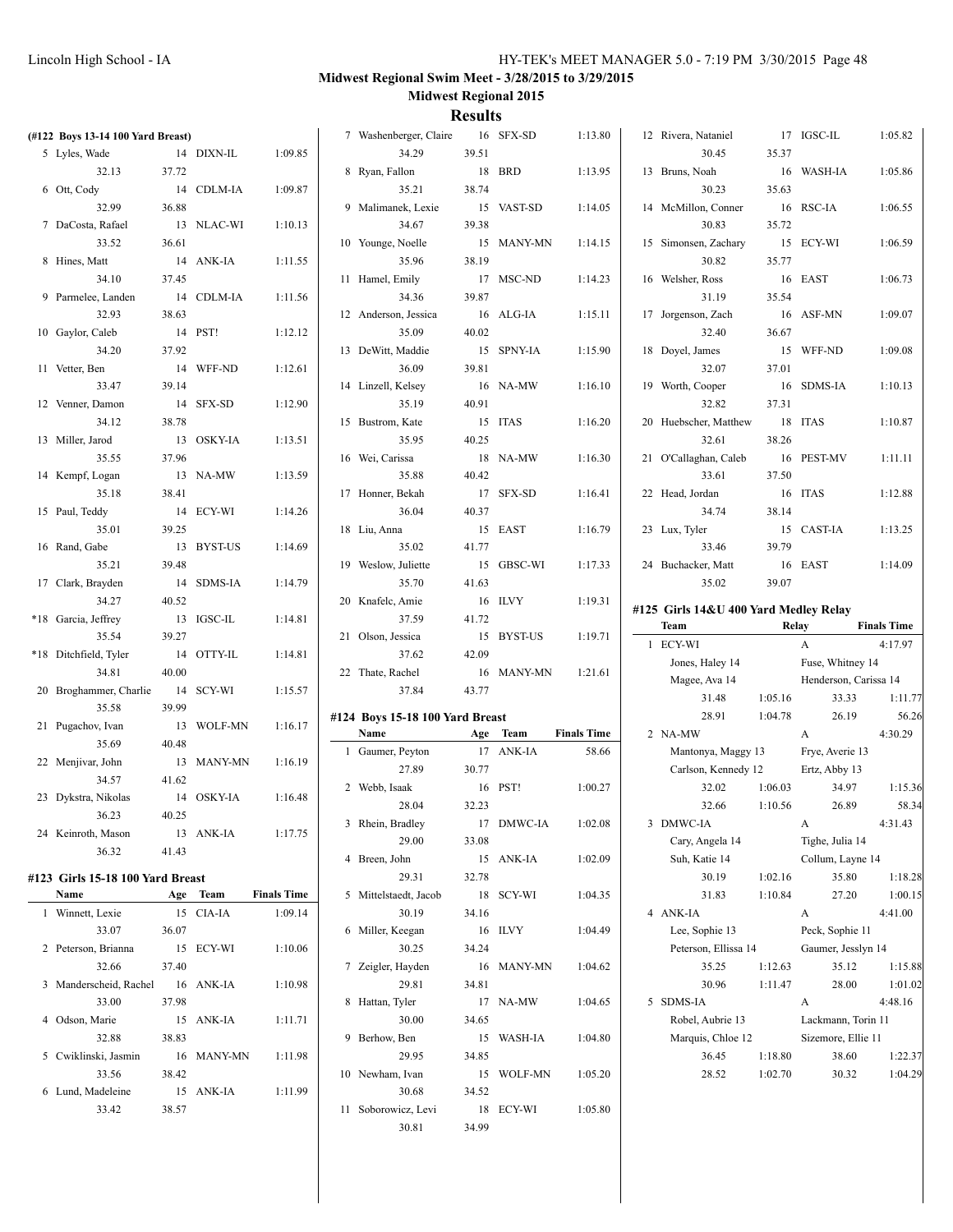# **Midwest Regional Swim Meet - 3/28/2015 to 3/29/2015**

**Midwest Regional 2015**

|   | #126 Boys 14&U 400 Yard Medley Relay<br>Team  |               | Relay |                          | <b>Finals Time</b> |
|---|-----------------------------------------------|---------------|-------|--------------------------|--------------------|
| 1 | ANK-IA                                        |               | A     |                          | 4:27.03            |
|   | Dollison, Drew 13                             |               |       | Kelly, Jonathan 14       |                    |
|   | Probasco, Austin 14                           |               |       | Crimmins, Jayden 14      |                    |
|   | 31.41                                         | 1:04.89       |       | 37.09                    | 1:19.71            |
|   | 29.49                                         | 1:05.35       |       | 26.34                    | 57.08              |
|   | 2 NA-MW                                       |               | A     |                          | 4:34.01            |
|   | Kempf, Logan 13                               |               |       | Schroeder, Mason 11      |                    |
|   | Corpuz, Crispin 13                            |               |       | McClure, Cooper 12       |                    |
|   | 31.62                                         | 1:05.19       |       | 38.57                    | 1:24.14            |
|   | 27.81                                         | 1:00.97       |       | 29.05                    | 1:03.71            |
| 3 | ANK-IA                                        |               | B     |                          | 4:55.28            |
|   | Westercamp, Noah 13                           |               |       | Lewis, Tyler 12          |                    |
|   | Peterson, Anders 11                           |               |       | Dennis, Damien 12        |                    |
|   | 31.26                                         | 1:06.08       |       | 39.80                    | 1:25.69            |
|   | 35.66                                         | 1:18.10       |       | 30.53                    | 1:05.41            |
|   |                                               |               |       |                          |                    |
|   | #127 Girls 18&U 400 Yard Medley Relay<br>Team |               |       | Relay                    | <b>Finals Time</b> |
| 1 | <b>MANY-MN</b>                                |               | A     |                          |                    |
|   | Phinney, Rachel 15                            |               |       | Younge, Noelle 15        | 4:23.90            |
|   | Cwiklinski, Jasmin 16                         |               |       | Thate, Rachel 16         |                    |
|   | 29.87                                         | 1:02.78       |       | 34.79                    | 1:14.23            |
|   | 31.22                                         | 1:10.45       |       | 25.54                    | 56.44              |
|   | 2 ANK-IA                                      |               | A     |                          | 4:25.49            |
|   | Wiederholt, Cheyenne 16                       |               |       | Lund, Madeleine 15       |                    |
|   | Manderscheid, Rachel 16                       |               |       | Ware, Christina 15       |                    |
|   | 31.82                                         | 1:06.61       |       | 33.48                    | 1:13.75            |
|   | 30.42                                         | 1:08.17       |       | 26.57                    | 56.96              |
| 3 | ECY-WI                                        |               | A     |                          | 4:27.68            |
|   | Hildebrand, Amy 18                            |               |       | Peterson, Brianna 15     |                    |
|   | Peterson, Maggie 12                           |               |       | Drechsel, Juliana 14     |                    |
|   | 31.22                                         | 1:05.22       |       | 33.19                    | 1:13.77            |
|   | 31.57                                         | 1:10.03       |       | 27.26                    | 58.66              |
|   | 4 NA-MW                                       |               | A     |                          | 4:33.58            |
|   | Christensen, Abbie 12                         |               |       | Wei, Carissa 18          |                    |
|   | Linzell, Kelsey 16                            |               |       | Hostetler, Ainsley 15    |                    |
|   |                                               |               |       | 1:09.77                  | 1:46.37            |
|   |                                               | 41.99 1:11.55 |       | 1:48.66                  | 2:15.84            |
|   | 31.37                                         |               |       |                          |                    |
|   | 5 CAST-IA                                     |               | A     |                          | 4:38.28            |
|   | Chance, Mallory 14                            |               |       | St. Peter, Emily 15      |                    |
|   | Halbur, Kasey 14                              |               |       | Nordquist, Grace 16      |                    |
|   | 32.99                                         | 1:10.14       |       | 36.63                    | 1:21.21            |
|   | 30.14                                         | 1:07.81       |       | 27.71                    | 59.12              |
| 6 | ASF-MN                                        |               | A     |                          | 4:41.96            |
|   | Vininski, Ahnika 14                           |               |       | Henderson, Burke 13      |                    |
|   | Orhn, Olivia 16                               |               |       | Wray-Raabolle, Verity 11 |                    |
|   | 32.03                                         | 1:09.61       |       | 38.62                    | 1:23.32            |
|   | 28.82                                         | 1:02.97       |       | 30.57                    | 1:06.06            |
|   |                                               |               |       |                          |                    |

|                | Team                         |         | Relay                | <b>Finals Time</b> |
|----------------|------------------------------|---------|----------------------|--------------------|
| 1              | NA-MW                        |         | A                    | 3:49.31            |
|                | Larsen, Andy 16              |         | Hattan, Tyler 17     |                    |
|                | Sokolov, Alex 15             |         | Holland, Trevor 15   |                    |
|                | 26.50                        | 54.79   | 30.17                | 1:06.20            |
|                | 26.35                        | 57.42   | 23.69                | 50.90              |
| 2              | ECY-WI                       |         | A                    | 4:01.06            |
|                | Vierbicher, Andrew 14        |         | Simonsen, Zachary 15 |                    |
|                | Soborowicz, Levi 18          |         | Miller, Brennen 15   |                    |
|                | 29.38                        | 1:00.68 | 31.68                | 1:08.67            |
|                | 25.69                        | 56.97   | 25.75                | 54.74              |
| 3              | <b>MANY-MN</b>               |         | A                    | 4:01.63            |
|                | Long, Jacob 16               |         | Patenaude, Ethan 16  |                    |
|                | Fitzloff, Thomas 15          |         | Zeigler, Hayden 16   |                    |
|                | 27.51                        | 56.78   | 32.16                | 1:09.88            |
|                | 29.34                        | 1:04.60 | 24.03                | 50.37              |
| $\overline{4}$ | <b>ITAS</b>                  |         | A                    | 4:08.42            |
|                | Bissonette, Kaleb 16         |         | Head, Jordan 16      |                    |
|                | Allison, Matt 17             |         | Pohl, Braden 15      |                    |
|                | 29.91                        | 1:02.67 | 33.70                | 1:12.70            |
|                | 26.04                        | 58.89   | 25.43                | 54.16              |
|                | #129 Girls 11-12 50 Yard Fly |         |                      |                    |
|                | Name                         | Age     | Team                 | <b>Finals Time</b> |
| 1              | Gavina, Mikayla              | 12      | <b>BVDY</b>          | 27.93              |
|                | 2 Caras, Nhia                | 12      | RAYS-IL              | 28.39              |
| 3              | Marquis, Chloe               | 12      | <b>SDMS-IA</b>       | 28.47              |
| $\overline{4}$ | Heagy, Ashley                | 12      | <b>ILVY</b>          | 28.61              |
| 5              | Binkowski, Jenna             | 12      | UNWI-WI              | 28.86              |
| 6              | Peters, Jeanne               | 12      | ANK-IA               | 29.28              |
| 7              | Bergwall, Scout              | 12      | ANK-IA               | 29.43              |
| 8              | Hamling, Anna                | 12      | DMWC-IA              | 29.75              |
| 9              | Carlson, Kennedy             | 12      | NA-MW                | 29.85              |
|                | 10 Ziegler, Anja             | 11      | <b>OMA</b>           | 30.23              |
| 11             | Graeve, Waren                | 11      | CBSC-MW              | 30.35              |
| 12             | Alberts, Kaitlin             | 11      | MYST-WI              | 30.38              |
| 13             | Cronce, Sadie                | 12      | SPDY-WI              | 30.43              |
|                | 14 Schwindt, Mary Ann        | 12      | RVFT-IA              | 30.52              |
| 15             | Berlin, Isabelle             | 11      | MAC!                 | 30.54              |
| *16            | Cushing, Alison              | 12      | RAYS-IL              | 30.64              |
| *16            | Bergman, Erin                | 11      | NLAC-WI              | 30.64              |
| 18             | Gray, Kelsey                 | 12      | <b>CAST-IA</b>       | 30.93              |
| 19             | Castillo, Mariel             | 12      | DMWC-IA              | 30.95              |
|                | Peterson, Maggie             | 12      | ECY-WI               |                    |
| 20             | Beam, Julia                  |         |                      | 30.99              |
| 21<br>22       |                              | 12      | NLAC-WI<br>EMM-IA    | 31.04              |
|                | Brown, Raven                 | 12      |                      | 31.05              |
| 23             | Sugrue, George               | 12      | SFX-SD               | 31.09              |
| 24             | Nettekoven, Mia              | 12      | OSHY-WI              | 31.11              |
| 25             | Ambler, Hannah               | 12      | ILVY                 | 31.16              |
| 26             | Finstad, Lauren              | 11      | GBSC-WI              | 31.31              |
| 27             | Gotzmer, Gigi                | 11      | SCY-WI               | 31.35              |
| 28             | Timmer, Katie                | 12      | SFX-SD               | 31.42              |
| 29             | Pickrel, Emma                | 11      | WASC-SD              | 31.54              |
| 30             | Axman, Melea                 | 12      | CAST-IA              | 31.64              |
| 31             | Pocivasek, Nicole            | 11      | ILVY                 | 31.86              |
| 32             | Montplaisir, Anna            | 11      | WFF-ND               | 31.93              |

| 33  | Soborowicz, Joze                    | 12       | ECY-WI            | 31.94              |
|-----|-------------------------------------|----------|-------------------|--------------------|
| 34  | Wilke, Emma                         | 12       | DMWC-IA           | 32.02              |
| 35  | Palmer, Skye                        | 11       | SUPY-WI           | 32.17              |
| 36  | Nelson, Morgan                      | 12       | PST-SD            | 32.21              |
| 37  | Berg, Sydnea                        | 12       | ECY-WI            | 32.27              |
| 38  | Heesch, Maggie                      | 11       | WASC-SD           | 32.31              |
| 39  | Breen, Shelby                       | 12       | ANK-IA            | 32.50              |
| 40  | Wirtz, Ellie                        | 11       | NLAC-WI           | 32.73              |
| 41  | Fry, Zoe                            | 12       | DMWC-IA           | 32.78              |
| 42  | Corrado, Jessica                    | 12       | WFF-ND            | 32.81              |
| 43  | Vaughn, Sarah                       | 12       | CDLM-IA           | 33.29              |
| 44  | Witte, Kaylee                       | 11       | RAYS-IL           | 33.35              |
| 45  | Tatge, Hannah                       | 12       | <b>BRD</b>        | 33.46              |
| *46 | Jensen, Hayden                      | 12       | <b>RVFT-IA</b>    | 33.53              |
| *46 | Jass, Teegan                        | 12       | <b>MANY-MN</b>    | 33.53              |
| 48  | Pasley, Erica                       | 11       | DIXN-IL           | 33.66              |
| 49  | Holm, Madison                       | 12       | BRD               | 33.69              |
| 50  | Smith, Emelia                       | 12       | OSHY-WI           | 33.75              |
| 51  | Tourek, Corine                      | 12       | OMA               | 33.76              |
| 52  | Martin, Maya                        | 11       | <b>ILVY</b>       | 34.06              |
| 53  | Muck, Dellana                       | 11       | <b>BVDY</b>       | 34.28              |
| 54  | Colter, Jordyn                      | 12       | <b>ITAS</b>       | 34.40              |
| 55  | Franken, Libby                      | 11       | EAST              | 39.08              |
| --- | Burnham, Joanna                     | 11       | <b>TWSC-IL</b>    | DQ                 |
|     |                                     |          |                   |                    |
|     | #130 Boys 11-12 50 Yard Fly<br>Name | Age      | Team              | <b>Finals Time</b> |
| 1   | Lowery, Jacob                       | 12       | ILVY              | 27.74              |
| 2   | Farmer, Brett                       | 12       | ASC-WI            | 28.30              |
| 3   | Lohr, Aidan                         | 12       | BAM-WI            | 28.63              |
| 4   | Miceli, Mateo                       | 12       | MAC!              | 28.72              |
| 5   | Tran, Brian                         | 11       | <b>WOLF-MN</b>    | 28.82              |
| 6   | Butts, Dylan                        | 12       | <b>UNIA-IA</b>    | 28.97              |
| 7   | Yi, Peter                           | 11       | <b>WOLF-MN</b>    | 29.33              |
| 8   | Dawson, Tristan                     | 12       | <b>BRD</b>        | 29.96              |
| 9   | Vieth, Tristan                      | 11       | ECY-WI            | 30.11              |
| 10  | DeWitte, Gilbert                    | 12       | SFX-SD            | 30.26              |
| 11  | Breon, Carson                       | 11       | <b>OSKY-IA</b>    | 30.30              |
| 12  | Kovalenko, Andrew                   | 12       | <b>SFX-SD</b>     | 30.42              |
| 13  | Huynh, Nick                         | 11       | MANY-MN           | 31.16              |
| 14  | Kelly, Logan                        | 11       | ASF-MN            | 31.18              |
| 15  | Zhang, Harry                        | 12       | OSHY-WI           | 31.31              |
| 16  | Brand, Sandy                        | 11       | UN-MV             | 31.50              |
| 17  | Kroeger, Joe                        | 11       | NLAC-WI           | 31.60              |
| 18  | Heiter, Ethan                       | 12       | SPNY-IA           | 31.75              |
| 19  | Fry, Zach                           | 12       | <b>DMWC-IA</b>    | 32.07              |
| 20  | Ulrich, Logan                       | 12       | <b>ILVY</b>       | 32.09              |
| 21  | Peterson, Anders                    | 11       | ANK-IA            | 32.28              |
| 22  |                                     |          |                   |                    |
| 23  |                                     |          |                   |                    |
| 24  | Blaskowski, Samuel                  | 12       | OSHY-WI           | 32.65              |
|     | Li, Allen<br>Schaeffer, Griffin     | 12<br>12 | DMWC-IA<br>ASK-ND | 32.66<br>32.74     |
| 25  | Helfrich, Garrett                   | 12       | DIXN-IL           |                    |
| 26  |                                     | 12       |                   | 33.00              |
| 27  | Sheets, Sean                        | 11       | NSST<br>ILVY      | 33.01<br>33.18     |
| 28  | Brooks, Caden<br>Jauch, Gunnar      | 11       | ILVY              | 33.31              |
| 29  | Friedrickson, Michael               | 12       | RVFT-IA           | 33.35              |
| 30  | Tucker, Oryi                        | 12       | BVDY              | 33.66              |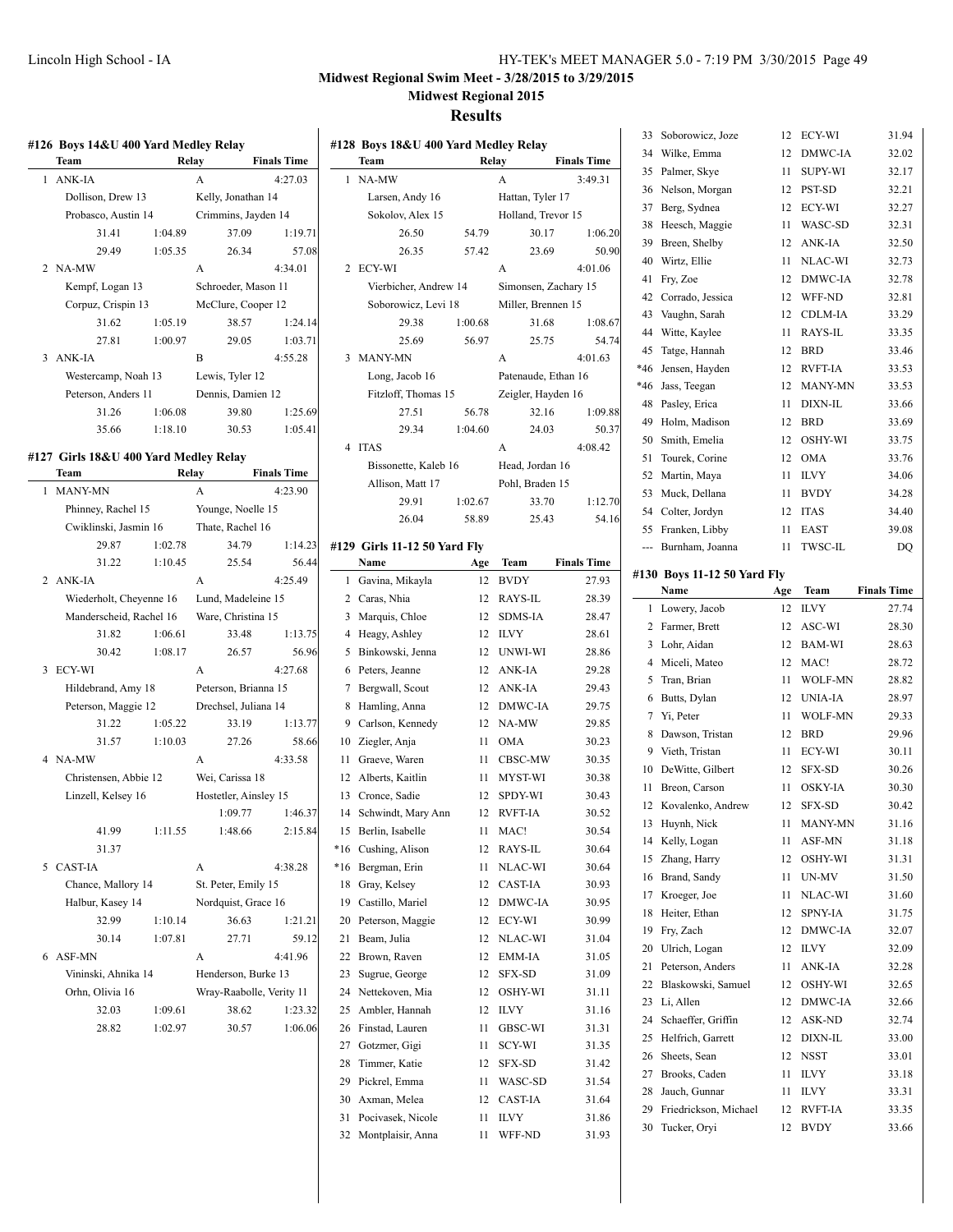| (#130 Boys 11-12 50 Yard Fly)  |       |            |                    | 24 Webb, Madeline            |       | 14 PST!    | 1:08.70            | 13 Kort, Jared                |       | 13 SPDY-WI | 1:03.16            |
|--------------------------------|-------|------------|--------------------|------------------------------|-------|------------|--------------------|-------------------------------|-------|------------|--------------------|
| 31 Flosi, Jack                 |       | 12 ASK-ND  | 33.67              | 31.44                        | 37.26 |            |                    | 29.72                         | 33.44 |            |                    |
| 32 Bickler, Micah              |       | 12 SFX-SD  | 34.64              | 25 Halbur, Kasey             |       | 14 CAST-IA | 1:08.82            | 14 Vierbicher, Andrew         |       | 14 ECY-WI  | 1:03.22            |
| 33 Achtziger, Nik              |       | 11 OCSC-WI | 35.36              | 31.80                        | 37.02 |            |                    | 29.01                         | 34.21 |            |                    |
| 34 De Avila, Oscar             |       | 11 DMWC-IA | 38.68              | 26 Zee, Ryenne               |       | 13 MYST-WI | 1:08.98            | 15 Gaylor, Caleb              |       | 14 PST!    | 1:03.38            |
| --- Claypool, Finn             |       | 12 RVFT-IA | DO                 | 32.26                        | 36.72 |            |                    | 29.09                         | 34.29 |            |                    |
| #131  Girls 13-14 100 Yard Fly |       |            |                    | 27 Dolan, Victoria           |       | 13 RAYS-IL | 1:09.09            | 16 Pocivasek, Jacob           |       | 14 ILVY    | 1:04.04            |
| Name                           |       | Age Team   | <b>Finals Time</b> | 33.44                        | 35.65 |            |                    | 29.87                         | 34.17 |            |                    |
| 1 Lasecki, Emma                |       | 13 GBSC-WI | 58.82              | 28 Drengenberg, Leah         |       | 14 DIXN-IL | 1:09.10            | 17 Huss, Peyton               |       | 13 MSC-ND  | 1:04.31            |
| 27.35                          | 31.47 |            |                    | 31.45                        | 37.65 |            |                    | 29.25                         | 35.06 |            |                    |
| 2 Houlette, Rachelle           |       | 14 RSC-IA  | 1:02.08            | 29 Ertz, Abby<br>32.73       |       | 13 NA-MW   | 1:09.38            | 18 Huber, Ethan               | 34.55 | 13 MAC-SD  | 1:04.76            |
| 28.51                          | 33.57 |            |                    | 30 Boccignone, Leah          | 36.65 | 14 RAYS-IL | 1:09.66            | 30.21                         |       | 13 SPDY-WI | 1:06.00            |
| 3 Steien, Lauren               |       | 13 NLAC-WI | 1:02.22            | 31.56                        | 38.10 |            |                    | 19 Bodor, Koppa'ny<br>30.67   | 35.33 |            |                    |
| 28.71                          | 33.51 |            |                    | 31 Moyer, Leah               |       | 13 SCY-WI  | 1:10.00            | 20 Odson, Noah                |       | 13 ANK-IA  | 1:06.42            |
| 4 Walker, Sydney               |       | 14 GBSC-WI | 1:02.97            | 32.28                        | 37.72 |            |                    | 30.54                         | 35.88 |            |                    |
| 29.38                          | 33.59 |            |                    | 32 Baumgard, Sierra          |       | 13 MANY-MN | 1:10.35            |                               |       |            |                    |
| 5 Magee, Ava                   |       | 14 ECY-WI  | 1:02.99            | 32.61                        | 37.74 |            |                    | #133 Girls 15-18 100 Yard Fly |       |            |                    |
| 29.24                          | 33.75 |            |                    | 33 Heck, Grace               |       | 13 NLAC-WI | 1:10.84            | Name                          | Age   | Team       | <b>Finals Time</b> |
| 6 Rumley, Jasmine              |       | 13 RVFT-IA | 1:03.03            | 31.76                        | 39.08 |            |                    | 1 Hedrick, Samantha           |       | 16 PST!    | 57.93              |
| 28.67                          | 34.36 |            |                    | 34 Donahue, Megan            |       | 14 MYST-WI | 1:10.96            | 26.97                         | 30.96 |            |                    |
| 7 Tock, Kirby                  |       | 13 BAM-WI  | 1:03.21            | 32.08                        | 38.88 |            |                    | 2 Rivera, Jazmin              |       | 15 IGSC-IL | 1:00.95            |
| 29.26                          | 33.95 |            |                    | 35 Suh, Katie                |       | 14 DMWC-IA | 1:11.82            | 28.28                         | 32.67 |            |                    |
| 8 Garcia, Lily                 |       | 13 LOO-WI  | 1:03.22            | 33.34                        | 38.48 |            |                    | 3 Behling, Kalli              |       | 15 OSHY-WI | 1:02.39            |
| 28.85                          | 34.37 |            |                    | 36 Gonzalez, Citlalli        |       | 13 IGSC-IL | 1:12.96            | 28.96                         | 33.43 |            |                    |
| 9 Gilbertson, Kennedy          |       | 13 SPDY-WI | 1:03.38            | 34.21                        | 38.75 |            |                    | 4 Peterson, Brianna           |       | 15 ECY-WI  | 1:02.77            |
| 28.97                          | 34.41 |            |                    | 37 Collum, Layne             |       | 14 DMWC-IA | 1:12.98            | 27.97                         | 34.80 |            |                    |
| 10 Doruska, Erin               |       | 13 ANK-IA  | 1:04.44            | 33.59                        | 39.39 |            |                    | 5 Peitz, Addison              |       | 16 YST-SD  | 1:03.01            |
| 30.06                          | 34.38 |            |                    | 38 Janssen, Mia              |       | 14 CYSC    | 1:13.62            | 28.94                         | 34.07 |            |                    |
| 11 Vandehey, Anna              |       | 13 SPDY-WI | 1:04.56            | 32.66                        | 40.96 |            |                    | 6 Orhn, Olivia                |       | 16 ASF-MN  | 1:03.36            |
| 29.72                          | 34.84 |            |                    |                              |       |            |                    | 29.62                         | 33.74 |            |                    |
| 12 Friske, Kara                |       | 14 SCY-WI  | 1:04.58            | #132 Boys 13-14 100 Yard Fly |       |            |                    | 7 Washenberger, Claire        |       | 16 SFX-SD  | 1:04.06            |
| 30.10                          | 34.48 |            |                    | Name                         |       | Age Team   | <b>Finals Time</b> | 29.64                         | 34.42 |            |                    |
| 13 Machetta, Megan<br>29.92    | 35.75 | 14 ILVY    | 1:05.67            | 1 Stogner, Colton<br>24.49   | 27.58 | 14 UNIL-IL | 52.07              | 8 Liu, Anna<br>28.97          | 35.87 | 15 EAST    | 1:04.84            |
| 14 VerSteeg, Emma              |       | 13 SPNY-IA | 1:06.01            | 2 Brenner, Trever            |       | 14 SFX-SD  | 53.37              | 9 Cwiklinski, Jasmin          |       | 16 MANY-MN | 1:05.35            |
| 30.35                          | 35.66 |            |                    | 25.07                        | 28.30 |            |                    | 29.70                         | 35.65 |            |                    |
| 15 Fettig, Kelsie              |       | 13 ASK-ND  | 1:06.05            | 3 Ovanic, Jordan             |       | 14 OTTY-IL | 56.75              | 10 Fluit, Megan               |       | 15 RSC-IA  | 1:05.89            |
| 30.33                          | 35.72 |            |                    | 26.41                        | 30.34 |            |                    | 31.40                         | 34.49 |            |                    |
| 16 Mantonya, Maggy             |       | 13 NA-MW   | 1:06.06            | 4 Hoem, Brennan              |       | 14 OSHY-WI | 59.41              | 11 McKeag, Hannah             |       | 16 BRD     | 1:06.26            |
| 31.17                          | 34.89 |            |                    | 28.14                        | 31.27 |            |                    | 31.03                         | 35.23 |            |                    |
| 17 Lee-Brown, Linnea           |       | 14 ILVY    | 1:06.15            | 5 Hammer, Hank               |       | 14 PST!    | 59.64              | 12 Gillund, Josie             |       | 16 MSC-ND  | 1:06.52            |
| 30.61                          | 35.54 |            |                    | 27.29                        | 32.35 |            |                    | 30.35                         | 36.17 |            |                    |
| 18 Hickey, Rachel              |       | 14 ILVY    | 1:06.45            | 6 Corpuz, Crispin            |       | 13 NA-MW   | 59.93              | 13 Thate, Emma                |       | 15 MANY-MN | 1:07.14            |
| 30.30                          | 36.15 |            |                    | 27.64                        | 32.29 |            |                    | 31.30                         | 35.84 |            |                    |
| 19 Bartell, Brenna             |       | 13 MANY-MN | 1:06.77            | 7 Dean, Noah                 |       | 13 DCST-IL | 1:00.18            | 14 Raczek, Alexandra          |       | 15 SPDY-WI | 1:07.20            |
| 30.82                          | 35.95 |            |                    | 27.17                        | 33.01 |            |                    | 31.09                         | 36.11 |            |                    |
| 20 Fuse, Whitney               |       | 14 ECY-WI  | 1:06.84            | 8 Ditchfield, Tyler          |       | 14 OTTY-IL | 1:00.25            | 15 Sabanovic, Almina          |       | 16 IGSC-IL | 1:07.30            |
| 31.69                          | 35.15 |            |                    | 28.04                        | 32.21 |            |                    | 30.20                         | 37.10 |            |                    |
| 21 Frisch, Jenae               |       | 14 ANK-IA  | 1:06.94            | 9 Vinz, Nathan               |       | 14 SFX-SD  | 1:00.86            | 16 Nordquist, Grace           |       | 16 CAST-IA | 1:07.63            |
| 30.77                          | 36.17 |            |                    | 28.70                        | 32.16 |            |                    | 30.95                         | 36.68 |            |                    |
| 22 Robinson, Emily             |       | 14 ASK-ND  | 1:07.69            | 10 Liu, Alex                 |       | 13 EAST    | 1:02.43            | 17 Peterson, Reilly           |       | 17 BRD     | 1:07.75            |
| 31.08                          | 36.61 |            |                    | 28.13                        | 34.30 |            |                    | 30.68                         | 37.07 |            |                    |
|                                |       |            |                    |                              |       |            |                    |                               |       |            |                    |
| 23 Pardoe, Elizabeth           |       | 14 NLAC-WI | 1:08.36            | *11 Huyser, Carter           |       | 14 OSKY-IA | 1:02.81            | 18 Bustrom, Kate              |       | 15 ITAS    | 1:08.77            |
| 31.25                          | 37.11 |            |                    | 28.77                        | 34.04 |            |                    | 31.72                         | 37.05 |            |                    |
|                                |       |            |                    | *11 Venner, Damon            |       | 14 SFX-SD  | 1:02.81            | 19 Manderscheid, Rachel       |       | 16 ANK-IA  | 1:09.07            |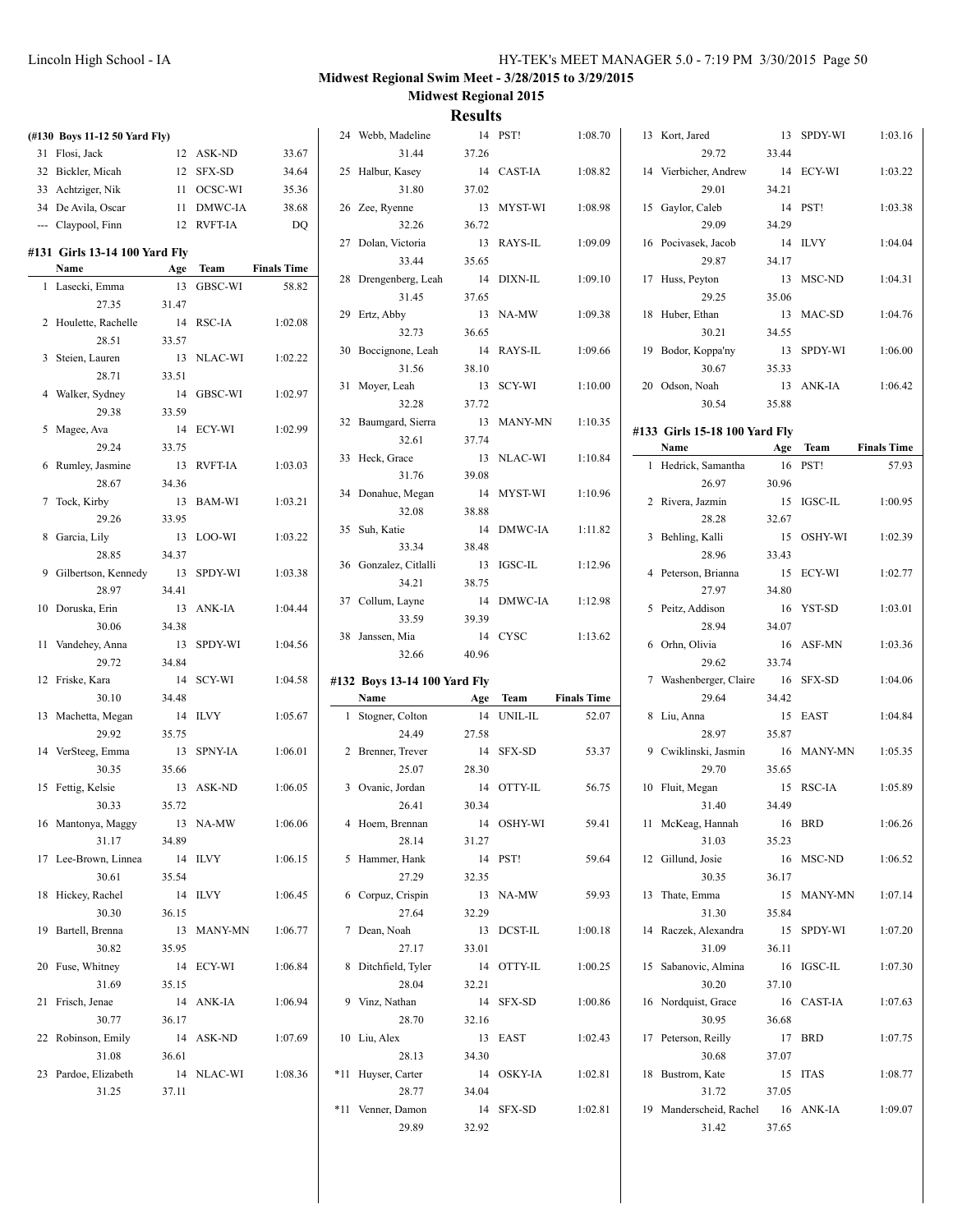| (#133 Girls 15-18 100 Yard Fly) |       |            |                    | 24 Fleming, A.J.               |       | 15 DMWC-IA | 1:01.26            | 19 Berg, Sydnea         |       | 12 ECY-WI  | 1:01.60 |
|---------------------------------|-------|------------|--------------------|--------------------------------|-------|------------|--------------------|-------------------------|-------|------------|---------|
| 20 DeWitt, Maddie               |       | 15 SPNY-IA | 1:09.88            | 28.21                          | 33.05 |            |                    | 29.76                   | 31.84 |            |         |
| 31.44                           | 38.44 |            |                    | 25 Allison, Matt               |       | 17 ITAS    | 1:01.50            | 20 Erlbacher, Emma      |       | 12 CDLM-IA | 1:01.80 |
| 21 Tabbert, Lauren              |       | 15 CDLM-IA | 1:10.13            | 27.38                          | 34.12 |            |                    | 28.89                   | 32.91 |            |         |
| 31.54                           | 38.59 |            |                    | 26 Worth, Cooper               |       | 16 SDMS-IA | 1:01.74            | 21 Pocivasek, Nicole    |       | 11 ILVY    | 1:01.94 |
| 22 Ertl, Elise                  |       | 16 NLAC-WI | 1:11.92            | 27.75                          | 33.99 |            |                    | 29.71                   | 32.23 |            |         |
| 33.61                           | 38.31 |            |                    | 27 Schaefers, Benjamin         |       | 15 SCY-WI  | 1:02.57            | 22 Peterson, Ella       |       | 12 ECY-WI  | 1:02.09 |
|                                 |       |            |                    | 29.15                          | 33.42 |            |                    | 29.20                   | 32.89 |            |         |
| #134 Boys 15-18 100 Yard Fly    |       |            |                    | 28 Berhow, Ben                 |       | 15 WASH-IA | 1:02.87            | 23 Vandenhouten, Claire |       | 12 OSHY-WI | 1:02.11 |
| Name                            |       | Age Team   | <b>Finals Time</b> | 29.49                          | 33.38 |            |                    | 29.73                   | 32.38 |            |         |
| 1 Gaumer, Peyton                |       | 17 ANK-IA  | 52.66              | 29 Fitzloff, Thomas            |       | 15 MANY-MN | 1:03.17            | 24 Schwindt, Mary Ann   |       | 12 RVFT-IA | 1:02.36 |
| 25.08                           | 27.58 |            |                    | 30.33                          | 32.84 |            |                    | 29.64                   | 32.72 |            |         |
| 2 Webb, Isaak                   |       | 16 PST!    | 52.99              | 30 Holland, Trevor             |       | 15 NA-MW   | 1:03.74            | 25 Gotzmer, Gigi        |       | 11 SCY-WI  | 1:02.39 |
| 24.42                           | 28.57 |            |                    | 29.15                          | 34.59 |            |                    | 29.88                   | 32.51 |            |         |
| 3 Faidley, Corbin               |       | 17 NSST    | 55.43              |                                |       |            | 1:03.75            | 26 Pecore, Ali          |       | 12 OSHY-WI |         |
| 25.89                           | 29.54 |            |                    | 31 Jeffrey, Sean               | 33.69 | 16 BYST-US |                    | 29.64                   |       |            | 1:02.59 |
| 4 Koss, Colin                   |       | 17 NLAC-WI | 55.65              | 30.06                          |       |            |                    |                         | 32.95 |            |         |
| 25.39                           | 30.26 |            |                    | 32 Miller, Brennen             |       | 15 ECY-WI  | 1:04.04            | 27 Soborowicz, Joze     |       | 12 ECY-WI  | 1:02.76 |
| 5 Brown, Ethan                  |       | 17 NLAC-WI | 55.97              | 29.17                          | 34.87 |            |                    | 29.50                   | 33.26 |            |         |
| 26.78                           | 29.19 |            |                    | #135 Girls 11-12 100 Yard Free |       |            |                    | 28 Brown, Raven         |       | 12 EMM-IA  | 1:02.95 |
| 6 Breen, John                   |       | 15 ANK-IA  | 56.52              | Name                           |       | Age Team   | <b>Finals Time</b> | 30.33                   | 32.62 |            |         |
| 26.29                           | 30.23 |            |                    | 1 Pardy, Katie                 |       | 12 SFX-SD  | 56.29              | 29 Hoff, Sydney         |       | 11 SPDY-WI | 1:03.04 |
| 7 Lueth, Kon                    |       | 15 DMWC-IA | 57.51              | 27.39                          | 28.90 |            |                    | 31.15                   | 31.89 |            |         |
| 26.50                           | 31.01 |            |                    | 2 Caras, Nhia                  |       | 12 RAYS-IL | 56.49              | 30 Muck, Dellana        |       | 11 BVDY    | 1:03.07 |
| 8 Rivera, Nataniel              |       | 17 IGSC-IL | 58.17              | 26.42                          | 30.07 |            |                    | 29.46                   | 33.61 |            |         |
| 27.00                           | 31.17 |            |                    | 3 Wilke, Ellie                 |       | 11 DMWC-IA | 57.31              | 31 Sugrue, George       |       | 12 SFX-SD  | 1:03.19 |
| 9 Soborowicz, Levi              |       | 18 ECY-WI  | 58.22              | 27.72                          | 29.59 |            |                    | 30.54                   | 32.65 |            |         |
| 26.39                           | 31.83 |            |                    | 4 Graeve, Waren                |       | 11 CBSC-MW | 58.12              | 32 Carlson, Kennedy     |       | 12 NA-MW   | 1:03.22 |
| 10 Stangeland, Dillon           |       | 15 WFF-ND  | 58.60              | 27.99                          | 30.13 |            |                    | 29.89                   | 33.33 |            |         |
| 27.22                           | 31.38 |            |                    | 5 Marquis, Chloe               |       | 12 SDMS-IA | 58.33              | 33 Brown, Katie         |       | 11 ANK-IA  | 1:03.34 |
| 11 Hattan, Tyler                |       | 17 NA-MW   | 58.73              | 28.01                          | 30.32 |            |                    | 30.20                   | 33.14 |            |         |
| 26.87                           | 31.86 |            |                    | 6 Binkowski, Jenna             |       | 12 UNWI-WI | 58.42              | 34 Stumpf, Rachel       |       | 12 GBSC-WI | 1:03.63 |
| 12 Jorgenson, Zach              |       | 16 ASF-MN  | 59.13              | 27.96                          | 30.46 |            |                    | 30.42                   | 33.21 |            |         |
| 27.49                           | 31.64 |            |                    | 7 Gavina, Mikayla              |       | 12 BVDY    | 59.14              | 35 Breen, Shelby        |       | 12 ANK-IA  | 1:03.83 |
| 13 Schuh, Brayden               |       | 17 SCY-WI  | 59.29              | 28.08                          | 31.06 |            |                    | 30.48                   | 33.35 |            |         |
| 27.71                           | 31.58 |            |                    | 8 Hamling, Anna                |       | 12 DMWC-IA | 59.89              | 36 Jensen, Hayden       |       | 12 RVFT-IA | 1:03.96 |
| 14 Lardy, Jarrett               |       | 17 WFF-ND  | 59.64              | 29.04                          | 30.85 |            |                    | 30.13                   | 33.83 |            |         |
| 27.39                           | 32.25 |            |                    | 9 Cronce, Sadie                |       | 12 SPDY-WI | 59.93              | 37 Wilke, Emma          |       | 12 DMWC-IA | 1:04.10 |
| 15 Doyel, James                 |       | 15 WFF-ND  | 59.96              | 29.16                          | 30.77 |            |                    | 31.50                   | 32.60 |            |         |
| 28.28                           | 31.68 |            |                    | 10 Berlin, Isabelle            |       | 11 MAC!    | 59.95              | 38 King, Tamala         |       | 12 WOLF-MN | 1:04.19 |
| 16 O'Callaghan, Caleb           |       | 16 PEST-MV | 1:00.18            | 28.50                          | 31.45 |            |                    | 30.65                   | 33.54 |            |         |
| 28.37                           | 31.81 |            |                    | 11 Laibly, Danielle            |       | 12 OSHY-WI | 59.99              | 39 Fry, Zoe             |       | 12 DMWC-IA | 1:04.35 |
| 17 Sokolov, Alex                |       | 15 NA-MW   | 1:00.23            | 29.06                          | 30.93 |            |                    | 30.92                   | 33.43 |            |         |
| 28.62                           | 31.61 |            |                    | 12 Bergwall, Scout             |       | 12 ANK-IA  | 1:00.07            | 40 Rounds, Sophie       |       | 12 DMWC-IA | 1:04.40 |
| 18 Owen, Preston                |       | 15 BRD     | 1:00.24            | 28.88                          | 31.19 |            |                    | 31.57                   | 32.83 |            |         |
| 28.16                           | 32.08 |            |                    |                                |       |            | 1:00.17            | 41 Lierman, Mikwena     |       | 11 BARRA   | 1:04.53 |
|                                 |       |            |                    | 13 Finstad, Lauren<br>28.89    |       | 11 GBSC-WI |                    | 30.65                   | 33.88 |            |         |
| 19 Farrington, Lucas            |       | 17 CAST-IA | 1:00.27            |                                | 31.28 |            |                    | 42 Tatge, Hannah        |       | 12 BRD     | 1:04.56 |
| 27.73                           | 32.54 |            |                    | 14 Timmer, Katie               |       | 12 SFX-SD  | 1:00.47            | 30.96                   | 33.60 |            |         |
| 20 Gaumer, Ryan                 |       | 16 ANK-IA  | 1:00.37            | 29.37                          | 31.10 |            |                    | 43 Ambler, Hannah       |       | 12 ILVY    | 1:04.68 |
| 27.44                           | 32.93 |            |                    | 15 Jass, Teegan                |       | 12 MANY-MN | 1:00.72            | 32.52                   | 32.16 |            |         |
| 21 Nygaard, Jacob               |       | 16 WFF-ND  | 1:00.49            | 29.04                          | 31.68 |            |                    | *44 Moss, Ellisa        |       | 11 UNMN-MN | 1:04.84 |
| 27.26                           | 33.23 |            |                    | 16 Nelson, Morgan              |       | 12 PST-SD  | 1:01.01            | 31.19                   | 33.65 |            |         |
| 22 Kluender, Trey               |       | 15 CAST-IA | 1:00.59            | 29.42                          | 31.59 |            |                    | *44 Smith, Emelia       |       | 12 OSHY-WI | 1:04.84 |
| 28.71                           | 31.88 |            |                    | 17 Cushing, Alison             |       | 12 RAYS-IL | 1:01.11            | 30.89                   | 33.95 |            |         |
| 23 Pfeifer, Alex                |       | 16 SCY-WI  | 1:00.80            | 29.33                          | 31.78 |            |                    | *44 Gaines, Emerson     |       | 11 BVDY    | 1:04.84 |
| 27.47                           | 33.33 |            |                    | 18 Landhuis, Kate              |       | 12 CDLM-IA | 1:01.39            | 30.75                   | 34.09 |            |         |
|                                 |       |            |                    | 28.99                          | 32.40 |            |                    |                         |       |            |         |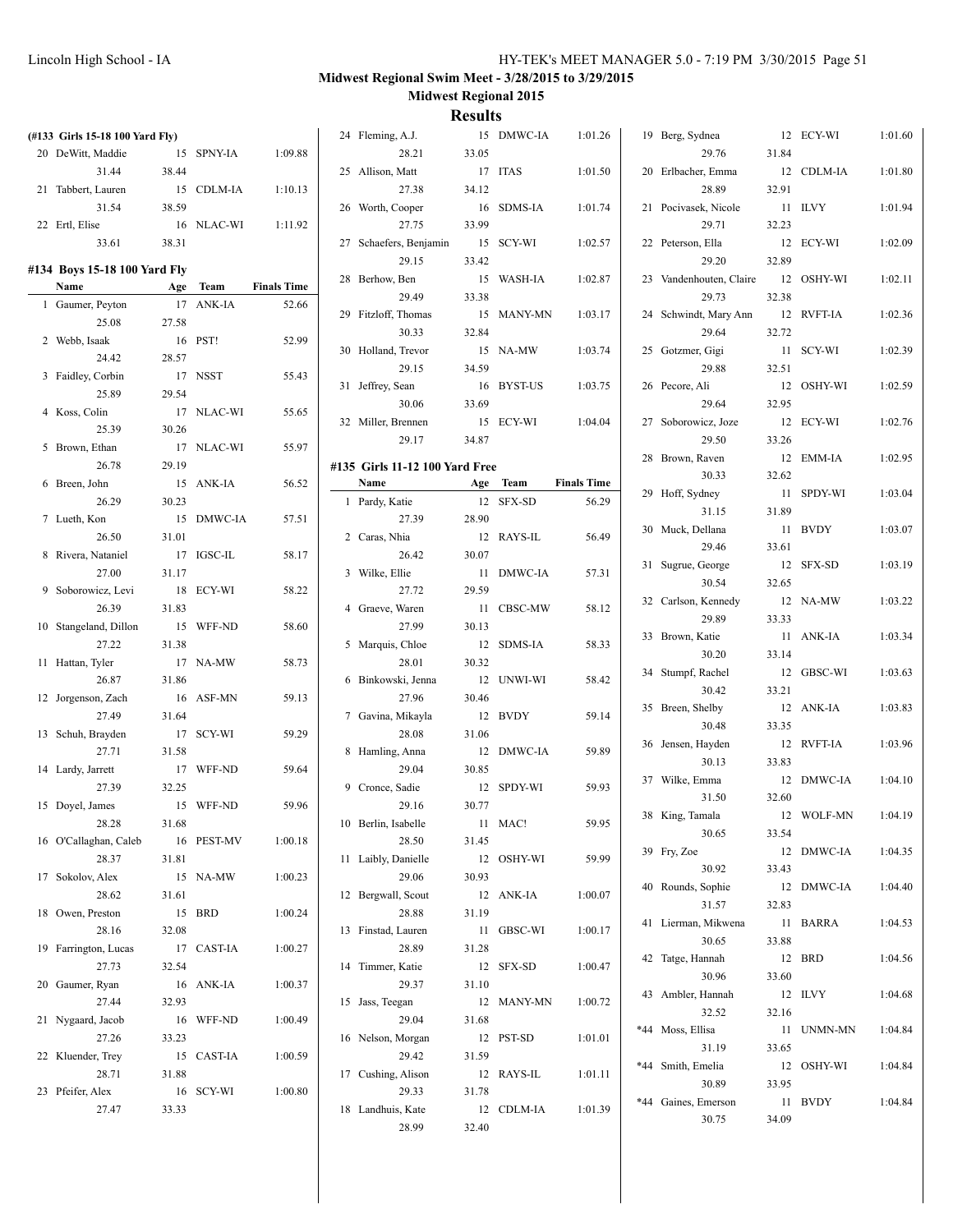# **Midwest Regional Swim Meet - 3/28/2015 to 3/29/2015**

**Midwest Regional 2015**

| (#135 Girls 11-12 100 Yard Free) |       |            |         | 75 Beagle, Ashley             |       | 11 CAST-IA | 1:09.52            | 27 Chase, Kasey                 |       | 12 WFF-ND  | 1:03.74            |
|----------------------------------|-------|------------|---------|-------------------------------|-------|------------|--------------------|---------------------------------|-------|------------|--------------------|
| *47 Antti, Morgan                |       | 11 OSHY-WI | 1:05.04 | 32.99                         | 36.53 |            |                    | 30.46                           | 33.28 |            |                    |
| 31.57                            | 33.47 |            |         |                               |       |            |                    | 28 Helfrich, Garrett            |       | 12 DIXN-IL | 1:03.77            |
| *47 Nettekoven, Mia              |       | 12 OSHY-WI | 1:05.04 | #136 Boys 11-12 100 Yard Free |       |            |                    | 30.83                           | 32.94 |            |                    |
| 32.11                            | 32.93 |            |         | Name                          |       | Age Team   | <b>Finals Time</b> | 29 Hall, Ian                    |       | 11 SPDY-WI | 1:03.95            |
| 49 Sullivan, Liz                 |       | 12 ILVY    | 1:05.29 | 1 Tran, Brian                 |       | 11 WOLF-MN | 55.49              | 30.67                           | 33.28 |            |                    |
| 50 Sizemore, Ellie               |       | 11 SDMS-IA | 1:05.32 | 26.44                         | 29.05 |            |                    | 30 Mills, Sterling              |       | 12 DMWC-IA | 1:04.12            |
| 31.06                            | 34.26 |            |         | 2 Jones, Dylan                |       | 12 KEO-IA  | 55.66              | 30.16                           | 33.96 |            |                    |
|                                  |       | 11 WASC-SD | 1:05.37 | 27.03                         | 28.63 |            |                    |                                 |       |            | 1:04.14            |
| 51 Heesch, Maggie                |       |            |         | 3 Lowery, Jacob               |       | 12 ILVY    | 56.02              | 31 Heck, Joseph                 |       | 12 NLAC-WI |                    |
| 30.66                            | 34.71 |            |         | 26.46                         | 29.56 |            |                    | 30.92                           | 33.22 |            |                    |
| 52 Holm, Madison                 |       | 12 BRD     | 1:05.44 | 4 Doolittle, Josh             |       | 12 ALG-IA  | 57.94              | 32 Tucker, Oryi                 |       | 12 BVDY    | 1:04.29            |
| 31.61                            | 33.83 |            |         | 28.03                         | 29.91 |            |                    | 31.02                           | 33.27 |            |                    |
| 53 Benson, Lauren                |       | 11 SDMS-IA | 1:05.54 | 5 Farmer, Brett               |       | 12 ASC-WI  | 58.00              | 33 Dennis, Damien               |       | 12 ANK-IA  | 1:04.32            |
| 31.71                            | 33.83 |            |         | 27.74                         | 30.26 |            |                    | 30.81                           | 33.51 |            |                    |
| 54 Henning, Alexis               |       | 11 ANK-IA  | 1:05.64 | 6 Butts, Dylan                |       | 12 UNIA-IA | 58.31              | 34 Sheets, Sean                 |       | 12 NSST    | 1:04.51            |
| 31.14                            | 34.50 |            |         | 28.25                         | 30.06 |            |                    | 30.38                           | 34.13 |            |                    |
| 55 Ensign, Lily                  |       | 12 GRN     | 1:05.84 | 7 DeWitte, Gilbert            |       | 12 SFX-SD  | 58.73              | 35 Breon, Carson                |       | 11 OSKY-IA | 1:04.62            |
| 31.54                            | 34.30 |            |         |                               |       |            |                    | 30.58                           | 34.04 |            |                    |
| 56 Rodriguez, Alena              |       | 11 SFX-SD  | 1:06.10 | 28.11                         | 30.62 |            |                    | *36 Larimer, Luke               |       | 12 STRS-MI | 1:04.66            |
| 31.28                            | 34.82 |            |         | 8 Wolsky, Jack                |       | 12 MSC-ND  | 59.32              | 31.84                           | 32.82 |            |                    |
| 57 Arlen, Heather                |       | 12 NLAC-WI | 1:06.34 | 28.25                         | 31.07 |            |                    | *36 Schroeder, Mason            |       | 11 NA-MW   | 1:04.66            |
| 30.92                            | 35.42 |            |         | 9 Davis, Triston              |       | 12 RSC-IA  | 59.55              | 30.23                           | 34.43 |            |                    |
| 58 Pasley, Erica                 |       |            |         | 27.94                         | 31.61 |            |                    |                                 |       |            |                    |
|                                  |       | 11 DIXN-IL | 1:06.45 | 10 Labresh, Kieran            |       | 12 NSST    | 1:00.69            | 38 Ulrich, Logan                |       | 12 ILVY    | 1:04.78            |
| 31.21                            | 35.24 |            |         | 30.52                         | 30.17 |            |                    | 30.66                           | 34.12 |            |                    |
| 59 Beam, Julia                   |       | 12 NLAC-WI | 1:06.54 | 11 Bennett, Will              |       | 12 SDMS-IA | 1:00.81            | 39 Danner, Trevor               |       | 11 CAST-IA | 1:05.04            |
| 31.36                            | 35.18 |            |         | 29.16                         | 31.65 |            |                    | 30.53                           | 34.51 |            |                    |
| 60 Prozinski, Isabelle           |       | 12 BRD     | 1:06.94 | 12 Kovalenko, Andrew          |       | 12 SFX-SD  | 1:00.96            | 40 Peterson, Anders             |       | 11 ANK-IA  | 1:05.68            |
| 32.44                            | 34.50 |            |         | 29.18                         | 31.78 |            |                    | 31.41                           | 34.27 |            |                    |
|                                  |       |            |         |                               |       |            |                    |                                 |       | 11 ILVY    |                    |
| 61 Pickrel, Emma                 |       | 11 WASC-SD | 1:07.04 |                               |       |            |                    | 41 Jauch, Gunnar                |       |            | 1:05.81            |
| 32.18                            | 34.86 |            |         | 13 Kroeger, Joe               |       | 11 NLAC-WI | 1:01.00            | 31.11                           | 34.70 |            |                    |
| *62 Kanitz, Erin                 |       | 12 NLAC-WI | 1:07.25 | 28.63                         | 32.37 |            |                    |                                 |       |            |                    |
| 32.18                            | 35.07 |            |         | 14 Davis, Trenton             |       | 12 OSHY-WI | 1:01.66            | #137 Girls 13-14 100 Yard Free  |       |            |                    |
|                                  |       |            |         | 30.26                         | 31.40 |            |                    | Name                            |       | Age Team   | <b>Finals Time</b> |
| *62 Ziegler, Anja                |       | 11 OMA     | 1:07.25 | 15 Friedrickson, Michael      |       | 12 RVFT-IA | 1:01.73            | 1 Johnson, Peyton               |       | 14 UNWI-WI | 54.01              |
| 31.63                            | 35.62 |            |         | 28.15                         | 33.58 |            |                    | 26.42                           | 27.59 |            |                    |
| 64 Vierbicher, Nicole            |       | 11 ECY-WI  | 1:07.29 | 16 Yi, Peter                  |       | 11 WOLF-MN | 1:01.91            | 2 Rumley, Jasmine               |       | 13 RVFT-IA | 54.74              |
| 31.86                            | 35.43 |            |         | 29.01                         | 32.90 |            |                    | 25.58                           | 29.16 |            |                    |
| 65 Zink, Raeanna                 |       | 12 WASC-SD | 1:07.51 | 17 Dawson, Tristan            |       | 12 BRD     | 1:01.95            | 3 Cary, Angela                  |       | 14 DMWC-IA | 55.19              |
| 31.75                            | 35.76 |            |         | 29.27                         | 32.68 |            |                    | 26.55                           | 28.64 |            |                    |
| 66 Sivertsen, Kaylee             |       | 11 MANY-MN | 1:07.52 | 18 Heiter, Ethan              |       | 12 SPNY-IA | 1:02.06            |                                 |       | 14 ANK-IA  | 55.51              |
| 32.54                            | 34.98 |            |         |                               |       |            |                    | 4 Doering, Lizzie               |       |            |                    |
| 67 Franken, Libby                |       | 11 EAST    | 1:07.59 | 29.54                         | 32.52 |            |                    | 26.38                           | 29.13 |            |                    |
| 32.79                            | 34.80 |            |         | 19 Kelly, Logan               |       | 11 ASF-MN  | 1:02.07            | 5 Walker, Sydney                |       | 14 GBSC-WI | 55.74              |
| 68 Dykstra, Sophia               |       | 11 OSKY-IA | 1:07.61 | 29.61                         | 32.46 |            |                    | 26.85                           | 28.89 |            |                    |
| 32.19                            | 35.42 |            |         | 20 Drengenberg, Brock         |       | 11 DIXN-IL | 1:02.59            | 6 Henderson, Carissa            |       | 14 ECY-WI  | 55.94              |
| 69 Polchow, Emma                 |       | 12 WASC-SD | 1:07.63 | 29.99                         | 32.60 |            |                    | 26.60                           | 29.34 |            |                    |
|                                  |       |            |         | 21 Schaeffer, Griffin         |       | 12 ASK-ND  | 1:02.84            | 7 Holmes, Charleigh             |       | 13 ILVY    | 56.09              |
| 32.16                            | 35.47 |            |         | 30.14                         | 32.70 |            |                    | 26.93                           | 29.16 |            |                    |
| 70 Montplaisir, Anna             |       | 11 WFF-ND  | 1:07.92 | 22 Stone, Ethan               |       | 12 CDLM-IA | 1:02.97            | 8 Jones, Hannah                 |       | 14 WOLF-MN | 56.18              |
| 32.36                            | 35.56 |            |         | 29.81                         | 33.16 |            |                    | 26.55                           | 29.63 |            |                    |
| 71 Mudge, Maddy                  |       | 12 ILVY    | 1:08.07 | 23 McClure, Cooper            |       | 12 NA-MW   | 1:03.13            | 9 Lee-Brown, Linnea             |       | 14 ILVY    | 56.47              |
| 32.05                            | 36.02 |            |         | 30.23                         | 32.90 |            |                    | 26.94                           | 29.53 |            |                    |
| 72 Peck, Sophie                  |       | 11 ANK-IA  | 1:08.95 | 24 Fry, Zach                  |       | 12 DMWC-IA | 1:03.41            | 10 Schulte, Megan               |       | 13 WASC-SD | 56.66              |
| 32.39                            | 36.56 |            |         | 29.78                         | 33.63 |            |                    | 27.23                           | 29.43 |            |                    |
| 73 Castillo, Mariel              |       | 12 DMWC-IA | 1:09.43 |                               |       |            |                    |                                 |       |            |                    |
| 32.37                            | 37.06 |            |         | *25 Pfeiferling, Dane         |       | 11 KEO-IA  | 1:03.64            | 11 Zaderaka, Hannah             |       | 13 ASK-ND  | 56.90              |
| 74 Wray-Raabolle, Verity         |       | 11 ASF-MN  | 1:09.46 | 31.59                         | 32.05 |            |                    | 27.27                           | 29.63 |            |                    |
| 32.81                            | 36.65 |            |         | *25 Peters, Karsten<br>29.99  | 33.65 | 11 ANK-IA  | 1:03.64            | 12 Gilbertson, Kennedy<br>26.82 | 30.18 | 13 SPDY-WI | 57.00              |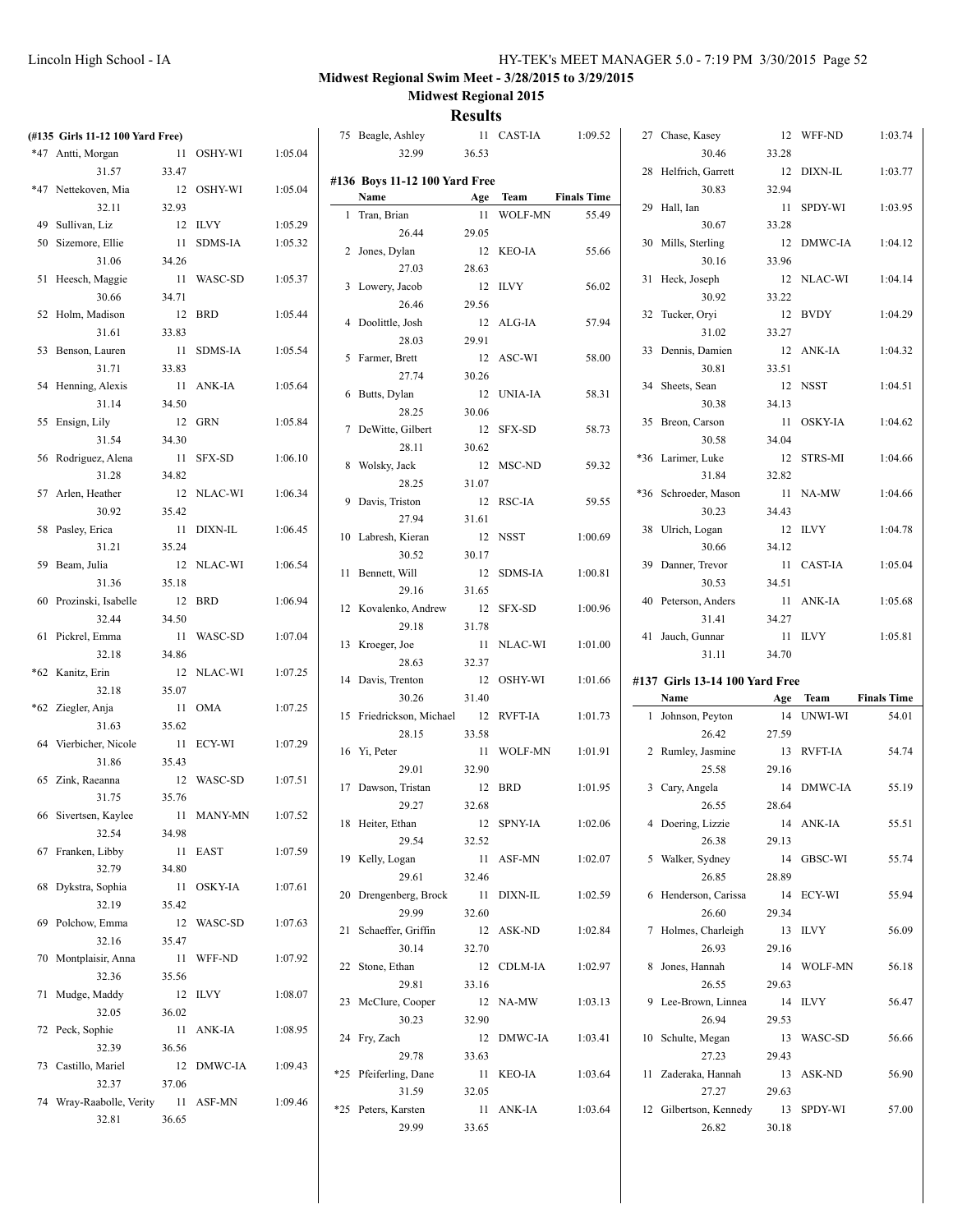| (#137 Girls 13-14 100 Yard Free) |         |            |       | 40 Rosenthal, Abbey  |       | 13 SPDY-WI | 1:00.07 | *69 Hall, Alexis      |       | 13 SPDY-WI | 1:02.91 |
|----------------------------------|---------|------------|-------|----------------------|-------|------------|---------|-----------------------|-------|------------|---------|
| 13 VerSteeg, Emma                |         | 13 SPNY-IA | 57.34 | 28.44                | 31.63 |            |         | 29.98                 | 32.93 |            |         |
| 27.59                            | 29.75   |            |       | 41 Streeter, Abbie   |       | 13 CAST-IA | 1:00.12 | *69 Engels, Liv       |       | 13 SFX-SD  | 1:02.91 |
| 14 Doruska, Erin                 |         | 13 ANK-IA  | 57.43 | 28.56                | 31.56 |            |         | 30.06                 | 32.85 |            |         |
| 27.68                            | 29.75   |            |       | 42 Tock, Kirby       |       | 13 BAM-WI  | 1:00.42 | 71 Crum, Danielle     |       | 14 BAM-WI  | 1:02.93 |
| 15 Koehler, Mackenzie            |         | 14 BAM-WI  | 57.52 | 28.79                | 31.63 |            |         | 30.09                 | 32.84 |            |         |
| 27.78                            | 29.74   |            |       | 43 Collum, Layne     |       | 14 DMWC-IA | 1:00.50 | 72 Breon, Lindsay     |       | 14 OSKY-IA | 1:03.18 |
| 16 Euler, Hope                   |         | 13 PEST-MV | 57.66 | 28.28                | 32.22 |            |         | 29.99                 | 33.19 |            |         |
| 27.32                            | 30.34   |            |       | 44 Graff, Allison    |       | 14 EMM-IA  | 1:00.53 | *73 Chance, Mallory   |       | 14 CAST-IA | 1:03.21 |
| 17 Garcia, Lily                  |         | 13 LOO-WI  | 57.98 | 28.90                | 31.63 |            |         | 29.48                 | 33.73 |            |         |
| 27.56                            | 30.42   |            |       | 45 Butler, Bethany   |       | 14 ASK-ND  | 1:00.54 | *73 Hinrichs, Madelyn |       | 13 OMA     | 1:03.21 |
| 18 Preston, Breazi               |         | 14 RVFT-IA | 58.15 | 29.10                | 31.44 |            |         | 30.32                 | 32.89 |            |         |
| 27.59                            | 30.56   |            |       | 46 West, Jaden       |       | 14 GOLD-SD | 1:00.76 | 75 Easler, Bridget    |       | 14 DMWC-IA |         |
|                                  |         |            |       |                      |       |            |         |                       |       |            | 1:03.22 |
| 19 Purvis, Taylor                |         | 14 PST!    | 58.19 | 29.22                | 31.54 |            |         | 30.56                 | 32.66 |            |         |
| 27.74                            | 30.45   |            |       | 47 Ulrich, Torrie    |       | 14 ILVY    | 1:00.78 | 76 Moyer, Leah        |       | 13 SCY-WI  | 1:03.29 |
| 20 Frisch, Jenae                 |         | 14 ANK-IA  | 58.41 | 28.38                | 32.40 |            |         | 30.53                 | 32.76 |            |         |
| 27.90                            | 30.51   |            |       | 48 Fries, Cheyanne   |       | 13 EMM-IA  | 1:00.83 | 77 DeVries, Alexis    |       | 14 PST!    | 1:03.35 |
| 21 Jones, Haley                  |         | 14 ECY-WI  | 58.44 | 29.31                | 31.52 |            |         | 30.17                 | 33.18 |            |         |
| 27.90                            | 30.54   |            |       | 49 Zee, Ryenne       |       | 13 MYST-WI | 1:00.86 | *78 Mohr, Shyla       |       | 13 CAST-IA | 1:03.43 |
| 22 Bartell, Brenna               |         | 13 MANY-MN | 58.47 | 29.53                | 31.33 |            |         | 29.39                 | 34.04 |            |         |
| 27.85                            | 30.62   |            |       | 50 Dolan, Victoria   |       | 13 RAYS-IL | 1:00.90 | *78 Suh, Katie        |       | 14 DMWC-IA | 1:03.43 |
| 23 Hickey, Rachel                |         | 14 ILVY    | 58.49 | 29.66                | 31.24 |            |         | 29.68                 | 33.75 |            |         |
| 27.68                            | 30.81   |            |       | 51 Miceli, Isabella  |       | 13 MAC!    | 1:01.00 | 80 Horton, Kelsey     |       | 14 DIXN-IL | 1:03.52 |
| 24 Dravland, Marlee              |         | 14 PST-SD  | 58.65 | 29.32                | 31.68 |            |         | 30.30                 | 33.22 |            |         |
| 28.09                            | 30.56   |            |       | 52 Machetta, Megan   |       | 14 ILVY    | 1:01.09 | 81 Birchmier, Jaedyn  |       | 14 ANK-IA  | 1:03.65 |
| 25 Drechsel, Juliana             |         | 14 ECY-WI  | 58.78 | 28.71                | 32.38 |            |         | 30.18                 | 33.47 |            |         |
| 27.79                            | 30.99   |            |       | 53 Peterson, Ellissa |       | 14 ANK-IA  | 1:01.19 | 82 Raczek, Gabriella  |       | 13 SPDY-WI | 1:03.75 |
| *26 Boccignone, Leah             |         | 14 RAYS-IL | 58.87 | 28.96                | 32.23 |            |         | 30.42                 | 33.33 |            |         |
| 28.16                            | 30.71   |            |       | 54 Donahue, Megan    |       | 14 MYST-WI | 1:01.20 | 83 Taylor, Maddie     |       | 14 RAYS-IL | 1:03.79 |
| *26 Mantonya, Maggy              |         | 13 NA-MW   | 58.87 | 28.91                | 32.29 |            |         | 30.30                 | 33.49 |            |         |
| 28.04                            | 30.83   |            |       | *55 Hinze, Grace     |       | 13 RSC-IA  | 1:01.22 | 84 DeVlaeminck, Cori  |       | 13 SPNY-IA | 1:03.82 |
| 28 Magee, Ava                    |         | 14 ECY-WI  | 58.89 | 28.18                | 33.04 |            |         | 30.40                 | 33.42 |            |         |
| 27.78                            | 31.11   |            |       | *55 Erdman, Leah     |       | 14 BAM-WI  | 1:01.22 | 85 Creely, Angie      |       | 14 SPDY-WI | 1:03.94 |
| *29 Webb, Madeline               | 14 PST! |            | 58.90 | 29.10                | 32.12 |            |         | 30.29                 | 33.65 |            |         |
| 27.85                            | 31.05   |            |       | 57 Steien, Lauren    |       | 13 NLAC-WI | 1:01.31 | 86 Rahn, Hannah       |       | 13 WGTN-MN | 1:04.03 |
| *29 Ertz, Abby                   |         | 13 NA-MW   | 58.90 | 28.87                | 32.44 |            |         | 30.33                 | 33.70 |            |         |
| 27.75                            | 31.15   |            |       | 58 Busch, Presley    |       | 14 GBSC-WI | 1:01.37 | 87 Brown, Claire      |       | 14 DMWC-IA | 1:04.15 |
| 31 Pardoe, Elizabeth             |         | 14 NLAC-WI | 58.95 | 29.52                | 31.85 |            |         | 30.43                 | 33.72 |            |         |
| 28.25                            | 30.70   |            |       | 59 Frye, Averie      |       | 13 NA-MW   | 1:01.64 | 88 Johnson, Annikka   |       | 13 NLAC-WI | 1:04.19 |
| 32 Wallace, Jamie                |         | 14 BRD     | 59.14 | 29.36                | 32.28 |            |         | 30.09                 | 34.10 |            |         |
| 28.15                            | 30.99   |            |       | 60 Lierman, Mikasa   |       | 14 BARRA   | 1:01.77 | 89 Stewart, Mercedes  |       | 13 NLAC-WI | 1:04.28 |
| 33 Verhulst, Mckinley            |         | 14 NLAC-WI | 59.30 | 29.31                | 32.46 |            |         | 30.55                 | 33.73 |            |         |
| 28.26                            | 31.04   |            |       | 61 Berg, Allison     |       | 14 WFF-ND  | 1:01.83 | 90 Halbur, Kasey      |       | 14 CAST-IA | 1:04.33 |
|                                  |         |            |       |                      |       |            |         |                       |       |            |         |
| 34 Stillmunkes, Staci            |         | 13 ANK-IA  | 59.34 | 29.42                | 32.41 |            |         | 31.35                 | 32.98 |            |         |
| 28.68                            | 30.66   |            |       | 62 Heck, Grace       |       | 13 NLAC-WI | 1:01.88 | 91 Vininski, Ahnika   |       | 14 ASF-MN  | 1:04.34 |
| 35 Franken, Sydney               |         | 13 EAST    | 59.38 | 29.57                | 32.31 |            |         | 29.73                 | 34.61 |            |         |
| 28.19                            | 31.19   |            |       | 63 Steger, Neve      |       | 13 RVFT-IA | 1:01.93 | 92 Lee, Sophie        |       | 13 ANK-IA  | 1:04.52 |
| 36 Gibbons, Madelynn             | 13 BRD  |            | 59.43 | 29.11                | 32.82 |            |         | 30.23                 | 34.29 |            |         |
| 28.11                            | 31.32   |            |       | 64 Gaumer, Jesslyn   |       | 14 ANK-IA  | 1:01.98 | 93 Erickson, Savannah |       | 13 PEST-MV | 1:04.65 |
| 37 Reed, Madi                    |         | 13 RSC-IA  | 59.61 | 29.09                | 32.89 |            |         | 30.43                 | 34.22 |            |         |
| 28.36                            | 31.25   |            |       | 65 Gavina, Ysabelle  |       | 14 BVDY    | 1:02.24 | 94 Humpage, Lynsay    |       | 14 ILVY    | 1:04.77 |
| 38 Vandehey, Anna                |         | 13 SPDY-WI | 59.62 | 29.43                | 32.81 |            |         | 30.42                 | 34.35 |            |         |
| 28.55                            | 31.07   |            |       | 66 Roxworthy, Katie  |       | 13 RAYS-IL | 1:02.43 | 95 Gonzalez, Citlalli |       | 13 IGSC-IL | 1:04.83 |
| 39 Friske, Kara                  |         | 14 SCY-WI  | 59.90 | 29.75                | 32.68 |            |         | 32.43                 | 32.40 |            |         |
| 28.57                            | 31.33   |            |       | 67 Regan, Madison    |       | 14 CDLM-IA | 1:02.58 | 96 Dotson, Olivia     |       | 14 RVFT-IA | 1:04.86 |
|                                  |         |            |       | 68 McLeod, Ally      |       | 14 OSHY-WI | 1:02.89 | 30.75                 | 34.11 |            |         |
|                                  |         |            |       | 30.15                | 32.74 |            |         |                       |       |            |         |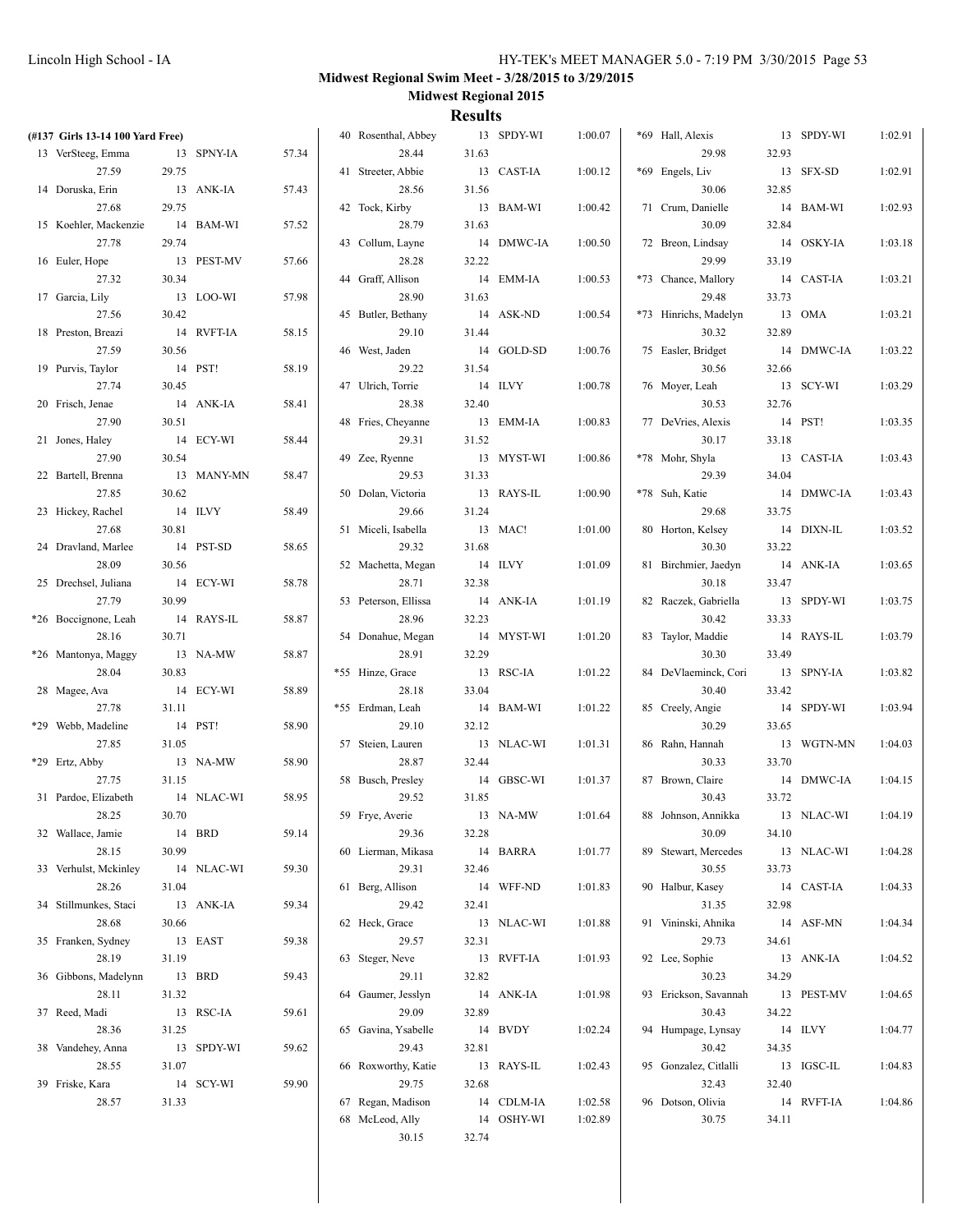| (#137 Girls 13-14 100 Yard Free) |       |            |                    | 20 Huber, Ethan           |         | 13 MAC-SD  | 55.75 | 48 Espinoza, Miguel            |       | 14 SDMS-IA | 59.04              |
|----------------------------------|-------|------------|--------------------|---------------------------|---------|------------|-------|--------------------------------|-------|------------|--------------------|
| 97 Roehrig, Tessa                |       | 13 STRS-MI | 1:05.30            | 26.86                     | 28.89   |            |       | 28.98                          | 30.06 |            |                    |
| 30.71                            | 34.59 |            |                    | 21 Vetter, Ben            |         | 14 WFF-ND  | 56.02 | 49 Huss, Peyton                |       | 13 MSC-ND  | 59.11              |
| 98 Henderson, Burke              |       | 13 ASF-MN  | 1:05.37            | 26.69                     | 29.33   |            |       | 28.02                          | 31.09 |            |                    |
| 30.63                            | 34.74 |            |                    | 22 Hines, Matt            |         | 14 ANK-IA  | 56.12 | 50 Paul, Teddy                 |       | 14 ECY-WI  | 59.14              |
| 99 Vogel, Allison                |       | 14 WASH-IA | 1:05.39            | 27.23                     | 28.89   |            |       | 28.46                          | 30.68 |            |                    |
| 31.16                            | 34.23 |            |                    | 23 Venner, Damon          |         | 14 SFX-SD  | 56.23 | 51 Kempf, Logan                |       | 13 NA-MW   | 59.22              |
| 100 Smith, Maddy                 |       | 14 OSHY-WI | 1:05.44            | 27.08                     | 29.15   |            |       | 28.74                          | 30.48 |            |                    |
| 31.26                            | 34.18 |            |                    | 24 Garcia, Jeffrey        |         | 13 IGSC-IL | 56.26 | 52 Worthington, Nicholas       |       | 14 SDMS-IA | 59.32              |
| 101 Morey, Jenna                 |       | 13 SPNY-IA | 1:06.46            | 26.64                     | 29.62   |            |       | 28.52                          | 30.80 |            |                    |
| 31.02                            | 35.44 |            |                    | 25 Dykstra, Nikolas       |         | 14 OSKY-IA | 56.28 | 53 Gafney, Keegan              |       | 14 OZ-WI   | 59.34              |
| 102 Janssen, Mia                 |       | 14 CYSC    | 1:06.75            | 26.79                     | 29.49   |            |       | 28.15                          | 31.19 |            |                    |
| 31.09                            | 35.66 |            |                    | 26 Gaylor, Caleb          |         | 14 PST!    | 56.30 | 54 Lane, Kreyton               |       | 13 NSST    | 59.64              |
| --- Wubbena, Audrey              |       | 13 WASH-IA | DQ                 | 26.84                     | 29.46   |            |       | 28.15                          | 31.49 |            |                    |
| 31.15                            | 33.87 |            |                    | 27 Dillon, Andrew         |         | 13 BRD     | 56.36 | 55 Murray, Liam                |       | 13 OMA     | 59.67              |
|                                  |       |            |                    | 26.80                     | 29.56   |            |       | 27.76                          | 31.91 |            |                    |
| #138 Boys 13-14 100 Yard Free    |       |            |                    | 28 Miller, Jarod          |         | 13 OSKY-IA | 56.42 | 56 Dollison, Drew              |       | 13 ANK-IA  | 59.71              |
| Name                             |       | Age Team   | <b>Finals Time</b> | 27.36                     | 29.06   |            |       | 29.21                          | 30.50 |            |                    |
| 1 Stogner, Colton                |       | 14 UNIL-IL | 48.33              | 29 Liu, Alex              |         | 13 EAST    | 56.60 | 57 Santiago, Javier            |       | 13 SDMS-IA | 59.91              |
| 23.43                            | 24.90 |            |                    | 27.66                     | 28.94   |            |       | 28.96                          | 30.95 |            |                    |
| 2 Brenner, Trever                |       | 14 SFX-SD  | 50.06              | 30 Clark, Brayden         |         | 14 SDMS-IA | 56.66 | 58 Swanepoel, Jae              |       | 13 ANK-IA  | 1:00.10            |
| 24.18                            | 25.88 |            |                    | 26.66                     | 30.00   |            |       | 28.21                          | 31.89 |            |                    |
| 3 Ovanic, Jordan                 |       | 14 OTTY-IL | 51.70              | 31 Vald, Gabe             |         | 13 RVFT-IA | 57.01 | 59 Boell, Nathan               |       | 14 CAST-IA | 1:00.78            |
| 25.10                            | 26.60 |            |                    | 27.29                     | 29.72   |            |       | 28.90                          | 31.88 |            |                    |
| 4 Batta, Sam                     |       | 14 WASC-SD | 52.40              | 32 Arlen, Austin          |         | 14 NLAC-WI | 57.21 | 60 Konop, Dylan                |       | 13 OSHY-WI | 1:01.22            |
| 25.31                            | 27.09 |            |                    | 26.91                     | 30.30   |            |       | 29.69                          | 31.53 |            |                    |
| 5 Vinz, Nathan                   |       | 14 SFX-SD  | 52.46              | 33 Huyser, Carter         |         | 14 OSKY-IA | 57.23 |                                |       |            |                    |
| 25.88                            | 26.58 |            |                    | 27.43                     | 29.80   |            |       | #139 Girls 15-18 100 Yard Free |       |            |                    |
|                                  |       |            |                    |                           |         |            |       |                                |       |            |                    |
| 6 Halaska, Jonathan              |       | 14 UNMN-MN | 53.07              |                           |         |            |       | Name                           |       | Age Team   | <b>Finals Time</b> |
| 25.33                            | 27.74 |            |                    | 34 Corpuz, Crispin        |         | 13 NA-MW   | 57.25 | 1 Fluit, Allyssa               |       | 17 RSC-IA  | 52.54              |
| 7 Hoem, Brennan                  |       | 14 OSHY-WI | 53.70              | 26.96                     | 30.29   |            |       | 25.33                          | 27.21 |            |                    |
| 26.16                            | 27.54 |            |                    | 35 Kort, Jared            |         | 13 SPDY-WI | 57.26 | 2 Hedrick, Samantha            |       | 16 PST!    | 53.84              |
| 8 Vierbicher, Andrew             |       | 14 ECY-WI  | 53.76              | 27.64                     | 29.62   |            |       | 25.93                          | 27.91 |            |                    |
| 26.02                            | 27.74 |            |                    | 36 Merkatoris, Jack       |         | 13 ECY-WI  | 57.45 | 3 Hamel, Emily                 |       | 17 MSC-ND  | 54.80              |
| 9 Hammer, Hank                   |       | 14 PST!    | 53.87              | 28.11                     | 29.34   |            |       | 25.94                          | 28.86 |            |                    |
| 25.64                            | 28.23 |            |                    | 37 Pugachov, Ivan         |         | 13 WOLF-MN | 57.47 | 4 Liu, Anna                    |       | 15 EAST    | 55.09              |
| 10 Dean, Noah                    |       | 13 DCST-IL | 54.05              | 28.04                     | 29.43   |            |       | 25.91                          | 29.18 |            |                    |
| 25.06                            | 28.99 |            |                    | 38 Crimmins, Jayden       |         | 14 ANK-IA  | 57.63 | 5 Ryan, Fallon                 |       | 18 BRD     | 55.48              |
| 11 Landhuis, Niklaas             |       | 14 CDLM-IA | 54.12              | 28.02                     | 29.61   |            |       | 26.43                          | 29.05 |            |                    |
| 25.68                            | 28.44 |            |                    | 39 Kaltenbrun, Nathan     |         | 14 SCY-WI  | 57.76 | 6 Behling, Kalli               |       | 15 OSHY-WI | 56.27              |
| 12 Ott, Cody                     |       | 14 CDLM-IA | 54.33              | 27.84                     | 29.92   |            |       | 27.06                          | 29.21 |            |                    |
| 26.07                            | 28.26 |            |                    | 40 Parmelee, Landen       |         | 14 CDLM-IA | 57.94 | 7 Cwiklinski, Jasmin           |       | 16 MANY-MN | 56.29              |
| 13 Hawkins, Jacob                |       | 14 HUSK-MW | 54.40              | 27.56                     | 30.38   |            |       | 26.72                          | 29.57 |            |                    |
| 26.00                            | 28.40 |            |                    | 41 Smith, Cody            | 13 ILVY |            | 58.07 | 8 Phinney, Rachel              |       | 15 MANY-MN | 56.69              |
| *14 DaCosta, Rafael              |       | 13 NLAC-WI | 54.69              | 27.33                     | 30.74   |            |       | 26.86                          | 29.83 |            |                    |
| 26.54                            | 28.15 |            |                    | 42 Gehring, Mason         |         | 13 WOLF-MN | 58.11 | 9 Washenberger, Claire         |       | 16 SFX-SD  | 56.82              |
| *14 Pocivasek, Jacob             |       | 14 ILVY    | 54.69              | 28.07                     | 30.04   |            |       | 27.50                          | 29.32 |            |                    |
| 26.02                            | 28.67 |            |                    | 43 Hackman, Tyler         |         | 13 SFX-SD  | 58.15 | 10 Peitz, Addison              |       | 16 YST-SD  | 56.84              |
| 16 Miller, Jack                  |       | 14 OSKY-IA | 54.88              | 28.16                     | 29.99   |            |       | 27.42                          | 29.42 |            |                    |
| 26.21                            | 28.67 |            |                    | 44 Probasco, Austin       |         | 14 ANK-IA  | 58.19 | 11 McKeag, Hannah              |       | 16 BRD     | 57.01              |
| 17 Ditchfield, Tyler             |       | 14 OTTY-IL | 54.90              | 28.40                     | 29.79   |            |       | 27.49                          | 29.52 |            |                    |
| 26.18                            | 28.72 |            |                    | 45 Keinroth, Mason        |         | 13 ANK-IA  | 58.61 | 12 Rivera, Jazmin              |       | 15 IGSC-IL | 57.12              |
| 18 Odson, Noah                   |       | 13 ANK-IA  | 55.01              | 27.78                     | 30.83   |            |       | 27.05                          | 30.07 |            |                    |
| 26.33                            | 28.68 |            |                    | 46 Jorgenson, Payton      |         | 13 ASF-MN  | 58.62 | 13 DeWitt, Maddie              |       | 15 SPNY-IA | 57.14              |
| 19 Lyles, Wade                   |       | 14 DIXN-IL | 55.62              | 27.66                     | 30.96   |            |       | 27.44                          | 29.70 |            |                    |
| 26.81                            | 28.81 |            |                    | 47 Lucas, Carter<br>28.44 | 30.34   | 13 SFX-SD  | 58.78 | 14 Cardona, Camila             |       | 16 IGSC-IL | 57.31              |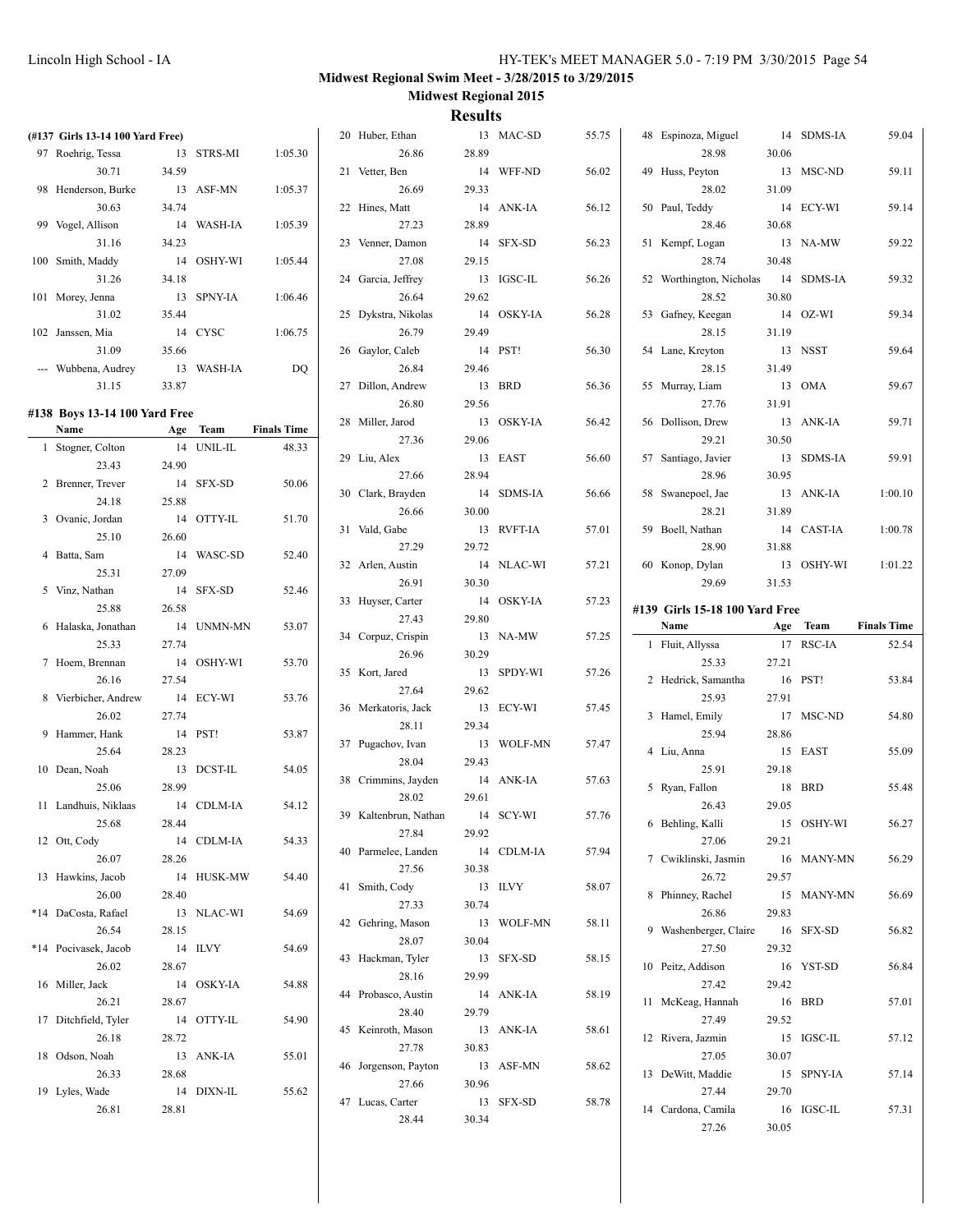| (#139 Girls 15-18 100 Yard Free)  |       |            |         | 43 Welshinger, Katie |         | 17 ITAS    | 1:01.07 | #140 Boys 15-18 100 Yard Free |       |            |                    |
|-----------------------------------|-------|------------|---------|----------------------|---------|------------|---------|-------------------------------|-------|------------|--------------------|
| 15 Anderson, Jessica              |       | 16 ALG-IA  | 57.44   | 28.95                | 32.12   |            |         | Name                          |       | Age Team   | <b>Finals Time</b> |
| 26.56                             | 30.88 |            |         | 44 Neal, Pearl       |         | 15 RVFT-IA | 1:01.28 | 1 Webb, Isaak                 |       | 16 PST!    | 49.66              |
| 16 Fluit, Megan                   |       | 15 RSC-IA  | 57.68   | 45 Tabbert, Lauren   |         | 15 CDLM-IA | 1:01.57 | 24.25                         | 25.41 |            |                    |
| 27.99                             | 29.69 |            |         | 29.14                | 32.43   |            |         | 2 Brown, Ethan                |       | 17 NLAC-WI | 50.01              |
| 17 Wallace, Julia                 |       | 16 BRD     | 57.90   | 46 Younge, Noelle    |         | 15 MANY-MN | 1:01.79 |                               |       |            |                    |
| 27.51                             | 30.39 |            |         | 29.56                | 32.23   |            |         | 24.24                         | 25.77 |            |                    |
| *18 Nelson, Lillian               |       | 15 NSST    | 58.01   | 47 Weslow, Juliette  |         | 15 GBSC-WI | 1:02.02 | 3 Zeigler, Hayden             |       | 16 MANY-MN | 50.37              |
| 27.62                             | 30.39 |            |         | 29.40                | 32.62   |            |         | 24.02                         | 26.35 |            |                    |
|                                   |       |            |         |                      |         |            |         | 4 Koss, Colin                 |       | 17 NLAC-WI | 50.39              |
| *18 Raczek, Alexandra             |       | 15 SPDY-WI | 58.01   | 48 Yade, Kendra      |         | 16 ILVY    | 1:02.07 | 24.09                         | 26.30 |            |                    |
| 27.68                             | 30.33 |            |         | 29.69                | 32.38   |            |         | 5 Breen, John                 |       | 15 ANK-IA  | 50.79              |
| 20 Peterson, Reilly               |       | 17 BRD     | 58.09   | 49 Nelson, Alex      |         | 15 SFX-SD  | 1:02.49 | 24.39                         | 26.40 |            |                    |
| 27.87                             | 30.22 |            |         | 29.91                | 32.58   |            |         | 6 Suby, Brady                 |       | 17 ANK-IA  | 50.84              |
| 21 Odson, Marie                   |       | 15 ANK-IA  | 58.16   | 50 Keller, Elise     |         | 15 GBSC-WI | 1:03.00 |                               |       |            |                    |
| 28.07                             | 30.09 |            |         | 30.32                | 32.68   |            |         | 24.52                         | 26.32 |            |                    |
| 22 Orhn, Olivia                   |       | 16 ASF-MN  | 58.82   | 51 Honner, Bekah     |         | 17 SFX-SD  | 1:03.03 | 7 Rhein, Bradley              |       | 17 DMWC-IA | 50.91              |
| 28.11                             | 30.71 |            |         | 29.48                | 33.55   |            |         | 24.04                         | 26.87 |            |                    |
|                                   |       |            |         |                      |         |            |         | 8 Faidley, Corbin             |       | 17 NSST    | 50.95              |
| 23 Sabanovic, Almina              |       | 16 IGSC-IL | 58.86   | 52 Tucker, Ashlyi    |         | 16 BVDY    | 1:03.13 | 24.56                         | 26.39 |            |                    |
| 27.91                             | 30.95 |            |         | 29.92                | 33.21   |            |         | 9 Dahlseng, Zach              |       | 15 SPDY-WI | 51.36              |
| 24 Peters, Kirsten                |       | 16 MANY-MN | 58.92   | 53 Mattes, Emma      |         | 15 NSST    | 1:03.14 | 24.74                         | 26.62 |            |                    |
| 28.05                             | 30.87 |            |         | 29.74                | 33.40   |            |         | 10 Owen, Preston              |       | 15 BRD     | 51.52              |
| 25 Thate, Emma                    |       | 15 MANY-MN | 58.99   | 54 Allen, Carley     |         | 17 MANY-MN | 1:03.20 |                               |       |            |                    |
| 26 Stephenson, Katie              |       | 15 NLY     | 59.27   | 29.70                | 33.50   |            |         | 25.08                         | 26.44 |            |                    |
| 27.62                             | 31.65 |            |         | 55 Alm, Jordyn       |         | 15 WGTN-MN | 1:03.22 | 11 Miller, Keegan             |       | 16 ILVY    | 51.56              |
| 27 Ware, Christina                |       | 15 ANK-IA  | 59.56   | 30.06                | 33.16   |            |         | 24.70                         | 26.86 |            |                    |
|                                   |       |            |         |                      |         |            |         | 12 Holland, Trevor            |       | 15 NA-MW   | 52.08              |
| 29.05                             | 30.51 |            |         | 56 Helfrich, Alissa  |         | 17 DIXN-IL | 1:03.35 | 24.76                         | 27.32 |            |                    |
| *28 Mehlert, Kelsey               |       | 16 SFX-SD  | 59.65   | 30.11                | 33.24   |            |         | 13 Belden, Christian          |       | 16 SDMS-IA | 52.12              |
| 28.66                             | 30.99 |            |         | 57 Trucano, Alexis   |         | 15 SDMS-IA | 1:03.36 | 25.00                         | 27.12 |            |                    |
| *28 Nordquist, Grace              |       | 16 CAST-IA | 59.65   | 29.86                | 33.50   |            |         | 14 Gaumer, Ryan               |       | 16 ANK-IA  | 52.20              |
| 28.24                             | 31.41 |            |         | 58 Schmidt, Emma     |         | 16 NLAC-WI | 1:04.39 | 25.10                         | 27.10 |            |                    |
| 30 Linzell, Kelsey                |       | 16 NA-MW   | 59.82   | 30.97                | 33.42   |            |         |                               |       |            |                    |
| 28.19                             | 31.63 |            |         | 59 Olson, Jessica    |         | 15 BYST-US | 1:04.40 | 15 Rivera, Nataniel           |       | 17 IGSC-IL | 52.33              |
| 31 Hostetler, Ainsley             |       | 15 NA-MW   | 59.86   | 30.75                | 33.65   |            |         | 24.97                         | 27.36 |            |                    |
| 28.49                             | 31.37 |            |         | 60 Beam, Alex        |         | 15 NLAC-WI | 1:04.67 | 16 Bruns, Noah                |       | 16 WASH-IA | 52.41              |
|                                   |       |            |         |                      |         |            |         | 25.15                         | 27.26 |            |                    |
| 32 Gillund, Josie                 |       | 16 MSC-ND  | 59.89   | 30.95                | 33.72   |            |         | 17 Lueth, Kon                 |       | 15 DMWC-IA | 52.45              |
| 28.25                             | 31.64 |            |         | 61 Fiechtner, Claire |         | 15 OSKY-IA | 1:05.08 | 25.09                         | 27.36 |            |                    |
| 33 Lund, Madeleine                |       | 15 ANK-IA  | 59.95   | 30.51                | 34.57   |            |         | 18 Fitzloff, Thomas           |       | 15 MANY-MN | 52.46              |
| 29.20                             | 30.75 |            |         | 62 Safris, Olya      |         | 15 RVFT-IA | 1:05.27 | 25.68                         | 26.78 |            |                    |
| 34 Hildebrand, Amy                |       | 18 ECY-WI  | 1:00.05 | 30.17                | 35.10   |            |         | 19 Pek, Sebastian             |       | 15 CAST-IA |                    |
| 28.23                             | 31.82 |            |         | 63 Jennings, Shannen |         | 17 BYST-US | 1:05.38 |                               |       |            | 52.49              |
| 35 Wei, Carissa                   |       | 18 NA-MW   | 1:00.16 | 30.43                | 34.95   |            |         | 25.41                         | 27.08 |            |                    |
| 29.08                             | 31.08 |            |         | 64 Jarvis, Ashlnn    |         | 17 EMM-IA  | 1:05.44 | 20 Schuh, Brayden             |       | 17 SCY-WI  | 52.62              |
| 36 Wiederholt, Cheyenne 16 ANK-IA |       |            | 1:00.29 | 29.94                | 35.50   |            |         | 25.39                         | 27.23 |            |                    |
| 28.25                             |       |            |         |                      |         |            |         | 21 Berhow, Ben                |       | 15 WASH-IA | 52.78              |
|                                   | 32.04 |            |         | 65 DeMoney, Brittany |         | 15 OSKY-IA | 1:05.52 | 25.23                         | 27.55 |            |                    |
| 37 Adam, Megan                    |       | 16 WASH-IA | 1:00.54 | 30.86                | 34.66   |            |         | *22 Hattan, Tyler             |       | 17 NA-MW   | 53.07              |
| 28.97                             | 31.57 |            |         | 66 Gavina, Arielle   |         | 16 BVDY    | 1:05.58 | 24.99                         | 28.08 |            |                    |
| 38 Lihs, Madison                  |       | 15 CDLM-IA | 1:00.64 | 30.66                | 34.92   |            |         | *22 O'Callaghan, Caleb        |       | 16 PEST-MV | 53.07              |
| 28.69                             | 31.95 |            |         | 67 St. Peter, Emily  |         | 15 CAST-IA | 1:06.35 | 25.86                         | 27.21 |            |                    |
| 39 Ertl, Elise                    |       | 16 NLAC-WI | 1:00.74 | 30.05                | 36.30   |            |         |                               |       |            |                    |
| 28.79                             | 31.95 |            |         | 68 Hall, Hannah      | 16 EAST |            | 1:06.66 | 24 Long, Jacob                |       | 16 MANY-MN | 53.21              |
| *40 Oettinger, Sophia             |       | 15 BAM-WI  | 1:00.85 | 31.27                | 35.39   |            |         | 25.60                         | 27.61 |            |                    |
| 29.07                             | 31.78 |            |         | 69 Kinney, Emma      | 16 EAST |            | 1:08.13 | 25 Bissonette, Kaleb          |       | 16 ITAS    | 53.40              |
| *40 Thate, Rachel                 |       |            |         |                      | 37.04   |            |         | 25.68                         | 27.72 |            |                    |
|                                   |       | 16 MANY-MN | 1:00.85 | 31.09                |         |            |         | 26 Cort, Zach                 |       | 16 EAST    | 53.58              |
| 28.65                             | 32.20 |            |         |                      |         |            |         | 25.32                         | 28.26 |            |                    |
| 42 Bennett, Sara                  |       | 16 SDMS-IA | 1:00.97 |                      |         |            |         | 27 Chase, Austin              |       | 17 WFF-ND  | 54.01              |
| 28.76                             | 32.21 |            |         |                      |         |            |         | 25.50                         | 28.51 |            |                    |
|                                   |       |            |         |                      |         |            |         |                               |       |            |                    |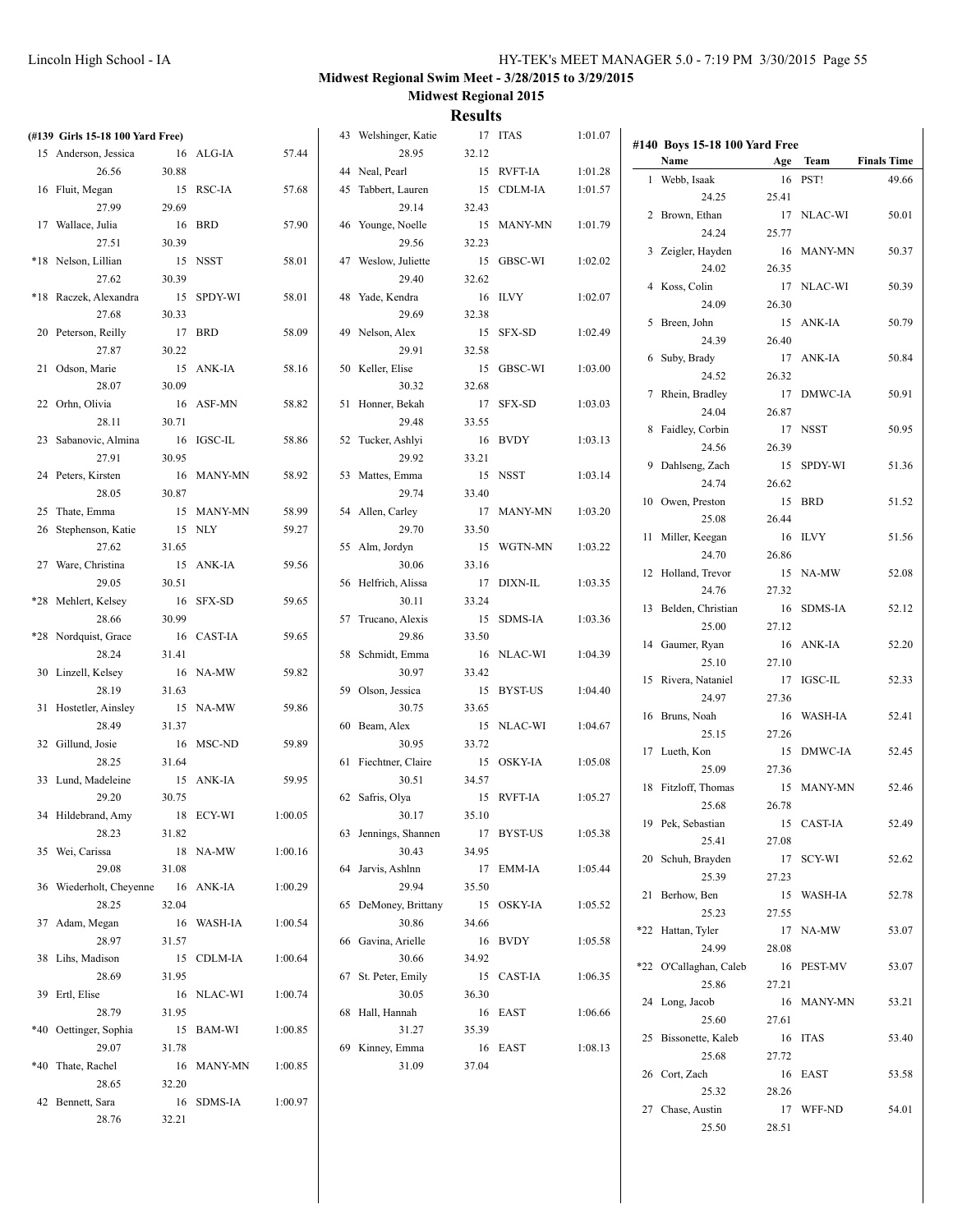| (#140 Boys 15-18 100 Yard Free) |        |            |       | 55 Schnepf, Colton           |       | 17 ANK-IA  | 56.06              | 17 Pidde, Grace             |       | 12 RAYS-IL          | 2:34.57            |
|---------------------------------|--------|------------|-------|------------------------------|-------|------------|--------------------|-----------------------------|-------|---------------------|--------------------|
| 28 Gaber, Alex                  |        | 16 NLAC-WI | 54.12 | 26.66                        | 29.40 |            |                    | 34.31                       | 38.95 | 46.71               | 34.60              |
| 25.71                           | 28.41  |            |       | 56 Newham, Ivan              |       | 15 WOLF-MN | 56.21              | 18 Moss, Ellisa             |       | 11 UNMN-MN          | 2:34.74            |
| 29 Doyel, James                 |        | 15 WFF-ND  | 54.14 | 27.15                        | 29.06 |            |                    | 34.76                       | 38.18 | 46.96               | 34.84              |
| 26.16                           | 27.98  |            |       | 57 Welsher, Ross             |       | 16 EAST    | 56.53              | 19 Corrado, Jessica         |       | 12 WFF-ND           | 2:35.09            |
| 30 Herrick, Joseph              |        | 15 OSHY-WI | 54.35 | 27.17                        | 29.36 |            |                    | 35.43                       | 39.26 | 46.55               | 33.85              |
| 25.89                           | 28.46  |            |       | 58 Jeffrey, Sean             |       | 16 BYST-US | 56.69              | 20 Vandenhouten, Claire     |       | 12 OSHY-WI          | 2:35.73            |
| 31 Pfeifer, Alex                |        | 16 SCY-WI  | 54.36 | 27.25                        | 29.44 |            |                    | 33.23                       | 38.97 | 47.63               | 35.90              |
| 26.19                           | 28.17  |            |       | 59 Schnepf, Coby             |       | 15 ANK-IA  | 56.73              | 21 Soborowicz, Joze         |       | 12 ECY-WI           | 2:35.79            |
|                                 |        | 15 ITAS    |       |                              | 30.29 |            |                    | 33.17                       | 40.79 | 45.02               |                    |
| 32 Pohl, Braden                 |        |            | 54.46 | 26.44                        |       |            |                    |                             |       |                     | 36.81              |
| 26.17                           | 28.29  |            |       | 60 Lux, Tyler                |       | 15 CAST-IA | 56.96              | 22 Frear, Peyton            |       | 12 SFX-SD           | 2:36.57            |
| 33 Farrington, Lucas            |        | 17 CAST-IA | 54.55 | 26.43                        | 30.53 |            |                    | 34.50                       | 41.26 | 45.11               | 35.70              |
| 26.27                           | 28.28  |            |       | 61 Kluender, Trey            |       | 15 CAST-IA | 57.21              | 23 Hoff, Sydney             |       | 11 SPDY-WI          | 2:36.73            |
| 34 Jorgenson, Zach              |        | 16 ASF-MN  | 54.69 | 27.40                        | 29.81 |            |                    | 35.53                       | 41.46 | 45.61               | 34.13              |
| 25.90                           | 28.79  |            |       | 62 Schaefers, Benjamin       |       | 15 SCY-WI  | 57.50              | 24 Burnham, Joanna          |       | 11 TWSC-IL          | 2:38.61            |
| 35 Lardy, Jarrett               |        | 17 WFF-ND  | 54.75 | 27.80                        | 29.70 |            |                    | 34.33                       | 39.81 | 47.95               | 36.52              |
| 25.83                           | 28.92  |            |       | 63 Nygaard, Jacob            |       | 16 WFF-ND  | 59.50              | 25 Rounds, Sophie           |       | 12 DMWC-IA          | 2:39.62            |
| 36 Stangeland, Dillon           |        | 15 WFF-ND  | 54.93 | 27.77                        | 31.73 |            |                    | 35.32                       | 41.37 | 47.27               | 35.66              |
| 26.60                           | 28.33  |            |       | 64 Montplaisir, Matthew      |       | 17 WFF-ND  | 59.92              | 26 Pickrel, Emma            |       | 11 WASC-SD          | 2:41.09            |
| 37 Sokolov, Alex                |        | 15 NA-MW   | 54.94 | 27.91                        | 32.01 |            |                    | 34.96                       | 40.49 | 49.02               | 36.62              |
| 26.48                           | 28.46  |            |       | #141 Girls 11-12 200 Yard IM |       |            |                    | 27 Bachman, Olivia          |       | 11 CAST-IA          | 2:41.22            |
| 38 McAndrews, Arron             |        | 16 CDLM-IA | 54.99 | Name                         |       | Age Team   | <b>Finals Time</b> | 35.00                       | 41.42 | 47.65               | 37.15              |
| 25.70                           | 29.29  |            |       | 1 Wilke, Ellie               |       | 11 DMWC-IA | 2:17.97            | 28 Henning, Alexis          |       | 11 ANK-IA           | 2:41.77            |
| 39 Doeden, Bryan                |        | 16 WGTN-MN | 55.11 | 30.47                        | 36.09 | 39.60      | 31.81              | 37.12                       | 41.84 | 46.59               | 36.22              |
| 26.40                           | 28.71  |            |       |                              |       |            |                    | 29 Rodriguez, Alena         |       | 11 SFX-SD           | 2:42.47            |
| 40 Mittelstaedt, Jacob          |        | 18 SCY-WI  | 55.12 | 2 Heagy, Ashley              |       | 12 ILVY    | 2:18.75            | 36.62                       | 41.52 | 47.59               | 36.74              |
| 26.29                           | 28.83  |            |       | 29.70                        | 33.71 | 43.69      | 31.65              | 30 Pecore, Ali              |       | 12 OSHY-WI          | 2:43.90            |
| 41 Buchacker, Matt              |        | 16 EAST    | 55.16 | 3 Marquis, Chloe             |       | 12 SDMS-IA | 2:25.29            | 35.50                       | 41.68 | 51.95               | 34.77              |
| 26.77                           | 28.39  |            |       | 29.92                        | 36.42 | 47.27      | 31.68              | 31 Pasley, Erica            |       | 11 DIXN-IL          | 2:44.20            |
|                                 |        |            |       |                              |       |            |                    |                             |       |                     |                    |
|                                 |        |            |       | 4 Pardy, Katie               |       | 12 SFX-SD  | 2:26.57            |                             |       |                     |                    |
| *42 Fleming, A.J.               |        | 15 DMWC-IA | 55.33 | 31.48                        | 35.25 | 47.71      | 32.13              | 35.62                       | 38.69 | 51.78               | 38.11              |
| 27.13                           | 28.20  |            |       | 5 Laibly, Danielle           |       | 12 OSHY-WI | 2:27.08            | 32 Vierbicher, Nicole       |       | 11 ECY-WI           | 2:46.78            |
| *42 Greenwood, Devin            |        | 15 SDMS-IA | 55.33 | 32.35                        | 37.30 | 45.04      | 32.39              | 36.49                       | 43.27 | 49.21               | 37.81              |
| 26.14                           | 29.19  |            |       | 6 Hamling, Anna              |       | 12 DMWC-IA | 2:27.25            | #142 Boys 11-12 200 Yard IM |       |                     |                    |
| 44 Jenson, Cameron              |        | 16 WGTN-MN | 55.35 | 31.61                        | 37.51 | 43.24      | 34.89              | Name                        |       | Age Team            | <b>Finals Time</b> |
| 25.30                           | 30.05  |            |       | 7 Finstad, Lauren            |       | 11 GBSC-WI | 2:27.86            | 1 Lowery, Jacob             |       | 12 ILVY             | 2:18.85            |
| 45 Ouradnik, Brady              |        | 17 CDLM-IA | 55.37 | 33.16                        | 36.78 | 45.96      | 31.96              | 28.95                       | 36.67 | 41.00               | 32.23              |
| 26.29                           | 29.08  |            |       | 8 Peterson, Ella             |       | 12 ECY-WI  | 2:28.19            | 2 Jones, Dylan              |       | 12 KEO-IA           | 2:19.80            |
| 46 Roth, Elliot                 |        | 16 BYST-US | 55.39 | 32.48                        | 39.91 | 42.52      | 33.28              | 31.77                       | 36.14 | 41.69               | 30.20              |
| 26.63                           | 28.76  |            |       | 9 Patenaude, Sarah           |       | 12 MANY-MN | 2:28.78            | 3 Wolsky, Jack              |       | 12 MSC-ND           | 2:25.77            |
| 47 Easler, Peter                |        | 16 DMWC-IA | 55.47 | 31.69                        | 38.75 | 44.12      | 34.22              | 31.94                       | 37.11 | 43.10               | 33.62              |
| 26.49                           | 28.98  |            |       | 10 Alberts, Kaitlin          |       | 11 MYST-WI | 2:29.40            | 4 Butts, Dylan              |       | 12 UNIA-IA          | 2:29.08            |
| 48 Patenaude, Ethan             |        | 16 MANY-MN | 55.49 | 31.38                        | 36.94 | 44.63      | 36.45              | 31.36                       | 37.87 | 45.60               | 34.25              |
| 26.51                           | 28.98  |            |       | 11 Pocivasek, Nicole         |       | 11 ILVY    | 2:31.17            | 5 Li, Allen                 |       | 12 DMWC-IA          | 2:29.54            |
| 49 McMillon, Conner             |        | 16 RSC-IA  | 55.58 | 32.23                        | 37.52 | 46.29      | 35.13              | 33.98                       | 39.22 | 42.01               |                    |
| 26.13                           | 29.45  |            |       |                              |       |            |                    |                             |       |                     | 34.33              |
| 50 Walsh, Matthew               |        | 16 BVDY    | 55.69 | 12 Peterson, Maggie          |       | 12 ECY-WI  | 2:31.89            | 6 Kelly, Logan              |       | 11 ASF-MN           | 2:30.32            |
| 26.79                           | 28.90  |            |       | 32.07                        | 38.95 | 44.96      | 35.91              | 31.61                       | 39.72 | 45.21               | 33.78              |
| 51 Martin, Peter                |        | 15 SCY-WI  | 55.74 | 13 Cronce, Sadie             |       | 12 SPDY-WI | 2:33.14            | 7 Huynh, Nick               |       | 11 MANY-MN          | 2:30.50            |
| 26.75                           | 28.99  |            |       | 33.61                        | 40.27 | 46.59      | 32.67              | 32.06                       | 40.58 | 43.24               | 34.62              |
| 52 Niemeyer, Gunnar             | 15 BRD |            | 55.85 | 14 Peters, Jeanne            |       | 12 ANK-IA  | 2:33.24            | 8 Yi, Peter                 |       | 11 WOLF-MN          | 2:33.59            |
| 26.77                           | 29.08  |            |       | 33.53                        | 37.38 | 48.30      | 34.03              | 32.11                       | 38.96 | 46.56               | 35.96              |
| 53 Page, Dylan                  |        | 16 BVDY    | 55.86 | 15 Stumpf, Rachel            |       | 12 GBSC-WI | 2:33.64            | 9 Schaeffer, Griffin        |       | 12 ASK-ND           | 2:35.98            |
| 26.51                           | 29.35  |            |       | 34.63                        | 38.17 | 46.62      | 34.22              | 34.30                       | 42.57 | 43.99               | 35.12              |
| 54 Miller, Brennen              |        | 15 ECY-WI  | 55.90 | 16 Sugrue, George            |       | 12 SFX-SD  | 2:33.96            | 10 Helfrich, Garrett        |       | 12 DIXN-IL          | 2:36.48            |
| 26.60                           | 29.30  |            |       | 33.87                        |       |            |                    | 34.51                       | 40.51 | 46.18               | 35.28              |
|                                 |        |            |       | 34.54                        |       |            |                    | 11 Davis, Trenton<br>34.57  | 40.12 | 12 OSHY-WI<br>50.07 | 2:38.63<br>33.87   |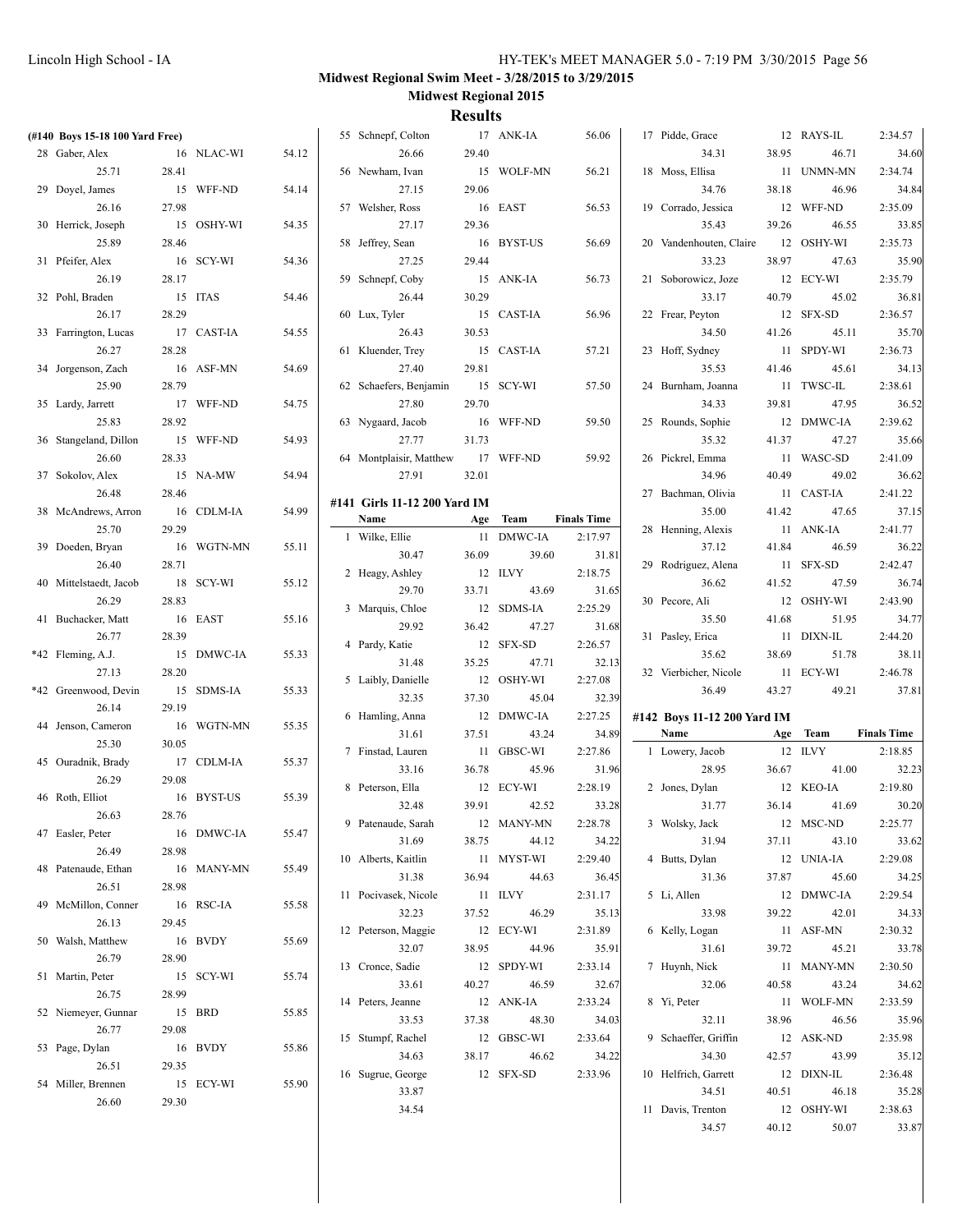| (#142 Boys 11-12 200 Yard IM) |       |            |                    | 14 Zee, Ryenne               |       | 13 MYST-WI | 5:28.25            |            | 4 Martin, Peter                          |       | 15 SCY-WI  | 4:54.39      |
|-------------------------------|-------|------------|--------------------|------------------------------|-------|------------|--------------------|------------|------------------------------------------|-------|------------|--------------|
| 12 Kovalenko, Andrew          |       | 12 SFX-SD  | 2:39.32            | 34.99                        | 40.39 | 42.43      | 42.90              |            | 31.59                                    | 36.33 | 38.95      | 37.85        |
| 33.52                         | 42.10 | 48.23      | 35.47              | 47.91                        | 46.08 | 37.24      | 36.31              |            | 41.30                                    | 42.78 | 34.01      | 31.58        |
| 13 Drengenberg, Brock         |       | 11 DIXN-IL | 2:40.73            | 15 Taylor, Maddie            |       | 14 RAYS-IL | 5:31.22            |            | 5 Patenaude, Ethan                       |       | 16 MANY-MN | 4:59.00      |
| 37.62                         | 40.90 | 47.31      | 34.90              | 34.76                        | 43.51 | 43.18      | 42.49              |            | 31.60                                    | 39.07 | 38.59      | 37.26        |
| 14 Ulrich, Logan              |       | 12 ILVY    | 2:40.97            | 45.64                        | 45.91 | 38.24      | 37.49              |            | 43.82                                    | 44.16 | 33.52      | 30.98        |
| 34.19                         | 42.76 | 49.23      | 34.79              | #144 Boys 13-14 400 Yard IM  |       |            |                    |            | <b>Combined Team Scores</b>              |       |            |              |
| 15 Bickler, Micah             |       | 12 SFX-SD  | 2:43.68            | Name                         | Age   | Team       | <b>Finals Time</b> |            |                                          |       |            |              |
| 36.02                         | 39.82 | 47.32      | 40.52              | 1 Vinz, Nathan               |       | 14 SFX-SD  | 4:37.82            |            | Combined Team Scores - Through Event 146 |       |            |              |
| 16 Chase, Kasey               |       | 12 WFF-ND  | 2:44.05            | 29.89                        | 33.74 | 36.30      | 35.40              |            | 1. Dsm Walnut Creek YMCA Dolphins        |       |            | 2203         |
| 35.11                         | 40.79 | 50.68      | 37.47              | 40.93                        | 41.21 | 30.74      | 29.61              |            | 2. Ankeny Aquahawks                      |       |            | 1609         |
| --- Brand, Sandy              |       | 11 UN-MV   | DQ                 | 2 Hoem, Brennan              |       | 14 OSHY-WI | 4:47.07            |            | 3. Eau Claire Y Marlins                  |       |            | 1298.5       |
| 34.17                         | 43.84 | 50.16      | 36.24              | 28.76                        | 33.62 | 36.70      | 35.23              |            | 4. Northern Lakes Aquatic Club           |       |            | 1244         |
| #143 Girls 13-14 400 Yard IM  |       |            |                    | 45.37                        | 44.72 | 31.52      | 31.15              |            | 5. Illinois Valley YMCA Dolphins         |       |            | 1046         |
| Name                          | Age   | Team       | <b>Finals Time</b> | 3 DaCosta, Rafael            |       | 13 NLAC-WI | 4:51.04            |            | 6. Minot Swim Club                       |       |            | 1011.5       |
| 1 Lasecki, Emma               |       | 13 GBSC-WI | 4:33.79            | 30.64                        | 36.81 | 38.83      | 37.71              |            | 7. Sioux Falls Snowfox                   |       |            | 980          |
| 29.06                         | 33.39 | 34.62      | 33.63              | 40.55                        | 41.81 | 33.63      | 31.06              |            | 8. Pella Swim Team                       |       |            | 969          |
| 39.39                         | 39.45 | 33.16      | 31.09              | 4 Miller, Jarod              |       | 13 OSKY-IA | 5:14.18            | 9.         | Mankato YMCA Marlins                     |       |            | 875          |
| 2 Walker, Sydney              |       | 14 GBSC-WI | 4:54.38            | 33.30                        | 38.37 | 41.66      | 39.78              | 10.        | Green Bay Swim Club                      |       |            | 852          |
| 31.95                         | 37.50 | 38.12      | 37.30              | 45.29                        | 45.39 | 37.02      | 33.37              | 11.        | <b>Brainerd Dolphins</b>                 |       |            | 610          |
| 44.53                         | 43.56 | 32.03      | 29.39              |                              |       |            |                    |            | 12. Nebraska Aquatics                    |       |            | 603          |
|                               |       | 14 DMWC-IA | 4:57.11            | #145 Girls 15-18 400 Yard IM |       |            |                    |            | 13. South Des Moines Swimming            |       |            | 553          |
| 3 Cary, Angela<br>31.30       |       | 37.73      |                    | Name                         | Age   | Team       | <b>Finals Time</b> | 14.        | Watertown Area Swim Club                 |       |            | 522          |
|                               | 35.54 |            | 36.89              | 1 Ryan, Fallon               |       | 18 BRD     | 4:50.61            |            | 15. Stevens Point Dolphins YMCA          |       |            | 498.5        |
| 42.80                         | 44.49 | 34.78      | 33.58              | 31.09                        | 36.64 | 37.21      | 37.84              |            | 16. YMCA of Rock River Valley Stin       |       |            | 480.5        |
| 4 Webb, Rylie                 |       | 13 MSC-ND  | 5:02.34            | 42.74                        | 42.69 | 31.70      | 30.70              | 17.        | Riverfront YMCA Swim Team                |       |            | 474          |
| 32.53                         | 36.78 | 38.85      | 38.76              | 2 Malimanek, Lexie           |       | 15 VAST-SD | 4:51.75            | 18.        | Spencer Tigersharks                      |       |            | 445.5        |
| 42.19                         | 43.08 | 35.47      | 34.68              | 30.45                        | 36.20 | 37.22      | 36.64              |            | 19. Ottawa YMCA Dolphins                 |       |            | 415          |
| 5 Fuse, Whitney               |       | 14 ECY-WI  | 5:07.76            | 41.93                        | 42.94 | 33.86      | 32.51              | 20.        | Great Wolf Swim Team                     |       |            | 414          |
| 33.37                         | 38.37 | 39.48      | 39.36              | 3 Hedrick, Samantha          |       | 16 PST!    | 5:01.37            | 21.        | Oshkosh YMCA Swim Team                   |       |            | 396          |
| 44.94                         | 42.85 | 35.93      | 33.46              | 28.93                        | 34.13 | 38.14      | 39.47              | 22.        | Omaha YMCA                               |       |            | 395.5        |
| 6 Drengenberg, Leah           |       | 14 DIXN-IL | 5:09.87            | 43.79                        | 45.81 | 36.17      | 34.93              | 23.        | Red Man Rays                             |       |            | 375.5        |
| 32.95                         | 40.31 | 39.88      | 39.89              | 4 Peterson, Brianna          |       | 15 ECY-WI  | 5:03.33            | 24.<br>25. | North Side Otters<br>Baraboo Area Makos  |       |            | 340<br>312.5 |
| 42.85                         | 44.41 | 36.39      | 33.19              | 29.36                        | 38.14 | 39.50      | 39.34              | 26.        | Carroll Area Swim Team                   |       |            | 301.5        |
| 7 West, Jaden                 |       | 14 GOLD-SD | 5:14.34            | 43.20                        | 43.74 | 35.54      | 34.51              | 27.        | Dixon Family YMCA Dolphins               |       |            | 285          |
| 33.44                         | 39.76 | 40.34      | 40.13              | 5 Manderscheid, Rachel       |       | 16 ANK-IA  | 5:22.77            | 28.        | Pierre Swim Team                         |       |            | 273.5        |
| 45.29                         | 45.81 | 35.74      | 33.83              | 31.76                        | 39.12 | 42.01      | 42.49              | 29.        | A.S.K. Swim                              |       |            | 262.5        |
| 8 Schulte, Megan              |       | 13 WASC-SD | 5:14.71            | 42.73                        | 44.32 | 40.84      | 39.50              | 30.        | Iguanas Swim Club                        |       |            | 250          |
| 33.33                         | 39.79 | 42.84      | 41.21              | 6 Ware, Christina            |       | 15 ANK-IA  | 5:26.91            | 31.        | Belvidere Barracudas                     |       |            | 221          |
| 43.74                         | 45.13 | 36.67      | 32.00              | 36.57                        | 42.77 | 40.57      | 39.69              |            | 32. Keokuk Y Swim Team                   |       |            | 211          |
| 9 Fettig, Kelsie              |       | 13 ASK-ND  | 5:14.76            | 45.49                        | 48.13 | 36.24      | 37.45              |            | 33. Oskaloosa                            |       |            | 206          |
| 31.56                         | 37.88 | 41.53      | 40.33              | 7 Mehlert, Kelsey            |       | 16 SFX-SD  | 5:30.40            | 34.        | Rams Swim Club                           |       |            | 191          |
| 47.32                         | 46.18 | 36.27      | 33.69              | 33.10                        | 40.85 | 44.02      | 41.28              |            | 34. East DM Swim Club                    |       |            | 191          |
| 10 Blumreich, Kaiti           |       | 13 GBSC-WI | 5:15.74            | 46.76                        | 47.84 | 39.35      | 37.20              |            | 36. Yankton Swim Team                    |       |            | 183          |
| 33.19                         | 39.70 | 41.33      | 40.01              |                              |       |            |                    |            | 37. Brookings Swim Club                  |       |            | 175          |
| 44.79                         | 45.47 | 37.14      | 34.11              | #146 Boys 15-18 400 Yard IM  |       |            |                    | 38.        | Blair YMCA Swim Team                     |       |            | 162          |
| 11 Ertz, Abby                 |       | 13 NA-MW   | 5:18.91            | Name                         | Age   | Team       | <b>Finals Time</b> | 39.        | West Fargo Flyers                        |       |            | 158          |
| 33.94                         | 41.35 | 42.05      | 40.90              | 1 Gaumer, Peyton             |       | 17 ANK-IA  | 4:11.12            | 40.        | Atlantis Swimming Federation             |       |            | 145          |
| 45.27                         | 46.22 | 34.63      | 34.55              | 26.88                        | 30.50 | 33.32      | 32.71              | 40.        | Itasca County Family YMCA                |       |            | 145          |
| 12 Frye, Averie               |       | 13 NA-MW   | 5:21.96            | 34.46                        | 35.52 | 29.38      | 28.35              | 42.        | Central Iowa Aquatics                    |       |            | 125          |
| 35.63                         | 44.25 | 44.01      | 40.92              | 2 Dahlseng, Zach             |       | 15 SPDY-WI | 4:36.24            |            | 43. Sheboygan Chinooks YMCA              |       |            | 123          |
| 43.06                         | 43.34 | 36.48      | 34.27              | 29.67                        | 34.14 | 35.71      | 35.59              |            | 44. Millard Aquatic Club                 |       |            | 121          |
| 13 Purvis, Taylor             |       | 14 PST!    | 5:22.25            | 38.98                        | 39.96 | 31.74      | 30.45              |            | 45. Antigo Penguins                      |       |            | 120          |
| 34.40                         | 43.17 | 38.37      | 39.75              | 3 Fitzloff, Thomas           |       | 15 MANY-MN | 4:49.10            | 46.        | Vermillion Area Swim Team                |       |            | 99           |
| 49.36                         | 47.52 | 34.78      | 34.90              | 30.19                        | 35.05 | 37.58      | 37.75              | 47.        | Kish YMCA (Dekalb County)                |       |            | 88           |
|                               |       |            |                    | 41.35                        | 41.52 | 33.13      | 32.53              | 48.        | Council Bluffs Swim Club                 |       |            | 84           |
|                               |       |            |                    |                              |       |            |                    |            | 49. La Crosse Area Family YMCA Swi       |       |            | 81.5         |
|                               |       |            |                    |                              |       |            |                    |            | 50. Algona Wahoos                        |       |            | 78           |